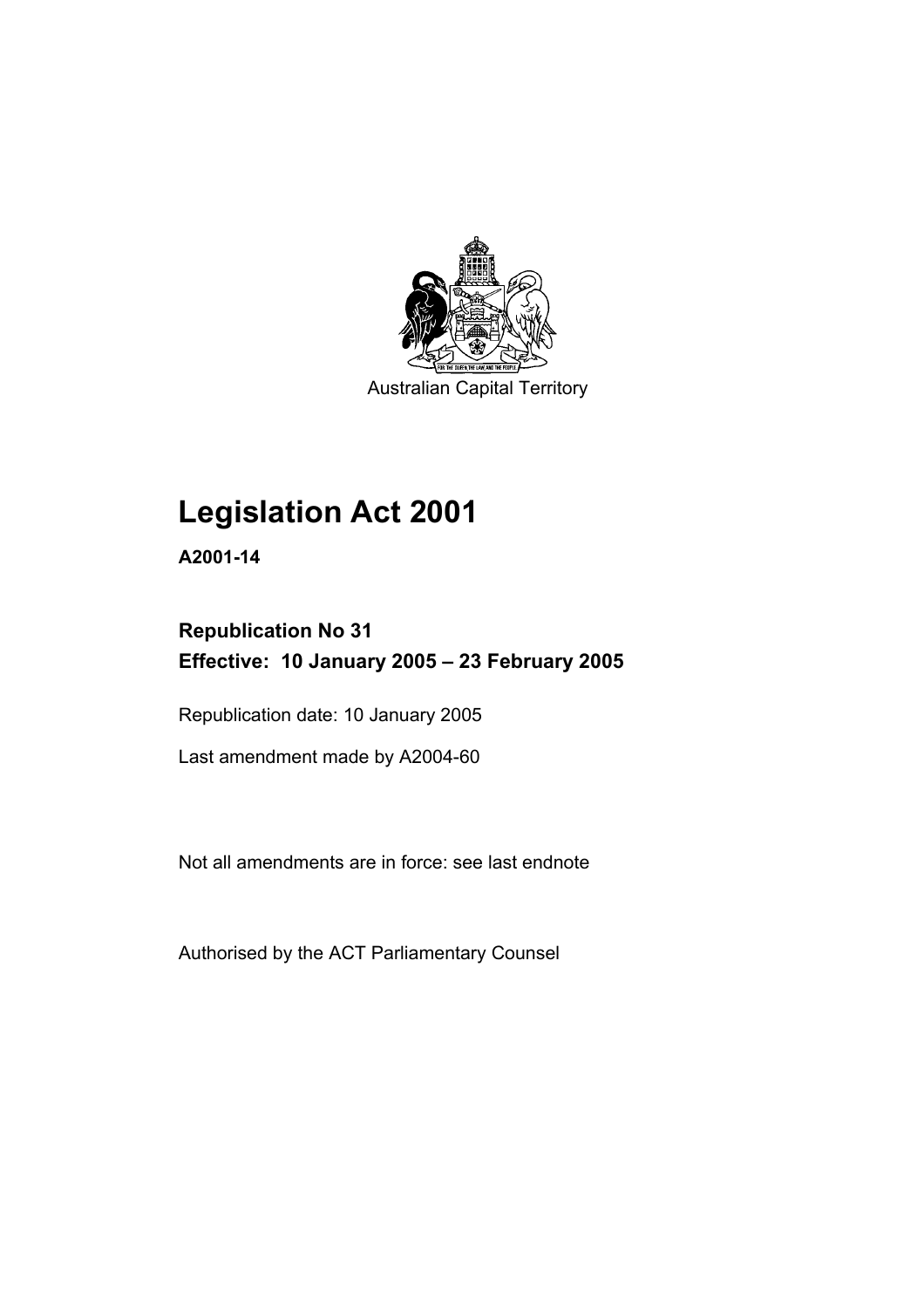## **About this republication**

#### **The republished law**

This is a republication of the *Legislation Act 2001* (including any amendment made under the *Legislation Act 2001*, part 11.3 (Editorial changes)) as in force on 10 January 2005*.* It also includes any amendment, repeal or expiry affecting the republished law to 10 January 2005.

The legislation history and amendment history of the republished law are set out in endnotes 3 and 4.

#### **Kinds of republications**

The Parliamentary Counsel's Office prepares 2 kinds of republications of ACT laws (see the ACT legislation register at www.legislation.act.gov.au):

- authorised republications to which the *Legislation Act 2001* applies
- unauthorised republications.

The status of this republication appears on the bottom of each page.

#### **Editorial changes**

The *Legislation Act 2001*, part 11.3 authorises the Parliamentary Counsel to make editorial amendments and other changes of a formal nature when preparing a law for republication. Editorial changes do not change the effect of the law, but have effect as if they had been made by an Act commencing on the republication date (see *Legislation Act 2001*, s 115 and s 117). The changes are made if the Parliamentary Counsel considers they are desirable to bring the law into line, or more closely into line, with current legislative drafting practice.

This republication includes amendments made under part 11.3 (see endnote 1).

#### **Uncommenced provisions and amendments**

If a provision of the republished law has not commenced or is affected by an uncommenced amendment, the symbol  $\mathbf{U}$  appears immediately before the provision heading. The text of the uncommenced provision or amendment appears only in the last endnote.

#### **Modifications**

If a provision of the republished law is affected by a current modification, the symbol  $\mathbf{M}$ appears immediately before the provision heading. The text of the modifying provision appears in the endnotes. For the legal status of modifications, see *Legislation Act 2001*, section 95.

#### **Penalties**

The value of a penalty unit for an offence against this republished law at the republication date is—

- (a) if the person charged is an individual—\$100; or
- (b) if the person charged is a corporation—\$500.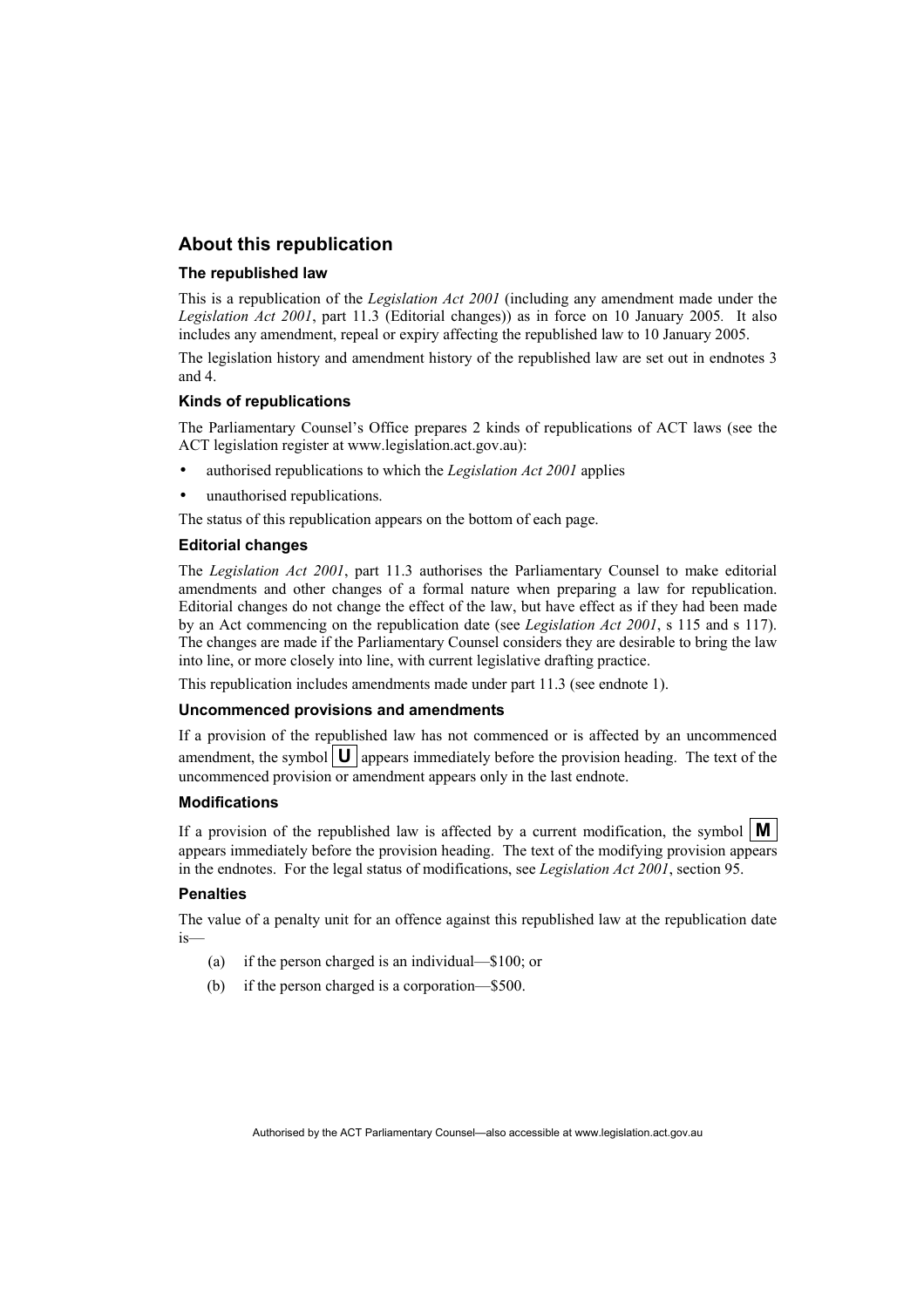

Australian Capital Territory

# **Legislation Act 2001**

# **Contents**

# **Chapter 1 Preliminary**

| <b>Part 1.1</b> | General                                        |   |
|-----------------|------------------------------------------------|---|
| 1               | Name of Act                                    |   |
| 2               | Dictionary                                     | 2 |
| 2A              | <b>Notes</b>                                   | 2 |
| 3               | Objects                                        | 3 |
| 4               | Application of Act                             | 3 |
| 5               | Determinative and non-determinative provisions | 4 |
| 6               | Legislation Act provisions must be applied     | 5 |
| <b>Part 1.2</b> | <b>Basic concepts</b>                          |   |
|                 | Meaning of Act generally                       | 8 |

| R31      | Legislation Act 2001         | contents 1 |
|----------|------------------------------|------------|
| 10/01/05 | Effective: 10/01/05-23/02/05 |            |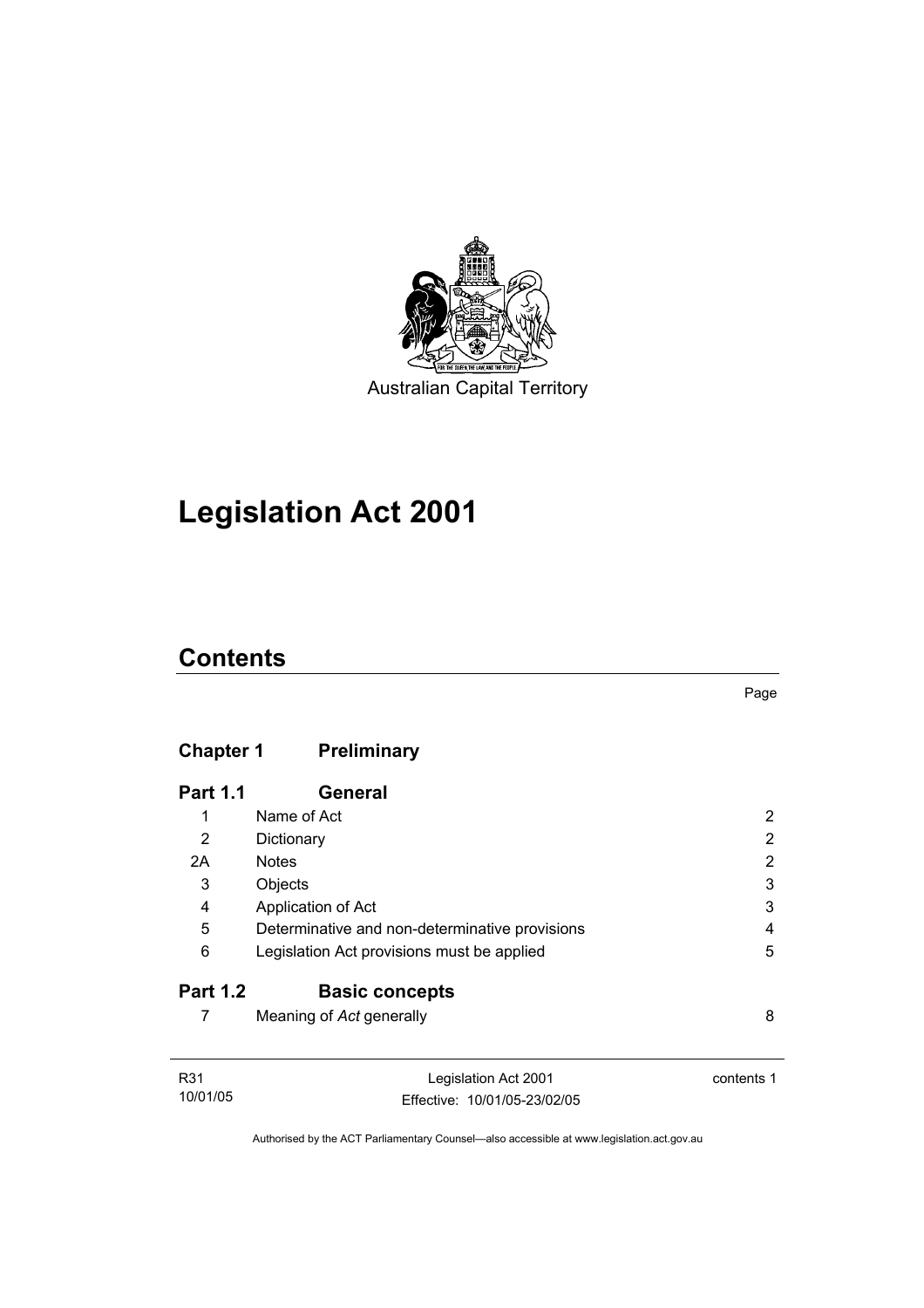|                  |                                                                      | Page |
|------------------|----------------------------------------------------------------------|------|
| 8                | Meaning of subordinate law                                           | 8    |
| 9                | Meaning of disallowable instrument                                   | 8    |
| 10               | Meaning of notifiable instrument                                     | 9    |
| 11               | Meaning of commencement notice                                       | 9    |
| 12               | Meaning of registrable instrument                                    | 9    |
| 13               | Meaning of statutory instrument                                      | 10   |
| 14               | Meaning of <i>instrument</i>                                         | 10   |
| 15               | Meaning of authorised republication                                  | 10   |
| 16               | Meaning of <i>provision</i>                                          | 11   |
| <b>Part 1.3</b>  | Sources of law in the ACT                                            |      |
| 17               | References to Acts include references to former Cwlth enactments etc | 13   |
| <b>Chapter 2</b> | <b>ACT legislation register and web site</b>                         |      |
| 18               | <b>ACT legislation register</b>                                      | 14   |
| 19               | Contents of register                                                 | 14   |
| 20               | Prompt registration                                                  | 19   |
| 21               | Approved web site                                                    | 19   |
| 22               | Access to registered material at approved web site                   | 19   |
| <b>Chapter 3</b> | Authorised versions and evidence of laws and<br>legislative material |      |
| 22A              | Definitions for ch 3                                                 | 20   |
| 23               | Authorisation of versions by parliamentary counsel                   | 21   |
| 24               | Authorised electronic versions                                       | 21   |
| 25               | Authorised written versions                                          | 22   |
| 26               | Judicial notice of certain matters                                   | 24   |
| <b>Chapter 4</b> | <b>Numbering and notification of Acts</b>                            |      |
| 27               | Numbering of Acts                                                    | 26   |
| 28               | <b>Notification of Acts</b>                                          | 26   |
| 29               | References to enactment or passing of Acts                           | 28   |
|                  |                                                                      |      |

| contents 2 | Legislation Act 2001         |  |
|------------|------------------------------|--|
|            | Effective: 10/01/05-23/02/05 |  |

R31 10/01/05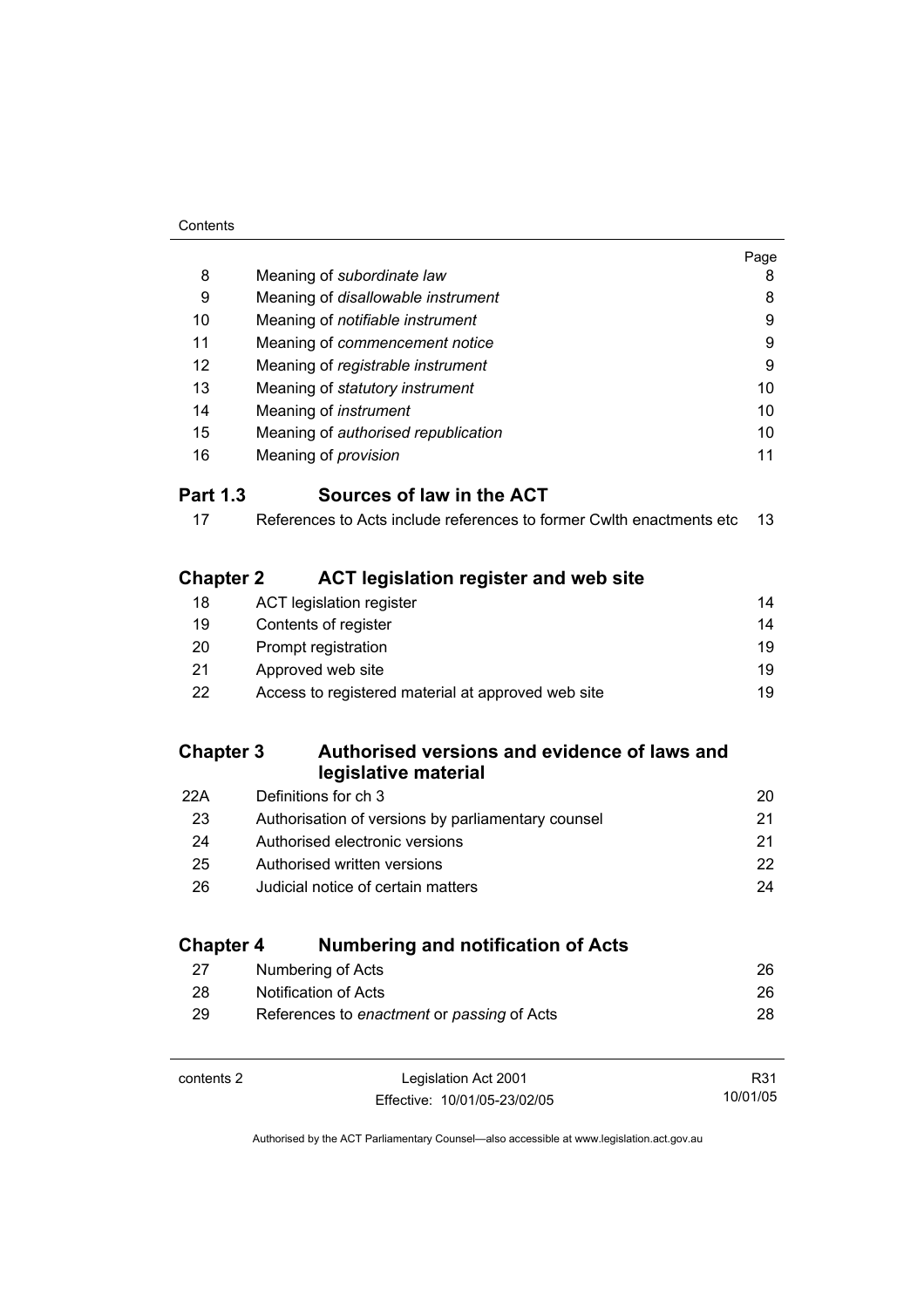|                  |                                                                                       | Contents   |
|------------------|---------------------------------------------------------------------------------------|------------|
| 30               | References to <i>notification</i> of Acts                                             | Page<br>28 |
| <b>Chapter 5</b> | Regulatory impact statements for subordinate<br>laws and disallowable instruments     |            |
| <b>Part 5.1</b>  | <b>Preliminary</b>                                                                    |            |
| 31               | Definitions for ch 5                                                                  | 29         |
| 32               | Other publication or consultation requirements not affected                           | 30         |
| 33               | Guidelines about costs of proposed subordinate laws and disallowable<br>instruments   | 30         |
| <b>Part 5.2</b>  | Requirements for regulatory impact statements                                         |            |
| 34               | Preparation of regulatory impact statements                                           | 31         |
| 35               | Content of regulatory impact statements                                               | 32         |
| 36               | When is preparation of regulatory impact statement unnecessary?                       | 33         |
| 37               | When must regulatory impact statement be presented?                                   | 34         |
| <b>Part 5.3</b>  | Failure to comply with requirements for<br>regulatory impact statements               |            |
| 38               | Effect of failure to comply with pt 5.2                                               | 36         |
| <b>Chapter 6</b> | Making, notification and numbering of statutory<br>instruments                        |            |
| <b>Part 6.1</b>  | General                                                                               |            |
| 39               | Meaning of <i>matter</i> in ch 6                                                      | 37         |
| 40               | Presumption of validity                                                               | 37         |
| 41               | Making of certain statutory instruments by Executive                                  | 37         |
| <b>Part 6.2</b>  | Making of statutory instruments generally                                             |            |
| 42               | Power to make statutory instruments                                                   | 39         |
| 43               | Statutory instruments to be interpreted not to exceed powers under<br>authorising law | 39         |
| 44               | Power to make statutory instruments for Act etc                                       | 41         |
| R31              | Legislation Act 2001                                                                  | contents 3 |
| 10/01/05         | Effective: 10/01/05-23/02/05                                                          |            |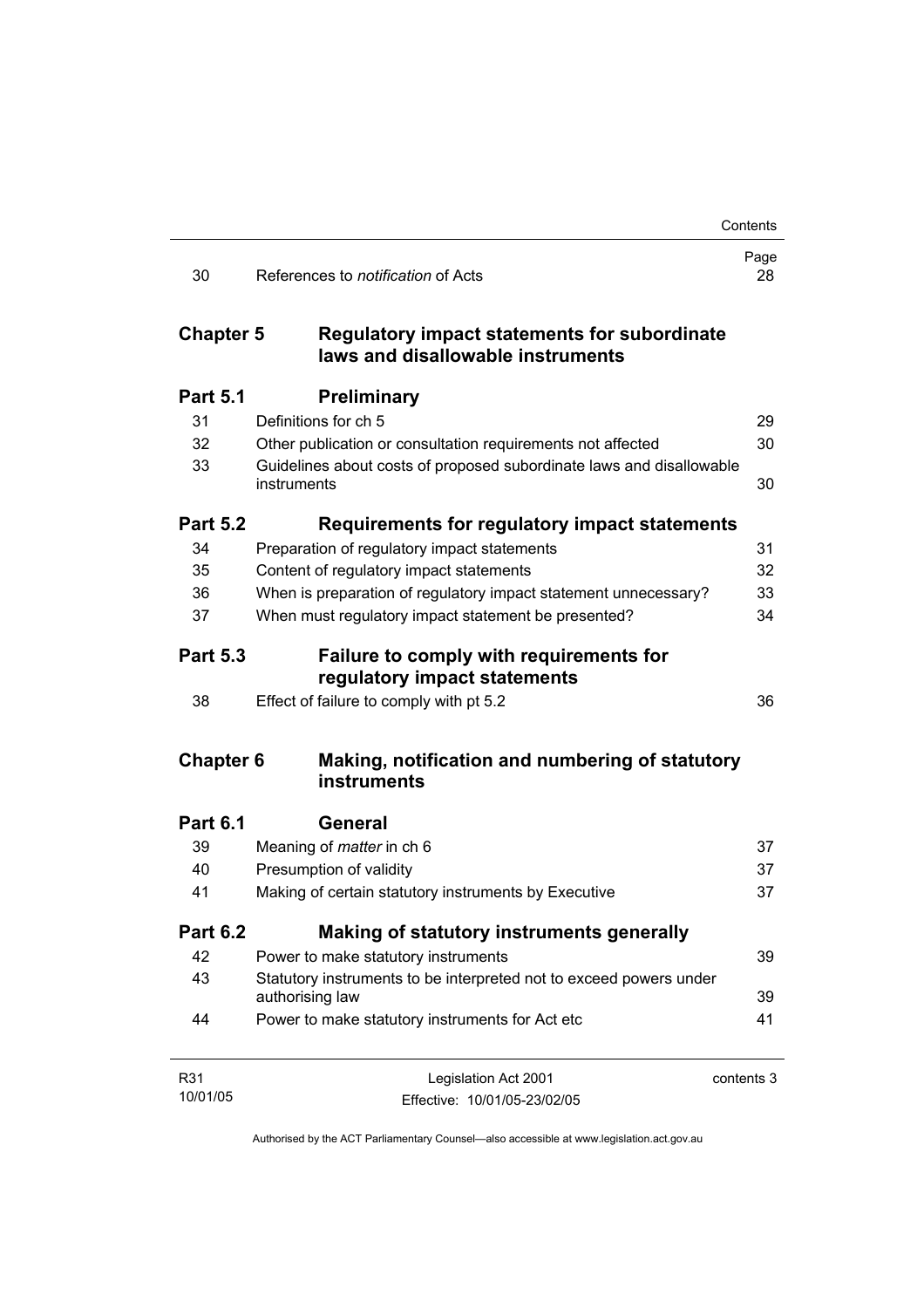|                  |                                                                                                     | Page |
|------------------|-----------------------------------------------------------------------------------------------------|------|
| 45               | Power to make court rules                                                                           | 42   |
| 46               | Power to make instrument includes power to amend or repeal                                          | 43   |
| 47               | Statutory instrument may make provision by applying law or instrument                               | 44   |
| 48               | Power to make instrument includes power to make different provision<br>for different categories etc | 48   |
| 49               | Single instrument may exercise several powers or satisfy several<br>requirements                    | 48   |
| 50               | Relationship between authorising law and instrument dealing with same<br>matter                     | 49   |
| 51               | Instrument may make provision in relation to land by reference to map<br>etc                        | 50   |
| 52               | Instrument may authorise determination of matter etc                                                | 50   |
| 53               | Instrument may prohibit                                                                             | 51   |
| 54               | Instrument may require making of statutory declaration                                              | 51   |
| <b>Part 6.3</b>  | Making of certain statutory instruments about<br>fees                                               |      |
| 55               | Definitions for pt 6.3                                                                              | 53   |
| 56               | Determination of fees by disallowable instrument                                                    | 53   |
| 57               | Fees payable in accordance with determination etc                                                   | 55   |
| 58               | Regulations may make provision about fees                                                           | 56   |
| <b>Part 6.4</b>  | Numbering and notification of registrable<br><b>instruments</b>                                     |      |
| 59               | Numbering                                                                                           | 59   |
| 60               | Correction etc of name of registrable instrument                                                    | 60   |
| 60A              | Correction of name of explanatory statement etc                                                     | 61   |
| 61               | Notification of registrable instruments                                                             | 61   |
| 62               | Effect of failure to notify registrable instrument                                                  | 64   |
| 63               | References to notification of registrable instruments                                               | 64   |
| <b>Chapter 7</b> | Presentation, amendment and disallowance of                                                         |      |
|                  | subordinate laws and disallowable instruments                                                       |      |
| 64               | Presentation of subordinate laws and disallowable instruments                                       | 65   |
| 65               | Disallowance by resolution of Assembly                                                              | 65   |

| contents 4 | Legislation Act 2001         | R31      |
|------------|------------------------------|----------|
|            | Effective: 10/01/05-23/02/05 | 10/01/05 |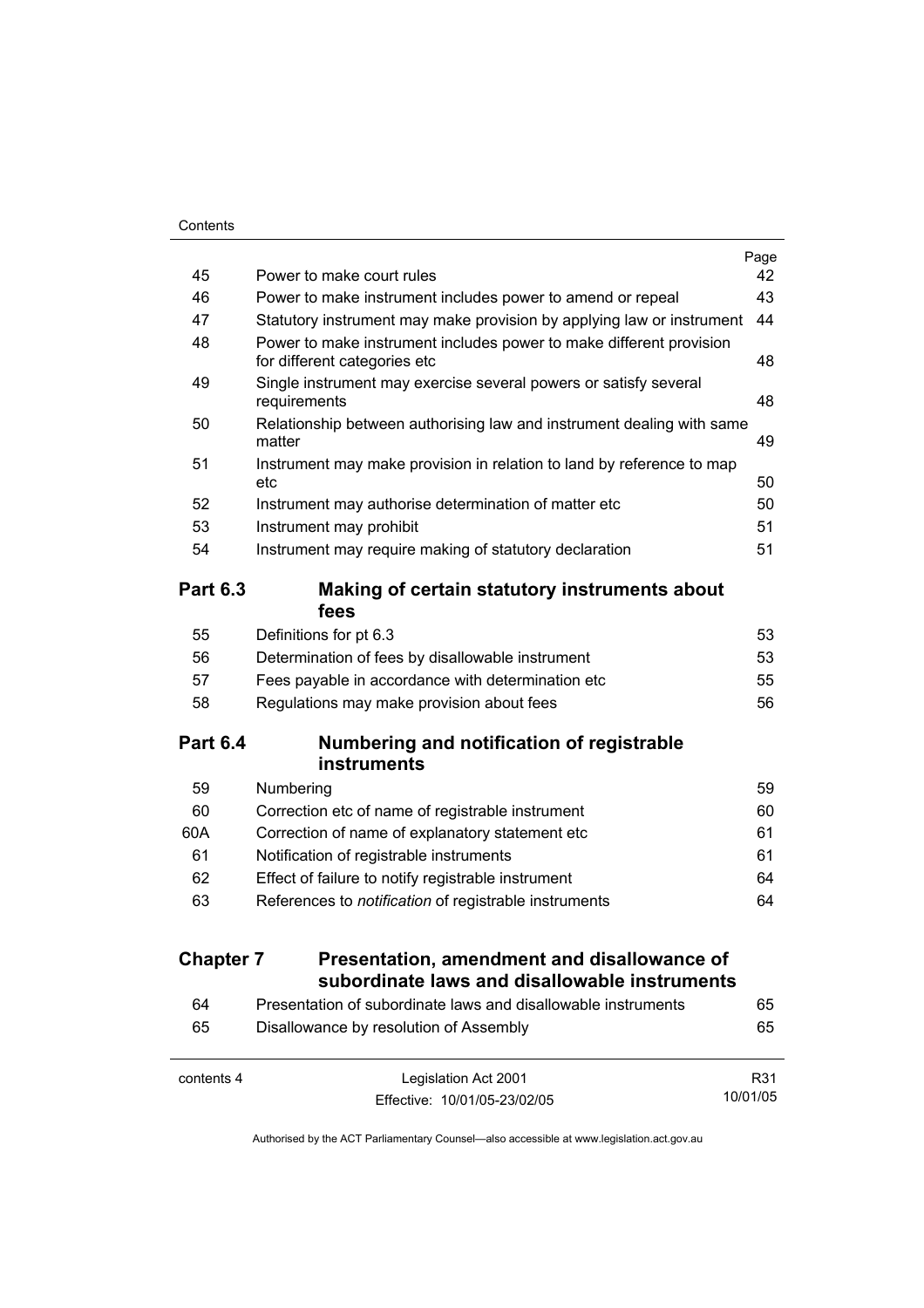|     |                                                                   | Contents |
|-----|-------------------------------------------------------------------|----------|
|     |                                                                   | Page     |
| 65A | Notification of disallowance by resolution of Assembly            | 66       |
| 66  | Revival of affected laws                                          | 68       |
| 67  | Making of instrument same in substance within 6 months after      |          |
|     | disallowance                                                      | 69       |
| 68  | Amendment by resolution of Assembly                               | 69       |
| 69  | Notification of amendments made by resolution of Assembly         | 71       |
| 70  | Making of amendment restoring effect of law within 6 months after |          |
|     | amendment                                                         | 73       |
| 71  | Effect of dissolution or expiry of Assembly on notice of motion   | 73       |

# **Chapter 8 Commencement and exercise of powers before commencement**

| 72  | Meaning of law in ch 8                                   | 75 |
|-----|----------------------------------------------------------|----|
| 73  | General rules about commencement                         | 75 |
| 74  | Time of commencement                                     | 77 |
| 75  | Commencement of naming and commencement provisions       | 78 |
| 75A | Meaning of commences retrospectively                     | 79 |
| 75B | Retrospective commencement requires clear indication     | 79 |
| 76  | Non-prejudicial provision may commence retrospectively   | 80 |
| 77  | Commencement by commencement notice                      | 81 |
| 78  | Separate commencement of amendments                      | 82 |
| 79  | Automatic commencement of postponed law                  | 83 |
| 79A | Commencement of amendment of uncommenced law             | 84 |
| 80  | References to <i>commencement</i> of law                 | 84 |
| 81  | Exercise of powers between notification and commencement | 85 |

# **Chapter 9 Repeal and amendment of laws**

| General                                                  |     |
|----------------------------------------------------------|-----|
| Definitions for ch 9                                     | 87  |
| Consequences of amendment of statutory instrument by Act | 87  |
| Saving of operation of repealed and amended laws         | 87  |
| Creation of offences and changes in penalties            | 89. |
|                                                          |     |

| R31      | Legislation Act 2001         | contents 5 |
|----------|------------------------------|------------|
| 10/01/05 | Effective: 10/01/05-23/02/05 |            |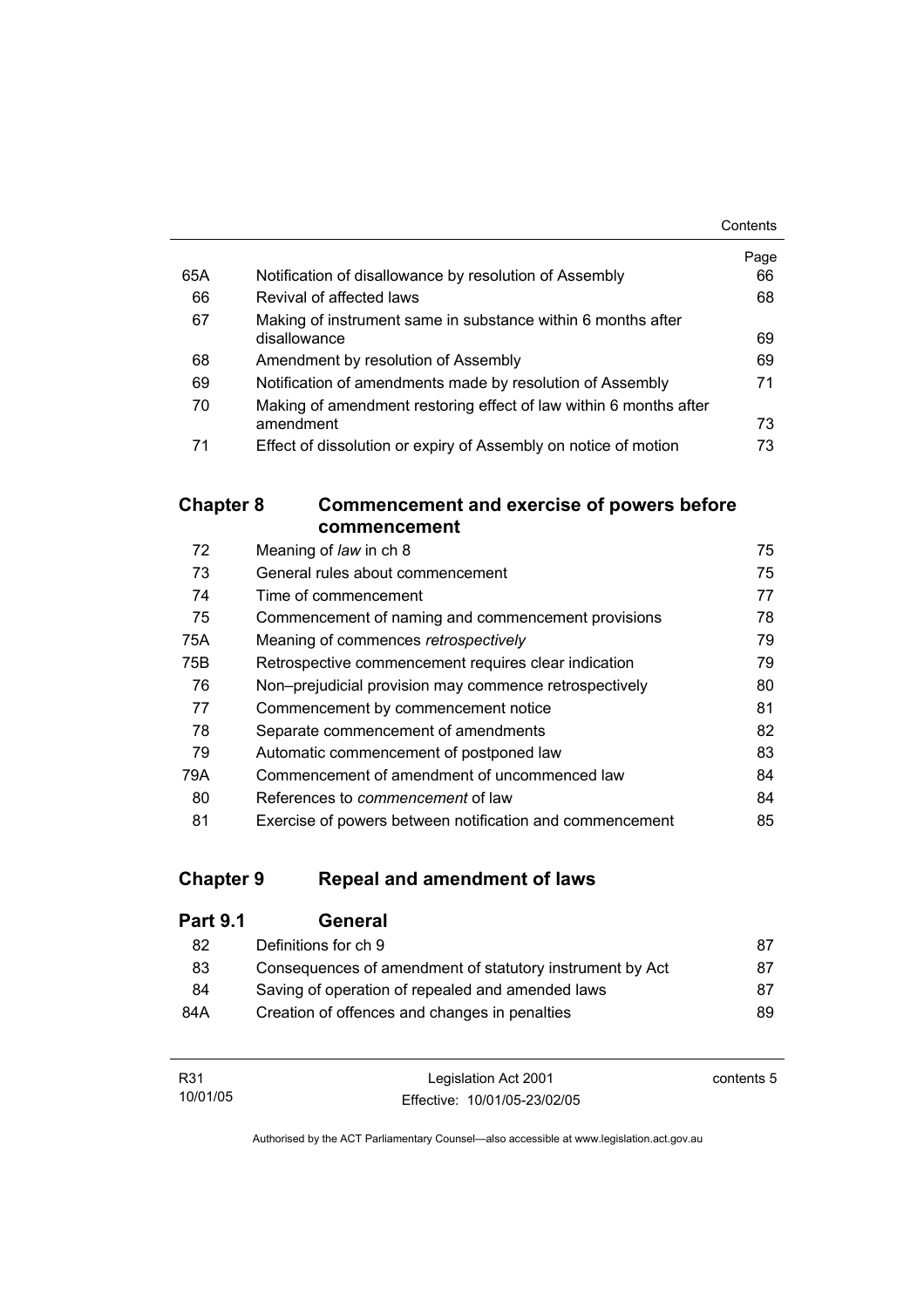#### **Contents**

|                 |                                                                                   | Page |
|-----------------|-----------------------------------------------------------------------------------|------|
| <b>Part 9.2</b> | Repeal                                                                            |      |
| 85              | When repeal takes effect                                                          | 90   |
| 86              | Repealed and amended laws not revived on repeal of repealing and<br>amending laws | 90   |
| 87              | Commencement not undone if repealed                                               | 92   |
| 88              | Repeal does not end effect of transitional laws etc                               | 92   |
| 89              | Automatic repeal of certain laws and provisions                                   | 94   |
| <b>Part 9.3</b> | <b>Amendment</b>                                                                  |      |
| 90              | Law and amending laws to be read as one                                           | 98   |
| 91              | Insertion of provisions by amending law                                           | 98   |
| 92              | Amendment to be made wherever possible                                            | 100  |
| 93              | Provisions included in another provision for amendment purposes                   | 101  |
| 94              | Continuance of appointments etc made under amended provisions                     | 102  |

95 Status of modifications **103** 96 Relocated provisions **104** 

# **Chapter 10 Referring to laws**

| 97   | References to law or instrument include law or instrument containing<br>reference | 105 |
|------|-----------------------------------------------------------------------------------|-----|
| 98   | Referring to laws in general terms                                                | 105 |
| 99   | Referring to particular Acts                                                      | 106 |
| 100  | Referring to statutory instruments                                                | 107 |
| 101  | Referring to provisions of laws or instruments                                    | 109 |
| 101A | Reference to provisions of law or instrument is inclusive                         | 109 |
| 101B | References to paragraphs etc.                                                     | 110 |
| 102  | Meaning of references to a law or instrument generally                            | 111 |
| 103  | References to laws and instruments with amended names                             | 112 |
| 104  | References to laws include references to instruments under laws                   | 113 |
| 105  | References in statutory instruments to the Act                                    | 114 |
| 106  | References to repealed laws                                                       | 114 |

contents 6 Legislation Act 2001 Effective: 10/01/05-23/02/05

R31 10/01/05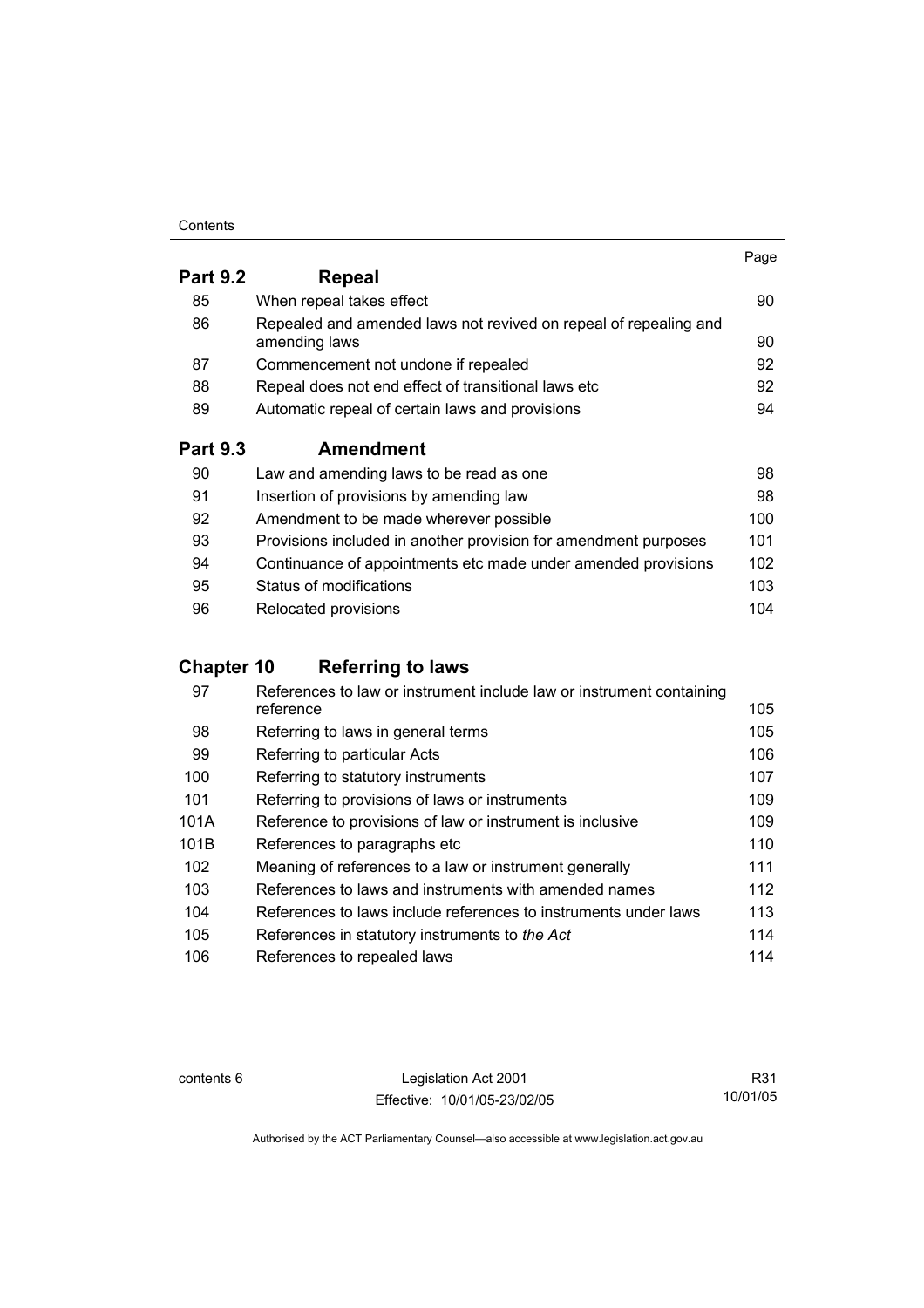| Contents |
|----------|
|----------|

|                             |                                 |                                                                    | Page |
|-----------------------------|---------------------------------|--------------------------------------------------------------------|------|
| <b>Chapter 11</b>           |                                 | <b>Republication of Acts and statutory instruments</b>             |      |
| Part 11.1                   |                                 | General                                                            |      |
| 107                         |                                 | Definitions for ch 11                                              | 115  |
| 108                         |                                 | Republication in register                                          | 115  |
| 109                         |                                 | Republications may be published with other information             | 115  |
| 110                         |                                 | <b>Collections of laws</b>                                         | 116  |
| <b>Part 11.2</b>            |                                 | Substantive amendments made by laws                                |      |
| 111                         |                                 | Incorporation of amendments                                        | 117  |
| 112                         |                                 | Reference to amending laws                                         | 117  |
| 113                         |                                 | Provisions not republished or relocated                            | 117  |
| <b>Part 11.3</b>            |                                 | <b>Editorial changes</b>                                           |      |
| 114                         |                                 | Authorisation for parliamentary counsel                            | 119  |
| 115                         |                                 | Amendments not to change effect                                    | 119  |
| 116                         | Ambit of editorial amendments   |                                                                    | 119  |
| 117                         |                                 | Legal effect of editorial changes                                  | 121  |
| 118                         |                                 | Reference to editorial amendments                                  | 121  |
| <b>Chapter 12</b>           |                                 | Scope of Acts and statutory instruments                            |      |
| 120                         |                                 | Act to be interpreted not to exceed legislative powers of Assembly | 122  |
| 121                         | <b>Binding effect of Acts</b>   |                                                                    | 123  |
| 122                         | <b>Application to Territory</b> |                                                                    | 124  |
| <b>Chapter 13</b>           |                                 | <b>Structure of Acts and statutory instruments</b>                 |      |
| <b>Part 13.1</b><br>General |                                 |                                                                    |      |

| 125 | Meaning of law in ch 13                                  | 125 |
|-----|----------------------------------------------------------|-----|
| 126 | Material that is part of Act or statutory instrument     | 125 |
| 127 | Material that is not part of Act or statutory instrument | 126 |

| R31      |  |
|----------|--|
| 10/01/05 |  |

contents 7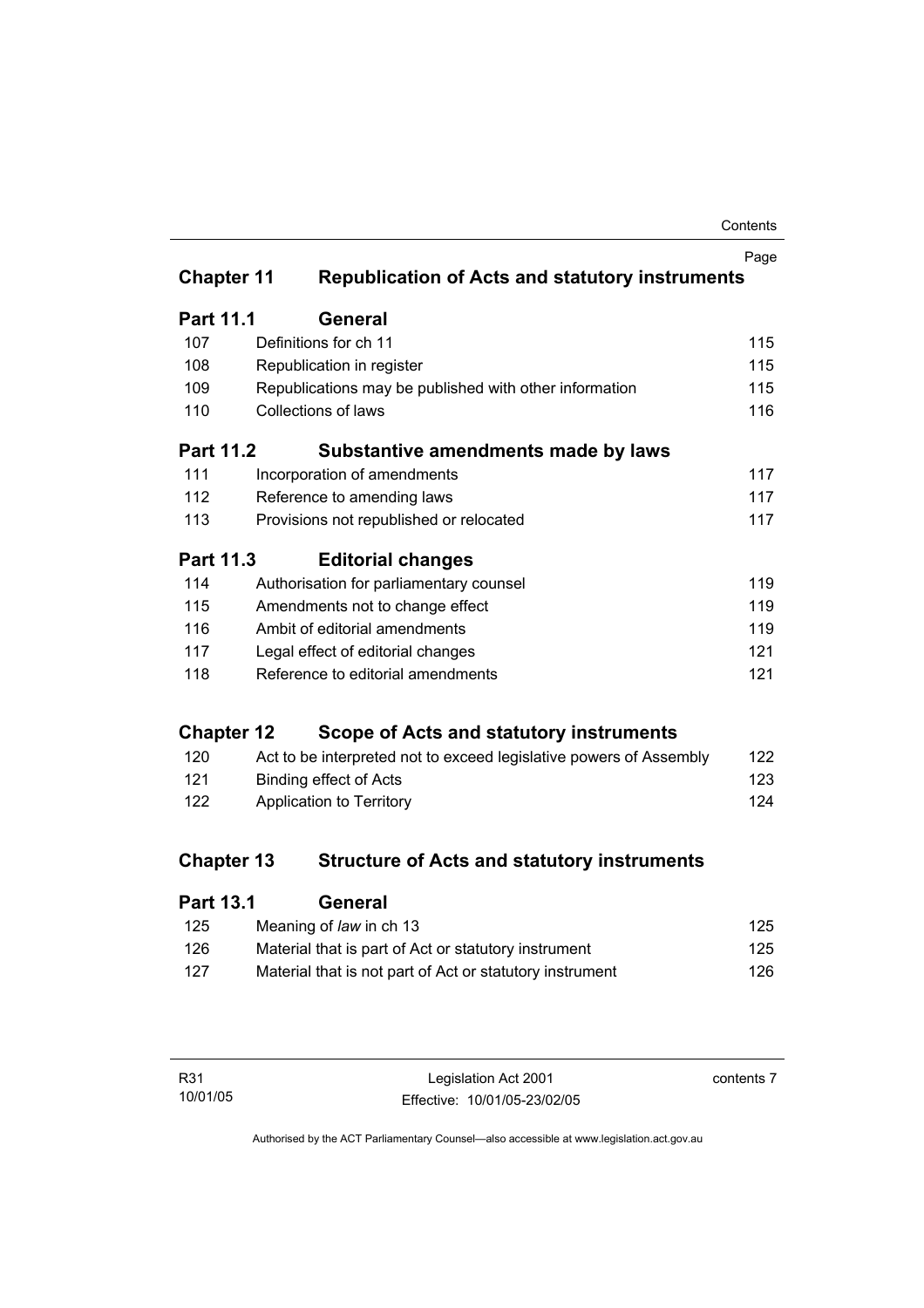#### **Contents**

|     |                                                                       | Page |
|-----|-----------------------------------------------------------------------|------|
|     | <b>Part 13.2</b><br><b>Particular kinds of provisions</b>             |      |
| 130 | What is a definition?                                                 | 128  |
| 131 | Signpost definitions                                                  | 129  |
| 132 | Examples                                                              | 130  |
| 133 | Penalty units                                                         | 131  |
| 134 | Penalties at end of sections and subsections                          | 131  |
| 135 | Penalties not at end of sections and subsections                      | 134  |
|     | <b>Chapter 14</b><br>Interpretation of Acts and statutory instruments |      |
|     | <b>Part 14.1</b><br><b>Purpose and scope</b>                          |      |
| 136 | Meaning of Act in ch 14                                               | 136  |
| 137 | Purpose and scope of ch 14                                            | 136  |
|     | <b>Part 14.2</b><br>Key principles of interpretation                  |      |
| 138 | Meaning of working out the meaning of an Act                          | 137  |
| 139 | Interpretation best achieving Act's purpose                           | 137  |
| 140 | Legislative context                                                   | 137  |
| 141 | Non-legislative context generally                                     | 138  |
| 142 | Non-legislative context—material that may be considered               | 139  |

# **Chapter 15 Aids to interpretation**

# **Part 15.1 General** 144 Meaning of commonly-used terms 144 145 Gender and number 144 146 Meaning of *may* and *must* 144 147 Changes of drafting practice not to affect meaning 145 148 Terms used in instruments have same meanings as in authorising laws 146 149 Age in years 146 150 Measurement of distance 150 and 146 151 Reckoning of time 151 and 147

143 Law stating material for consideration in working out meaning 142

| contents 8 | Legislation Act 2001         | R31      |
|------------|------------------------------|----------|
|            | Effective: 10/01/05-23/02/05 | 10/01/05 |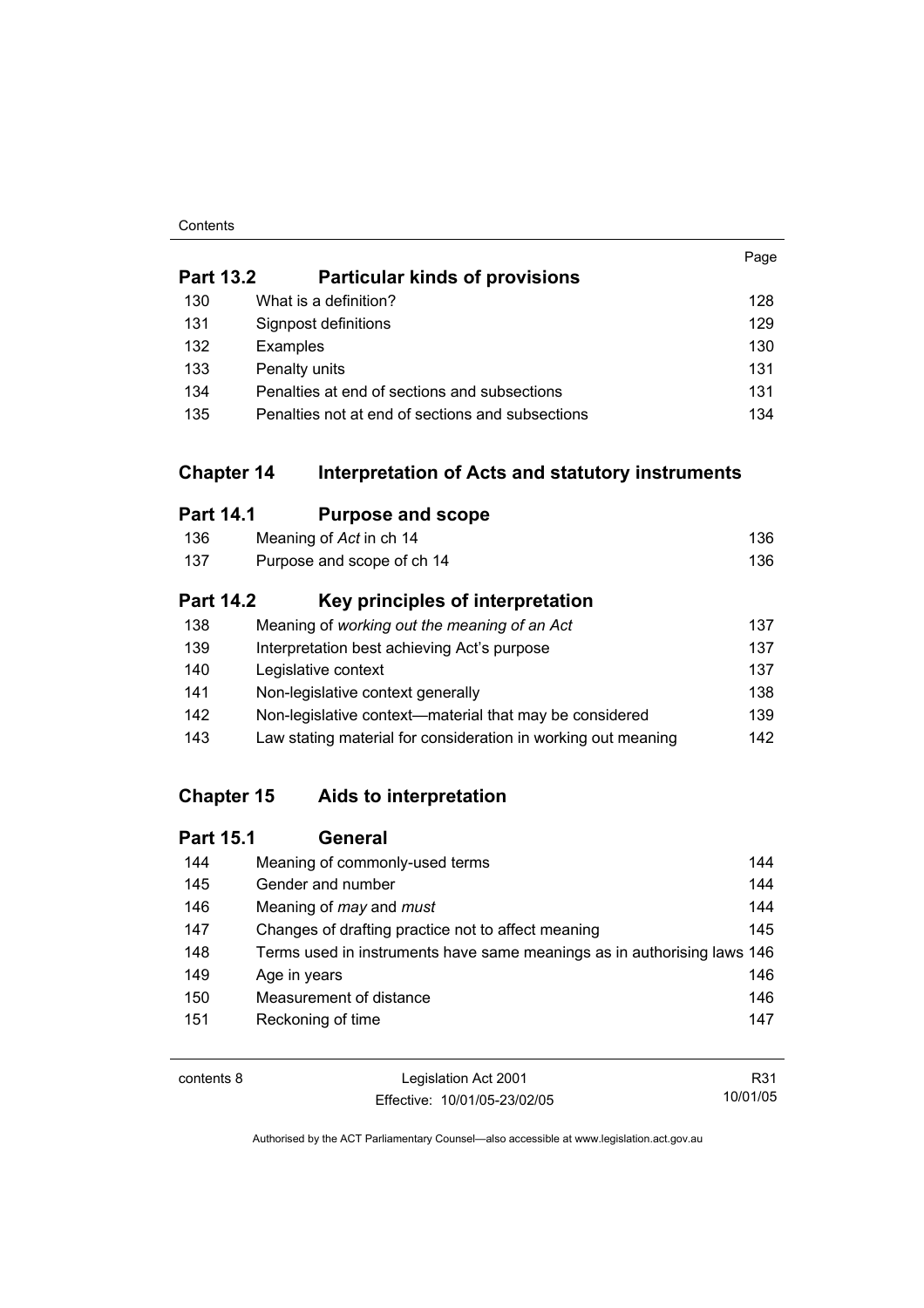|                   |                                                                    | Contents    |  |
|-------------------|--------------------------------------------------------------------|-------------|--|
| 152               | Continuing effect of obligations                                   | Page<br>148 |  |
| <b>Part 15.2</b>  | <b>Definitions</b>                                                 |             |  |
| 155               | Definitions apply subject to contrary intention                    | 149         |  |
| 156               | Application of definitions in dictionaries and sections            | 149         |  |
| 157               | Defined terms—other parts of speech and grammatical forms          | 151         |  |
| <b>Part 15.3</b>  | References to various entities and things                          |             |  |
| 160               | References to people generally                                     | 152         |  |
| 161               | Corporations liable to offences                                    | 153         |  |
| 162               | References to a Minister or the Minister                           | 154         |  |
| 163               | References to a chief executive or the chief executive             | 155         |  |
| 164               | References to Australian Standards etc                             | 156         |  |
| 165               | References to Assembly committees that no longer exist             | 157         |  |
| 168               | References to person with interest in land include personal        |             |  |
|                   | representative etc                                                 | 157         |  |
| 169               | References to domestic partner and domestic partnership            | 157         |  |
| 169A              | References to transgender people                                   | 158         |  |
| 169B              | References to intersex people                                      | 159         |  |
| <b>Part 15.4</b>  | Preservation of certain common law privileges                      |             |  |
| 170               | Privileges against selfincrimination and exposure to civil penalty | 160         |  |
| 171               | Client legal privilege                                             | 160         |  |
| <b>Chapter 16</b> | Courts, tribunals and other decision-makers                        |             |  |
| 175               | Meaning of law in ch 16                                            | 162         |  |
| 176               | Jurisdiction of courts and tribunals                               | 162         |  |
| 177               | Recovery of amounts owing under laws                               | 162         |  |
| 178               | Power to decide includes power to administer oath etc              | 162         |  |
| 179               | Content of statements of reasons for decisions                     | 163         |  |
| 180               | Power to make decision includes power to reverse or change         | 163         |  |
| <b>Chapter 17</b> | <b>Entities and positions</b>                                      |             |  |
|                   | Meaning of law in ch 17                                            | 164         |  |

| R31      | Legislation Act 2001         | contents 9 |
|----------|------------------------------|------------|
| 10/01/05 | Effective: 10/01/05-23/02/05 |            |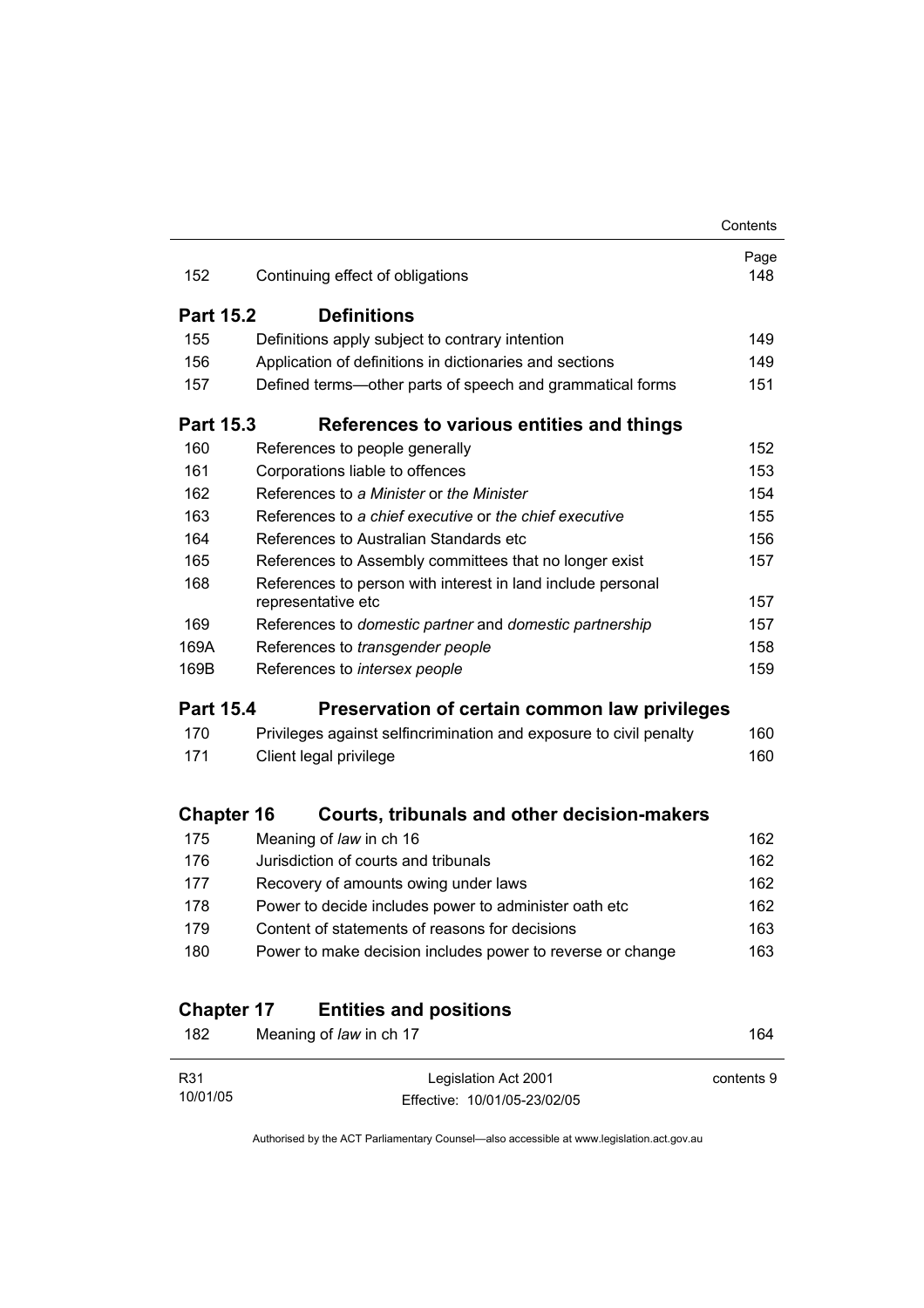|     |                                    | Page |
|-----|------------------------------------|------|
| 183 | Change of name of entity           | 164  |
| 184 | Change in constitution of entity   | 164  |
| 185 | References to occupant of position | 165  |
| 186 | Change of name of position         | 165  |
| 187 | Chairperson and deputy chairperson | 165  |

# **Chapter 18 Offences**

| 188 | Meaning of <i>territory law</i> in ch 18                              | 166 |
|-----|-----------------------------------------------------------------------|-----|
| 189 | Reference to offence includes reference to related ancillary offences | 166 |
| 190 | Indictable and summary offences                                       | 167 |
| 191 | Offences against 2 or more laws                                       | 167 |
| 192 | When must prosecutions begin?                                         | 168 |
| 193 | Continuing offences                                                   | 169 |

# **Chapter 19 Administrative and machinery provisions**

# **Part 19.1 Introductory**

| Meaning of law in ch 19 | 170 |
|-------------------------|-----|
|                         |     |

# **Part 19.2 Functions**

| 196        | Provision giving function gives power to exercise function | 171  |
|------------|------------------------------------------------------------|------|
| 197        | Statutory functions may be exercised from time to time     | 171  |
| 199        | Functions of bodies                                        | 171  |
| <b>200</b> | Functions of occupants of positions                        | 173. |

# **Part 19.3 Appointments**

| Division 19.3.1 | Appointments-general |                                                                                                                                                                                                                                                                    |
|-----------------|----------------------|--------------------------------------------------------------------------------------------------------------------------------------------------------------------------------------------------------------------------------------------------------------------|
|                 |                      | 174                                                                                                                                                                                                                                                                |
|                 |                      | 174                                                                                                                                                                                                                                                                |
|                 |                      | 175                                                                                                                                                                                                                                                                |
|                 |                      | 175                                                                                                                                                                                                                                                                |
|                 |                      | 176                                                                                                                                                                                                                                                                |
|                 |                      | 177                                                                                                                                                                                                                                                                |
|                 |                      | Application of div 19.3.1<br>Appointments must be in writing etc.<br>Appointment may be by name or position<br>Power of appointment includes power to suspend etc.<br>Power of appointment includes power to make acting appointment<br>Resignation of appointment |

contents 10 Legislation Act 2001 Effective: 10/01/05-23/02/05

R31 10/01/05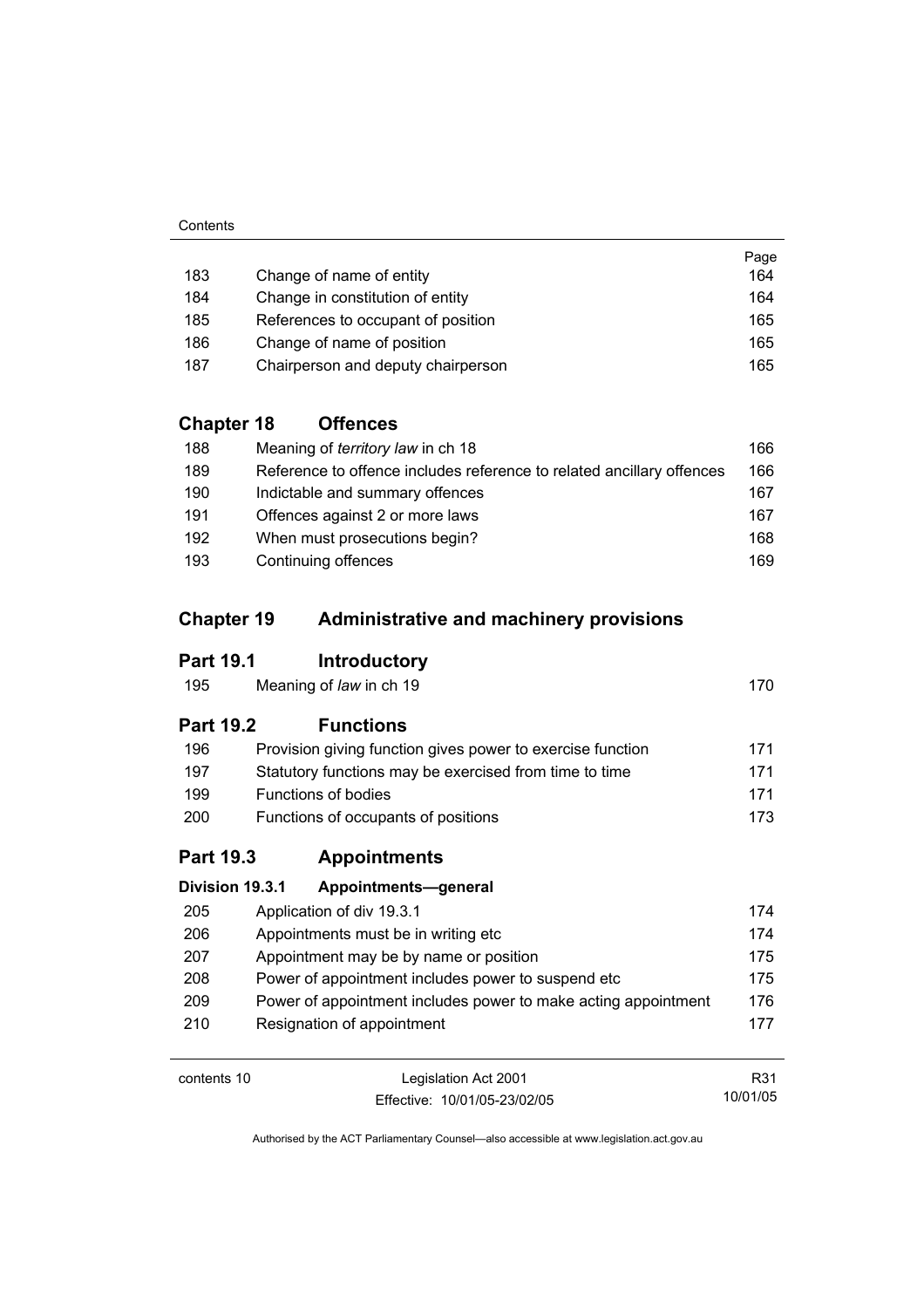|                  |                                                               | Contents |
|------------------|---------------------------------------------------------------|----------|
|                  |                                                               | Page     |
| 211              | Appointment not affected by appointer changes                 | 177      |
| 212              | Appointment not affected by defect etc                        | 178      |
| Division 19.3.2  | <b>Acting appointments</b>                                    |          |
| 215              | Application of div 19.3.2                                     | 178      |
| 216              | Acting appointments must be in writing etc                    | 178      |
| 217              | Acting appointment may be made by name or position            | 179      |
| 218              | Instrument may provide when acting appointment has effect etc | 179      |
| 219              | Appointer may decide terms of acting appointment etc          | 179      |
| 220              | Appointee may exercise functions under acting appointment etc | 180      |
| 221              | How long does an acting appointment operate?                  | 181      |
| 222              | Resignation of acting appointment                             | 182      |
| 223              | Effect of acting appointment on substantive appointment etc   | 182      |
| 224              | Acting appointment not affected by appointer changes          | 182      |
| 225              | Acting appointment not affected by defect etc                 | 182      |
|                  | Division 19.3.2A<br><b>Standing acting arrangements</b>       |          |
| 225A             | Application of div 19.3.2A                                    | 183      |
| 225B             | Person acting may exercise functions etc                      | 183      |
| Division 19.3.3  | <b>Appointments-Assembly consultation</b>                     |          |
| 226              | Meaning of statutory position in div 19.3.3                   | 184      |
| 227              | Application of div 19.3.3                                     | 184      |
| 228              | Consultation with appropriate Assembly committee              | 184      |
| 229              | Appointment is disallowable instrument                        | 185      |
| <b>Part 19.4</b> | <b>Delegations</b>                                            |          |
| 230              | Application of pt 19.4 generally                              | 186      |
| 231              | Application of pt 19.4 to subdelegations                      | 186      |
| 232              | Delegation must be in writing etc                             | 187      |
| 233              | Delegation may be made by name or position                    | 187      |
| 234              | Instrument may provide when delegation has effect etc         | 187      |
| 235              | Delegation may be made to 2 or more delegates                 | 188      |
| 236              | Power to delegate may not be delegated                        | 188      |
| 237              | Delegation may be amended or revoked                          | 189      |
| 238              | Appointer responsible for delegated function                  | 189      |
| mo 4             | $L = L = L = L = L = 0$                                       |          |

| <b>R31</b> | Legislation Act 2001         | contents 11 |
|------------|------------------------------|-------------|
| 10/01/05   | Effective: 10/01/05-23/02/05 |             |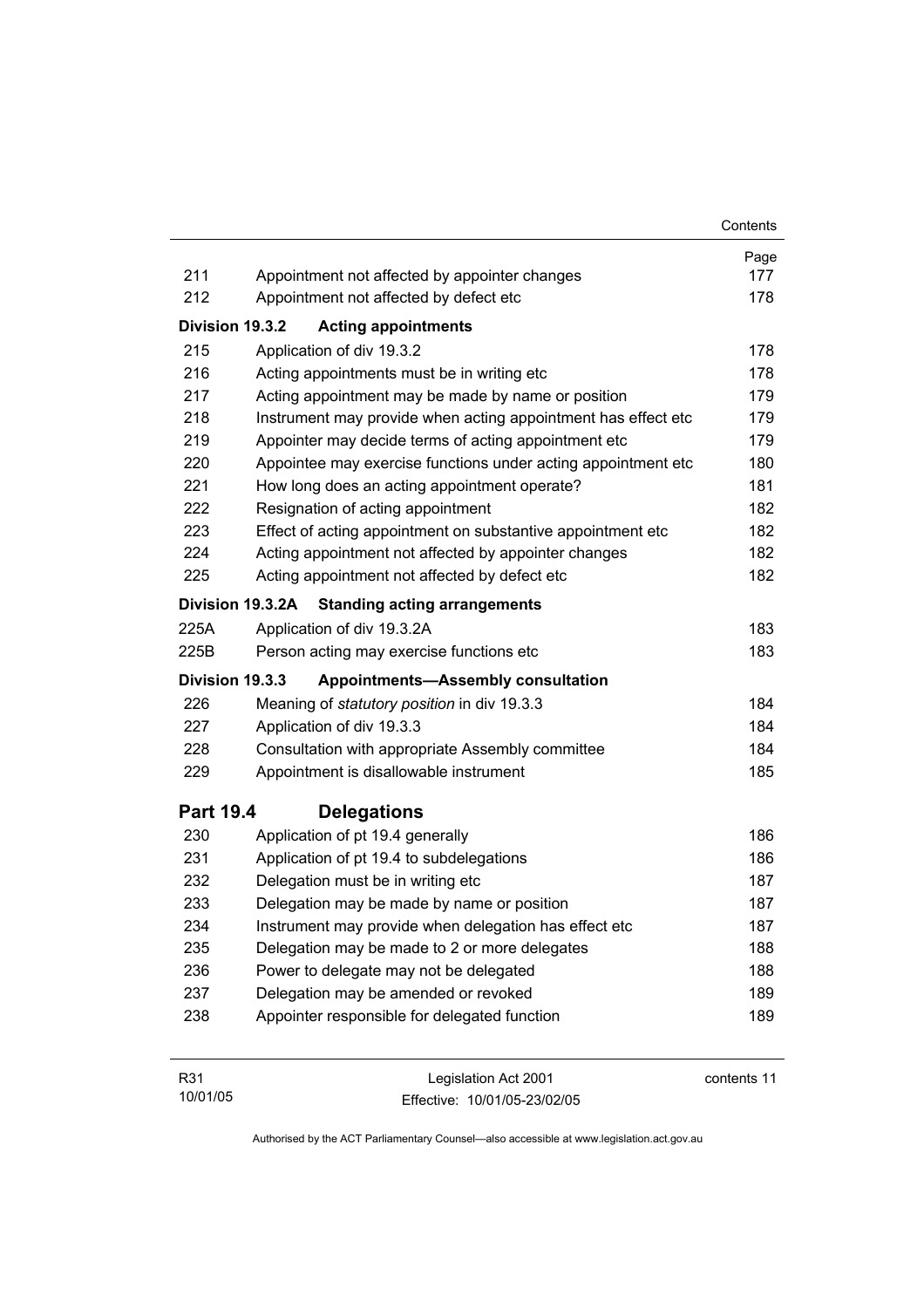| Contents |
|----------|
|----------|

| contents 12                                                                     | Legislation Act 2001<br>Effective: 10/01/05-23/02/05                        | R31<br>10/01/05 |
|---------------------------------------------------------------------------------|-----------------------------------------------------------------------------|-----------------|
| <b>Part 1.2</b><br>Former NSW Acts applied after establishment of Territory 206 |                                                                             |                 |
| <b>Part 1.1</b>                                                                 | Former NSW and UK Acts in force before establishment of<br><b>Territory</b> | 204             |
| <b>Schedule 1</b>                                                               | Acts included in sources of law in the ACT                                  | 204             |
|                                                                                 |                                                                             |                 |
| 302                                                                             | Regulation-making power                                                     | 203             |
| 301                                                                             | References to Administration Act 1989 etc                                   | 202             |
| 300                                                                             | Delegation by parliamentary counsel                                         | 202             |
| <b>Chapter 20</b>                                                               | <b>Miscellaneous</b>                                                        |                 |
| 256                                                                             | Production of records kept in computers etc                                 | 201             |
| 255                                                                             | Forms                                                                       | 199             |
| <b>Part 19.7</b>                                                                | <b>Other matters</b>                                                        |                 |
| 254A                                                                            | Delegation by Minister                                                      | 198             |
| 254                                                                             | Administration of matters not allocated                                     | 198             |
| 253                                                                             | <b>Exercise of functions of Executive</b>                                   | 198             |
| <b>Part 19.6</b>                                                                | <b>Functions of Executive and Ministers</b>                                 |                 |
| 252                                                                             | Powers of courts and tribunals not affected                                 | 197             |
| 251                                                                             | Other laws not affected etc                                                 | 197             |
| 250                                                                             | When service taken to be effected                                           | 195             |
| 249                                                                             | Service of documents on agencies                                            | 195             |
| 248                                                                             | Service of documents on corporations                                        | 194             |
| 247                                                                             | Service of documents on individuals                                         | 194             |
| 246                                                                             | Definitions for pt 19.5                                                     | 192             |
| 245                                                                             | Application of pt 19.5                                                      | 192             |
| <b>Part 19.5</b>                                                                | <b>Service of documents</b>                                                 |                 |
| 242                                                                             | Delegation not affected by defect etc                                       | 191             |
| 241                                                                             | Delegation not affected by appointer changes                                | 190             |
| 240                                                                             | Appointer may exercise delegated function                                   | 190             |
| 239                                                                             | Exercise of delegation by delegate                                          | Page<br>189     |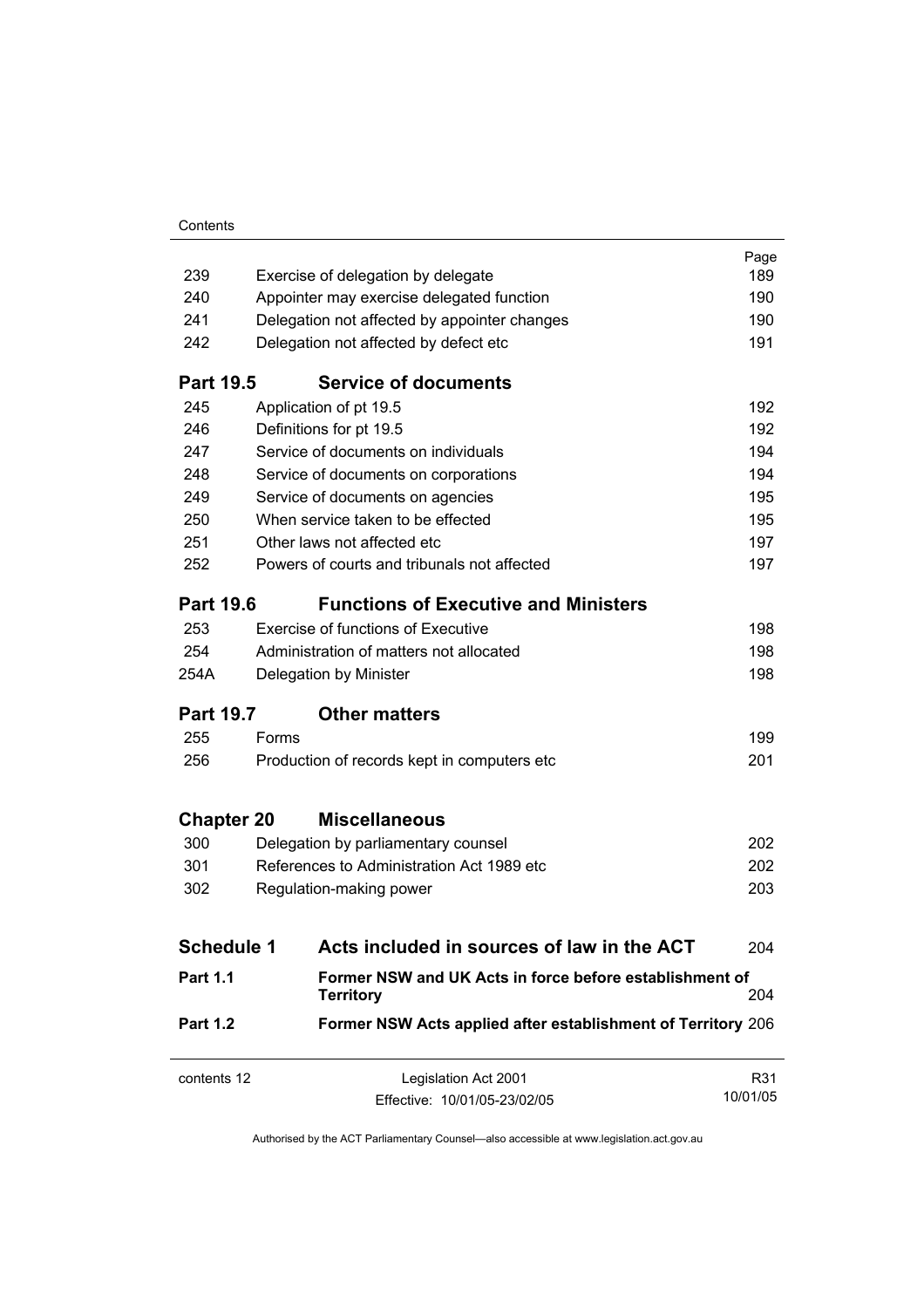|                   |                                            | Contents |
|-------------------|--------------------------------------------|----------|
|                   |                                            | Page     |
| <b>Dictionary</b> |                                            | 208      |
| Part 1            | <b>Meaning of commonly-used terms</b>      | 208      |
| Part 2            | <b>Terms for Legislation Act 2001 only</b> | 234      |
|                   |                                            |          |

## **Endnotes**

|   | About the endnotes     | 238 |
|---|------------------------|-----|
| 2 | Abbreviation key       | 238 |
| 3 | Legislation history    | 239 |
| 4 | Amendment history      | 243 |
| 5 | Earlier republications | 275 |
| 6 | Uncommenced amendments | 278 |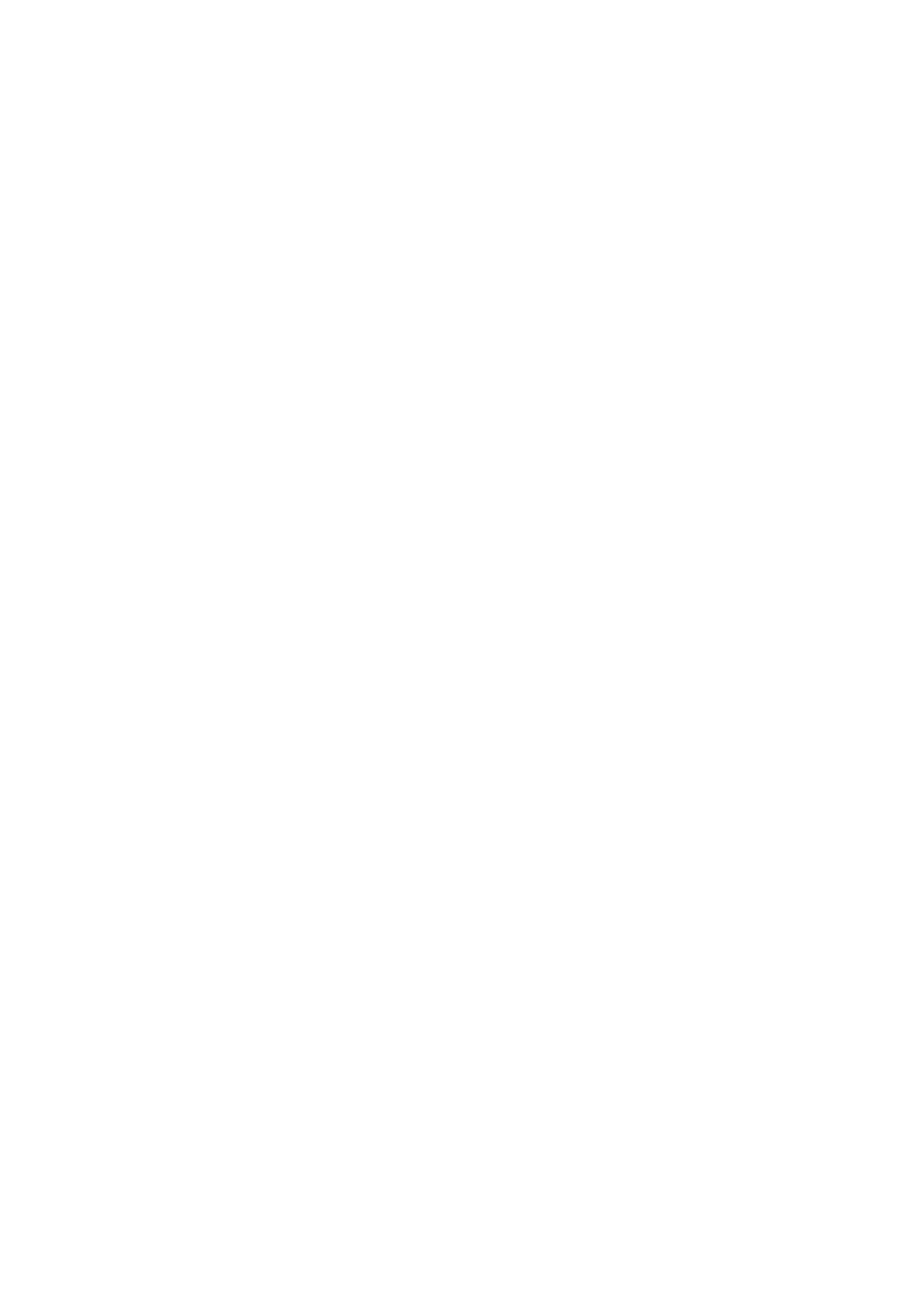

# **Legislation Act 2001**

An Act about legislation

I

R31 10/01/05

Legislation Act 2001 Effective: 10/01/05-23/02/05 page 1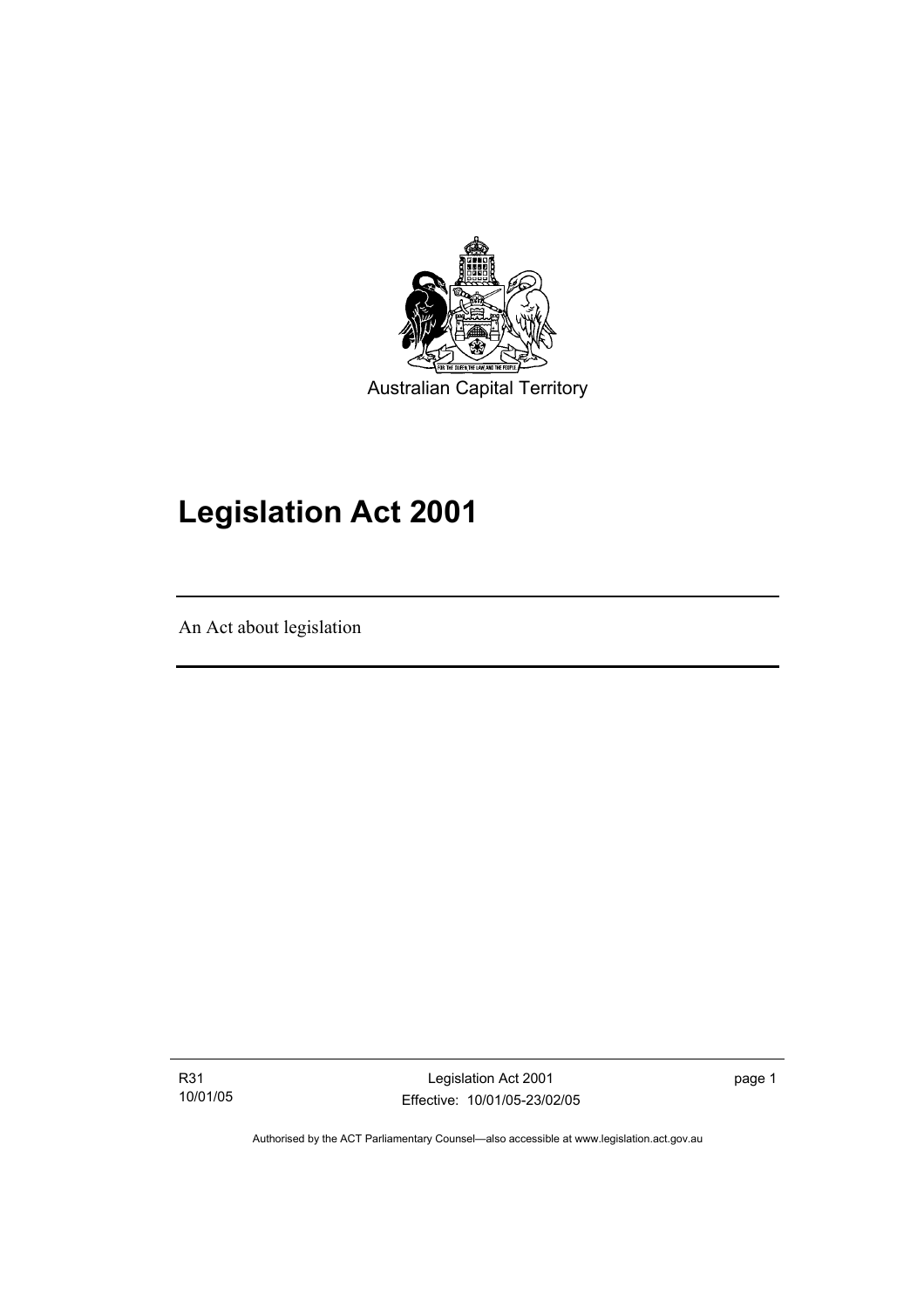**Chapter 1** Preliminary<br>**Part 1.1** General **Part 1.1** General

Section 1

# **Chapter 1** Preliminary

# **Part 1.1 General**

## **1 Name of Act**

This Act is the *Legislation Act 2001.* 

## **2 Dictionary**

The dictionary at the end of this Act is part of this Act.

- *Note 1* The dictionary at the end of an Act usually defines certain terms used in the Act, and includes references (*signpost definitions*) to other terms defined elsewhere in the Act. However, in this Act the dictionary is divided into 2 parts.
- *Note 2* Part 1 defines terms commonly used in Acts (including this Act) and statutory instruments. For example, because of the definition '*month* means calendar month.', the term 'month' has the defined meaning wherever the term is used in an Act or statutory instrument unless the Act or instrument provides otherwise or the contrary intention otherwise appears (see s 144 and s 155).
- *Note 3* Part 2 defines certain terms used in this Act. For example, the signpost definition '*administrator*, for part 19.5 (Service of documents)—see section 246.' means that the term 'administrator' is defined in s 246 for this Act, pt 19.5. A definition in pt 2 applies to all of this Act unless the definition, or another provision of this Act, provides otherwise or the contrary intention otherwise appears (see s 155 and s 156 (1)).

## **2A Notes**

A note included in this Act is explanatory and is not part of this Act.

*Note* See s 127 (1), (4) and (5) for the legal status of notes.

R31 10/01/05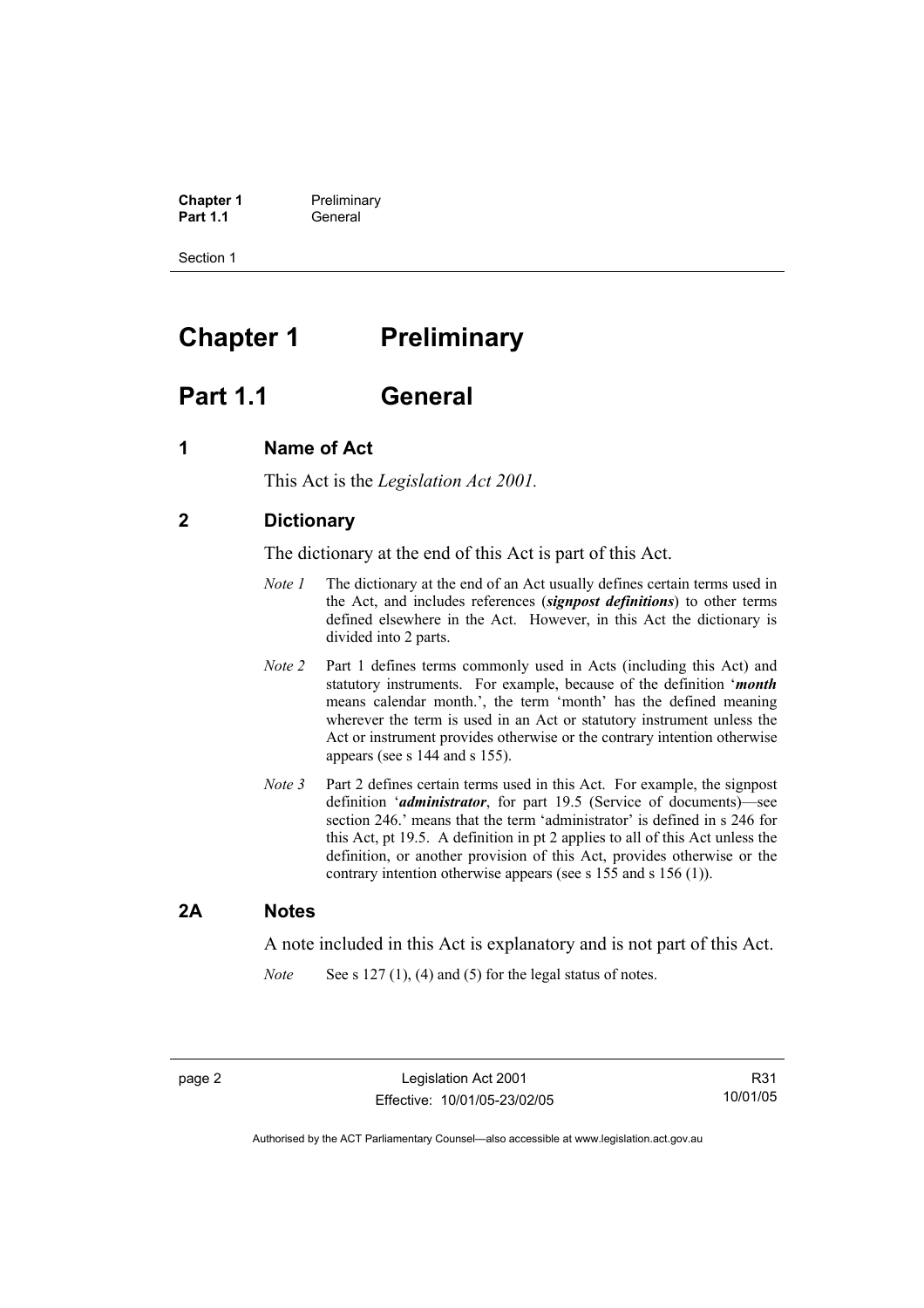Section 3

# **3 Objects**

- (1) The main object of this Act is to make legislation more accessible.
- (2) This is to be achieved particularly by—
	- (a) encouraging access to legislation through the internet, while maintaining access to printed legislation; and
	- (b) restating the law dealing with the 'life cycle' of legislation, improving its structure and content, and simplifying its provisions where practicable; and
	- (c) assisting users of legislation to find, read, understand and use legislation by—
		- (i) facilitating the shortening and simplification of legislation; and
		- (ii) promoting consistency in the form and language of legislation; and
		- (iii) providing rules about the interpretation of legislation; and
		- (iv) facilitating the updating and republication of legislation to ensure its ready availability.
- (3) For this section, the '*life cycle*' of legislation includes the making (where relevant), notification, commencement, presentation and disallowance (where relevant), operation, interpretation, proof, republication, amendment and repeal of legislation and instruments made under legislation.

## **4 Application of Act**

 (1) This Act applies to all Acts (including this Act) and statutory instruments.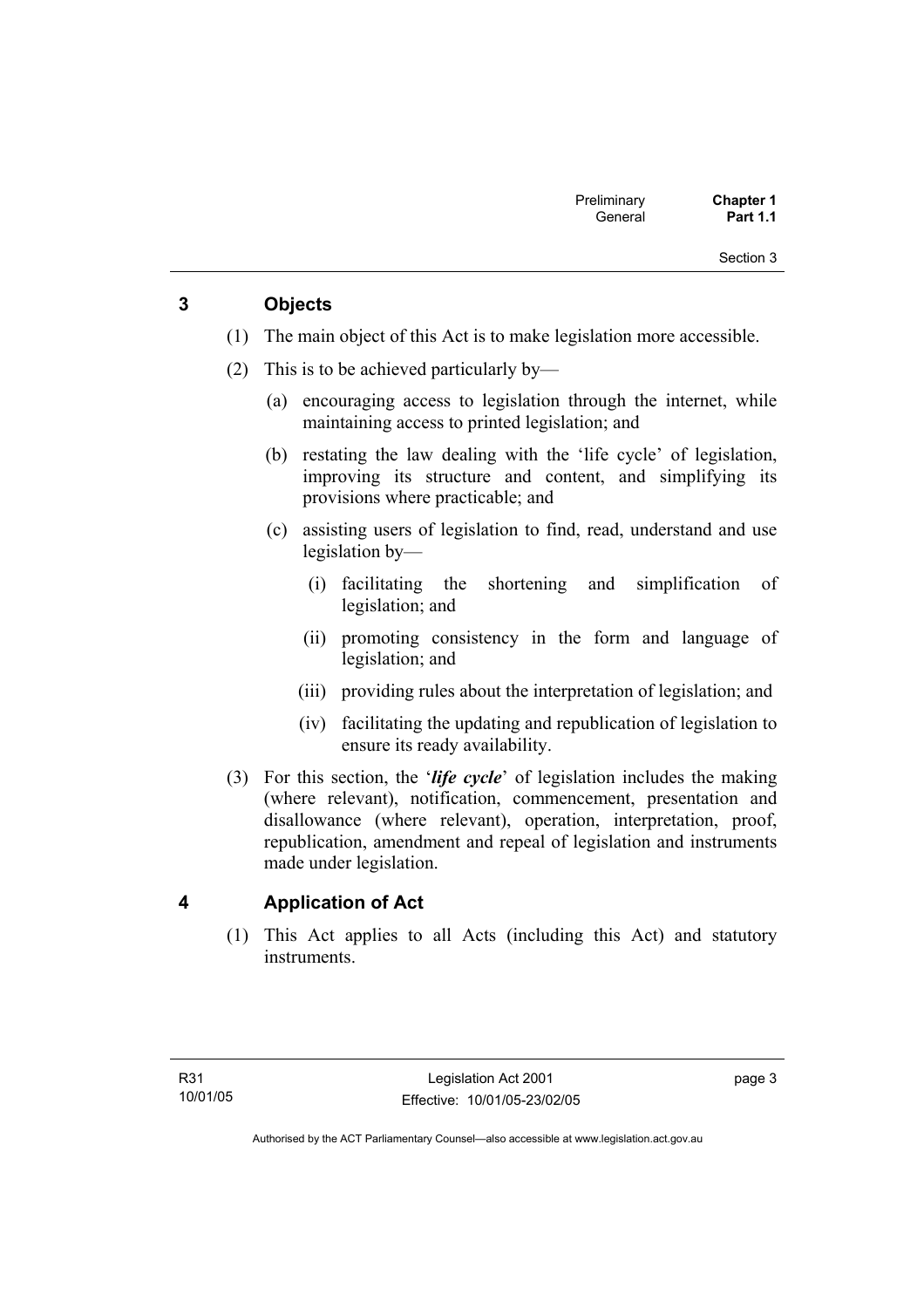| <b>Chapter 1</b> | Preliminary |
|------------------|-------------|
| <b>Part 1.1</b>  | General     |

#### Section 5

 (2) In particular, Acts and statutory instruments are taken to be made on the basis that they will operate in conjunction with this Act.

#### **Examples**

- 1 An Act imposes an obligation and provides that people who 'fail' to carry out the obligation are liable to the penalty. The Act does not, however, define 'fail' or indicate that the word is used in a special way. In accordance with this Act, dictionary, part 1 (see s 144), the word 'fail' includes 'refuse'. In other words, a person who refuses to carry out the obligation will be subject to the penalty in the same way as someone who only neglects the obligation. In this case, the presence in an Act of a word that is defined in this Act attracts the operation of the definition in the dictionary.
- 2 The *XYZ Act 2001* contains the following provision:

The Minister may, in writing, determine fees for this Act.

Because the XYZ Act authorises a fee to be determined 'for this Act', this Act, section 56 applies and therefore the provisions of part 6.3 (Making of certain statutory instruments about fees) apply to the determination of fees under the provision. In this case, the operation of provisions of this Act is attracted because the *XYZ Act 2001* contains a provision that triggers the application of the part.

- *Note* An example is part of the Act, is not exhaustive and may extend, but does not limit, the meaning of the provision in which it appears (see s 126 and s 132).
- (3) This section is a determinative provision.
	- *Note* See s 5 for the meaning of determinative provisions, and s 6 for their displacement.

## **5 Determinative and non-determinative provisions**

- (1) This Act consists of determinative and non-determinative provisions.
- (2) A *determinative provision* is a provision of this Act that is declared to be a determinative provision.

#### **Example**

Section 4 (3) provides that section 4 is a determinative provision.

R31 10/01/05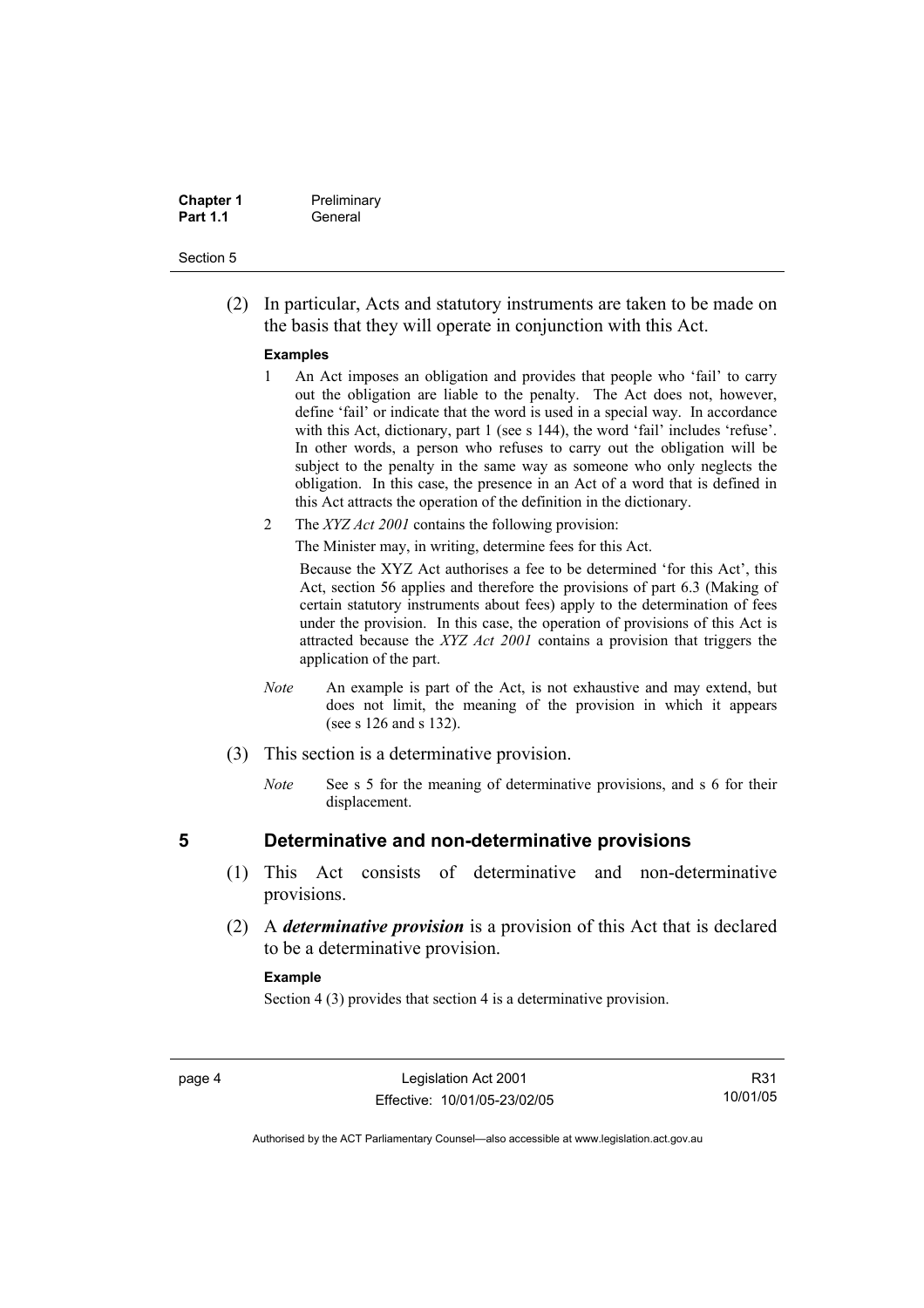# (3) A *non-determinative provision* is any other provision of this Act.

## **Example**

Section 3 does not contain a provision corresponding to section 4 (3). Therefore, section 3 is not a determinative provision.

# **6 Legislation Act provisions must be applied**

- (1) A provision of this Act must be applied to an Act or statutory instrument, in accordance with the terms of the provision, except so far as it is displaced.
- (2) A determinative provision may be displaced expressly or by a manifest contrary intention.
- (3) A non-determinative provision may be displaced expressly or by a contrary intention.

- (4) The declaration of a provision as 'determinative' indicates that it is the intention of the Legislative Assembly that, if the provision is to be displaced at all in a particular case, a more deliberate displacement is required than if the provision were a nondeterminative provision.
- (5) This section applies despite any presumption or rule of interpretation.
- (6) A provision of this Act must not be taken to be displaced by a provision of an Act or statutory instrument so far as the provisions can operate concurrently.
- (7) In particular and without limiting subsection (5), a provision of this Act is not displaced by a provision of an Act or statutory instrument because the provisions deal with the same or a similar subject matter

page 5

*Note* For the distinction between a 'manifest contrary intention' (see s (2)) and 'contrary intention' (see s (3)), see the examples in this section.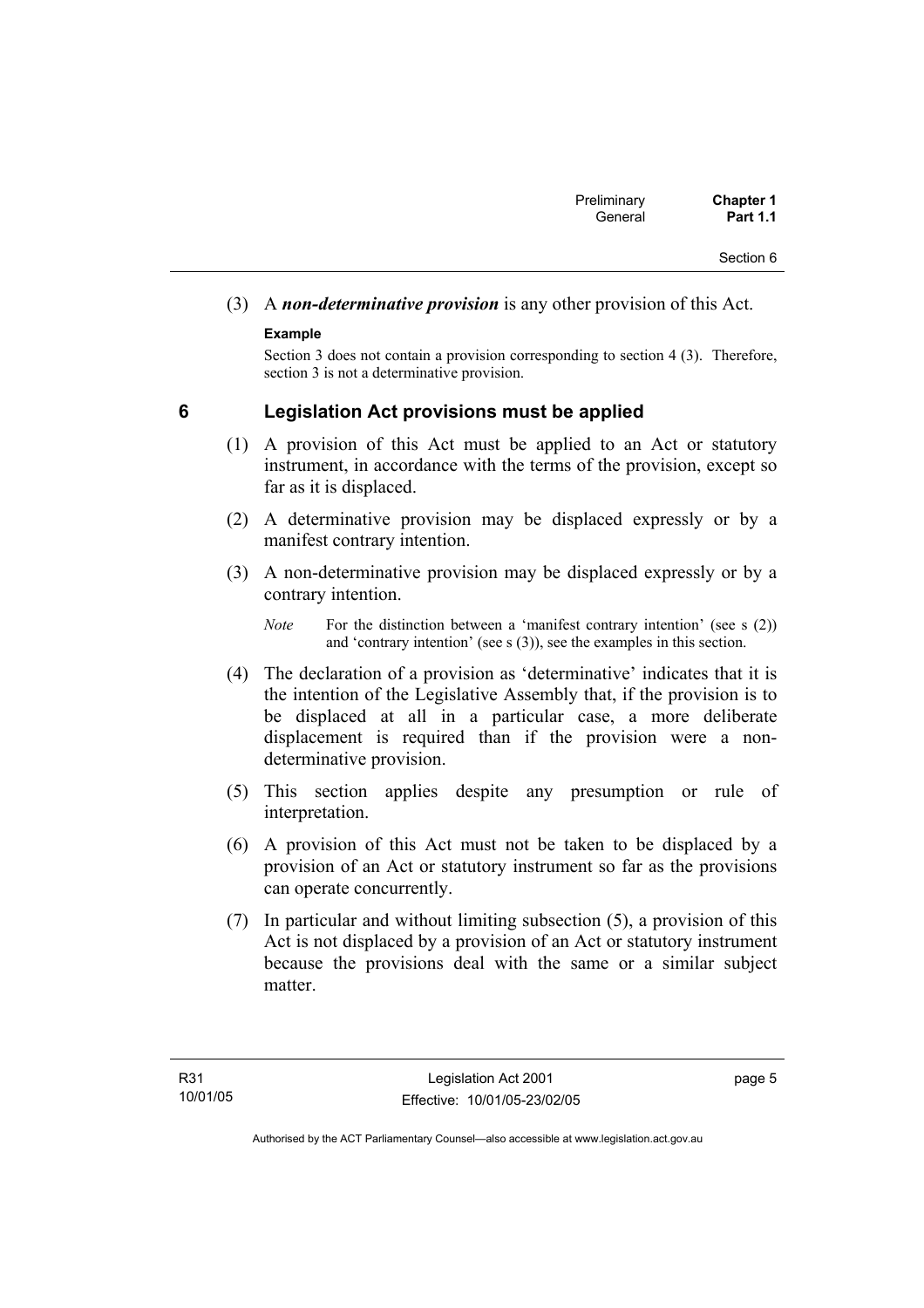| <b>Chapter 1</b> | Preliminary |
|------------------|-------------|
| <b>Part 1.1</b>  | General     |

#### Section 6

(8) This section is a determinative provision.

#### **Examples of different kinds of displacement**

1 *Determinative provision—express displacement*

The *Collections Regulation Act 1999* (hypothetical), section 83 contains the following provision:

(2) The Legislation Act, section 47 (3) does not apply to a regulation under this Act.

Section 83 (2) illustrates a provision expressly displacing this Act, section 47 (3), a determinative provision.

2 *Determinative provision—manifest contrary intention*

The *Motor Repairers Act 2001* (hypothetical) does not contain a provision like the *Collections Regulation Act 1999*, section 83, but section 79 contains the following provision:

(3) A regulation may apply, adopt or incorporate an instrument or provision of an instrument as in force from time to time.

Section 79 (3) illustrates a provision displacing this Act, section 47 (3), a determinative provision, by a manifest contrary intention because section 79 (3) clearly contradicts section 47 (3).

3 *Non-determinative provision—contrary intention*

The master of a vessel is charged with contravening the *Liquor Act 2001* (hypothetical), section 126 by selling liquor on or from 'licensed premises' otherwise than at a time authorised by the Act. It is claimed that the sale took place on the vessel. The Act defines 'licensed premises' to mean that part or those parts of a building or buildings and of the land adjoining it or them as defined by the licensing court. It is argued that the complaint is defective in that a vessel cannot be 'licensed premises'. However, section 126 is expressed to apply to 'a licensee, servant, agent or master who sells liquor on or from licensed premises'. In this case, the reference to 'master' indicates a contrary intention indicating that the section is intended to apply to liquor sold on or from vessels.

#### **Example of concurrent operation (no displacement)**

The *Small Clubs Act 2002* (hypothetical) contains the following provision about how notice of the club's annual general meeting may be served on members of a registered small club:

page 6 Legislation Act 2001 Effective: 10/01/05-23/02/05

R31 10/01/05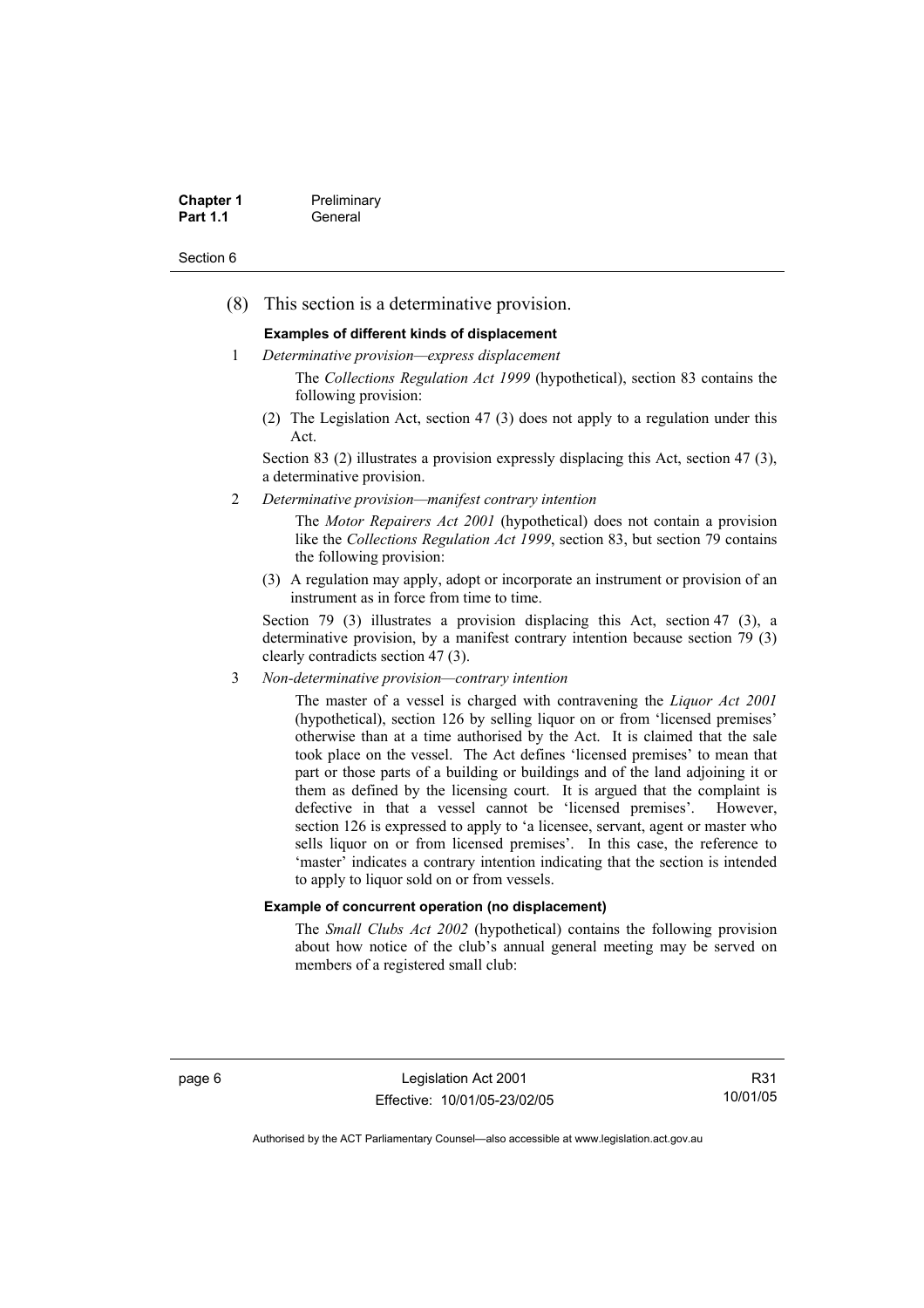| Preliminary | <b>Chapter 1</b> |
|-------------|------------------|
| General     | <b>Part 1.1</b>  |

## Section 6

#### **60 Serving notice of annual general meeting**

The executive committee of a registered small club may serve notice of the annual general meeting of the club on members by pinning the notice to a noticeboard in the club house.

This Act, section 247, a non-determinative provision, allows a document to be served on an individual under an Act in a number of ways (by giving the document to the individual, by sending it by prepaid post etc), but does not mention pinning the document to a noticeboard as a method of giving the notice.

Section 247 is not displaced by the *Small Clubs Act 2002*, section 60, because—

- section 60 does not expressly displace section 247 nor does it indicate a contrary intention (see s  $6(1)$  and  $(3)$ ) and, in particular, section  $60$ does not indicate an intention that the method of service it authorises is to be the only method of serving notice of annual general meetings on members of small clubs; and
- the application of section 247 is not displaced by any presumption or rule of interpretation (see s 6 (5)); and
- sections 60 and 247 can operate concurrently (see s  $6(6)$ ) by allowing complementary methods of service; and
- the fact that sections 60 and 247 deal with the same (or a similar) subject matter does not of itself displace section 247 (see s 6 (7) and also s 6 (5)).

It follows, therefore, that the executive committee is free to serve notice of the annual general meeting under section 60 or section 247.

*Note* An example is part of the Act, is not exhaustive and may extend, but does not limit, the meaning of the provision in which it appears (see s 126 and s 132).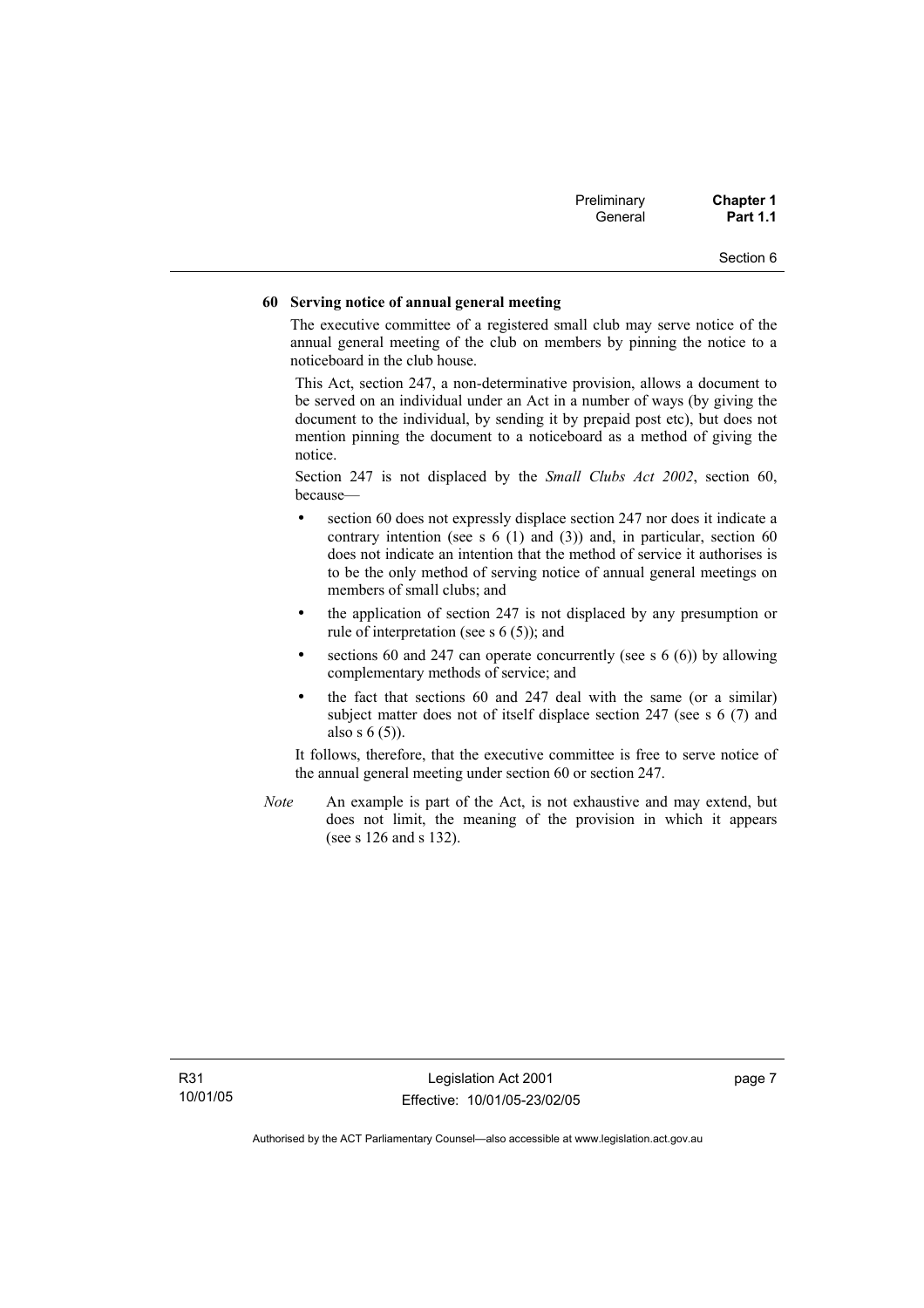**Chapter 1** Preliminary<br>**Part 1.2** Basic conce **Basic concepts** 

Section 7

# **Part 1.2 Basic concepts**

## **7 Meaning of** *Act* **generally**

- (1) An *Act* is an Act of the Legislative Assembly.
- (2) An *Act of the Legislative Assembly* is a law (however described or named) made by the Legislative Assembly under the Self-Government Act.
- (3) A reference to an *Act* includes a reference to a provision of an Act.
	- *Note 1* Section 17 deals with former Commonwealth enactments, and former NSW and UK Acts, that have become ACT Acts.
	- *Note 2* Section 98 deals with reference to laws in general terms.

## **8 Meaning of** *subordinate law*

- (1) A *subordinate law* is a regulation, rule or by-law (whether or not legislative in nature) made under—
	- (a) an Act; or
	- (b) another subordinate law; or
	- (c) power given by an Act or subordinate law and also power given otherwise by law.
- (2) A reference to a *subordinate law* includes a reference to a provision of a subordinate law.

## **9 Meaning of** *disallowable instrument*

- (1) A *disallowable instrument* is—
	- (a) a statutory instrument (whether or not legislative in nature) that is declared to be a disallowable instrument by an Act, subordinate law or another disallowable instrument; or

R31 10/01/05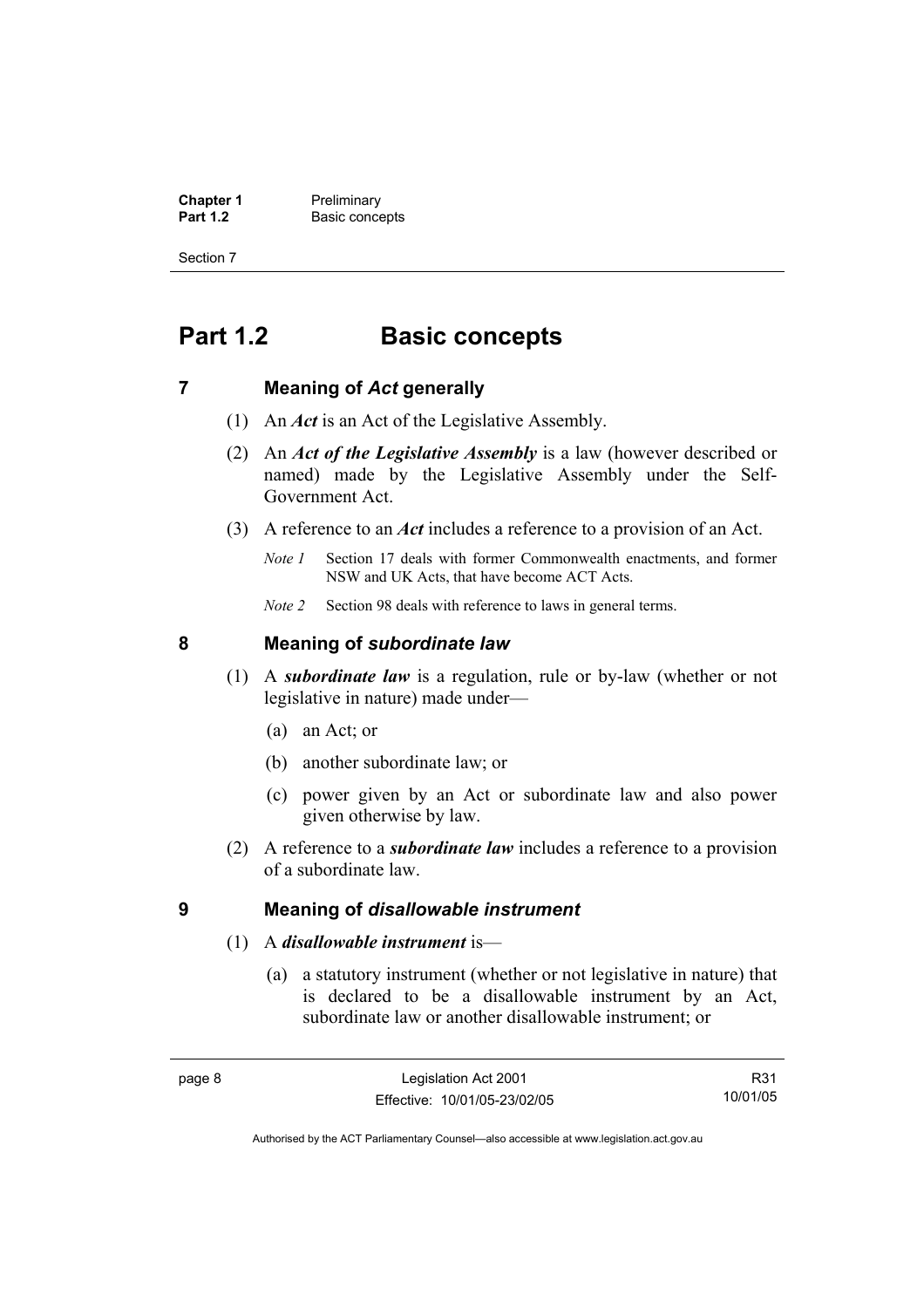- (b) a determination of fees or charges by a Minister under an Act or subordinate law.
- *Note Statutory instrument* is defined in s 13.
- (2) A reference to a *disallowable instrument* includes a reference to a provision of a disallowable instrument.

## **10 Meaning of** *notifiable instrument*

- (1) A *notifiable instrument* is a statutory instrument (whether or not legislative in nature) that is declared to be a notifiable instrument by an Act, subordinate law, disallowable instrument or another notifiable instrument.
- (2) A reference to a *notifiable instrument* includes a reference to a provision of a notifiable instrument.

## **11 Meaning of** *commencement notice*

- (1) A *commencement notice* is a statutory instrument that fixes or otherwise determines the commencement of an Act, subordinate law, disallowable instrument or notifiable instrument.
- (2) A reference to a *commencement notice* includes a reference to a provision of a commencement notice.

## **12 Meaning of** *registrable instrument*

- (1) A *registrable instrument* is—
	- (a) a subordinate law; or
	- (b) a disallowable instrument; or
	- (c) a notifiable instrument; or
	- (d) a commencement notice.
- (2) A reference to a *registrable instrument* includes a reference to a provision of a registrable instrument.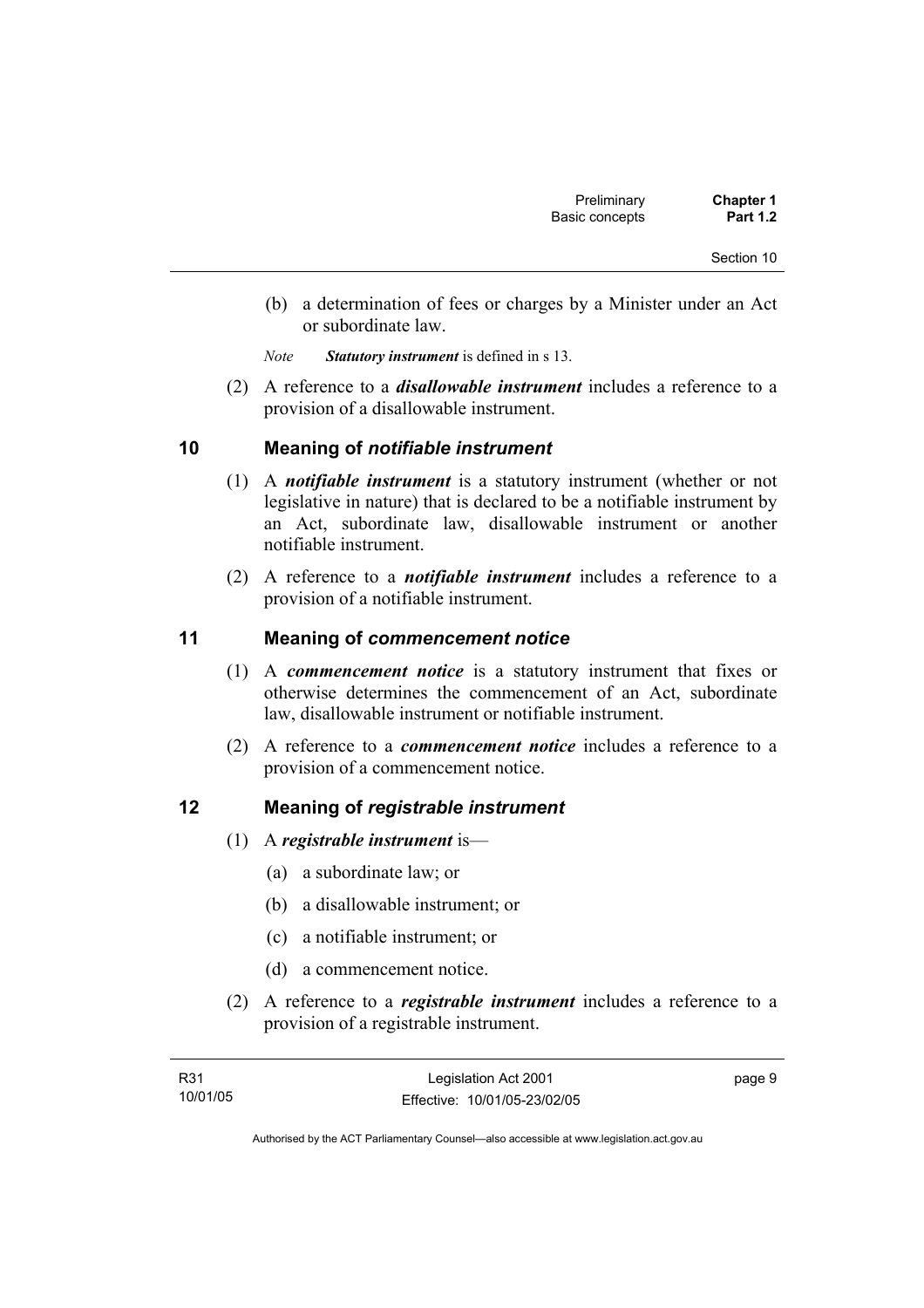**Chapter 1** Preliminary<br>**Part 1.2** Basic conce **Basic concepts** 

Section 13

# **13 Meaning of** *statutory instrument*

- (1) A *statutory instrument* is an instrument (whether or not legislative in nature) made under—
	- (a) an Act; or
	- (b) another statutory instrument; or
	- (c) power given by an Act or statutory instrument and also power given otherwise by law.
- (2) A *statutory instrument* includes a subordinate law, disallowable instrument, notifiable instrument and commencement notice.
- (3) A reference to a *statutory instrument* includes a reference to a provision of a statutory instrument.

## **14 Meaning of** *instrument*

(1) An *instrument* is any writing or other document.

*Note Writing* is defined in the dictionary, pt 1.

 (2) A reference to an *instrument* includes a reference to a provision of an instrument.

## **15 Meaning of** *authorised republication*

- (1) An *authorised republication* is a republication of a law authorised by the parliamentary counsel under this Act.
- (2) A reference to an *authorised republication* includes a reference to a provision of an authorised republication.
- (3) In this section:

*law*—see section 107 (Meaning of *law* in ch 11).

R31 10/01/05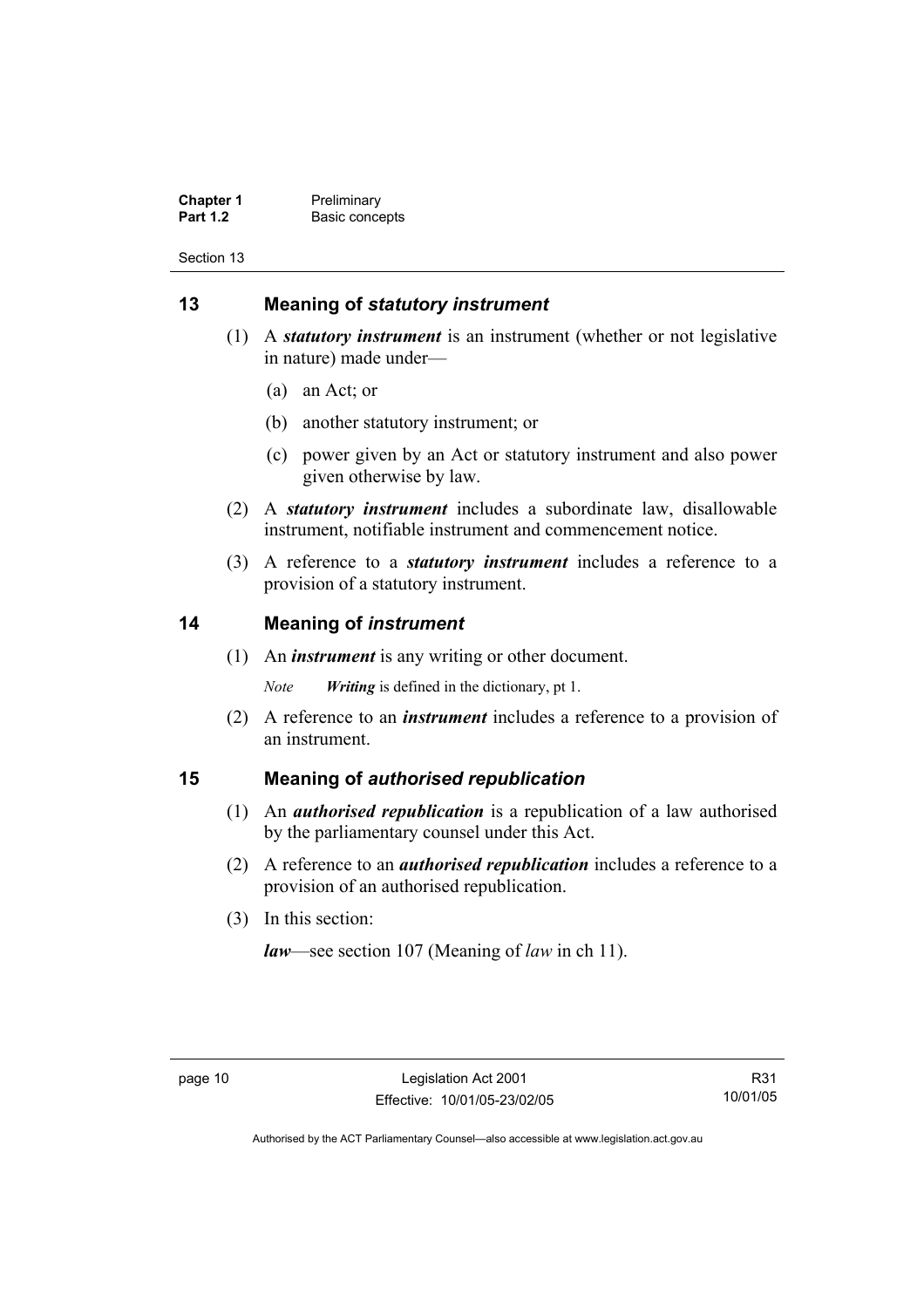Section 16

# **16 Meaning of** *provision*

A *provision* of an Act or instrument is any words or anything else that forms part of the Act or instrument.

#### **Examples of provisions consisting of groups of words**

sections, subsections, paragraphs, subparagraphs, sub-subparagraphs, examples

#### **Examples of provisions consisting of groups of other provisions**

chapters, parts, divisions, subdivisions, schedules

- *Note 1* An example is part of the Act, is not exhaustive and may extend, but does not limit, the meaning of the provision in which it appears (see s 126 and s 132).
- *Note 2* See s 126 and s 127 for material that is, or is not, part of an Act or statutory instrument.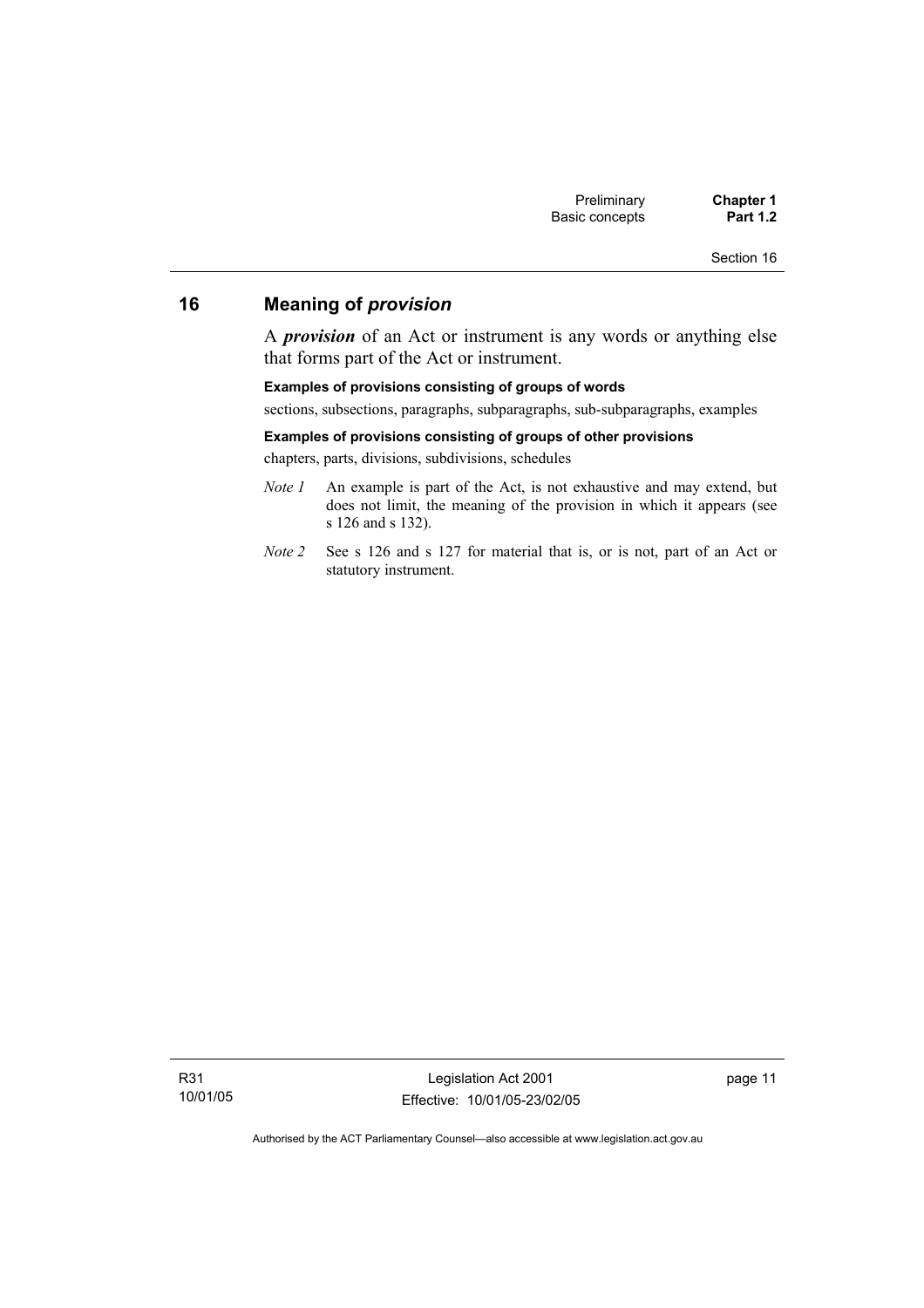**Chapter 1** Preliminary<br>**Part 1.3** Sources of **Part 1.3** Sources of law in the ACT

Section 16

# **Part 1.3 Sources of law in the ACT**

#### **Notes on sources of law**

- *Note 1* The laws in force in the ACT consist of the written law and various unwritten laws known as the principles and rules of common law and equity.
- *Note 2* The written law of the Territory consists primarily of laws, known as Acts, made by the Legislative Assembly. It also includes regulations, rules of court and other legislative instruments made under specific powers given by Acts. (Written laws made under an Act are commonly called 'subordinate' or 'delegated' legislation.)
- *Note 3* Before self-government, ordinances made by the Governor-General under the *Seat of Government* (*Administration*) *Act 1910* (Cwlth) were the main form of legislation made for the ACT. Most of the ordinances in force at self-government have been converted into Acts (see the Self-Government Act, s 34). However, the Governor-General has power to make ordinances for the ACT on a limited number of topics (see *Seat of Government (Administration) Act 1910* (Cwlth), s 12).
- *Note 4* The written laws in force in the ACT also include the Commonwealth Constitution, Commonwealth Acts, and regulations and other legislative instruments made under Commonwealth Acts. As a general rule, Commonwealth Acts and legislative instruments apply in the ACT in the same way as they apply in other parts of Australia. Commonwealth Acts and instruments prevail over the Acts made by the Legislative Assembly to the extent to which they are inconsistent (see Self-Government Act, s 28).
- *Note 5* Certain Acts of New South Wales and the United Kingdom also formed part of the written laws in force in the ACT. Because of the *Interpretation Act 1967*, s 65, these are now taken to be laws made by the Legislative Assembly as if they had been enacted by the Assembly. (Section 65 has expired, but its previous operation was saved–see s 65 (3)). These Acts are listed in sch 1.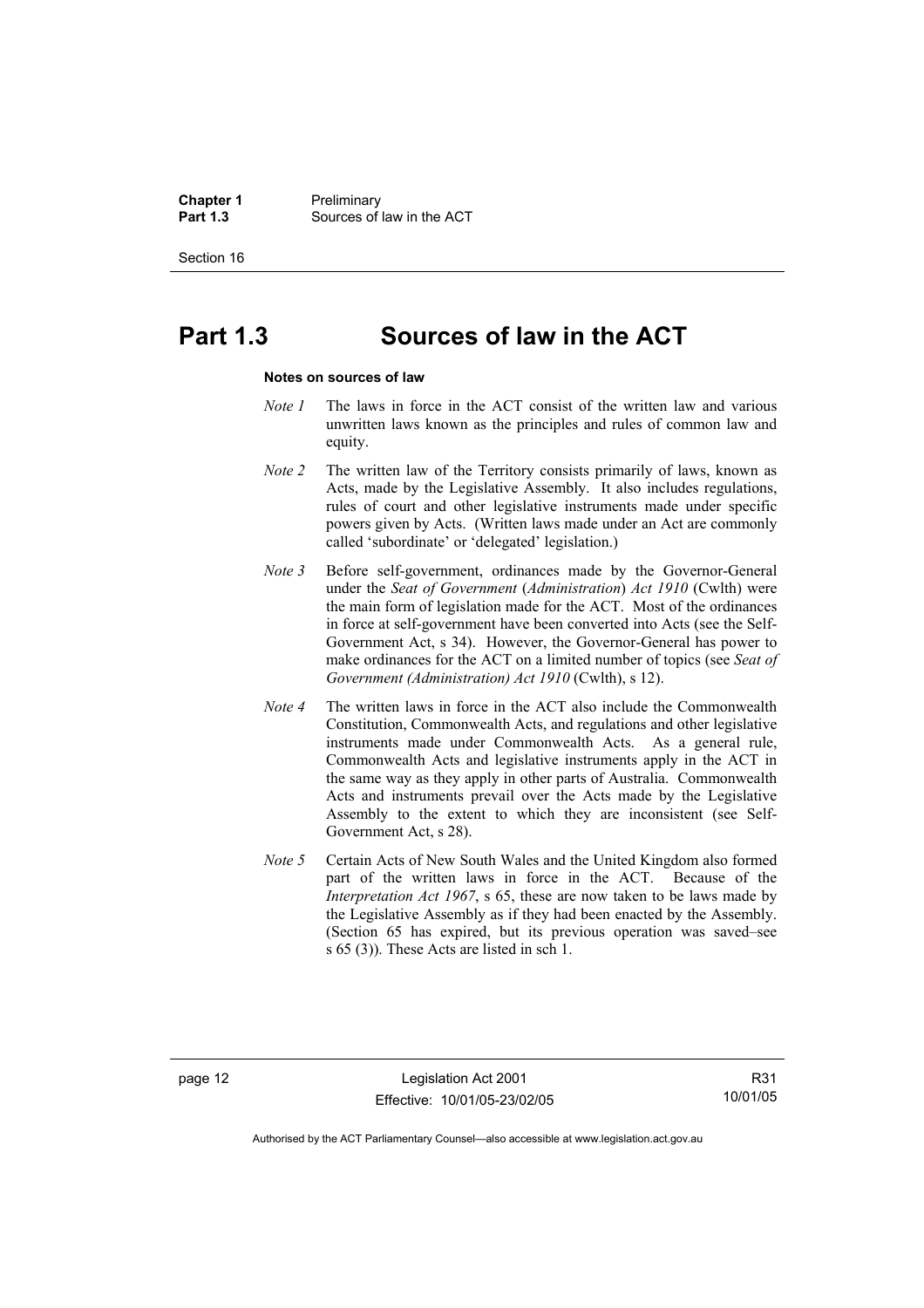## **17 References to Acts include references to former Cwlth enactments etc**

- (1) A reference to an *Act* includes a reference to a former Commonwealth enactment.
- (2) Without limiting subsection (1), a reference to an *Act* includes a reference to a former NSW Act or former UK Act mentioned in schedule 1.
- (3) In this section:

*former Commonwealth enactment* means a Commonwealth Act or ordinance, a New South Wales Act or Imperial Act that is—

- (a) an enactment within the meaning of the Self-Government Act because of that Act, section 34; or
- (b) an enactment because of the *A.C.T*. *Self-Government (Consequential Provisions) Act 1988* (Cwlth), section 10 (3) or section 12 (2) or (3).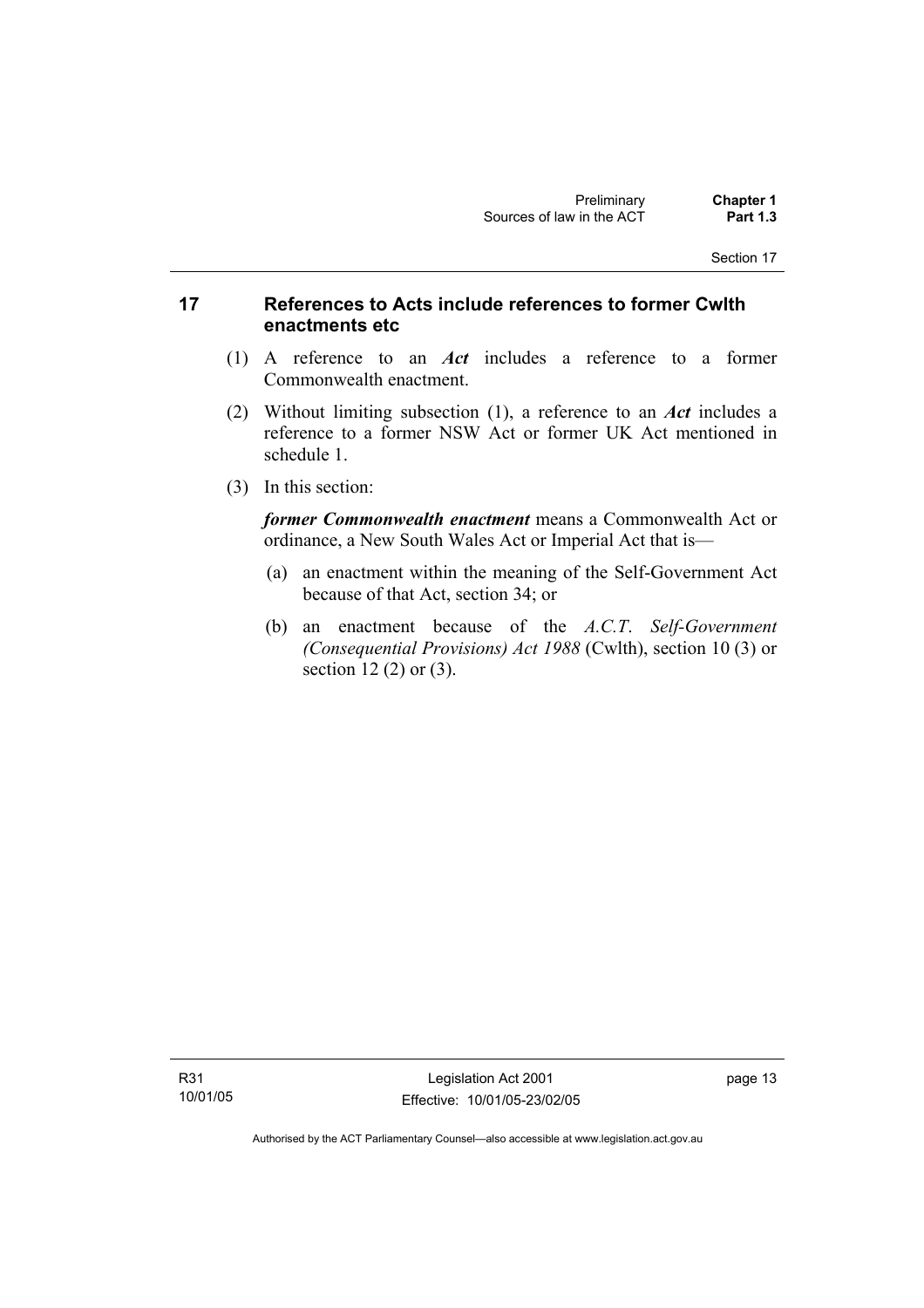#### **Chapter 2** ACT legislation register and web site

Section 18

# **Chapter 2 ACT legislation register and web site**

## **18 ACT legislation register**

- (1) The parliamentary counsel must establish and maintain a register of Acts and statutory instruments (the *ACT legislation register*).
- (2) The register must be kept electronically.

#### **Example of how register may be kept**

The register may be kept in the form of, or as part of, 1 or more computer databases, and may include data compiled electronically from the databases.

*Note* An example is part of the Act, is not exhaustive and may extend, but does not limit, the meaning of the provision in which it appears (see s 126 and s 132).

#### **19 Contents of register**

- (1) The ACT legislation register must contain the following:
	- (a) authorised republications of laws currently in force;
	- (b) Acts as made;
	- (c) subordinate laws as made;
	- (d) disallowable instruments as made;
	- (e) notifiable instruments as made;
	- (f) commencement notices as made;
	- (g) resolutions passed, or taken to have been passed, by the Legislative Assembly to disallow a subordinate law or disallowable instrument;

R31 10/01/05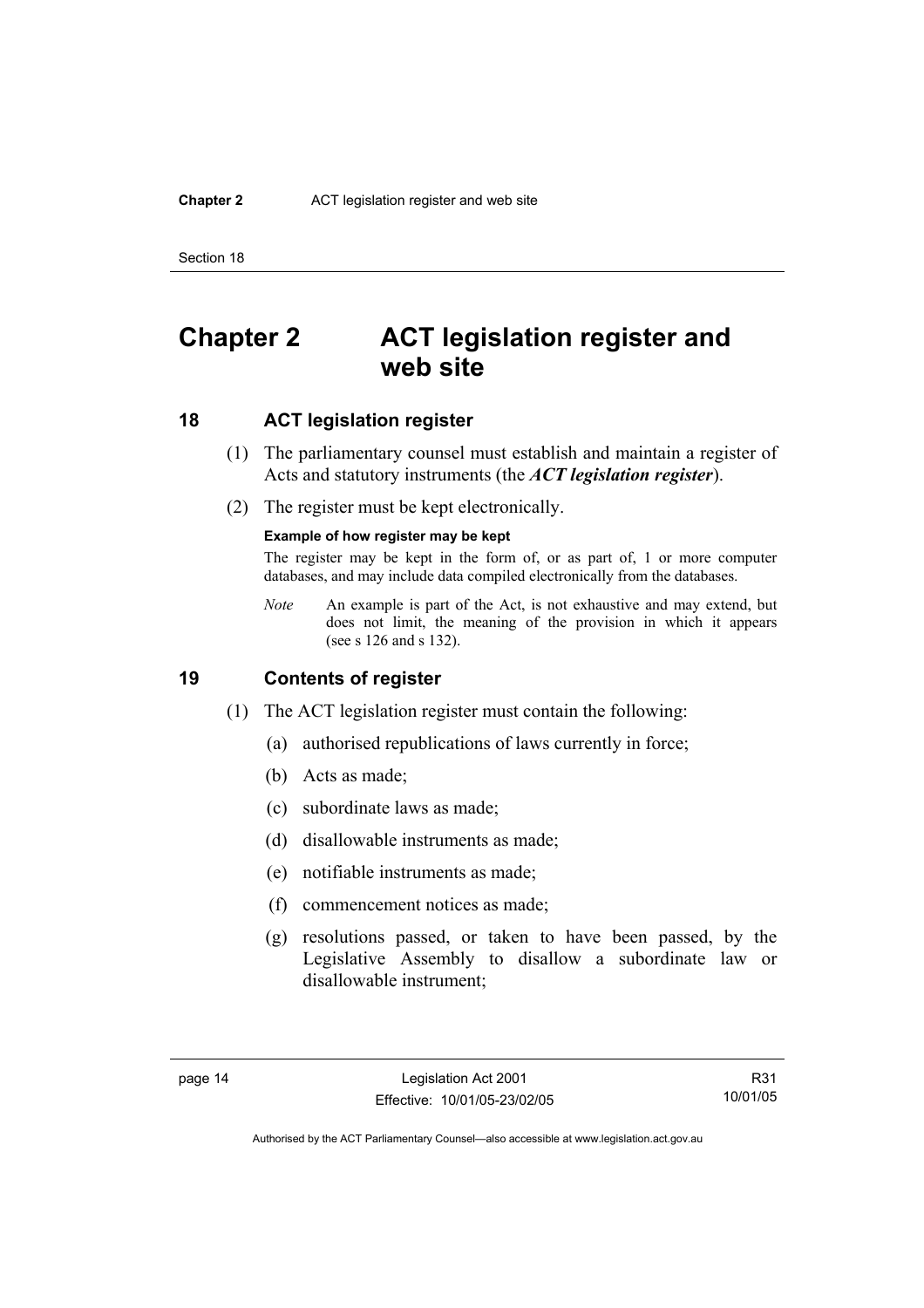- (h) resolutions passed, or taken to have been passed, by the Legislative Assembly to amend a subordinate law or disallowable instrument;
- (i) bills presented to the Legislative Assembly;
- (j) explanatory statements for bills, and amendments of bills, presented to the Legislative Assembly;
- (k) explanatory statements, and regulatory impact statements under chapter 5, for subordinate laws and disallowable instruments.
- (2) The ACT legislation register must also contain the following:
	- (a) notifications of the making of Acts;
	- (b) notifications of the making of subordinate laws;
	- (c) notifications of the making of disallowable instruments;
	- (d) notifications of the making of notifiable instruments;
	- (e) notifications of the making of commencement notices;
	- (f) notifications of the disallowance of subordinate laws or disallowable instruments under section 65 (Disallowance by resolution of Assembly);
	- (g) notifications of the amendment of subordinate laws or disallowable instruments under section 68 (Amendment by resolution of Assembly).
- (3) The parliamentary counsel may enter additional material in the register if the parliamentary counsel considers that it is likely to be useful to users of the register.
- (4) Without limiting subsection (3), the additional material may include the following:
	- (a) unauthorised republications of laws currently in force;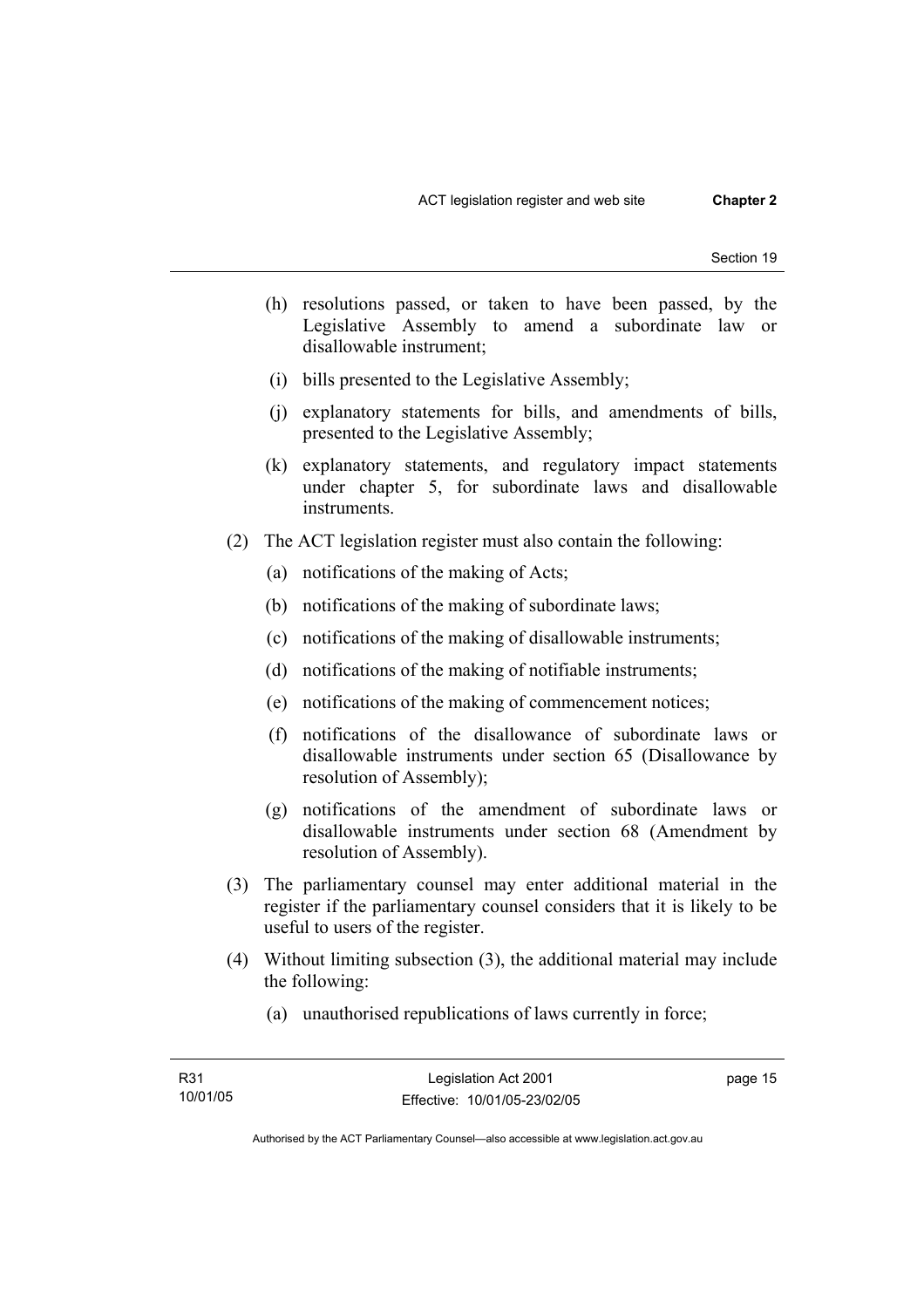#### **Chapter 2** ACT legislation register and web site

#### Section 19

- (b) past versions of unauthorised republications;
- (c) past versions of authorised republications;
- (d) statutory instruments that are not registrable instruments;
- (e) repealed Acts and statutory instruments;
- (f) Commonwealth laws that apply in or in relation to the ACT;
- (g) material relevant to interpreting the rights set out in the *Human Rights Act 2004*, including documents mentioned in that Act, dictionary, definition of *international law*.
- *Note* The following sections of the Act deal with the entry of material in the register:
	- s 28 (Notification of Acts)
	- s 61 (Notification of registrable instruments)
	- s 65A (Notification of disallowance by resolution of Assembly)
	- s 69 (Notification of amendments made by resolution of Assembly)
	- s 108 (Republication in register).
- (5) The parliamentary counsel may enter additional material in the register in any way the parliamentary counsel considers is likely to be helpful to users of the register.

#### **Examples**

- 1 A uniform legislative scheme is entered into under heads of agreement signed on behalf of the Commonwealth, States and Territories. The Legislative Assembly later passes an Act to implement the scheme on behalf of the ACT and the Act is notified and entered in the register. The agreement is also entered in the register as a notifiable instrument with a notifiable instrument number even though the instrument is not taken to be a notifiable instrument under section 10 (Meaning of *notifiable instrument*). The page of the register for the Act contains the heading 'Registrable instruments' and the agreement is listed underneath. The page of the register for the agreement gives particulars for the agreement and mentions that it is not a notifiable instrument but is included in the register for information.
- 2 An instrument under the Self-Government Act notifying the appointment of Ministers is entered in the register as a notifiable instrument even though the instrument is not taken to be a notifiable instrument under section 10

page 16 Legislation Act 2001 Effective: 10/01/05-23/02/05

R31 10/01/05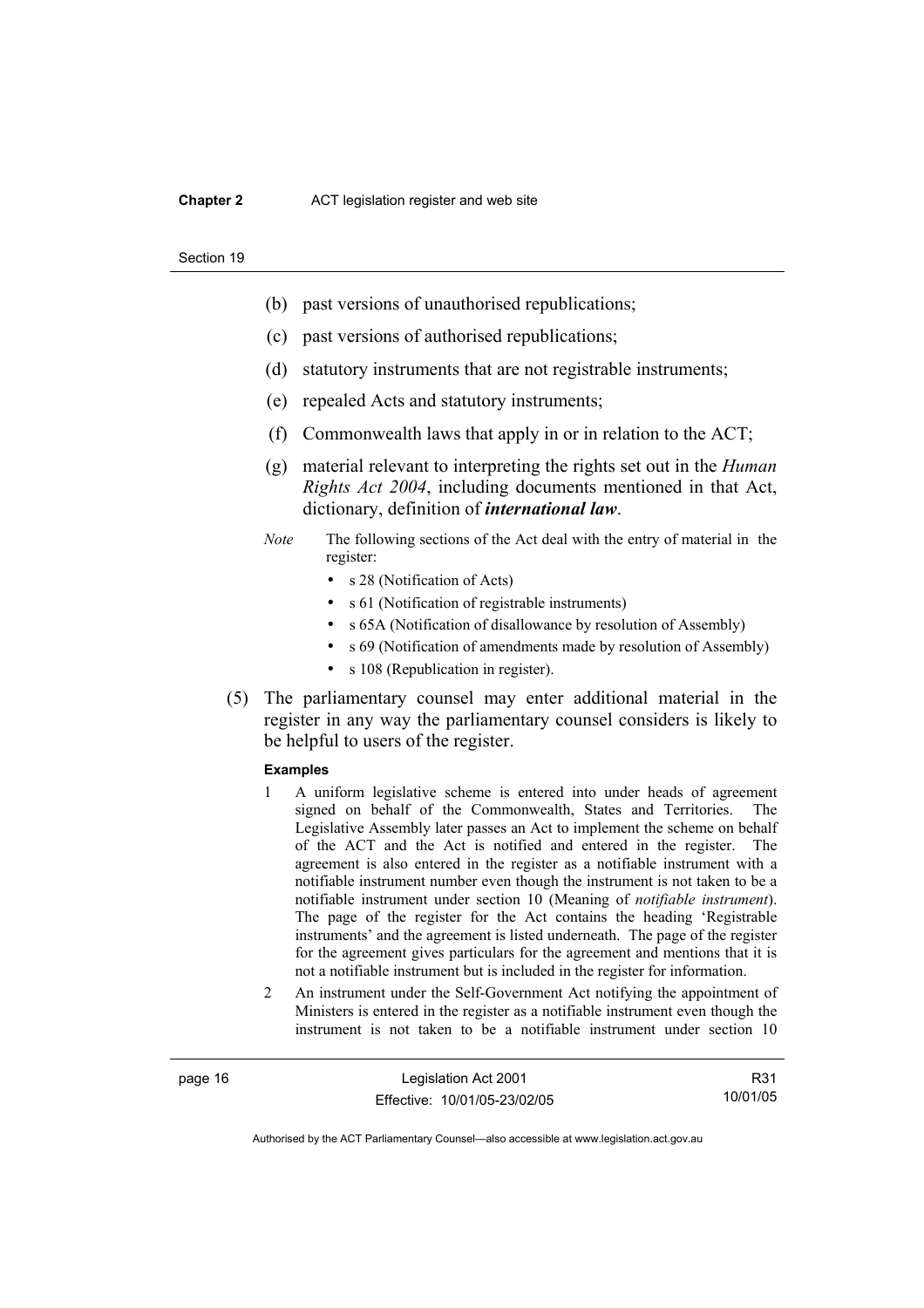(Meaning of *notifiable instrument*). The instrument is also numbered as a notifiable instrument. The page of the register for the notification mentions that it is made under the Self-Government Act and is not a notifiable instrument but is included in the register for information.

- 3 The Australian Road Rules that are applied in the ACT under the *Road Transport (Safety and Traffic Management) Regulation 2000* are entered in the register as a notifiable instrument even though the instrument is not taken to be a notifiable instrument under section 47 (Statutory instrument may make provision by applying law or instrument). The page of the register for the regulation also contains the heading 'Registrable instruments' and the rules are listed underneath. The page of the register for the rules mentions that the rules are applied under the *Road Transport (Safety and Traffic Management) Regulation 2000* and that they are to be read with, and as if they formed part of, the regulation. The note also explains that, because they were applied before the commencement of the Legislation Act, they are not a registrable instrument under that Act.
- *Note* An example is part of the Act, is not exhaustive and may extend, but does not limit, the meaning of the provision in which it appears (see s 126 and s 132).
- (6) Without limiting subsection (3) or (5), a regulation may prescribe requirements to be satisfied for additional material to be entered in the register under this section, including, for example, requirements about—
	- (a) the form of the material; and
	- (b) the making of requests for its entry in the register.
- (7) A regulation may also make provision about the following in relation to instruments (other than registrable instruments) to be entered in the register under this section:
	- (a) the numbering of the instruments by the parliamentary counsel, whether in a series of numbers allocated under section 59 (Numbering) or otherwise;
	- (b) the identification of the instruments, including, for example, authorising the parliamentary counsel to—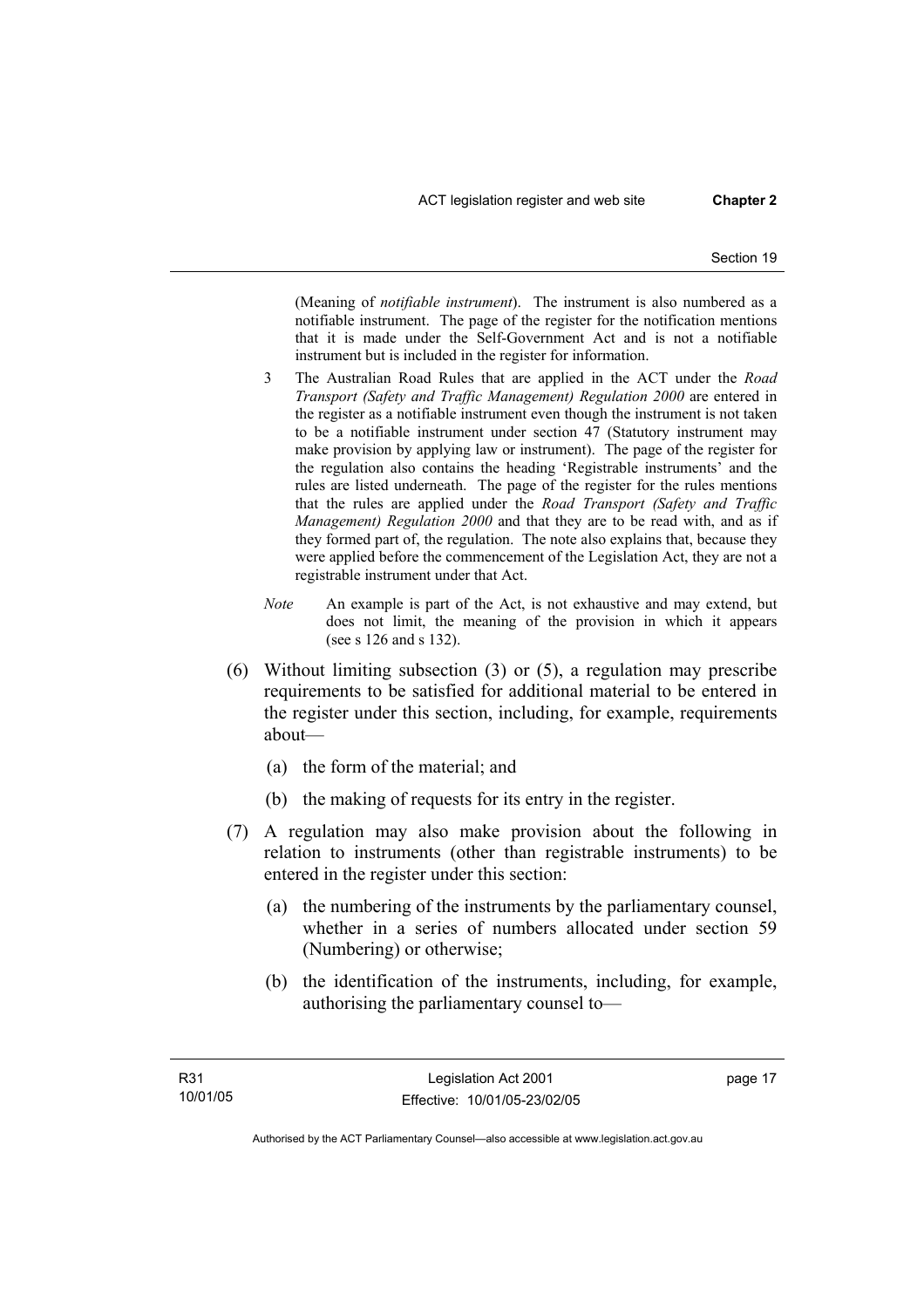#### **Chapter 2** ACT legislation register and web site

#### Section 19

- (i) add a name to an unnamed instrument; or
- (ii) amend an instrument's name; or
- (iii) add notes to an instrument to assist in its identification; or
- (iv) do anything else in relation to an instrument to assist users of the register to identify or refer to the instrument.
- (8) If the register contains an authorised republication of a law currently in force, and the law is amended, the parliamentary counsel must replace the republication with an authorised republication of the law as amended.
- (9) If the register contains an authorised republication of a law, and the law is repealed, expires or, for a subordinate law or disallowable instrument, is disallowed by the Legislative Assembly, the parliamentary counsel must ensure that the republication is no longer shown as a republication of law currently in force.
- (10) If the parliamentary counsel considers it likely to be useful to users of the register to enter information (in any form) in the register, the parliamentary counsel may enter the information at any time.

#### **Example**

guides and indexes to the register

- (11) If an Act passed by the Legislative Assembly, or a registrable instrument made, before the commencement of this Act need not be notified under this Act, the parliamentary counsel may enter the text of the Act or instrument in the register.
- (12) The parliamentary counsel may correct any mistake, error or omission in the register subject to the requirements (if any) of the regulations.
- (13) In this section:

*amended* includes modified.

*law*—see section 107 (Definitions for ch 11).

R31 10/01/05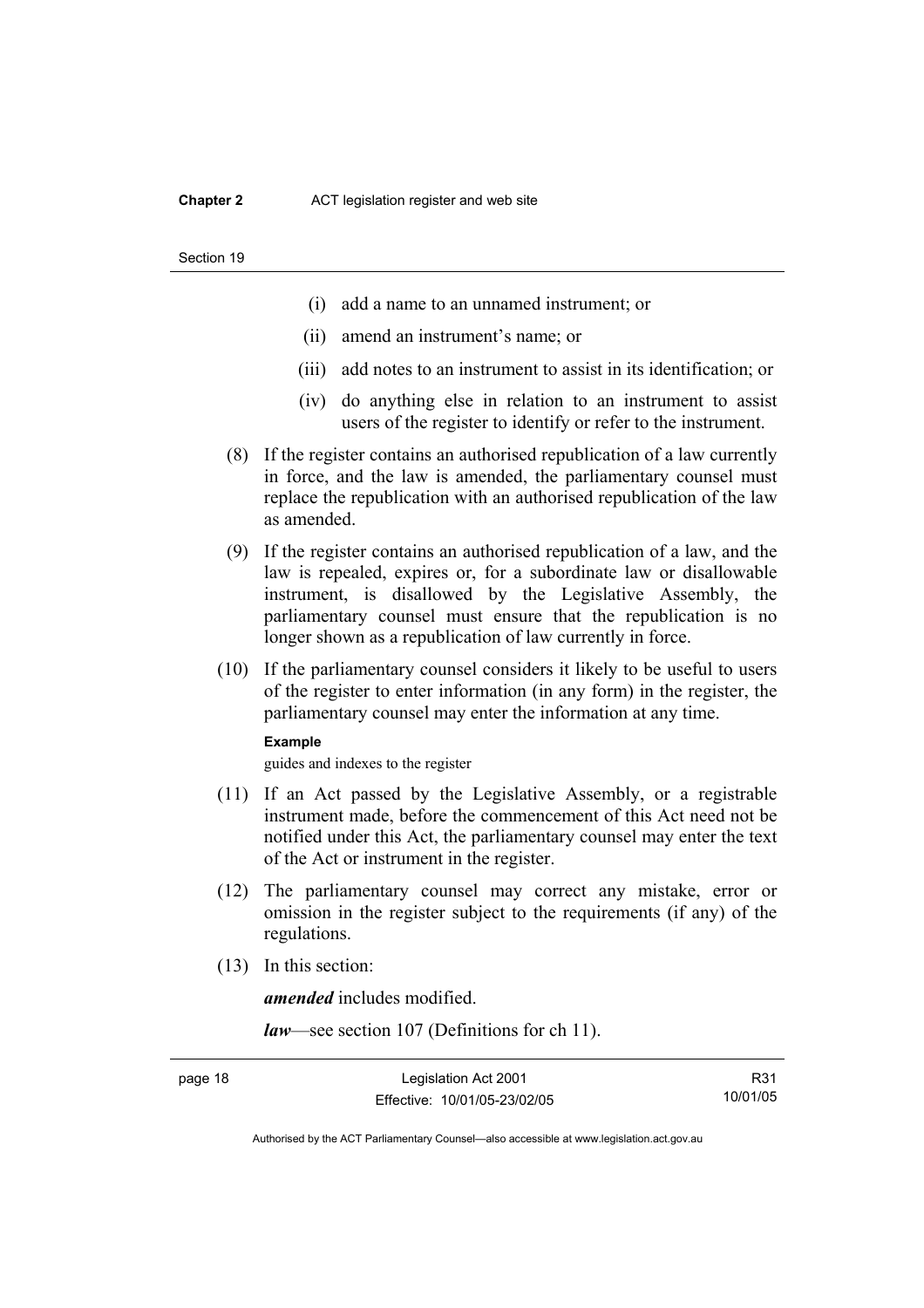*repealed* includes lapsed and expired.

## **20 Prompt registration**

The parliamentary counsel must ensure that anything the parliamentary counsel is required to do in relation to the register is done promptly.

## **21 Approved web site**

- (1) The parliamentary counsel must approve an internet site, and may approve additional internet sites, for this Act.
- (2) The parliamentary counsel may enter into agreements or arrangements to ensure that users can authenticate an approved web site or the material accessible on an approved web site.

# **22 Access to registered material at approved web site**

- (1) The parliamentary counsel must ensure, as far as practicable, that a copy of the material mentioned in section 19 (1) and (2) (Contents of register) is accessible at all times on an approved web site.
- (2) Access is to be provided without charge by the Territory.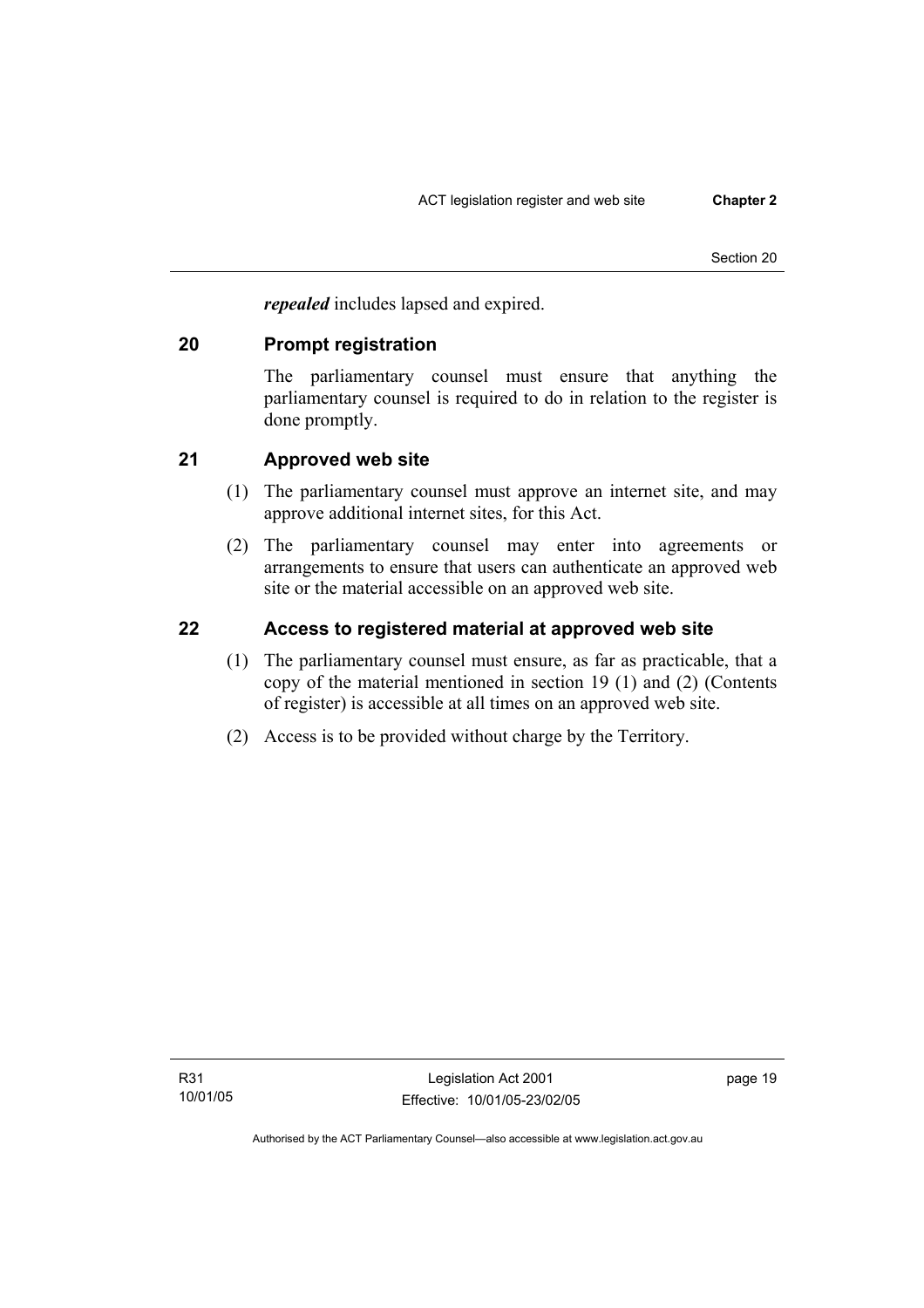#### **Chapter 3** Authorised versions and evidence of laws and legislative material

Section 22A

# **Chapter 3 Authorised versions and evidence of laws and legislative material**

#### **22A Definitions for ch 3**

In this chapter:

*law* means an Act or statutory instrument, whether or not it has been amended, and includes, in relation to a republication—

- (a) a collection of 2 or more Acts or statutory instruments; or
- (b) all or part of an agreement or other instrument that has the force of law or is in, or attached to, an Act or statutory instrument.
- *Note* A reference to an Act or statutory instrument includes a reference to a provision of the Act or instrument (see s 7 and s 13).

*legislative material* means material (other than a law or provision of a law) relating to an Act or statutory instrument.

#### **Examples of** *legislative material*

- 1 Additional material entered in the register under section 19 (3) (Contents of register) that is not an Act or statutory instrument, for example—
	- the Australian Road Rules: These rules apply throughout Australia and apply in the ACT under the *Road Transport (Safety and Traffic Management) Regulation 2000*. They have been entered in the register as a notifiable instrument even though they are not a statutory instrument and are not taken to be a notifiable instrument under section 47 (Statutory instruments may make provision by applying law or instrument);
	- appointments of Ministers: Ministers are appointed by the Chief Minister under the Self-Government Act, section 41. An instrument notifying an appointment may be entered in the register even though the instrument is not a statutory instrument.

page 20 Legislation Act 2001 Effective: 10/01/05-23/02/05

R31 10/01/05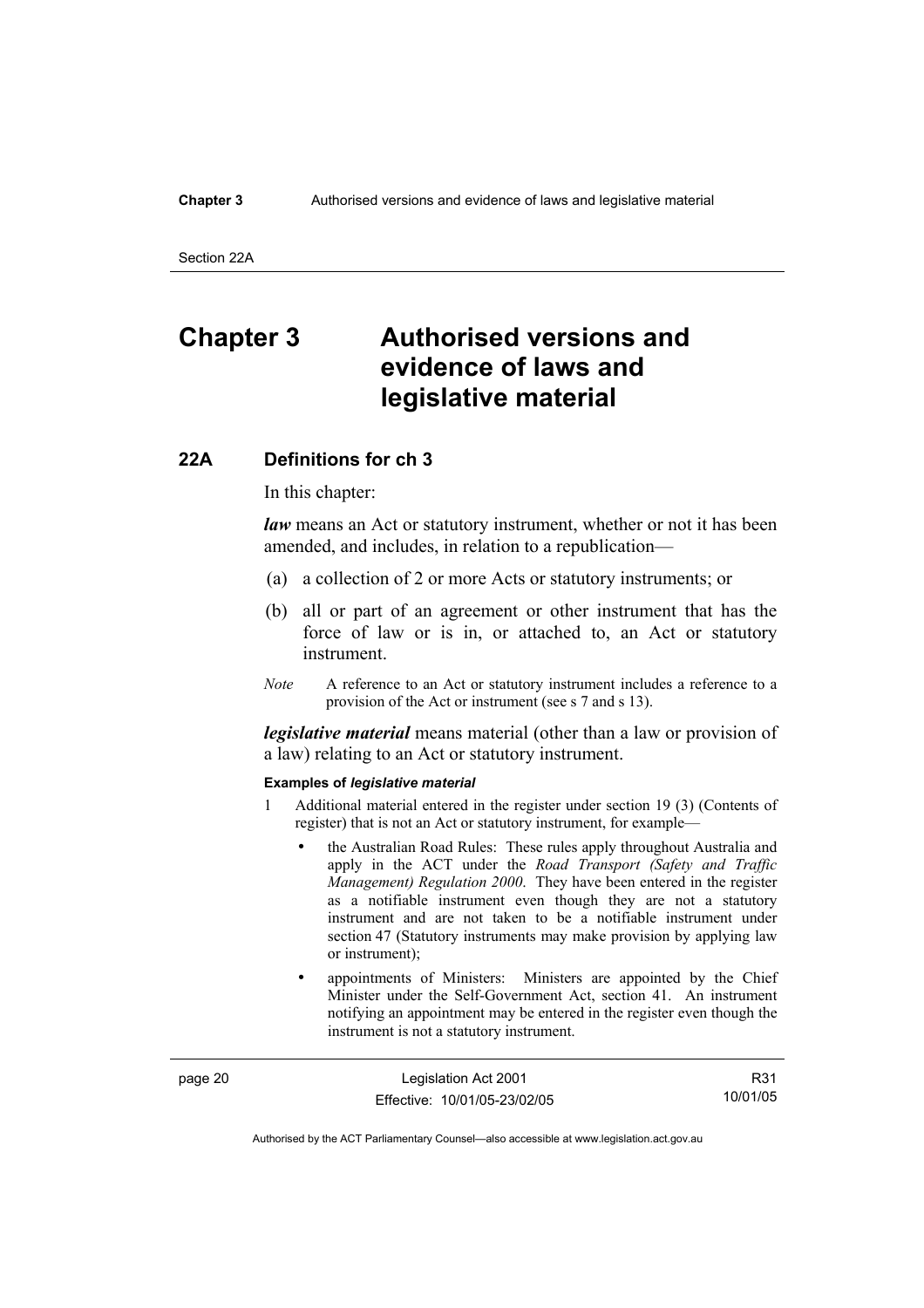- 2 Material that may be considered under chapter 14 in working out the meaning of an Act or statutory instrument, for example, an explanatory statement for the bill that became the relevant Act that was presented to the Legislative Assembly before the Act was passed.
- *Note* An example is part of the Act, is not exhaustive and may extend, but does not limit, the meaning of the provision in which it appears (see s 126 and s 132).

*republication* includes part of a republication.

## **23 Authorisation of versions by parliamentary counsel**

The parliamentary counsel may authorise written or electronic versions of a law, republication or legislative material.

*Note Written* includes printed (see dict, pt 1, def *writing*).

## **24 Authorised electronic versions**

- (1) An electronic copy of a law, republication or legislative material is an authorised version if—
	- (a) it is accessed at, or downloaded from, an approved web site in a format authorised by the parliamentary counsel; or
	- (b) it is authorised by the parliamentary counsel and is in the format in which it is authorised by the parliamentary counsel.

#### **Example of authorised electronic format**

a locked pdf file

- *Note* An example is part of the Act, is not exhaustive and may extend, but does not limit, the meaning of the provision in which it appears (see s 126 and s 132).
- (2) It is presumed, unless the contrary is proved—
	- (a) that an internet site purporting to be an approved web site is an approved web site; and
	- (b) that an electronic copy of a law, republication or legislative material accessed at, or downloaded from, an approved web

| <b>R31</b> | Legislation Act 2001         | page 21 |
|------------|------------------------------|---------|
| 10/01/05   | Effective: 10/01/05-23/02/05 |         |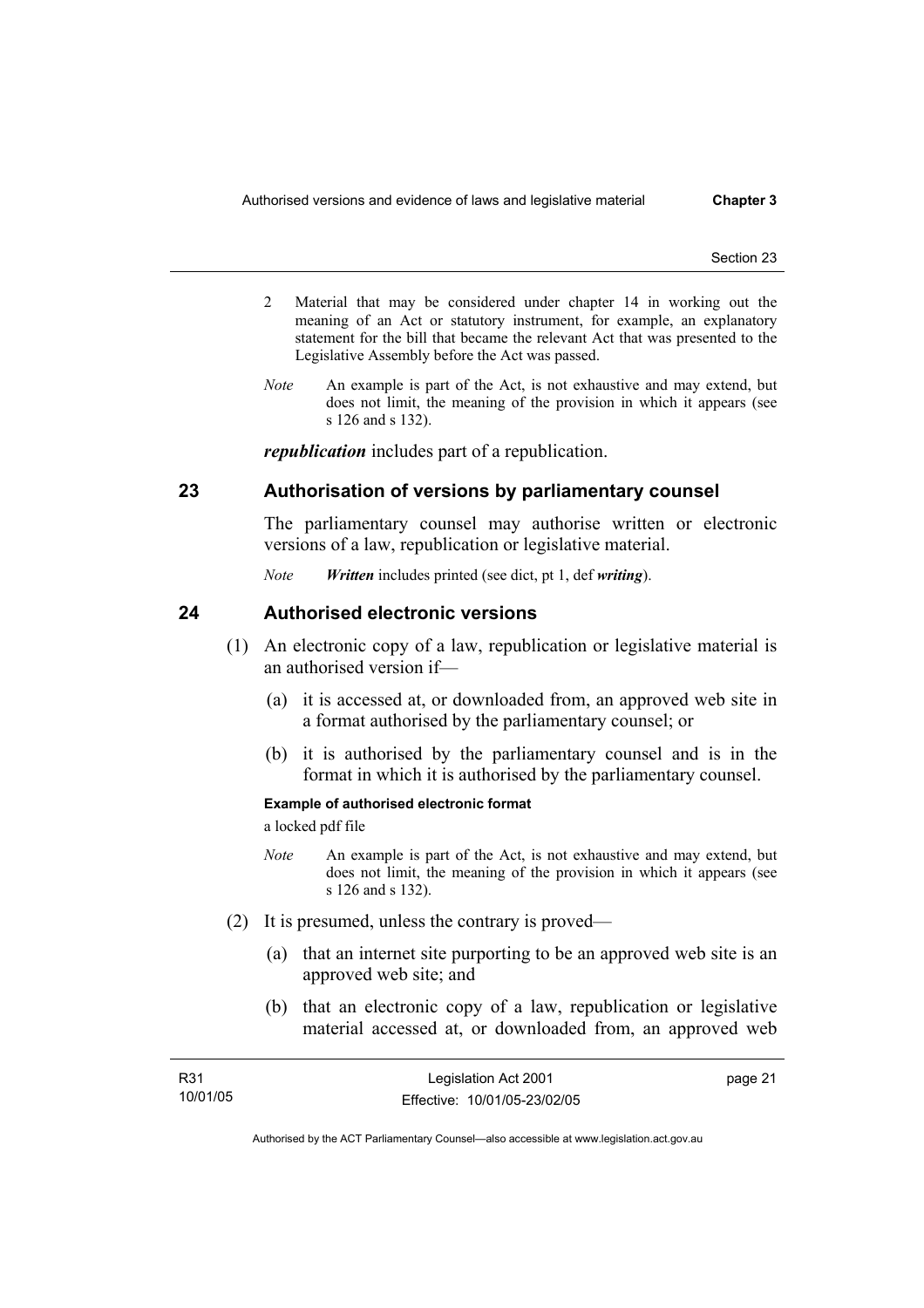### **Chapter 3** Authorised versions and evidence of laws and legislative material

#### Section 25

site and purporting to be authorised by the parliamentary counsel (however expressed) is an authorised version of the law, republication or legislative material; and

- (c) that any other electronic copy of a law, republication or legislative material purporting to be authorised by the parliamentary counsel (however expressed) is an authorised version of the law, republication or legislative material; and
- (d) that an authorised electronic version of an Act or statutory instrument correctly shows the Act or instrument; and
- (e) that an authorised electronic version of a republication of a law correctly shows the law as at the republication date; and
- (f) that an authorised electronic version of legislative material correctly shows the material.

#### **Examples of an electronic copy of a republication purporting to be authorised by the parliamentary counsel**

- 1 The republication has the words 'Authorised by the ACT Parliamentary Counsel' on the front cover and the words 'Authorised when accessed at www.legislation.act.gov.au or in authorised printed form' at the foot of each page of the republication.
- 2 The republication has the words 'Authorised by the ACT Parliamentary Counsel' on the front cover and the words 'Authorised by the ACT Parliamentary Counsel—also accessible at www.legislation.act.gov.au' at the foot of each page of the republication.
- *Note* A reference to an Act or statutory instrument includes a reference to a provision of the Act or instrument (see s 7 (3) and s 13 (3)). A reference to a republication includes a reference to part of a republication (see s 22A def *republication*).

## **25 Authorised written versions**

 (1) A written copy of a law, republication or legislative material is an authorised version if—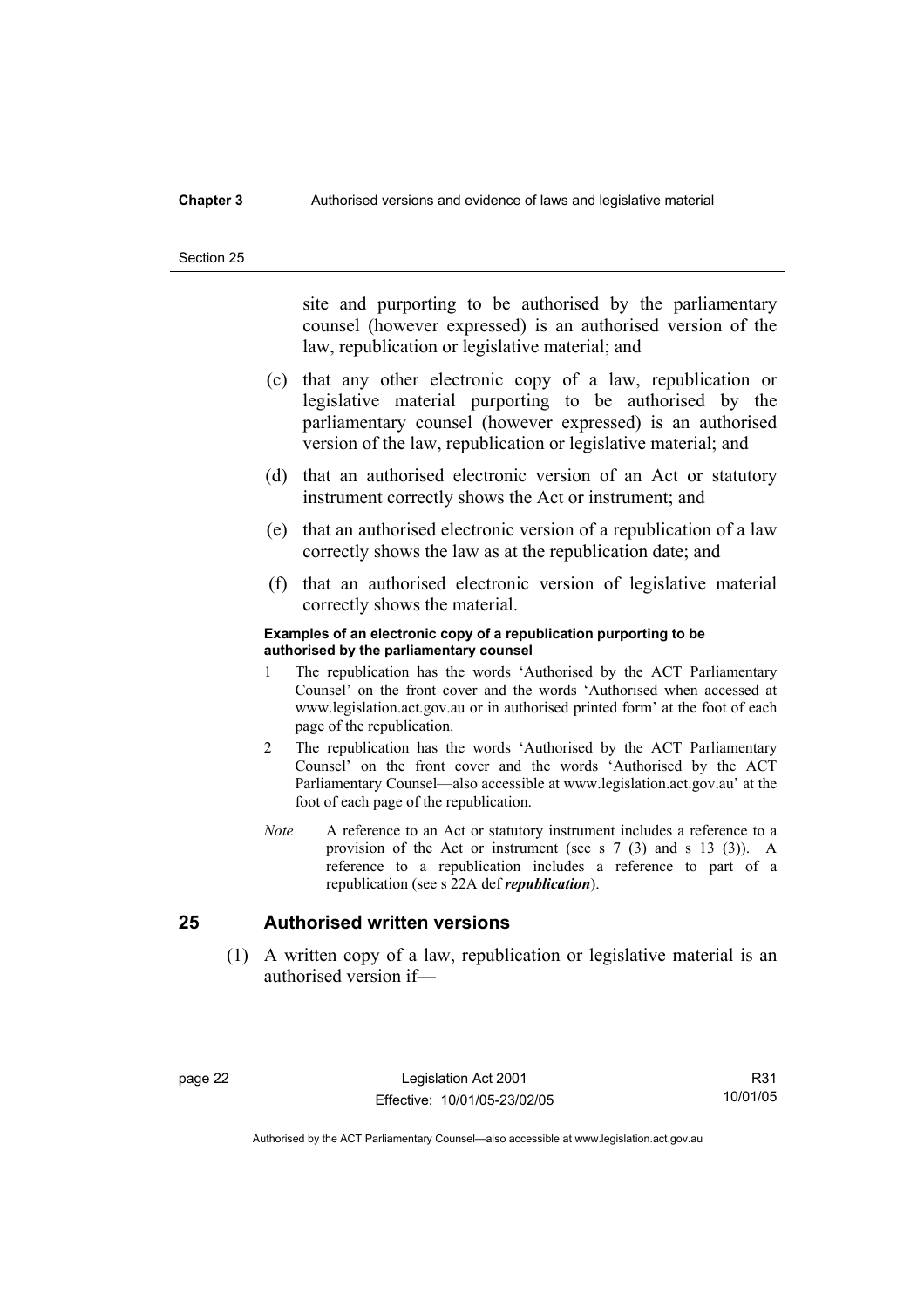- (a) it is a written copy produced directly from an authorised electronic version of the law, republication or legislative material; or
- (b) it is a written copy of another version of the law, republication or legislative material authorised by the parliamentary counsel.

#### **Example for par (a)**

An authorised electronic version of an Act is downloaded from an approved web site and printed. The printed copy is an authorised written version of the Act.

- *Note* An example is part of the Act, is not exhaustive and may extend, but does not limit, the meaning of the provision in which it appears (see s 126 and s 132).
- (2) It is presumed, unless the contrary is proved—
	- (a) that a written copy of a law, republication or legislative material purporting to be authorised by the parliamentary counsel (however expressed) is an authorised version of the law, republication or legislative material; and
	- (b) that an authorised written version of an Act or statutory instrument correctly shows the Act or instrument; and
	- (c) that an authorised written version of a republication of a law correctly shows the law as at the republication date; and
	- (d) that an authorised written version of legislative material correctly shows the material.

#### **Examples of a written copy of a republication purporting to be authorised by the parliamentary counsel**

- 1 The republication has the words 'Authorised by the ACT Parliamentary Counsel' on the front cover and the words 'Authorised by the parliamentary counsel and printed by authority of the ACT Government' at the foot of each page of the republication.
- 2 The republication has the words 'Authorised by the ACT Parliamentary Counsel and printed by authority of the ACT Government' on the front cover and the words 'Authorised by the ACT Parliamentary Counsel—also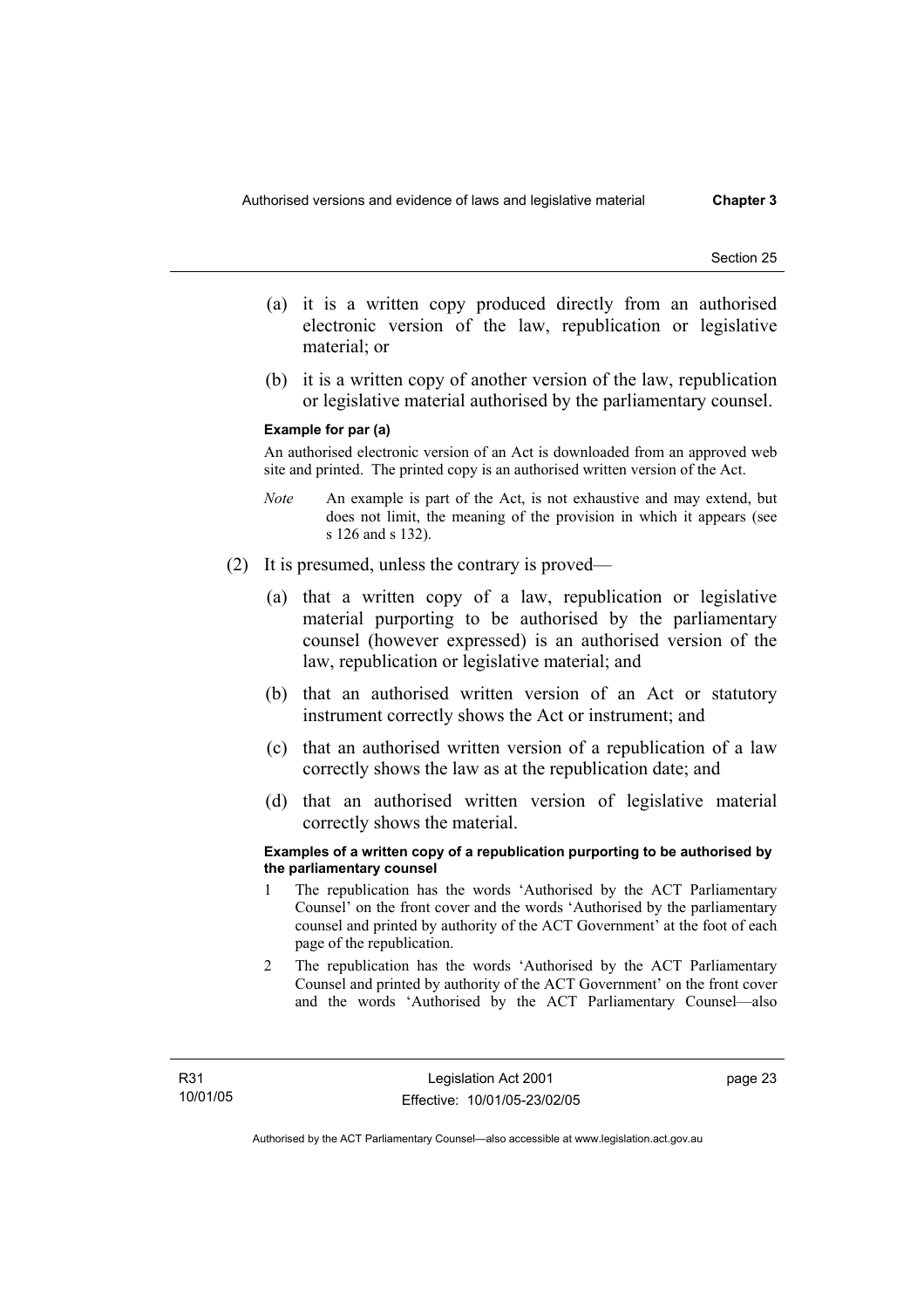#### **Chapter 3** Authorised versions and evidence of laws and legislative material

#### Section 26

accessible at www.legislation.act.gov.au' at the foot of each page of the republication.

- 3 The republication has the words 'Authorised by the ACT Parliamentary Counsel' on the front cover and the words 'Authorised by the ACT Parliamentary Counsel—also accessible at www.legislation.act.gov.au' at the foot of each page of the republication.
- *Note* A reference to an Act or statutory instrument includes a reference to a provision of the Act or instrument (see s 7 (3) and s 13 (3)). A reference to a republication includes a reference to part of a republication (see s 22A def *republication*).

## **26 Judicial notice of certain matters**

- (1) Proof is not required about—
	- (a) the passing of a proposed law by the Legislative Assembly or its notification in the register or the gazette; or
	- (b) the making, or notification or publication in the register or the gazette, of a subordinate law, disallowable instrument, notifiable instrument, commencement notice or any other statutory instrument; or
	- (c) the approval (however described) of a statutory instrument by the Executive, a Minister or any other entity; or
	- (d) the provisions of an Act, subordinate law, disallowable instrument, notifiable instrument, commencement notice or any other statutory instrument; or
	- (e) the commencement of an Act, subordinate law, disallowable instrument, notifiable instrument, or any other statutory instrument; or
	- (f) the presentation of a subordinate law, disallowable instrument or any other statutory instrument to the Legislative Assembly; or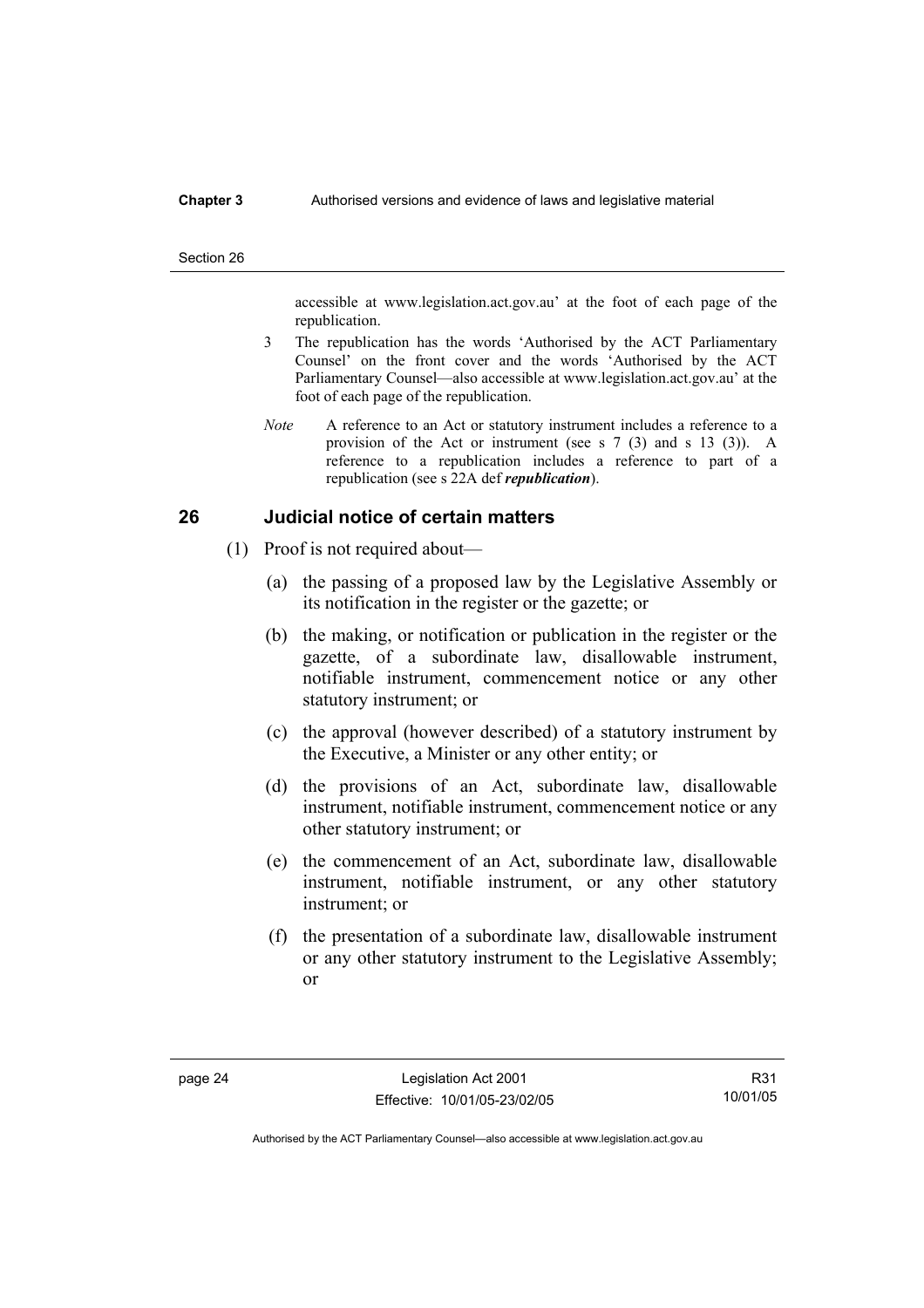- (g) anything done or not done by or in the Legislative Assembly in relation to a subordinate law, disallowable instrument or any other statutory instrument; or
- (h) changes made under chapter 11 (Republication of Acts and statutory instruments); or
- (i) the authorisation of a republication under this Act, the provisions of an authorised republication or the republication date of an authorised republication.
- (2) A court or tribunal may inform itself of anything mentioned in subsection (1) in any way it considers appropriate.

#### **Examples of ways that may be appropriate**

- 1 using a version of an Act downloaded from an approved web site using the internet
- 2 using information obtained from an approved web site using the internet
- 3 using an authorised written version of a republication
- *Note* An example is part of the Act, is not exhaustive and may extend, but does not limit, the meaning of the provision in which it appears (see s 126 and s 132).
- (3) However, the court or tribunal must consider whether the source it intends to use appears to be a reliable source of information.
- (4) For subsection (3), an authorised version of a law, republication or legislative material is a reliable source of information.
- (5) This section does not limit any other law providing how a court or tribunal may be informed about a matter mentioned in subsection  $(1)$ .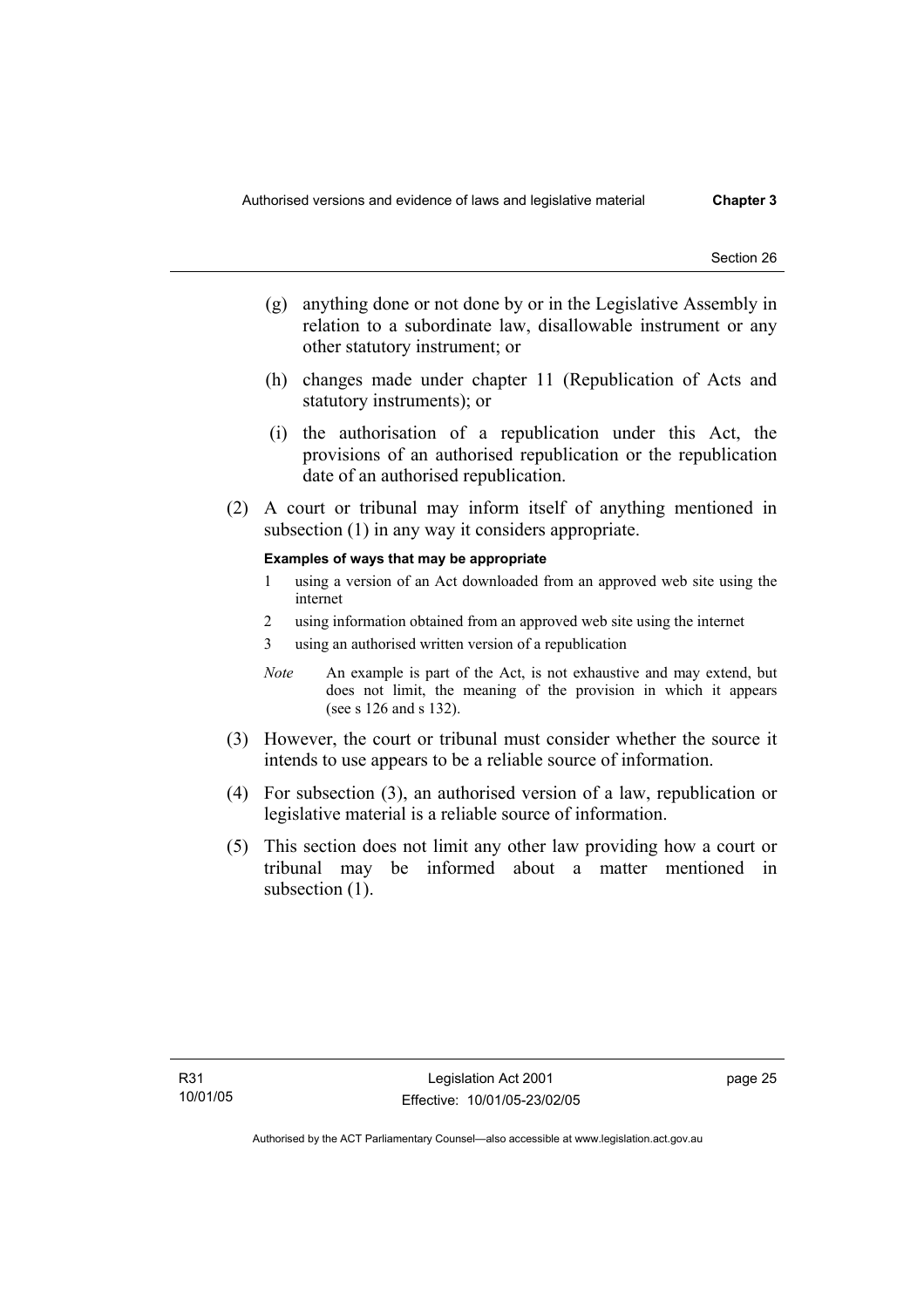#### **Chapter 4** Numbering and notification of Acts

Section 27

# **Chapter 4 Numbering and notification of Acts**

## **27 Numbering of Acts**

The Acts passed in each year are to be numbered as nearly as practicable in the order in which they are passed.

## **28 Notification of Acts**

- (1) If a proposed law is passed by the Legislative Assembly, the Speaker must ask the parliamentary counsel to notify the making of the law.
- (2) If the Speaker asks the parliamentary counsel to notify the making of the proposed law, the parliamentary counsel must—
	- (a) notify the making of the law in the register; or
	- (b) if it is not practicable to notify the making of the proposed law in the register, or make the text of the proposed law and the notification of its making accessible at 1 or more approved web sites, when the law is to be notified—notify the making of the law in the gazette.
- (3) If the Speaker asks the parliamentary counsel to notify the making of the proposed law on a particular day, the parliamentary counsel must notify the making of the law on that day unless it is impracticable to do so.
- (4) The making of the proposed law is notified in the register by entering in the register—
	- (a) a statement that the law has been passed by the Legislative Assembly; and

R31 10/01/05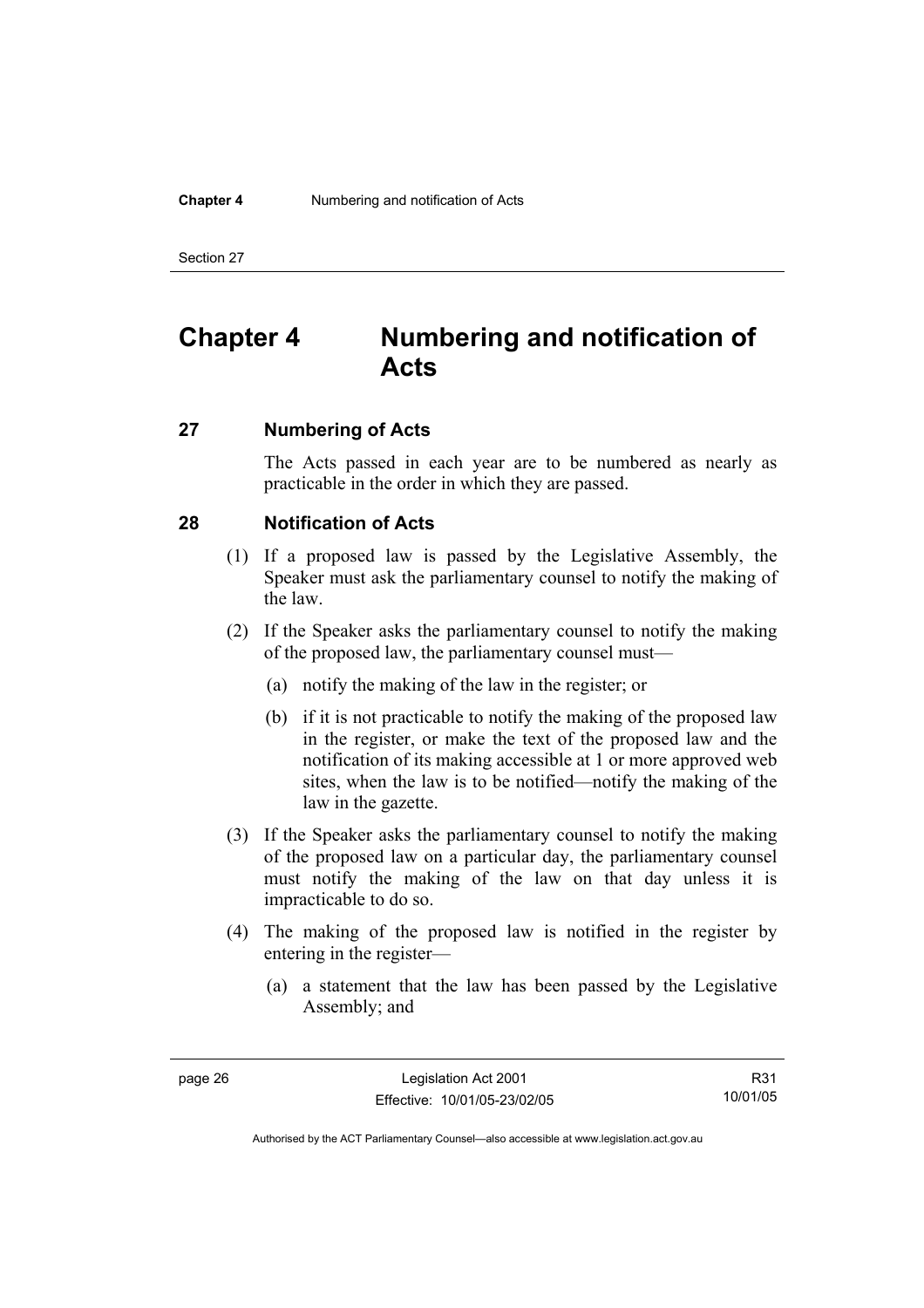- (b) the text of the law.
- (5) The making of the proposed law is notified in the gazette by—
	- (a) publishing the text of the law in the gazette; or
	- (b) publishing in the gazette a statement—
		- (i) that the law has been passed by the Legislative Assembly; and
		- (ii) of the place or places where copies of the law can be obtained (whether by purchase or otherwise).
- (6) If the making of the proposed law is notified in the gazette, the parliamentary counsel must enter in the register—
	- (a) a statement that the law has been passed by the Legislative Assembly; and
	- (b) a statement that the law was notified in the gazette on a stated date; and
	- (c) the text of the law.
- (7) If the making of the proposed law is notified in the gazette by publishing the statement mentioned in subsection (5) (b), copies of the law must be available on the day of publication (the *gazette date*), or as soon as practicable after the gazette date, at the place, or each of the places, stated in the gazette.
- (8) If on the gazette date no copies of the law are available at the place, or any of the places, stated in the gazette, the parliamentary counsel must give the Minister a statement—
	- (a) that copies of the law were not available; and
	- (b) explaining why they were not available.
- (9) The Minister must present the statement to the Legislative Assembly within 6 sitting days after the gazette date.

page 27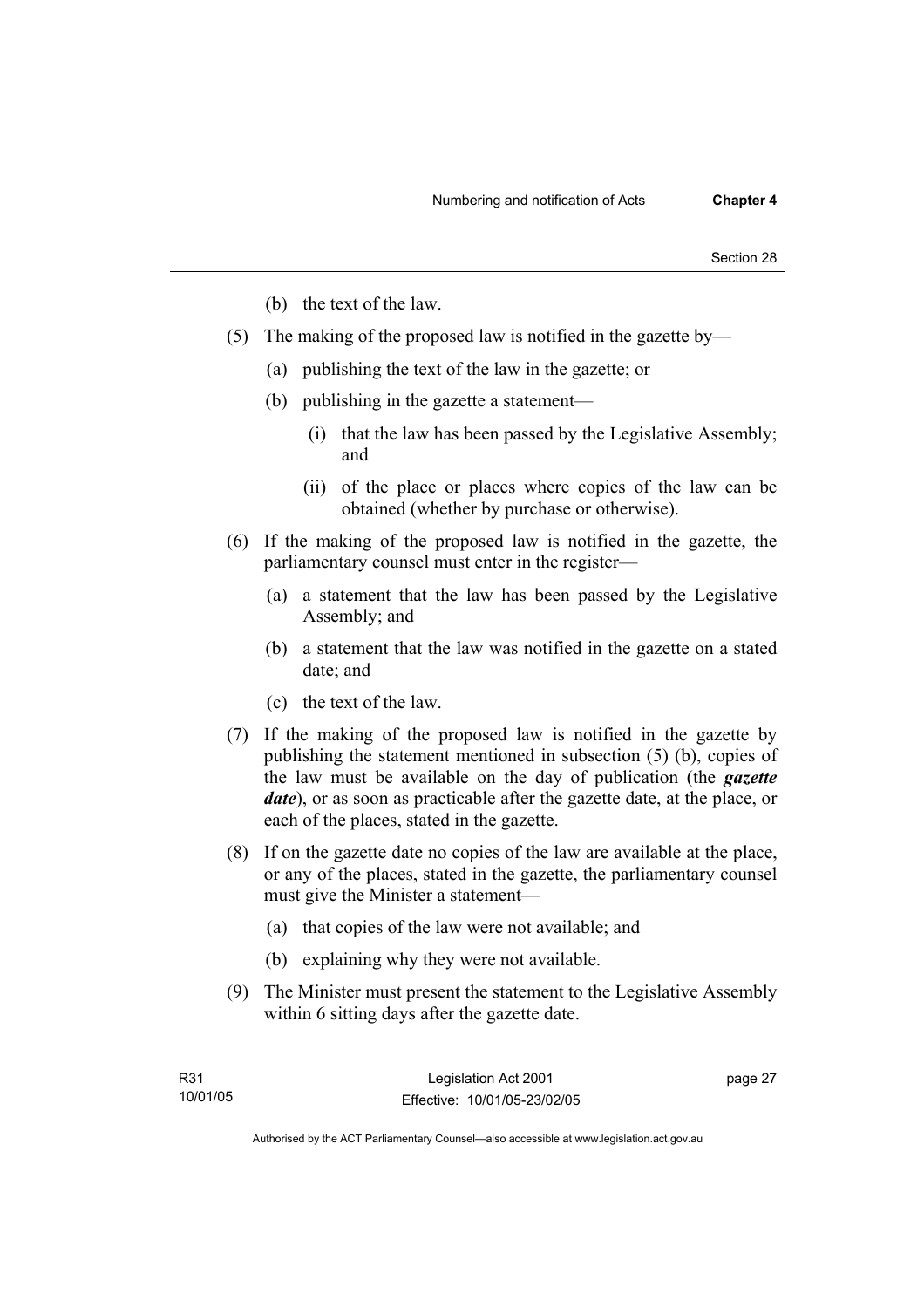#### **Chapter 4** Numbering and notification of Acts

#### Section 29

- (10) This section is a determinative provision.
	- *Note* See s 5 for the meaning of determinative provisions, and s 6 for their displacement.

## **29 References to** *enactment* **or** *passing* **of Acts**

In an Act or statutory instrument, a reference to the *enactment* or *passing* of an Act is a reference to the making of the Act having been notified in the register or the gazette.

## **30 References to** *notification* **of Acts**

In an Act or statutory instrument, a reference to the *notification* of an Act is a reference to the making of the Act having been notified in the register or the gazette.

page 28 Legislation Act 2001 Effective: 10/01/05-23/02/05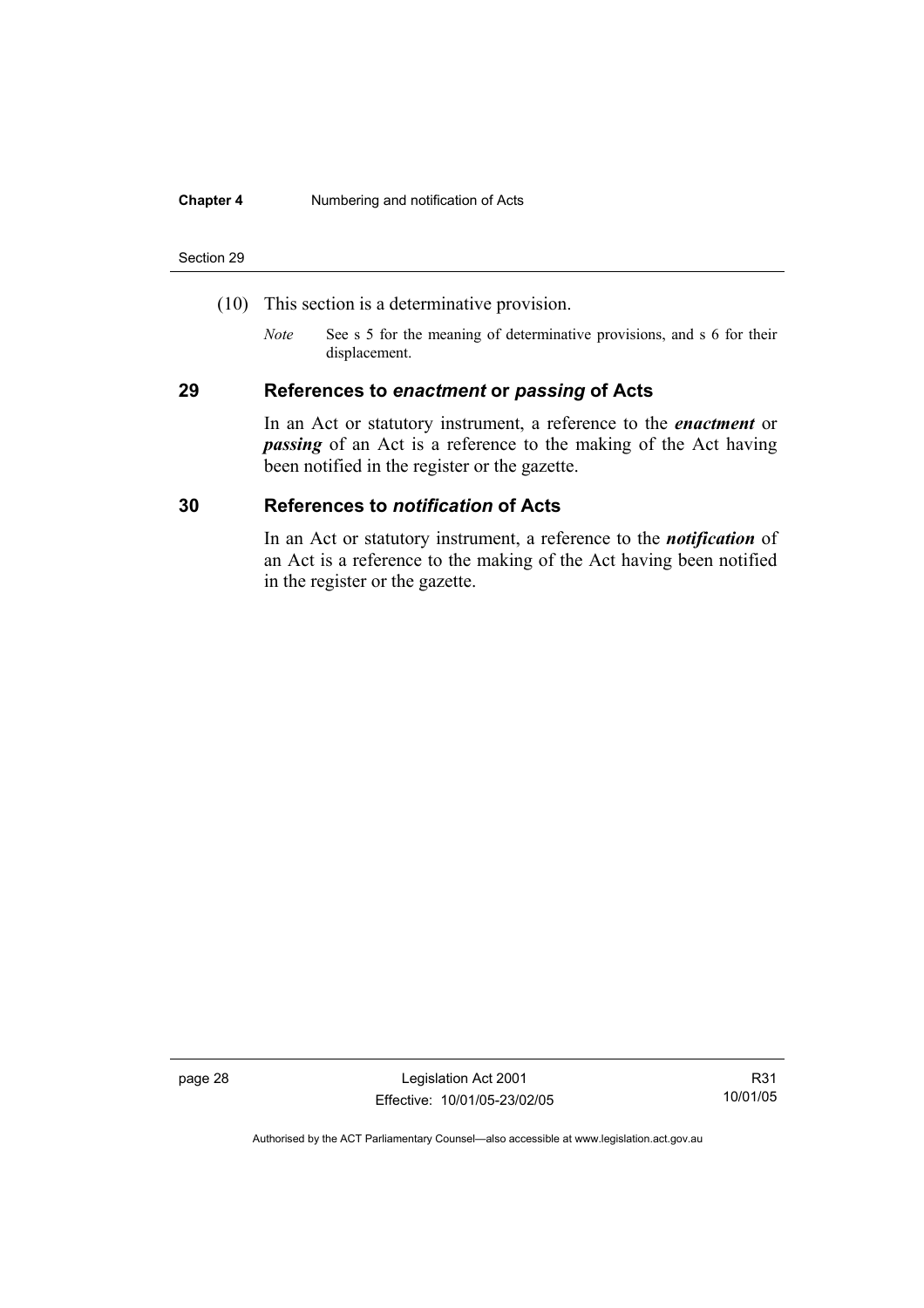# **Chapter 5 Regulatory impact statements for subordinate laws and disallowable instruments**

# **Part 5.1** Preliminary

## **31 Definitions for ch 5**

In this chapter:

*authorising law*, in relation to a proposed subordinate law or disallowable instrument (the *proposed law*), means the Act or statutory instrument (and, if appropriate, the provision of the Act or statutory instrument) under which the proposed law will be made.

*benefits* includes—

- (a) advantages; and
- (b) direct and indirect economic, environmental and social benefits.

*costs* includes—

- (a) burdens and disadvantages; and
- (b) direct and indirect economic, environmental and social costs.

*scrutiny committee principles* means the terms of reference of the Legislative Assembly's Standing Committee on Legal Affairs that apply to subordinate laws and disallowable instruments.

page 29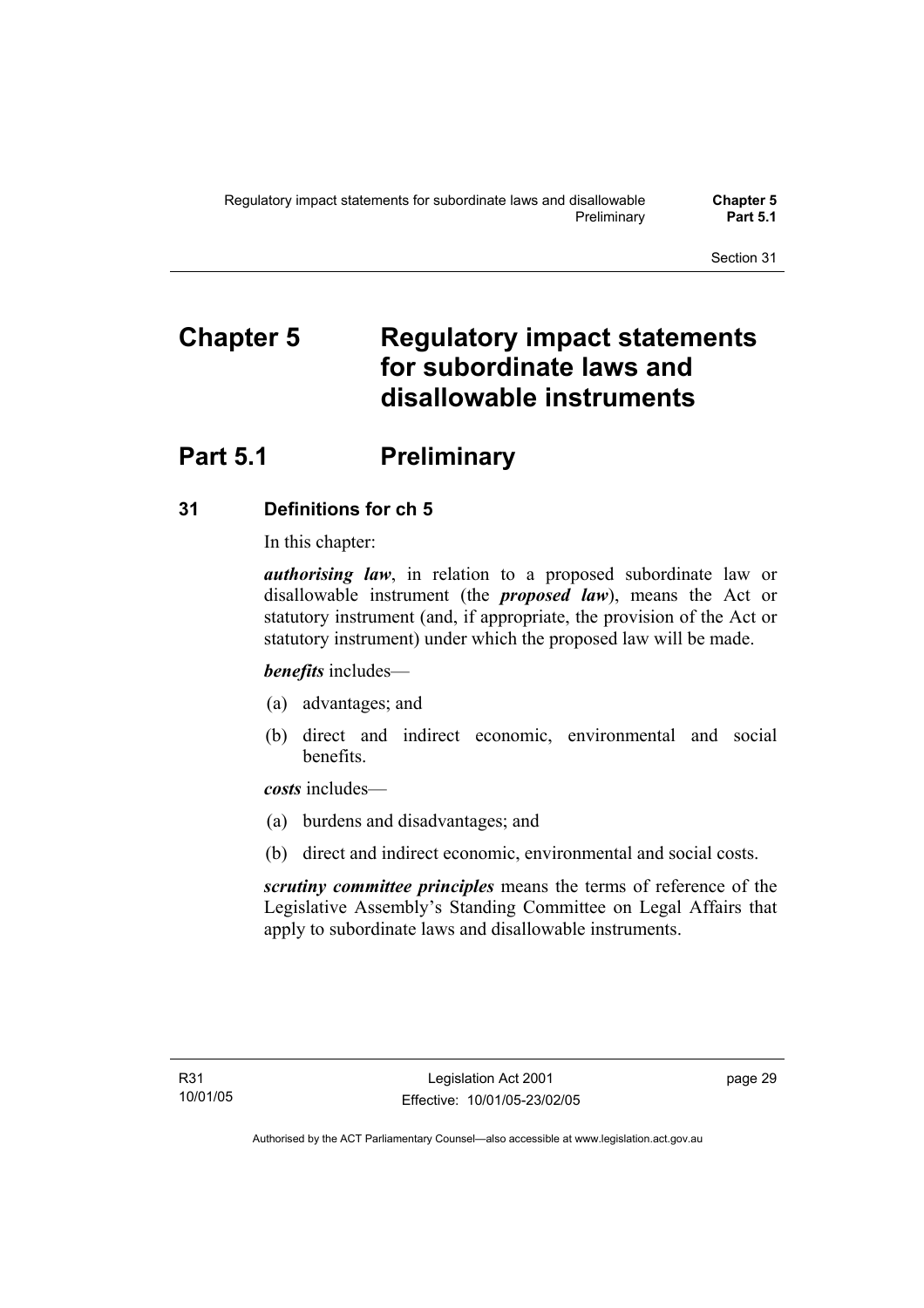## **32 Other publication or consultation requirements not affected**

- (1) Part 5.2 (Requirements for regulatory impact statements) does not affect any requirements in any other territory law for publication or consultation about a proposal to make a subordinate law or disallowable instrument.
- (2) Part 5.2 does not apply to the subordinate law or disallowable instrument if the requirements are of a comparable level to publication and consultation under the part.

## **33 Guidelines about costs of proposed subordinate laws and disallowable instruments**

- (1) The Minister may, in writing, issue guidelines to be applied in deciding whether a proposed subordinate law or disallowable instrument is, or is not, likely to impose appreciable costs on the community or a part of the community.
- (2) A guideline issued under this section is a disallowable instrument.
	- *Note* A disallowable instrument must be notified, and presented to the Legislative Assembly, under this Act.

page 30 Legislation Act 2001 Effective: 10/01/05-23/02/05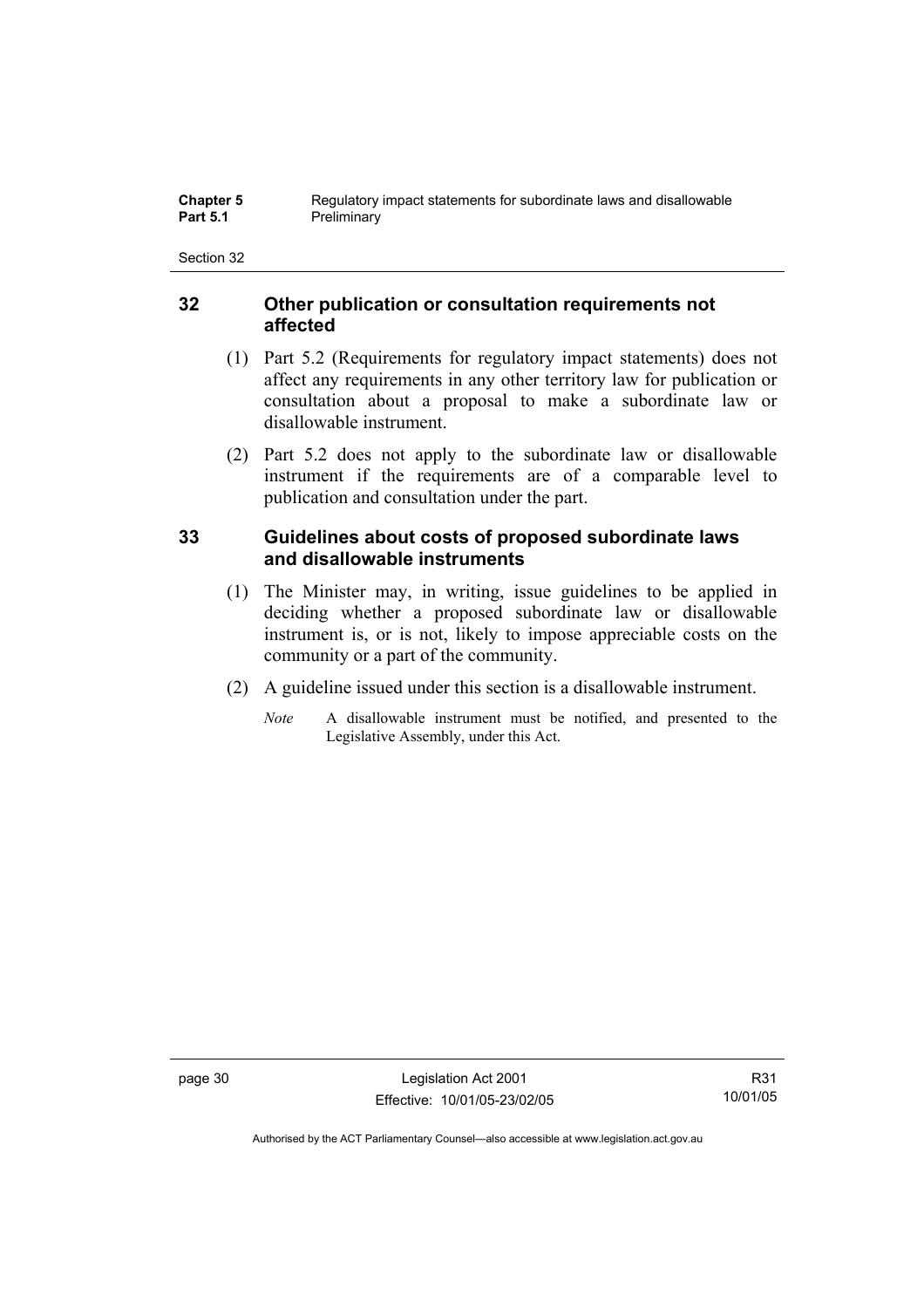# **Part 5.2 Requirements for regulatory impact statements**

## **34 Preparation of regulatory impact statements**

- (1) If a proposed subordinate law or disallowable instrument (the *proposed law*) is likely to impose appreciable costs on the community, or a part of the community, then, before the proposed law is made, the Minister administering the authorising law (the *administering Minister*) must arrange for a regulatory impact statement to be prepared for the proposed law.
- (2) However, this section does not apply to the proposed law if the administering Minister, in writing, exempts the proposed law from subsection  $(1)$ .
	- *Note* Section 32 and section 36 also state other circumstances when a regulatory impact statement is not required.
- (3) An exemption under subsection (2) (the *RIS exemption*) is a disallowable instrument.
	- *Note* A disallowable instrument must be notified, and presented to the Legislative Assembly, under this Act.
- (4) If the RIS exemption is disallowed under this Act after the proposed law has been made in whole or in part, the administering Minister must arrange for a regulatory impact statement to be prepared for the subordinate law or disallowable instrument.
- (5) The regulatory impact statement prepared under subsection (4) must be presented to the Legislative Assembly within 5 sitting days after the disallowance of the RIS exemption.
- (6) This chapter (other than section 37 (When must regulatory impact statement be presented?)) applies to the law as if the law were a proposed subordinate law or disallowable instrument.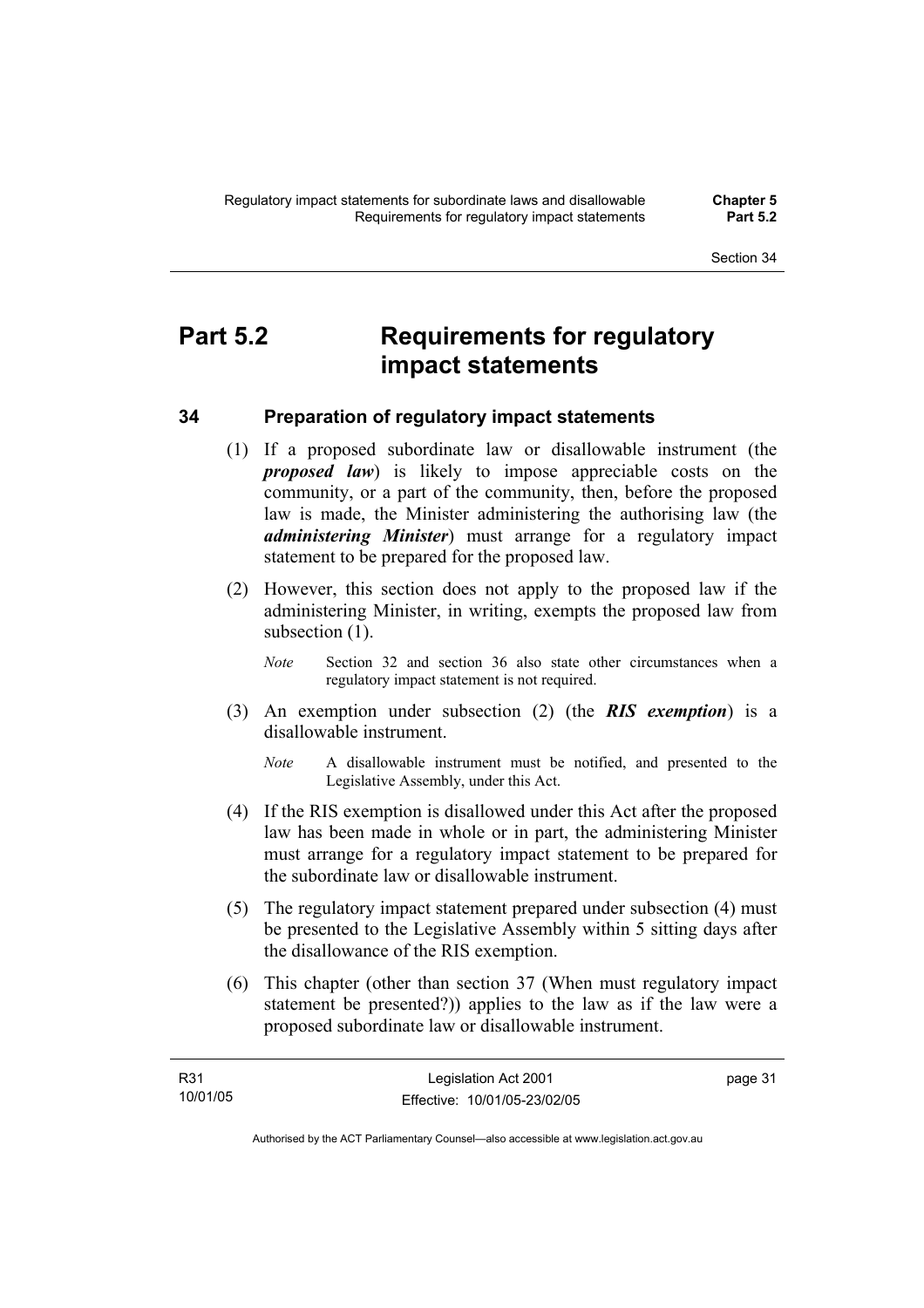#### **Chapter 5** Regulatory impact statements for subordinate laws and disallowable<br>**Part 5.2** Requirements for requistory impact statements Requirements for regulatory impact statements

Section 35

## **35 Content of regulatory impact statements**

A regulatory impact statement for a proposed subordinate law or disallowable instrument (the *proposed law*) must include the following information about the proposed law in clear and precise language:

- (a) the authorising law;
- (b) a brief statement of the policy objectives of the proposed law and the reasons for them;
- (c) a brief statement of the way the policy objectives will be achieved by the proposed law and why this way of achieving them is reasonable and appropriate;
- (d) a brief explanation of how the proposed law is consistent with the policy objectives of the authorising law;
- (e) if the proposed law is inconsistent with the policy objectives of another territory law—
	- (i) a brief explanation of the relationship with the other law; and
	- (ii) a brief explanation for the inconsistency;
- (f) if appropriate, a brief statement of any reasonable alternative way of achieving the policy objectives (including the option of not making a subordinate law or disallowable instrument) and why the alternative was rejected;
- (g) a brief assessment of the benefits and costs of implementing the proposed law that—
	- (i) if practicable and appropriate, quantifies the benefits and costs; and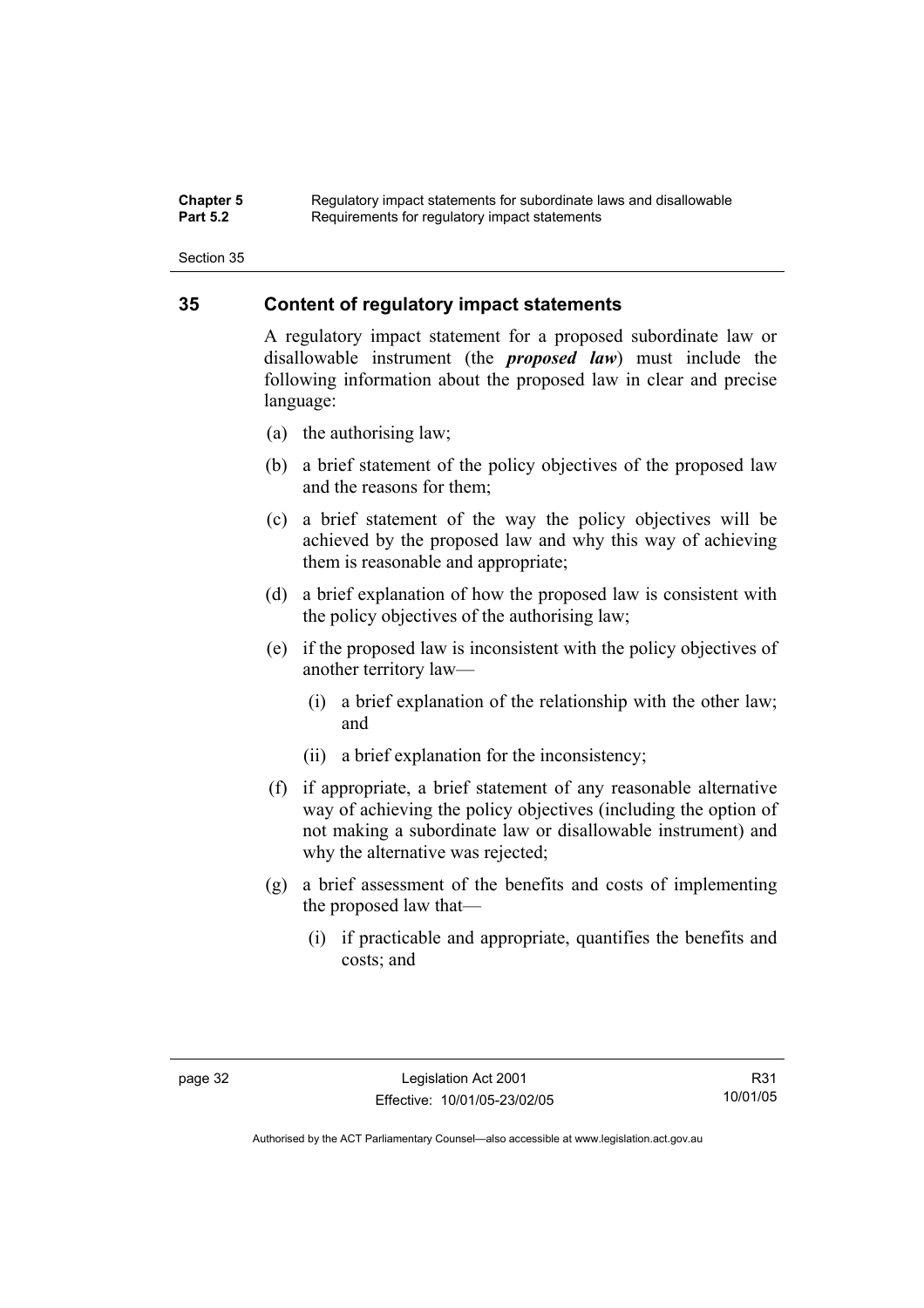- (ii) includes a comparison of the benefits and costs with the benefits and costs of any reasonable alternative way of achieving the policy objectives stated under paragraph (f);
- (h) a brief assessment of the consistency of the proposed law with the scrutiny committee principles and, if it is inconsistent with the principles, the reasons for the inconsistency.

## **36 When is preparation of regulatory impact statement unnecessary?**

- (1) A regulatory impact statement need not be prepared for a proposed subordinate law or disallowable instrument (the *proposed law*) if the proposed law only provides for, or to the extent it only provides for, any of the following:
	- (a) a matter that is not of a legislative nature, including, for example, a matter of a machinery, administrative, drafting or formal nature;
	- (b) a matter that does not operate to the disadvantage of anyone (other than the Territory or a territory authority or instrumentality) by—
		- (i) adversely affecting the person's rights; or
		- (ii) imposing liabilities on the person;
	- (c) an amendment of a territory law to take account of current legislative drafting practice;
	- (d) the commencement of an Act or statutory instrument or a provision of an Act or statutory instrument;
	- (e) an amendment of a territory law that does not fundamentally affect the law's application or operation;
	- (f) a matter of a transitional character;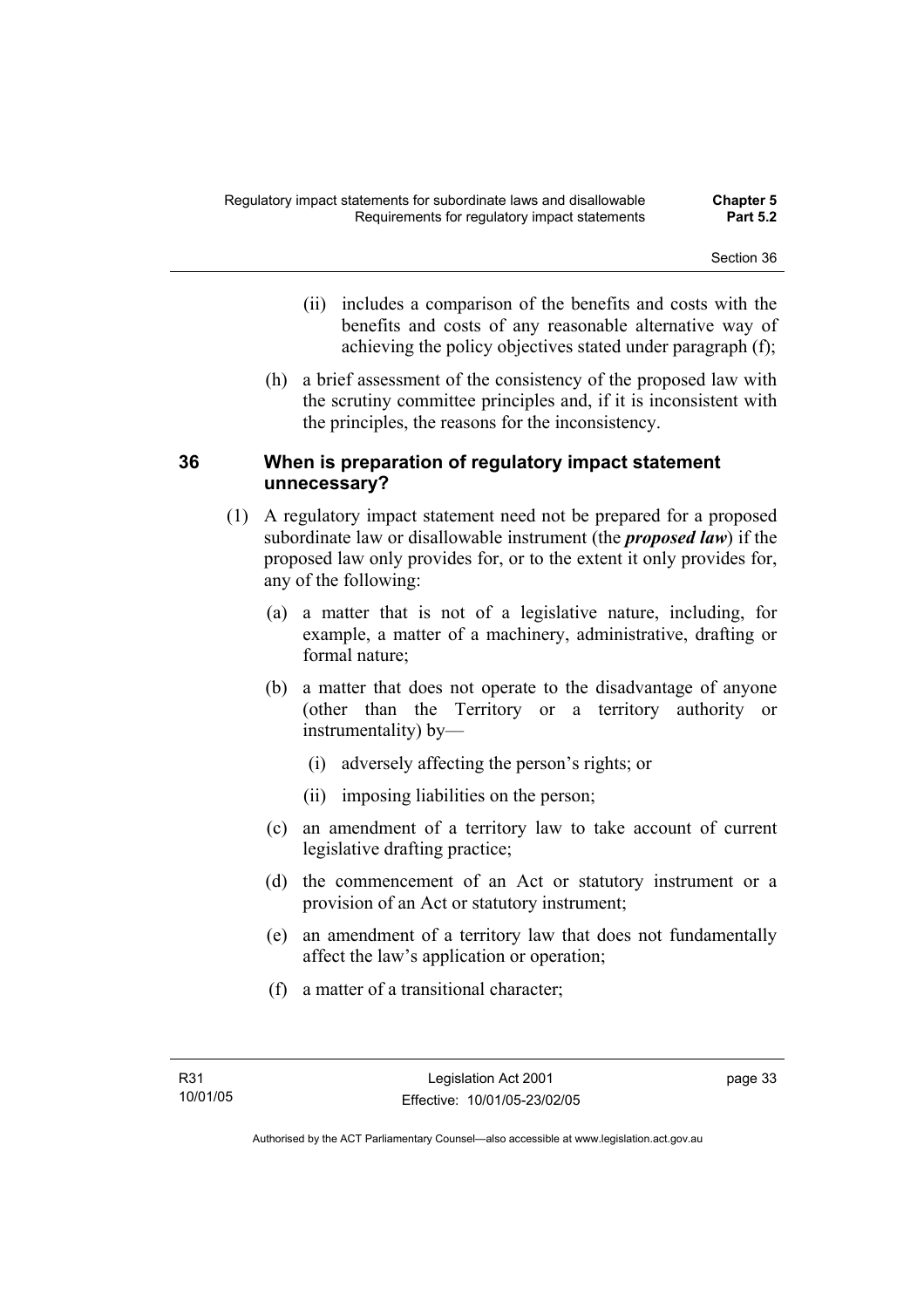| <b>Chapter 5</b> | Regulatory impact statements for subordinate laws and disallowable |
|------------------|--------------------------------------------------------------------|
| <b>Part 5.2</b>  | Requirements for regulatory impact statements                      |

- (g) a matter arising under a territory law that is part of a uniform scheme of legislation or complementary with legislation of the Commonwealth, a State or New Zealand;
- (h) a matter involving the adoption of an Australian or international protocol, standard, code, or intergovernmental agreement or instrument, if an assessment of the benefits and costs has already been made and the assessment was made for, or is relevant to, the ACT;
- (i) a proposal to make, amend or repeal rules of court;
- (j) a matter advance notice of which would enable someone to gain unfair advantage;
- (k) an amendment of a fee, charge or tax consistent with announced government policy.
- (2) A regulatory impact statement also need not be prepared for the proposed law if, or to the extent that, it would be against the public interest because of the nature of the proposed law or the circumstances in which it is made.

#### **Example**

A law may need to be made urgently for controlling the spread of a disease or dealing with another urgent situation.

- *Note* An example is part of the Act, is not exhaustive and may extend, but does not limit, the meaning of the provision in which it appears (see this Act, s 126 and s 132).
- *Note* Section 32 and section 34 also state other circumstances when a regulatory impact statement is not required.

## **37 When must regulatory impact statement be presented?**

 (1) This section applies if a regulatory impact statement for a proposed subordinate law or disallowable instrument (the *proposed law*) has been prepared and the proposed law is made in whole or part.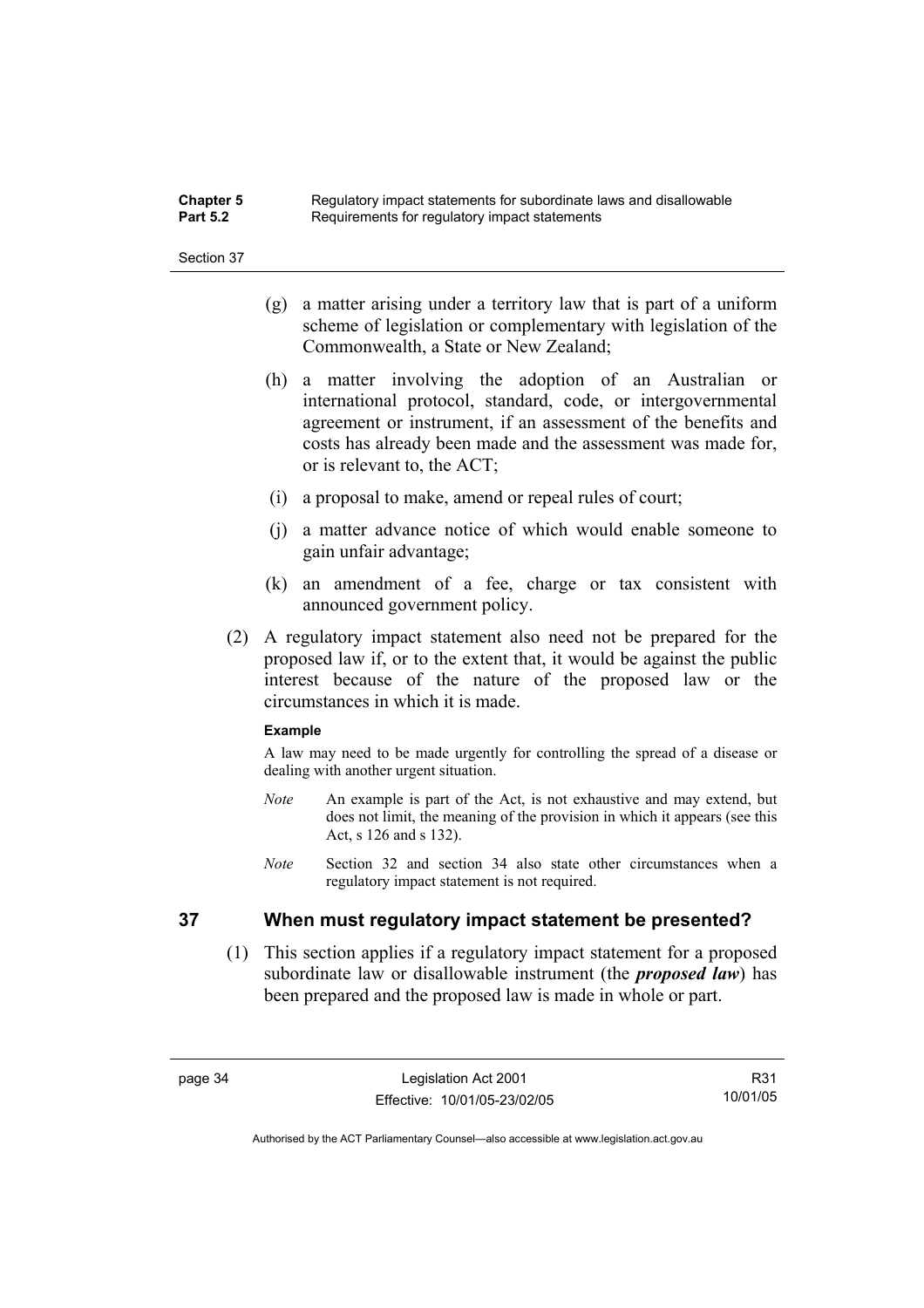| Regulatory impact statements for subordinate laws and disallowable | <b>Chapter 5</b> |
|--------------------------------------------------------------------|------------------|
| Requirements for regulatory impact statements                      | <b>Part 5.2</b>  |
|                                                                    |                  |

 (2) The statement must be presented to the Legislative Assembly with the subordinate law or disallowable instrument.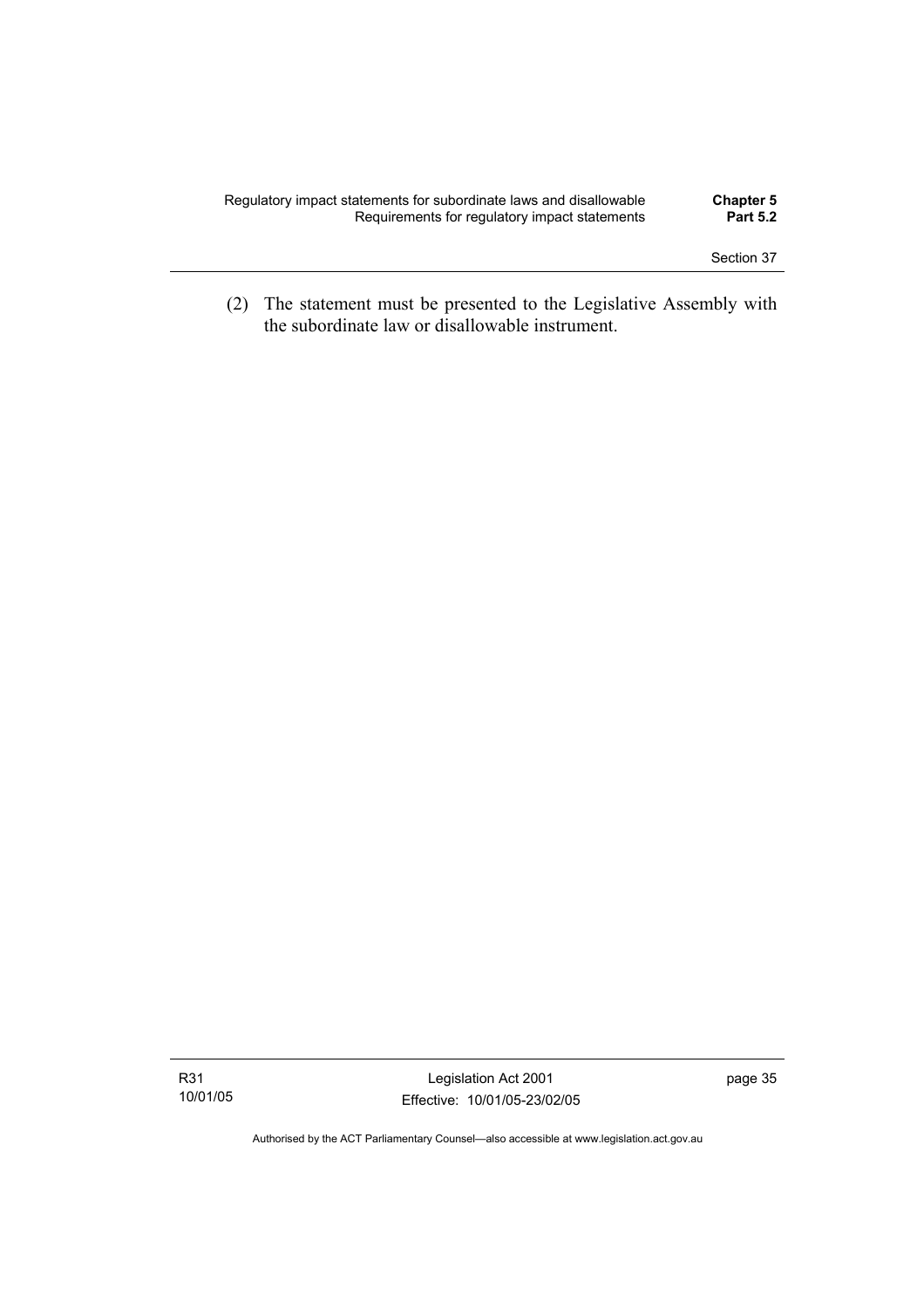**Chapter 5** Regulatory impact statements for subordinate laws and disallowable<br>**Part 5.3** Failure to comply with requirements for requilatory impact statements Failure to comply with requirements for regulatory impact statements

Section 38

# **Part 5.3 Failure to comply with requirements for regulatory impact statements**

## **38 Effect of failure to comply with pt 5.2**

- (1) Failure to comply with part 5.2 (Requirements for regulatory impact statements) in relation to a subordinate law or disallowable instrument (the *law*) does not—
	- (a) affect the law's validity; or
	- (b) create rights or impose legally enforceable obligations on the Territory, a Minister or anyone else.
- (2) In addition, a decision made, or appearing to be made, under part 5.2 is final and conclusive.
- (3) In this section:

*decision* includes—

- (a) conduct engaged in to make a decision; and
- (b) conduct related to making a decision; and
- (c) failure to make a decision.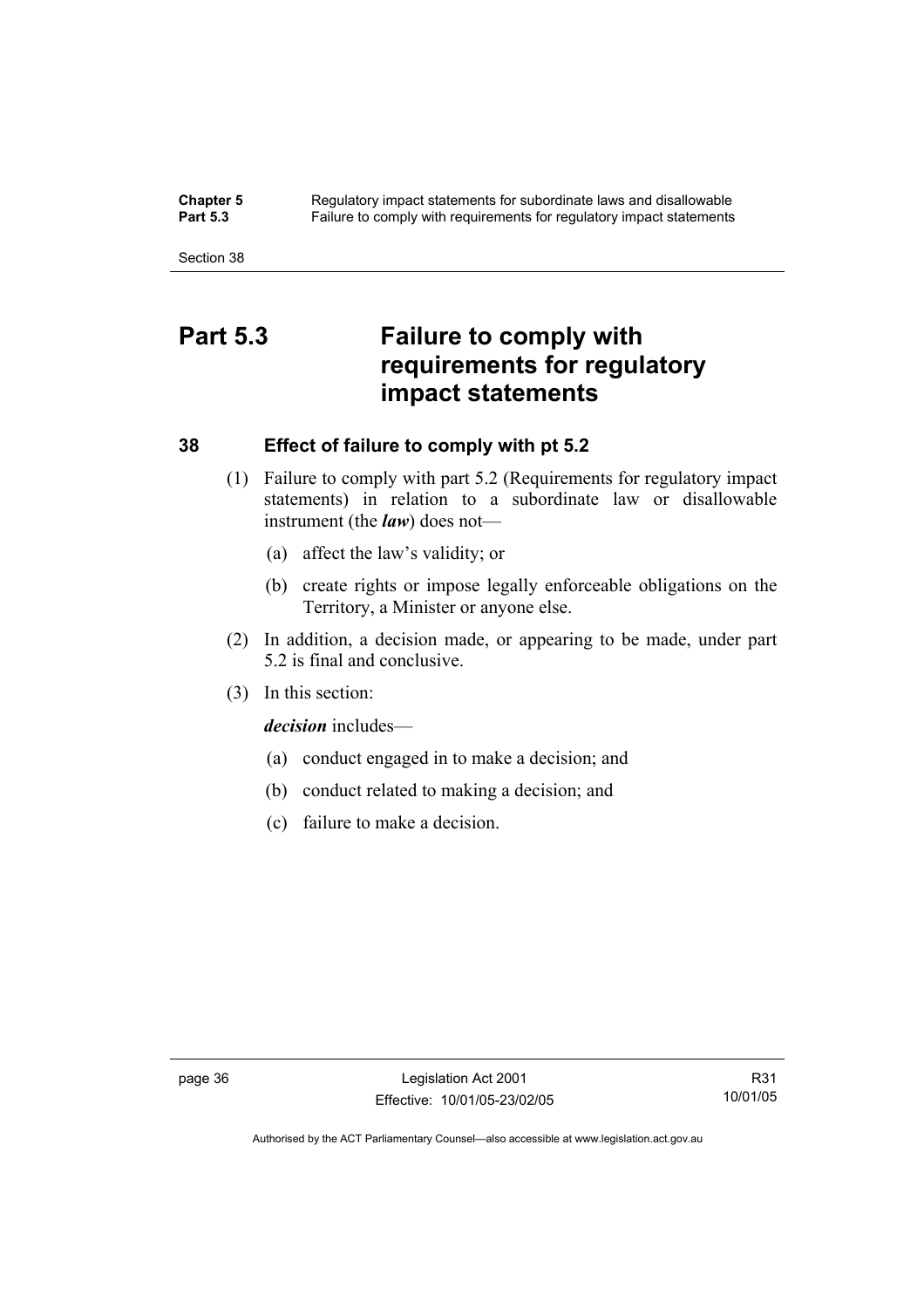# **Chapter 6 Making, notification and numbering of statutory instruments**

# **Part 6.1 General**

## **39 Meaning of** *matter* **in ch 6**

In this chapter:

*matter*, in relation to a statutory instrument, includes circumstance, person, place and purpose.

## **40 Presumption of validity**

It is presumed, unless the contrary is proved, that all conditions and steps required for the making of a statutory instrument have been satisfied and carried out.

## **41 Making of certain statutory instruments by Executive**

- (1) This section applies if an Act authorises or requires the Executive to make a subordinate law or disallowable instrument.
- (2) The subordinate law or disallowable instrument is taken to be made by the Executive if—
	- (a) it is signed by 2 or more Ministers who are members of the Executive; and
	- (b) 1 of the signing Ministers is the responsible Minister.
- (3) A subordinate law or disallowable instrument made in accordance with subsection (2) is taken to be made when it is signed by the second Minister signing.

page 37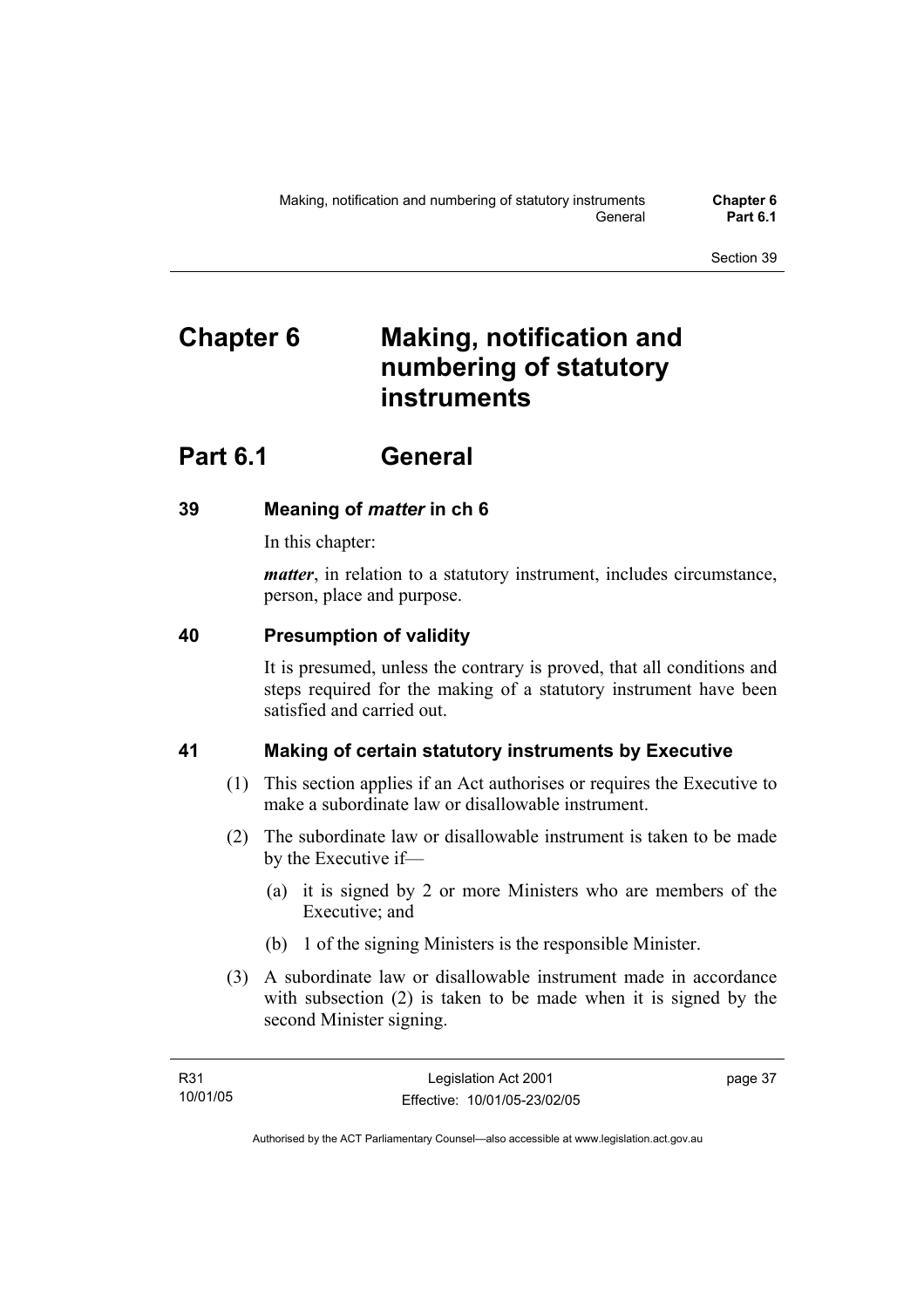| Chapter 6       | Making, notification and numbering of statutory instruments |
|-----------------|-------------------------------------------------------------|
| <b>Part 6.1</b> | General                                                     |

- (4) Subsection (2) (b) does not apply if the responsible Minister cannot sign because he or she is absent from the ACT, ill or on leave.
- (5) In this section:

*responsible Minister* means—

- (a) the Minister for the time being administering the Act; or
- (b) if, for the time being, different Ministers administer the Act in relation to different matters—
	- (i) if only 1 Minister administers the Act in relation to the relevant matter—that Minister; or
	- (ii) if 2 or more Ministers administer the Act in relation to the relevant matter—any of the Ministers; or
	- (iii) if subparagraph (ii) does not apply and, for the time being, 2 or more Ministers administer the Act—any of the Ministers;

but does not include a Minister for the time being acting on behalf of the Minister or 2 or more Ministers.

page 38 Legislation Act 2001 Effective: 10/01/05-23/02/05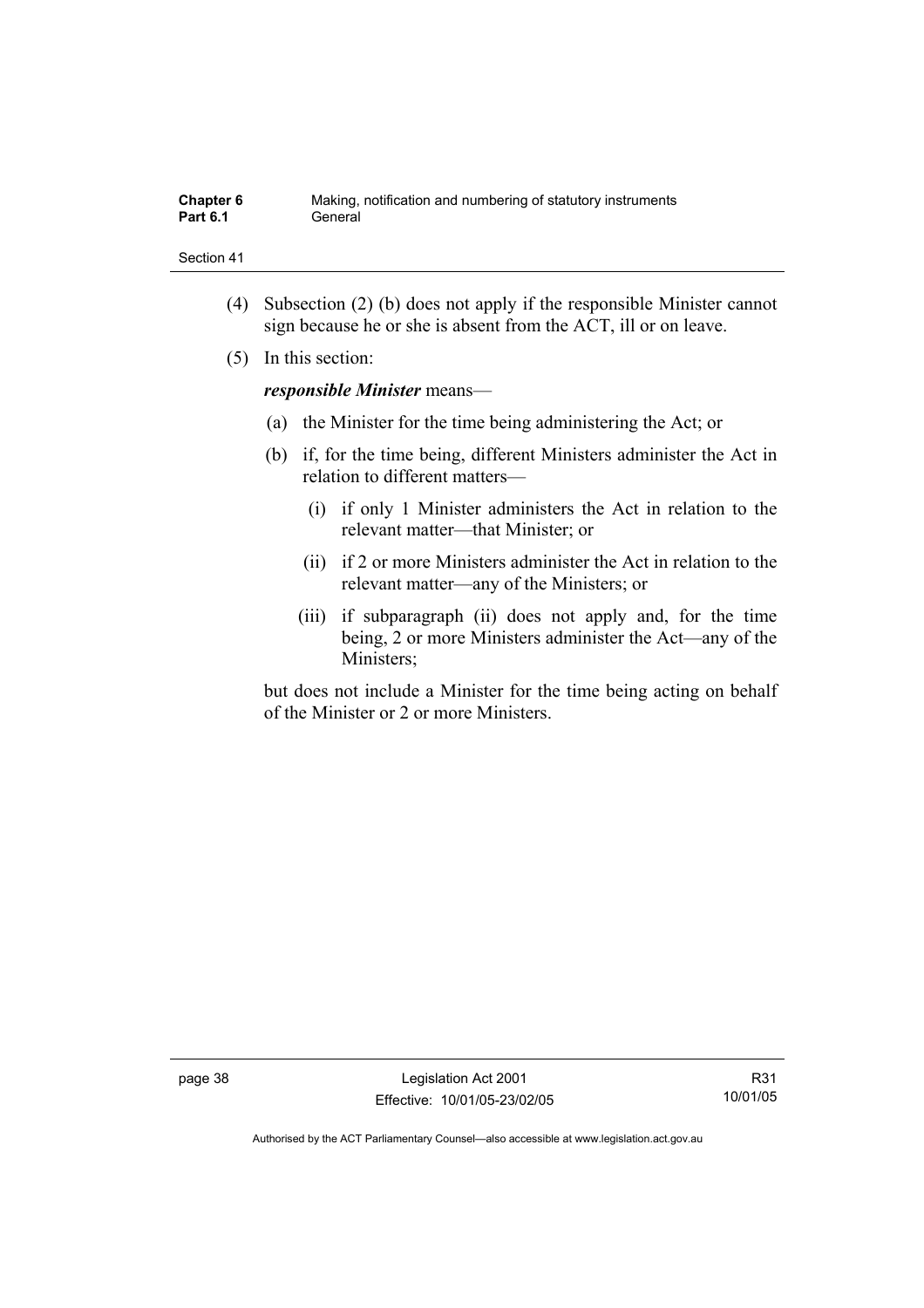# **Part 6.2 Making of statutory instruments generally**

## **42 Power to make statutory instruments**

 (1) If an Act or statutory instrument gives a power that can be exercised by making an instrument, the Act or statutory instrument gives power to make the instrument.

### **Example**

An Act gives a Minister power to approve codes of practice, but does not require the approval to be in writing or to be given by a particular instrument. The power can be exercised by giving a written approval. The Act, therefore, gives power to make an instrument, namely, a written approval.

- *Note* An example is part of the Act, is not exhaustive and may extend, but does not limit, the meaning of the provision in which it appears (see s 126 and s 132).
- (2) If an Act or statutory instrument gives power to make an instrument, the power may be exercised from time to time.
- (3) This section is a determinative provision.
	- *Note* See s 5 for the meaning of determinative provisions, and s 6 for their displacement.

## **43 Statutory instruments to be interpreted not to exceed powers under authorising law**

- (1) A statutory instrument is to be interpreted as operating to the full extent of, but not to exceed, the power given by the Act or statutory instrument under which it is made (the *authorising law*).
- (2) Without limiting subsection (1), if a provision of a statutory instrument would, apart from this section, be interpreted as exceeding power—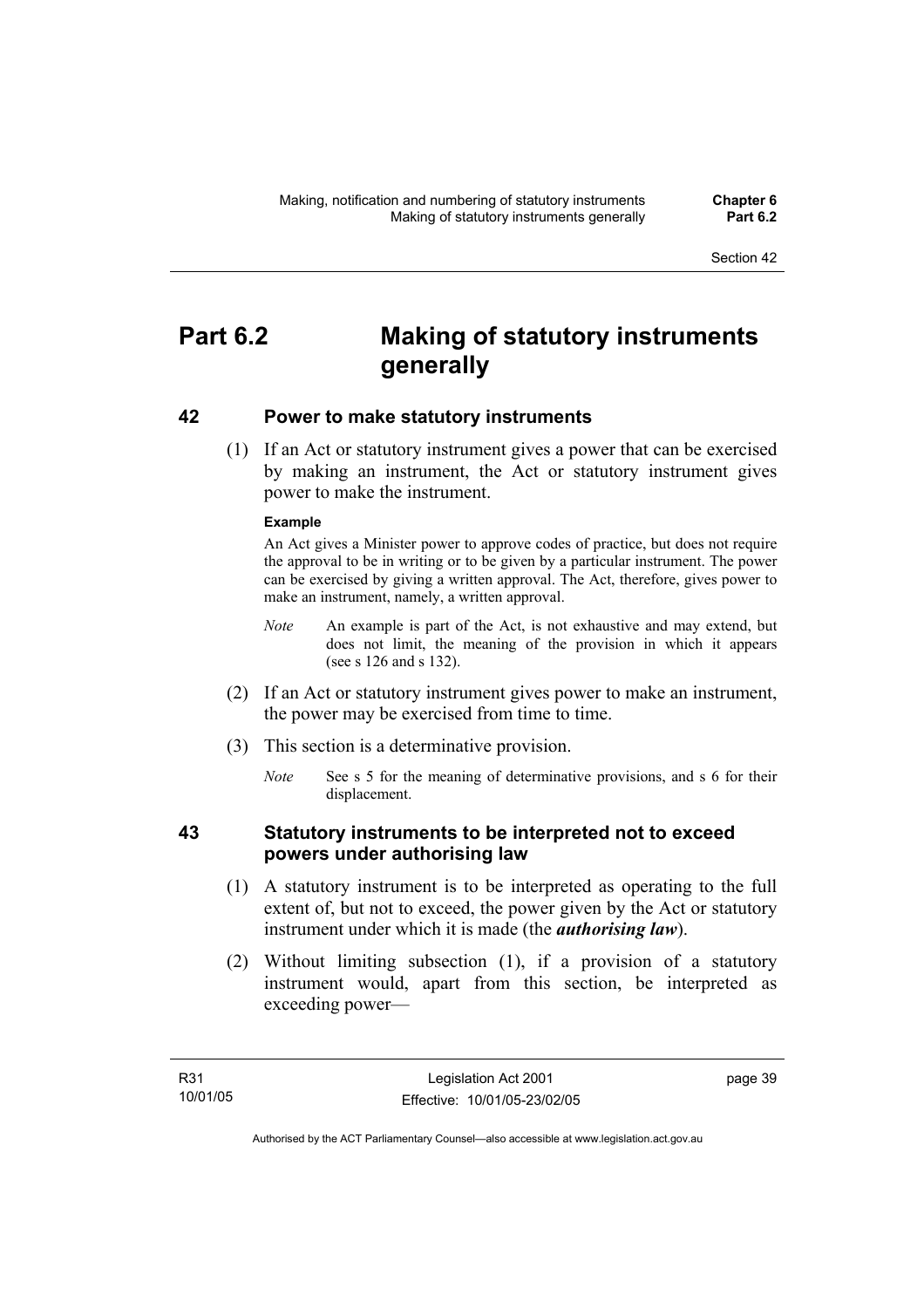- (a) the provision is valid to the extent to which it does not exceed power; and
- (b) the remainder of the instrument is not affected.

#### **Example 1**

The *Agriculture Services Determination* 2001, part 4 exceeds the determination– making power given by the *Agriculture Services Act 2000* (hypothetical). The other provisions of the determination are within power.

The determination (apart from part 4) operates effectively. Part 4 is treated as if it did not form part of the determination and is disregarded.

*Note to example 1* The kind of interpretation indicated in example 1 is known as a divisible interpretation of the determination.

#### **Example 2**

The *Goats Regulation 2001* (hypothetical) is made under the *Goats Act 2001*. The *Goats Regulation 2001*, section 39 seeks to impose rules about the care of 'animals', but the Act only gives power to make regulations about goats.

Section 39 is read restrictively ('read down') as if it mentioned goats. In other words, the section is effective but treated as if it applied only to goats.

*Note to example 2* The kind of interpretation indicated in example 2 is known as a distributive interpretation of the regulations.

#### **Example 3**

The *Wombat Protection Act 2003* (hypothetical) provides that the Minister may appoint a Wombat Advocate. The instrument making the appointment states that the appointment is for 5 years, but the maximum term of appointment authorised under the Act is 4 years.

The instrument is read restrictively ('read down') as if it referred to 4 years. In other words, the instrument is effective but the appointment is only valid for 4 years.

*Note to example 3* The kind of interpretation indicated in example 3 is known as a distributive interpretation of the instrument.

- *Note* An example is part of the Act, is not exhaustive and may extend, but does not limit, the meaning of the provision in which it appears (see s 126 and s 132).
- (3) Without limiting subsection (1), if the application of a provision of a statutory instrument to a matter would, apart from this section, be

R31 10/01/05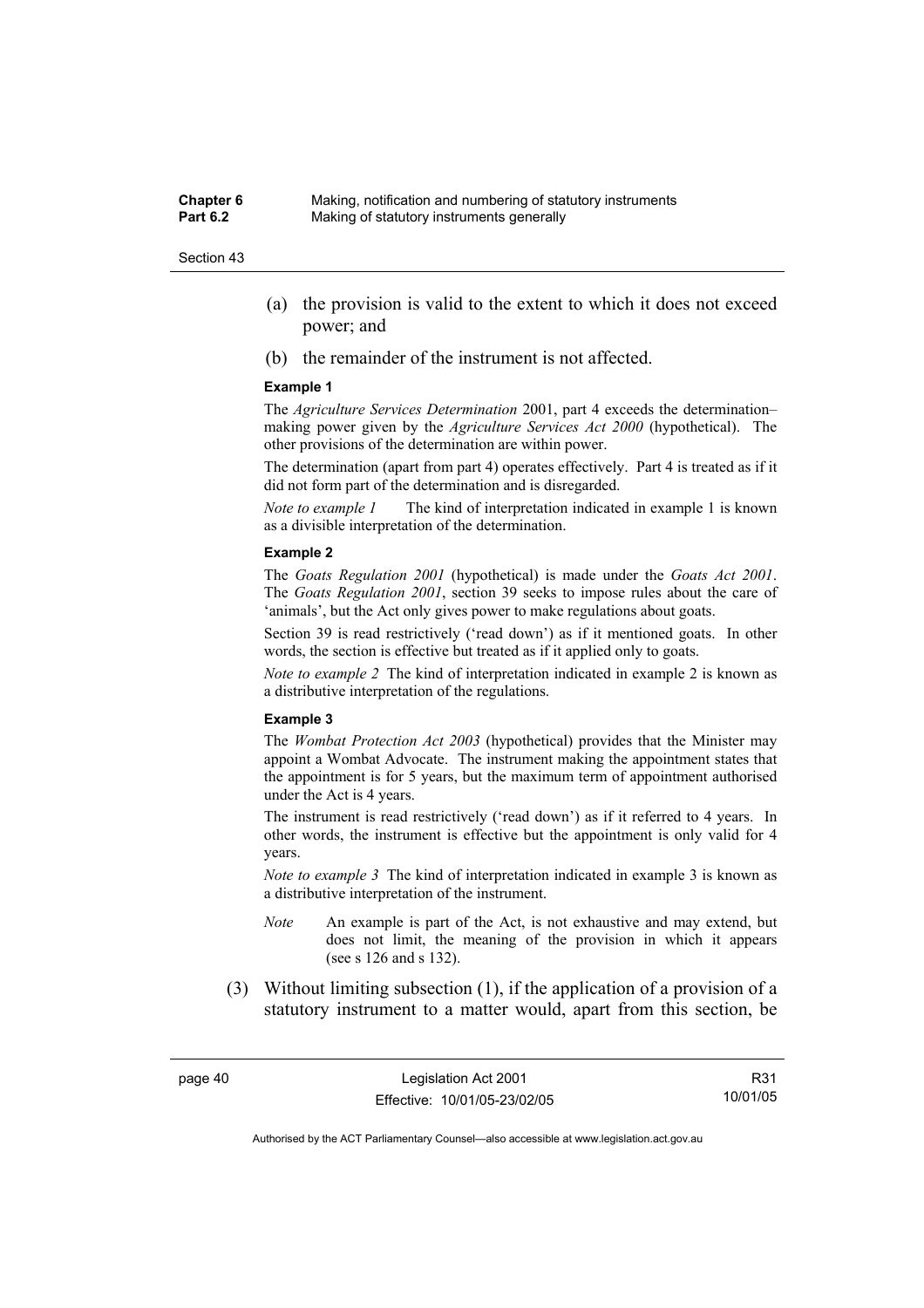interpreted as exceeding power, the provision's application to other matters is not affected.

### **Example**

The *Community Safety Order 2001* is expressed to apply to all members of the community without qualification although it is in fact made under the *Building Industry (Safety) Act 2000* (hypothetical). That Act is restricted in its operation to the building industry. The order is cast in such wide terms that it cannot be interpreted divisibly or distributively. However, the order applies to entities such as XYZ Constructions Pty Ltd because it is a company in the construction industry.

- (4) This section is in addition to any provision of the statutory instrument or authorising law.
- (5) This section is a determinative provision.
	- *Note* See s 5 for the meaning of determinative provisions, and s 6 for their displacement.

## **44 Power to make statutory instruments for Act etc**

- (1) If an Act or statutory instrument (the *authorising law*) authorises or requires the making of a statutory instrument for (or for the purposes of) the authorising law or another Act or statutory instrument (the *other law*), the power authorises a statutory instrument to be made in relation to any matter that—
	- (a) is required or permitted to be prescribed by the authorising law or other law; or
	- (b) is necessary or convenient to be prescribed for carrying out or giving effect to the authorising law or other law.
- (2) Subsection (1) applies to the authorising law even though the authorising law—
	- (a) only authorises the making of a statutory instrument for (or for the purposes of) the authorising law; or

page 41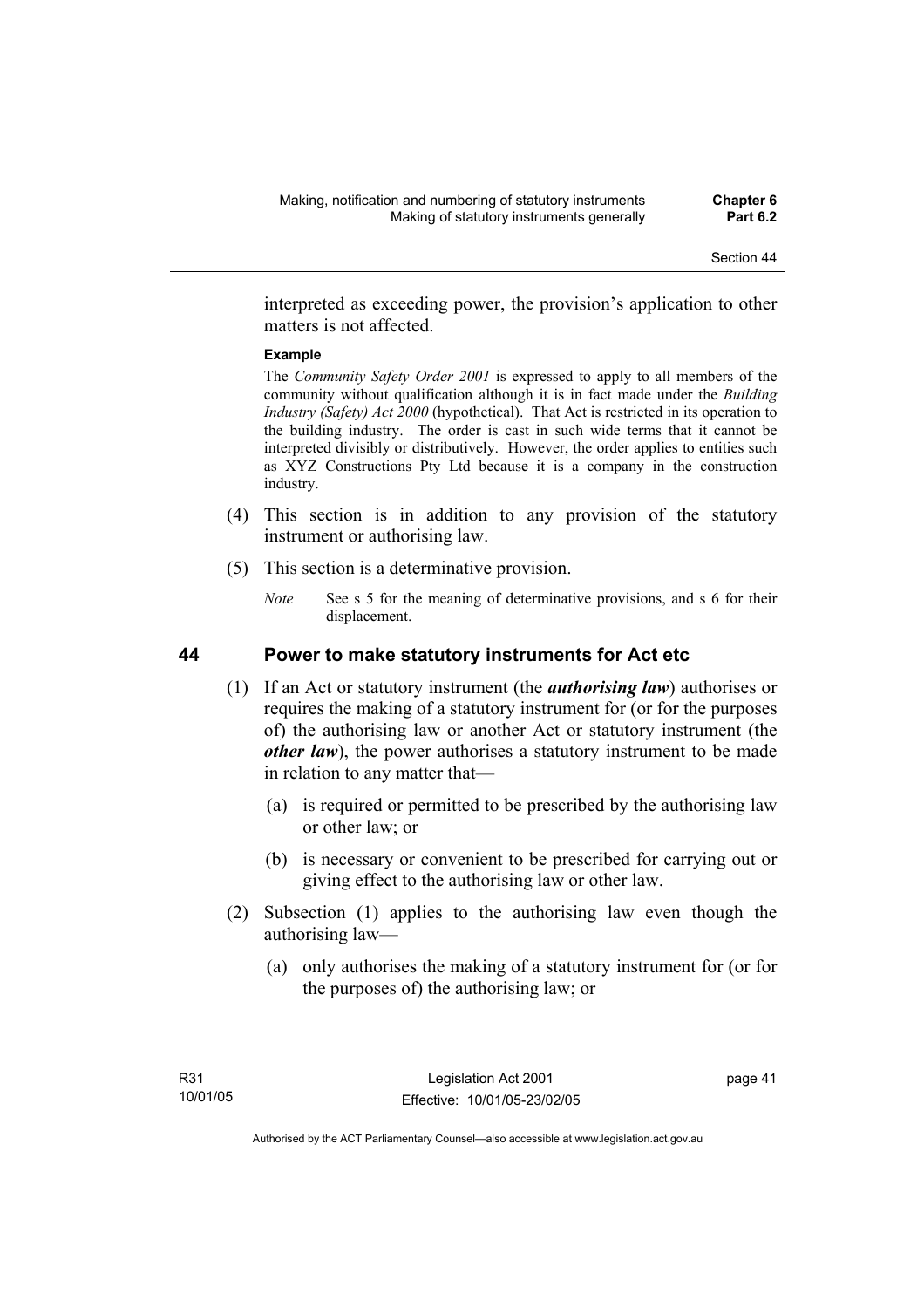| <b>Chapter 6</b> | Making, notification and numbering of statutory instruments |
|------------------|-------------------------------------------------------------|
| <b>Part 6.2</b>  | Making of statutory instruments generally                   |

- (b) also authorises or requires the making of a statutory instrument about a particular matter.
- (3) Power given by the authorising law to make a statutory instrument about a particular matter does not limit power given by the authorising law or other law to make a statutory instrument (whether or not of the same kind) about any other matter.
- (4) This section is a determinative provision.
	- *Note* See s 5 for the meaning of determinative provisions, and s 6 for their displacement.

### **45 Power to make court rules**

- (1) The power of an entity to make rules for a court includes power to make rules in relation to any matter necessary or convenient to be prescribed for carrying out or giving effect to the court's jurisdiction under any law that authorises or requires anything to be done in or in relation to the court.
- (2) This section is additional to section 44.
- (3) This section is a determinative provision.
	- *Note* See s 5 for the meaning of determinative provisions, and s 6 for their displacement.
- (4) In this section:

*court* includes a tribunal*.*

*disallowable instrument*, for a Commonwealth Act, means a disallowable instrument under the *Acts Interpretation Act 1901* (Cwlth), section 46A.

*law* means—

- (a) an Act, subordinate law or disallowable instrument; or
- (b) a Commonwealth Act, or any regulations, rules, ordinance or disallowable instrument under a Commonwealth Act; or

| page 42 | Legislation Act 2001         | R31      |
|---------|------------------------------|----------|
|         | Effective: 10/01/05-23/02/05 | 10/01/05 |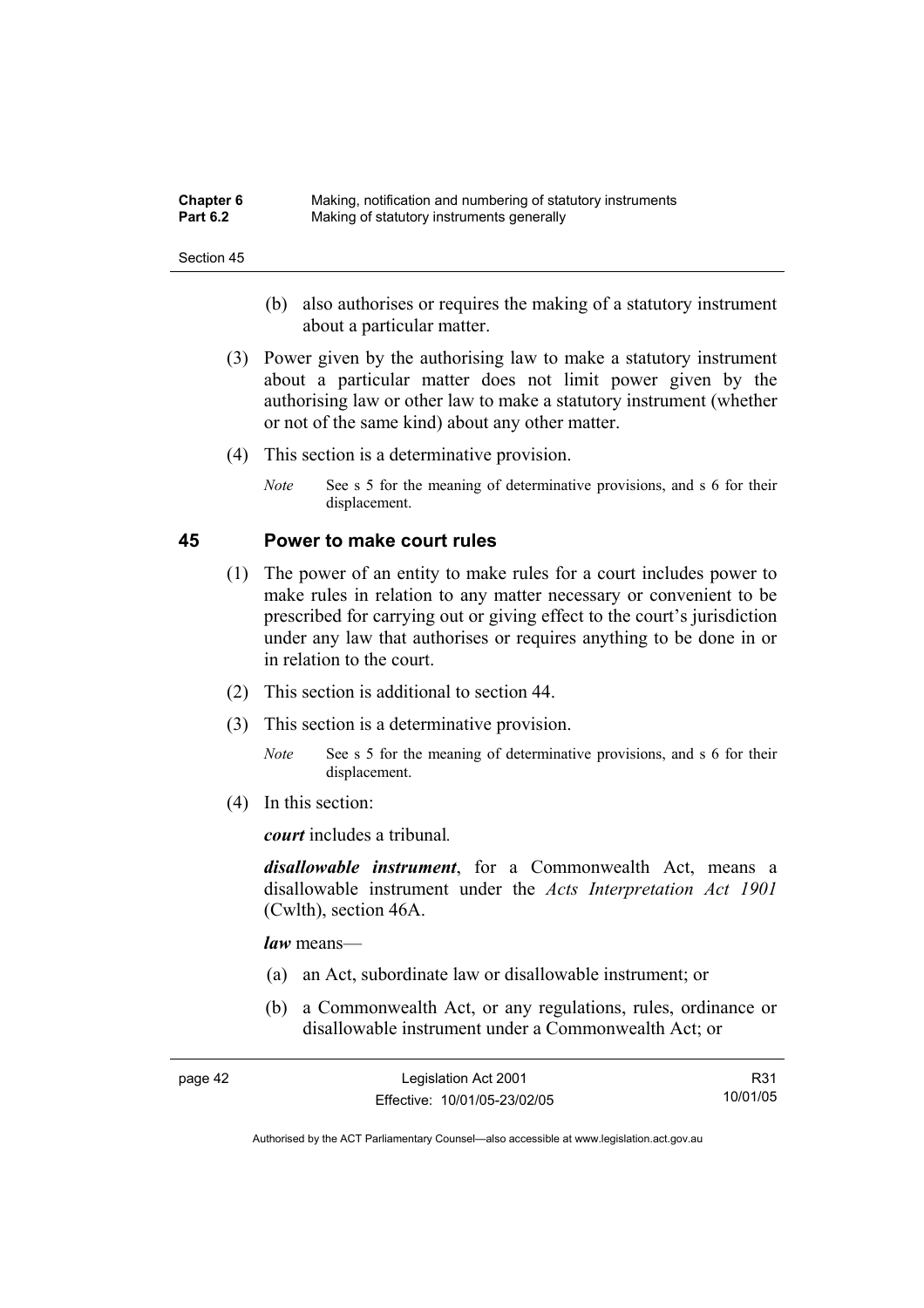(c) a provision of a law mentioned in paragraph (a) or (b).

## **46 Power to make instrument includes power to amend or repeal**

- (1) Power given under an Act or statutory instrument (the *authorising law*) to make a statutory instrument includes power to amend or repeal the instrument.
- (2) The power to amend or repeal the instrument is exercisable in the same way, and subject to the same conditions, as the power to make the instrument.

## **Examples**

- 1 If the instrument is a disallowable instrument, an amendment or repeal of the instrument is also a disallowable instrument.
- 2 If the instrument is a notifiable instrument, an amendment or repeal of the instrument is also a notifiable instrument.
- 3 If notice of the making of the instrument must be published in a newspaper, notice of an amendment or repeal of the instrument must also be published in the newspaper.
- *Note* An example is part of the Act, is not exhaustive and may extend, but does not limit, the meaning of the provision in which it appears (see s 126 and s 132).
- (3) Despite subsection (1), a form that is a registrable instrument may be repealed or repealed and remade (with or without changes), but may not be amended.
- (4) This section is a determinative provision.
	- *Note* See s 5 for the meaning of determinative provisions, and s 6 for their displacement.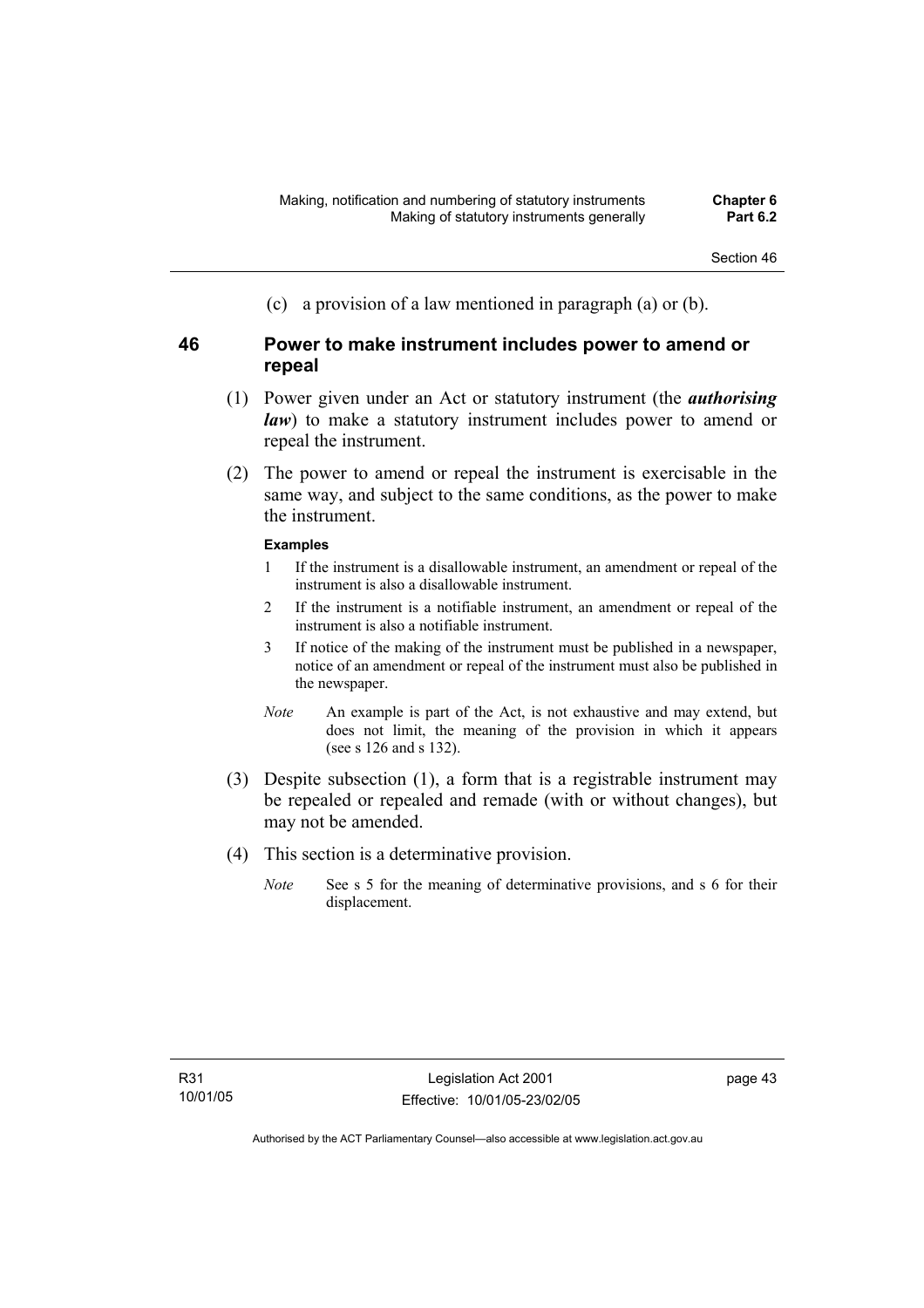| Chapter 6       | Making, notification and numbering of statutory instruments |
|-----------------|-------------------------------------------------------------|
| <b>Part 6.2</b> | Making of statutory instruments generally                   |

## **47 Statutory instrument may make provision by applying law or instrument**

- (1) This section applies if an Act, subordinate law or disallowable instrument (the *authorising law*) authorises or requires the making of a statutory instrument (the *relevant instrument*) about a matter.
- (2) The relevant instrument may make provision about the matter by applying an ACT law—
	- (a) as in force at a particular time; or
	- (b) as in force from time to time.
- (3) The relevant instrument may make provision about the matter by applying a law of another jurisdiction, or an instrument, as in force only at a particular time.

*Note* For information on the operation of s (3), see the examples to s (9).

- (4) If the relevant instrument makes provision about the matter by applying a law of another jurisdiction or an instrument, the following provisions apply:
	- (a) if subsection (3) is displaced by, or under authority given by, an Act or the authorising law—the law of the other jurisdiction or instrument is applied as in force from time to time;

*Note* For the displacement of s (3), see s 6, examples 1 and 2.

 (b) if subsection (3) is not so displaced and the relevant instrument does not provide that the law of the other jurisdiction or instrument is applied as in force at a particular time—the law or instrument is taken to be applied as in force when the relevant instrument is made.

#### **Examples for s (4) (b)**

1 The *Locust Damage Compensation Determination 2003* (a hypothetical disallowable instrument) provides for the making of claims against a compensation fund. Section 43 states that disputes about claims must be decided in accordance with the *Commercial Arbitration Act 1984* (NSW)

R31 10/01/05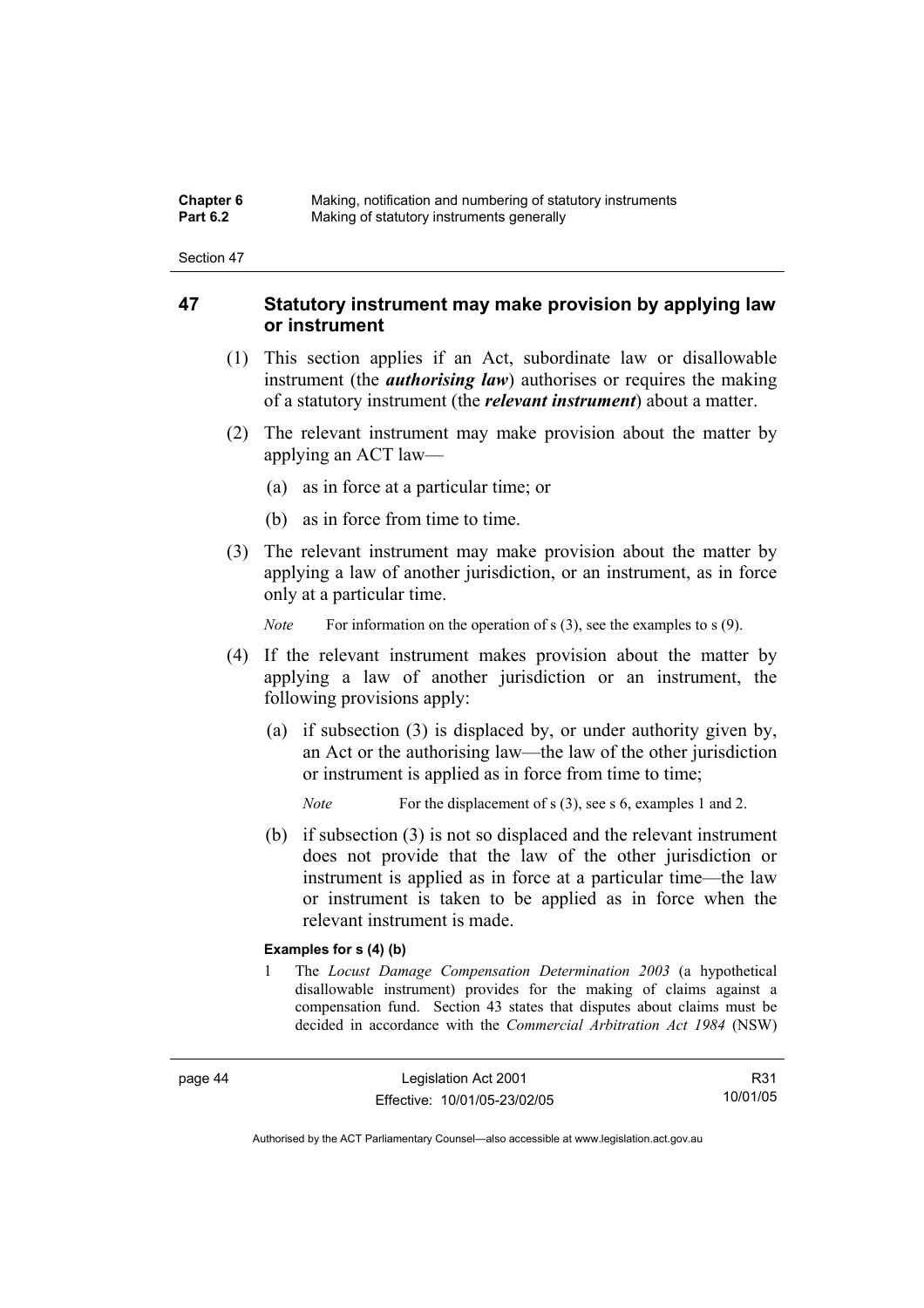(the *NSW Act*) as in force from time to time. The determination is made on 1 August 2003. The Act under which the determination is made does not displace subsection (3). Therefore, even though section 43 purports to apply the NSW Act as in force from time to time, the NSW Act as in force on 1 August 2003 is applied by the determination.

- 2 The *Locust Damage Compensation Determination 2003* (mentioned in example 1), section 43 states that disputes about claims must be decided in accordance with the *Commercial Arbitration Act 1984* (NSW) (the *NSW Act*), but does not state that the NSW Act is to be applied as in force from time to time or at a particular time. The determination is made on 1 August 2003. The Act under which the determination is made does not displace subsection (3). Therefore, the NSW Act as in force on 1 August 2003 is applied by the determination.
- *Note* An example is part of the Act, is not exhaustive and may extend, but does not limit, the meaning of the provision in which it appears (see s 126 and s 132).
- (5) If a law of another jurisdiction or an instrument is applied as in force at a particular time, the text of the law or instrument (as in force at that time) is taken to be a notifiable instrument made under the relevant instrument by the entity authorised or required to make the relevant instrument.
- (6) If subsection (3) is displaced and a law of another jurisdiction or an instrument is applied as in force from time to time, the text of each of the following is taken to be a notifiable instrument made under the relevant instrument by the entity authorised or required to make the relevant instrument:
	- (a) the law or instrument as in force at the time the relevant instrument is made;
	- (b) each subsequent amendment of the law or instrument;
	- (c) if the law or instrument is repealed and remade (with or without changes)—the law or instrument as remade and each subsequent amendment of the law or instrument;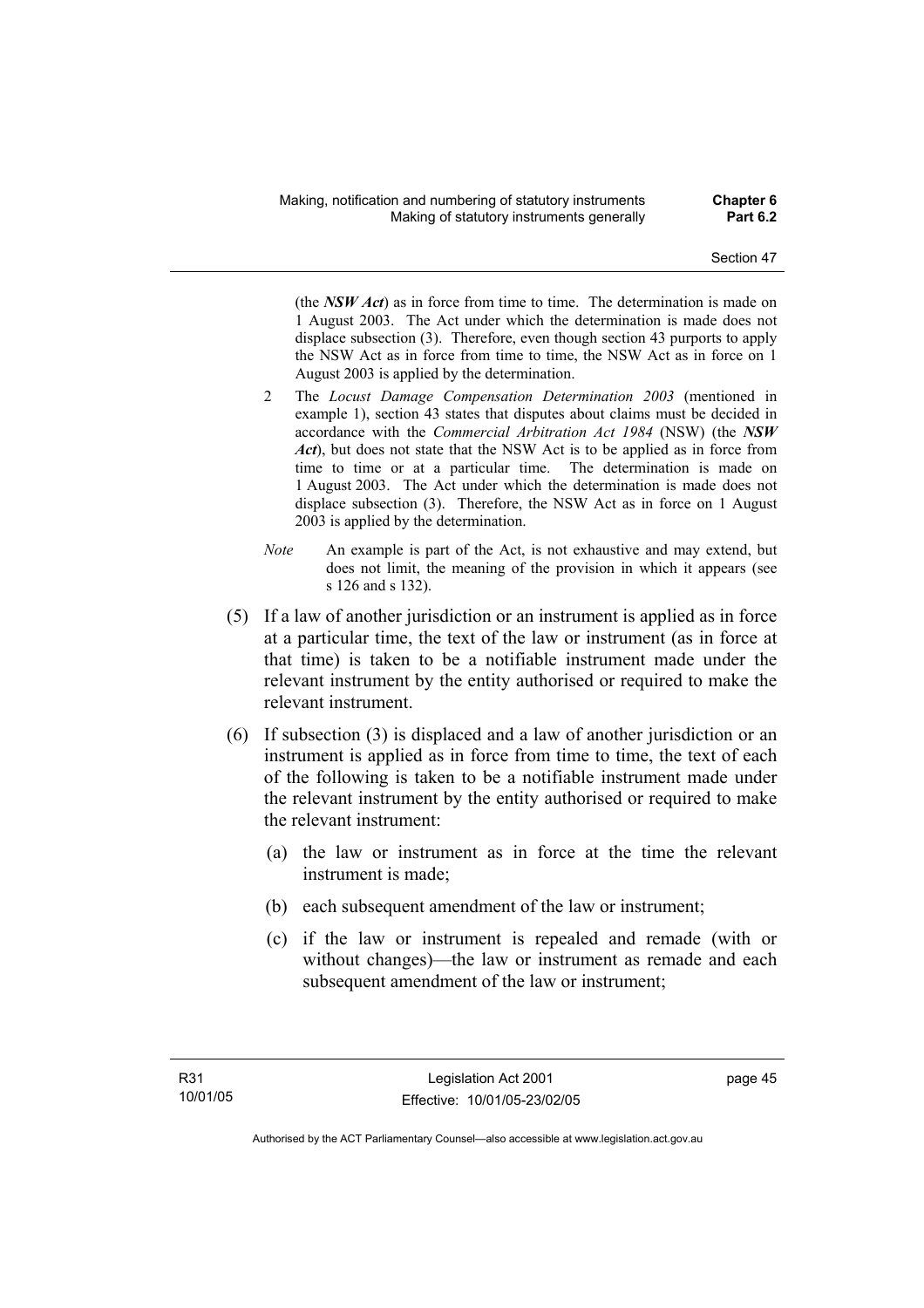| <b>Chapter 6</b> | Making, notification and numbering of statutory instruments |
|------------------|-------------------------------------------------------------|
| <b>Part 6.2</b>  | Making of statutory instruments generally                   |

- (d) if a provision of the law or instrument is omitted and remade (with or without changes) in another law or instrument—the provision as remade and each subsequent amendment of the provision.
- (7) The authorising law or, if the relevant instrument is a subordinate law or disallowable instrument, the relevant instrument may provide that—
	- (a) subsection (5) or (6) does not apply to the relevant instrument; or
	- (b) subsection (5) or (6) applies with the modifications stated in the authorising law or relevant instrument.
- (8) If a provision of an Act, subordinate law or disallowable instrument authorises or requires the application of a law or instrument, the provision authorises the making of changes or modifications to the law or instrument for that application.
- (9) This section is a determinative provision.

#### **Examples for s (3) and s (9)**

Here are 2 examples about the operation of subsections (3) and (9): the first illustrates how subsection (3) might be displaced and the second illustrates how a law of another jurisdiction that applies as in force from time to time would operate—

1 The effect of subsections (3) and (9), and subsection (10), definition of *applying*, is that if it is intended to apply, adopt or incorporate a law or instrument as in force from time to time, the authorising law would need to expressly displace subsection (3) (as illustrated in s 6, examples of different kinds of displacement, example 1) *or* indicate a manifest contrary intention (as illustrated in example 2 in those examples).

page 46 Legislation Act 2001 Effective: 10/01/05-23/02/05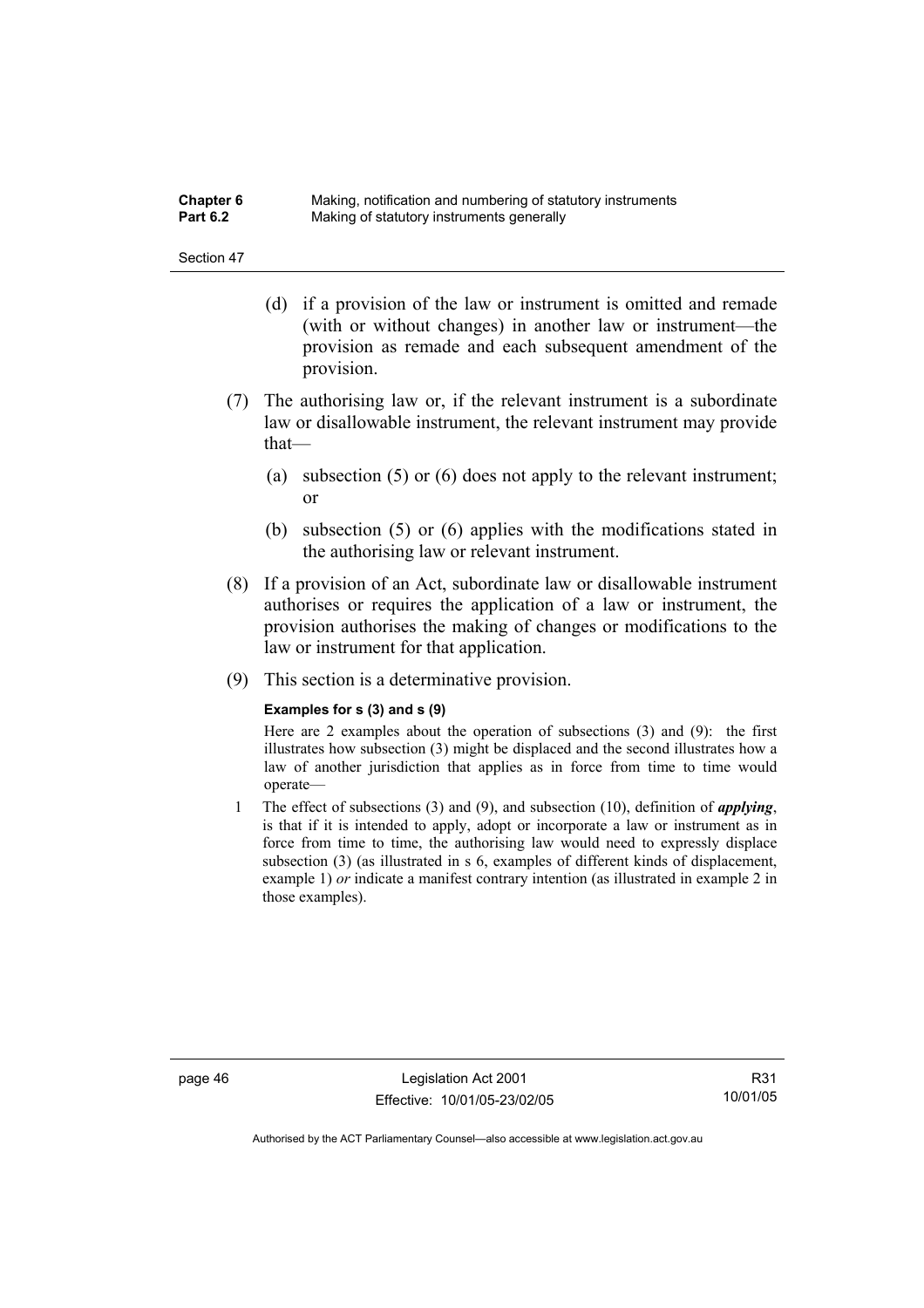- 2 The *ABC Regulation 2001* (made under a provision like those illustrated in section 6, examples of different kinds of displacement, examples 1 and 2) provides that noise measurements are to be taken in accordance with the NSW noise control manual as in force from time to time. The effect of the *ABC Regulation 2001* is that whenever the NSW noise control manual is amended in future, the noise measurements must be taken in accordance with the manual as last amended.
	- *Note* See s 5 for the meaning of determinative provisions, and s 6 for their displacement.
- (10) In this section:

*ACT law* means an Act, subordinate law or disallowable instrument, and includes a provision of an Act, subordinate law or disallowable instrument.

*applying* includes adopting or incorporating.

*Note* See also s 157 (Defined terms–other parts of speech and grammatical forms).

*disallowable instrument*, for a Commonwealth Act, means a disallowable instrument under the *Acts Interpretation Act 1901* (Cwlth), section 46A.

*instrument* includes a provision of an instrument, but does not include an ACT law or a law of another jurisdiction.

## *law of another jurisdiction* means—

- (a) a Commonwealth Act, or any regulations, rules, ordinance or disallowable instrument under a Commonwealth Act; or
- (b) a State Act, or any regulations or rules under a State Act; or
- (c) a New Zealand or Norfolk Island Act, or any regulations or rules under a New Zealand or Norfolk Island Act; or
- (d) a provision of a law mentioned in paragraphs (a) to (c).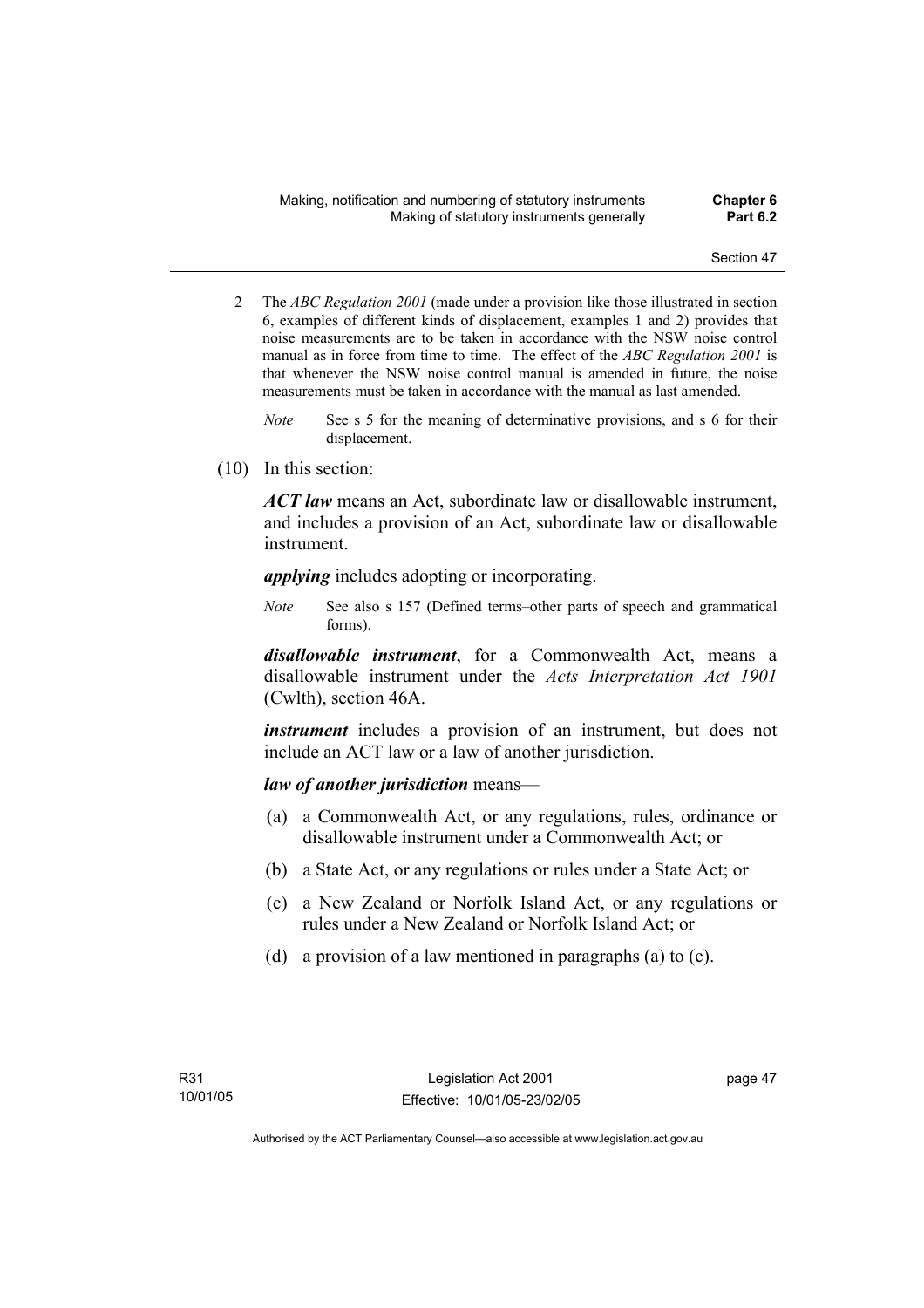| <b>Chapter 6</b> | Making, notification and numbering of statutory instruments |
|------------------|-------------------------------------------------------------|
| <b>Part 6.2</b>  | Making of statutory instruments generally                   |

## **48 Power to make instrument includes power to make different provision for different categories etc**

- (1) Power given under an Act or statutory instrument to make a statutory instrument includes power—
	- (a) to make different provision in relation to different matters or different classes of matters; or
	- (b) to make an instrument that applies differently by reference to stated exceptions or factors.
- (2) Without limiting subsection (1), power given under an Act or statutory instrument to make a statutory instrument about particular matters includes power to make a statutory instrument about any 1 or more of the matters or a particular class of the matters.
- (3) For this section, a class may consist of a single matter.
- (4) This section is a determinative provision.
	- *Note* See s 5 for the meaning of determinative provisions, and s 6 for their displacement.

## **49 Single instrument may exercise several powers or satisfy several requirements**

- (1) Power given under an Act or statutory instrument may be exercised with any other power to make a single instrument—
	- (a) whether or not the powers are exercised in relation to separate provisions, some of the same provisions, or all of the provisions, of the instrument; or
	- (b) whether or not the other powers are given under the same Act or statutory instrument, another Act or statutory instrument or any other territory law.
- (2) A statutory instrument is taken—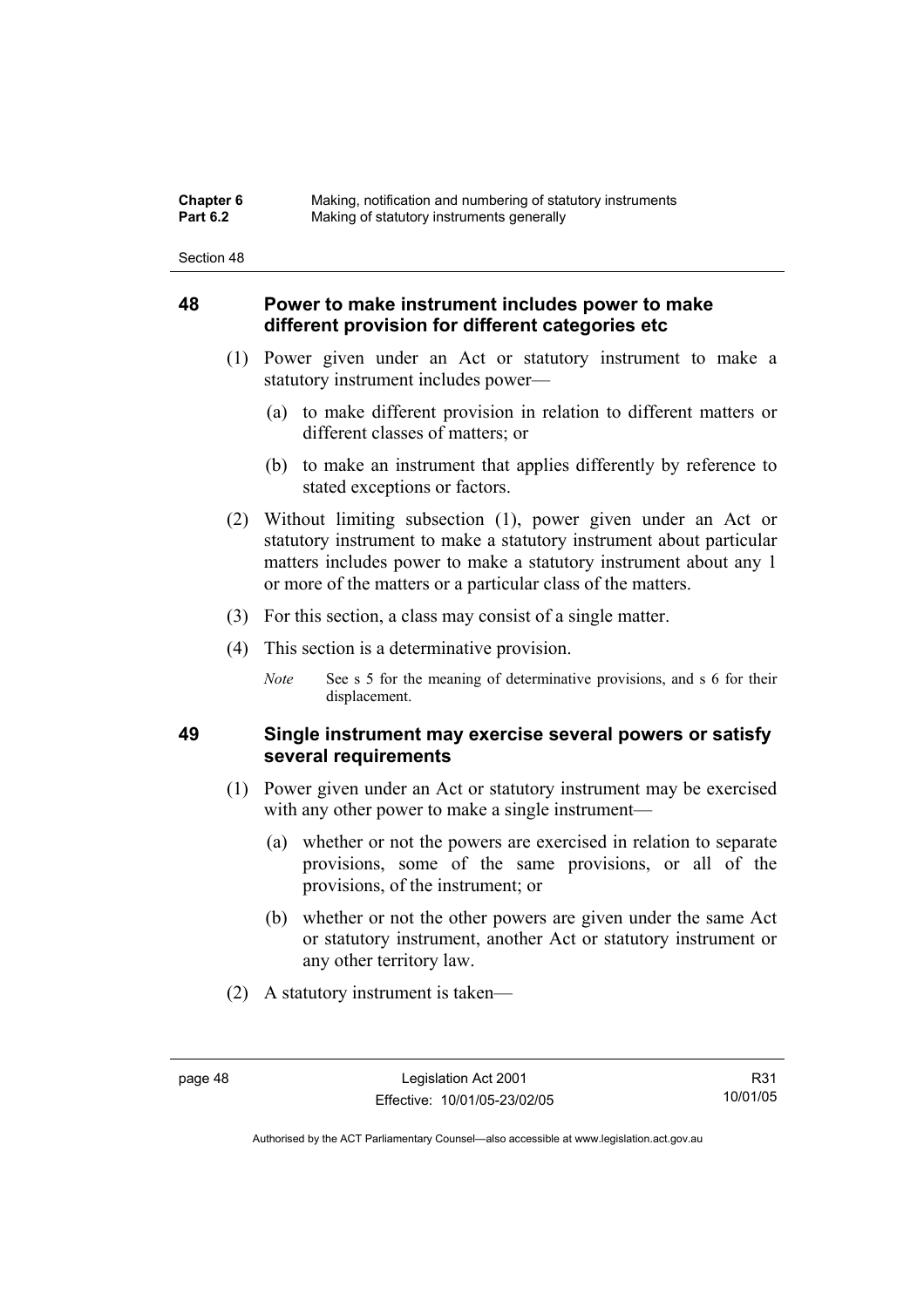- (a) to be made under each power given under territory law under which it could be made; and
- (b) to satisfy each requirement under territory law that it could satisfy.
- (3) Without limiting subsection (2), that subsection applies to an instrument even though—
	- (a) it is stated to be made under a particular territory law (the *authorising law*) or a particular provision of the authorising law; and
	- (b) it is stated to be made for a particular territory law (the *requiring law*) or a particular provision of the requiring law.
- (4) This section is a determinative provision.
	- *Note* See s 5 for the meaning of determinative provisions, and s 6 for their displacement.

## **50 Relationship between authorising law and instrument dealing with same matter**

- (1) If an Act or statutory instrument (the *authorising law*) gives power to make a statutory instrument about a matter, the instrument may make provision in relation to a particular aspect of the matter even though provision is made by the authorising law in relation to another aspect of the matter or in relation to another matter.
- (2) This section is a determinative provision.
	- *Note* See s 5 for the meaning of determinative provisions, and s 6 for their displacement.

page 49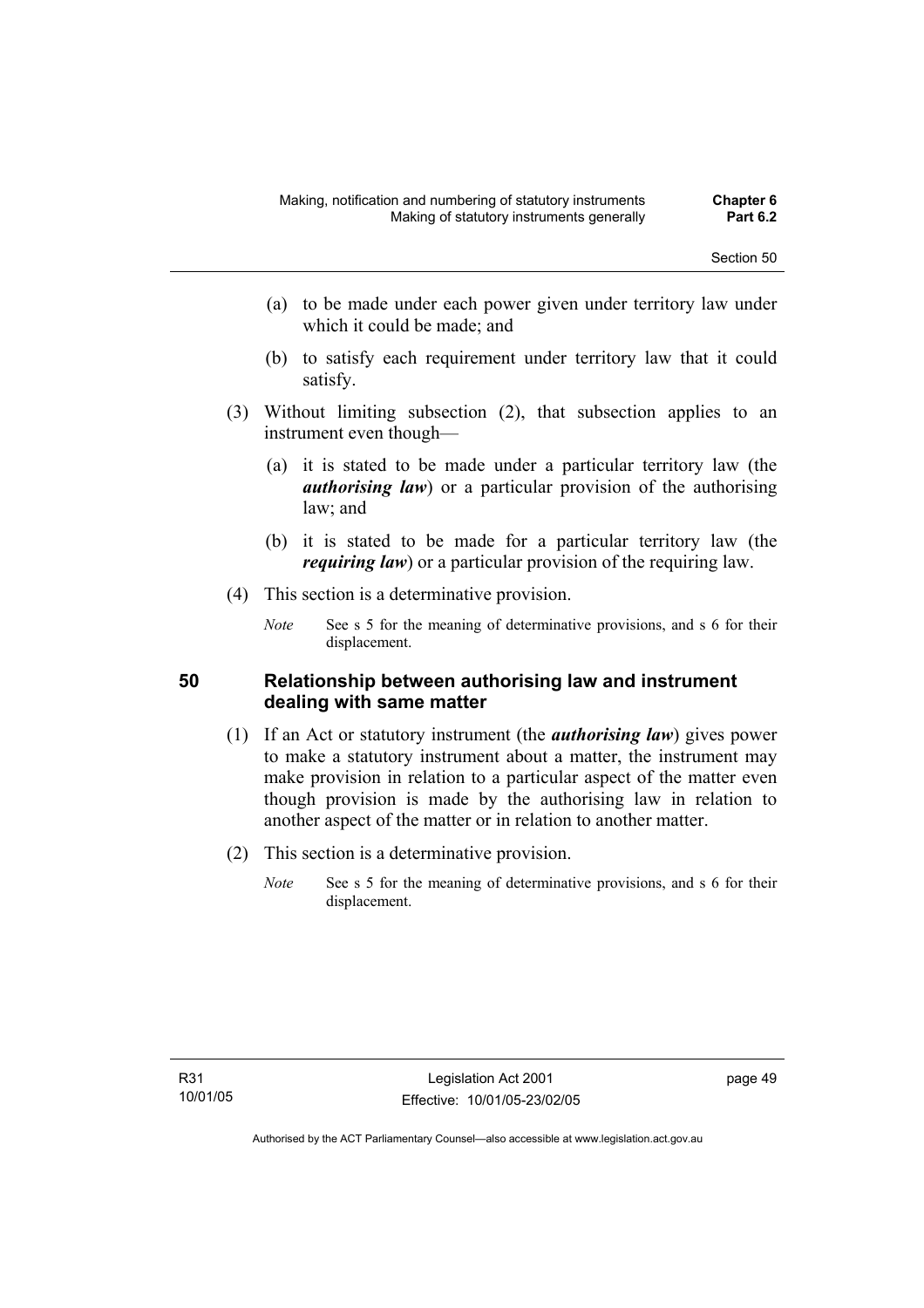| Chapter 6       | Making, notification and numbering of statutory instruments |
|-----------------|-------------------------------------------------------------|
| <b>Part 6.2</b> | Making of statutory instruments generally                   |

## **51 Instrument may make provision in relation to land by reference to map etc**

- (1) This section applies if an Act or statutory instrument authorises or requires provision to be made by statutory instrument in relation to land or waters.
- (2) Provision may be made by reference to—
	- (a) a particular map or plan held by an entity; or
	- (b) a particular entry in a register kept by an entity;

if the map, plan or register is available for inspection by members of the public, whether or not on payment of a fee.

## **52 Instrument may authorise determination of matter etc**

- (1) This section applies if an Act or statutory instrument (the *authorising law*) authorises or requires provision to be made about a matter by statutory instrument.
- (2) A statutory instrument made under the authorising law may make provision about the matter by authorising or requiring a stated entity to make provision about the matter, or any aspect of the matter, whether or not from time to time.
- (3) This section is a determinative provision.
	- *Note* See s 5 for the meaning of determinative provisions, and s 6 for their displacement.
- (4) In this section: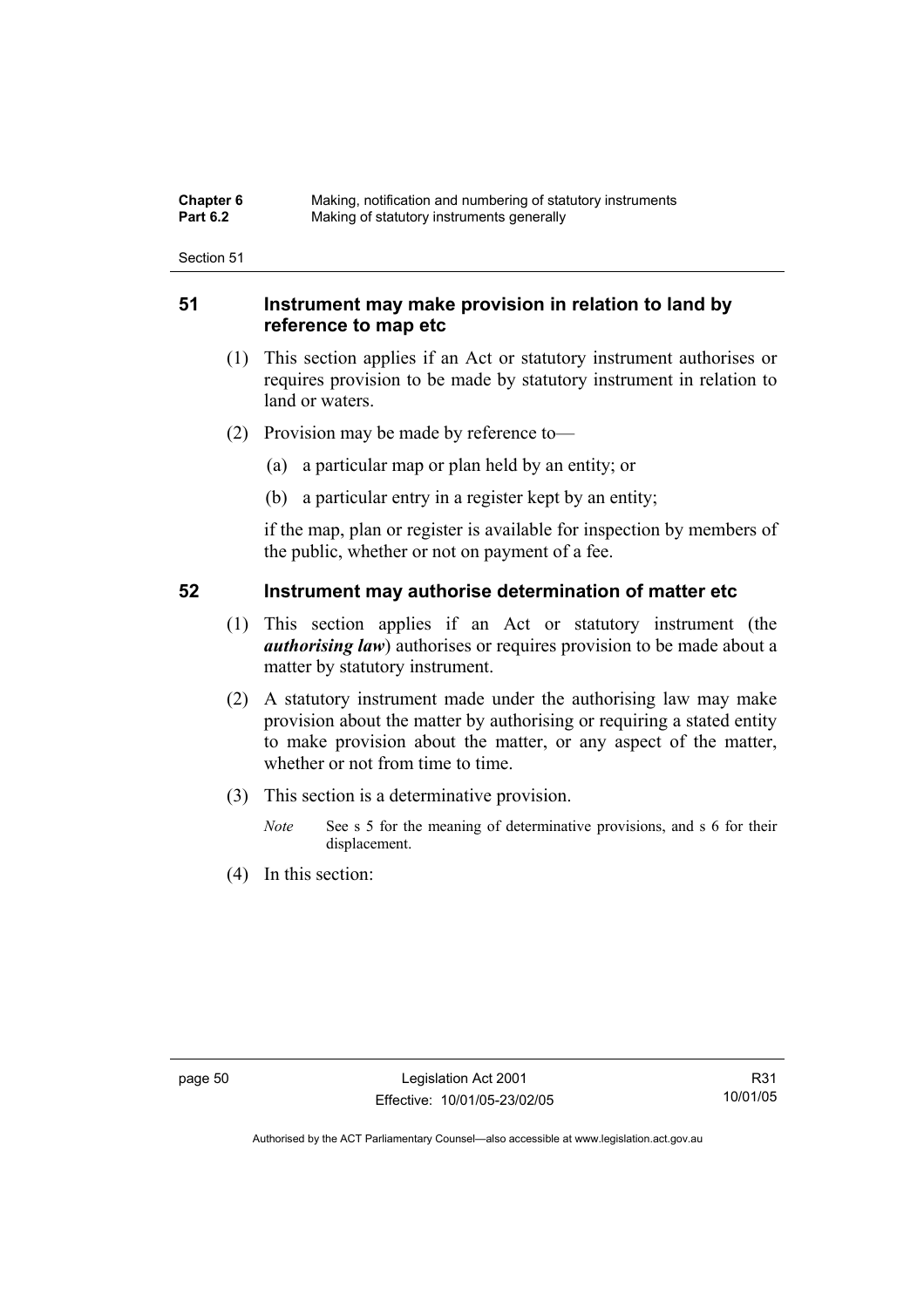*provision*, for a matter, includes determining or regulating the matter, applying the instrument to the matter, being satisfied or forming an opinion about anything relating to the matter, or doing anything else in relation to the matter.

### **Example**

If an Act provides that an application is to be in a prescribed form, a regulation made under the Act may provide that the form is to be a form approved by the Minister.

*Note* An example is part of the Act, is not exhaustive and may extend, but does not limit, the meaning of the provision in which it appears (see s 126 and s 132).

## **53 Instrument may prohibit**

- (1) If an Act or statutory instrument authorises or requires a matter to be regulated (however described) by statutory instrument, the power may be exercised by prohibiting by statutory instrument the matter or any aspect of the matter.
- (2) This section is a determinative provision.
	- *Note* See s 5 for the meaning of determinative provisions, and s 6 for their displacement.

- **54 Instrument may require making of statutory declaration** 
	- (1) If an Act or statutory instrument (the *authorising law*) gives power to make a statutory instrument, the instrument may require the making of a statutory declaration.
		- *Note* The *Statutory Declarations Act 1959* (Cwlth) applies to the making of statutory declarations under territory laws (see that Act, s 5).
	- (2) Subsection (1) applies—
		- (a) whether or not the authorising law authorises or requires penalties to be prescribed by instrument; and

page 51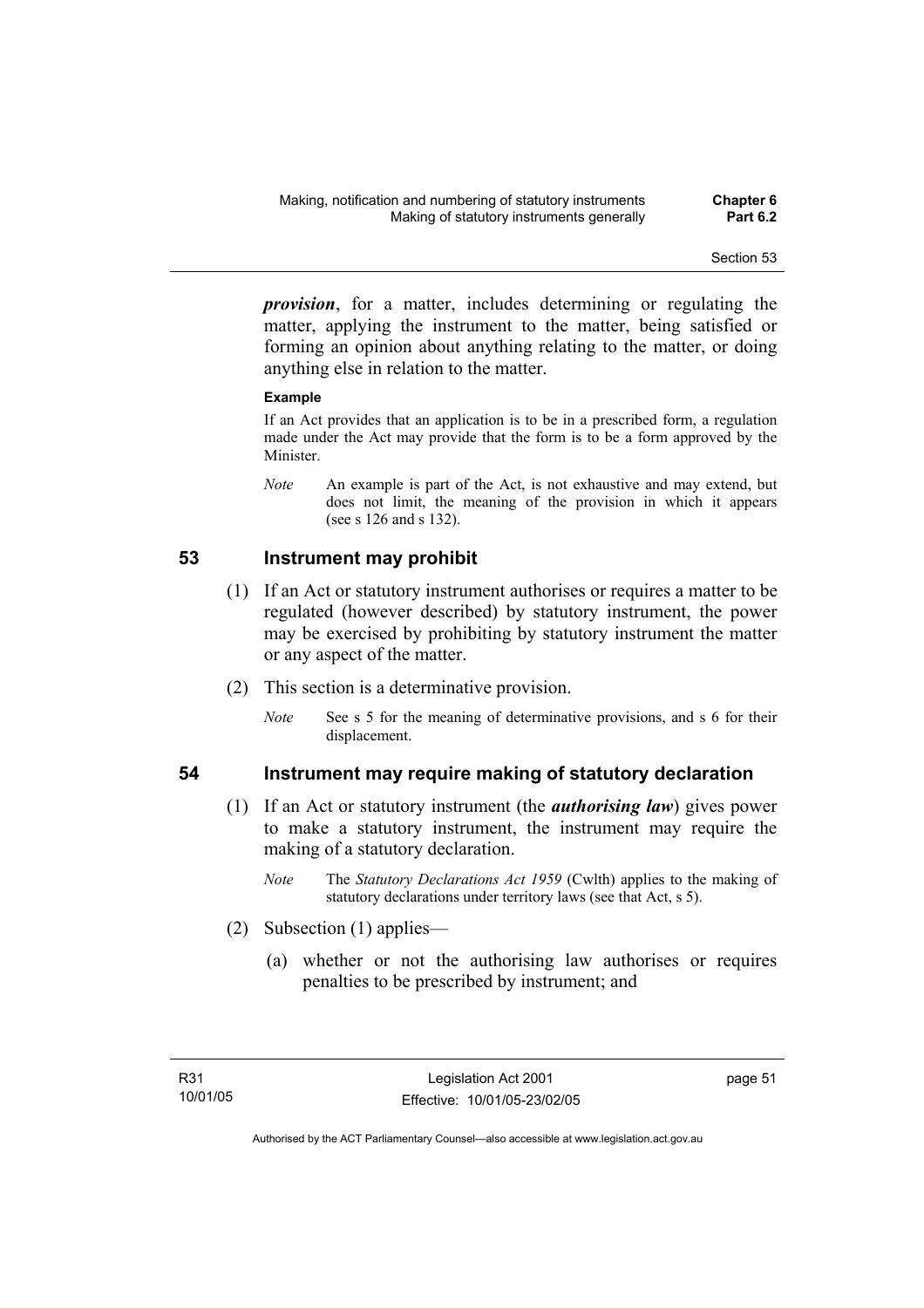| <b>Chapter 6</b> | Making, notification and numbering of statutory instruments |
|------------------|-------------------------------------------------------------|
| <b>Part 6.2</b>  | Making of statutory instruments generally                   |

- (b) if the authorising law authorises or requires penalties to be prescribed by instrument—irrespective of the level of penalties that may be prescribed.
- (3) This section is a determinative provision.
	- *Note* See s 5 for the meaning of determinative provisions, and s 6 for their displacement.

page 52 Legislation Act 2001 Effective: 10/01/05-23/02/05

R31 10/01/05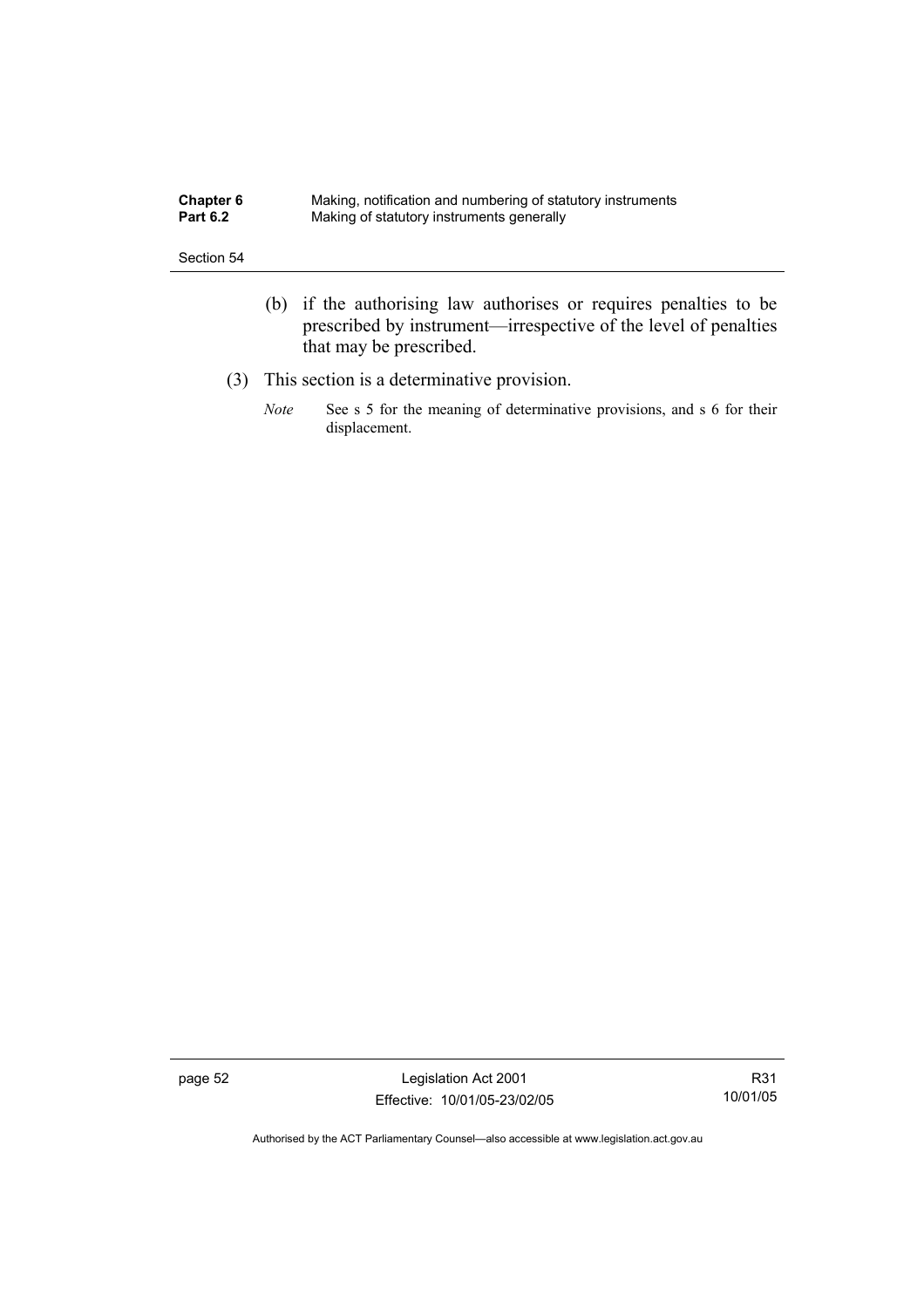# **Part 6.3 Making of certain statutory instruments about fees**

## **55 Definitions for pt 6.3**

In this part:

*fee* includes a charge or other amount.

*provide* a service includes exercise a function.

*service* includes a function or facility.

## **56 Determination of fees by disallowable instrument**

- (1) This section applies if an Act (the *authorising law*) authorises fees to be determined for 1 of the following (the *relevant law*):
	- (a) the authorising law;
	- (b) another Act or statutory instrument.
- (2) The authorising law authorises a fee to be determined in relation to any matter under or related to the relevant law.
- (3) To remove any doubt, a fee may be determined for a provision of the relevant law even though the provision does not mention a fee.

#### **Example**

The X Act, section 15 provides for a person to apply for an approval but makes no mention of a fee for the approval. However, the Act, section 79 (1) provides:

(1) The Minister may, in writing, determine fees for this Act.

Because section 79 (1) permits a fee to be determined 'for this Act', this Act, section 56 applies in relation to section 15 and the Minister may determine an application fee for the approval.

*Note* An example is part of the Act, is not exhaustive and may extend, but does not limit, the meaning of the provision in which it appears (see s 126 and s 132).

| R <sub>31</sub> | Legislation Act 2001         | page 53 |
|-----------------|------------------------------|---------|
| 10/01/05        | Effective: 10/01/05-23/02/05 |         |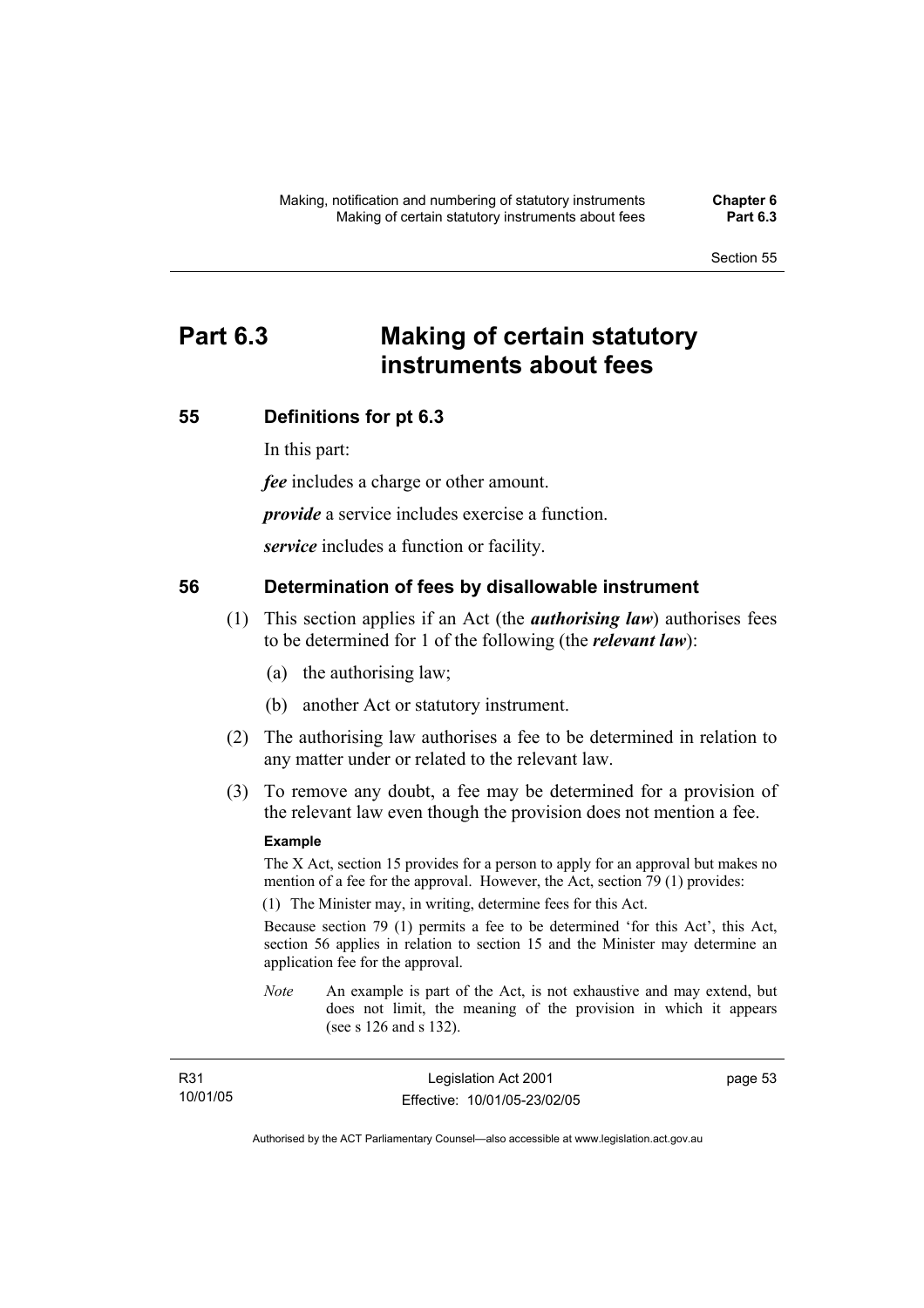#### **Chapter 6** Making, notification and numbering of statutory instruments<br>**Part 6.3** Making of certain statutory instruments about fees Making of certain statutory instruments about fees

Section 56

- (4) A fee may be determined—
	- (a) by specifying the fee; or
	- (b) by setting a rate, or providing a formula or other method, by which the fee is to be worked out; or
	- (c) by a combination of a specified fee and a rate, formula or other method.

#### **Examples of different methods of determining fees**

An instrument may determine a fee by specifying an amount (eg \$250), or a rate (eg \$7.50 per kilogram). An instrument may also determine a fee by providing a formula. For example, the fee for a licence issued for part of a year could be worked out using the following formula:

annual fee 
$$
\times
$$
  $\frac{\text{whole and part months for which licence issued}}{12}$ 

- (5) The determination—
	- (a) must provide by whom the fee is payable; and
	- (b) must provide to whom the fee is to be paid; and
	- (c) may make provision about the circumstances in which the fee is payable; and
	- (d) may make provision about exempting a person from payment of the fee; and
	- (e) may make provision about when the fee is payable and how it is to be paid (for example, as a lump sum or by instalments); and
	- (f) may mention the service for which the fee is payable; and
	- (g) may make provision about waiving, postponing or refunding the fee (in whole or part); and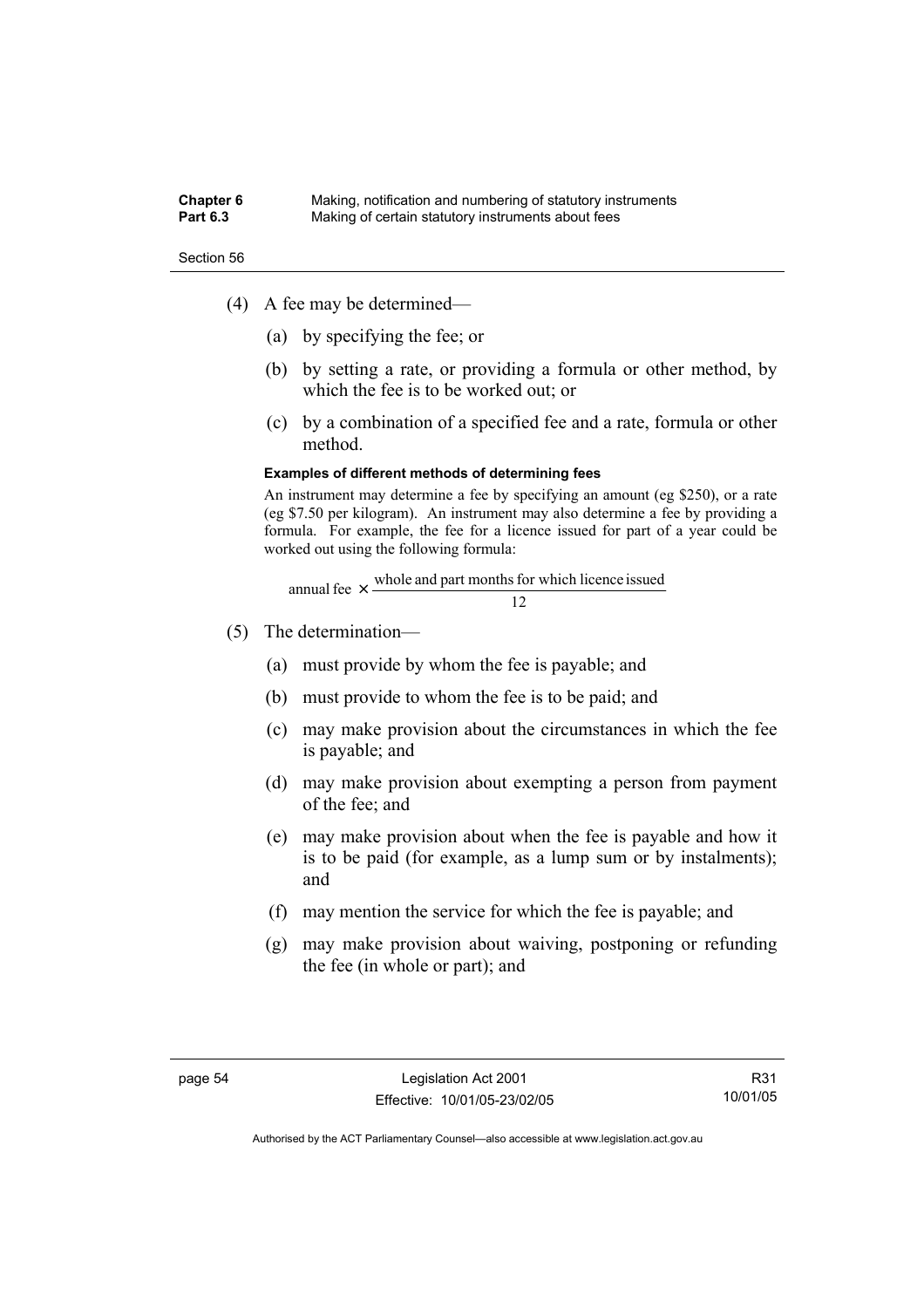(h) may make provision about anything else relating to the fee.

### **Example for par (a)**

a provision that the owner for the time being of a vehicle is liable for any unpaid registration fee

#### **Examples for par (c)**

- 1 a provision that a document prepared and submitted in accordance with a condition imposed under the Act be accompanied by a fee
- 2 a provision that royalty ceases to be payable if the percentage of recoverable minerals is less than the prescribed limit

### **Examples for par (e)**

- 1 a provision that a levy is payable within 30 days after a sale of goods
- 2 a provision that, if a licensee fails to pay an instalment payable in the financial year within 14 days after the day it is payable, all remaining instalments payable in the financial year become payable

### **Example for par (g)**

a provision that a stated official may waive all or part of a charge in stated circumstances, including if the official is satisfied about a stated circumstance

- (6) This section is a determinative provision.
	- *Note* See s 5 for the meaning of determinative provisions, and s 6 for their displacement.

# **57 Fees payable in accordance with determination etc**

- (1) A fee determined by a disallowable instrument is payable by the person by whom the fee is payable under the determination, in relation to the service (if any) mentioned in the determination and in accordance with the determination, to the person to whom the fee is payable under the determination.
- (2) If a service is mentioned in the determination, the fee is payable before the service is provided unless the determination provides otherwise.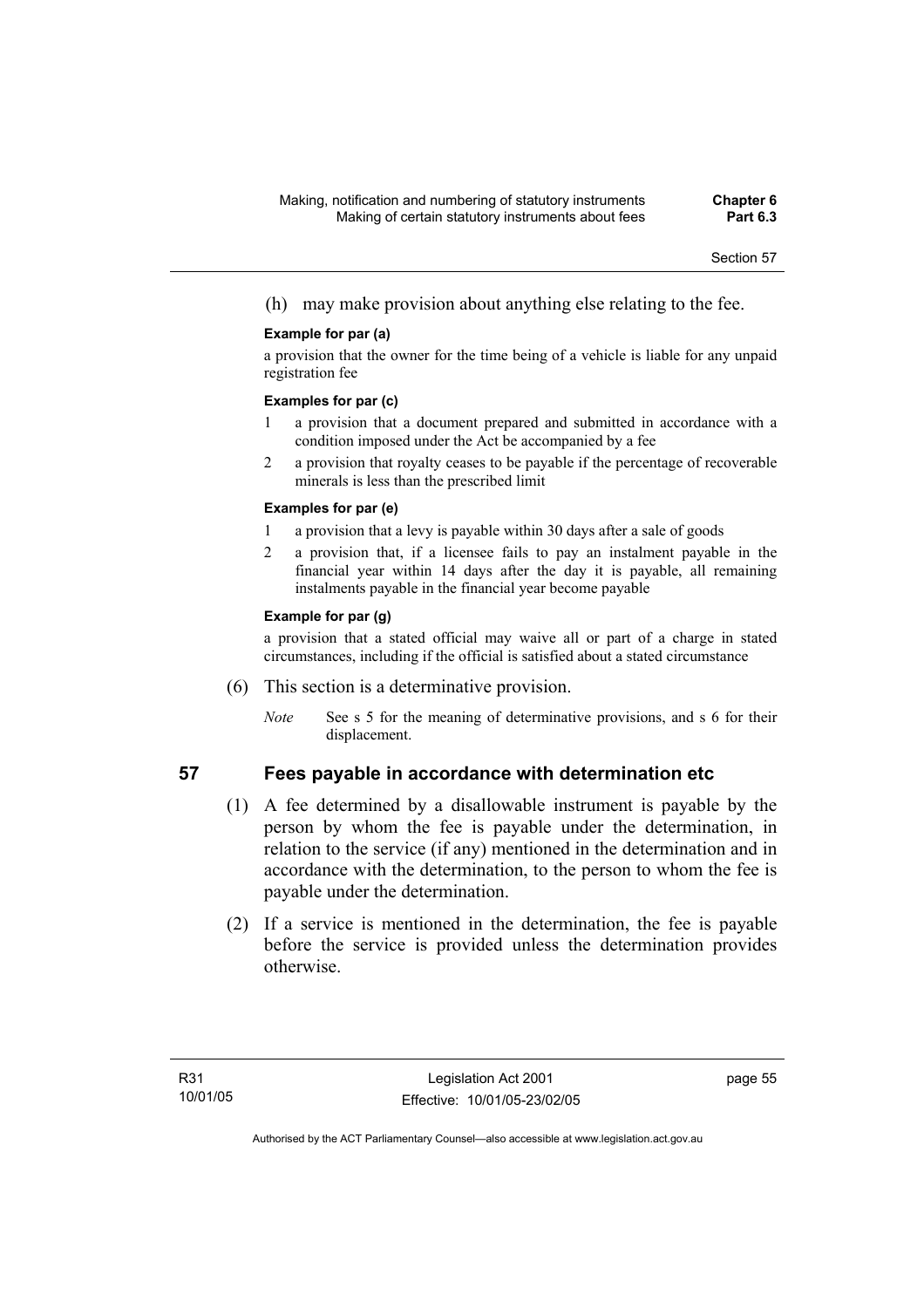**Chapter 6** Making, notification and numbering of statutory instruments<br>**Part 6.3** Making of certain statutory instruments about fees Making of certain statutory instruments about fees

#### Section 58

 (3) If the fee is payable in relation to a service mentioned in the determination and the fee has not been paid in accordance with the determination, no-one is obliged to provide the service.

#### **Examples**

- 1 If a fee for a service is payable in advance under a disallowable instrument and the fee is not paid, there is no obligation to provide the service.
- 2 If fees for services over a period of time are payable by instalment under a disallowable instrument and the person paying the fees falls behind in payments on the instalments, there is no obligation to provide further services for the person.
- *Note* An example is part of the Act, is not exhaustive and may extend, but does not limit, the meaning of the provision in which it appears (see s 126 and s 132).
- (4) Subsection (3) applies to a service even though, apart from that subsection, someone is under a duty to provide the service.

#### **Example**

A provision of an Act provides that a registrar 'must' renew a licence if the holder of the licence applies to the registrar for its renewal before the end of the licence term. If a fee is determined for renewal of the licence, the registrar is not required to renew the licence unless the fee is paid.

- (5) This section is a determinative provision.
	- *Note* See s 5 for the meaning of determinative provisions, and s 6 for their displacement.

- **58 Regulations may make provision about fees** 
	- (1) This section applies if an Act (the *authorising law*)—
		- (a) authorises or requires fees to be determined for the authorising law, or another Act or a statutory instrument (the *fees law*); and
		- (b) the authorising law authorises the making of regulations by the Executive.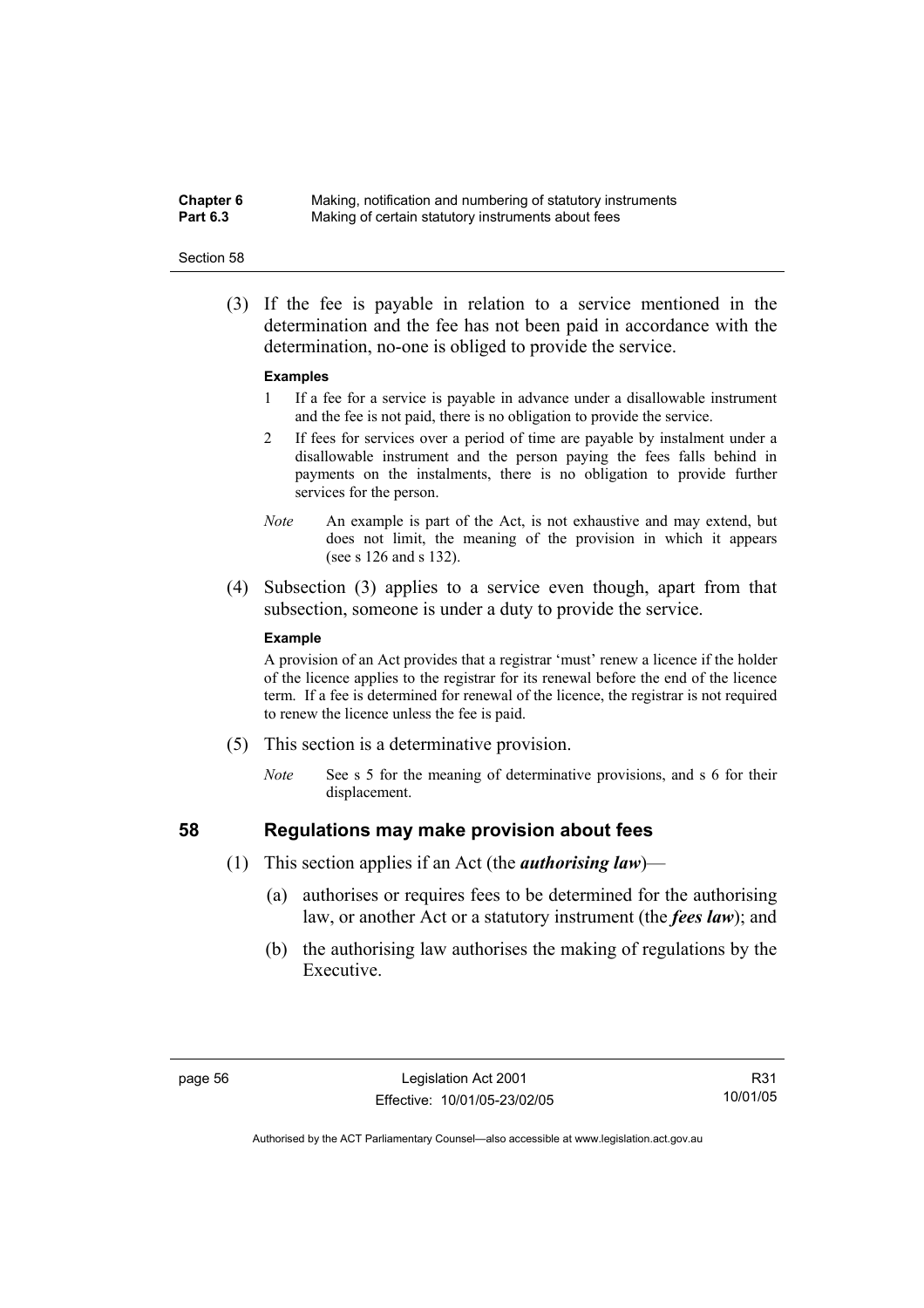- (2) A regulation under the authorising law may make provision in relation to—
	- (a) the payment, collection and recovery of determined fees; and
	- (b) the waiver, postponement or refund of the fees (in whole or part); and
	- (c) anything else about which provision may, under section 56 (Determination of fees by disallowable instrument), be made by determination in relation to determined fees.
- (3) The power mentioned in subsection (2) (b) includes power to make provision in relation to an entitlement to a waiver, postponement or refund of determined fees in circumstances prescribed by regulation (including the removal of a statutory capacity).
- (4) A regulation or the authorising law may make provision in relation to the payment of determined fees by cheque or credit card, including, for example, the consequences of a cheque not being honoured on presentation or a credit card transaction not being honoured.
- (5) A regulation or the authorising law may make provision in relation to the removal of a statutory capacity if any determined fee—
	- (a) is not paid when it is required to be paid; or
	- (b) is paid by cheque and the cheque is not honoured on presentation; or
	- (c) is paid by credit card and the credit card transaction is not honoured.
- (6) A regulation or the authorising law may make provision in relation to the restoration of a statutory capacity (whether prospectively or during any past period).
- (7) This section is in addition to any provision of the authorising law or fees law.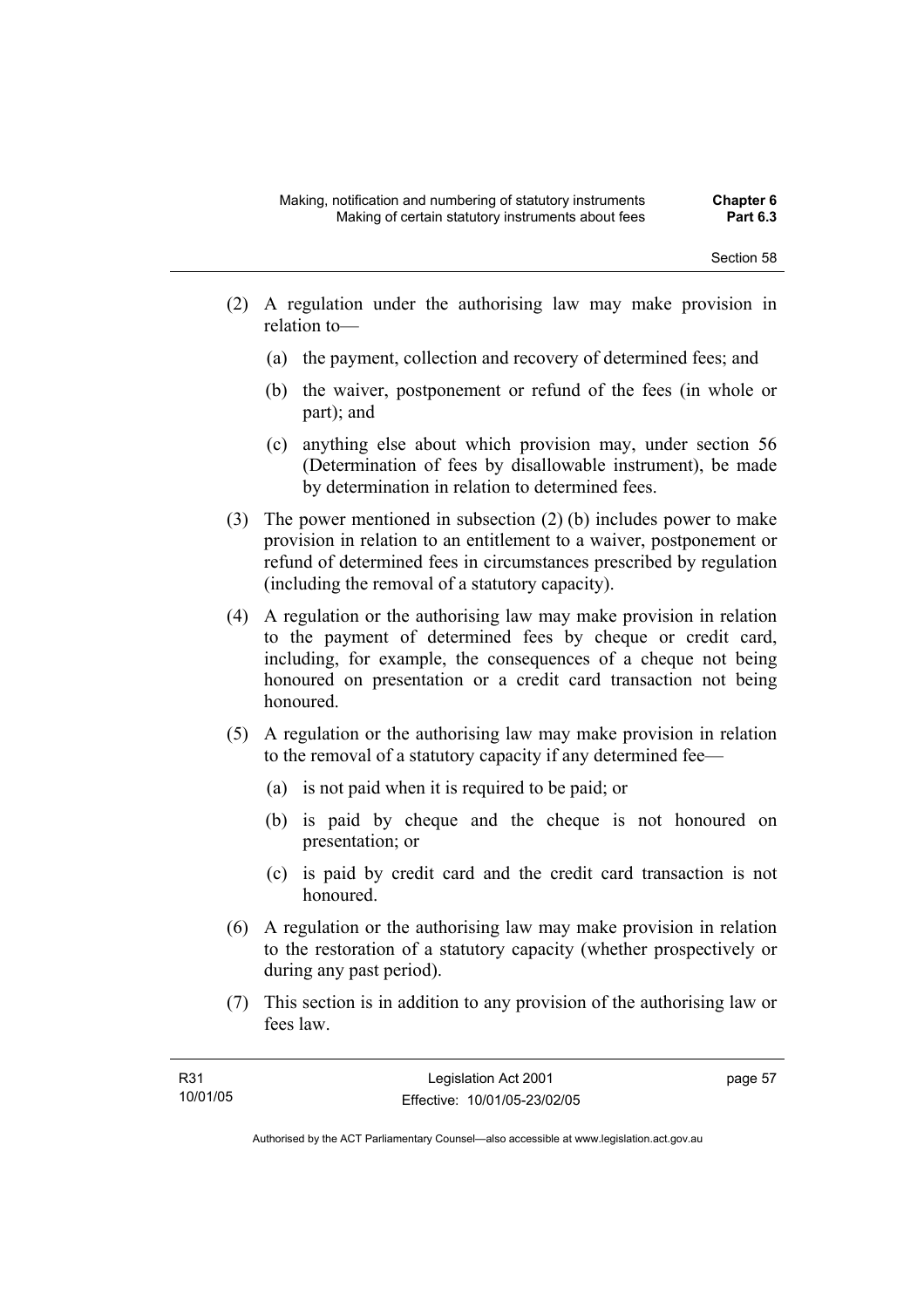| Chapter 6       | Making, notification and numbering of statutory instruments |
|-----------------|-------------------------------------------------------------|
| <b>Part 6.3</b> | Making of certain statutory instruments about fees          |

- (8) This section is a determinative provision.
	- *Note* See s 5 for the meaning of determinative provisions, and s 6 for their displacement.
- (9) In this section:

*credit card* includes debit card.

*removal*, of a statutory capacity, includes suspension, cancellation, revocation, withdrawal, surrender or other prescribed restriction or termination of a statutory capacity under the fees law or authorising law.

*statutory capacity* includes an accreditation, approval, assessment, authority, certificate, condition, decision, determination, exemption, licence, permission, permit, registration or other prescribed thing giving a status, privilege or benefit under the fees law or authorising law (whether or not required under either law for doing anything).

page 58 Legislation Act 2001 Effective: 10/01/05-23/02/05

R31 10/01/05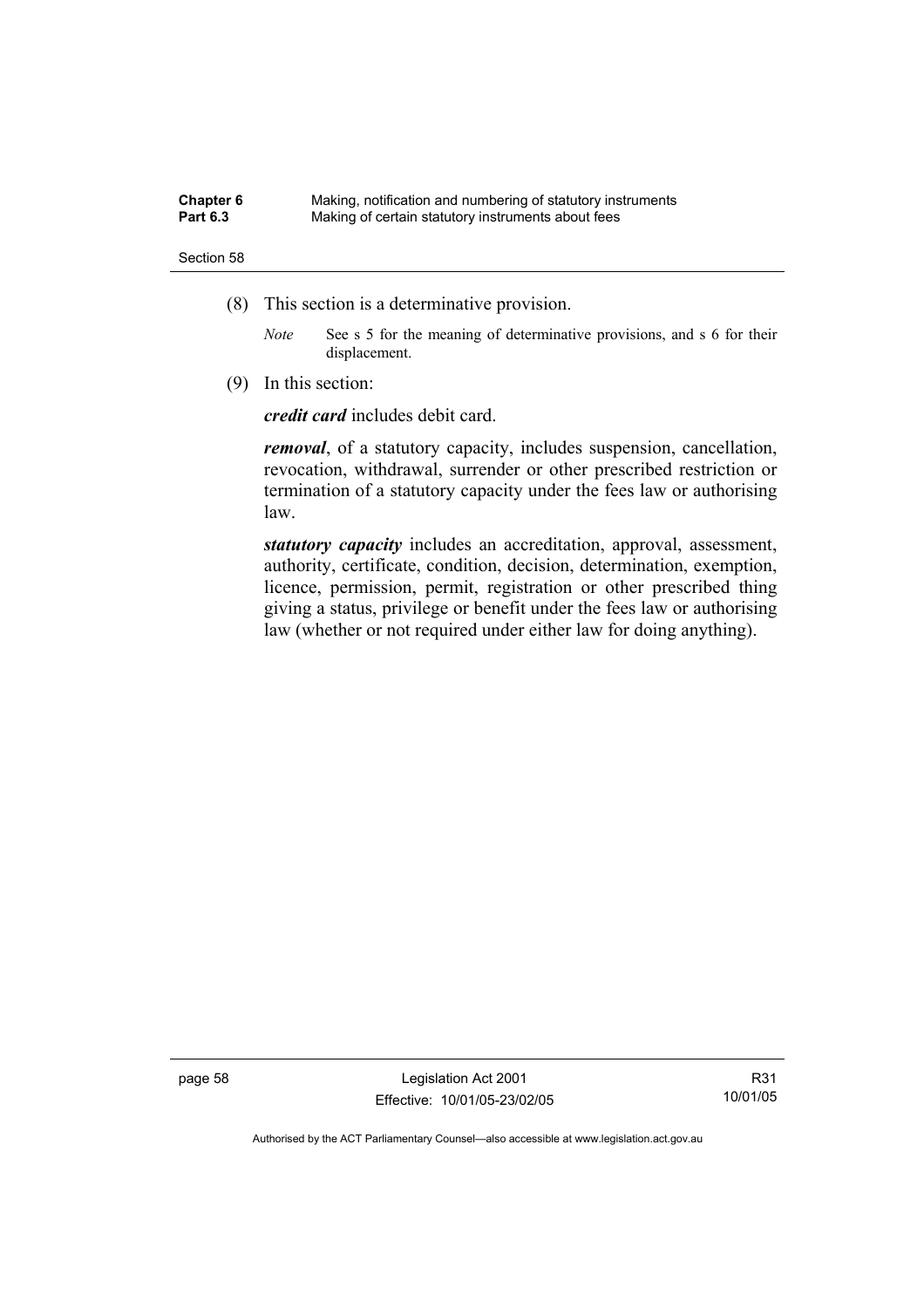# **Part 6.4 Numbering and notification of registrable instruments**

# **59 Numbering**

- (1) The registrable instruments registered in each year must be numbered by the parliamentary counsel as nearly as practicable in the order in which they are notified.
- (2) However, the parliamentary counsel may—
	- (a) allocate different kinds of registrable instruments to different series for numbering purposes; or
	- (b) add distinguishing letters to numbers to indicate the kind of registrable instrument.

### **Examples**

- 1 The parliamentary counsel may number subordinate laws, disallowable instruments, commencement notices and other registrable instruments in different series.
- 2 The parliamentary counsel could add the letters 'SL' to the numbers of registered subordinate laws, the letters 'DI' to the numbers of registered disallowable instruments and the letters 'CN' to the numbers of registered commencement notices.
- *Note* An example is part of the Act, is not exhaustive and may extend, but does not limit, the meaning of the provision in which it appears (see s 126 and s 132).
- (3) Also, a regulation may provide that this section does not apply to a notifiable instrument of a kind prescribed by regulation.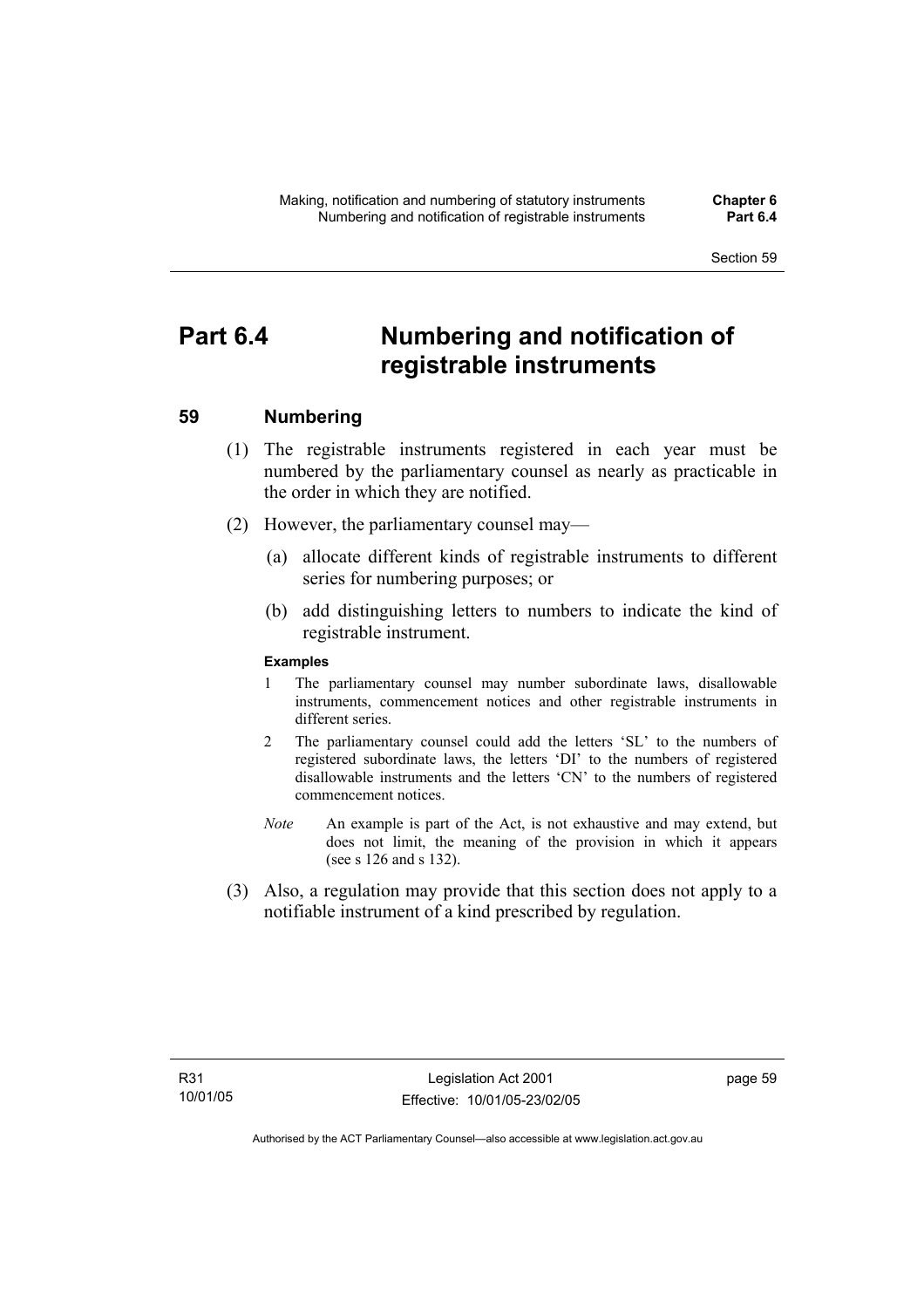#### **Chapter 6** Making, notification and numbering of statutory instruments<br>**Part 6.4** Mumbering and notification of registrable instruments **Part 6.4** Numbering and notification of registrable instruments

Section 60

# **60 Correction etc of name of registrable instrument**

- (1) This section applies if a registrable instrument is unnamed or the name it gives to itself—
	- (a) includes a year that is not the year in which the instrument was notified; or
	- (b) is the same as another registrable instrument that has been, or is to be, notified under this Act; or
	- (c) includes a number that is not consecutive with other registrable instruments that have been notified under this Act; or
	- (d) does not include a number that would give the instrument a unique name; or
	- (e) is otherwise not in accordance with current legislative drafting practice.

#### **Example for par (c)**

A registrable instrument has the name '*XYZ Amendment Rule 2000* (*No 5*)'. Registrable instruments with the names '*XYZ Amendment Rule 2000 (No 1)*', '*XYZ Amendment Rule 2000 (No 2)*' and '*XYZ Amendment Rule 2000 (No 3)*' have already been notified under the Act

#### **Example for par (d)**

A registrable instrument has the name '*XYZ Amendment Rule 2000 (No )*'.

#### **Example for par (e)**

A registrable instrument has the name '*XYY Amendment Order 2002 (No 1)*'. The instrument was made under the *XYZ Act 2000* (the *authorising Act*). The name of the instrument does not correctly reflect the name of the authorising Act.

- *Note* An example is part of the Act, is not exhaustive and may extend, but does not limit, the meaning of the provision in which it appears (see s 126 and s 132).
- (2) The parliamentary counsel may, before notifying the registrable instrument under this Act—
	- (a) add a name to an unnamed instrument; or

R31 10/01/05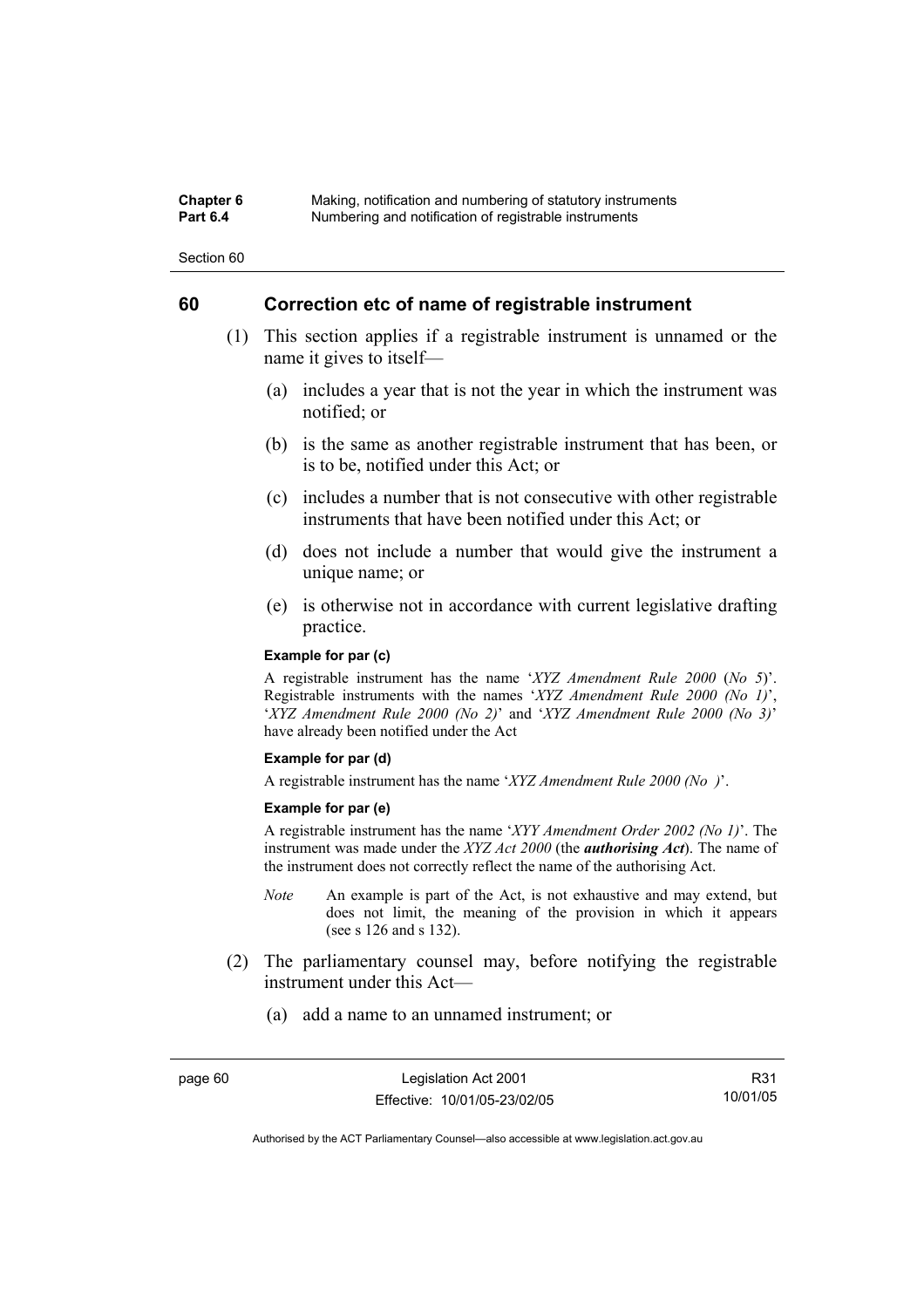- (b) amend the instrument's name to bring it into line with current legislative drafting practice.
- (3) If the name of a registrable instrument is added or amended under this section, the instrument has effect for all purposes as if the instrument were made with the name as added or amended.
- (4) If the name of a registrable instrument is added or amended under this section, the parliamentary counsel may make a corresponding change to any explanatory statement or regulatory impact statement for the instrument.

# **60A Correction of name of explanatory statement etc**

- (1) This section applies if an explanatory statement or regulatory impact statement for a registrable instrument—
	- (a) does not include the instrument's number or name in an appropriate place; or
	- (b) includes a reference to the instrument's number or name that is incorrect.
- (2) The parliamentary counsel may, before entering the statement in the register—
	- (a) include the instrument's number or name in an appropriate place in the statement; or
	- (b) correct the reference to the instrument's number or name.

# **61 Notification of registrable instruments**

- (1) If a registrable instrument is made, the maker of, or the appropriate person for, the instrument may ask the parliamentary counsel to notify the making of the instrument.
- (2) If the maker of, or appropriate person for, a registrable instrument asks the parliamentary counsel to notify the making of the instrument and complies with the requirements (if any) prescribed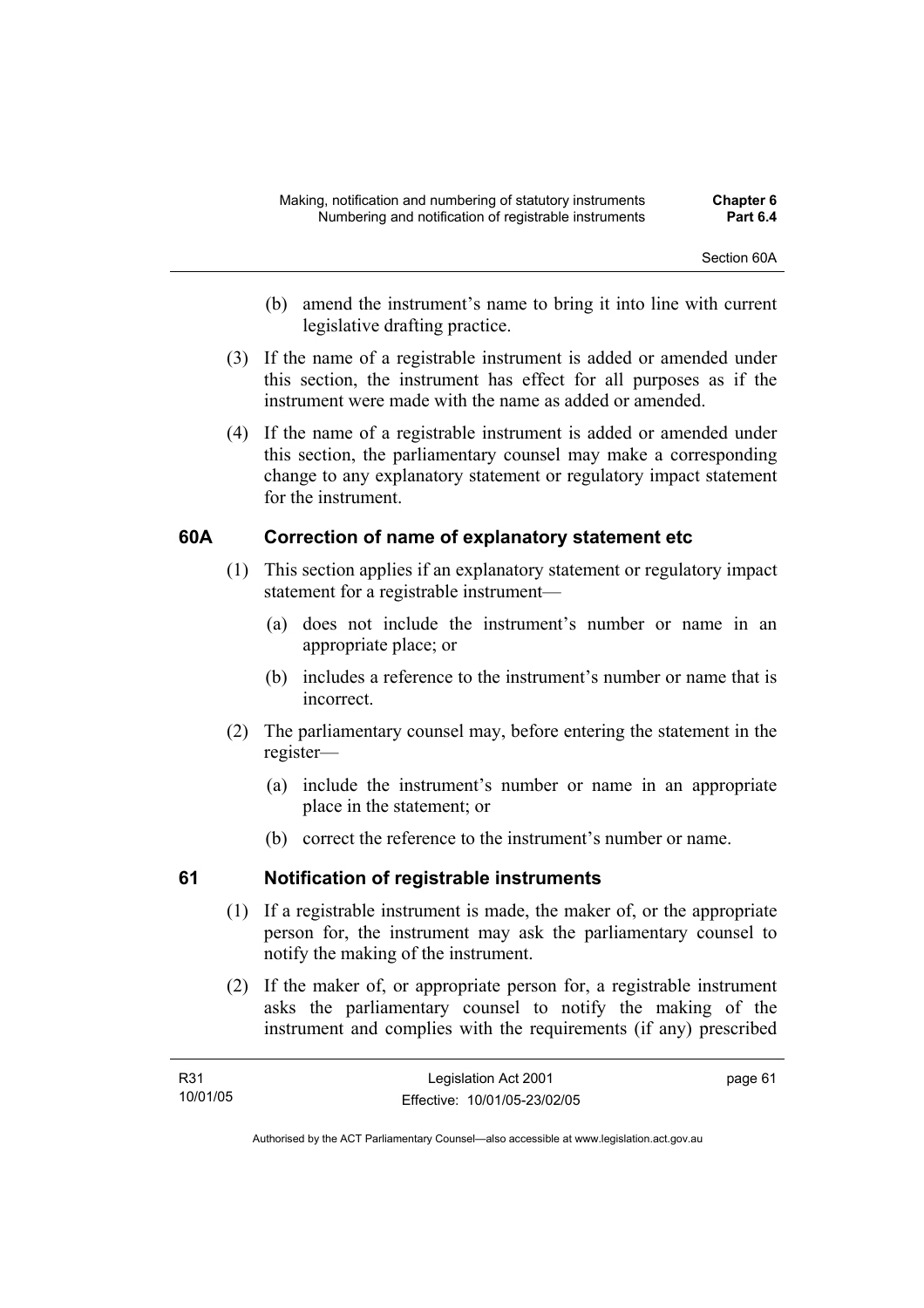| Chapter 6       | Making, notification and numbering of statutory instruments |
|-----------------|-------------------------------------------------------------|
| <b>Part 6.4</b> | Numbering and notification of registrable instruments       |

by regulation (whether in relation to the form of the instrument, in relation to the making of the request or otherwise), the parliamentary counsel must—

- (a) notify the making of the instrument in the register; or
- (b) if it is not practicable to notify the making of the instrument in the register, or make the text of the instrument and the notification of its making accessible at 1 or more approved web sites, when the instrument is to be notified—notify the making of the instrument in the gazette.
- (3) The making of the registrable instrument is notified in the register by entering in the register—
	- (a) a statement that the instrument has been made; and
	- (b) the text of the instrument.
- (4) The making of the registrable instrument is notified in the gazette  $by-$ 
	- (a) publishing the text of the instrument in the gazette; or
	- (b) publishing in the gazette a statement—
		- (i) that the instrument has been made; and
		- (ii) of the place or places where copies of the instrument can be obtained (whether by purchase or otherwise).
- (5) If the making of the registrable instrument is notified in the gazette, the parliamentary counsel must enter in the register—
	- (a) a statement that the instrument has been made; and
	- (b) a statement that the instrument was notified in the gazette on a stated date; and
	- (c) the text of the instrument.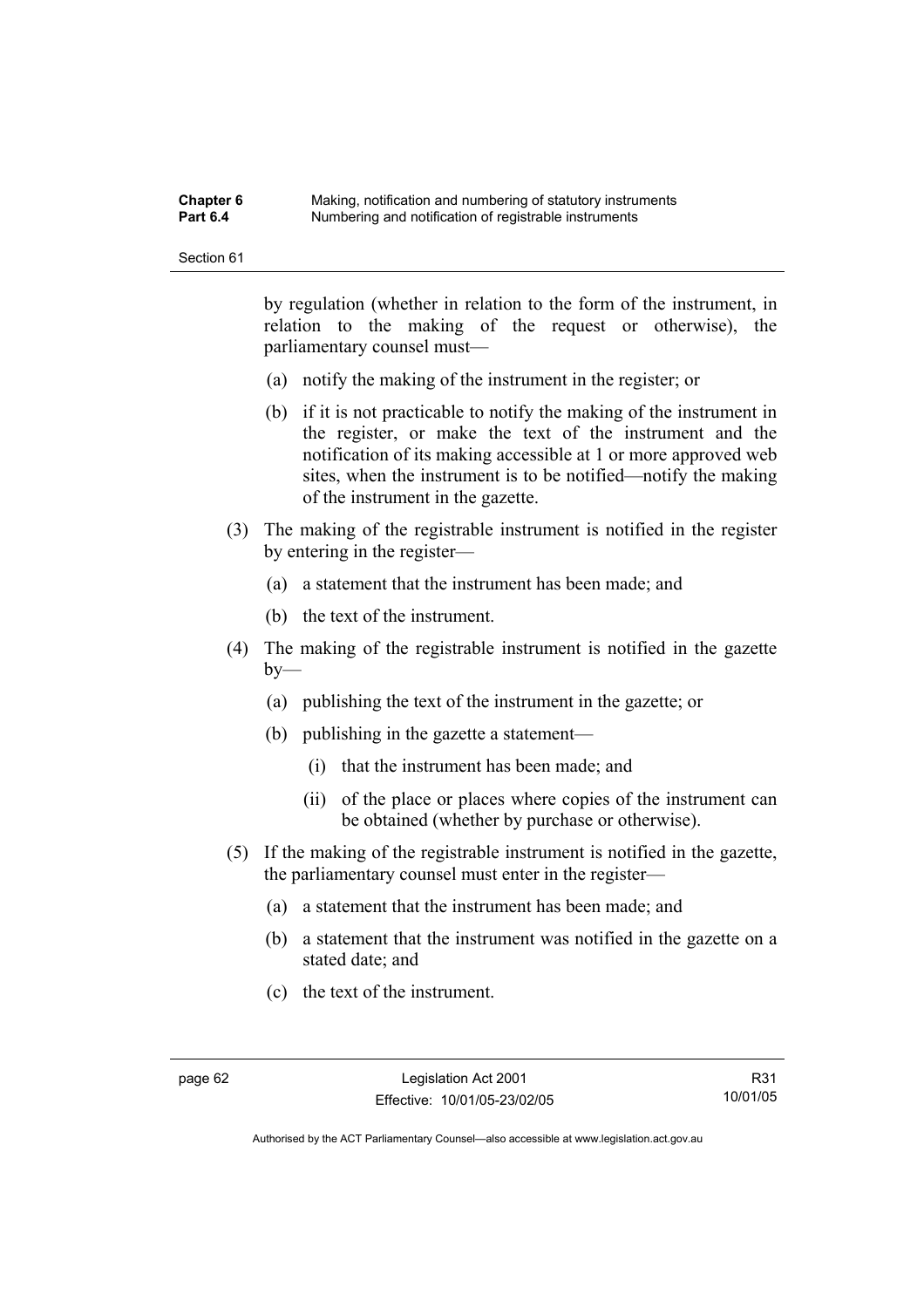- (6) If the making of the registrable instrument is notified in the gazette by publishing the statement mentioned in subsection (4) (b), copies of the instrument must be available on the day of the publication (the *gazette date*), or as soon as practicable after the gazette date, at the place, or each of the places, stated in the gazette.
- (7) If on the gazette date no copies of the registrable instrument are available at the place, or any of the places, stated in the gazette, the parliamentary counsel must give the Minister a statement—
	- (a) that copies of the law were not available; and
	- (b) explaining why they were not available.
- (8) The Minister must present the statement to the Legislative Assembly within 6 sitting days after the gazette date.
- (9) Despite subsection (2), the parliamentary counsel may notify the making of a registrable instrument even though a requirement prescribed by regulation for subsection (2) (a *prescribed requirement*) is not complied with.
- (10) Failure to comply with a prescribed requirement in relation to a registrable instrument does not affect the validity of the instrument's notification.
- (11) This section is a determinative provision.
	- *Note* See s 5 for the meaning of determinative provisions, and s 6 for their displacement.
- (12) In this section:

*appropriate person*, for a registrable instrument, means—

- (a) for a registrable instrument made or approved (however described) by the Executive—a Minister; and
- (b) for rules made or forms approved by the rule-making committee under the *Court Procedures Act 2004*—the

page 63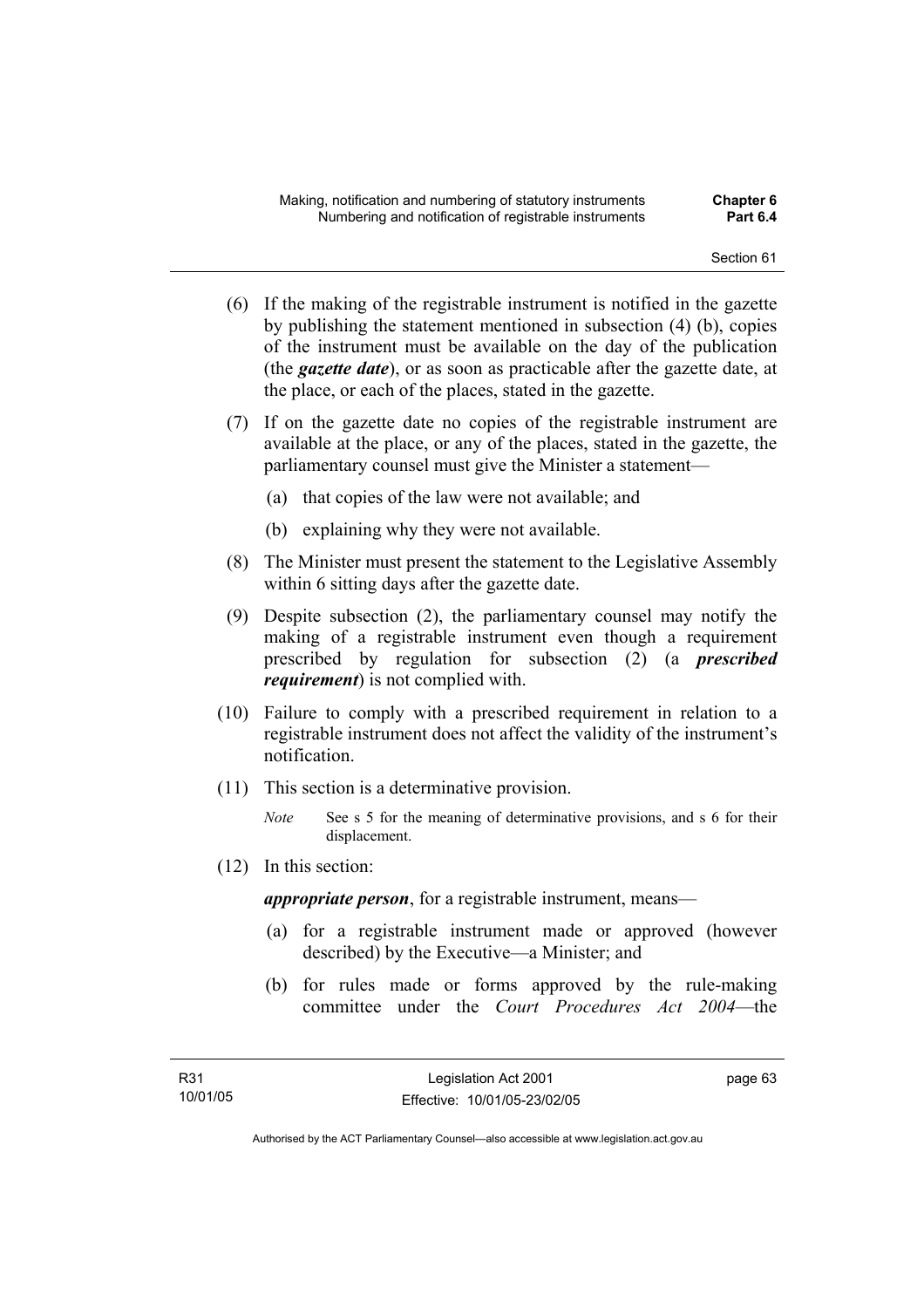| Chapter 6       | Making, notification and numbering of statutory instruments |
|-----------------|-------------------------------------------------------------|
| <b>Part 6.4</b> | Numbering and notification of registrable instruments       |

secretary of the rule-making committee or someone else appointed by the Chief Justice for this definition; and

- *Note* For the making of appointments (including acting appointments), see Legislation Act, pt 19.3.
- (c) for any other rules made, or forms approved, for a tribunal the registrar of the tribunal; and
- (d) for a registrable instrument prescribed by regulation—a person prescribed by regulation as the appropriate person for the instrument.

# **62 Effect of failure to notify registrable instrument**

- (1) A registrable instrument is not enforceable by or against the Territory or anyone else unless it is notified.
- (2) This section is a determinative provision.
	- *Note* See s 5 for the meaning of determinative provisions, and s 6 for their displacement.

# **63 References to** *notification* **of registrable instruments**

In an Act or statutory instrument, a reference to the *notification* of a registrable instrument is a reference to the instrument having been notified in the register or gazette.

page 64 Legislation Act 2001 Effective: 10/01/05-23/02/05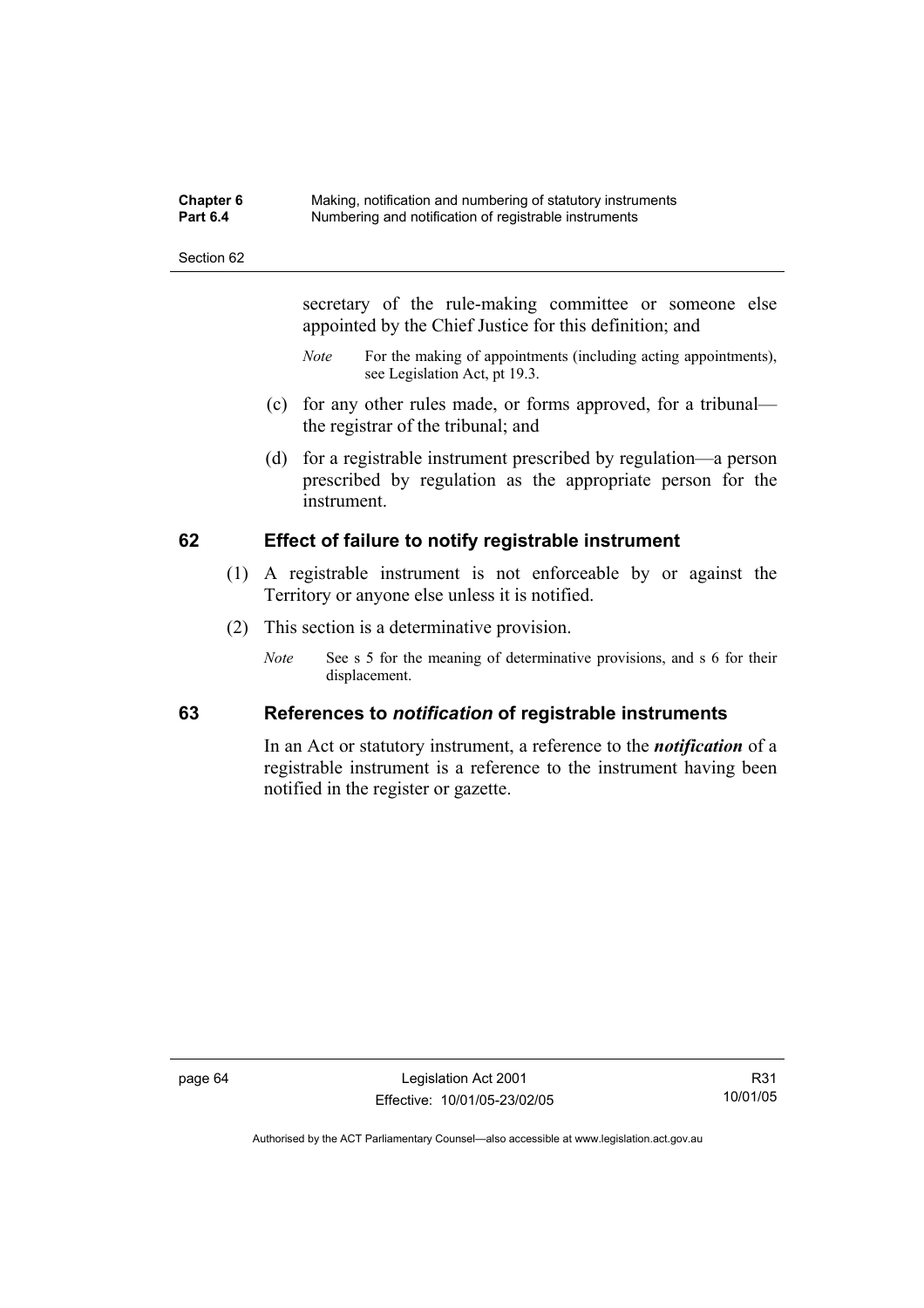# **Chapter 7** Presentation, amendment and **disallowance of subordinate laws and disallowable instruments**

*Note to ch 7* 

In this chapter, a reference to a subordinate law or disallowable instrument includes a reference to a provision of a subordinate law or disallowable instrument (see s 8 (2) and s 9 (2)).

# **64 Presentation of subordinate laws and disallowable instruments**

- (1) A subordinate law or disallowable instrument must be presented to the Legislative Assembly within 6 sitting days after its notification day.
- (2) If a subordinate law or disallowable instrument is not presented under subsection (1), it is taken to be repealed.
- (3) This section is a determinative provision.
	- *Note* See s 5 for the meaning of determinative provisions, and s 6 for their displacement.

# **65 Disallowance by resolution of Assembly**

- (1) This section applies if notice of a motion to disallow a subordinate law or disallowable instrument is given in the Legislative Assembly within 6 sitting days after the day it is presented to the Assembly.
- (2) If the Legislative Assembly passes a resolution to disallow the subordinate law or disallowable instrument, it is taken to be repealed—

page 65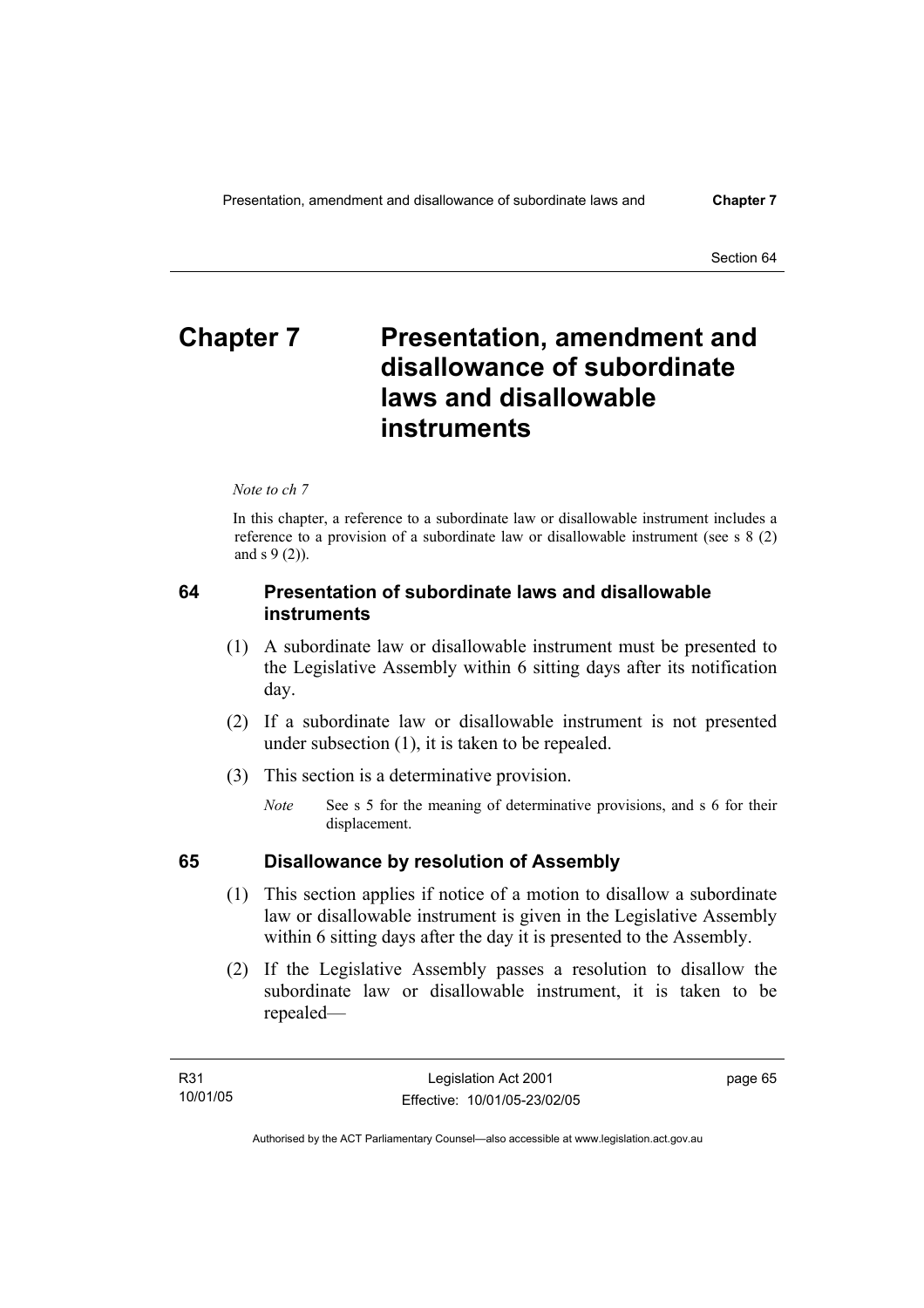#### **Chapter 7** Presentation, amendment and disallowance of subordinate laws and

Section 65A

- (a) on the day the disallowance is notified; or
- (b) if the resolution provides that it takes effect on the day the resolution is passed—that day.
- (3) For this chapter, the Legislative Assembly is taken to have passed a resolution to disallow the subordinate law or disallowable instrument if, at the end of 6 sitting days after the day the notice is given—
	- (a) the notice has not been withdrawn and the motion has not been called on; or
	- (b) the motion has been called on and moved, but has not been withdrawn or otherwise disposed of.
- (4) If subsection (3) applies, the resolution is taken to be the resolution set out in the motion for the resolution.
- (5) A disallowance under this section has effect for all purposes as if it were a repeal made by an Act.
- (6) This section is a determinative provision.
	- *Note* See s 5 for the meaning of determinative provisions, and s 6 for their displacement.

### **65A Notification of disallowance by resolution of Assembly**

- (1) If a subordinate law or disallowable instrument is disallowed, or taken to have been disallowed, under section 65, the Speaker must ask the parliamentary counsel to notify the disallowance.
- (2) If the Speaker asks the parliamentary counsel to notify the disallowance, the parliamentary counsel must—
	- (a) notify the disallowance in the register; or
	- (b) if it is not practicable to notify the disallowance in the register, or make the text of the resolution and the notification of its making accessible at 1 or more approved web sites, when the

R31 10/01/05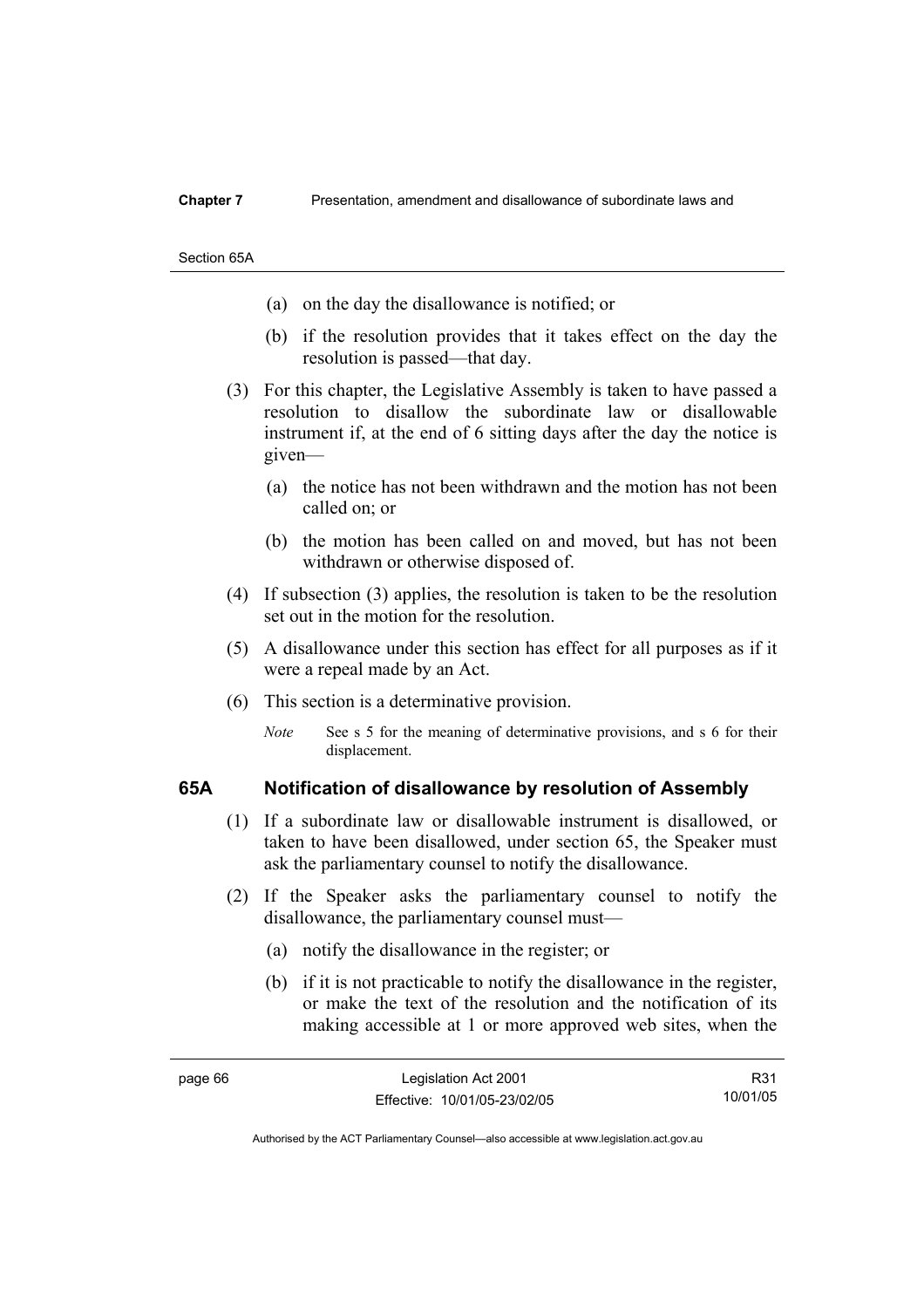Section 65A

disallowance is to be notified—notify the disallowance in the gazette.

- (3) If the Speaker asks the parliamentary counsel to notify the disallowance on a particular day, the parliamentary counsel must notify the disallowance on that day unless it is impracticable to do so.
- (4) The disallowance is notified in the register by entering in the register—
	- (a) a statement that the subordinate law or disallowable instrument has been disallowed under section 65; and
	- (b) the text of the resolution passed, or taken to have been passed, by the Legislative Assembly under section 65; and
	- (c) the day when the resolution was passed or taken to have been passed; and
	- (d) the day when the subordinate law or disallowable instrument is taken to be repealed because of the resolution.
- (5) The disallowance is notified in the gazette by publishing in the gazette—
	- (a) a statement that the subordinate law or disallowable instrument has been disallowed under section 65; and
	- (b) the text of the resolution passed, or taken to have been passed, by the Legislative Assembly under section 65; and
	- (c) the day when the resolution was passed or taken to have been passed; and
	- (d) the day when the subordinate law or disallowable instrument is taken to be repealed because of the resolution.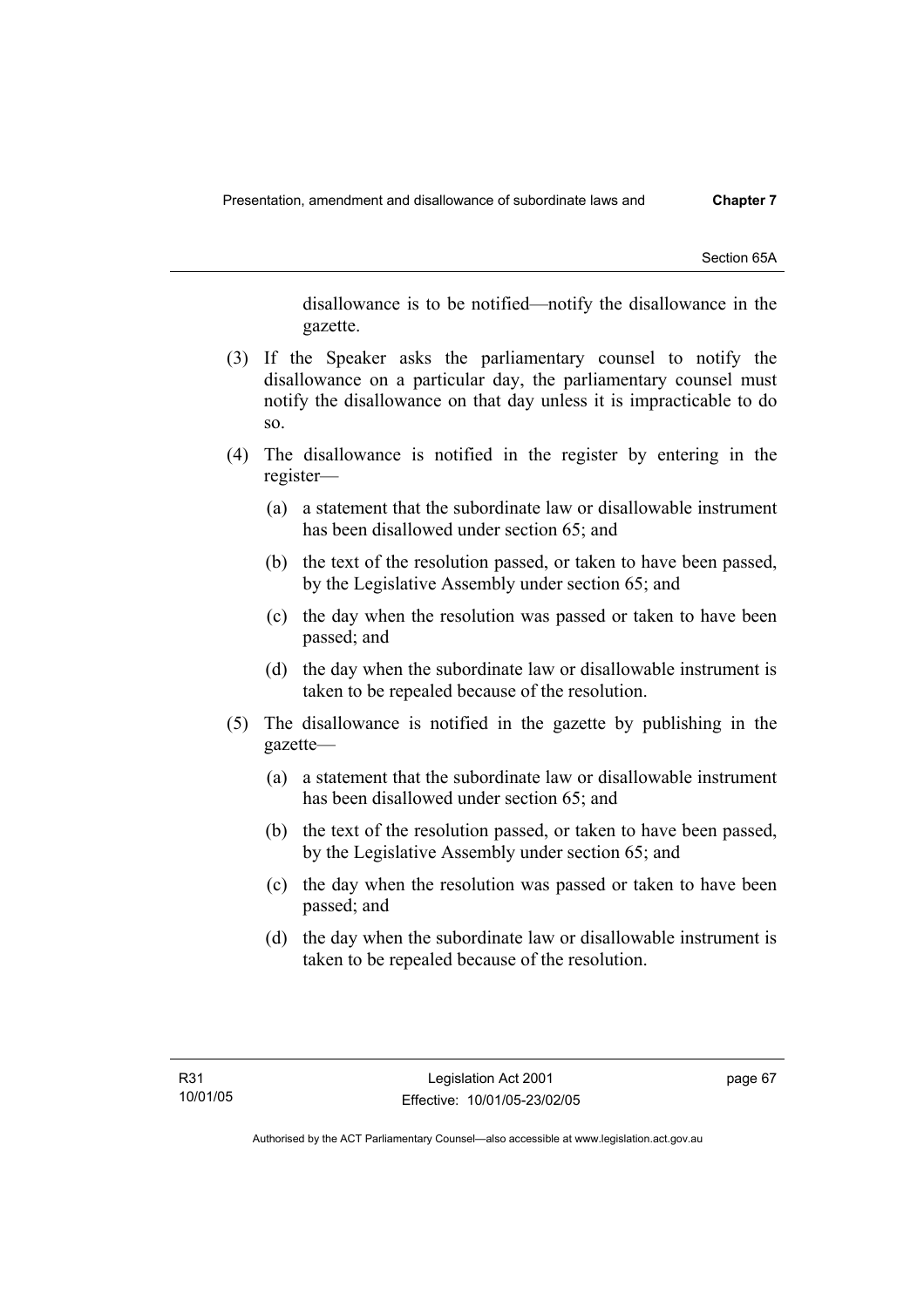### **Chapter 7** Presentation, amendment and disallowance of subordinate laws and

# Section 66

- (6) If the disallowance is notified in the gazette, the parliamentary counsel must enter in the register—
	- (a) a statement that the subordinate law or disallowable instrument has been disallowed under section 65; and
	- (b) a statement that the disallowance was notified in the gazette on a stated date; and
	- (c) the text of the resolution passed, or taken to have been passed, under section 65; and
	- (d) the day when the resolution was passed or taken to have been passed; and
	- (e) the day when the subordinate law or disallowable instrument is taken to be repealed because of the resolution.
- (7) This section is a determinative provision.
	- *Note* See s 5 for the meaning of determinative provisions, and s 6 for their displacement.

## **66 Revival of affected laws**

- (1) This section applies if—
	- (a) a subordinate law or disallowable instrument (the *disallowed law*) is taken to be repealed under section 64 (Presentation of subordinate laws and disallowable instruments) or section 65 (Disallowance by resolution of Assembly); and
	- (b) the disallowed law repealed or amended an Act or statutory instrument (the *affected law*); and
	- (c) the repeal or amendment has commenced.
- (2) The affected law is revived, from the beginning of the day after the disallowed law is taken to have been repealed, as if the disallowed law had never been made.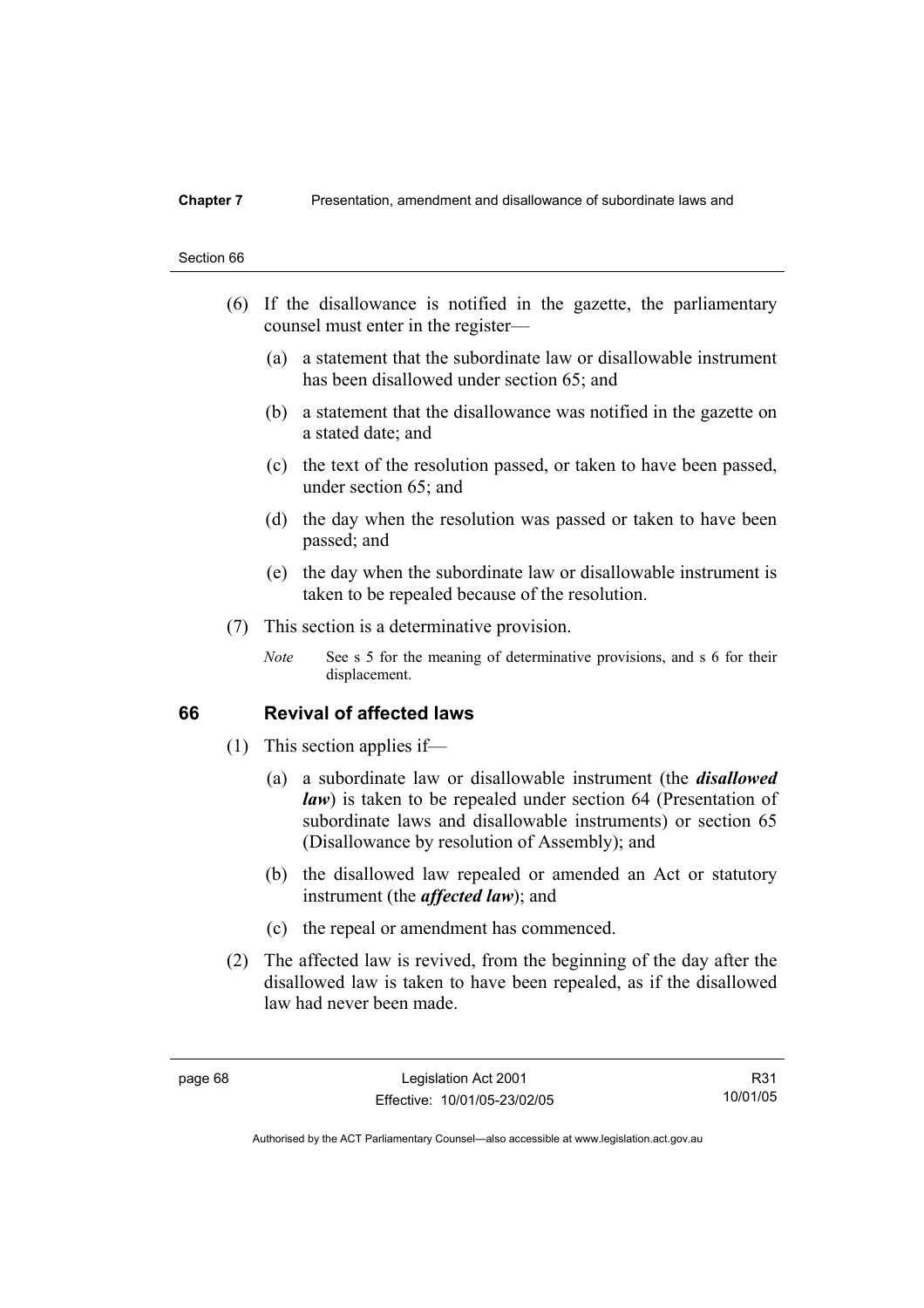- (3) This section is a determinative provision.
	- *Note* See s 5 for the meaning of determinative provisions, and s 6 for their displacement.

# **67 Making of instrument same in substance within 6 months after disallowance**

- (1) This section applies if a subordinate law or disallowable instrument (the *disallowed law*) is disallowed under section 65 (Disallowance by resolution of Assembly).
- (2) A subordinate law or disallowable instrument the same in substance must not be made within 6 months after the disallowance unless the Legislative Assembly has—
	- (a) rescinded the resolution that disallowed the disallowed law; or
	- (b) by resolution, approved the making of—
		- (i) a subordinate law or disallowable instrument in those terms; or
		- (ii) a subordinate law or disallowable instrument the same in substance as the disallowed law.
- (3) A subordinate law or disallowable instrument made in contravention of this section is void.
- (4) This section is a determinative provision.
	- *Note* See s 5 for the meaning of determinative provisions, and s 6 for their displacement.

# **68 Amendment by resolution of Assembly**

(1) In this section:

*amendment* does not include an amendment that would have the effect of waiving or changing any fee, charge, penalty or other amount payable to the Territory.

page 69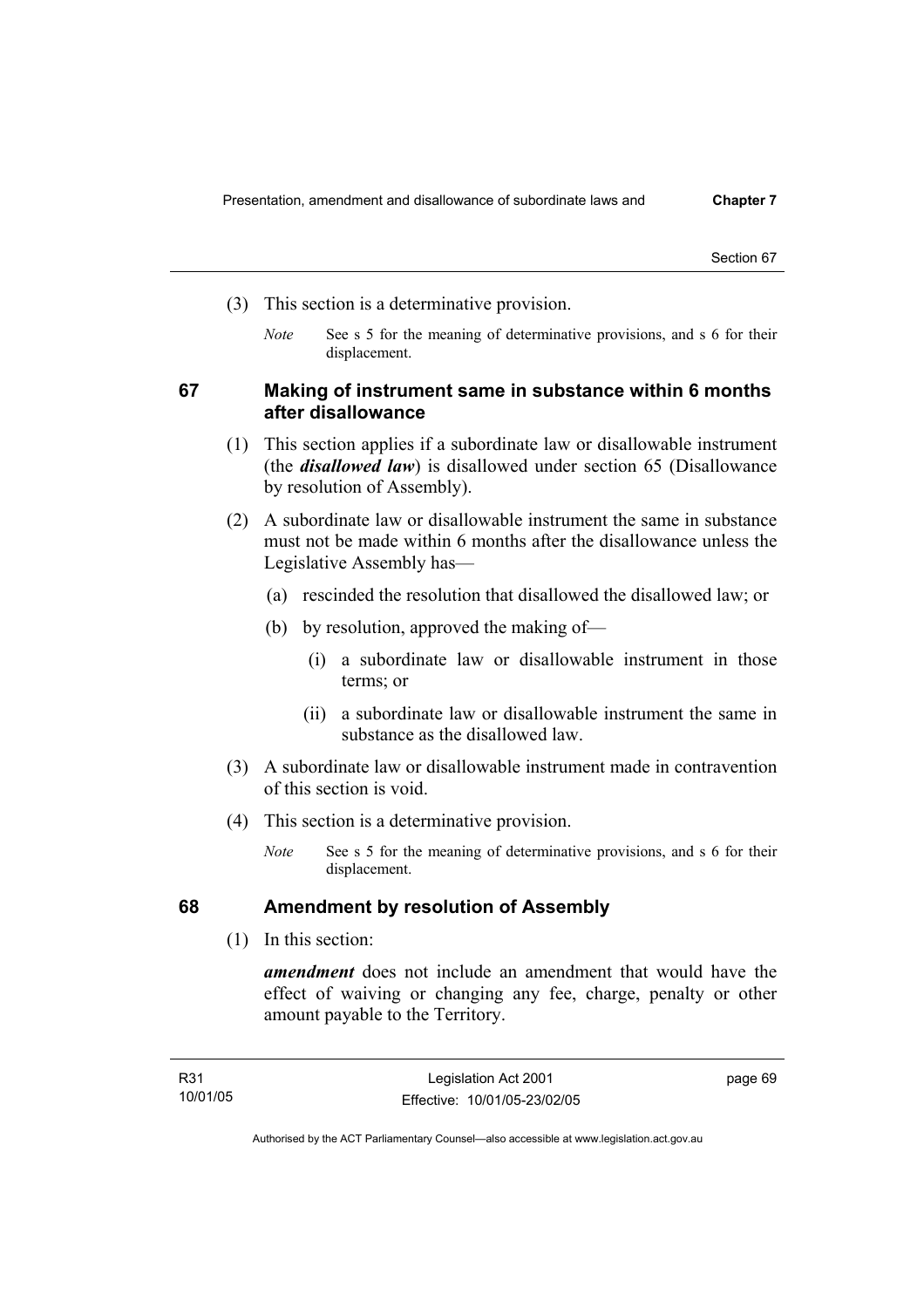#### **Chapter 7** Presentation, amendment and disallowance of subordinate laws and

#### Section 68

*disallowable instrument* does not include a determination of fees or charges by a Minister under an Act or subordinate law.

- (2) This section applies if notice of a motion to amend a subordinate law or disallowable instrument is given in the Legislative Assembly within 6 sitting days after the day it is presented to the Assembly.
- (3) If the Legislative Assembly passes a resolution to amend the subordinate law or disallowable instrument, it is amended accordingly—
	- (a) on the day the amendment is notified; or
	- (b) if the resolution provides that it takes effect on the day the resolution is passed—that day.
- (4) For this chapter, the Legislative Assembly is taken to have passed a resolution to amend the subordinate law or disallowable instrument if, at the end of 6 sitting days after the day the notice is given—
	- (a) the notice has not been withdrawn and the motion has not been called on; or
	- (b) the motion has been called on and moved, but has not been withdrawn or otherwise disposed of.
- (5) If subsection (4) applies, the resolution is taken to be the resolution set out in the motion for the resolution.
- (6) An amendment under this section has effect for all purposes as if it had been made by an Act.
- (7) Without limiting subsection (6), section 83 (Consequences of amendment of statutory instrument by Act) applies to the amendment as if it had been made by an Act.
- (8) This section is a determinative provision.
	- *Note* See s 5 for the meaning of determinative provisions, and s 6 for their displacement.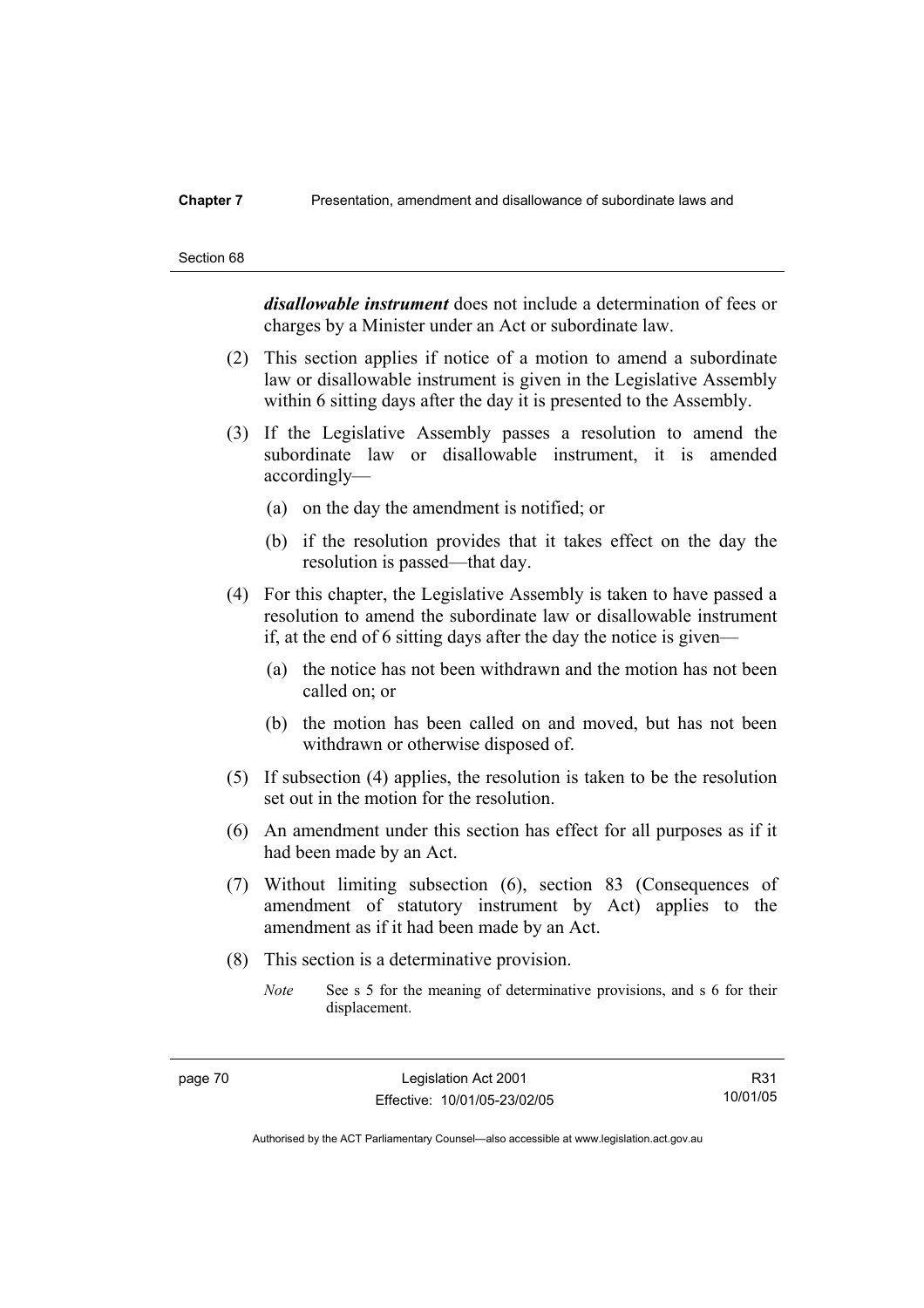# **69 Notification of amendments made by resolution of Assembly**

- (1) If a subordinate law or disallowable instrument (the *amended law*) is amended under section 68, the Speaker must ask the parliamentary counsel to notify the amendment.
- (2) If the Speaker asks the parliamentary counsel to notify the amendment, the parliamentary counsel must—
	- (a) notify the amendment in the register; or
	- (b) if it is not practicable to notify the amendment in the register, or make the text of the resolution and the notification of its making accessible at 1 or more approved web sites, when the amendment is to be notified—notify the amendment in the gazette.
- (3) If the Speaker asks the parliamentary counsel to notify the amendment on a particular day, the parliamentary counsel must notify the amendment on that day unless it is impracticable to do so.
- (4) The amendment is notified in the register by entering in the register—
	- (a) a statement that the amendment of the amended law has been made under section 68; and
	- (b) the text of the resolution passed, or taken to have been passed, by the Legislative Assembly under section 68; and
	- (c) the day when the resolution was passed or taken to have been passed; and
	- (d) the day when the subordinate law or disallowable instrument is taken to be amended because of the resolution.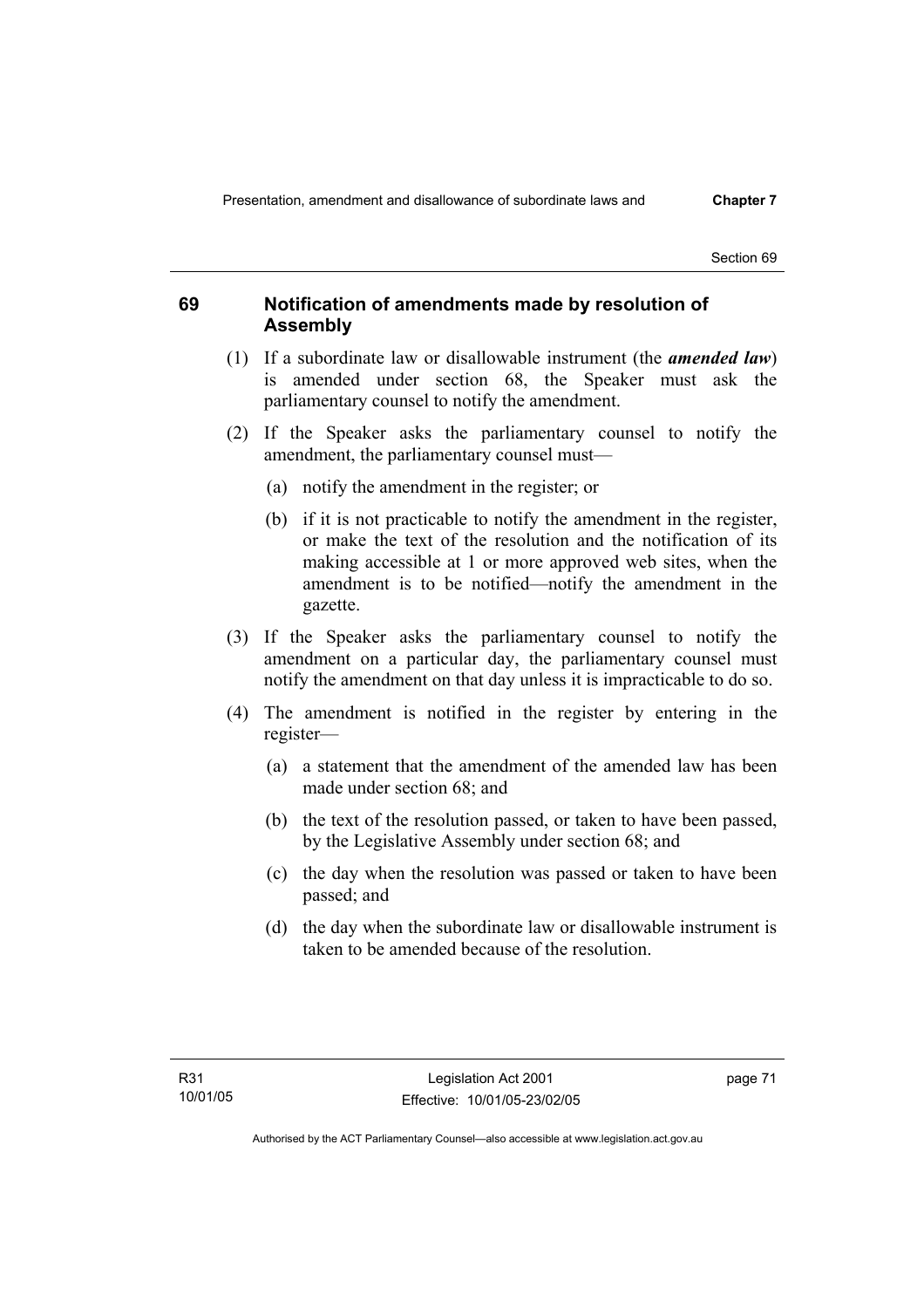### **Chapter 7** Presentation, amendment and disallowance of subordinate laws and

#### Section 69

- (5) The amendment is notified in the gazette by publishing in the gazette—
	- (a) a statement that the amendment of the amended law has been made under section 68; and
	- (b) the text of the resolution passed, or taken to have been passed, by the Legislative Assembly under section 68; and
	- (c) the day when the resolution was passed or taken to have been passed; and
	- (d) the day when the subordinate law or disallowable instrument is taken to be amended because of the resolution.
- (6) If the amendment is notified in the gazette, the parliamentary counsel must enter in the register—
	- (a) a statement that the amendment of the amended law has been made under section 68; and
	- (b) a statement that the amendment was notified in the gazette on a stated date; and
	- (c) the text of the resolution passed, or taken to have been passed, by the Legislative Assembly under section 68; and
	- (d) the day when the resolution was passed or taken to have been passed; and
	- (e) the day when the subordinate law or disallowable instrument is taken to be amended because of the resolution.
- (7) This section is a determinative provision.
	- *Note* See s 5 for the meaning of determinative provisions, and s 6 for their displacement.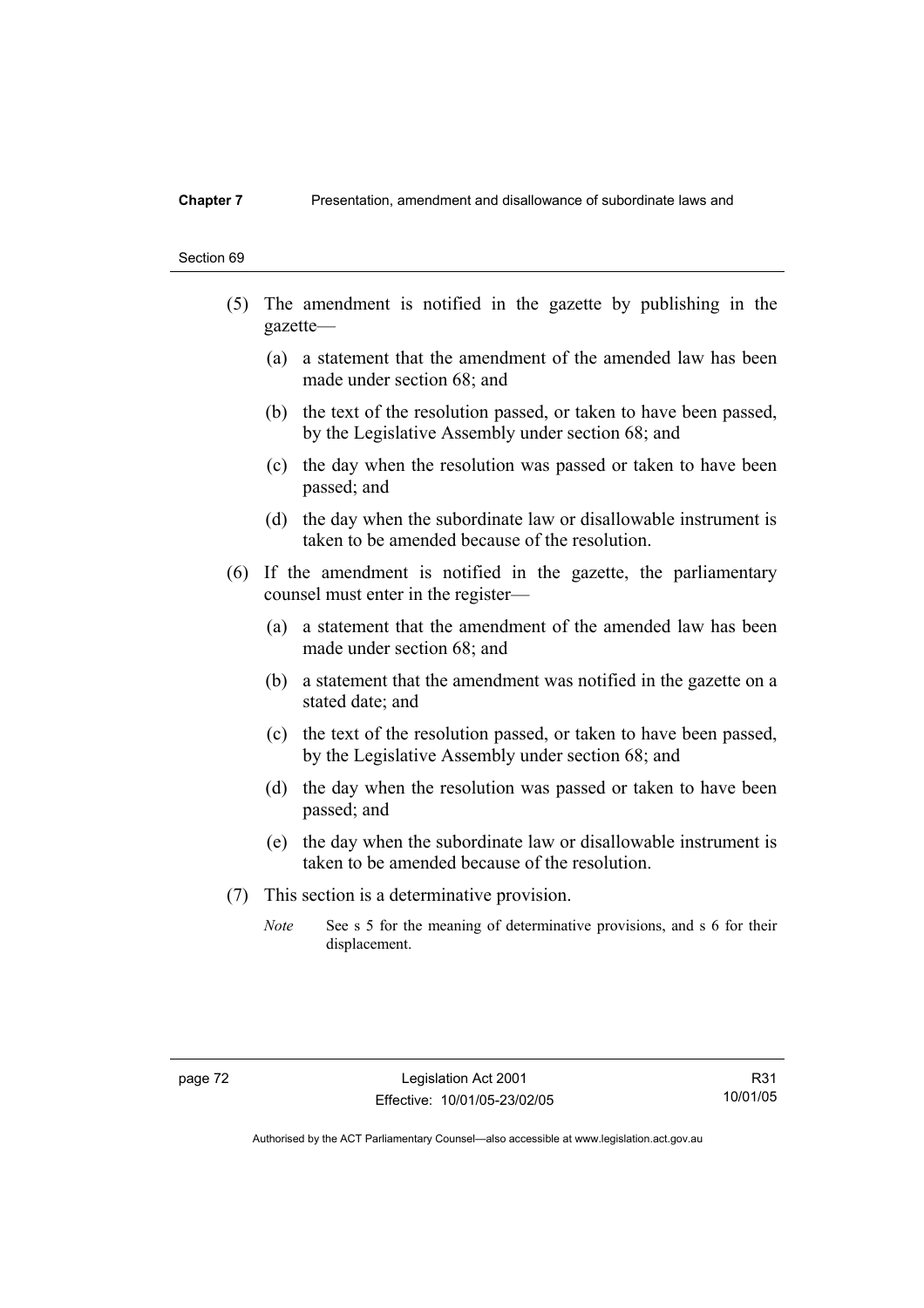# **70 Making of amendment restoring effect of law within 6 months after amendment**

- (1) This section applies if a subordinate law or disallowable instrument (the *amended law*) is amended under section 68 (Amendment by resolution of Assembly).
- (2) A subordinate law or disallowable instrument the same in substance as the amended law before the amendment (the *earlier law*) must not be made within 6 months after the making of the amendment unless the Legislative Assembly has—
	- (a) rescinded the resolution that made the amendment; or
	- (b) by resolution approved the making of—
		- (i) a subordinate law or disallowable instrument in those terms; or
		- (ii) a subordinate law or disallowable instrument the same in substance as the earlier law.
- (3) A subordinate law or disallowable instrument made in contravention of this section is void.
- (4) This section is a determinative provision.
	- *Note* See s 5 for the meaning of determinative provisions, and s 6 for their displacement.

# **71 Effect of dissolution or expiry of Assembly on notice of motion**

- (1) This section applies if—
	- (a) notice of motion to disallow or amend a subordinate law or disallowable instrument is given in the Legislative Assembly within 6 sitting days after the instrument is presented to the Assembly; and

page 73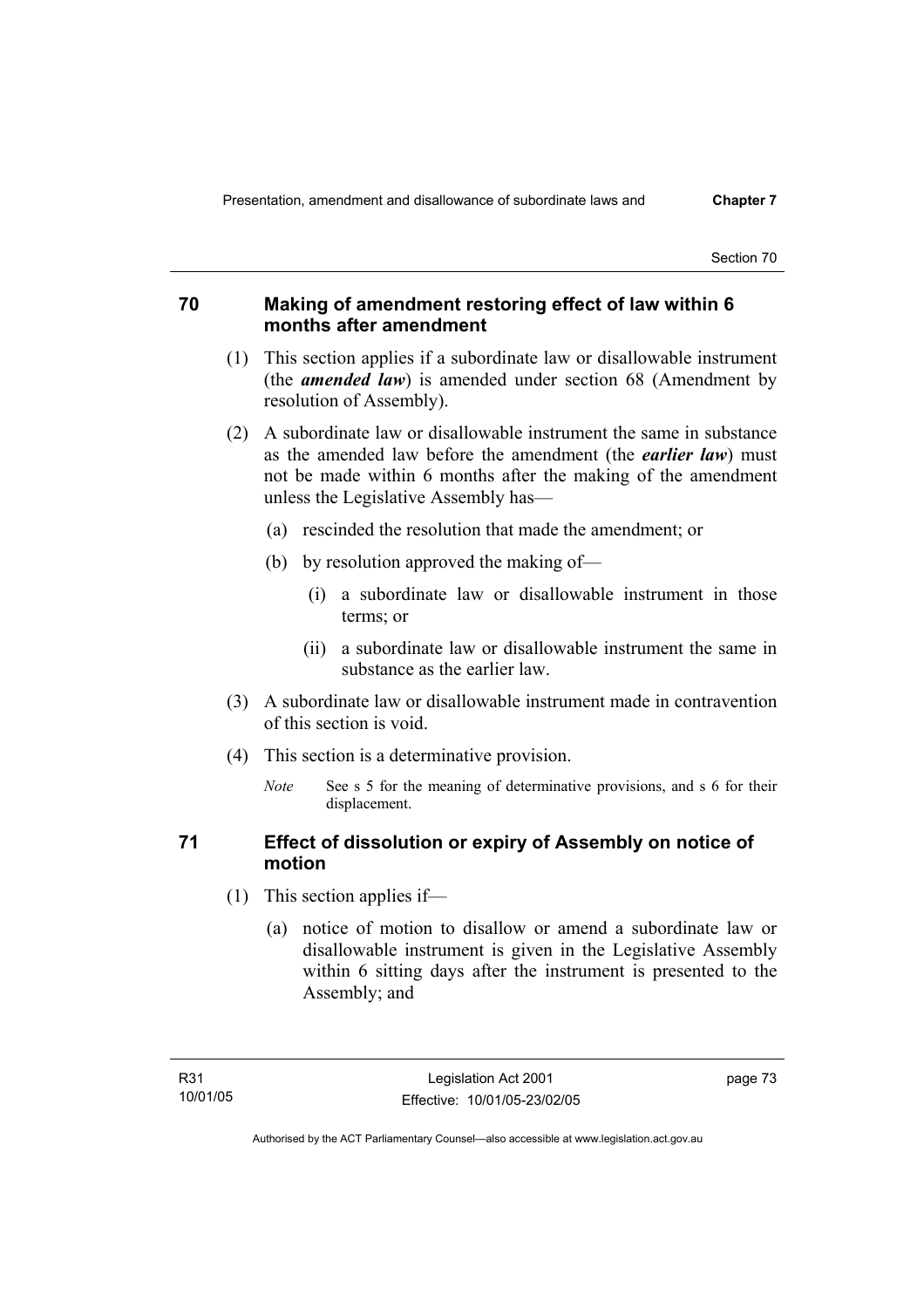#### **Chapter 7** Presentation, amendment and disallowance of subordinate laws and

#### Section 71

- (b) within 6 sitting days after the notice is given, the Assembly is dissolved or expires; and
- (c) at the time of the dissolution or expiry—
	- (i) the notice has not been withdrawn and the motion has not been called on; or
	- (ii) the motion has been called on and moved, but has not been withdrawn or otherwise disposed of.
- (2) For this chapter, the subordinate law or disallowable instrument is taken to have been presented to the Legislative Assembly on the first sitting day of the Assembly after the next general election of members of the Assembly.
- (3) This section is a determinative provision.
	- *Note* See s 5 for the meaning of determinative provisions, and s 6 for their displacement.

page 74 Legislation Act 2001 Effective: 10/01/05-23/02/05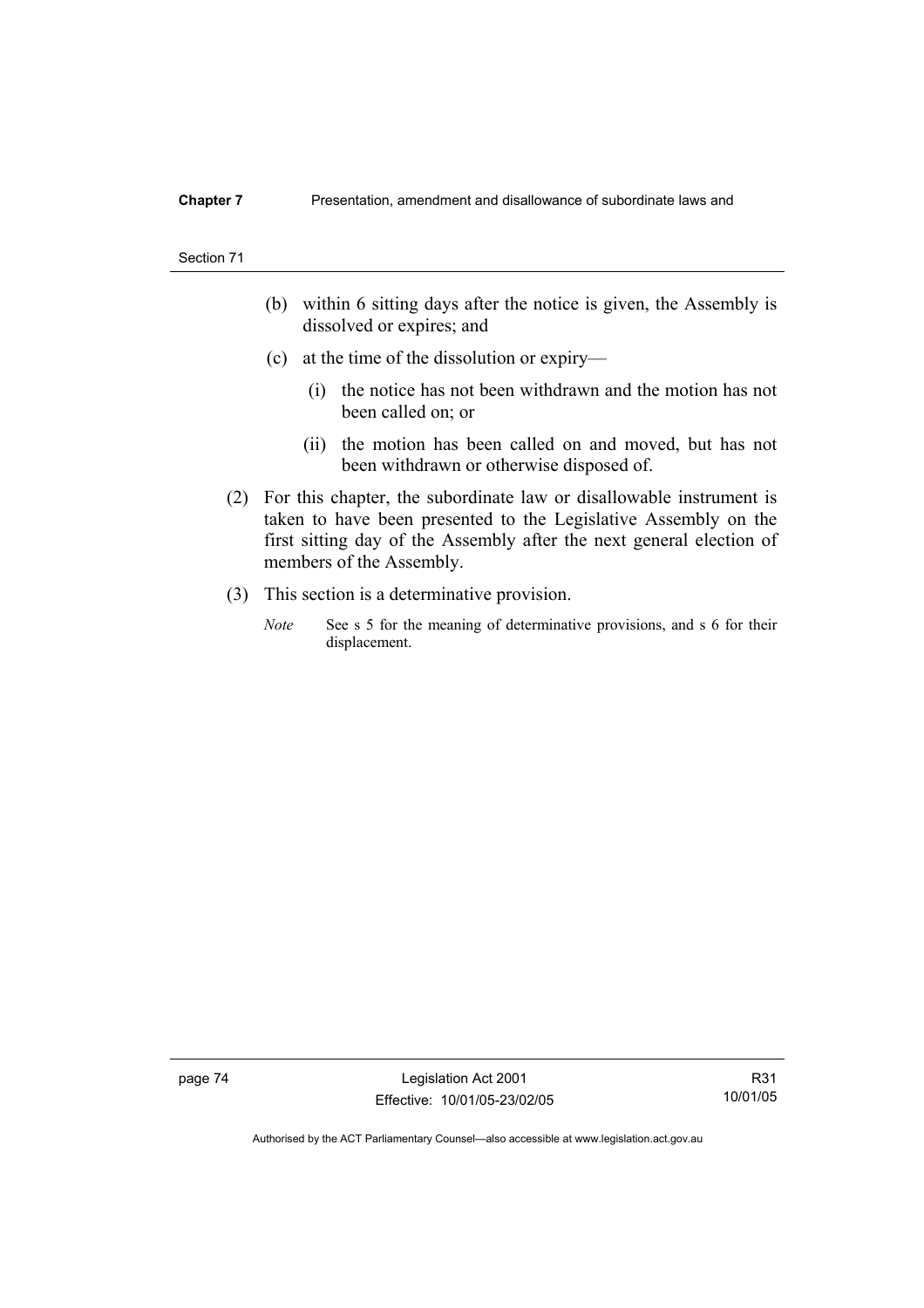# **Chapter 8 Commencement and exercise of powers before commencement**

# **72 Meaning of** *law* **in ch 8**

In this chapter:

*law* means an Act or statutory instrument, and includes a provision of a law.

# **73 General rules about commencement**

- (1) An Act commences—
	- (a) on the day after its notification day; or
	- (b) if the Act or another Act provides for a different date or time of commencement—on that date or at that time.
- (2) A registrable instrument commences—
	- (a) on the day after its notification day; or
	- (b) if an Act or the instrument provides for a later date or time of commencement—on that date or at that time; or
	- (c) if an Act provides for an earlier date or time of commencement—on that date or at that time; or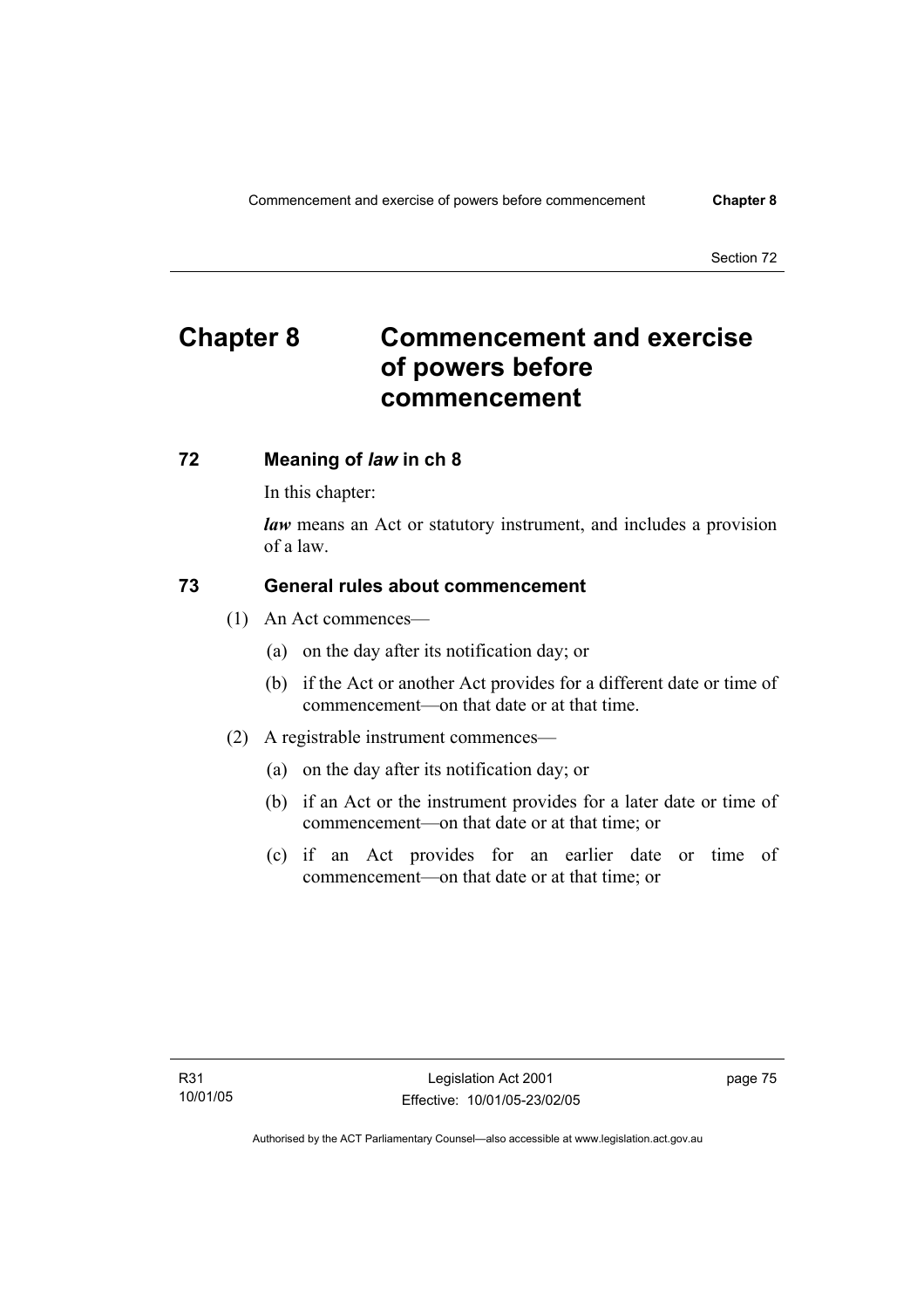(d) if the instrument, under authority given by an Act, provides for an earlier date or time—on that date or at that time.

#### **Examples for par (b)**

- 1 A subordinate law may provide that it commences on a stated future date or at a stated time on a stated future date.
- 2 A disallowable instrument may provide that it commences on the day, or immediately after, a stated law, or a stated provision of a stated law, commences.
- 3 A notifiable instrument may provide that it commences on the expiry of a stated statutory instrument.
- 4 A notifiable instrument may provide that it commences on the date fixed by a Commonwealth Minister, by notice in the Commonwealth gazette, under a stated Commonwealth Act.
- *Note* An example is part of the Act, is not exhaustive and may extend, but does not limit, the meaning of the provision in which it appears (see s 126 and s 132).
- (3) Without limiting subsection (2), if a registrable instrument is notified on a day after the day or time provided by the instrument for its commencement, and subsection (2) (c) or (d) does not apply to the instrument—
	- (a) the instrument is valid; but
	- (b) the instrument commences on the day after its notification day.
- (4) A statutory instrument that is not a registrable instrument commences—
	- (a) on the day after the day it is made or, if it is required under an Act or statutory instrument to be approved (however described) by the Executive, a Minister or any other entity, the day after the day it is approved; or
	- (b) if an Act or the instrument provides for a later date or time of commencement—on that date or at that time; or
	- (c) if an Act provides for an earlier date or time of commencement—on that date or at that time; or

| page 76 | Legislation Act 2001         | R31      |
|---------|------------------------------|----------|
|         | Effective: 10/01/05-23/02/05 | 10/01/05 |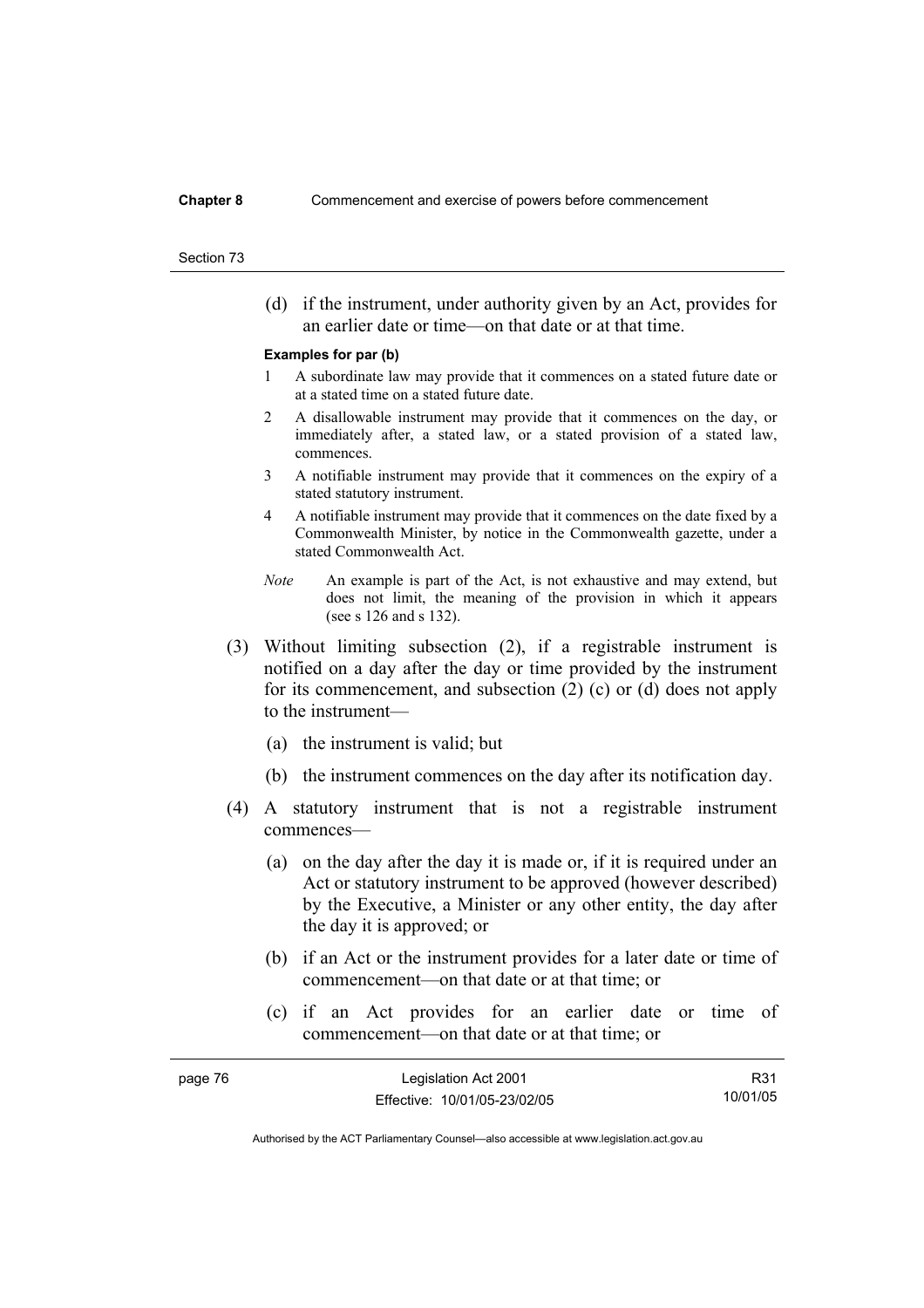- (d) if the instrument, under authority given by an Act, provides for an earlier date or time—on that date or at that time.
- (5) This section is subject to the following sections:
	- (a) section 75 (Commencement of naming and commencement provisions);
	- (b) section 76 (Non-prejudicial provision may commence retrospectively);
	- (c) section 79 (Automatic commencement of postponed law);
	- (d) section 79A (Commencement of amendment of uncommenced law);
	- (e) section 81 (Exercise of powers between notification and commencement).
- (6) This section is a determinative provision.
	- *Note* See s 5 for the meaning of determinative provisions, and s 6 for their displacement.

# **74 Time of commencement**

- (1) If an Act commences on a day, it commences at the beginning of the day unless a different time of commencement is provided by the Act, another Act, or a commencement notice providing for the commencement of the Act.
- (2) If a statutory instrument commences on a day, it commences at the beginning of the day unless a different time of commencement is provided by the instrument, an Act, or a commencement notice providing for the commencement of the instrument.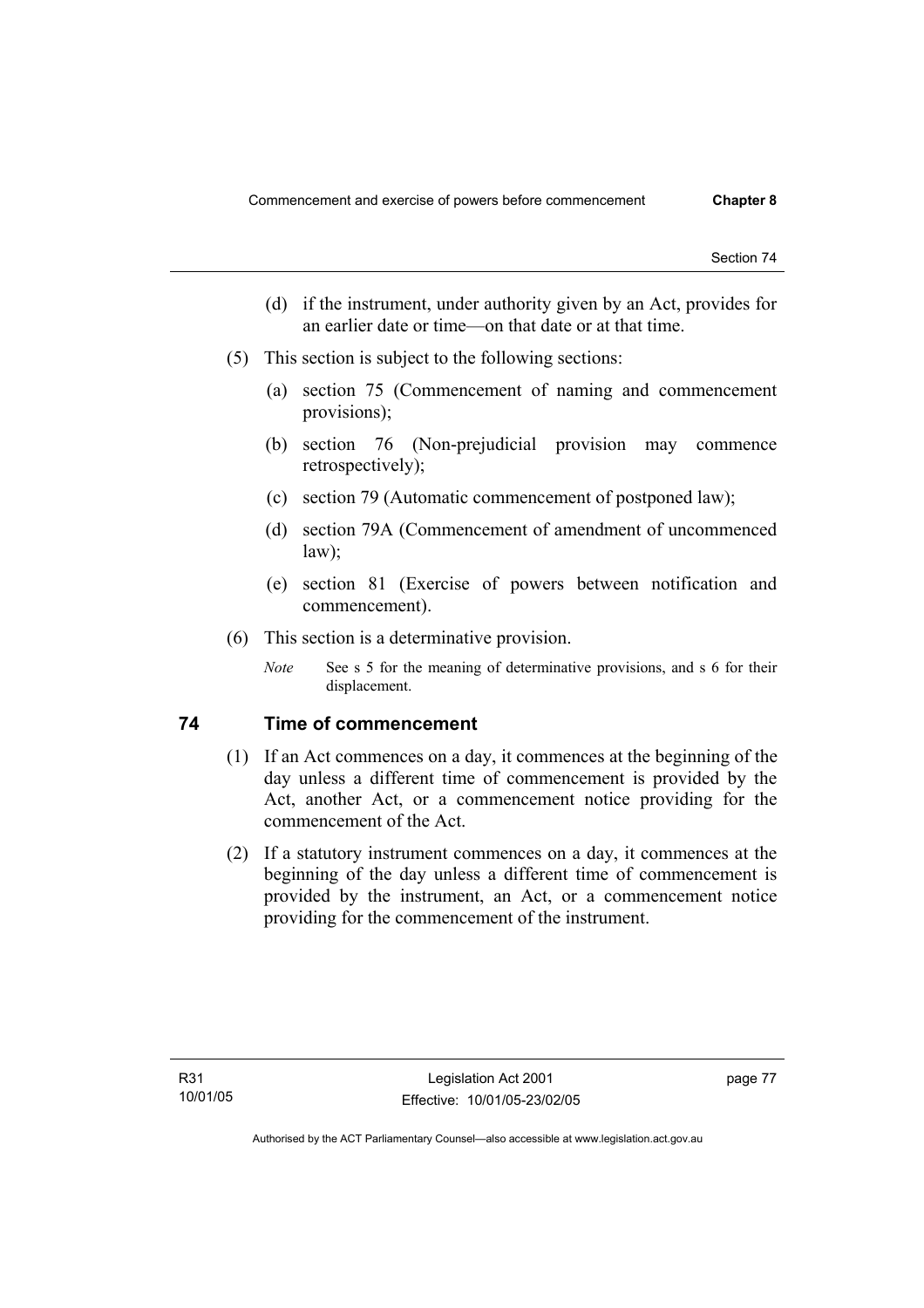#### **Chapter 8** Commencement and exercise of powers before commencement

#### Section 75

# **75 Commencement of naming and commencement provisions**

 (1) The provisions of a law providing for its name and commencement automatically commence on its notification day.

#### **Example**

The *XYZ Act 2002* was notified on 1 October 2002. It contains the following provision:

#### **2 Commencement**

This Act commences on 1 December 2002.

The provisions of the *XYZ Act 2002* providing for its name and commencement commence on 1 October 2002.

- *Note* An example is part of the Act, is not exhaustive and may extend, but does not limit, the meaning of the provision in which it appears (see s 126 and s 132).
- (2) However, if a provision of the law commences before the law's notification day, the naming and commencement provisions are taken to have automatically commenced—
	- (a) on that commencement; or
	- (b) if 2 or more provisions of the law commence at different times before the notification day—on the earlier or earliest of the commencements.

### **Example**

**2 Commencement** 

(1) This Act, other than section 9 and section 10, commences on a day fixed by the Minister by written notice.

- (2) Section 9 is taken to have commenced on 1 July 2001.
- (3) Section 10 is taken to have commenced on 1 August 2001.

The provisions of the *XYZ Act 2001* providing for its name and commencement are taken to have commenced on 1 July 2001.

 (3) In the application of this section to a statutory instrument that is not a registrable instrument, a reference to the instrument's *notification* 

page 78 Legislation Act 2001 Effective: 10/01/05-23/02/05

R31 10/01/05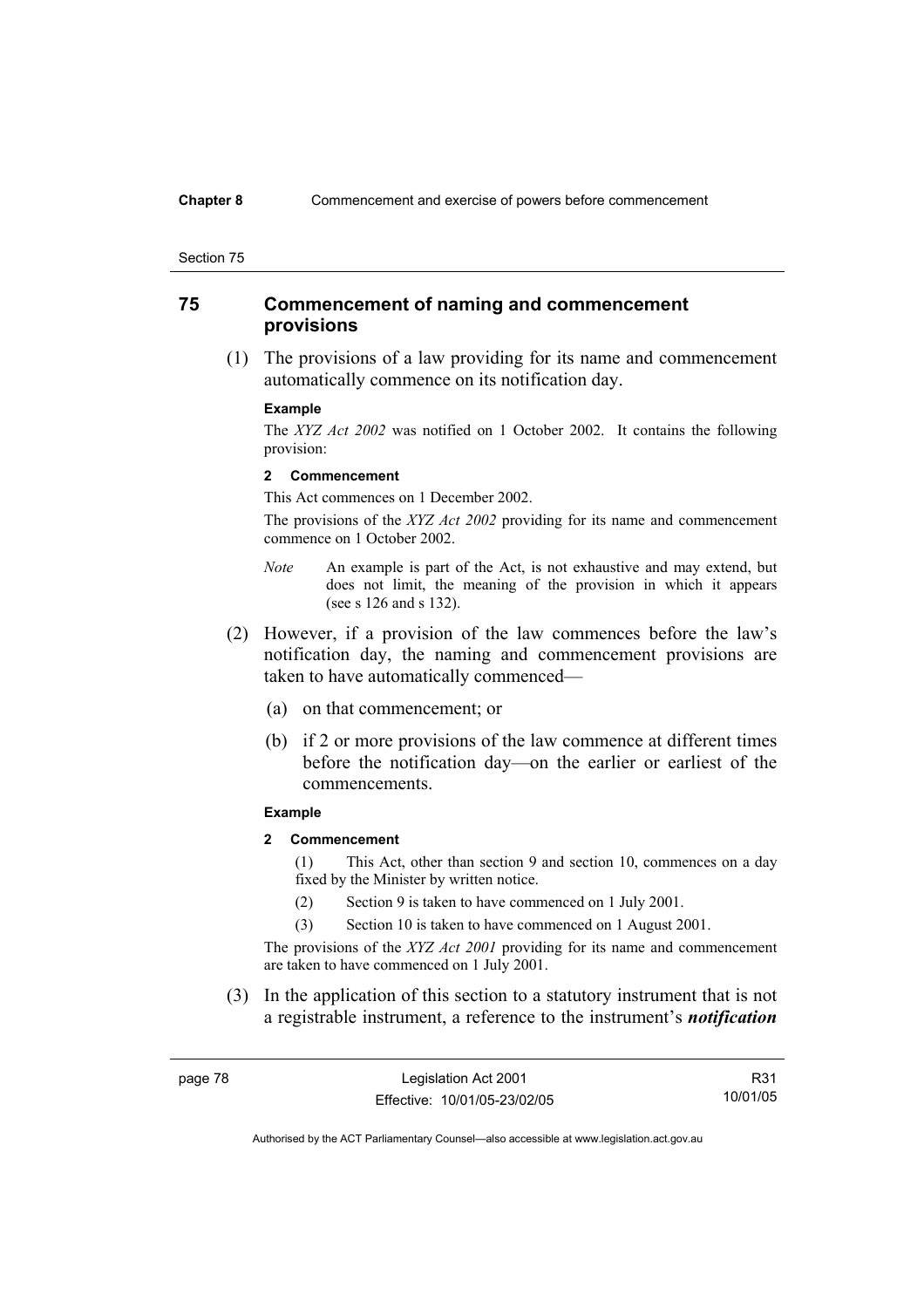*day* is a reference to the day after the day it is made or, if it is required under an Act or statutory instrument to be approved (however described) by the Executive, a Minister or any other entity, the day after the day it is approved.

- (4) This section is a determinative provision.
	- *Note* See s 5 for the meaning of determinative provisions, and s 6 for their displacement.

# **75A Meaning of commences** *retrospectively*

- (1) An Act or registrable instrument commences *retrospectively* if it commences on a day or at a time earlier than the day after its notification day.
	- *Note* A reference to an Act or registrable instrument includes a reference to a provision of an Act or registrable instrument (see s 7 (3) and s 12 (2)).
- (2) A statutory instrument that is not a registrable instrument commences *retrospectively* if it commences on a day or at a time earlier than the day after the day it is made or, if it is required under an Act or statutory instrument to be approved (however described) by the Executive, a Minister or any other entity, the day after the day it is approved.

# **75B Retrospective commencement requires clear indication**

 (1) A law must not be taken to provide for the law (or another law) to commence retrospectively unless the law clearly indicates that it is to commence retrospectively.

### **Example**

The *XYZ Act 2003* was notified on 1 July 2003. It contains the following provision:

# **2 Commencement**

This Act is taken to have commenced on 17 October 2001.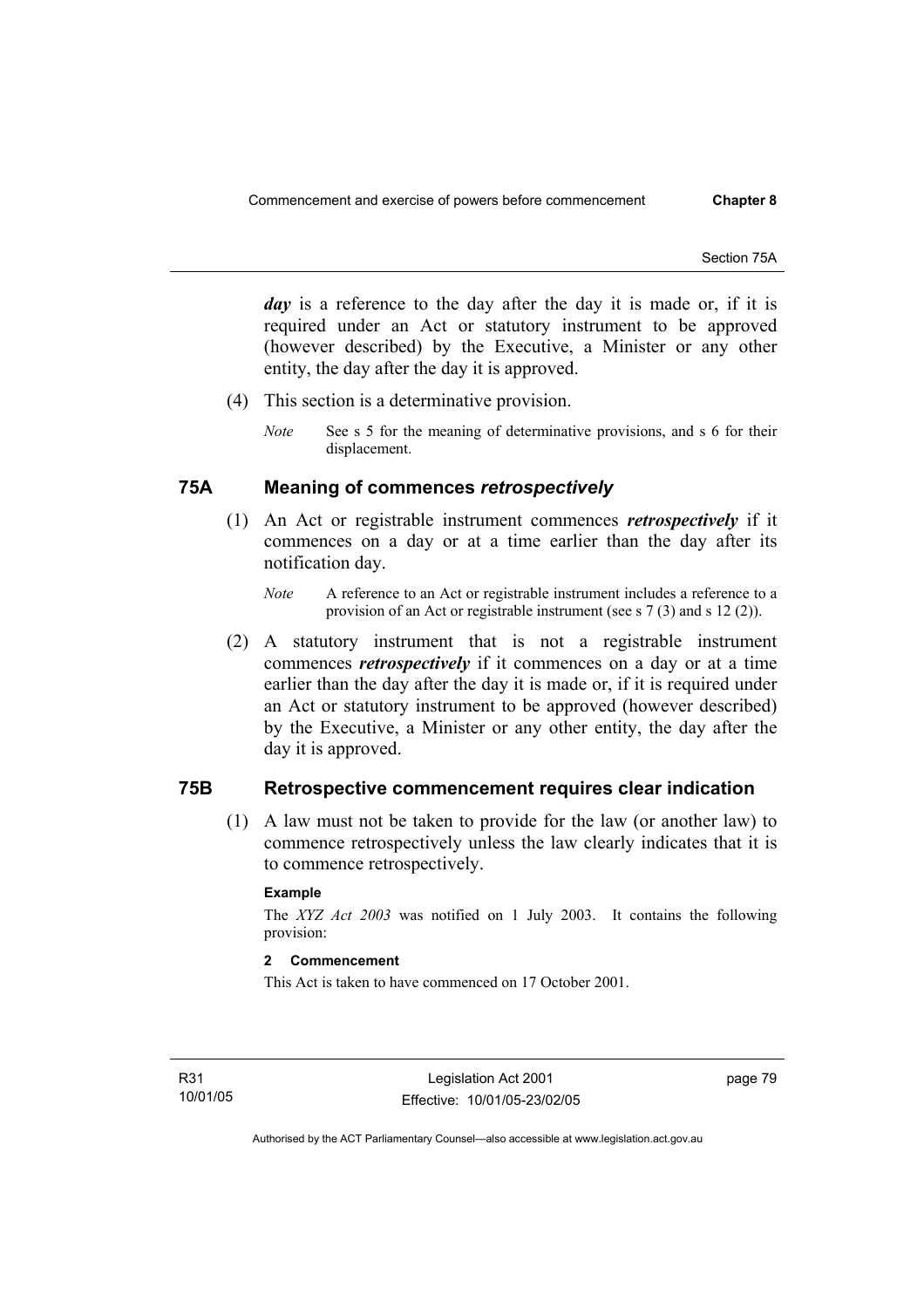#### **Chapter 8** Commencement and exercise of powers before commencement

#### Section 76

Section 2 clearly indicates that the Act is to commence retrospectively.

- *Note* An example is part of the Act, is not exhaustive and may extend, but does not limit, the meaning of the provision in which it appears (see s 126 and s 132).
- (2) This section is a determinative provision.
	- *Note* See s 5 for the meaning of determinative provisions, and s 6 for their displacement.

## **76 Non–prejudicial provision may commence retrospectively**

- (1) A statutory instrument may provide that a non-prejudicial provision of the instrument commences retrospectively.
- (2) Unless this subsection is displaced by, or under authority given by, an Act, a statutory instrument may not provide that a prejudicial provision of the instrument commences retrospectively.

#### **Example**

The *Locust Damage Compensation Determination 2003* (a hypothetical disallowable instrument) sets out (among other things) the people who are eligible for compensation under a compensation fund. Previously, there was no restriction on who was eligible. The determination provides that it is taken to have commenced on 1 July 2003, but it is not notified until 15 August 2003. There is nothing in the Act under which the determination is made (or any other Act) that authorises the retrospective commencement.

The provision of the determination that limits who can apply for compensation is a prejudicial provision (ie it adversely affects some people's right to receive compensation) and cannot commence retrospectively. Instead, it would commence on the day after the determination's notification day (see s 73 (3)).

- (3) This section is a determinative provision.
	- *Note* See s 5 for the meaning of determinative provisions, and s 6 for their displacement.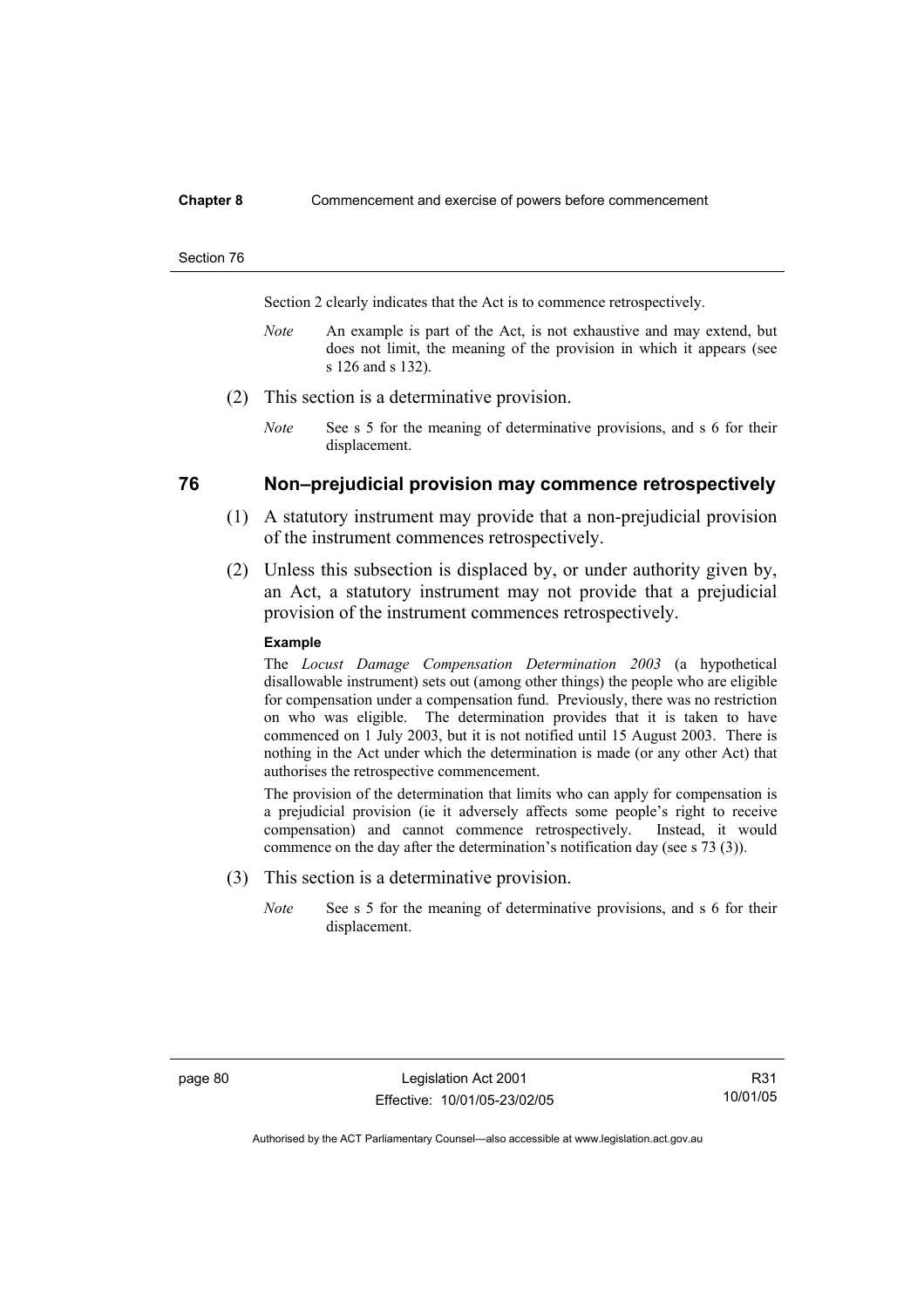(4) In this section:

*non-prejudicial provision* means a provision that is not a prejudicial provision.

*prejudicial provision* means a provision that operates to the disadvantage of a person (other than the Territory or a Territory authority or instrumentality) by—

- (a) adversely affecting the person's rights; or
- (b) imposing liabilities on the person.

## **77 Commencement by commencement notice**

- (1) If a law is expressed to commence on a day fixed or otherwise determined by a notice—
	- (a) a single day, or a time on a single day, may be fixed or determined; or
	- (b) different days or times may be fixed or determined for different provisions.

#### **Example**

The *Hypothetical Act 2001* is expressed to commence on a day to be fixed by the Minister by written notice. Unless the Act has commenced automatically in accordance with section 79 (Automatic commencement of postponed law), any of the following arrangements for commencement would be possible:

- (a) a notice could fix a single day (eg 5 June 2001) for the entire Act to commence;
- (b) a notice could fix a time on a single day (eg 8 pm on 5 June 2001) for the entire Act to commence;
- (c) a notice could fix different days or times for the different provisions of the Act to commence (eg part 7, part 9 and schedule 4 commence on 5 June 2001, part 11 commences at 5 pm on 30 June 2001, and the remaining provisions of the Act commence on 1 July 2001);
- (d) a notice could fix a single day (eg 5 June 2001) or a time on a single day (eg 8 pm on 5 June 2001) for the provisions of the Act not already commenced to come into operation.

page 81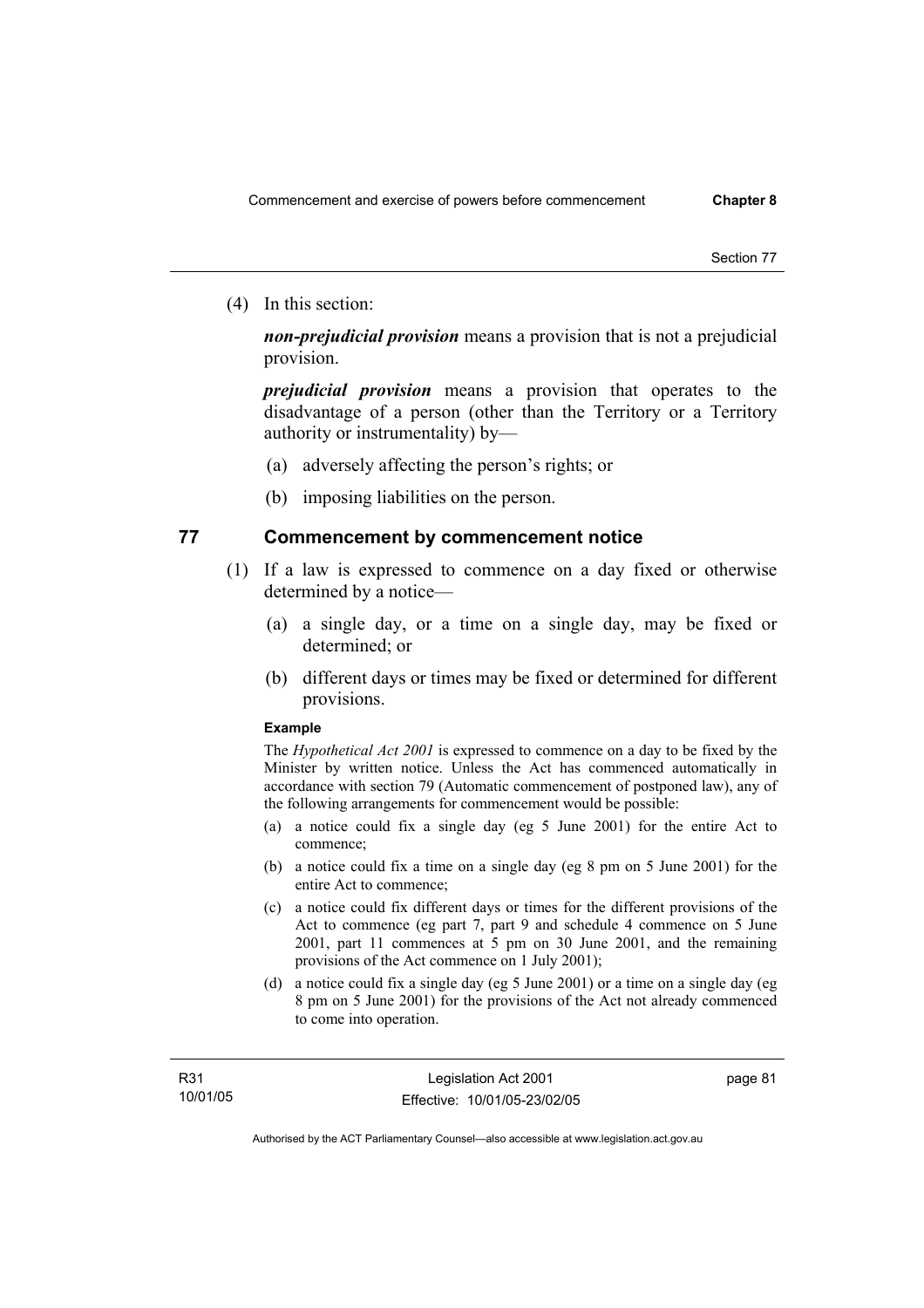### **Chapter 8** Commencement and exercise of powers before commencement

#### Section 78

*Note* An example is part of the Act, is not exhaustive and may extend, but does not limit, the meaning of the provision in which it appears (see s 126 and s 132).

- (2) A commencement notice for a law is valid even if the day or time fixed or otherwise determined by the notice happens before the notice's notification day.
- (3) If the day or time fixed or otherwise determined by a commencement notice for a law happens on or before the notice's notification day, the law commences on the day after the notice's notification day.
- (4) However, subsection (3) does not apply to the commencement notice if—
	- (a) the notice clearly indicates that the law is to commence at an earlier date or time; and
	- (b) the notice provides for the earlier date or time under authority given by an Act.

#### **Example for par (a)**

the commencement notice provides that the law or statutory instrument is 'taken to have commenced' at the earlier date or time

- (5) This section is a determinative provision.
	- *Note* See s 5 for the meaning of determinative provisions, and s 6 for their displacement.

# **78 Separate commencement of amendments**

 (1) Amendments made by a provision of a law may be given separate commencements, whether or not the provision is self-contained.

#### **Examples**

1 A provision of an amending law inserts 2 sections. The sections may be given separate commencements.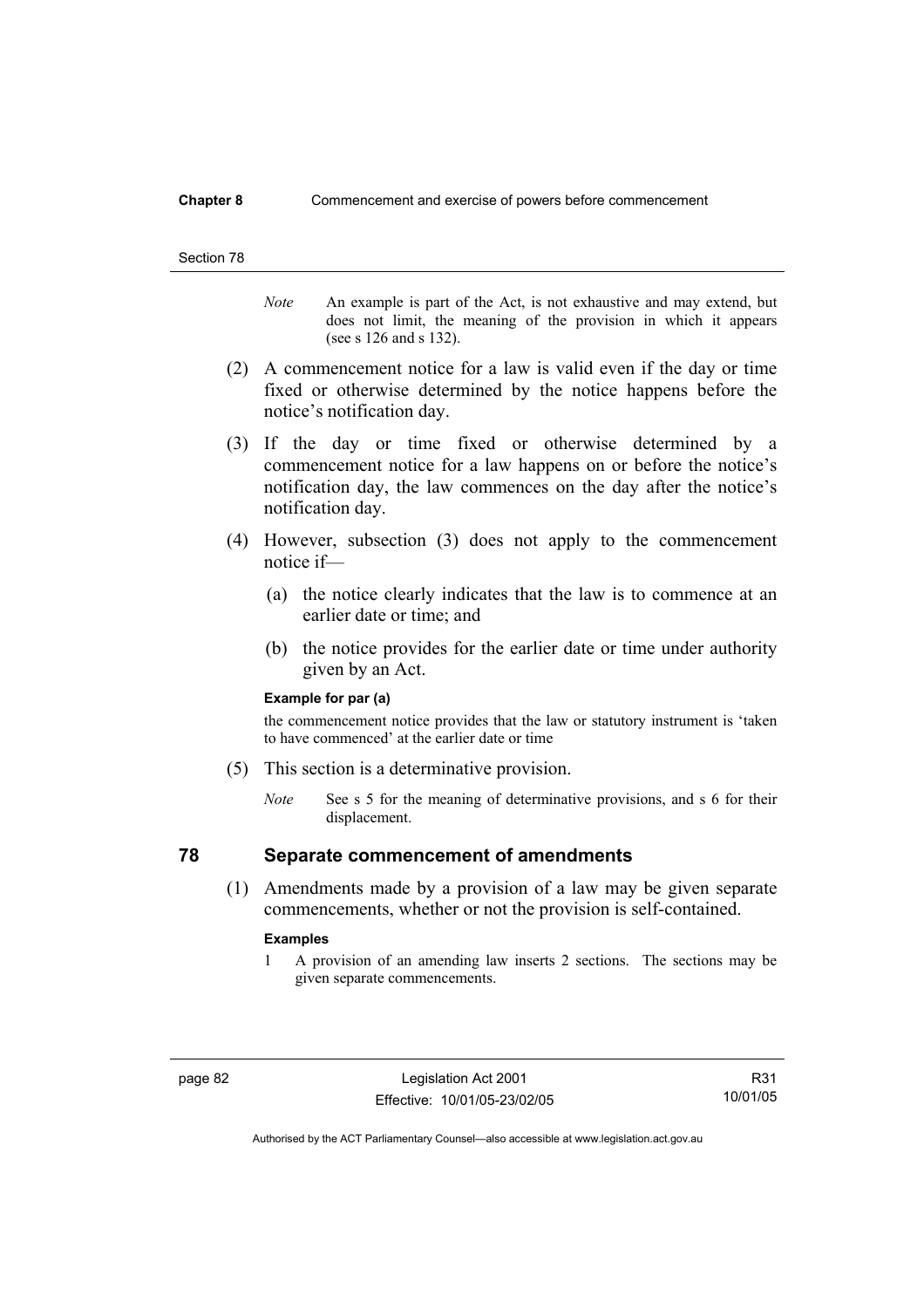- 2 A provision of an amending law inserts a section that is divided into paragraphs. The paragraphs may be given separate commencements.
- *Note* An example is part of the Act, is not exhaustive and may extend, but does not limit, the meaning of the provision in which it appears (see s 126 and s 132).
- (2) This section is a determinative provision.
	- *Note* See s 5 for the meaning of determinative provisions, and s 6 for their displacement.

# **79 Automatic commencement of postponed law**

 (1) If a postponed law has not commenced within 6 months beginning on its notification day, it automatically commences on the first day after that period.

#### **Example**

The *Hypothetical Act 2001* was notified on 5 July 2001 and was expressed to commence on a day to be fixed by the Minister by written notice. If the Act had not commenced by notice on or before 4 January 2002, it would automatically commence on 5 January 2002.

- *Note* An example is part of the Act, is not exhaustive and may extend, but does not limit, the meaning of the provision in which it appears (see s 126 and s 132).
- (2) This section applies to a law unless it is displaced by, or under authority given by, an Act or, if the postponed law is a subordinate law or disallowable instrument, the postponed law.
- (3) This section is a determinative provision.
	- *Note* See s 5 for the meaning of determinative provisions, and s 6 for their displacement.
- (4) In this section:

*enact* includes make.

*law* means an Act, subordinate law, disallowable instrument or notifiable instrument, and includes a provision of a law.

page 83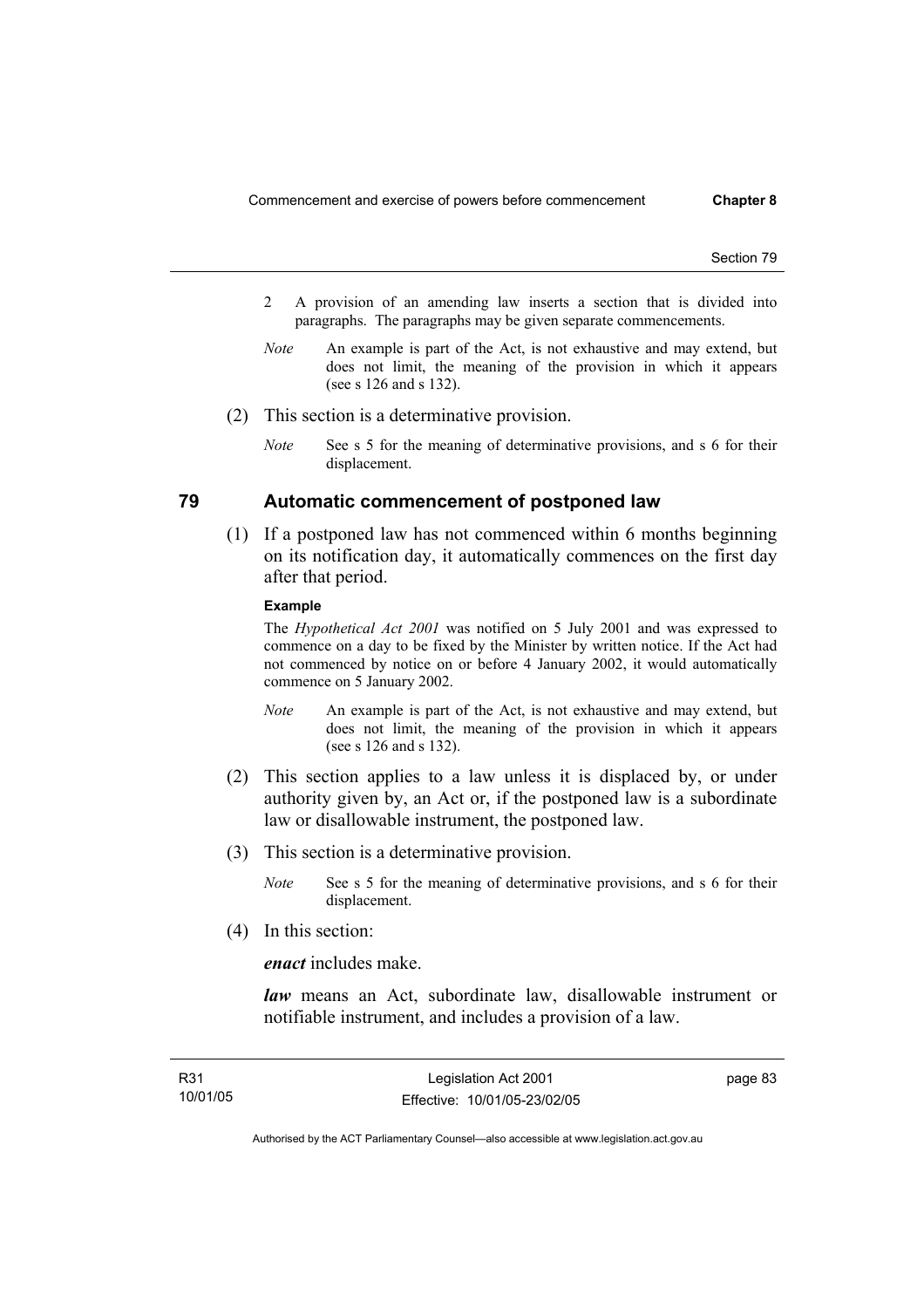#### **Chapter 8** Commencement and exercise of powers before commencement

Section 79A

*notification day*, for a postponed law, means the notification day of—

- (a) if the postponed law is a law—the law; or
- (b) if the postponed law is a provision of a law—the law that enacts the provision.

*postponed law* means a law that does not commence on the notification day because a law postpones its commencement until a day or time fixed or determined by a commencement notice.

# **79A Commencement of amendment of uncommenced law**

- (1) This section applies if a law (the *amending law*) amends a law that has not commenced (the *uncommenced law*).
- (2) The amendment of the uncommenced law does not of itself commence that law.
- (3) The amendment made by the amending law commences on the commencement of the uncommenced law.
- (4) This section is a determinative provision.
	- *Note* See s 5 for the meaning of determinative provisions, and s 6 for their displacement.

## **80 References to** *commencement* **of law**

In a law, a reference to the *commencement* of the law, or another law, (the *law concerned*) is a reference to—

- (a) if the provisions of the law concerned (other than those providing for its name and commencement) commence, or are required to commence, on a single day or at a single time—the commencement of the remaining provisions; or
- (b) if paragraph (a) does not apply and the reference is in a provision of the law concerned—the commencement of the provision; or

| page 84 | Legislation Act 2001         | R <sub>31</sub> |
|---------|------------------------------|-----------------|
|         | Effective: 10/01/05-23/02/05 | 10/01/05        |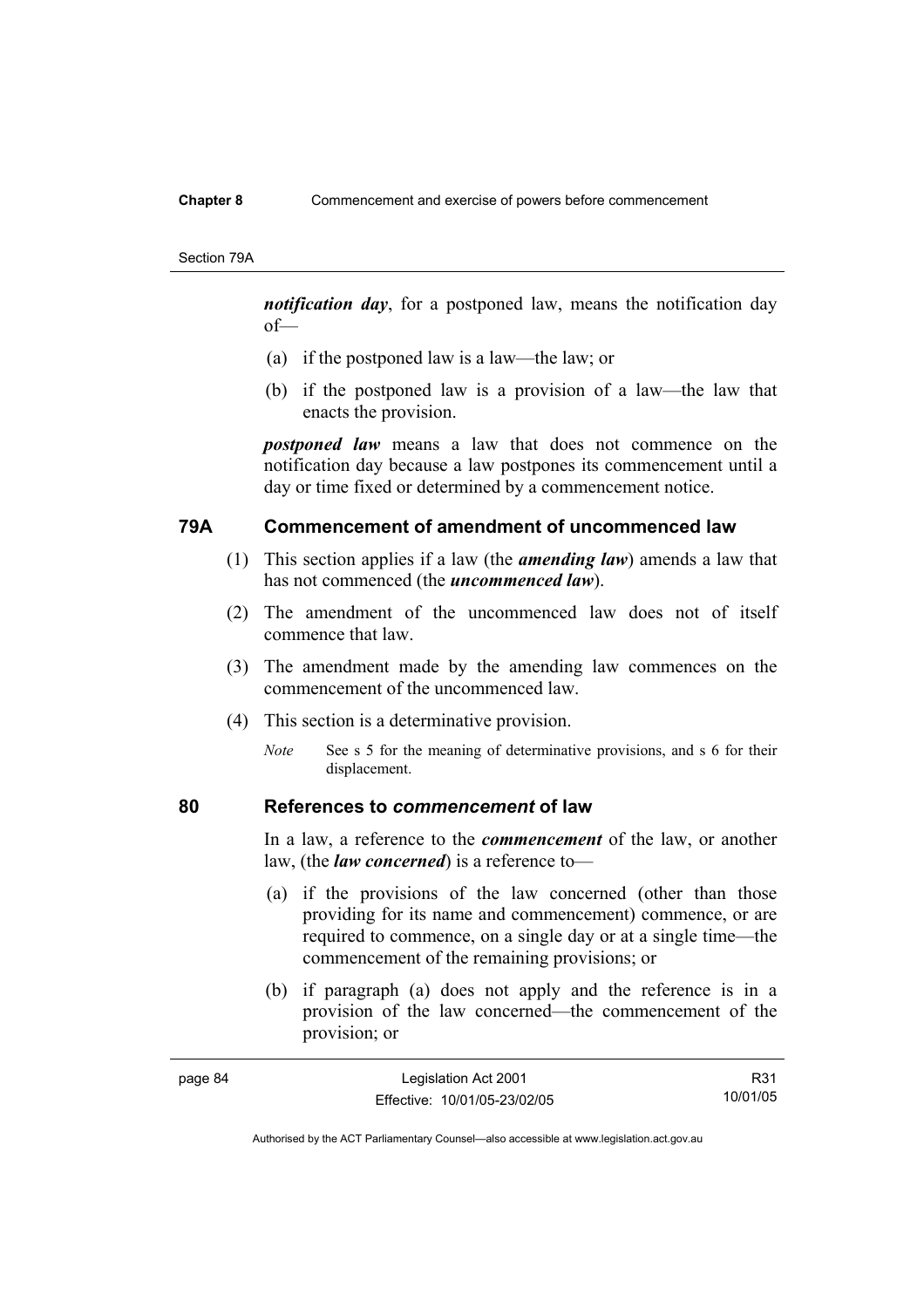(c) in any other case—the commencement of the relevant provision of the law concerned.

# **81 Exercise of powers between notification and commencement**

- (1) This section applies to a power to make an appointment or statutory instrument, or to do anything else, in the following situations:
	- (a) the power is given by a law (the *authorising law*) that has been notified but has not commenced;
	- (b) the power is given by a law (the *authorising law*) as amended by another law (the *amending law*) and the laws have been notified, but all or any of them have not commenced.
- (2) The power may be exercised at any time even though the authorising law, or the authorising and amending laws (or either of them), is not in force at the time.
- (3) Also, anything else may be done under the power at any time for the purpose of bringing, or in relation to bringing, the authorising law, or the authorising law as amended by the amending law, into operation.
- (4) If an appointment or statutory instrument made under this section declares that this subsection applies to it, then, unless the appointment or instrument commences on a different date or at a different time under another provision of this chapter, the appointment or instrument commences on—
	- (a) for an appointment or statutory instrument that is a registrable instrument—the day after its notification day; or
	- (b) for any other appointment or statutory instrument—the day after the day it is made or, if it is required under an Act or statutory instrument to be approved (however described) by the Executive, a Minister or any other entity, the day after the day it is approved.

| R31      | Legislation Act 2001         | page 85 |
|----------|------------------------------|---------|
| 10/01/05 | Effective: 10/01/05-23/02/05 |         |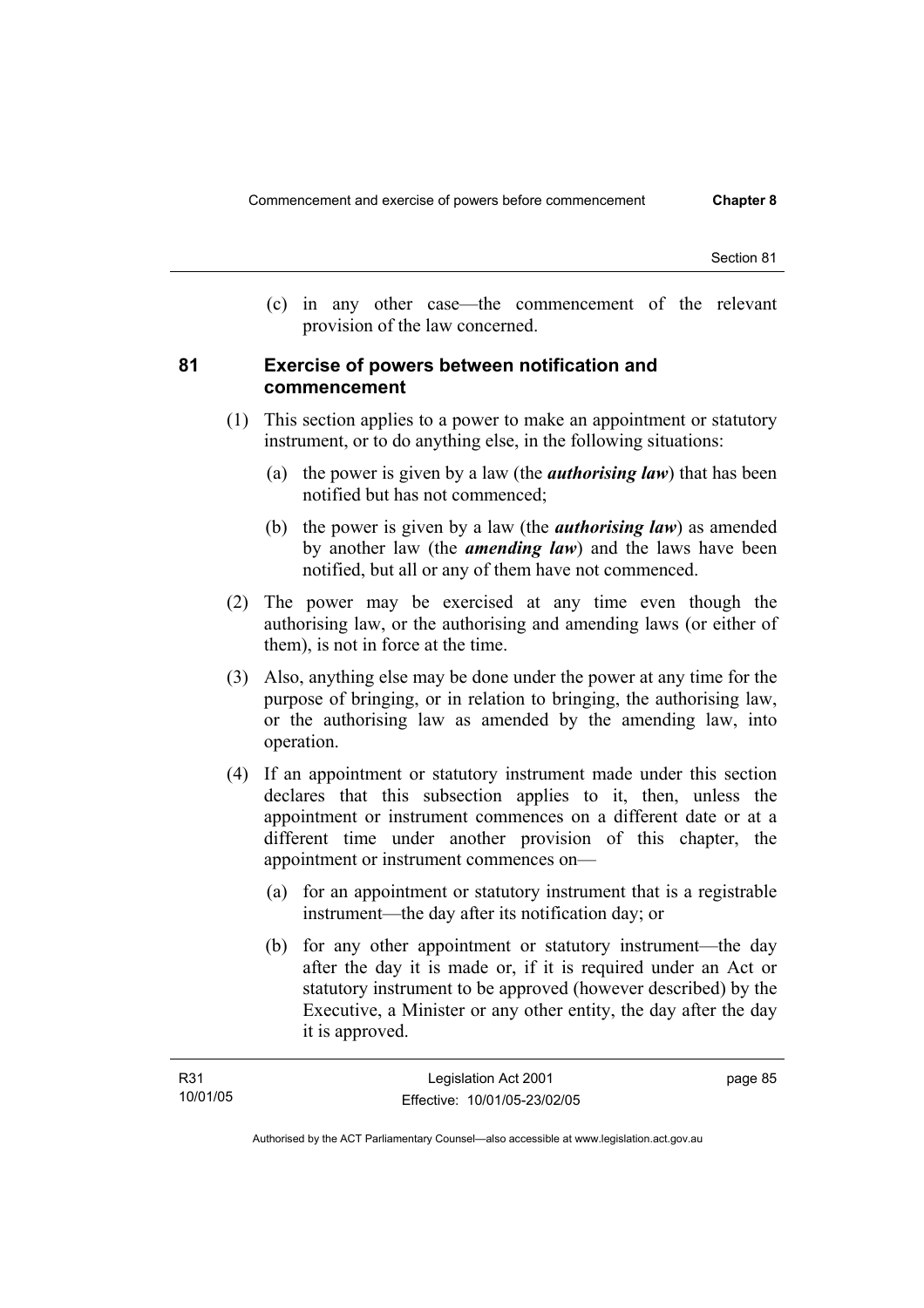#### **Chapter 8** Commencement and exercise of powers before commencement

#### Section 81

- (5) In any other case, an appointment or statutory instrument made under this section commences on the latest of the following:
	- (a) the commencement of the authorising law or, if subsection (1) (b) applies and the amending law commences after the authorising law, the commencement of the amending law;
	- (b) on the day or at the time the appointment or instrument would have commenced if it had not been made under this section.
- (6) In the application of this section to a statutory instrument that is not a registrable instrument, a reference to the instrument being *notified*  is a reference to the instrument being made or, if it is required under an Act or statutory instrument to be approved (however described) by the Executive, a Minister or any other entity, to the instrument being approved.
- (7) This section is a determinative provision.
	- *Note* See s 5 for the meaning of determinative provisions, and s 6 for their displacement.

page 86 Legislation Act 2001 Effective: 10/01/05-23/02/05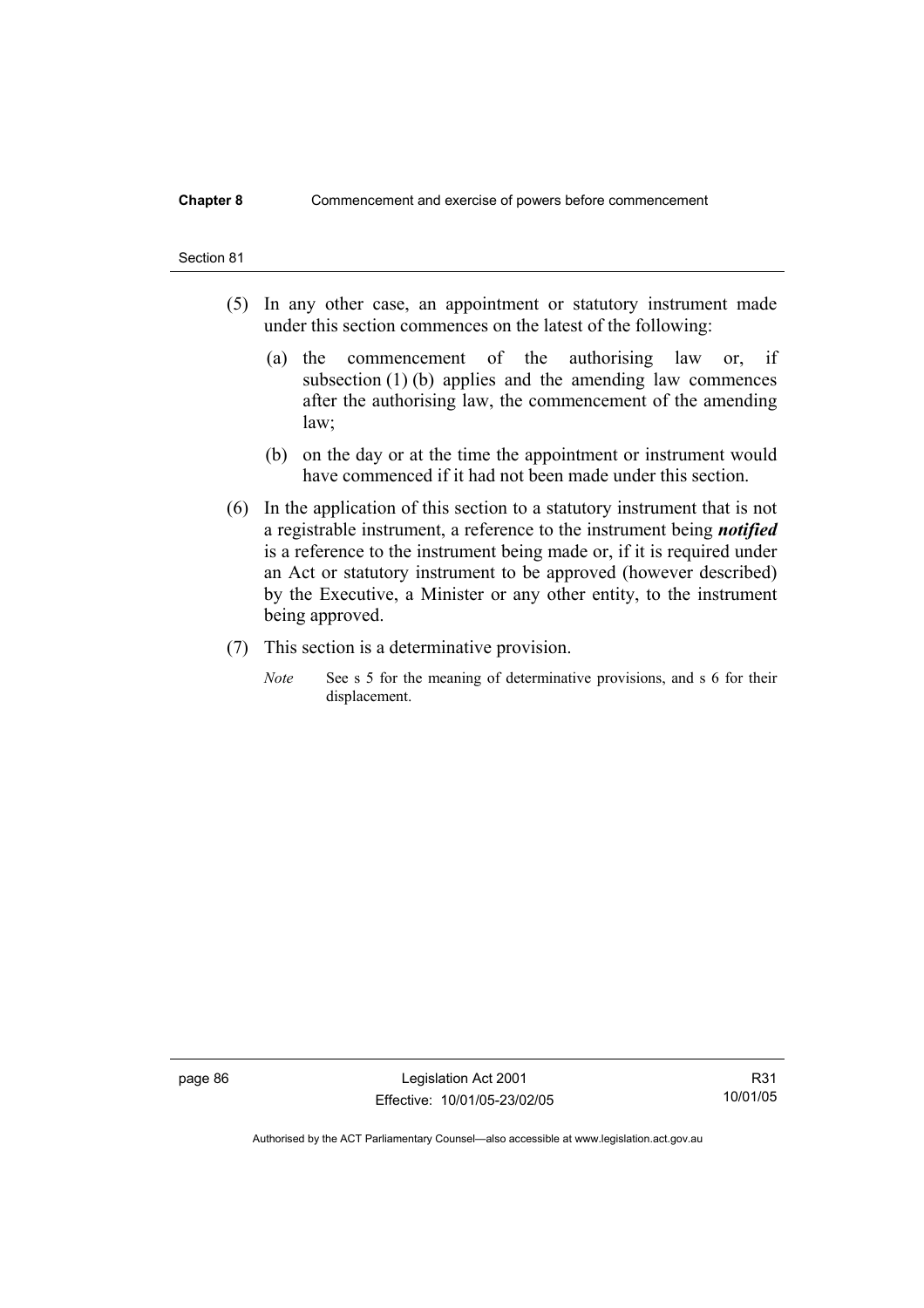# **Chapter 9 Repeal and amendment of laws**

# **Part 9.1 General**

# **82 Definitions for ch 9**

In this chapter:

*amend* includes modify.

*law* means an Act or statutory instrument, and includes a provision of a law.

*repeal* includes lapse and expire.

# **83 Consequences of amendment of statutory instrument by Act**

- (1) If an Act amends a statutory instrument, the instrument may be amended or repealed as if the amendment had been made by another statutory instrument of that kind.
- (2) This section is a determinative provision.
	- *Note* See s 5 for the meaning of determinative provisions, and s 6 for their displacement.

- **84 Saving of operation of repealed and amended laws**
	- (1) The repeal or amendment of a law does not—
		- (a) revive anything not in force or existing when the repeal or amendment takes effect; or
		- (b) affect the previous operation of the law or anything done, begun or suffered under the law; or

page 87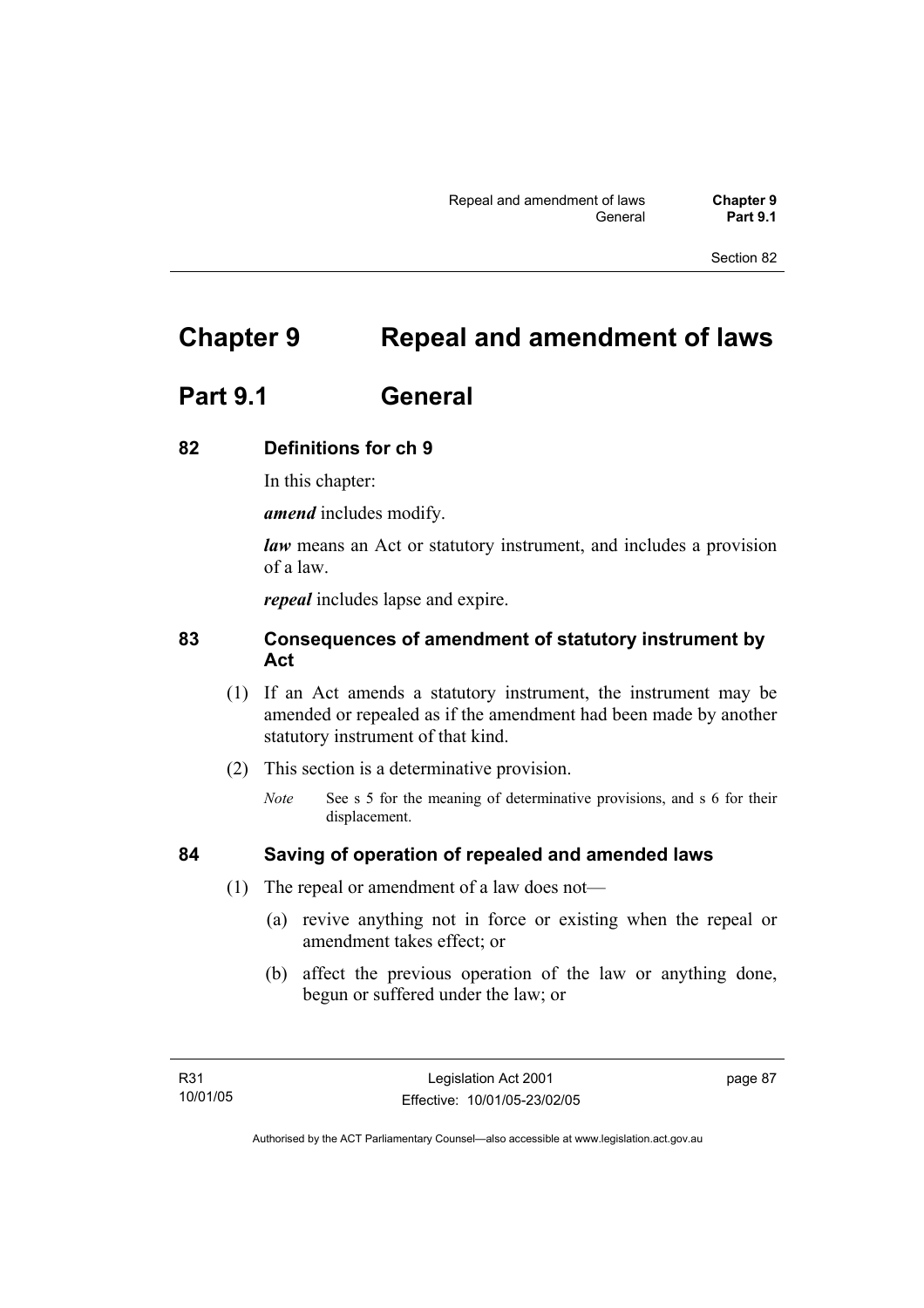| <b>Chapter 9</b> | Repeal and amendment of laws |
|------------------|------------------------------|
| <b>Part 9.1</b>  | General                      |

- (c) affect an existing right, privilege or liability acquired, accrued or incurred under the law.
- (2) An investigation, proceeding or remedy in relation to an existing right, privilege or liability under the law may be begun, exercised, continued or completed, and the right, privilege or liability may be enforced and any penalty imposed, as if the repeal or amendment had not happened.
- (3) Without limiting subsections (1) and (2), the repeal or amendment of a law does not affect—
	- (a) the proof of anything that has happened; or
	- (b) any right, privilege or liability saved by the law.
- (4) This section does not limit any other provision of this chapter and is in addition to any provision of the law by which the repeal or amendment is made.
- (5) This section is a determinative provision.
	- *Note* See s 5 for the meaning of determinative provisions, and s 6 for their displacement.
- (6) In this section:

*liability* includes liability to penalty for an offence against the law.

*penalty* includes punishment and forfeiture.

*privilege* includes immunity.

*right* includes capacity, interest, status and title.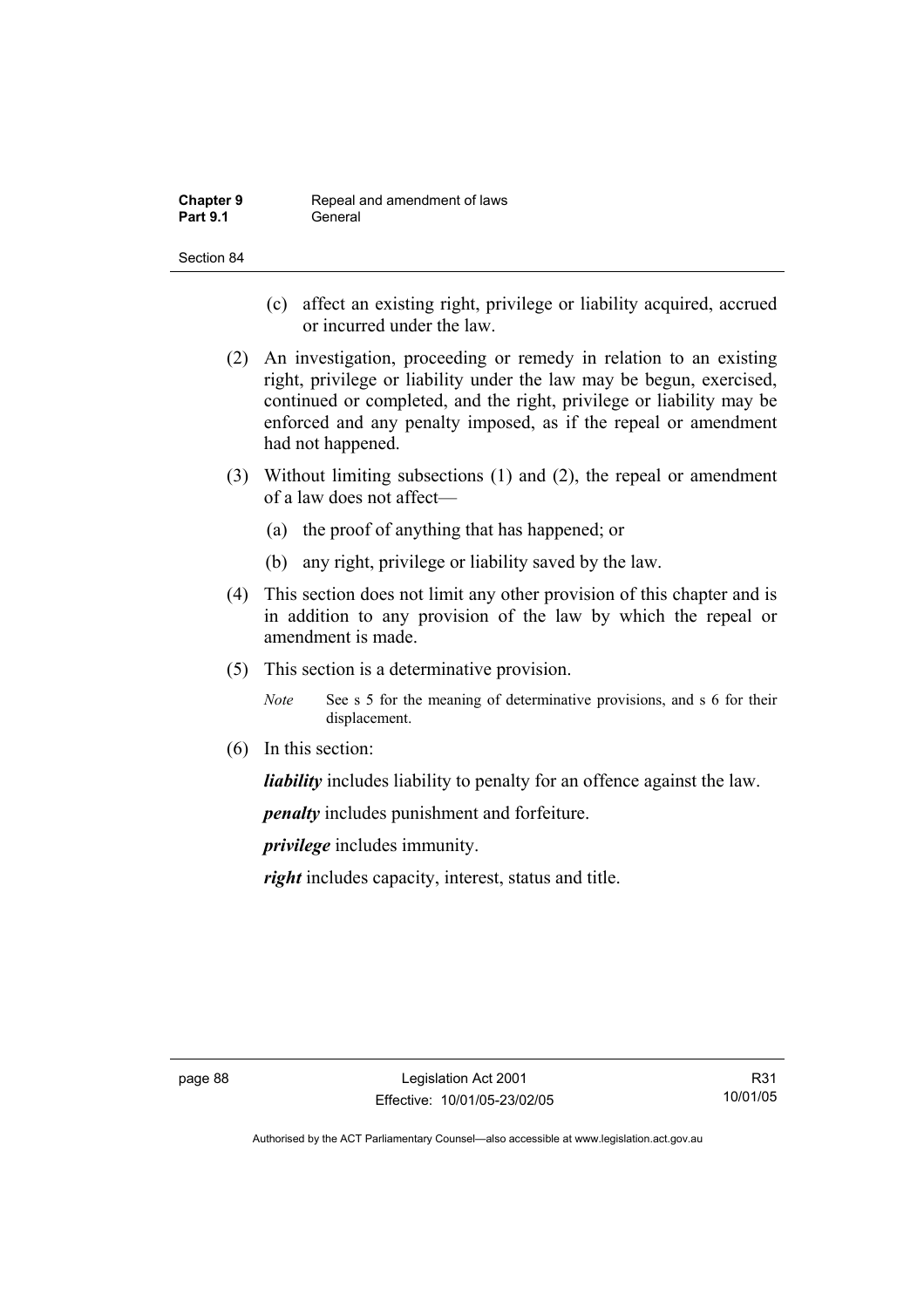Section 84A

# **84A Creation of offences and changes in penalties**

- (1) If a law makes an act or omission an offence, the act or omission is only an offence if done or not done after the law commences.
- (2) If a law increases the maximum or minimum penalty, or the penalty, for an offence, the increase applies only to an offence committed after the law commences.
- (3) If a law reduces the maximum or minimum penalty, or the penalty, for an offence, the reduction applies to an offence committed before or after the law commences, but does not affect any penalty imposed before the law commences.
- (4) In this section:

*law* means an Act or subordinate law, and includes a provision of a law.

- (5) This section is a determinative provision.
	- *Note* See s 5 for the meaning of determinative provisions, and s 6 for their displacement.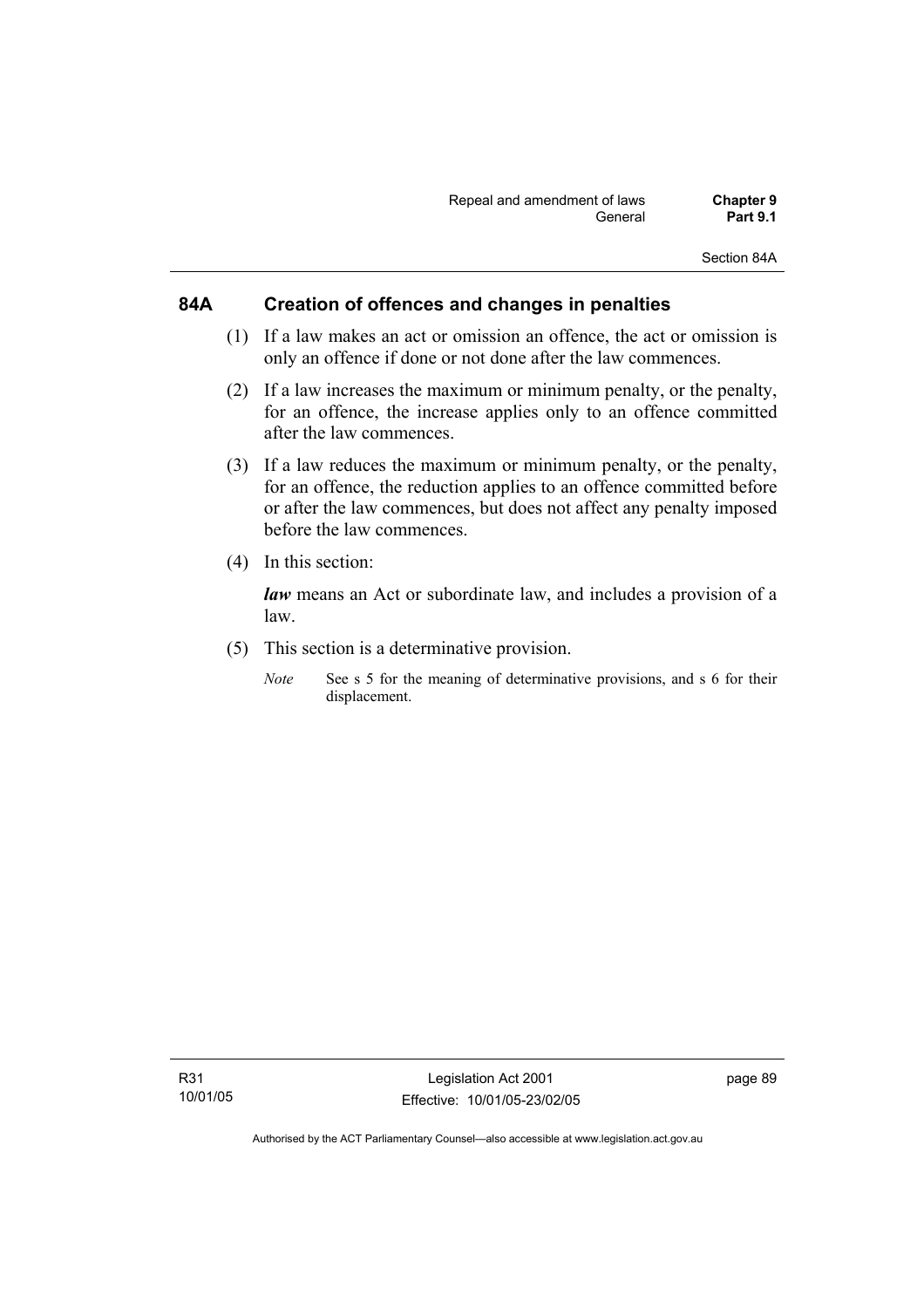**Chapter 9 Repeal and amendment of laws**<br>**Part 9.2 Repeal** Repeal

Section 85

# **Part 9.2 Repeal**

### **85 When repeal takes effect**

- (1) This section applies if a law is repealed on a day.
- (2) If the law is remade on that day (with or without changes), the repeal takes effect when the remade law commences.

 (3) If the law is not remade on that day (with or without changes), the law continues in force until the end of the day and the repeal takes effect at midnight on the day.

# **86 Repealed and amended laws not revived on repeal of repealing and amending laws**

 (1) If a law (the *first law*) is repealed by another law (the *other law*), the first law is not revived only because the other law is repealed.

#### **Examples**

- 1 Act A repeals Act B. Act A is repealed. The repeal of Act A does not revive Act B.
- 2 Act A repeals Act B. Act A is automatically repealed under this Act, section 89 (Automatic repeal of certain laws and provisions). The repeal of Act A does not revive Act B.
- *Note* An example is part of the Act, is not exhaustive and may extend, but does not limit, the meaning of the provision in which it appears (see s 126 and s 132).

page 90 Legislation Act 2001 Effective: 10/01/05-23/02/05

*Note* Under s 74, if a law commences on a day, it commences at the beginning of the day unless otherwise provided.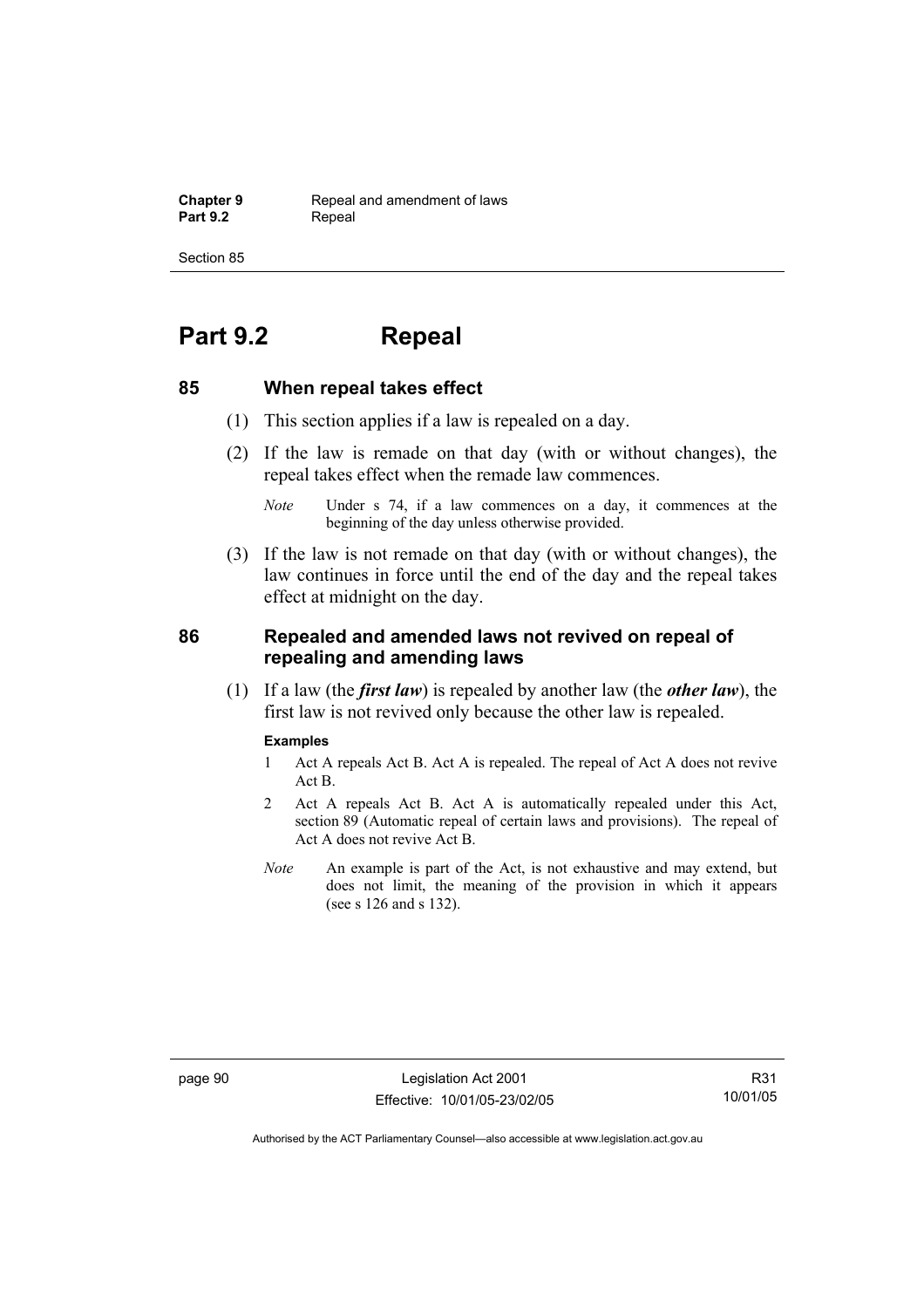(2) If a law (the *first law*) is amended by another law (the *other law*), the continuing operation of the amendments made by the other law is not affected only because the other law is repealed and, in particular, the first law is not revived in the form in which it was in before the amendments took effect only because of the repeal.

#### **Examples**

- 1 Act A amends Act B. Act A is repealed after it has commenced by a later Act C. The amendments made by Act A continue to operate, even though Act A has been repealed.
- 2 Act A amends Act B. Act A is automatically repealed under this Act, section 89. The amendments made by Act A continue to operate, even though Act A has been repealed.
- (3) This section does not limit any other provision of this chapter and is in addition to any provision of the law by which the repeal is made.
- (4) This section is a determinative provision.
	- *Note* See s 5 for the meaning of determinative provisions, and s 6 for their displacement.
- (5) In this section:

*amended* does not include modified.

*law* includes a rule of the common law (including equity).

### **Examples**

- 1 a common law offence
- 2 a common law rule of practice or procedure
- 3 a right to equitable relief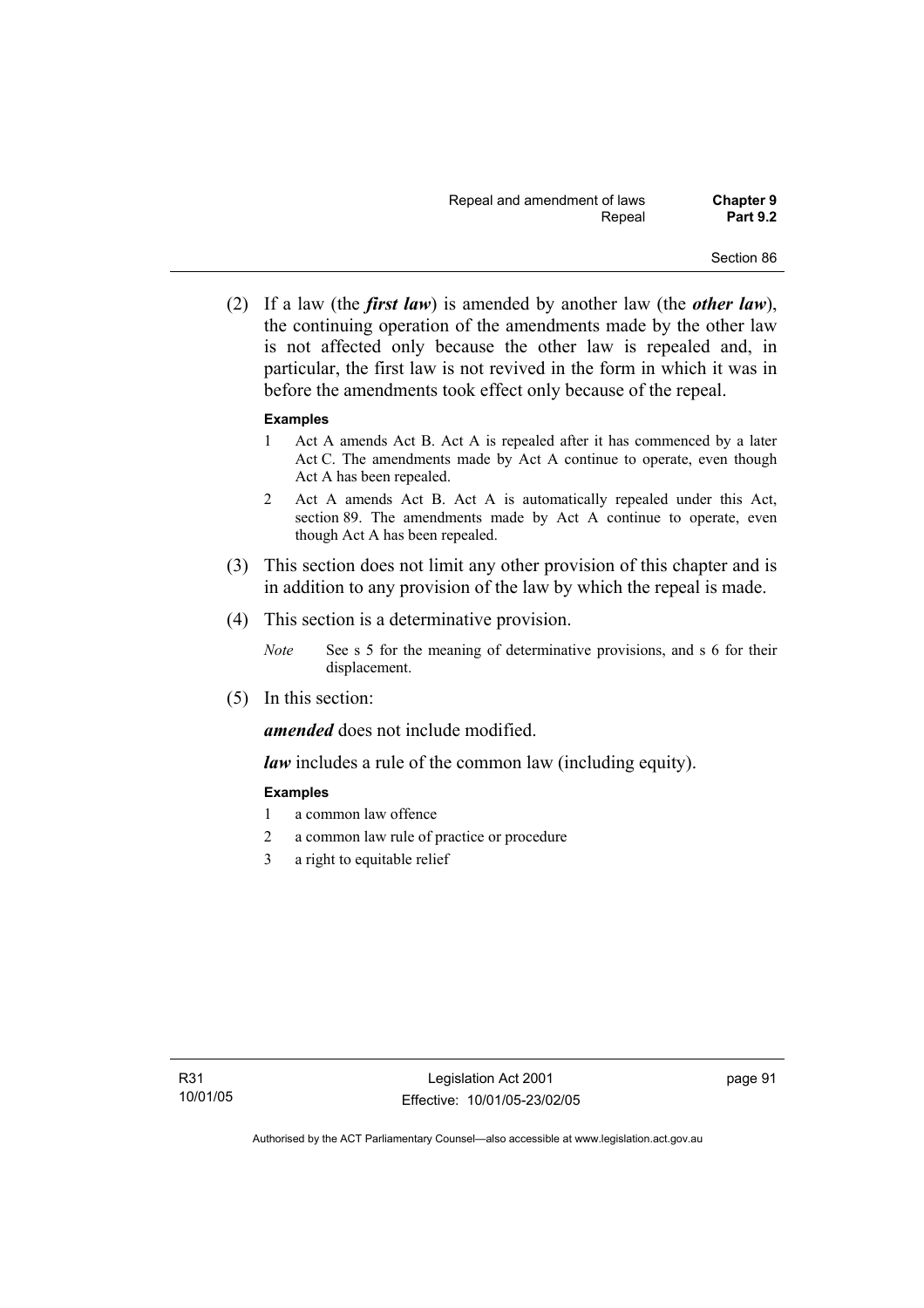| <b>Chapter 9</b> | Repeal and amendment of laws |
|------------------|------------------------------|
| <b>Part 9.2</b>  | Repeal                       |

# **87 Commencement not undone if repealed**

- (1) If a provision of a law providing for the commencement of the law is repealed after the law has commenced, the repeal of the provision does not affect the continuing operation of the law.
- (2) If a commencement notice providing for the commencement of a law is repealed after the law has commenced, the repeal of the notice does not affect the continuing operation of the law.
- (3) This section does not limit any other provision of this chapter and is in addition to any provision of the law by which the repeal is made.
- (4) This section is a determinative provision.
	- *Note* See s 5 for the meaning of determinative provisions, and s 6 for their displacement.

# **88 Repeal does not end effect of transitional laws etc**

- $(1)$  If a law—
	- (a) declares something for a transitional purpose (whether or not the law is expressed to be made for that purpose); or
	- (b) validates something that is or may otherwise be invalid; or
	- (c) declares something for a purpose that is consequential on a declaration mentioned in paragraph (a) or a validation mentioned in paragraph (b) (whether or not the law is expressed to be made for a purpose of that kind);

the declaratory or validating effect of the law does not end only because of the repeal of the law.

#### **Examples for par (a)**

1 a provision stating that an existing licence under a repealed Act is taken to be a licence of a particular kind under another Act and authorising the imposition of conditions under the other Act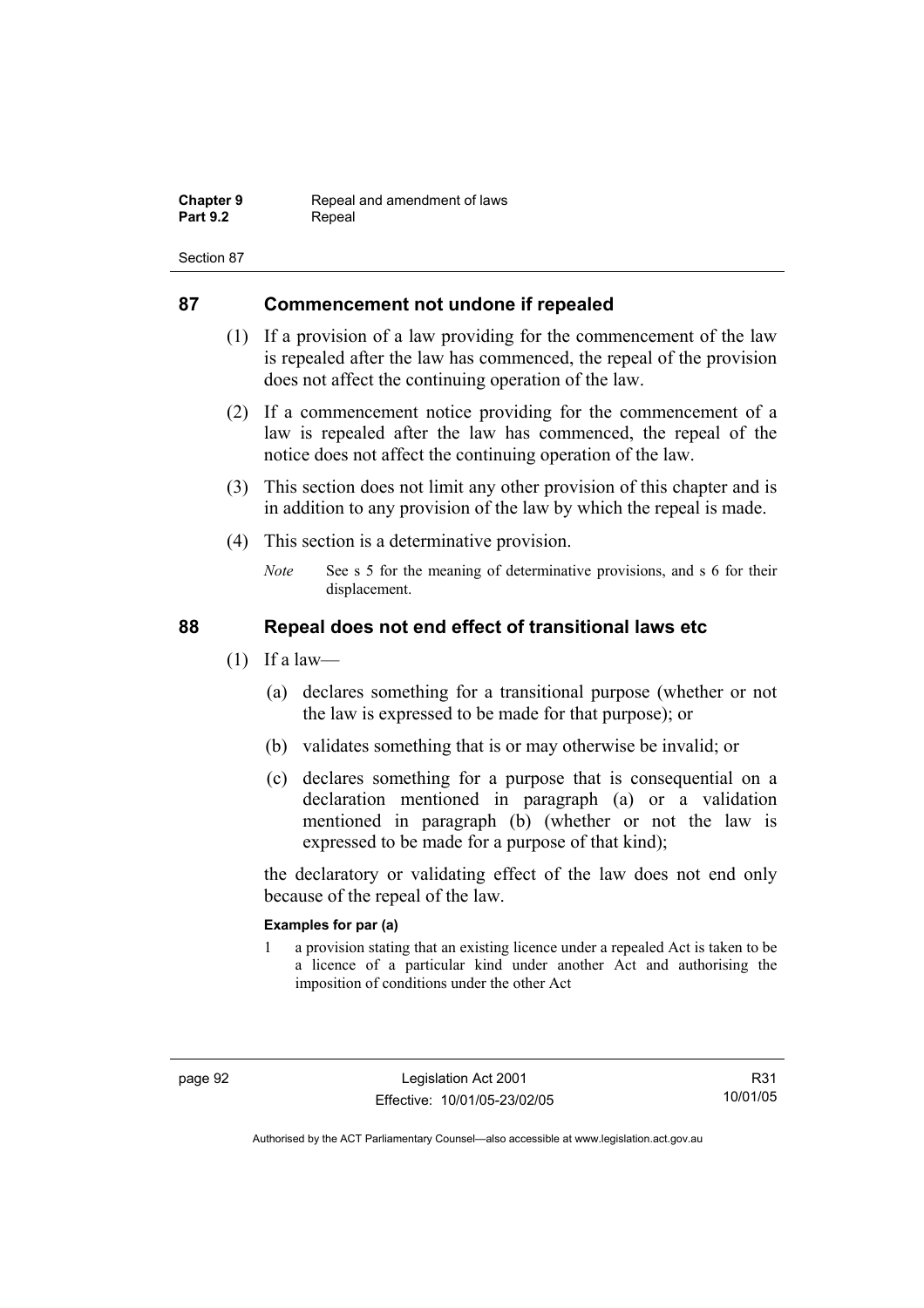2 a provision stating that a provision applies to certain applications made before the commencement of an amendment or only to applications made after the commencement of an amendment

#### **Example for par (b)**

a provision declaring an instrument to have been validly made and acts done in reliance on the instrument to have been validly done

#### **Example for par (c)**

a provision stating that an instrument that is declared valid is taken to have been amended in a particular way

- *Note* An example is part of the Act, is not exhaustive and may extend, but does not limit, the meaning of the provision in which it appears (see s 126 and s 132).
- (2) If a law (the *savings law*) declares a law (the *declared law*) to be a law to which this section applies—
	- (a) the effect of the declared law does not end only because of its repeal; and
	- (b) the effect of the savings law does not end only because of its repeal.
- (3) A declaration may be made for subsection (2) about a law whether or not the Act is a law to which subsection (1) applies.
- (4) A declaration made for subsection (2) about a law does not imply that, in the absence of a declaration about it, another law is not a law to which this section applies.
- (5) This section does not limit any other provision of this chapter and is in addition to any provision of the law by which the repeal is made.
- (6) This section is a determinative provision.
	- *Note* See s 5 for the meaning of determinative provisions, and s 6 for their displacement.

page 93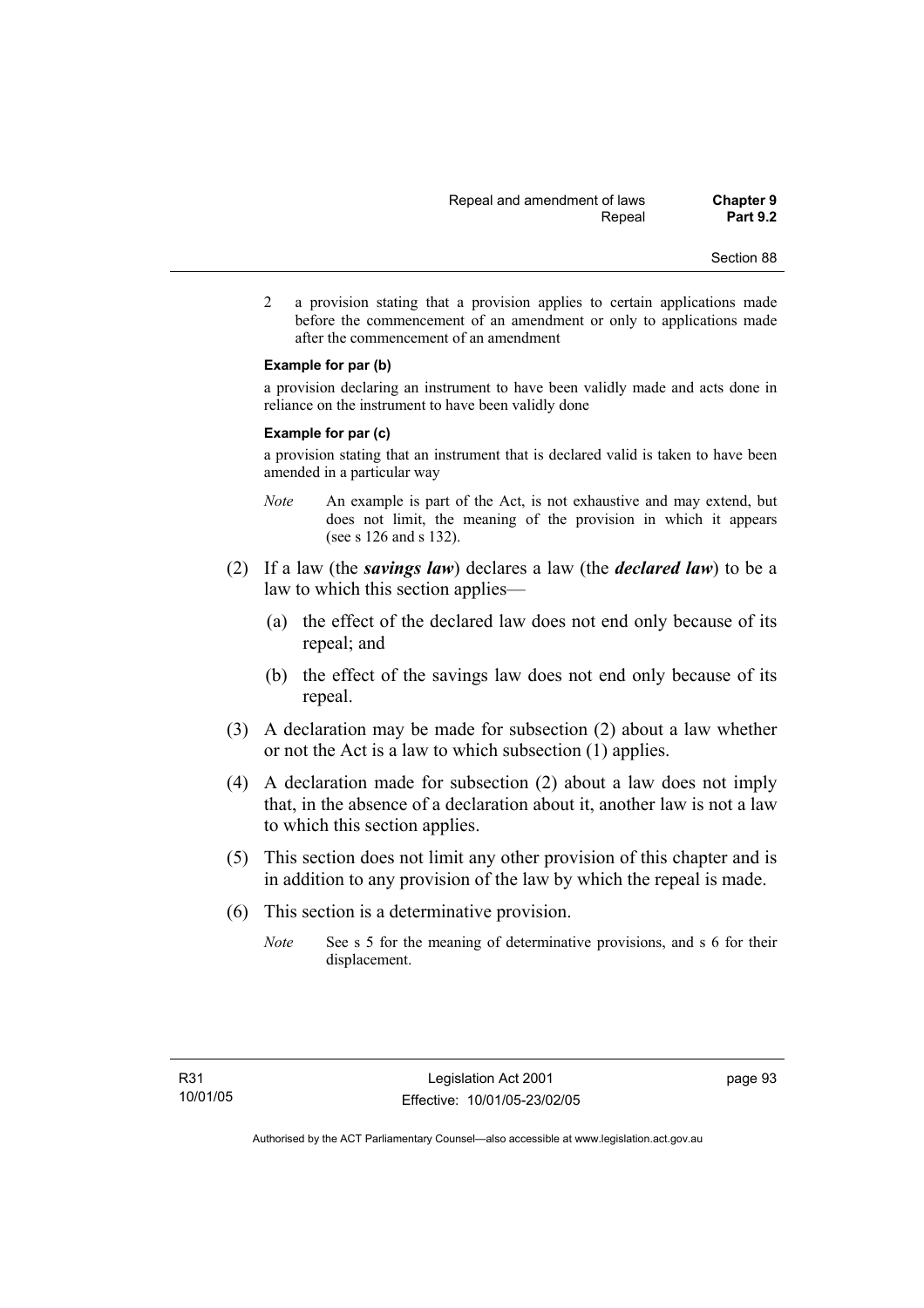## **89 Automatic repeal of certain laws and provisions**

- (1) An amending law is automatically repealed on the day after all of its provisions have commenced.
- (2) An appropriation Act is automatically repealed on the last day of the financial year for which it makes appropriations.
- (3) An amending provision of a law is automatically repealed immediately after all of the amendments and repeals made by it (or to which it relates) have commenced.
- (4) A commencement provision of a law is automatically repealed immediately after all of the provisions of the law have commenced.
- (5) A commencement notice is automatically repealed on the day after the day, or the last of the days, fixed or otherwise determined by the notice for the commencement of a law.
- (6) If an instrument making, or evidencing, an appointment (including an acting appointment) is a registrable instrument, the instrument is automatically repealed—
	- (a) on the day the appointment ends; or
	- (b) if the instrument makes 2 or more appointments that end on different days—on the day the last-ending appointment ends.
- (7) A repeal under this section has effect for all purposes, including, for example, any other provisions of this chapter about repeals.
- (8) If apart from this subsection a law would be automatically repealed on a day that is earlier than its notification day, the law is instead automatically repealed on the day after its notification day.
- (9) In the application of subsection (8) to a statutory instrument that is not a registrable instrument, a reference to the instrument's *notification day* is a reference to the day after the day it is made or, if it is required under an Act or statutory instrument to be approved

R31 10/01/05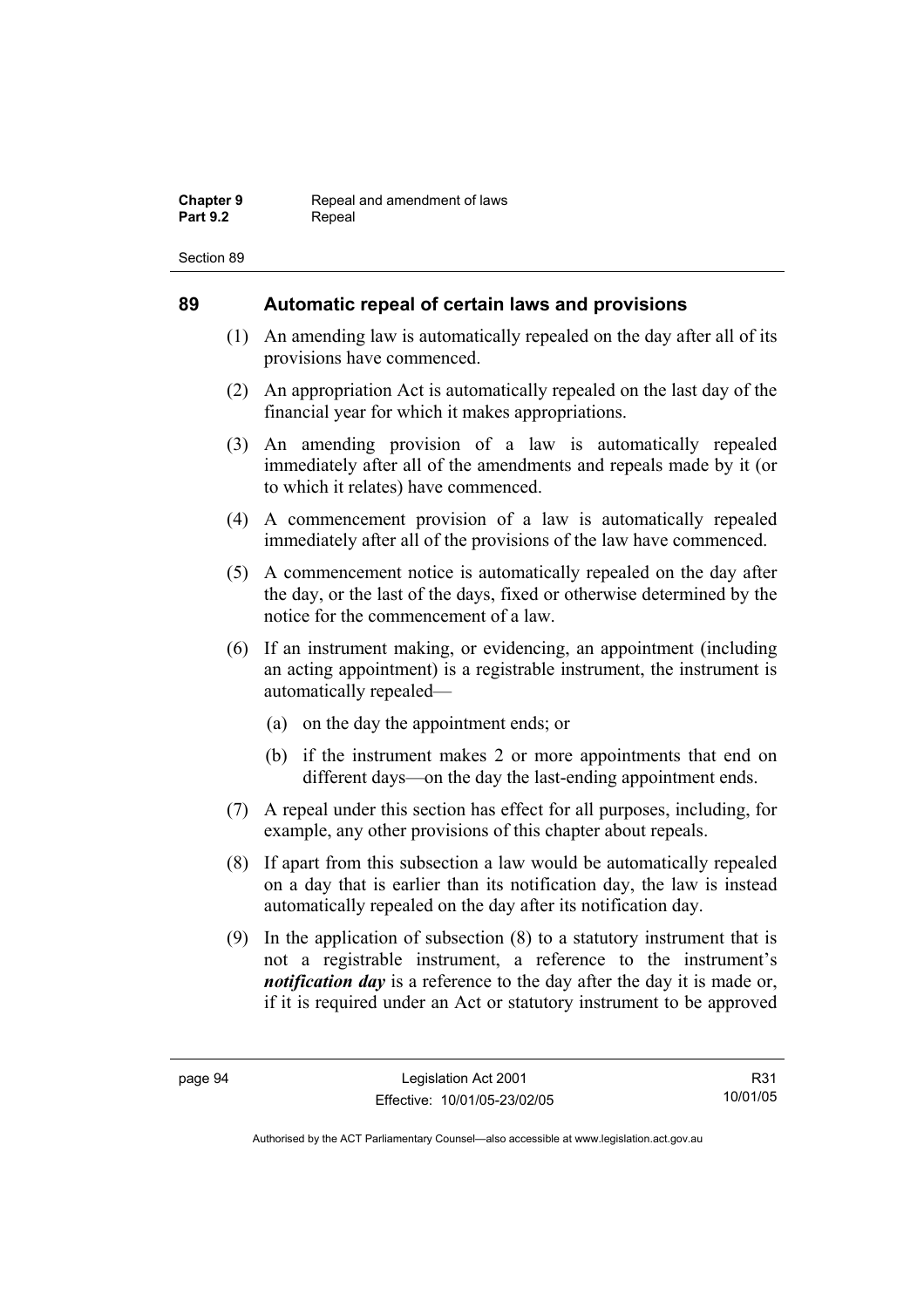(however described) by the Executive, a Minister or any other entity, the day after the day it is approved.

- (10) This section does not limit any other provision of this chapter.
- (11) This section is a determinative provision.
	- *Note* See s 5 for the meaning of determinative provisions, and s 6 for their displacement.
- (12) In this section:

*amend* does not include modify.

*amending law* means a law that consists only of provisions of the following kinds:

- (a) for an Act—the Act's long title;
- (b) for an Act—the Act's preamble (if any);
- (c) a provision about the law's name;
- (d) a provision about the law's commencement;
- (e) a provision about the purposes of the law or any of its provisions;
- (f) a provision about the effect of notes;
- (g) a provision providing for the amendment or repeal of a law (including a provision identifying the amended or repealed law);
- (h) a provision declaring a law to be a law to which section 88 (Repeal does not end effect of transitional laws etc) applies;
- (i) a provision about the renumbering of a law;

page 95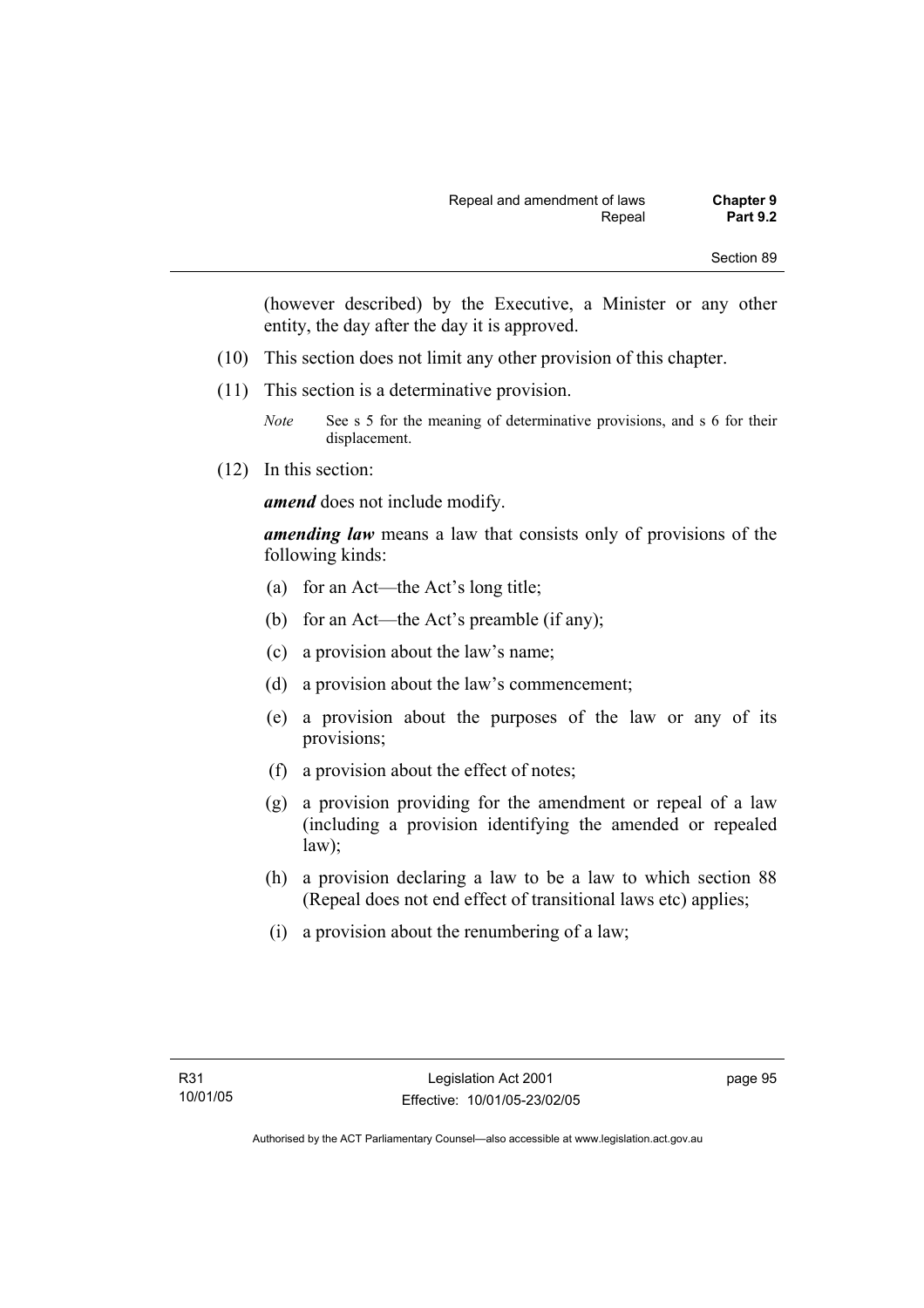**Chapter 9 Repeal and amendment of laws**<br>**Part 9.2 Repeal** Repeal

Section 89

 (j) a provision authorising or requiring something to be done under chapter 11 (Republication of Acts and statutory instruments).

## **Example for par (e)**

an objects provision

*amending provision*, of a law, means a provision of the law that only amends or repeals a law, and includes—

- (a) any other provision (for example, a schedule) of the law that only identifies the law amended or repealed; and
- (b) any other provision (for example, a part heading) of the law that only identifies (or groups) provisions that are amended or repealed.

*appropriation Act*—see the *Financial Management Act 1996*, dictionary.

*commencement provision*, of a law, means a provision of the law that only provides for the commencement of the law.

#### **Example 1 for s 89**

The *Hypothetical Amending Act 2002* repeals and amends a number of Acts. The Act contains the following provisions:

- a long title
- a provision about the Act's name
- a provision about the Act's commencement
- repealing provisions (that is, a provision stating that the Act repeals the Acts mentioned in schedule 1 and a schedule (schedule 1) setting out the names of the repealed Acts)
- amending provisions (that is, a provision stating that the Act amends the Acts mentioned in schedule 2 and a schedule (schedule 2) setting out the amended Acts and the amendments of them)
- a provision about the application of this Act, section 88 (Repeal does not end effect of transitional laws etc) to a provision being repealed

page 96 Legislation Act 2001 Effective: 10/01/05-23/02/05

R31 10/01/05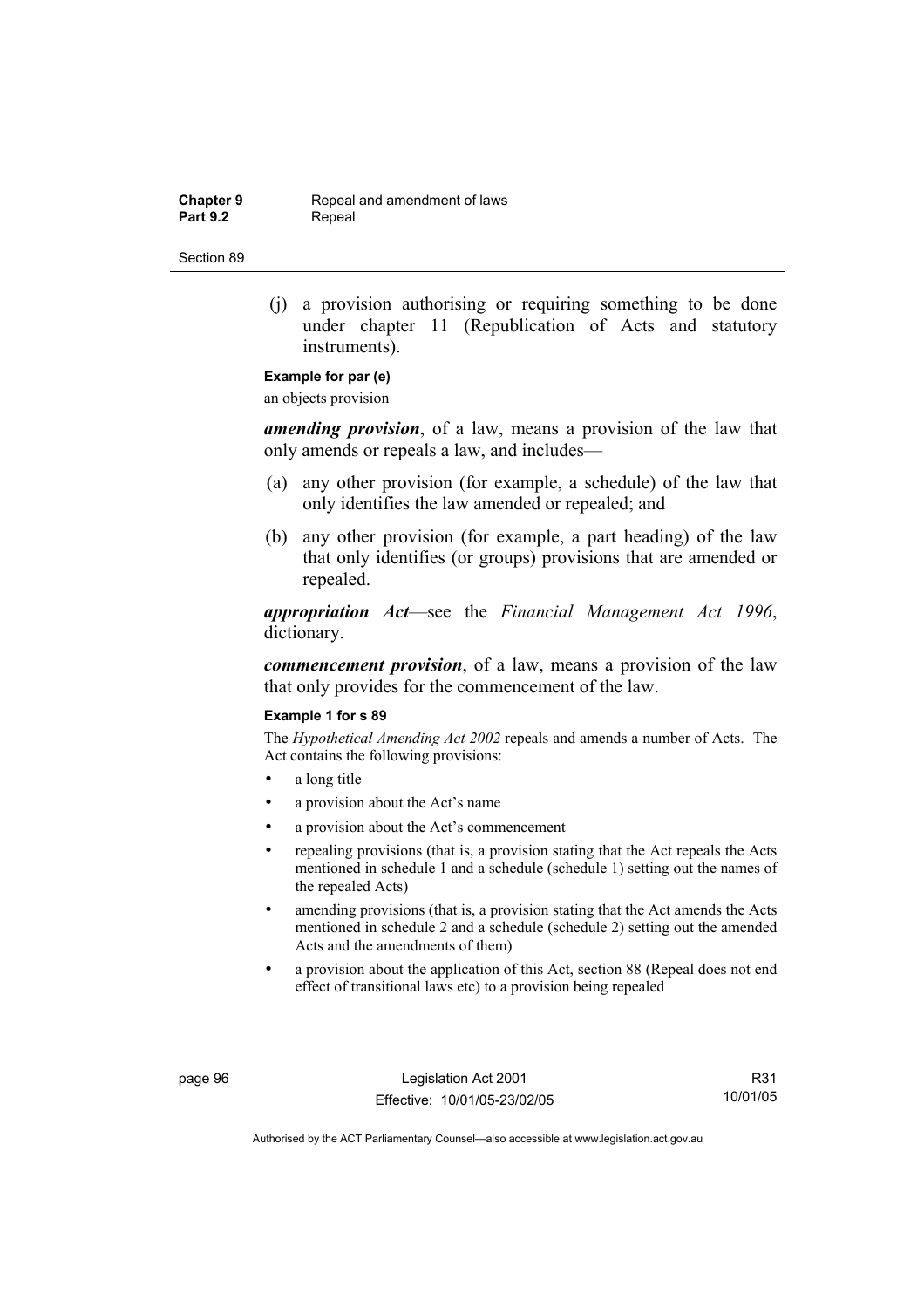• a provision requiring an amended Act (the *XYZ Act 1990*), or a provision of the *XYZ Act 1990*, to be renumbered in the next republication of the Act under this Act.

The Act contains no other provisions. Its repealing provisions, and its other provisions apart from the naming provision, the commencement provision and the amending provisions, commence on the day after its notification day, 22 March 2002. Its amending provisions commence on a date fixed by the Minister by written notice, 12 April 2002.

#### **Example 2 for s 89**

The *Example Act 2001* contains provisions establishing a new licensing scheme. It also amends several Acts and repeals others. Because it contains the scheme provisions, it is not an amending law covered by subsection (1).

#### **Example 3 for s 89—see s (12), def** *amending provision*

The *Plant Diseases Act 2003* (hypothetical), part 6 is as follows:

#### **Part 6 Repeals and consequential amendment**

- **42 Repeal of Plant Diseases Act 1934** The *Plant Diseases Act 1934* A1934-21 is repealed.
- **43 Repeal of Plant Diseases Regulation 1938**

The *Plant Diseases Regulation 1938* (made on 11 February 1938) is repealed.

- **44 Administrative Decisions (Judicial Review) Act 1989, schedule 1, new item 6**  *insert* 
	- 6 This Act does not apply to decisions of the Minister under the *Plant Diseases Act 2003*, part 3 (Measures for the control of diseases and pests).

Under the definition of *amending provision*, the heading to part 6, as well as the contents of part 6, are automatically repealed under section 89.

*Note* An example is part of the Act, is not exhaustive and may extend, but does not limit, the meaning of the provision in which it appears (see s 126 and s 132).

page 97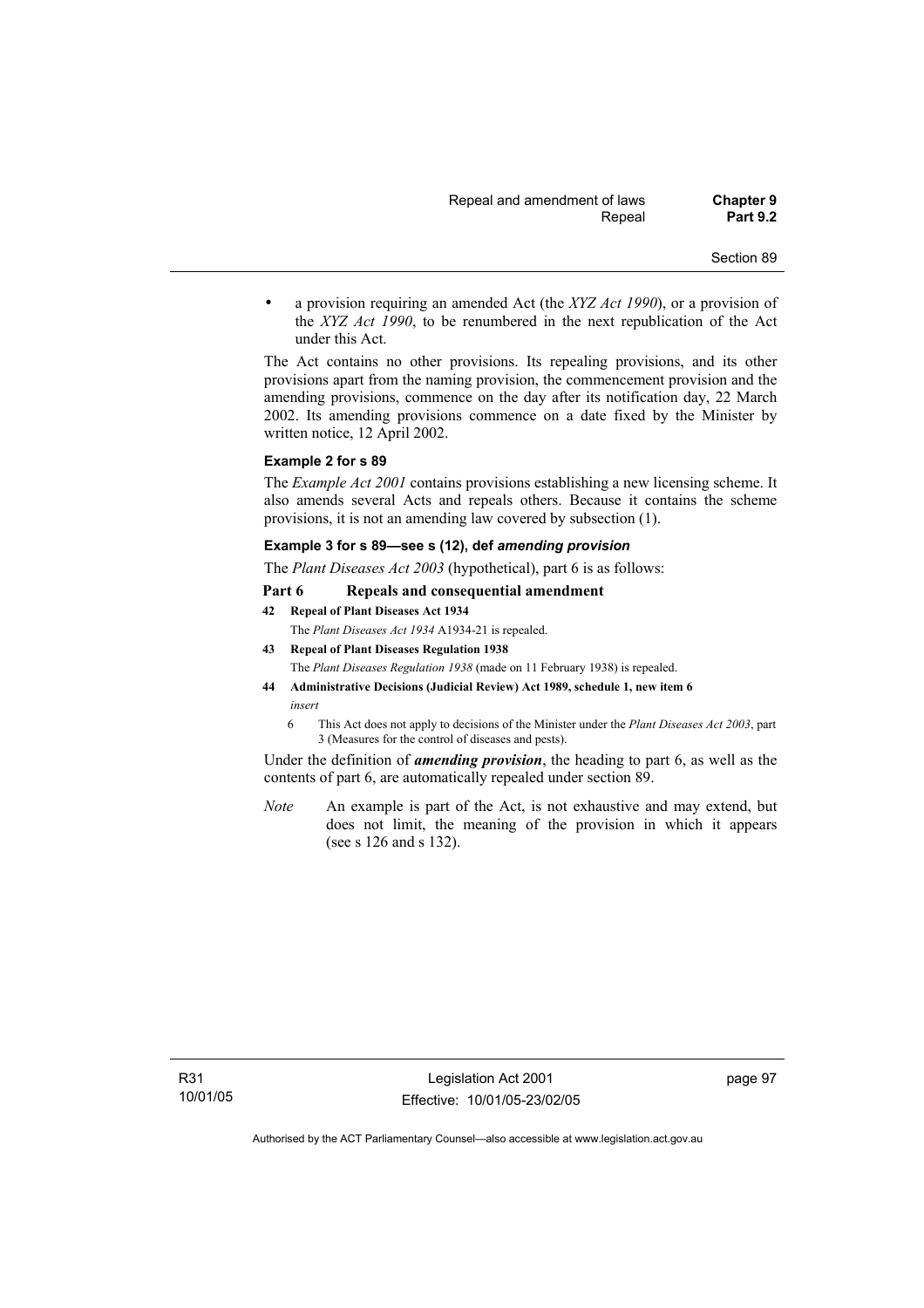**Chapter 9 Repeal and amendment of laws**<br>**Part 9.3 Amendment** Amendment

Section 90

# **Part 9.3 Amendment**

## **90 Law and amending laws to be read as one**

A law and all laws amending it are to be read as one.

## **91 Insertion of provisions by amending law**

- (1) This section applies if a law (the *amending law*) amends another law (the *amended law*) by inserting any of the following provisions, and does not exactly specify the position in the amended law where it is to be inserted:
	- (a) a chapter, part, division, subdivision, section or subsection (an *inserted chapter, part, division, subdivision, section* or *subsection*);
	- (b) a paragraph (an *inserted paragraph*);
	- (c) a subparagraph (an *inserted subparagraph*);
	- (d) a sub-subparagraph (an *inserted sub-subparagraph*);
	- (e) a definition (an *inserted definition*);
	- (f) any other provision (a *miscellaneous inserted provision*).
- (2) An inserted chapter, part, division, subdivision, section or subsection is inserted in the appropriate numerical or alphanumerical position in the amended law.
- (3) An inserted paragraph is inserted in the appropriate alphabetical position in the amended law.
- (4) An inserted subparagraph is inserted in the appropriate numerical or alphanumerical position in the amended law.
- (5) An inserted sub-subparagraph is inserted in the appropriate alphabetical position in the amended law.

| page 98 | Legislation Act 2001         | R31      |
|---------|------------------------------|----------|
|         | Effective: 10/01/05-23/02/05 | 10/01/05 |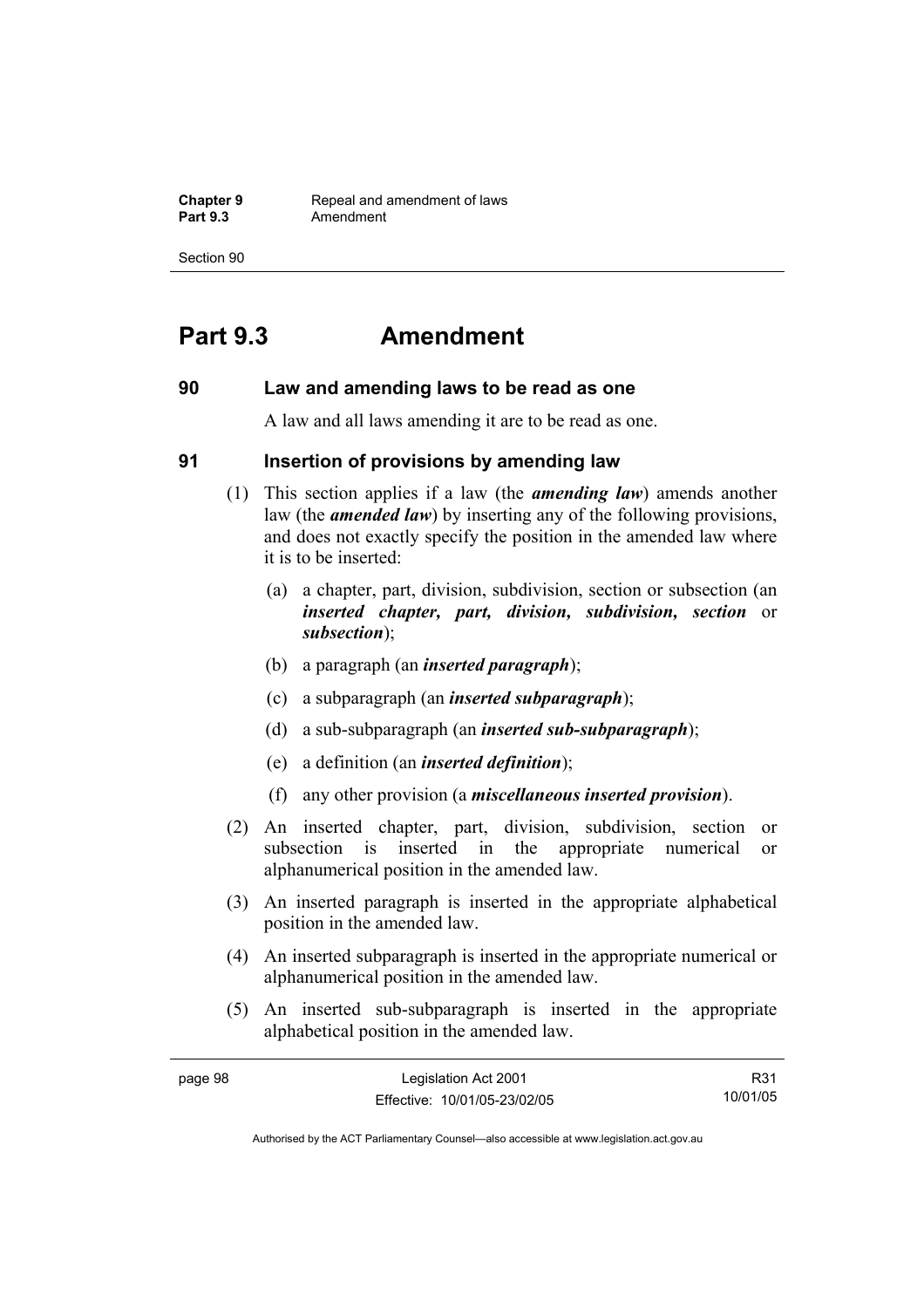- (6) An inserted definition is inserted in the appropriate alphabetical position (worked out on a letter-by-letter basis) in a series of definitions in the amended law.
- (7) A miscellaneous inserted provision is inserted in the appropriate position in the amended law.
- (8) In applying this section to a statutory instrument or to a provision of a schedule to an Act, a reference to a section or subsection is a reference to a corresponding provision of the law or schedule.
- (9) In working out the appropriate position where a provision is to be inserted in the amended law, regard may be had to the following:
	- (a) the provision number or letter;
	- (b) the heading of the relevant amending provision of the amending Act;
	- (c) any other amendments in the amending law including the order of amendments;
	- (d) anything else in the amending law or amended law;
	- (e) current legislative drafting practice.

### **Examples**

- 1 If a part numbered '3' is to be inserted into an amended law with an existing sequence of parts 'part 1—part 2—part 4', inserted part 3 is inserted between parts 2 and 4.
- 2 If a division numbered '2.2A' is to be inserted into an amended law with an existing sequence of divisions in part 2 'division 2.1—division 2.2 division 2.3', inserted division 2.2A is inserted between divisions 2.2 and 2.3.
- 3 If a section numbered '6AA' is to be inserted into an amended law with an existing sequence of sections 'section 6—section 6A—section 6B', inserted section 6AA is inserted between sections 6A and 6B.
- 4 If a section numbered '7A' is to be inserted (by an amending section headed 'New section 7A', with the command '*in division 2.2, insert*') into an amended law with an existing sequence 'section 7 [in division 2.2]—

page 99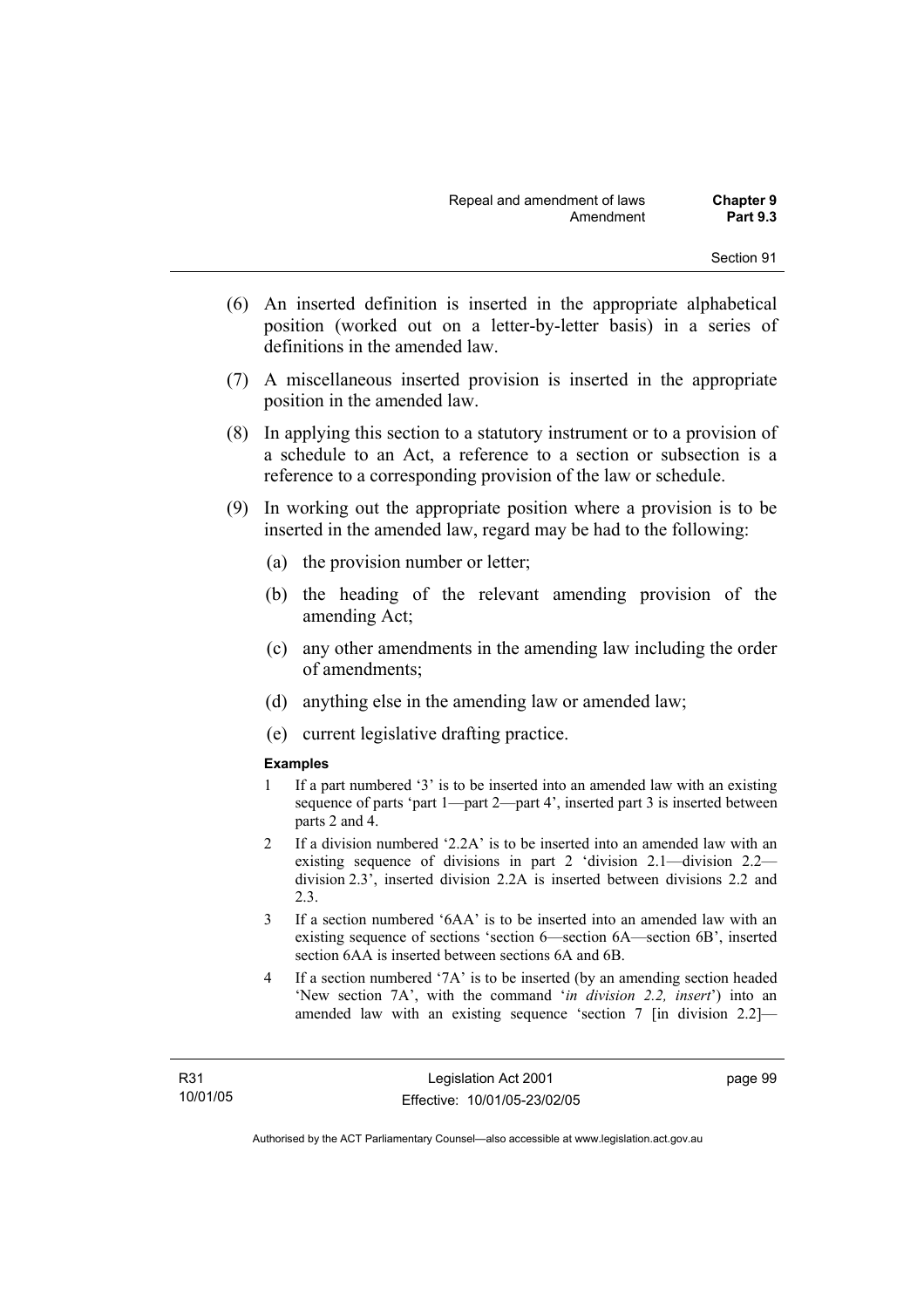#### **Chapter 9 Repeal and amendment of laws**<br>**Part 9.3 Amendment** Amendment

#### Section 92

division 2.3 heading—section 8', inserted section 7A is inserted between section 7 and the division 2.3 heading (that is, at the end of division 2.2).

- 5 If a section numbered '7A' is to be inserted (by an amending section headed 'New section 7A', with the command '*in division 2.3, insert*') into an amended law with an existing sequence 'section 7 [in division 2.2] division 2.3 heading—section 8', inserted section 7A is inserted between the division 2.3 heading and section 8 (that is, at the beginning of division 2.3).
- *Note* An example is part of the Act, is not exhaustive and may extend, but does not limit, the meaning of the provision in which it appears (see s 126 and s 132).
- (10) This section is a determinative provision.
	- *Note* See s 5 for the meaning of determinative provisions, and s 6 for their displacement.
- (11) In this section:

*insert* includes relocate.

## **92 Amendment to be made wherever possible**

- (1) If a law amends another law—
	- (a) by omitting a word; or
	- (b) by substituting a word for another word; or
	- (c) by inserting a word before or after a particular word;

the amendment is to be made wherever possible in the other law.

#### **Example**

The *XYZ Amendment Act 2002* is expressed to omit the word 'authorised' from the *ABC Act 1998*, section 20. The word 'authorised' is used once in the section 20 heading, 3 times in section 20 (1) and twice in section 20 (3). The amendment omits each of those references to the word 'authorised'.

*Note* An example is part of the Act, is not exhaustive and may extend, but does not limit, the meaning of the provision in which it appears (see s 126 and s 132).

page 100 Legislation Act 2001 Effective: 10/01/05-23/02/05

R31 10/01/05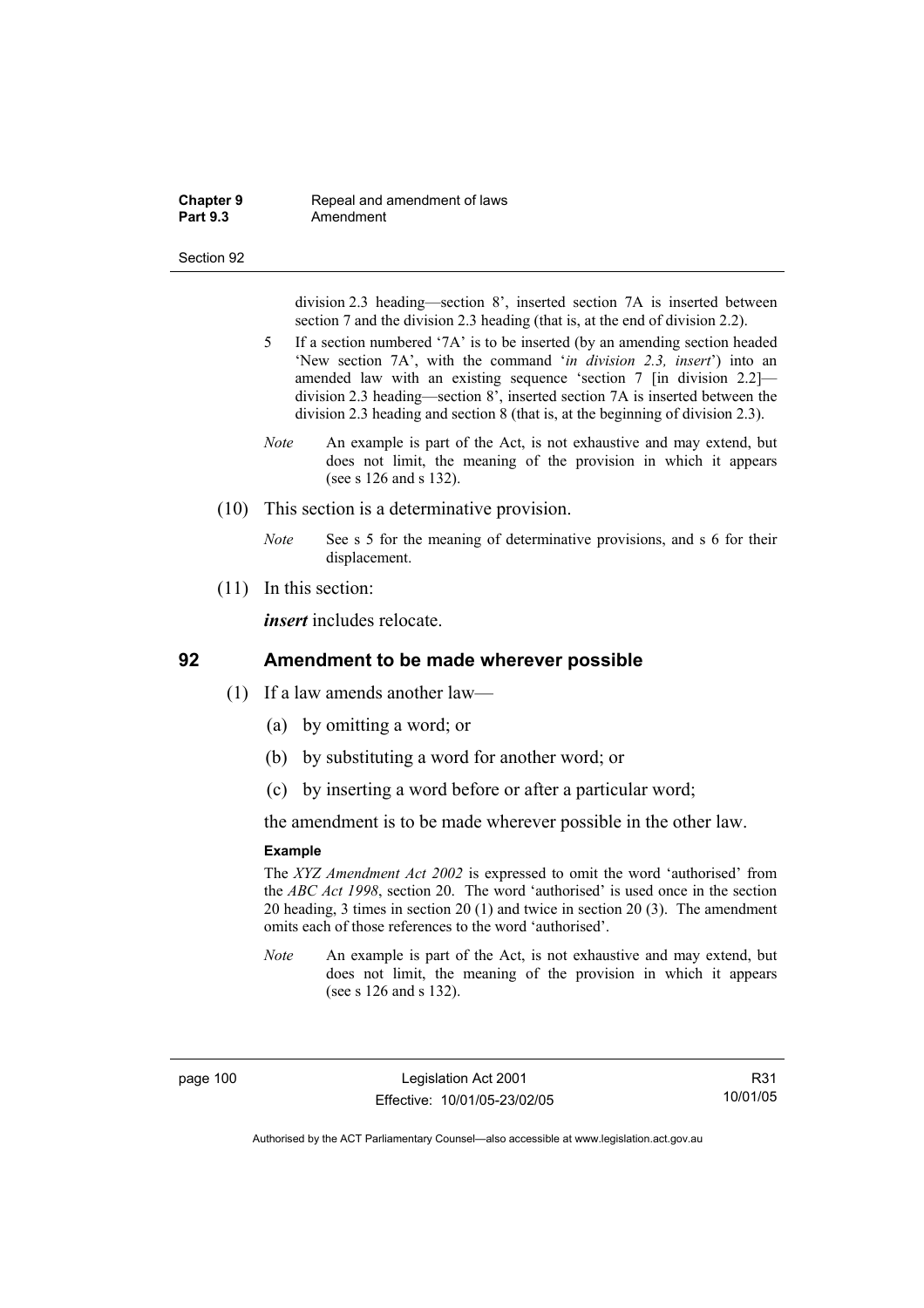- (2) This section is a determinative provision.
	- *Note* See s 5 for the meaning of determinative provisions, and s 6 for their displacement.

## **93 Provisions included in another provision for amendment purposes**

- (1) This section applies for the purpose of amending a law.
- (2) The heading to a chapter, part, division, subdivision, schedule, dictionary, section or any other provision of the law forms part of the provision to which it is a heading.
- (3) An example at the end of a provision of the law is part of the provision unless the example is expressed in a way that indicates that it applies only to another provision.
- (4) A note at the end of a provision of the law is taken, for this section, to be part of the provision unless the note is expressed in a way that indicates that it applies only to another provision.
- (5) However, a note in a law is not, for any other purpose, part of the law.

*Note* Section 127 (Material that is not part of Act or statutory instrument) deals with the status of notes.

- (6) A penalty at the end of a subsection of the law—
	- (a) is part of the subsection unless the penalty is expressed in a way that indicates that it applies only to other subsections of the section; or
	- (b) if the penalty is expressed in a way that indicates that it applies only to other subsections—is part of the section.
- (7) A penalty at the end of a section of the law that is not divided into subsections is part of the section.

page 101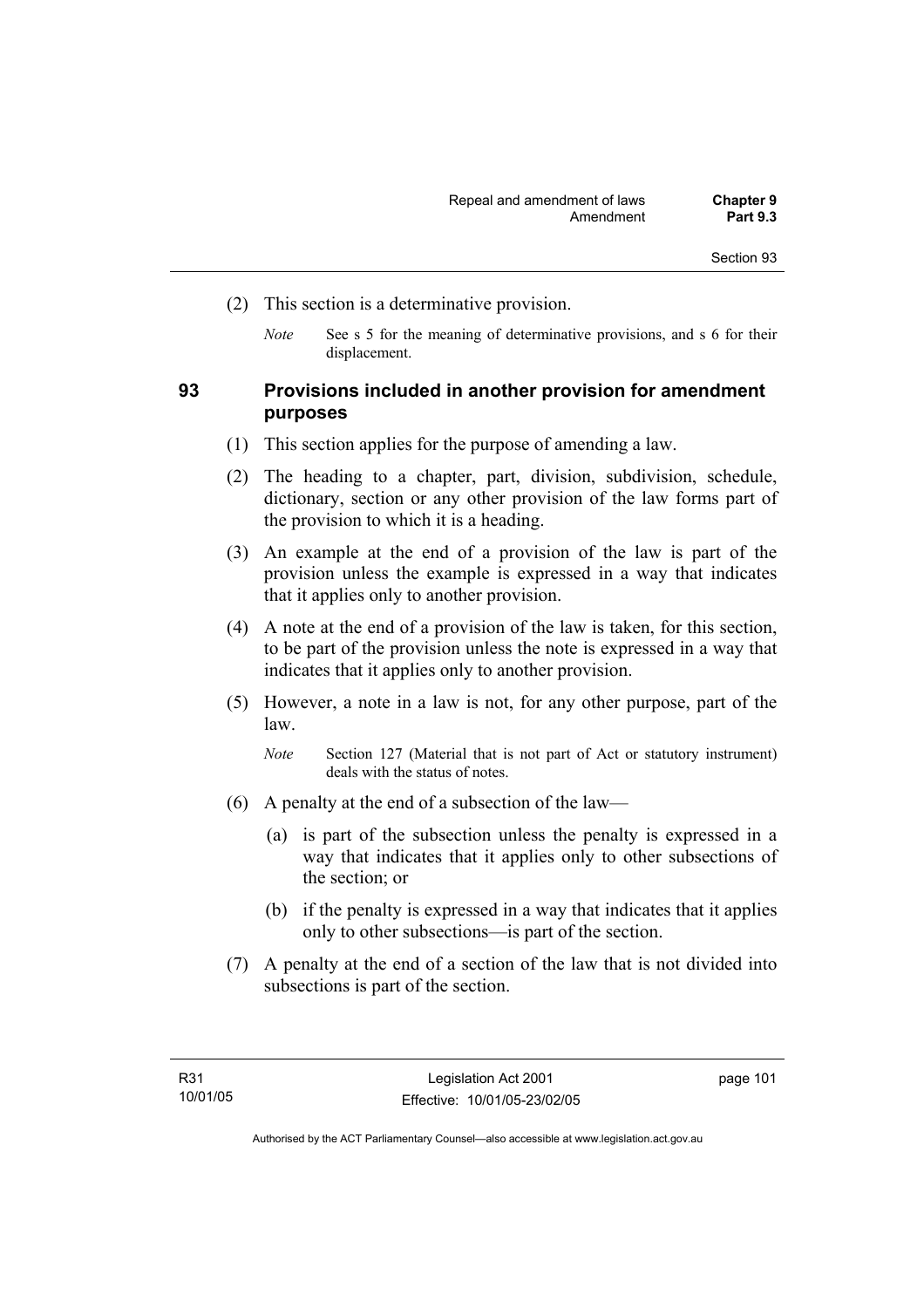- (8) The word 'and', 'or' or 'but', or a similar word, at the end of a paragraph, subparagraph, sub-subparagraph or another provision of the law is part of the provision.
- (9) In working out whether an example or note is at the end of a provision of the law, any penalty is to be disregarded, and, for an example, any note is to be disregarded.
- *Note* According to current legislative drafting practice, examples, notes and penalties to a provision are arranged in the following order at the end of provisions:
	- 1 penalty (first)
	- 2 examples
	- 3 notes (last).
- (10) In applying this section to a statutory instrument or to a provision of a schedule to an Act, a reference to a section or subsection is a reference to a corresponding provision of the law or schedule.
- (11) This section is a determinative provision.
	- *Note* See s 5 for the meaning of determinative provisions, and s 6 for their displacement.

## **94 Continuance of appointments etc made under amended provisions**

- (1) This section applies if—
	- (a) a law expressly or impliedly authorises or requires—
		- (i) the making of an appointment or statutory instrument; or
		- (ii) the delegation of a function; or
		- (iii) the issue of a licence or permit (however described); or
		- (iv) the doing (however described) of anything else; and
	- (b) the law is amended by another law; and
	- (c) under the amended law—

R31 10/01/05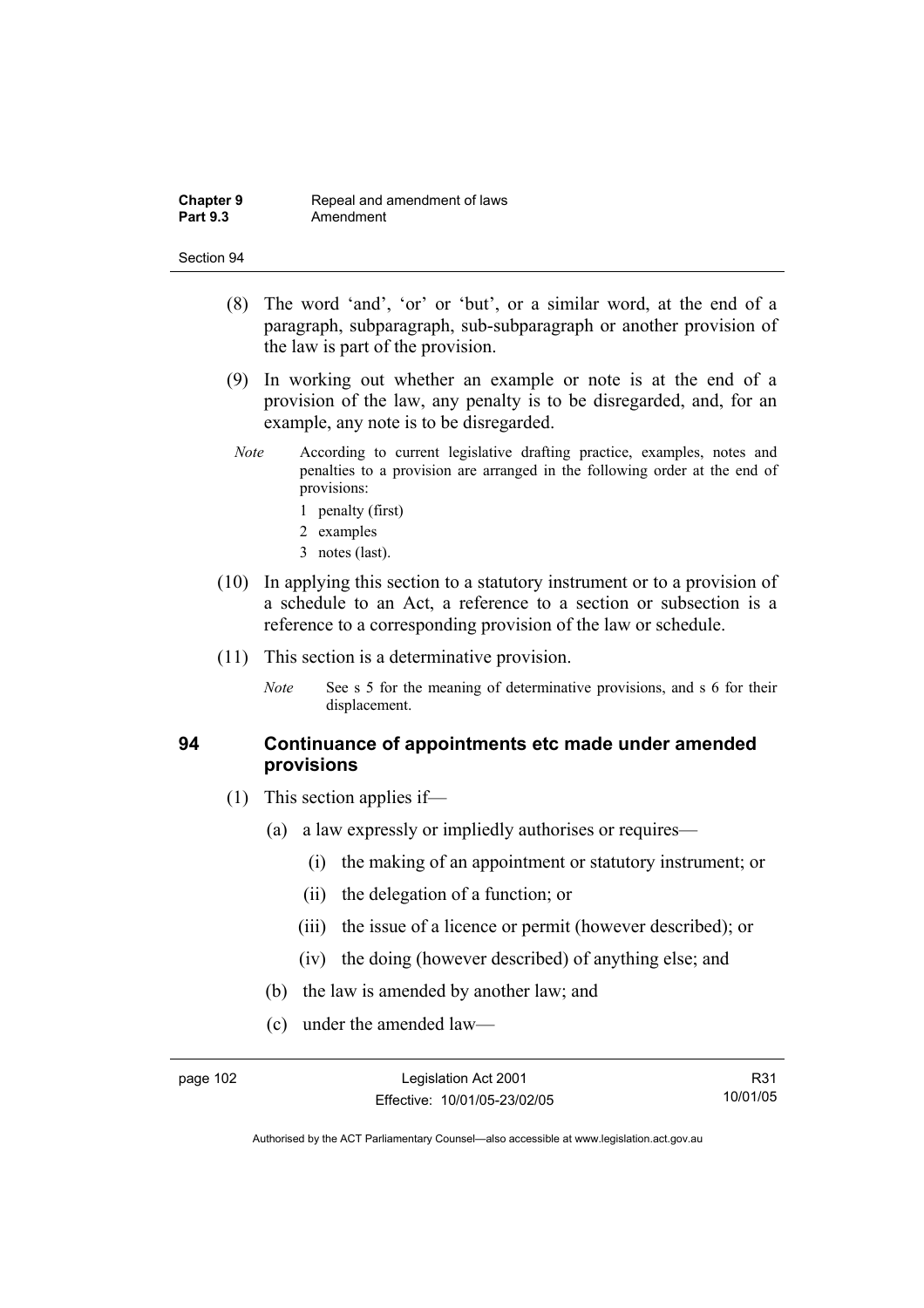- (i) the appointment or statutory instrument may be made; or
- (ii) the function may be delegated; or
- (iii) the licence or permit may be issued; or
- (iv) the thing may be done;

whether by the same or a different entity.

#### **Examples for par (a) (iv)**

- 1 the giving of an approval, consent or permission
- 2 the making of a recommendation
- *Note* An example is part of the Act, is not exhaustive and may extend, but does not limit, the meaning of the provision in which it appears (see s 126 and s 132).
- (2) An appointment, statutory instrument, delegation, licence, permit or anything else mentioned in subsection (1) that was in force immediately before the commencement of the amendment continues to have effect as if it had been made, issued or done (however described) under the amended law.
- (3) This section is a determinative provision.
	- *Note* See s 5 for the meaning of determinative provisions, and s 6 for their displacement.
- (4) In this section:

*amend* includes omit and re-enact in the same law (with or without changes), but does not include omit and re-enact in another law.

*appointment* includes acting appointment.

# **95 Status of modifications**

 (1) If a law is modified by another law, the law operates as modified but the modification does not amend the text of the law.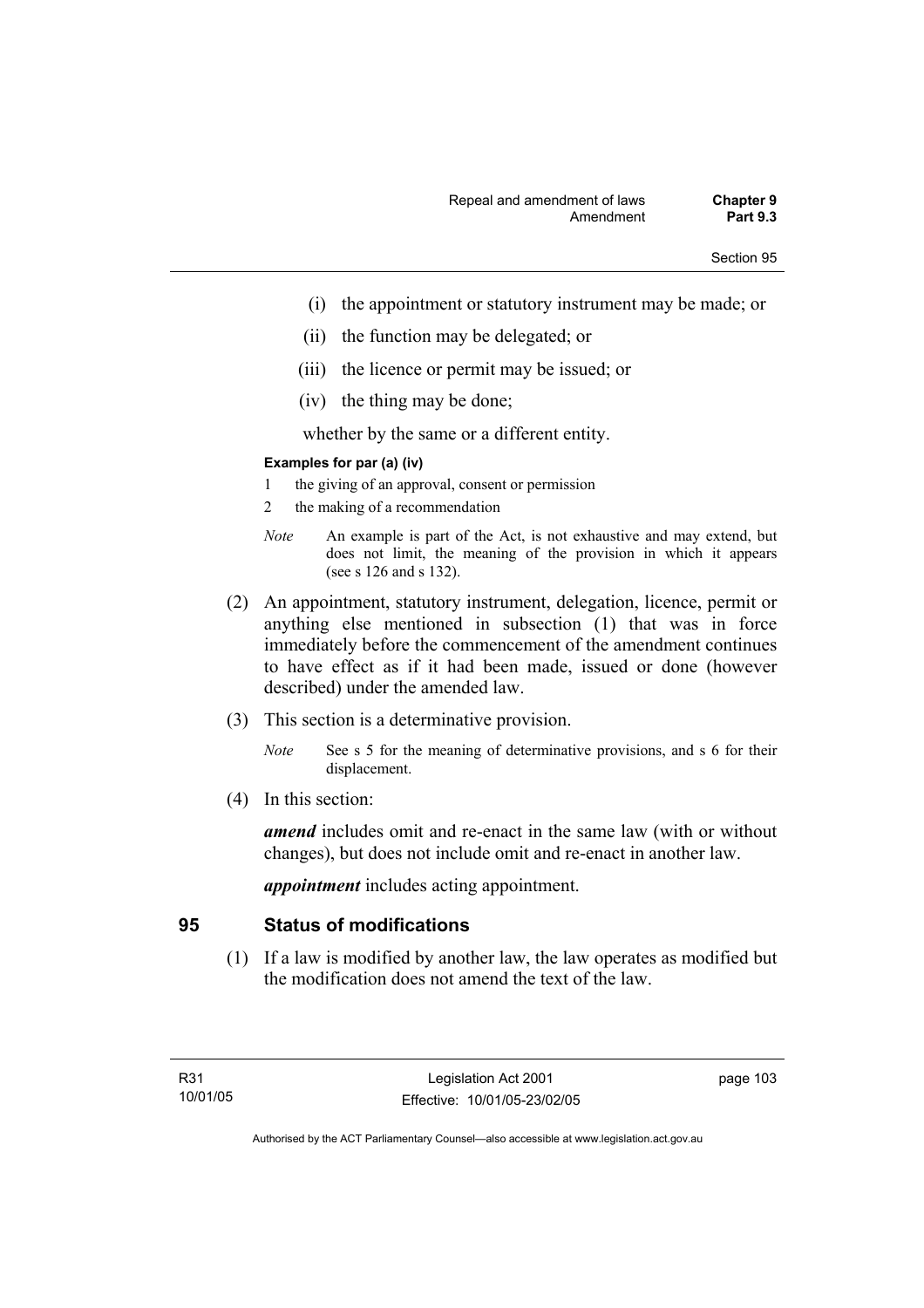| <b>Chapter 9</b> | Repeal and amendment of laws |
|------------------|------------------------------|
| <b>Part 9.3</b>  | Amendment                    |

- (2) This section is a determinative provision.
	- *Note* See s 5 for the meaning of determinative provisions, and s 6 for their displacement.

## **96 Relocated provisions**

- (1) This section applies if a provision of a law is relocated (with or without changes) to a different place in the same law or to a different law.
- (2) The operation or meaning of the provision is not affected only because of the provision's relocation.
- (3) Without limiting subsection (2), if before its relocation the provision was to be interpreted in a particular way, it is to be interpreted in that way in its new location.

### **Example**

If a provision of an Act is to be interpreted as if it were a law consolidating the provisions of other laws and it is relocated into another Act, it is to be interpreted in the same way in its new location.

- *Note* An example is part of the Act, is not exhaustive and may extend, but does not limit, the meaning of the provision in which it appears (see s 126 and s 132).
- (4) However, the provision has effect subject to any changes made to it.
- (5) This section is a determinative provision.
	- *Note* See s 5 for the meaning of determinative provisions, and s 6 for their displacement.

R31 10/01/05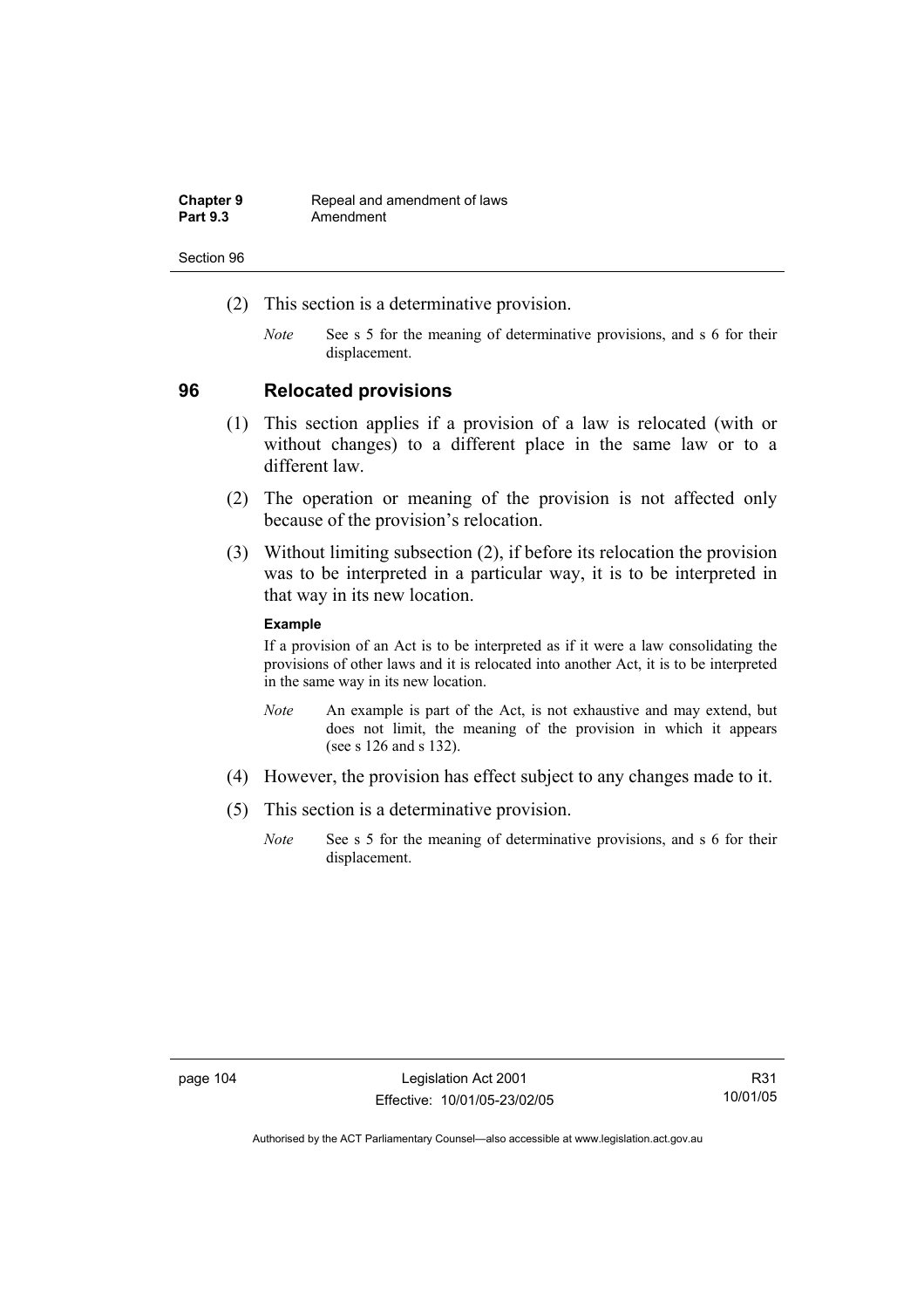# **Chapter 10 Referring to laws**

## **97 References to law or instrument include law or instrument containing reference**

 (1) In a law, a reference in general terms to a law of the same kind includes a reference to the law itself.

#### **Example**

The *ABC Act 2001*, section 27 gives a power to confiscate property under certain circumstances. Section 93 of the same Act provides 'If an Act authorises the confiscation of property, the owner of the property has a right of appeal to the Magistrates Court.' The right of appeal under section 93 also applies to the power given by section 27.

- *Note* An example is part of the Act, is not exhaustive and may extend, but does not limit, the meaning of the provision in which it appears (see s 126 and s 132).
- (2) In an instrument, a reference in general terms to an instrument of the same kind includes a reference to the instrument itself.
- (3) In this section:

*instrument* means an instrument (other than a law) made or in force under a law.

*law* means an Act, subordinate law or disallowable instrument.

## **98 Referring to laws in general terms**

(1) Every Act may be referred to by the word 'Act' alone.

### **Example**

A former NSW Act may be referred to by using the name of the NSW Act to which it corresponds eg '*Truck Act 1900*'. In other words, it is not necessary to add words indicating that it is a former NSW Act.

R31 10/01/05 page 105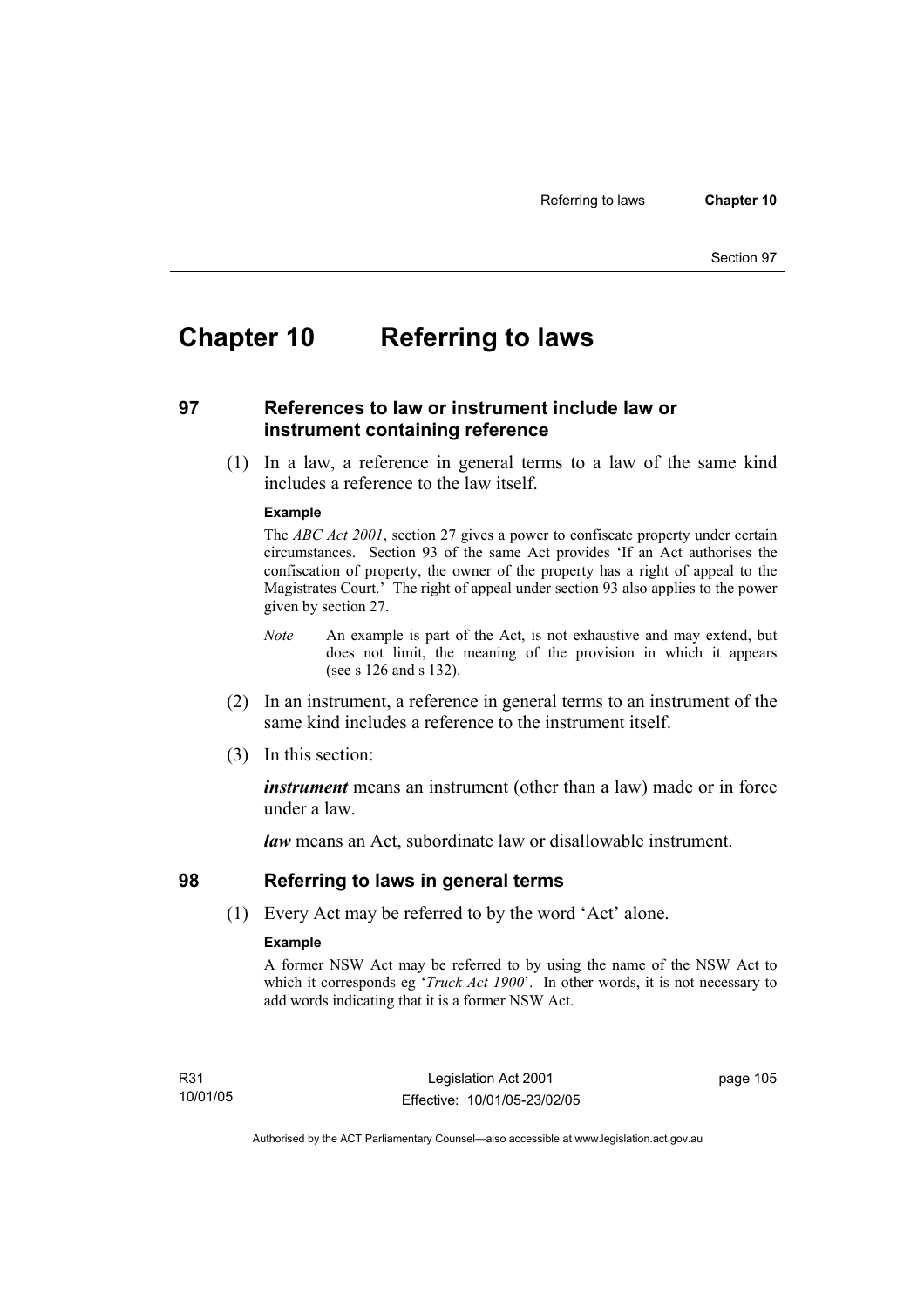#### **Chapter 10** Referring to laws

#### Section 99

 (2) Every statutory instrument may be referred to using words to describe the kind of instrument alone.

## **99 Referring to particular Acts**

- (1) An Act may be referred to by—
	- (a) the name the Act gives to itself; or
	- (b) the year when it was enacted and its number, together with a reference (if necessary) to indicate that it is an Act.

### **Example of reference to indicate Act**

An Act may be referred to using the word Act or the letter 'A' (eg 'A1993-1' is a reference to Act No 1 of 1993).

- *Note* An example is part of the Act, is not exhaustive and may extend, but does not limit, the meaning of the provision in which it appears (see s 126 and s 132).
- (2) A Commonwealth Act may be referred to—
	- (a) by the name the Act gives to itself; or
	- (b) in any other way sufficient in a Commonwealth Act for referring to a Commonwealth Act;

together with a reference to the Commonwealth (or an abbreviation of the Commonwealth).

- (3) An Act or ordinance of a State or another Territory may be referred  $to$ —
	- (a) by the name the Act or ordinance gives to itself; or
	- (b) in any other way sufficient in an Act or ordinance of the State or other Territory for referring to such an Act or ordinance;

together with (unless it is a former NSW Act) a reference to the State or other Territory (or an abbreviation of it).

(4) A UK Act may be referred to—

R31 10/01/05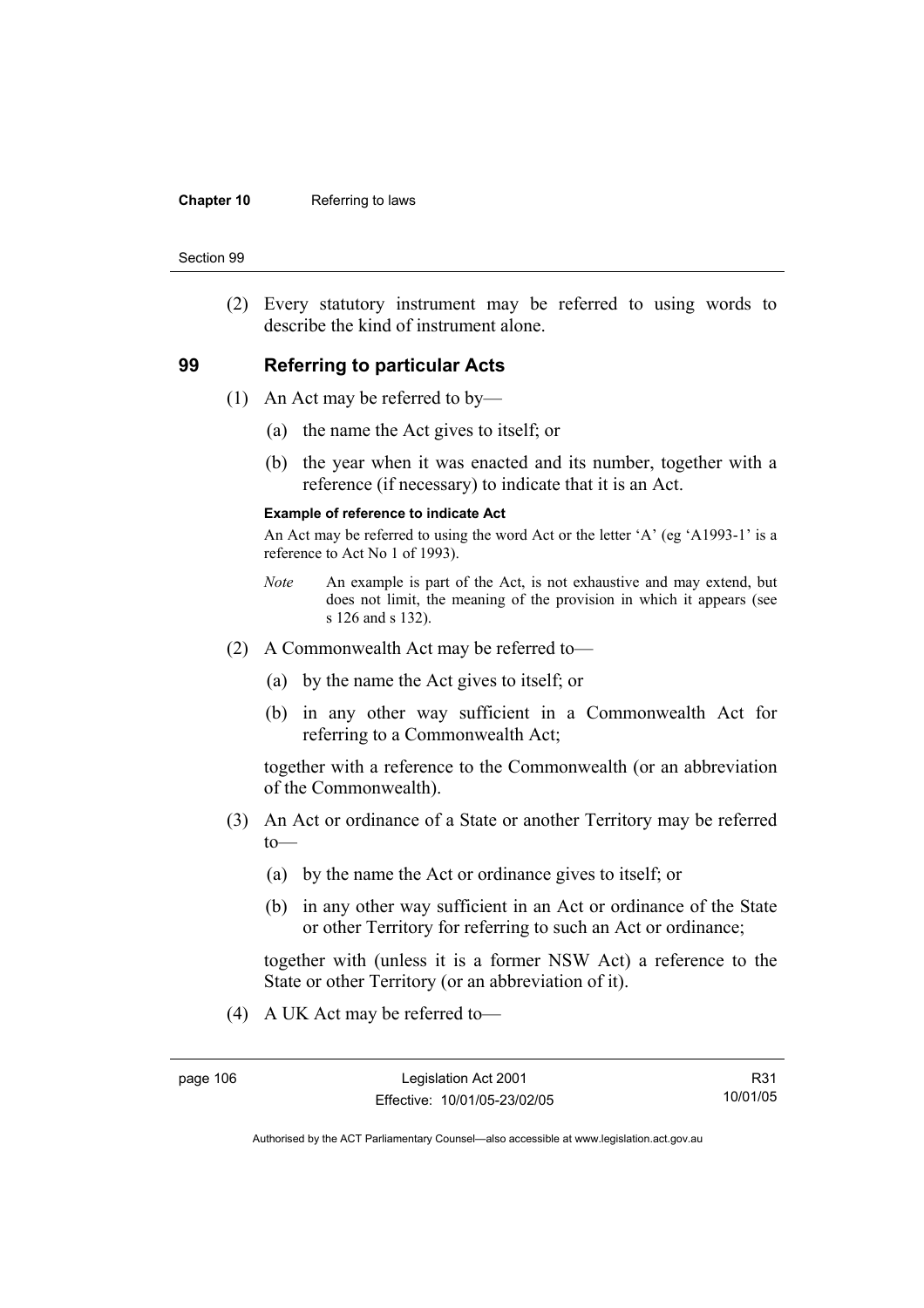- (a) by the name the Act gives to itself; or
- (b) in any other way sufficient in a UK Act for referring to a UK Act;

together with (unless it is a former UK Act) a reference to the United Kingdom (or an abbreviation of the United Kingdom).

## **100 Referring to statutory instruments**

- (1) A statutory instrument (including a subordinate law or disallowable instrument) may be referred to by—
	- (a) any name the instrument gives to itself; or
	- (b) if the instrument was numbered under this Act or another territory law—the year when it was made and its number, together with a reference (if necessary) to the kind of instrument; or
	- (c) reference to—
		- (i) if the instrument was notified in the register under this Act—the date when it was notified in the register, together with a reference to the Act or statutory instrument under which it was made; or
		- (ii) if the instrument was published or notified in the gazette before the commencement of this Act—the number, date and pages of the gazette where it was published or notified; or
		- (iii) for any instrument—the date when it was made, together with a reference to the Act or statutory instrument under which it was made.

### **Examples of references to kind of instrument for par (b)**

1 A subordinate law may be referred to using the letters 'SL' (eg 'SL2000-11' is a reference to subordinate law No 11 of 2000).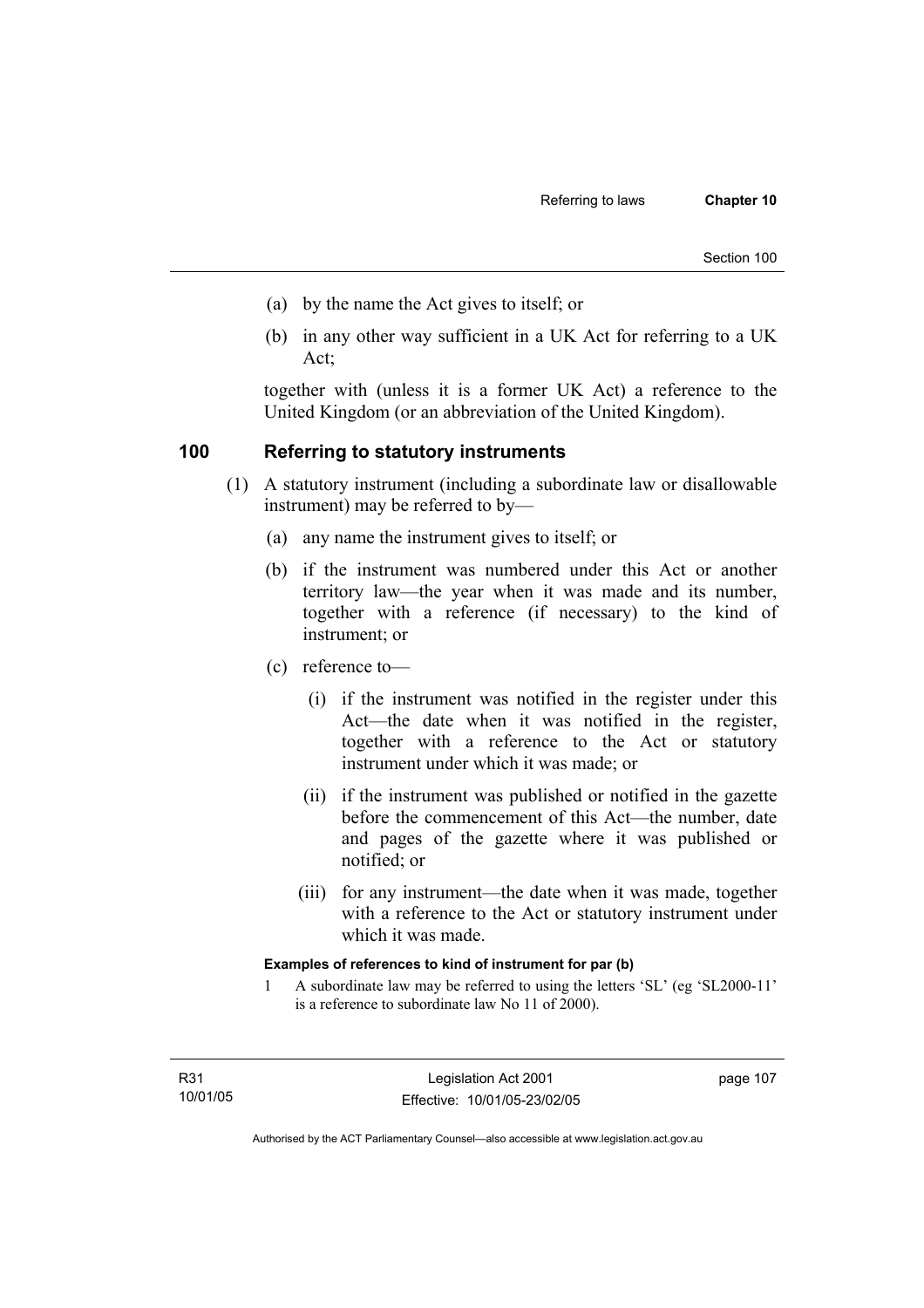#### **Chapter 10** Referring to laws

Section 100

- 2 A disallowable instrument may be referred to using the letters 'DI' (eg 'DI1997-101' is a reference to disallowable instrument No 101 of 1997).
- 3 A notifiable instrument that is not an approved form may be referred to using the letters 'NI' (eg 'NI2002-226' is a reference to notifiable instrument No 226 of 2002).
- 4 An approved form may be referred to using the letters 'AF' (eg 'AF2003-1' is a reference to approved form No 1 of 2003).
- 5 A commencement notice may be referred to using the letters 'CN' (eg 'CN2002-3' is a reference to commencement notice No 3 of 2002).
- *Note* An example is part of the Act, is not exhaustive and may extend, but does not limit, the meaning of the provision in which it appears (see s 126 and s 132).
- (2) An instrument made or in force under a Commonwealth Act, or under an instrument made or in force under a Commonwealth Act, may be referred to—
	- (a) by any name the instrument gives to itself; or
	- (b) in another way sufficient in a Commonwealth Act for the referring to such an instrument;

together with a reference to the Commonwealth (or an abbreviation of the Commonwealth).

- (3) An instrument made or in force under an Act or ordinance of a State or another Territory, or under an instrument made or in force under such an Act or ordinance, may be referred to—
	- (a) by any name the instrument gives to itself; or
	- (b) in another way sufficient in an Act or ordinance of the State or other territory for referring to such an instrument;

together with (unless it is a New South Wales instrument applying in the ACT) a reference to the State or other Territory (or an abbreviation of it).

 (4) An instrument made or in force under a UK Act, or under an instrument made or in force under a UK Act, may be referred to—

| page 108 | Legislation Act 2001         | R31      |
|----------|------------------------------|----------|
|          | Effective: 10/01/05-23/02/05 | 10/01/05 |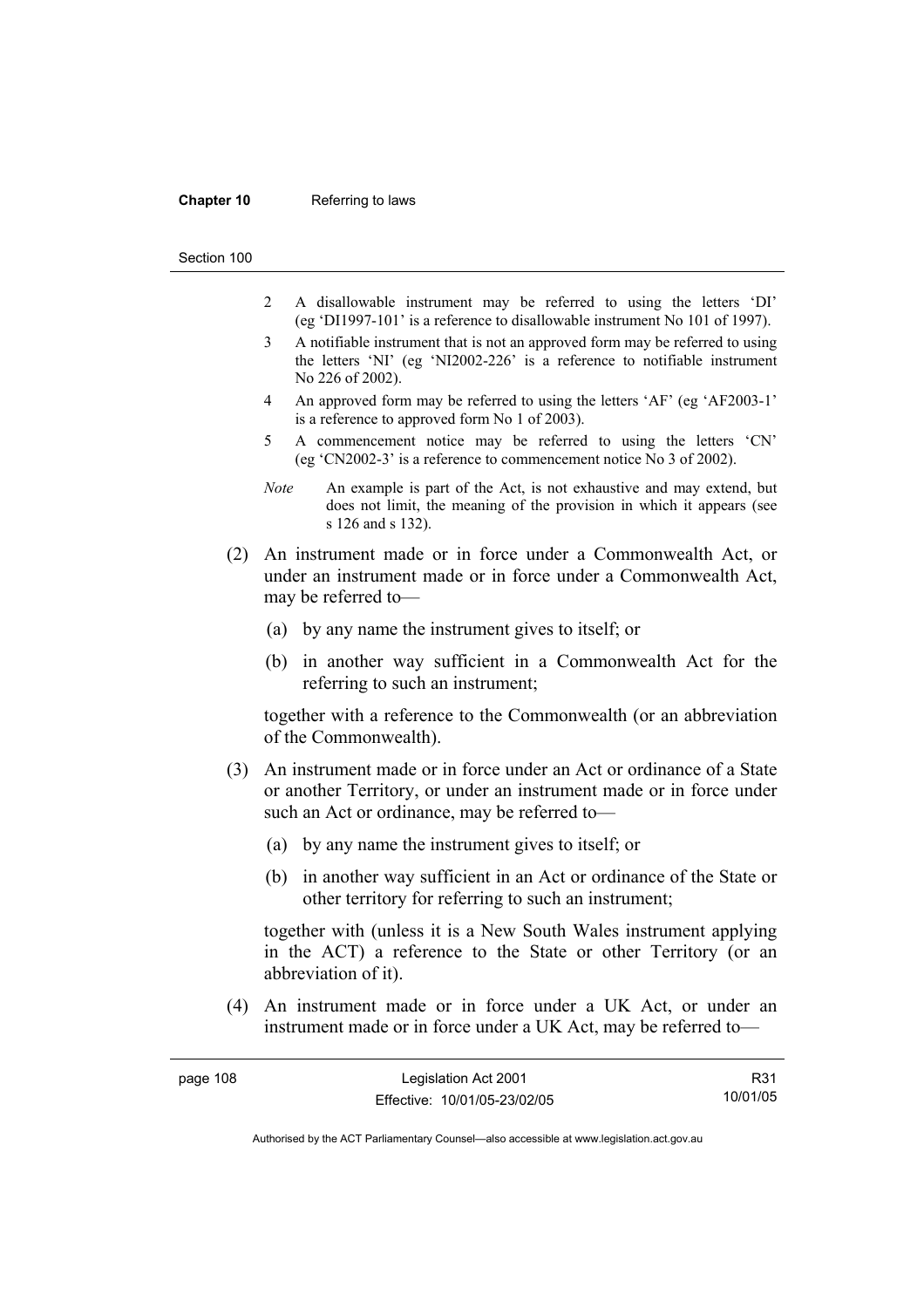- (a) by any name the instrument gives to itself; or
- (b) in another way sufficient in a UK Act for referring to such an instrument;

together with (unless it is a UK instrument applying in the ACT) a reference to the United Kingdom (or an abbreviation of the United Kingdom).

## **101 Referring to provisions of laws or instruments**

 (1) A provision of a law or instrument may, if appropriate, be referred to by reference to the provision of the law or instrument in which it is contained.

### **Example**

Paragraph (b) of subsection (2) of section 10 of an Act may be referred to by reference to the section, subsection and paragraph, that is, as section 10 (2) (b).

- *Note* An example is part of the Act, is not exhaustive and may extend, but does not limit, the meaning of the provision in which it appears (see s 126 and s 132).
- (2) In this section:

*instrument* means an instrument (other than a law) made or in force under a law.

*law* means—

- (a) an Act, subordinate law or disallowable instrument; or
- (b) a law of the Commonwealth, a State or another Territory.

## **101A Reference to provisions of law or instrument is inclusive**

- (1) In an Act or statutory instrument, a reference to any part of a law or instrument is a reference to the following:
	- (a) the provision of the law or instrument that forms the beginning of the part;

page 109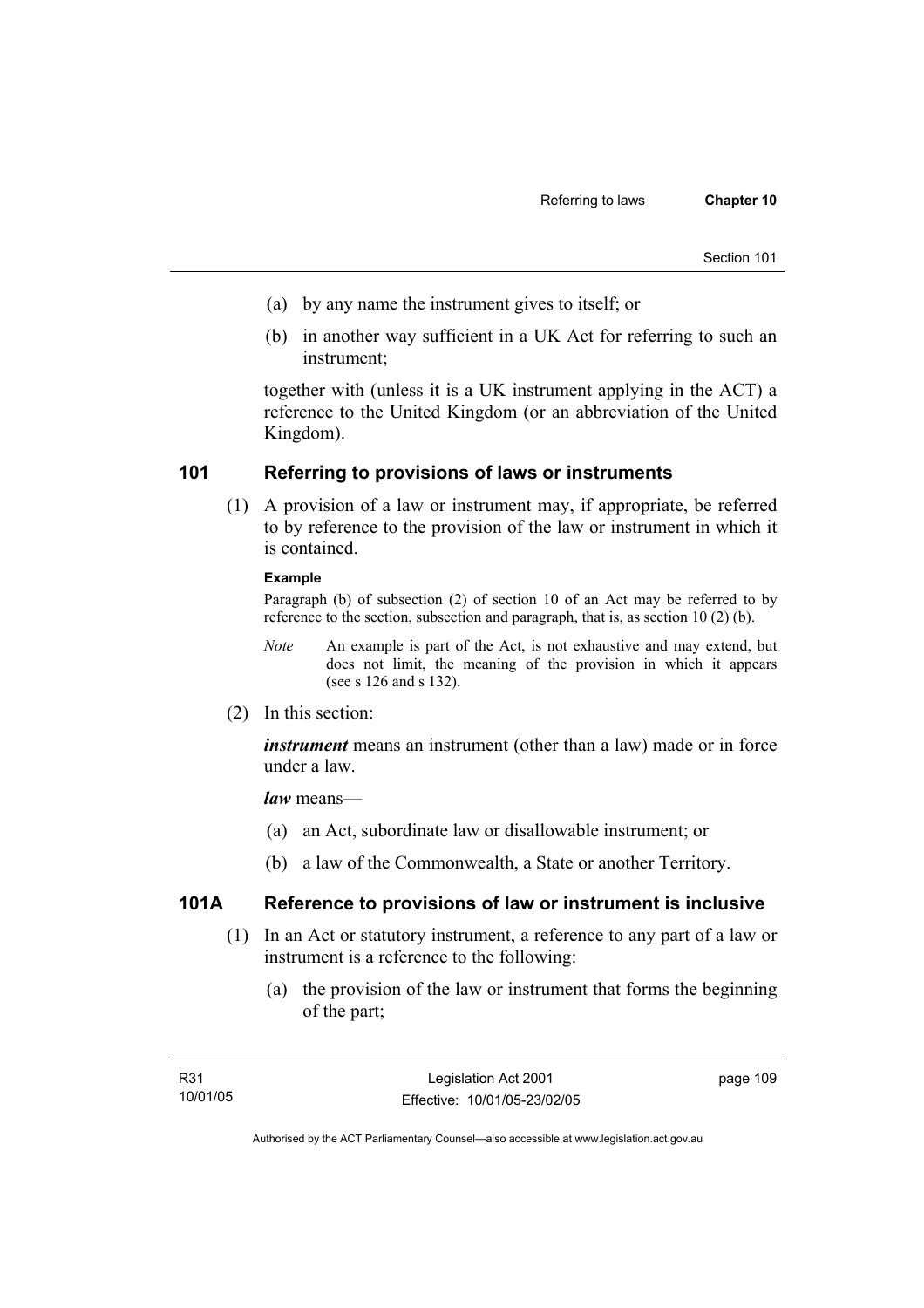#### **Chapter 10** Referring to laws

#### Section 101B

- (b) the provision of the law or instrument that forms the end of the part;
- (c) any provision of the law or instrument between the beginning and end of the part.

#### **Examples**

- 1 A reference to 'sections 5 to 9' includes both section 5 and section 9.
- 2 A reference to 'sections 260 to 264' includes a provision such as a part heading between section 260 and section 261.
- 3 A reference to '*from* child *to* adult' includes both the word 'child' and the word 'adult'.
- *Note* An example is part of the Act, is not exhaustive and may extend, but does not limit, the meaning of the provision in which it appears (see s 126 and s 132).
- (2) In this section:

*instrument* means an instrument (other than a law) made or in force under a law.

*law* means—

- (a) an Act, subordinate law or disallowable instrument; or
- (b) a law of the Commonwealth, a State or another Territory.

# **101B References to paragraphs etc**

 (1) In an Act or statutory instrument, a reference to a paragraph of a provision of an Act or statutory instrument includes any words in the provision before or after the paragraph that are necessary or desirable to make the reference meaningful.

### **Example**

A section or subsection may be divided into paragraphs as follows:

'(2) An application must be—

- (a) in writing; and
- (b) accompanied by a copy of the advertisement of the applicant's intention to apply.'

page 110 Legislation Act 2001 Effective: 10/01/05-23/02/05

R31 10/01/05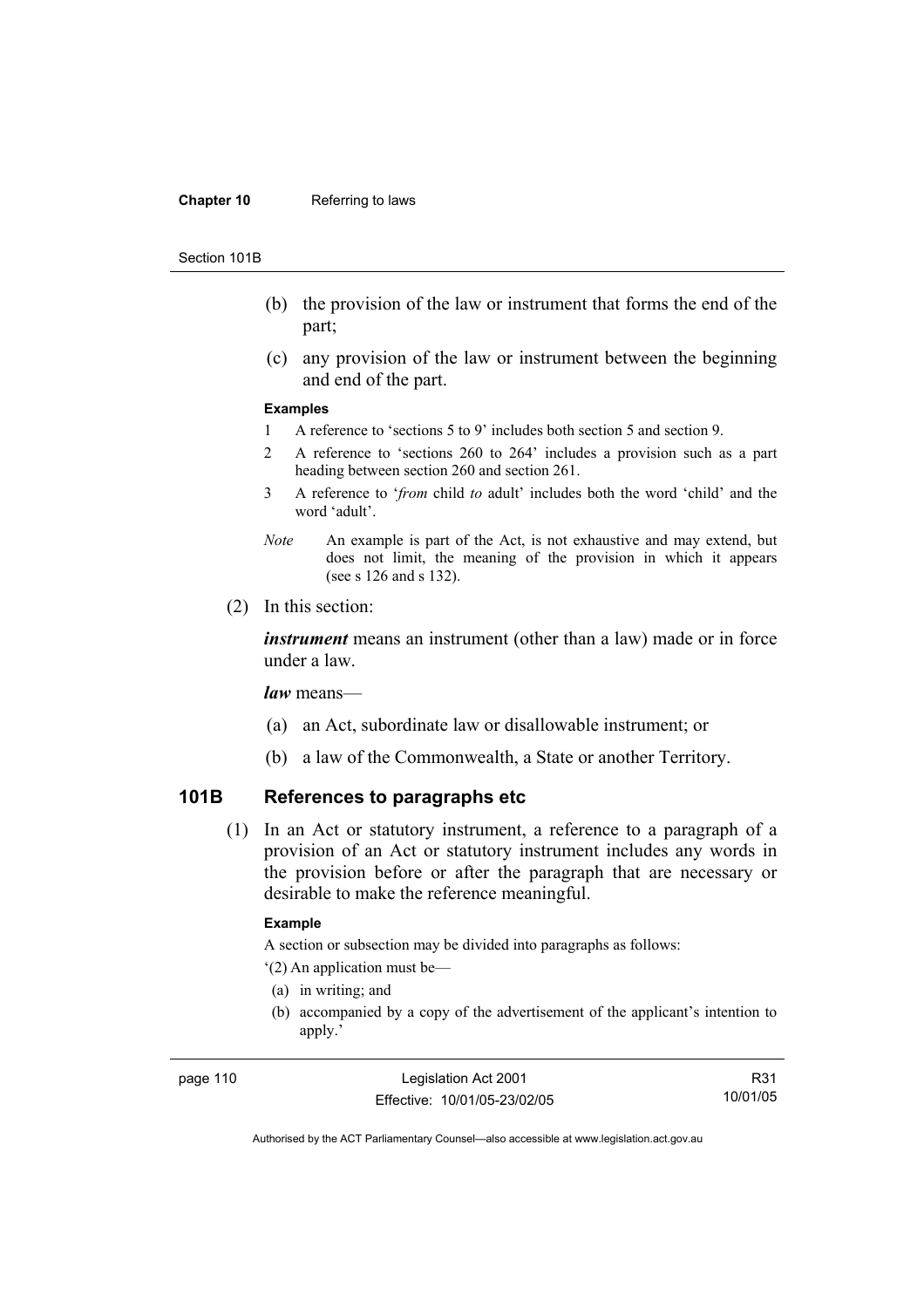Paragraphs form part of the sentence in which they are contained. A reference to paragraph (a) in this example that did not include the preceding words 'An application must be' would be meaningless. Section 101B therefore allows the paragraph to be read with those words so that it makes sense.

- *Note 1* Although this section contains 2 references to an Act or statutory instrument, s 97 makes it clear that they may be the same Act or statutory instrument.
- *Note 2* An example is part of the Act, is not exhaustive and may extend, but does not limit, the meaning of the provision in which it appears (see s 126 and s 132).
- (2) In this section:

*paragraph* includes a subparagraph and a sub-subparagraph.

## **102 Meaning of references to a law or instrument generally**

- (1) In an Act or statutory instrument, a reference to a law or instrument includes a reference to the following:
	- (a) the law or instrument as originally made, and as amended from time to time since it was originally made;
	- (b) if the law or instrument has been repealed and remade (with or without changes) since the reference was made—the law or instrument as remade, and as amended from time to time since it was remade;
	- (c) if a relevant provision of the law or instrument has been omitted and remade (with or without changes) in another law or instrument since the reference was made—the other law or instrument as in force when the provision was remade, and as amended from time to time since the provision was remade.
- (2) In an Act or statutory instrument, a reference to a provision of a law or instrument includes a reference to the following:
	- (a) the provision as originally made, and as amended from time to time since it was originally made;

page 111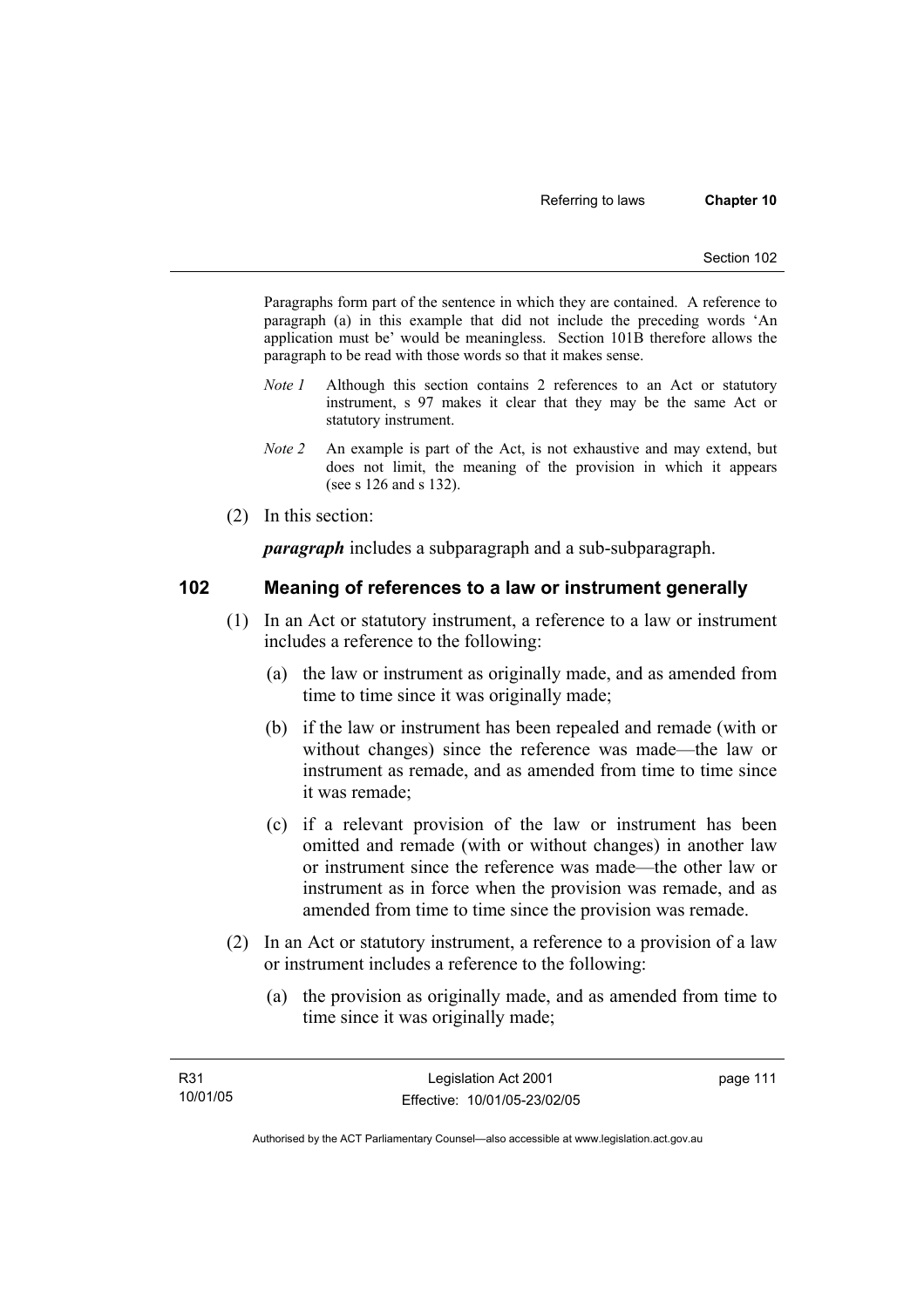### **Chapter 10** Referring to laws

#### Section 103

- (b) if the provision has been omitted and remade (with or without changes and whether in the law or instrument or another law or instrument) since the reference was made—the provision as remade, and as amended from time to time since it was remade.
- (3) This section is subject to section 47 (Statutory instrument may make provision by applying law or instrument).
- (4) In this section:

*instrument* means an instrument (other than a law) made or in force under a law.

*law* means—

- (a) an Act, subordinate law or disallowable instrument; or
- (b) a law of the Commonwealth, a State or another Territory.

*make* includes enact.

## **103 References to laws and instruments with amended names**

- (1) If the name of a law or instrument is amended, a reference in an Act or statutory instrument to the name includes a reference to the name as amended.
- (2) In this section:

*instrument* means an instrument (other than a law) made or in force under a law.

*law* means—

- (a) an Act, subordinate law or disallowable instrument; or
- (b) a law of the Commonwealth, a State or another Territory.

R31 10/01/05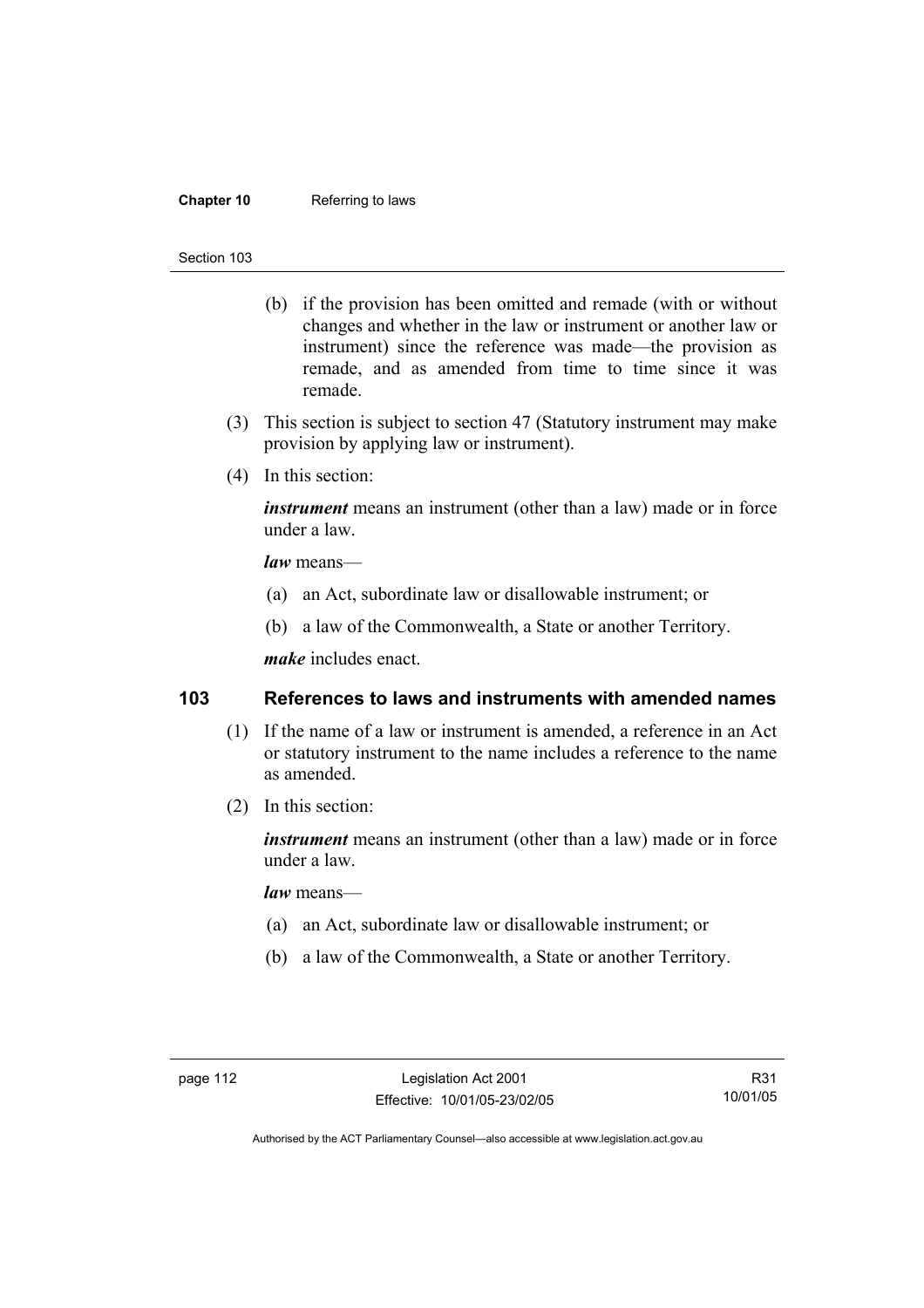# **104 References to laws include references to instruments under laws**

- (1) In an Act or statutory instrument a reference (either generally or specifically) to an Act or statutory instrument, or to a provision of an Act or statutory instrument, includes a reference to the statutory instruments made or in force under the Act, instrument or provision.
- (2) In subsection (1), a reference to the statutory instruments made or in force under the Act, instrument or provision includes a reference to any law or instrument (within the meaning of section 47), or provision of a law or instrument (within the meaning of that section), applied, adopted or incorporated (with or without change) under the Act, instrument or provision.
	- *Note* Section 47 authorises an Act, subordinate law or disallowable instrument to make provision about a matter by applying, adopting or incorporating a law or instrument (as defined in that section) or a provision of a law or instrument.
- (3) In an Act or statutory instrument a reference (either generally or specifically) to an Act, ordinance or statutory instrument of another jurisdiction, or to a provision of an Act, ordinance or statutory instrument of another jurisdiction, includes a reference to the statutory instruments made or in force under the Act, ordinance, instrument or provision.
- (4) In subsection (3):

*another jurisdiction* means the Commonwealth, a State or another Territory.

*statutory instrument* means an instrument (whether of a legislative or administrative nature) made or in force under the Act, ordinance or statutory instrument concerned.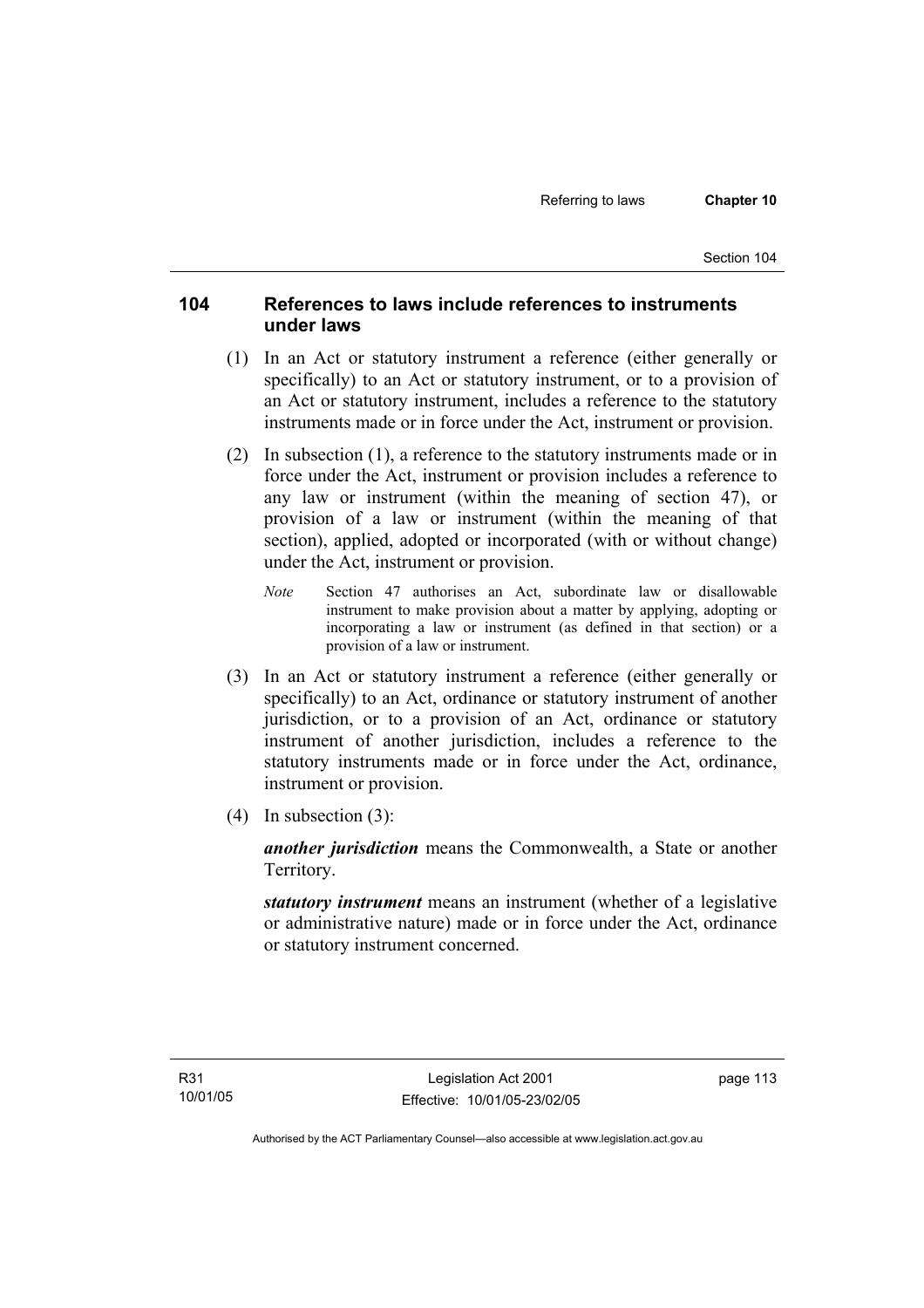### **Chapter 10** Referring to laws

Section 105

## **105 References in statutory instruments to** *the Act*

In a statutory instrument, a reference to *Act* or *the Act*, without mentioning a particular Act, is a reference to the Act under which the instrument is made or in force.

## **106 References to repealed laws**

 (1) If an Act or statutory instrument refers to a law as repealed, the reference is a reference to the law as in force immediately before it was repealed.

### **Example**

A reference to the '*XYZ Act 2000* (repealed)' is a reference to the *XYZ Act 2000* immediately before it was repealed.

- *Note* An example is part of the Act, is not exhaustive and may extend, but does not limit, the meaning of the provision in which it appears (see s 126 and s 132).
- (2) In this section:

*law* means—

- (a) an Act, subordinate law or statutory instrument; or
- (b) a law of the Commonwealth, a State or another Territory.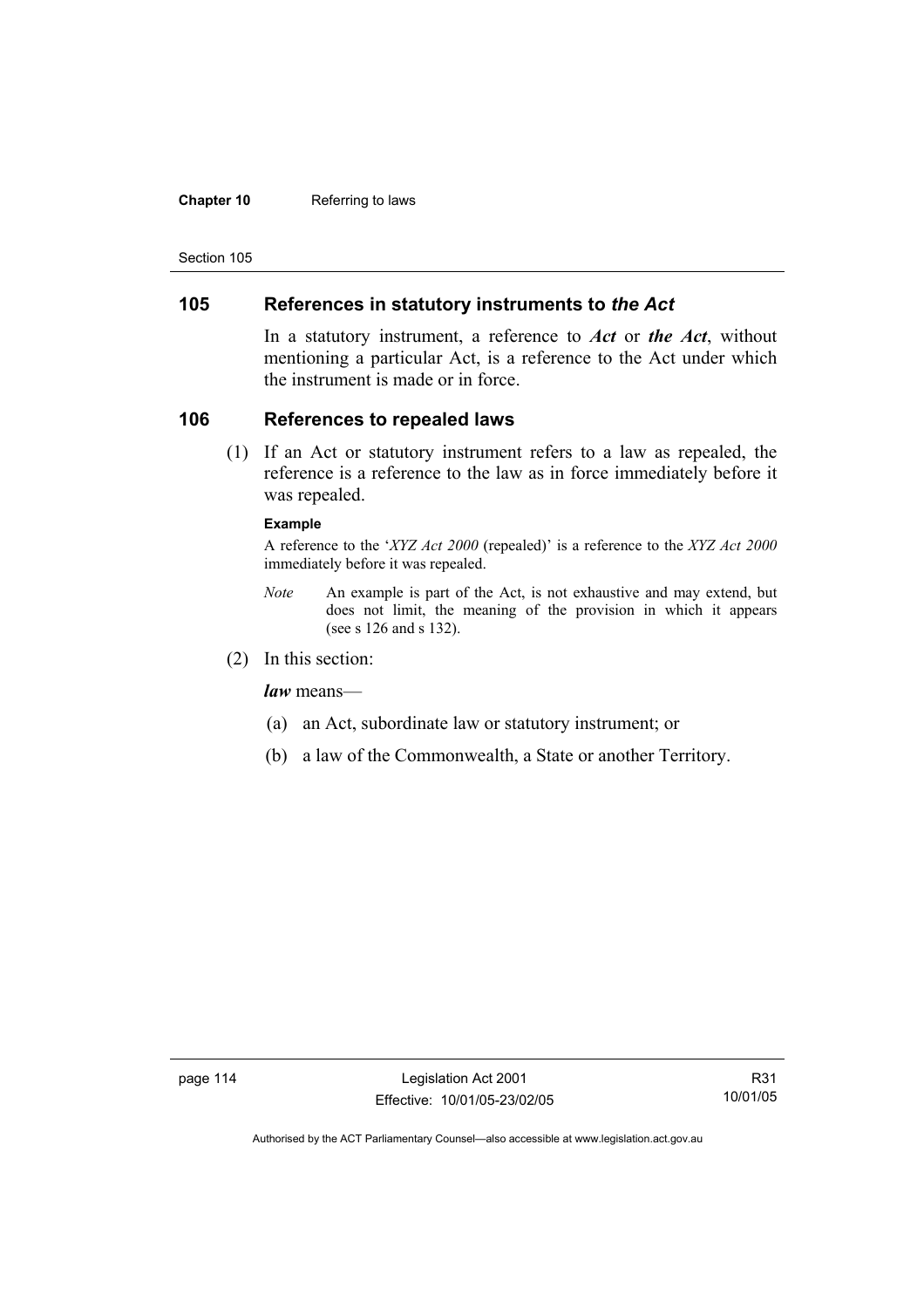# **Chapter 11 Republication of Acts and statutory instruments**

# **Part 11.1 General**

# **107 Definitions for ch 11**

In this chapter:

*law* means an Act or statutory instrument, whether or not it has been amended, and includes—

- (a) a collection of 2 or more Acts or statutory instruments; or
- (b) all or part of an agreement or other instrument that has the force of law or is in, or attached to, an Act or statutory instrument.

*republication* means a republication of a law.

# **108 Republication in register**

- (1) The parliamentary counsel may republish a law by entering the text of the law in the register.
- (2) This section does not limit the ways in which the parliamentary counsel may republish a law.

# **109 Republications may be published with other information**

The parliamentary counsel may publish information not required by this chapter with a written or electronic version of an authorised republication if the parliamentary counsel considers that the information is likely to be useful to users of the republication.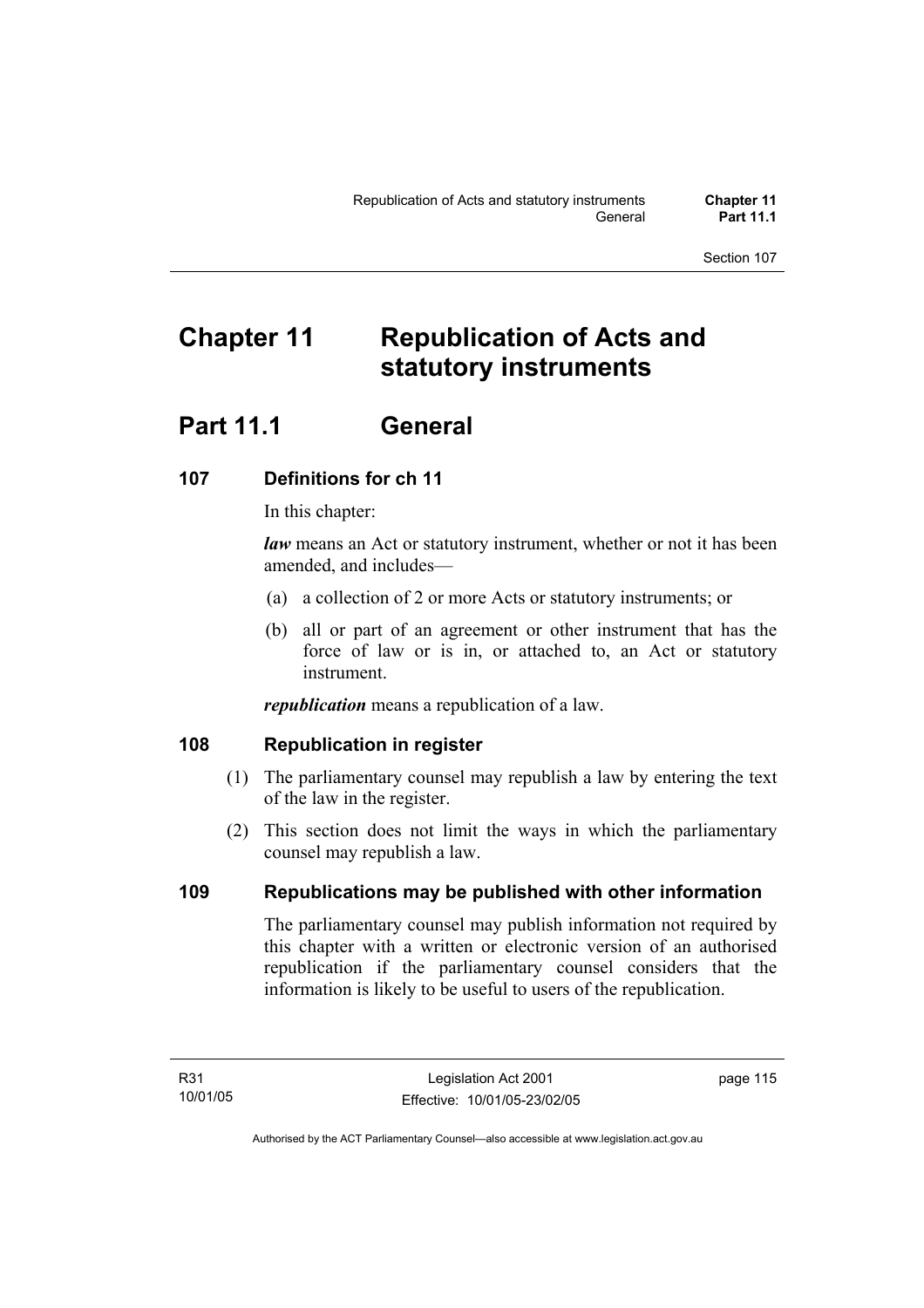| <b>Chapter 11</b> | Republication of Acts and statutory instruments |
|-------------------|-------------------------------------------------|
| <b>Part 11.1</b>  | General                                         |

## **110 Collections of laws**

- (1) If the parliamentary counsel authorises under this Act the republication of 2 or more laws in a collection, this chapter applies to each of the laws in the collection as if it were republished separately.
- (2) This section does not prevent the use of—
	- (a) a single contents for the collection; or
	- (b) information applying to 2 or more laws in the collection.

page 116 Legislation Act 2001 Effective: 10/01/05-23/02/05

R31 10/01/05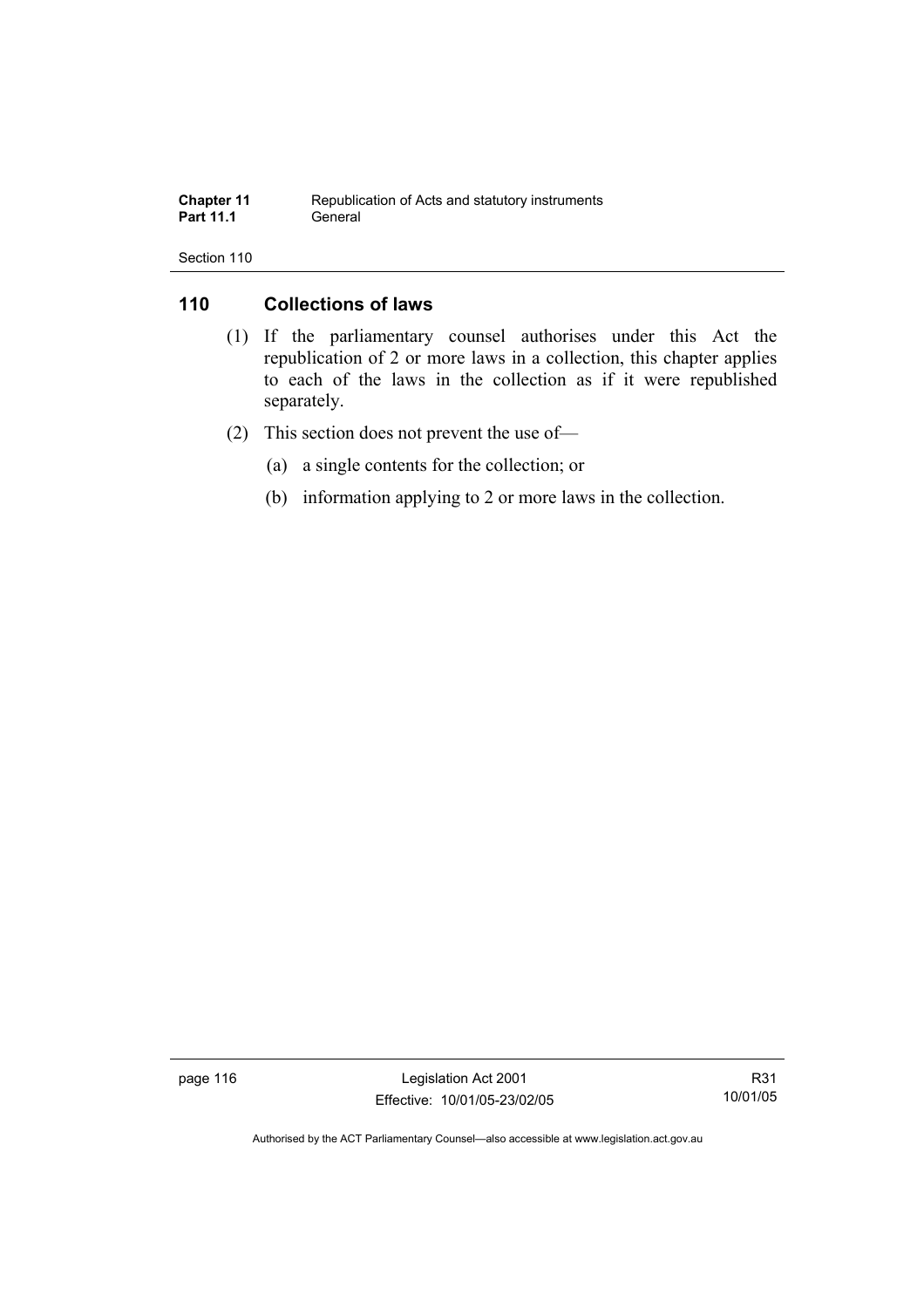# **Part 11.2 Substantive amendments made by laws**

## **111 Incorporation of amendments**

- (1) This section applies to a law if the law has been amended by another law by the omission, insertion, substitution, renumbering or relocation of provisions.
- (2) An authorised republication of the law must show the law as amended by all amendments that commenced on or before the day stated in the republication as the republication date.
- (3) An authorised republication of the law may also incorporate necessary consequential amendments, whether of punctuation, numbering or another kind.
- (4) This section does not prevent an authorised republication of the law showing the law as it would be amended by amendments that have not commenced on or before the republication date if the republication indicates, in a suitable place, that the amendments have not commenced.

# **112 Reference to amending laws**

 An authorised republication of a law that shows the law as amended must include, in a suitable place, a reference to the law by which each amendment was made.

# **113 Provisions not republished or relocated**

- (1) This part does not require—
	- (a) every provision of a law to be shown in an authorised republication of the law; or

page 117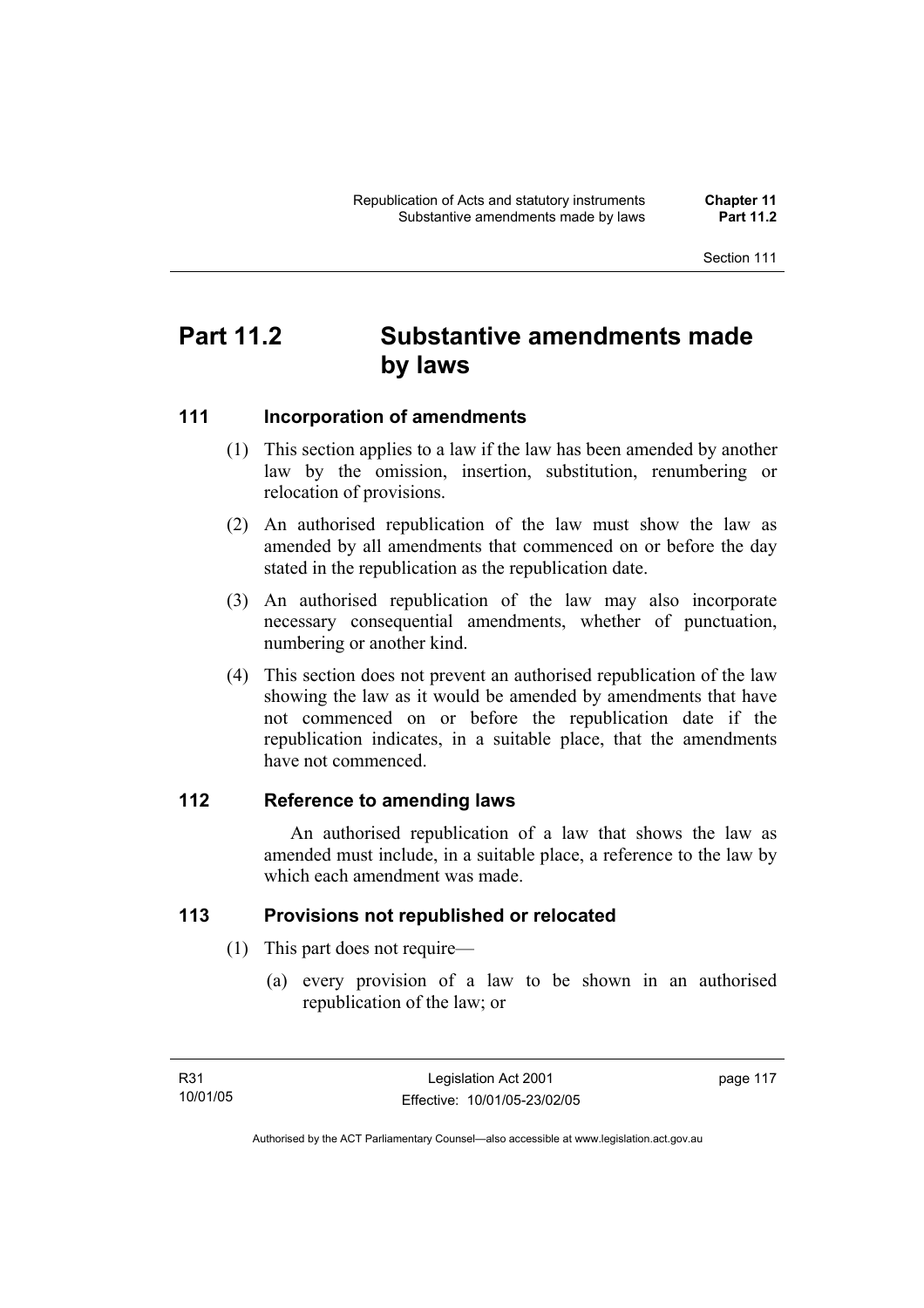| <b>Chapter 11</b> | Republication of Acts and statutory instruments |
|-------------------|-------------------------------------------------|
| <b>Part 11.2</b>  | Substantive amendments made by laws             |

- (b) each provision of a law to be shown in an authorised republication of the law in the place in the law where it was located when the provision was made.
- (2) If a provision of a law is not shown in an authorised republication, the republication must indicate that fact in a suitable place.
- (3) If a provision of a law is shown in an authorised republication in a different place in the law to the place where it was located when the provision was made, the republication must indicate that fact in a suitable place.

page 118 Legislation Act 2001 Effective: 10/01/05-23/02/05

R31 10/01/05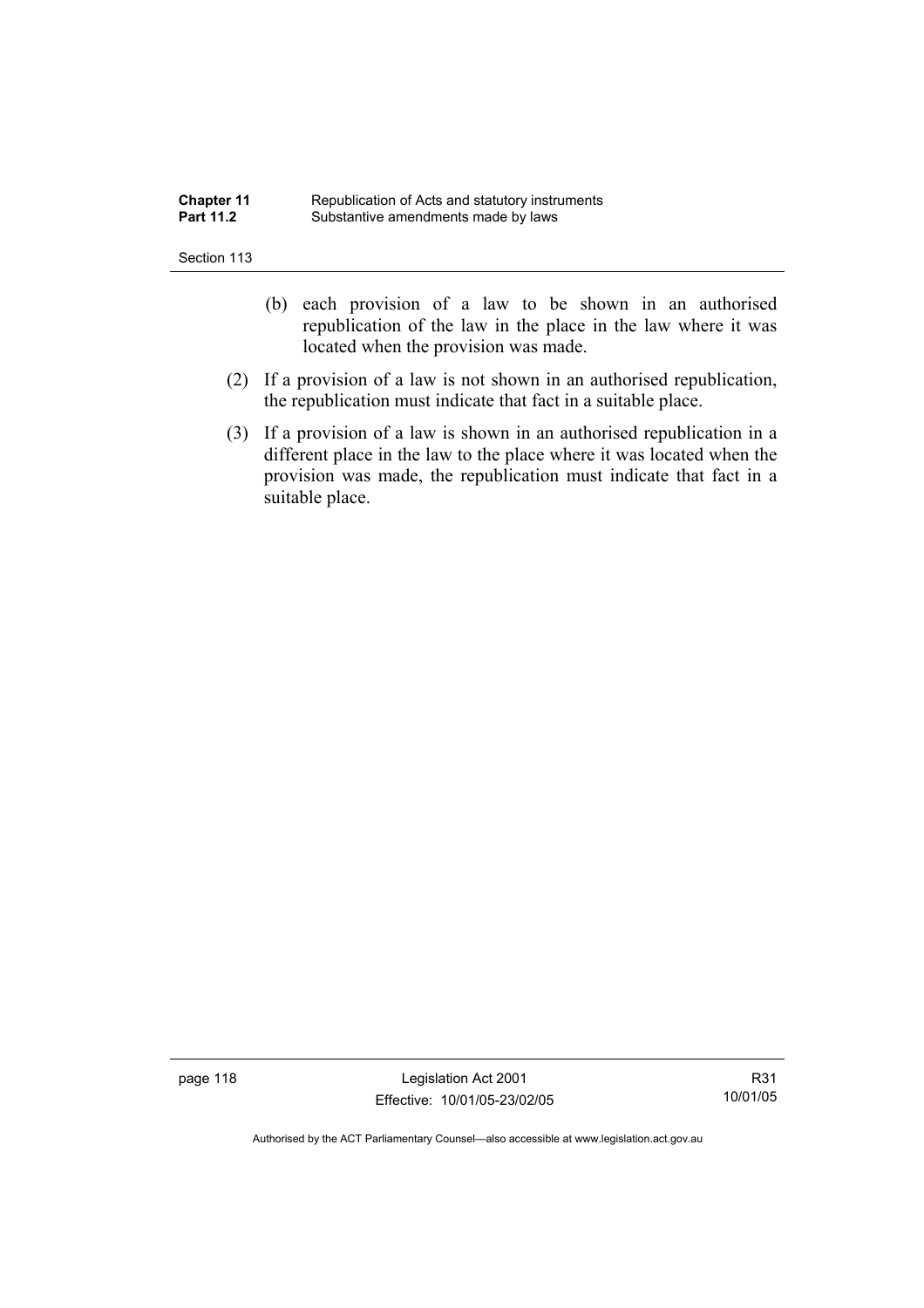# **Part 11.3 Editorial changes**

# **114 Authorisation for parliamentary counsel**

In preparing a law for republication, the parliamentary counsel is authorised—

- (a) to make editorial amendments and other textual amendments of a formal nature that the parliamentary counsel considers desirable to bring the law into line, or more closely into line, with current legislative drafting practice; and
- (b) to make other editorial changes by way of format, layout or printing style, or in any other presentational respect, that the parliamentary counsel considers desirable to bring the law into line, or more closely into line, with current legislative drafting practice.

# **115 Amendments not to change effect**

This part does not permit the making of an amendment of a law that would change the effect of the law.

# **116 Ambit of editorial amendments**

- (1) An *editorial amendment* of a law is an amendment that—
	- (a) corrects a typographical error; or
	- (b) corrects or updates a reference to a law, position, entity, place or thing; or
	- (c) goes only to a matter of spelling, punctuation, grammar or syntax or the use of conjunctives and disjunctives; or
	- (d) changes the name of the law or a provision of the law; or
	- (e) numbers or renumbers a provision of the law; or

| R31      | Legislation Act 2001         | page 119 |
|----------|------------------------------|----------|
| 10/01/05 | Effective: 10/01/05-23/02/05 |          |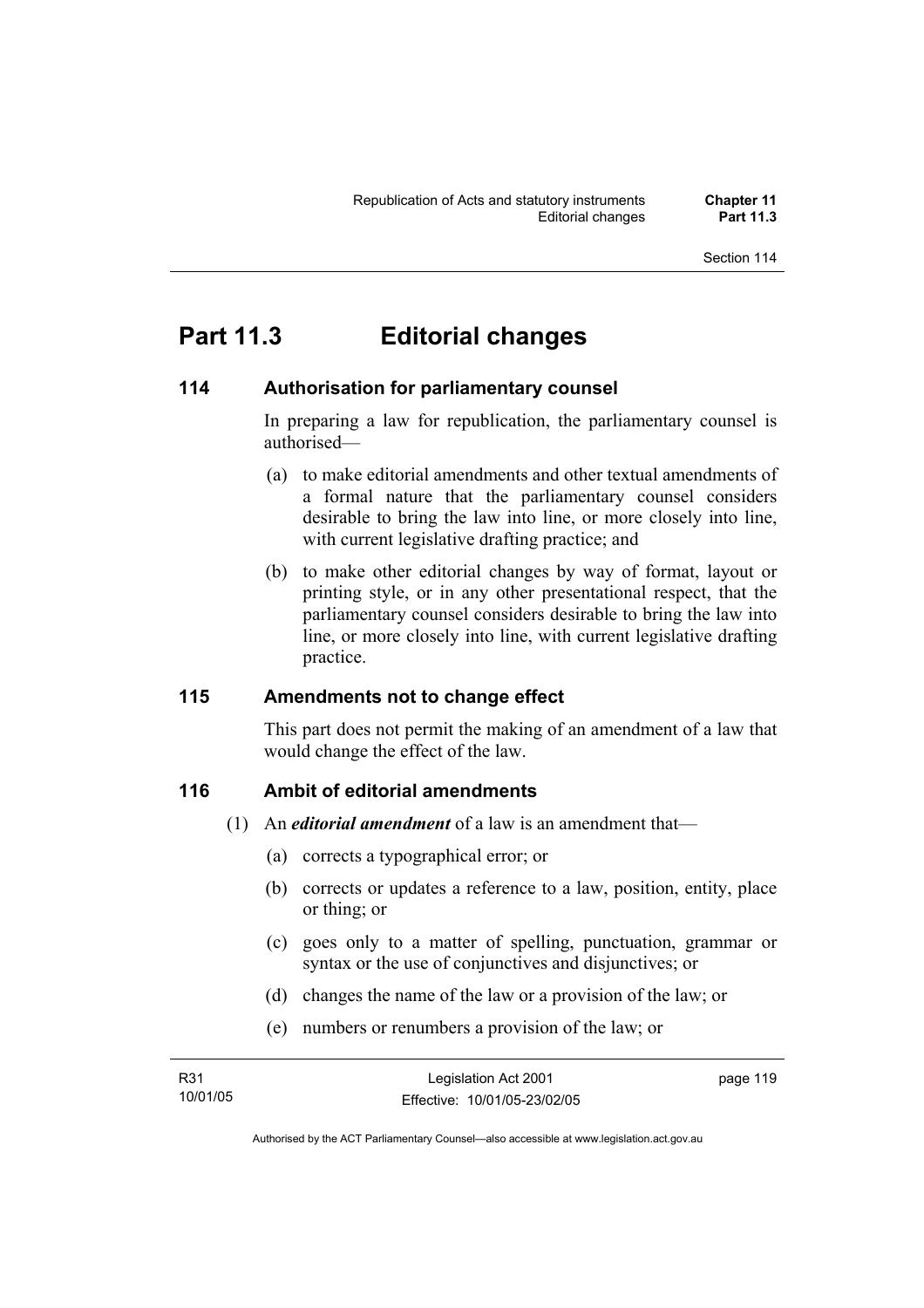- (f) changes the order of definitions or other provisions of the law; or
- (g) replaces a reference to a provision of a law with a different form of reference to the provision; or
- (h) changes the way of referring to or expressing a number, year, date, time, amount of money, penalty, quantity, measurement, or other matter, idea or concept; or
- (i) replaces a word indicating gender or that could be taken to indicate gender in accordance with current legislative drafting practice; or
- (j) replaces a reference to the Queen, the King or the Crown with a reference to the Sovereign or the Territory; or
- (k) omits—
	- (i) the enacting words or the law-making words (including any signatures); or
	- (ii) a provision that consists only of a description of how the law is arranged into groups of provisions; or
	- (iii) a provision that has expired, the operation of which is exhausted or spent or that is otherwise obsolete or redundant; or
- (l) omits, inserts or changes a referential term; or
- (m) inserts, omits or changes a note; or
- (n) updates a reference to the heading to a provision; or
- (o) is consequential on any other editorial amendment (whether made to that law or another law).

R31 10/01/05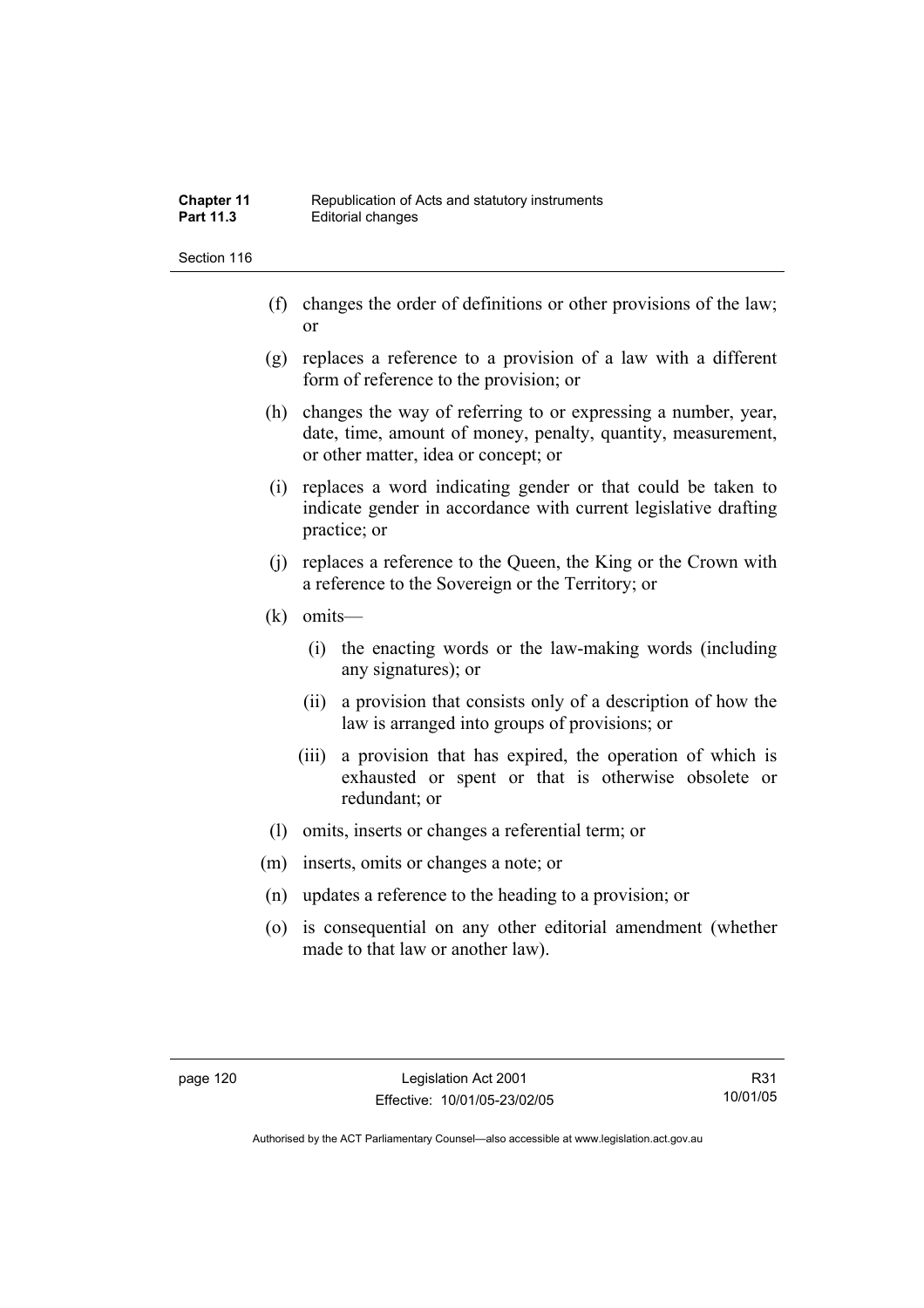(2) In this section:

*law* includes a law of the Commonwealth, a State, another Territory or a foreign country.

# **117 Legal effect of editorial changes**

- (1) A law that is amended or otherwise changed under this part in preparing an authorised republication of the law has effect for all purposes, on and after the republication date, as if the changes had been made by an Act that commenced on the republication date.
- (2) Without limiting subsection (1), section 83 (Consequences of amendment of statutory instrument by Act) applies to an amendment made under this part as if the amendment had been made by an Act.
- (3) This section is subject to section 115 (Amendments not to change effect).

## **118 Reference to editorial amendments**

If a law is amended under this part in preparing an authorised republication of the law, the republication must indicate that fact in a suitable place.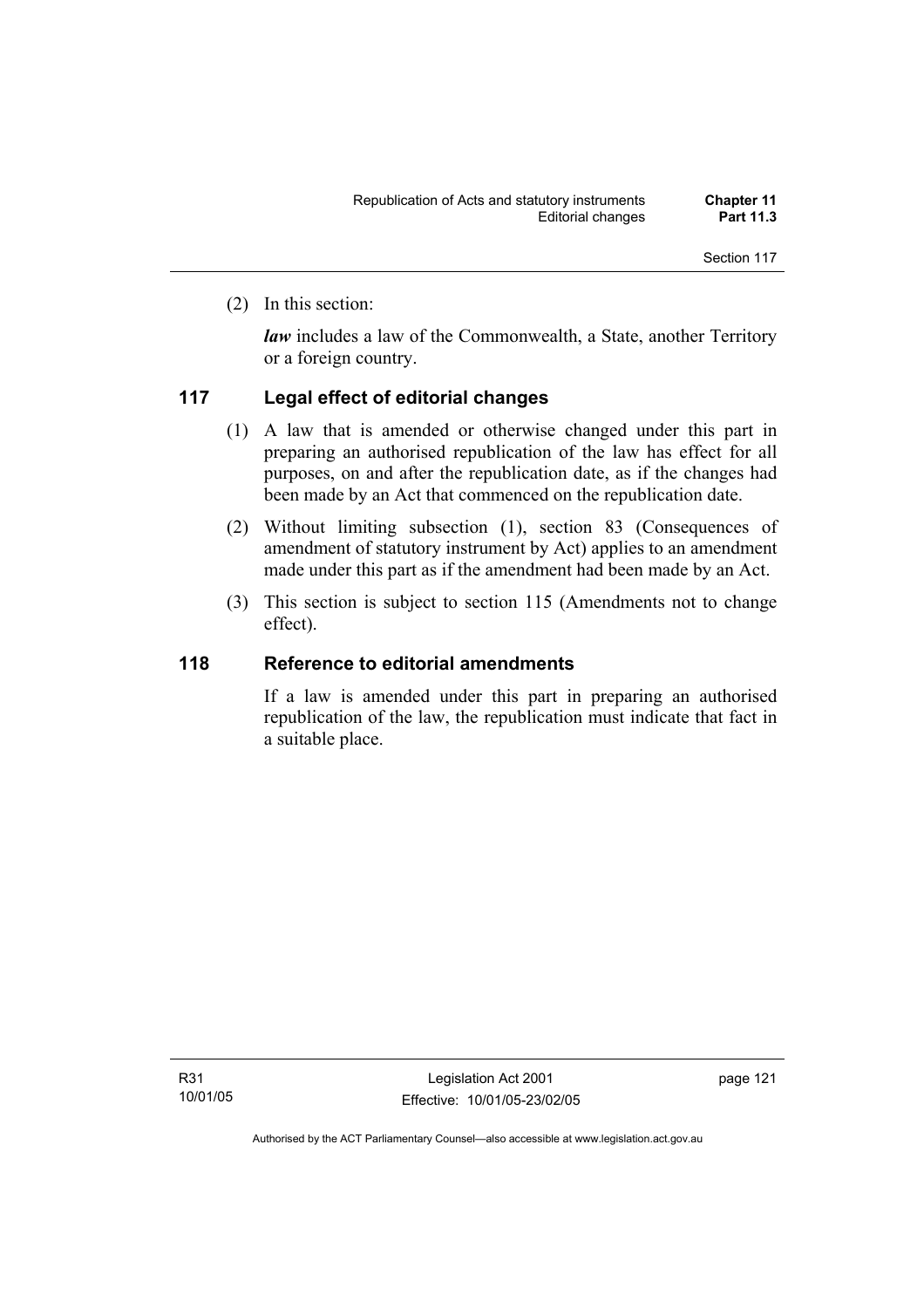# **Chapter 12 Scope of Acts and statutory instruments**

## **120 Act to be interpreted not to exceed legislative powers of Assembly**

- (1) An Act is to be interpreted as operating to the full extent of, but not to exceed, the legislative power of the Legislative Assembly.
- (2) Without limiting subsection (1), if a provision of an Act would, apart from this section, be interpreted as exceeding the legislative power of the Legislative Assembly—
	- (a) the provision is valid to the extent to which it does not exceed power; and
	- (b) the remainder of the Act is not affected.
- (3) Without limiting subsection (1), if the application of a provision of an Act to a matter would, apart from this section, be interpreted as exceeding power, the provision's application to other matters is not affected.
- (4) This section is in addition to any provision of the Act itself.

*Note* For the equivalent provision for statutory instruments, see s 43.

- (5) This section is a determinative provision.
	- *Note* See s 5 for the meaning of determinative provisions, and s 6 for their displacement.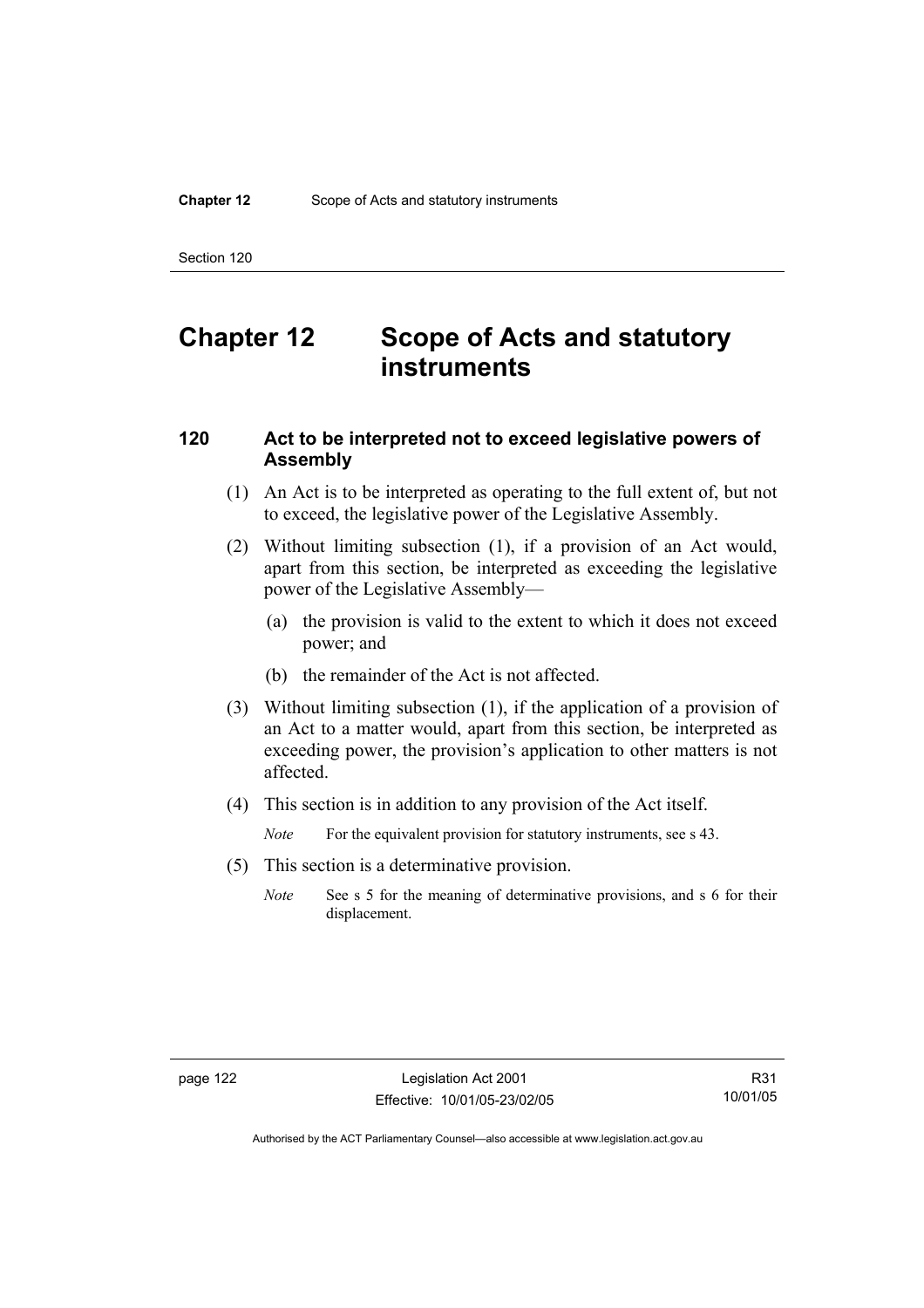## **121 Binding effect of Acts**

- (1) An Act binds everyone, including all governments.
	- *Note* See the Self-Government Act, s 27 which provides that, except as provided by the regulations under that Act, an ACT enactment does not bind the Crown in right of the Commonwealth. See also s 120.
- (2) However, an Act does not bind the Territory to the extent that it requires or otherwise provides for the payment of money that, on payment, would form part of the public money of the Territory.
- (3) Also, subsection (1) does not make a government liable to be prosecuted for an offence.
- (4) To the extent that an Act does not bind a government, the same degree of immunity extends to a government entity in relation to an authorised act or omission of the entity.
- (5) This section is a determinative provision.
	- *Note* See s 5 for the meaning of determinative provisions, and s 6 for their displacement.
- (6) In this section:

*authorised*—an act or omission of a government entity is *authorised* if—

- (a) for an instrumentality—the act or omission relates to a matter within the scope of the instrumentality's functions; and
- (b) for an officer or employee of the government—the act or omission relates to a matter within the scope of the duties of the officer or employee; and
- (c) for a contractor who exercises a function on behalf of the government—the act or omission relates to a matter within the scope of the contract; and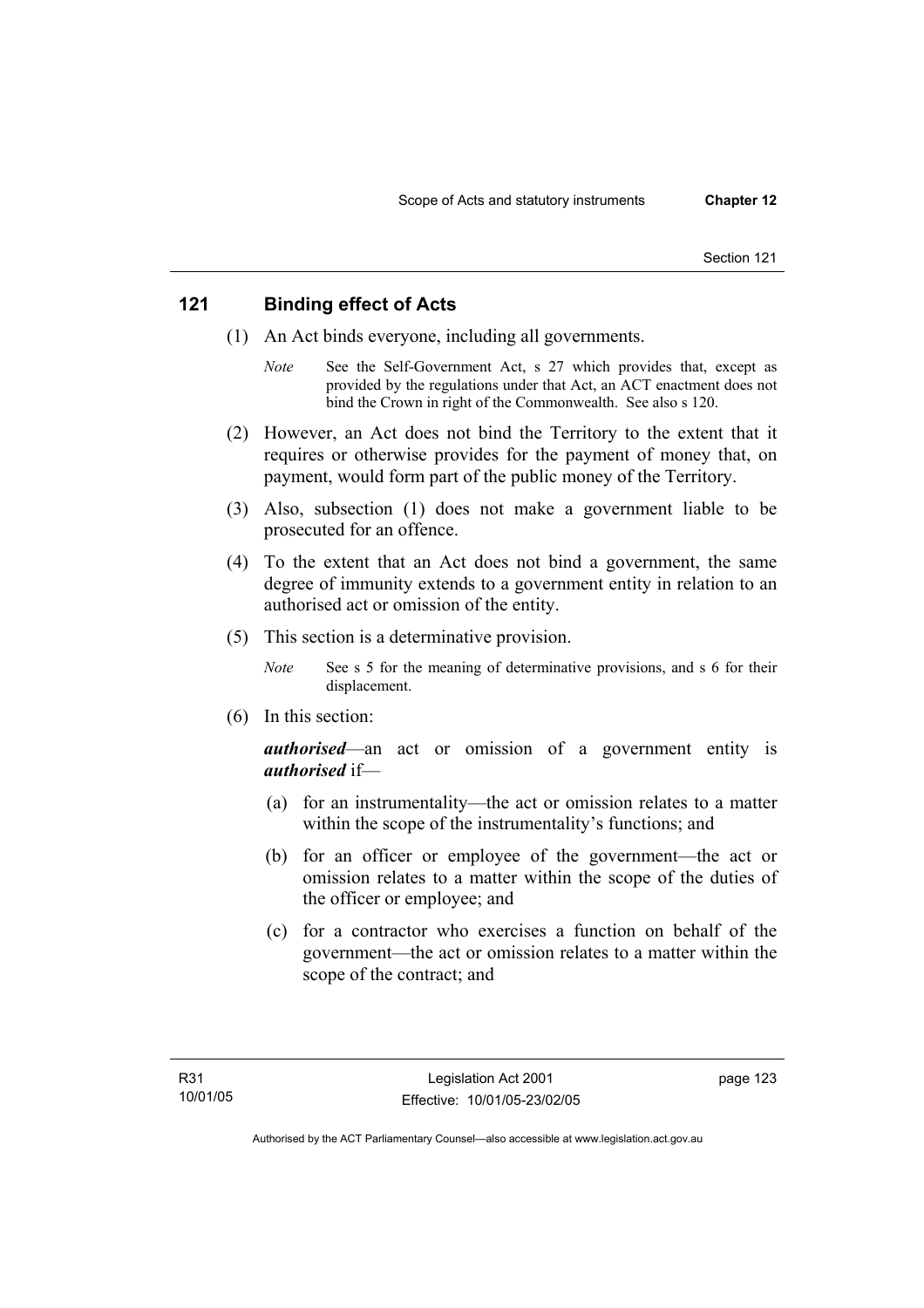### **Chapter 12** Scope of Acts and statutory instruments

#### Section 122

 (d) for anyone else who exercises a function on behalf of the government—the act or omission relates to a matter within the scope of the person's engagement.

*government* includes the Territory, the Commonwealth, a State, another Territory or New Zealand.

### *government entity* includes—

- (a) an instrumentality, officer or employee of the government; and
- (b) a contractor or anyone else who exercises a function on behalf of the government.

## **122 Application to Territory**

- (1) In an Act or statutory instrument—
	- (a) a reference to an entity or position by name or description is a reference to the entity or position of that name or description in or for the Territory; and
	- (b) a reference to a place, jurisdiction or anything else by name or description is a reference to the place, jurisdiction or thing of that name or description in or for the Territory.
- (2) If the name of an entity or position established under an Act or statutory instrument includes the words 'of the Australian Capital Territory', 'for the Australian Capital Territory', '(ACT)', or words having a similar effect, a reference in an Act or statutory instrument to the entity or position need not include the words.

R31 10/01/05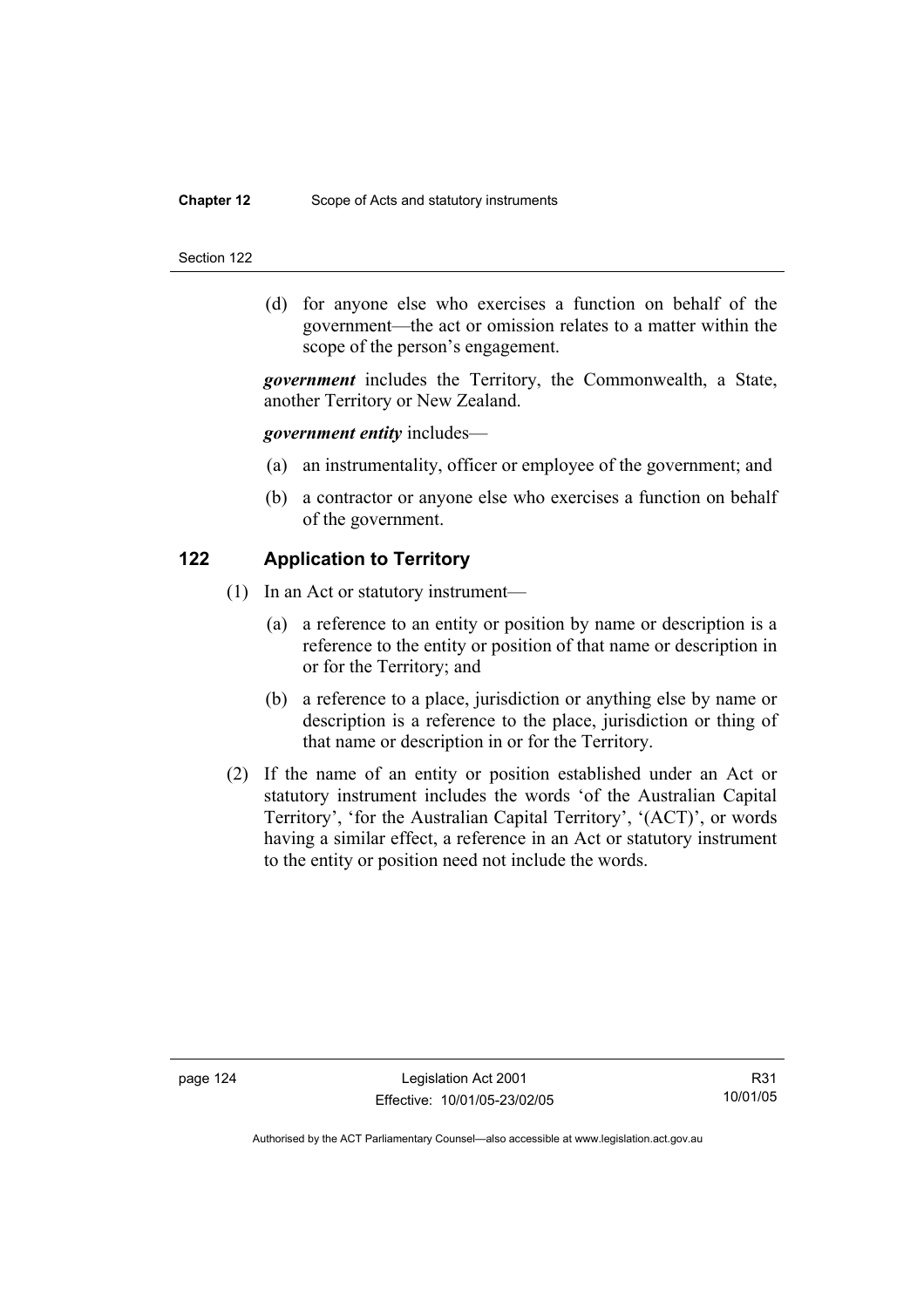# **Chapter 13 Structure of Acts and statutory instruments**

# **Part 13.1 General**

# **125 Meaning of** *law* **in ch 13**

In this chapter:

*law* means an Act, subordinate law or disallowable instrument, and includes a provision of a law.

# **126 Material that is part of Act or statutory instrument**

- (1) A heading to a chapter, part, division, subdivision, schedule, or another provision (other than a section or subsection), of or to an Act or statutory instrument is part of the Act or instrument.
- (2) A heading to a section or subsection of an Act or statutory instrument is part of the Act or instrument if—
	- (a) the Act was enacted, or the instrument was made, after 1 January 2000; or
	- (b) the heading was amended or inserted into the Act or instrument after 1 January 2000.
- (3) A preamble or other recital to an Act or statutory instrument is part of the Act or instrument.
- (4) An example or diagram in an Act or statutory instrument is part of the Act or instrument.
- (5) A schedule, dictionary or appendix to an Act or statutory instrument is part of the Act or instrument.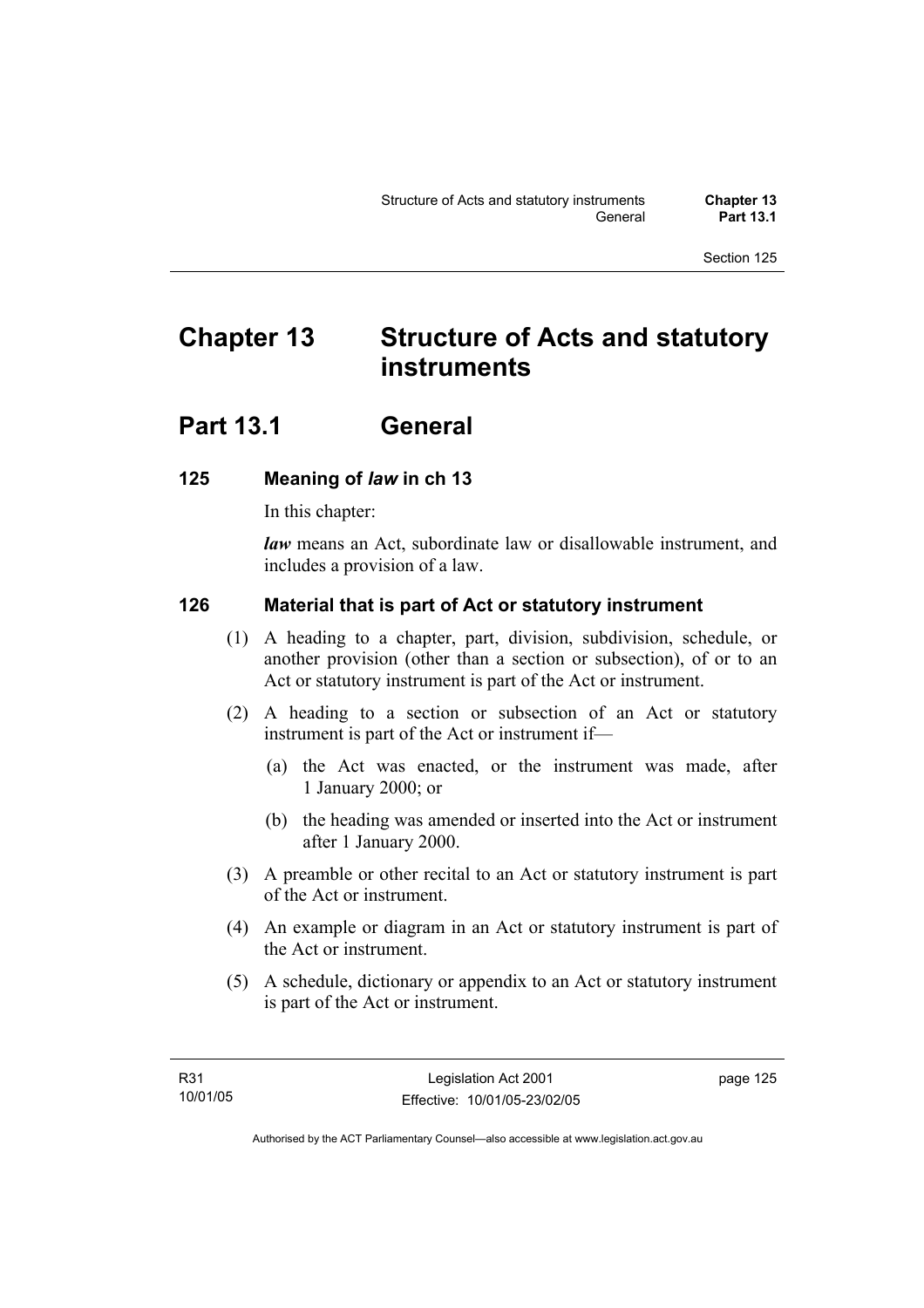- (6) Punctuation in an Act or statutory instrument is part of the Act or instrument.
- (7) A provision number in an Act or statutory instrument is part of the Act or instrument.
- (8) In applying this section to a statutory instrument or to a provision of a schedule to an Act, a reference to a section or subsection is a reference to a corresponding provision of the instrument or schedule.
- (9) This section is a determinative provision.
	- *Note* See s 5 for the meaning of determinative provisions, and s 6 for their displacement.

## **127 Material that is not part of Act or statutory instrument**

- (1) A footnote, endnote, or other note, in or to an Act or statutory instrument is not part of the Act or instrument.
- (2) A table of contents (however described), or reader's guide or index, in or to an Act or statutory instrument is not part of the Act or instrument.
- (3) A heading to a section or subsection of an Act or statutory instrument is not part of the Act or instrument if section 126 (2) does not apply to the heading.
- (4) This section does not prevent the amendment of a note, table, guide, index or heading mentioned in subsection (1), (2) or (3).
- (5) However, such a note, table, guide or index does not become part of the Act or statutory instrument because it is amended or inserted by an Act or instrument.
- (6) In applying this section to a statutory instrument or to a provision of a schedule to an Act, a reference to a section or subsection is a reference to a corresponding provision of the instrument or schedule.

R31 10/01/05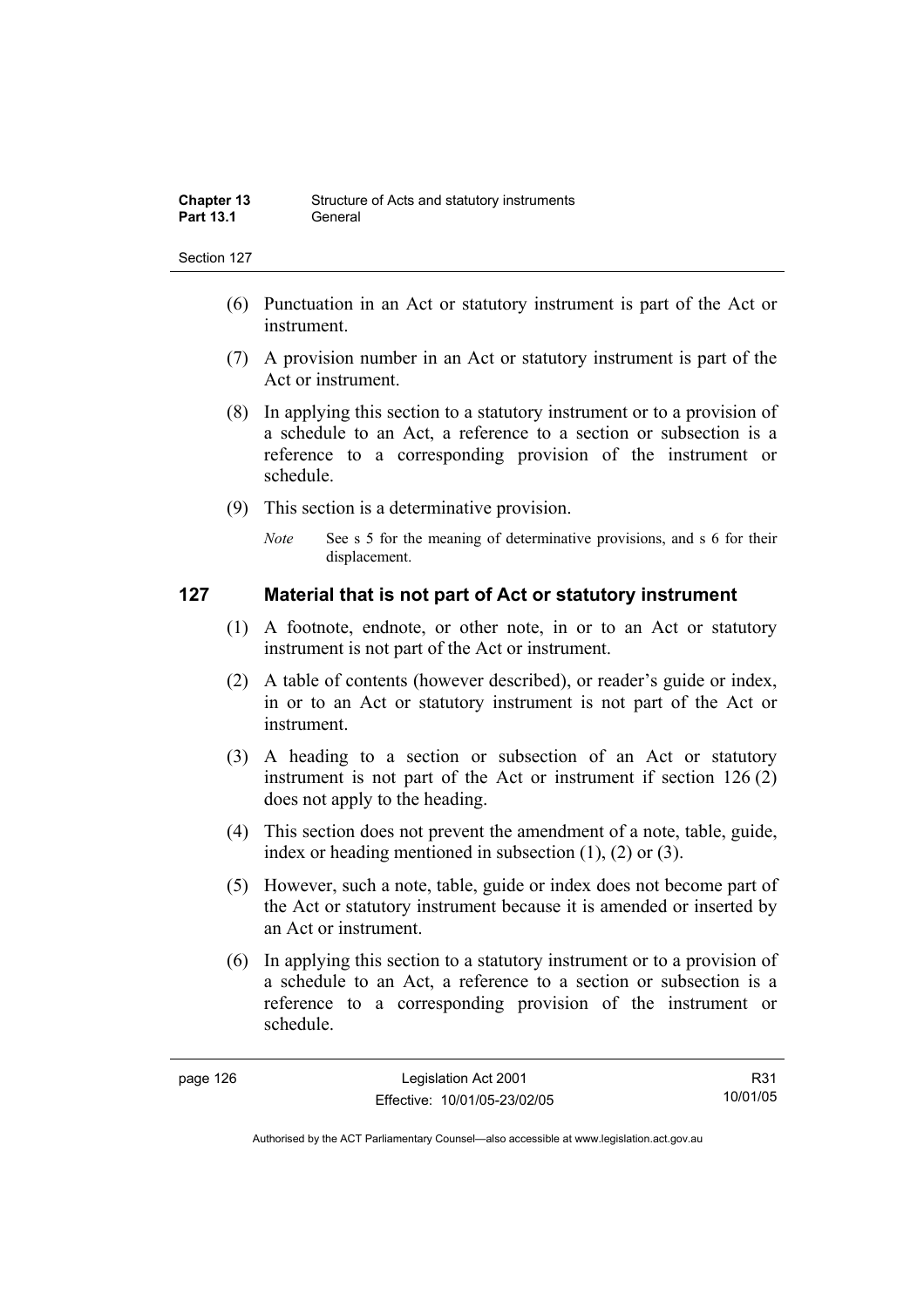- (7) This section is a determinative provision.
	- *Note* See s 5 for the meaning of determinative provisions, and s 6 for their displacement.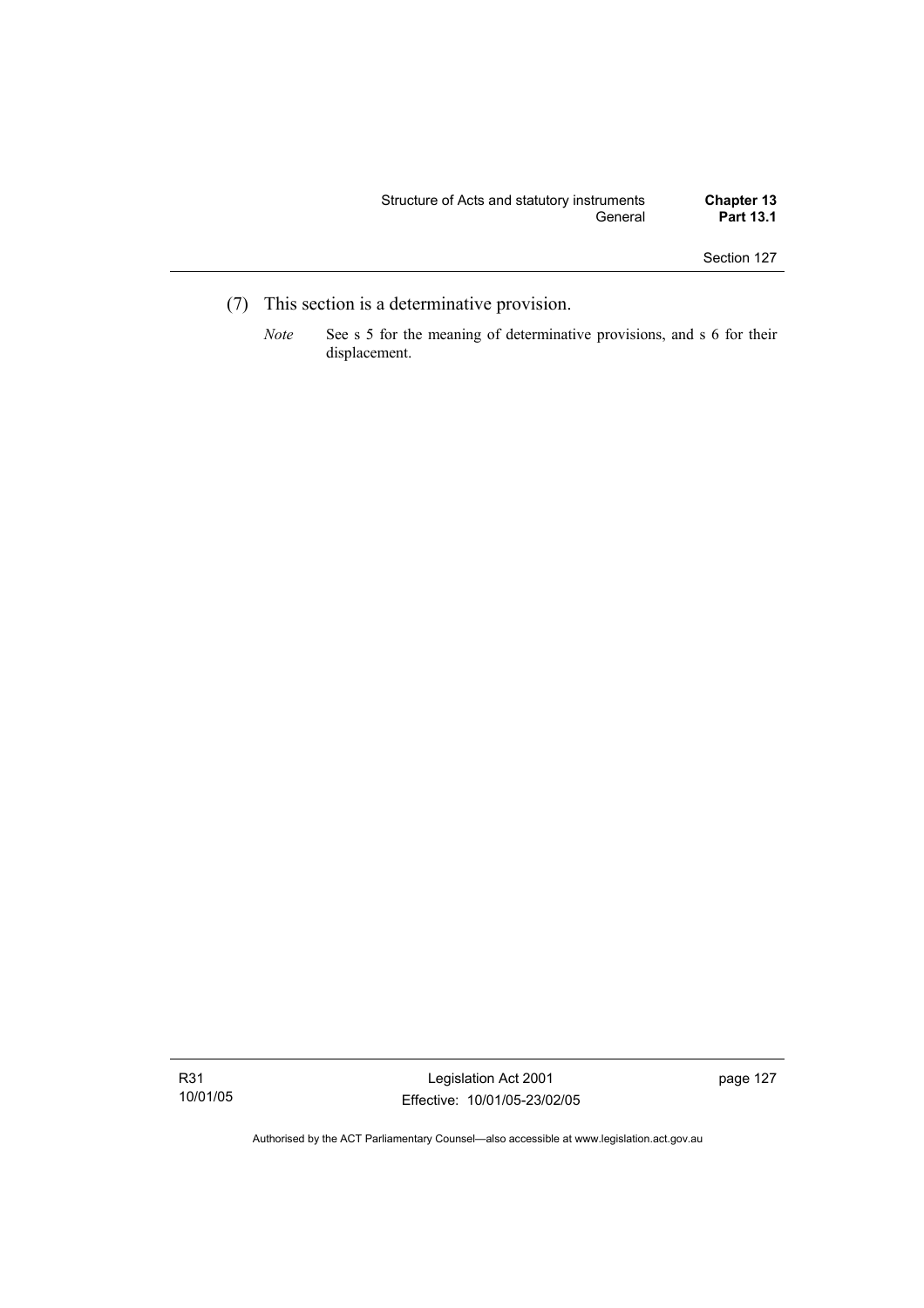# **Part 13.2 Particular kinds of provisions**

## **130 What is a definition?**

A *definition* is a provision (however expressed) of an Act or statutory instrument that—

- (a) gives a meaning to a term; or
- (b) limits or extends the meaning of a term.

### **Examples of definitions**

- 1 *X* means Y.
- 2 *X* includes Y.
- 3 *X* means Y, and includes Z.
- 4 A reference to *X* is a reference to Y.
- 5 *X*—see section Y.
- 6 *X*—see the *XYZ Act 1999*, section Y.
- 7 In a proceeding against a person (the *retailer*), it is a defence if the retailer establishes that the goods were bought honestly.
- 8 *excluded*—a claim is *excluded* if the claim is not brought within 1 year after the day the claimant becomes aware of the failure to account to which the claim relates.
- 9 A term used in the *XYZ Act 2003* has the same meaning in this Act.
- 10 A term defined in the *XYZ Act 2003* has the same meaning in this Act.
- *Note 1* Examples 5 and 6 illustrate signpost definitions, that is, definitions that do not themselves directly define a term but point the reader to the place where the term is defined (see s 131).
- *Note 2* Example 7 illustrates a tagged-term definition (*retailer*) that takes its meaning from the context of the provision where the defined term is found.
- *Note 3* Example 8 illustrates a definition that does not begin with the defined term.
- *Note 4* For other provisions about definitions, see pt 15.2.

page 128 Legislation Act 2001 Effective: 10/01/05-23/02/05

R31 10/01/05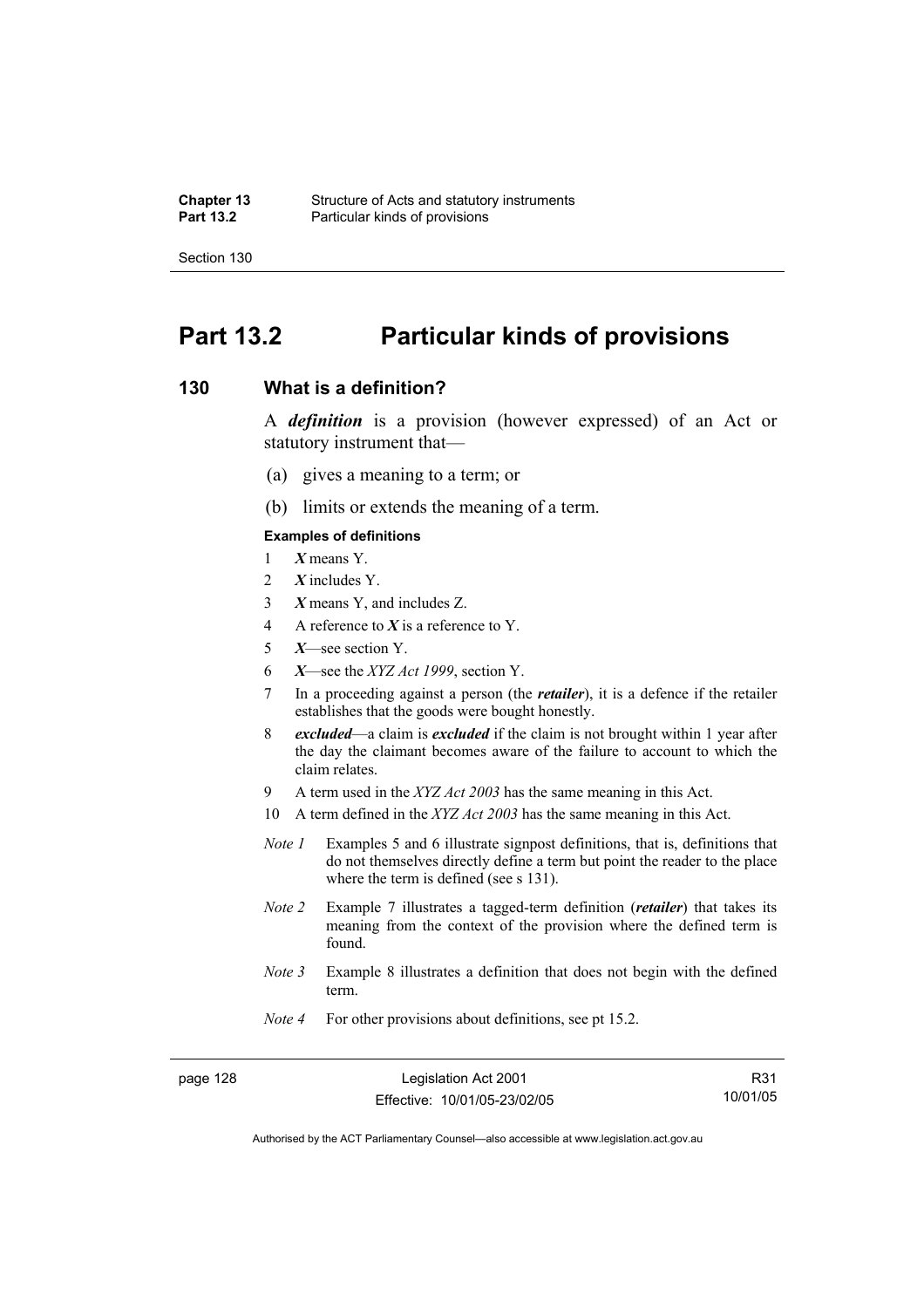- Section 131
- *Note 5* An example is part of the Act, is not exhaustive and may extend, but does not limit, the meaning of the provision in which it appears (see s 126 and s 132).

# **131 Signpost definitions**

 (1) In an Act or statutory instrument, a definition of a term that includes the word 'see' followed by a reference to a law or instrument means the term has the same meaning as the term (or, if the reference includes a reference to the definition of another term, that term) has in the law or instrument, as in force from time to time.

#### **Examples**

- 1 A signpost definition '*food*—see section 10.' in the dictionary to an Act means that the word 'food' when used in the Act has the same meaning as it has in section 10, as in force from time to time.
- 2 A signpost definition '*injury*—see the *XYZ Act 2001*, dictionary.' in the dictionary to another Act means that the word 'injury', when used in the other Act, has the same meaning as it has in the definition of *injury* in the *XYZ Act 2001*, dictionary, as in force from time to time.
- 3 A signpost definition 'OH&S Council—see the *XYZ Act 2000*, dictionary, definition of *council*.' means that the expression 'OH&S Council' has the same meaning as the word 'council' has in the definition of *council* in the *XYZ Act 2000*, dictionary, as in force from time to time.
- *Note* An example is part of the Act, is not exhaustive and may extend, but does not limit, the meaning of the provision in which it appears (see s 126 and s 132).
- (2) This section is subject to section 47 (Statutory instrument may make provision by applying law or instrument).
- (3) In this section:

*instrument* includes a provision of an instrument.

*law* includes a law, or a provision of a law, of the Commonwealth, a State or another Territory.

*Note* For other provisions about definitions, see pt 15.2.

page 129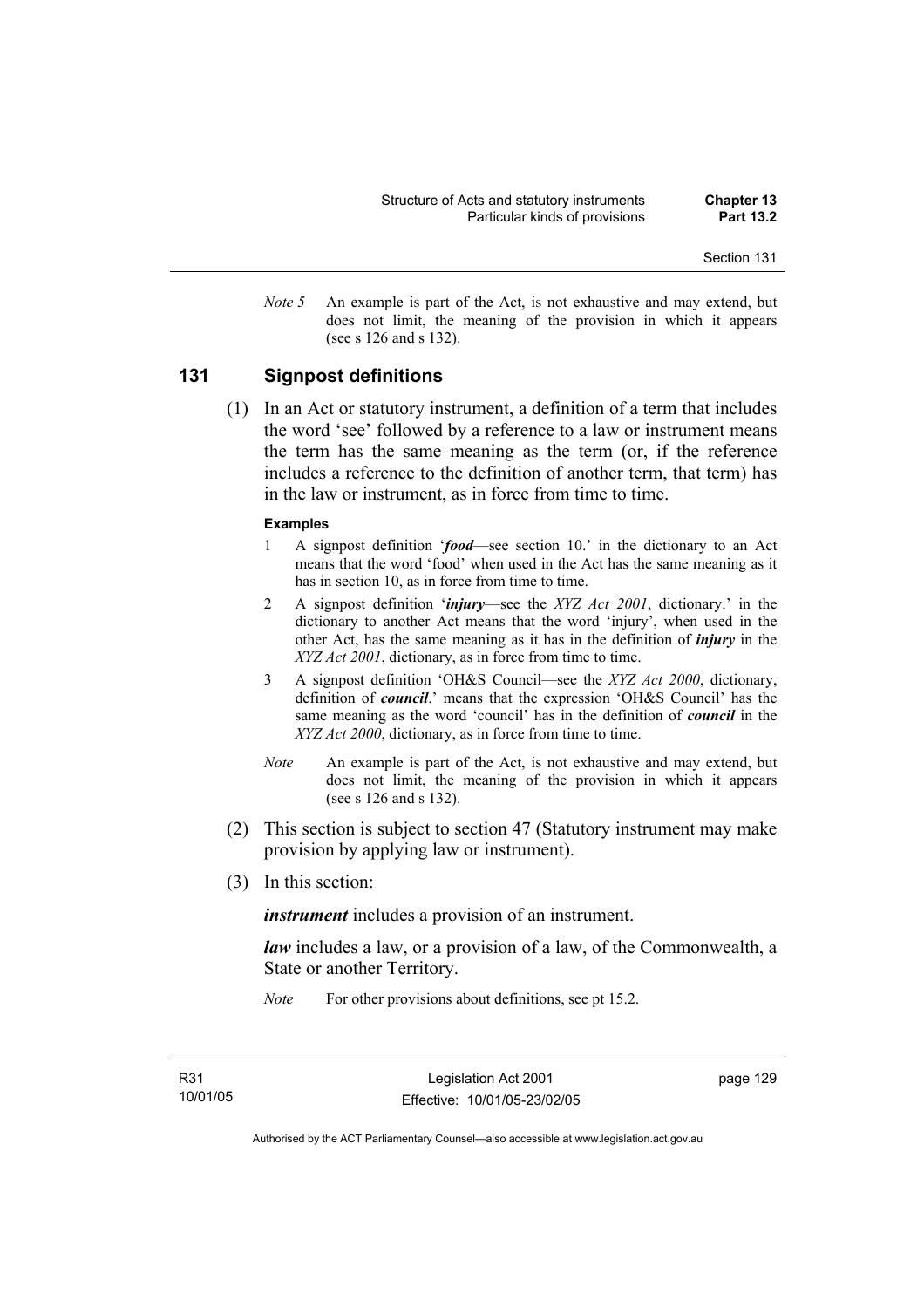#### **Chapter 13** Structure of Acts and statutory instruments<br> **Part 13.2** Particular kinds of provisions **Particular kinds of provisions**

Section 132

# **132 Examples**

- (1) An example in an Act or statutory instrument—
	- (a) is not exhaustive; and
	- (b) may extend, but does not limit, the meaning of the Act or instrument, or the particular provision to which it relates.

#### **Examples**

- 1 A specific case (which may be fictional) that helps to give meaning to the more abstract language of a provision. See the examples in section 43.
- 2 An example (which may be fictional) that clarifies the scope of a provision by illustrating cases that fall within the provision or cases that fall outside the provision, or both. See the examples in section 86.
- *Note 1* These examples may overlap.
- *Note 2* An example in an Act or statutory instrument is part of the Act or instrument (see s 126 (4)).
- (2) An example may take either of the following forms:
	- (a) a statement at the end of the provision it illustrates (or at the end of a provision containing the provision it illustrates);
	- (b) a statement forming part of the text of a provision that illustrates the operation of the provision, whether or not the words 'for example' are used.

#### **Examples for par (a)**

the examples in section 130 or this section, subsection (1)

#### **Example for par (b)**

the statement beginning 'for example' in section 36 (1) (a)

- (3) Subsection (2) does not limit the form that an example may take.
- (4) This section is a determinative provision.
	- *Note* See s 5 for the meaning of determinative provisions, and s 6 for their displacement.

R31 10/01/05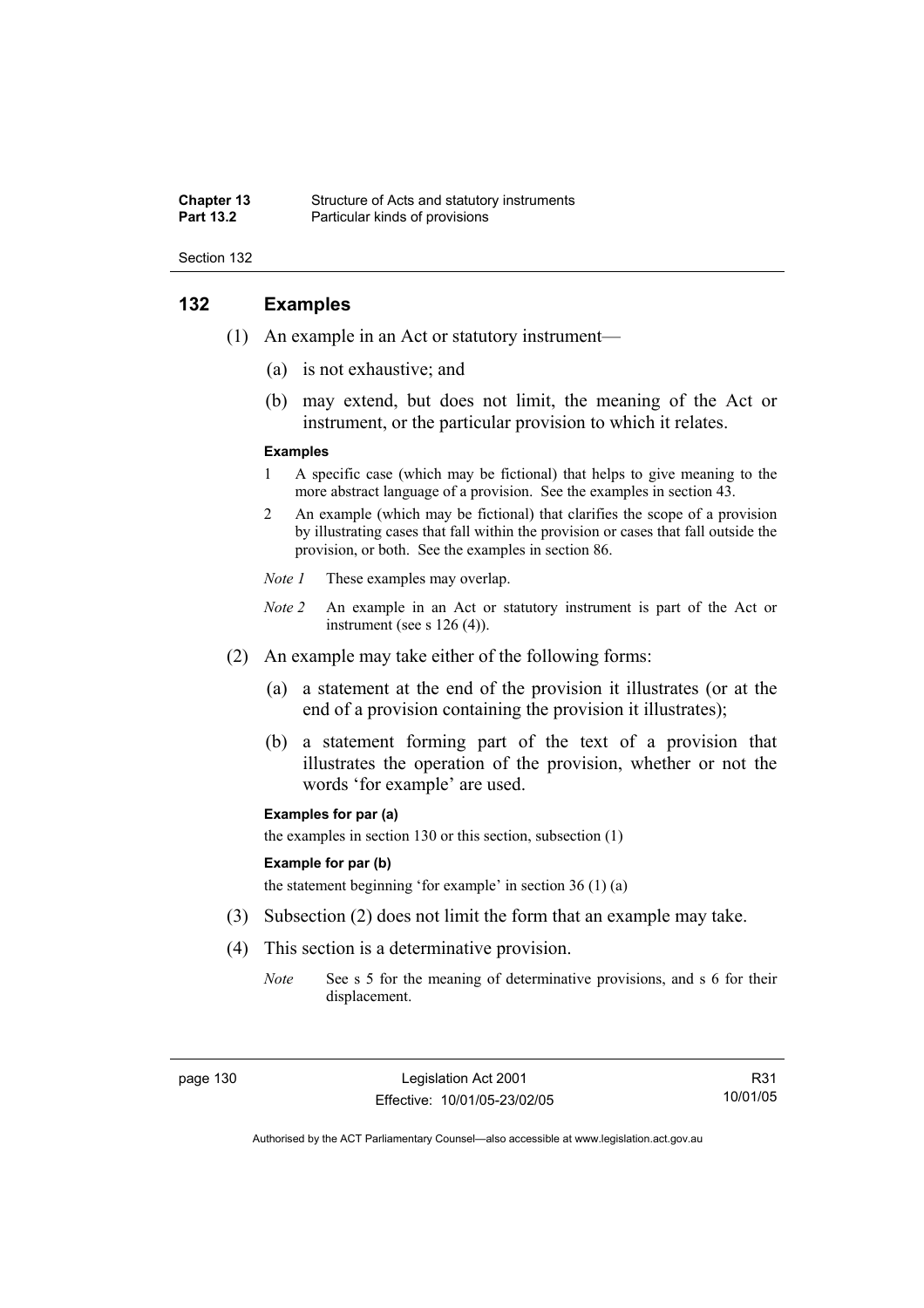## **133 Penalty units**

- (1) In a law, if a penalty for an offence is expressed as a number (whether whole or fractional) of penalty units—
	- (a) the penalty is a fine of that number of penalty units; and
	- (b) the value of the penalty unit for the offence is—
		- (i) if the person charged is an individual—\$100; or
		- (ii) if the person charged is a corporation—\$500.

#### **Example**

'Maximum penalty: 10 penalty units.' means that a person who is convicted of the relevant offence is liable to a maximum fine of 10 penalty units.

- If the person is an individual, the maximum fine is, therefore, \$1 000 (\$100x10).
- If the person is a corporation, the maximum fine is, therefore, \$5 000 (\$500x10).
- *Note* An example is part of the Act, is not exhaustive and may extend, but does not limit, the meaning of the provision in which it appears (see s 126 and s 132).
- (2) This section is a determinative provision.
	- *Note* See s 5 for the meaning of determinative provisions, and s 6 for their displacement.

# **134 Penalties at end of sections and subsections**

- (1) This section applies if a penalty (however expressed) is stated in a law—
	- (a) at the end of a section (whether or not the section is divided into subsections) and not expressed in a way that indicates that it applies only to a provision of the section; or
	- (b) at the end of a subsection (but not at the end of a section) and not expressed in a way that indicates that it applies only to a provision of the subsection; or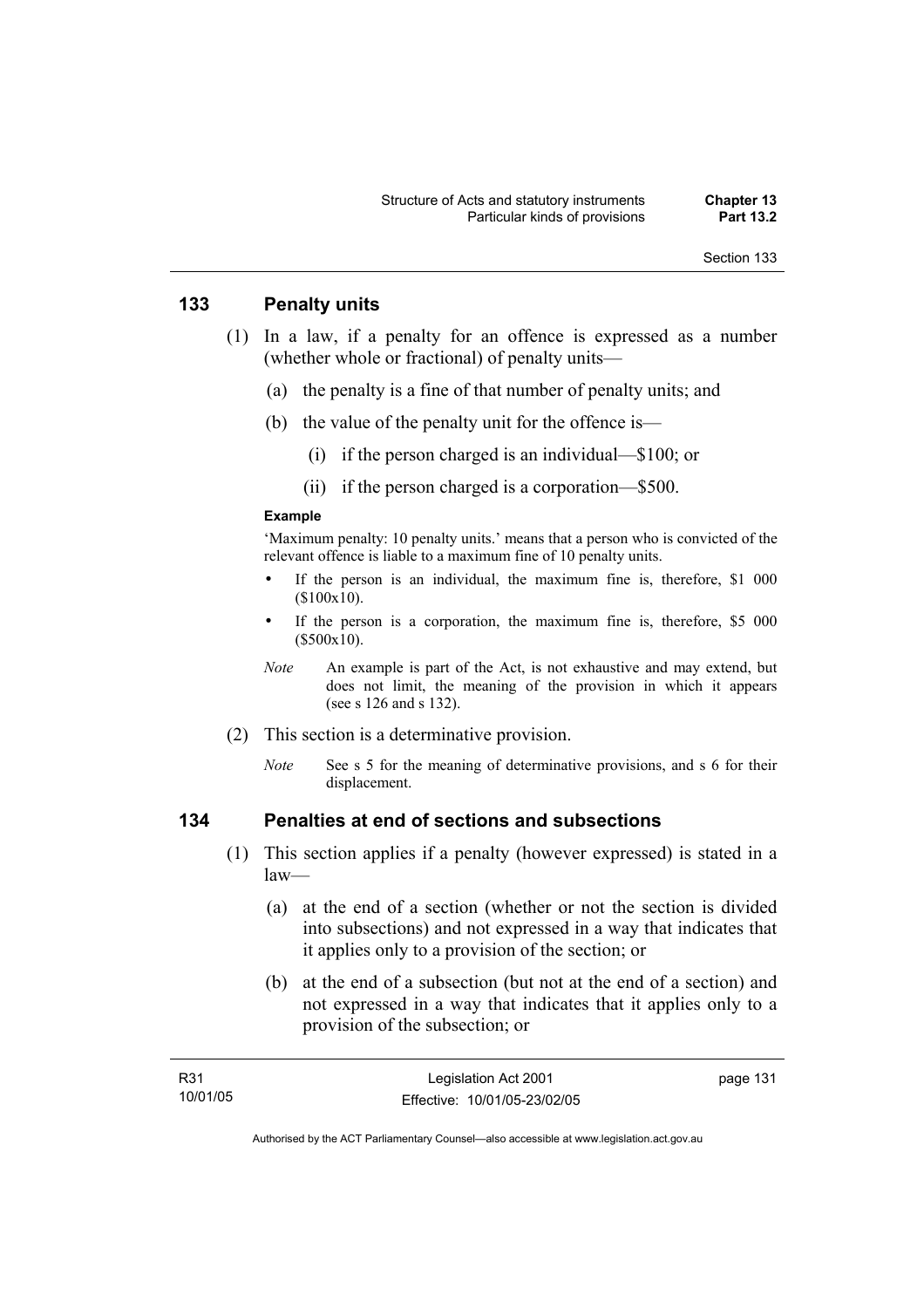**Chapter 13** Structure of Acts and statutory instruments<br> **Part 13.2** Particular kinds of provisions **Particular kinds of provisions** 

#### Section 134

 (c) at the end of a section or subsection and expressed in a way that indicates that it applies only to a provision of the section or subsection (the *relevant provision*).

#### **Example for par (a)**

the following penalty at the end of a section: 'Maximum penalty: 20 penalty units.'

#### **Example for par (b)**

the following penalty at the end of a subsection, but not at the end of a section: 'Maximum penalty: 20 penalty units.'

#### **Examples for par (c)**

- 1 the following penalty at the end of a section divided into subsections: 'Maximum penalty (subsection (3)): 20 penalty units.'.
- 2 the following penalty at the end of a subsection, but not at the end of a section:

'Maximum penalty:

- (a) for paragraph (b)—20 penalty units; or
- (b) for another paragraph—50 penalty units, imprisonment for 6 months or both.'
- *Note* An example is part of the Act, is not exhaustive and may extend, but does not limit, the meaning of the provision in which it appears (see s 126 and s 132).
- (2) If an offence is not expressly mentioned in the section, subsection or relevant provision, the penalty indicates that contravention of the section, subsection or relevant provision is an offence punishable on conviction as provided by subsection (4).

#### **Example of a penalty applying to entire section or subsection**

A person must not contravene a notice. Maximum penalty: 20 penalty units.

#### **Example of a penalty applying to a stated provision**

(2) The register of transactions—

- (a) may be kept in electronic form; and
- (b) must contain the particulars mentioned in section 91C.

page 132 Legislation Act 2001 Effective: 10/01/05-23/02/05

R31 10/01/05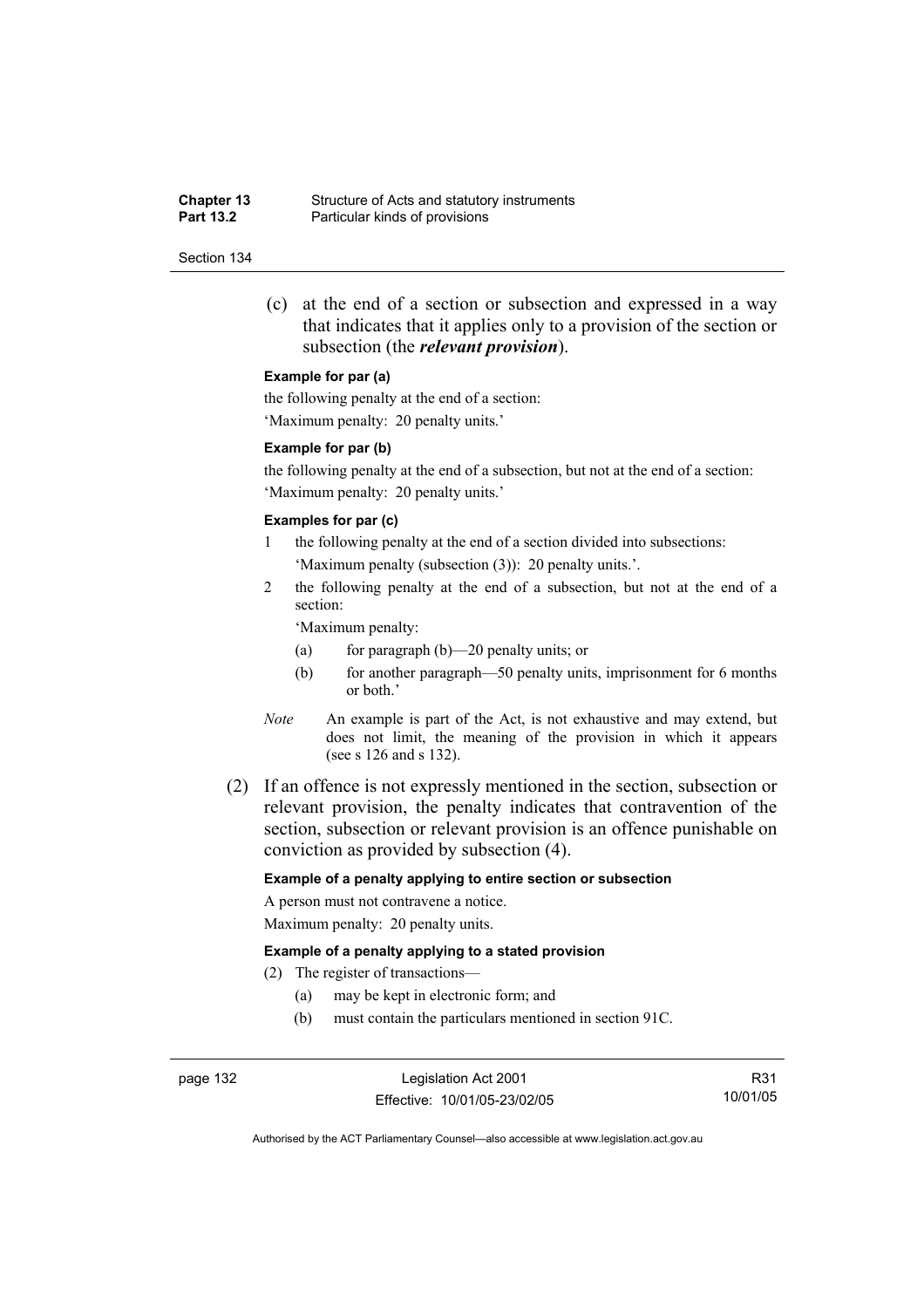Maximum penalty (paragraph (b)): 20 penalty units.

 (3) If an offence is expressly mentioned in the section, subsection or relevant provision, the penalty indicates that the offence is punishable on conviction as provided by subsection (4).

#### **Example of a penalty applying to entire section or subsection**

A person who contravenes a notice commits an offence. Maximum penalty: 20 penalty units.

#### **Example of a penalty applying to a stated provision**

- (2) If a person keeps the person's identity card after ceasing to be an officer—
	- (a) the person commits an offence; and
	- (b) the identity card is forfeited to the Territory.
	- Maximum penalty (paragraph (a)): 20 penalty units.
- (4) The penalty that may be imposed for the offence is—
	- (a) if only a single penalty is stated (whether as a maximum penalty or a penalty)—not more than the stated penalty; or
	- (b) if a minimum as well as a maximum penalty is stated—not less than the minimum and not more than the maximum.
- $(5)$  If—
	- (a) a penalty (however expressed) is stated in a law at the end of a section divided into subsections; and
	- (b) another penalty (however expressed) is stated at the end of another subsection of the section; and
	- (c) the first penalty is not expressed in a way that indicates that it applies only to a particular provision of the last subsection;

the first penalty is taken, for this section, to be expressed in a way that indicates that it applies only to the last subsection.

#### **Example**

In the following example, subsection (4) is the last subsection and the penalty stated at the end applies only to that subsection:

R31 10/01/05 page 133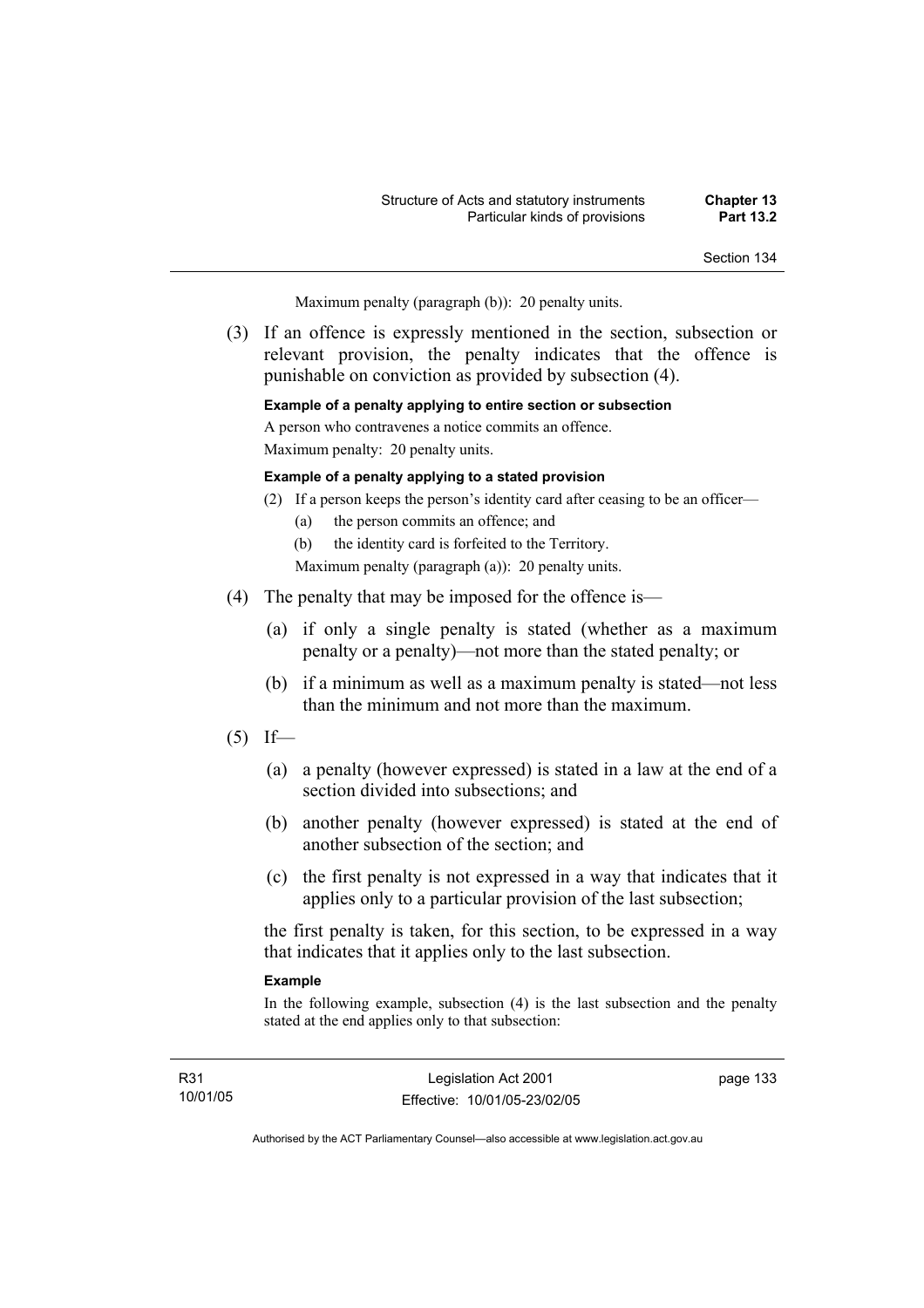#### **Chapter 13** Structure of Acts and statutory instruments<br>**Part 13.2** Particular kinds of provisions **Particular kinds of provisions**

Section 135

- '(2) A permit holder must record all transactions under this Act. Maximum penalty: 20 penalty units.
- (3) If a permit holder is convicted of an offence against subsection (2), the registrar must cancel the permit.
- (4) A permit holder must not sell a declared substance in contravention of this Act.

Maximum penalty: 100 penalty units, imprisonment for 1 year or both.'.

- (6) In working out for this section whether a penalty is at the end of a section or subsection, the position of any example or note is to be disregarded.
- (7) In applying this section to a subordinate law or disallowable instrument or to a provision of a schedule to an Act, a reference to a section or subsection is a reference to a corresponding provision of the law, instrument or schedule.
- (8) This section is a determinative provision.
	- *Note* See s 5 for the meaning of determinative provisions, and s 6 for their displacement.

# **135 Penalties not at end of sections and subsections**

- (1) This section applies if a penalty (however expressed) is stated in a provision of a law other than at the end of a section or subsection.
- (2) If an offence is expressly mentioned in the provision, the penalty indicates that the offence is punishable on conviction as provided by subsection  $(4)$ .

#### **Example**

A person who contravenes subsection (3) commits an offence punishable by a fine of not more than 20 penalty units.

- *Note* An example is part of the Act, is not exhaustive and may extend, but does not limit, the meaning of the provision in which it appears (see s 126 and s 132).
- (3) If an offence is not expressly mentioned in the provision, the penalty indicates that contravention of the provision (or a stated part of the

| page 134 | Legislation Act 2001         | R31      |
|----------|------------------------------|----------|
|          | Effective: 10/01/05-23/02/05 | 10/01/05 |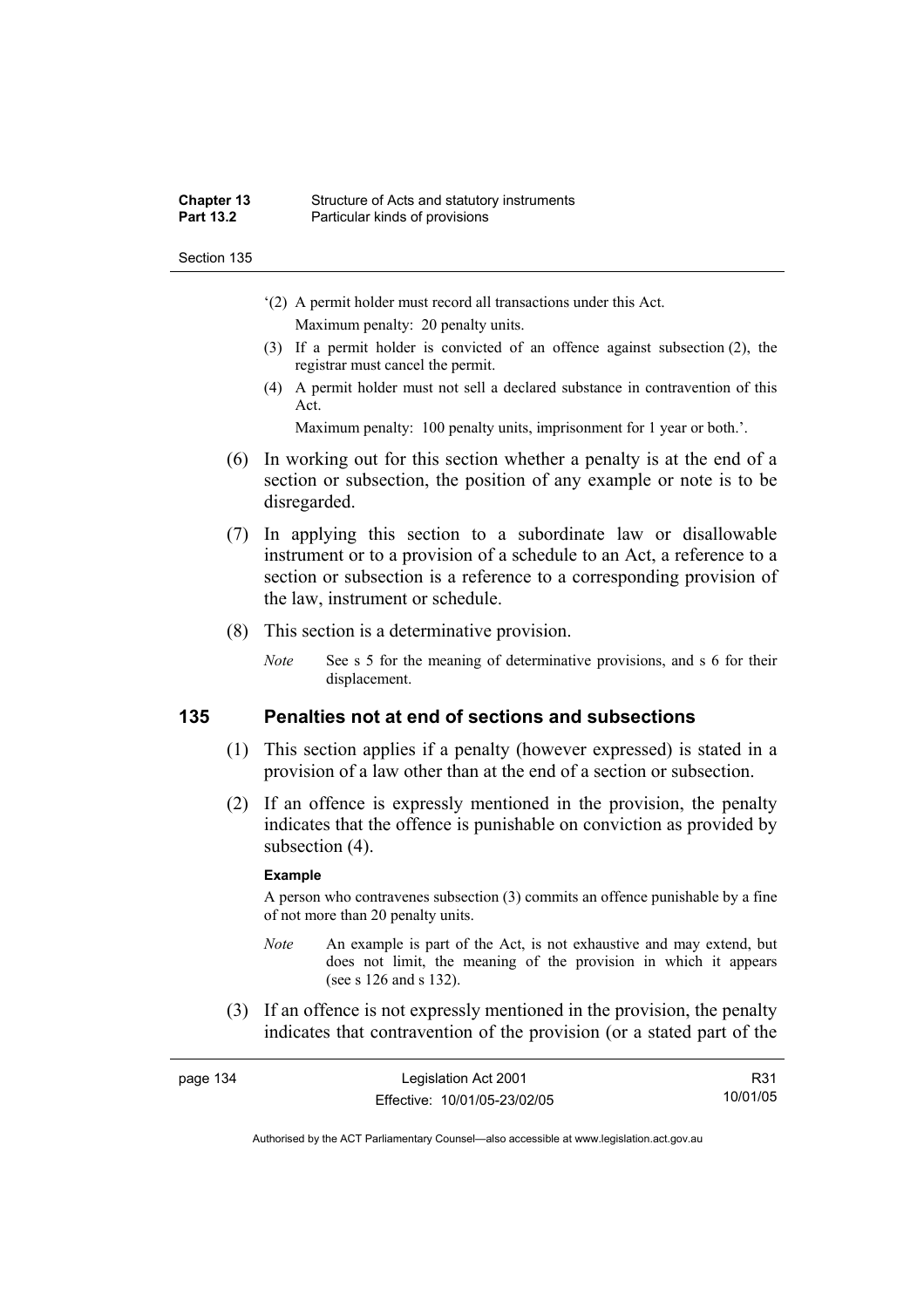provision) is an offence punishable on conviction as provided by subsection (4).

#### **Example**

A person who contravenes subsection (3) must pay a fine of not more than 20 penalty units.

- (4) The penalty that may be imposed for the offence is—
	- (a) if only a single penalty is stated (whether as a maximum penalty or a penalty)—not more than the stated penalty; or
	- (b) if a minimum as well as a maximum penalty is stated—not less than the minimum and not more than the maximum.
- (5) In working out for this section whether a penalty is at the end of a section or subsection, the position of any example or note is to be disregarded.
- (6) In applying this section to a subordinate law or disallowable instrument or to a provision of a schedule to an Act, a reference to a section or subsection is a reference to a corresponding provision of the law, instrument or schedule.
- (7) This section is a determinative provision.
	- *Note* See s 5 for the meaning of determinative provisions, and s 6 for their displacement.

page 135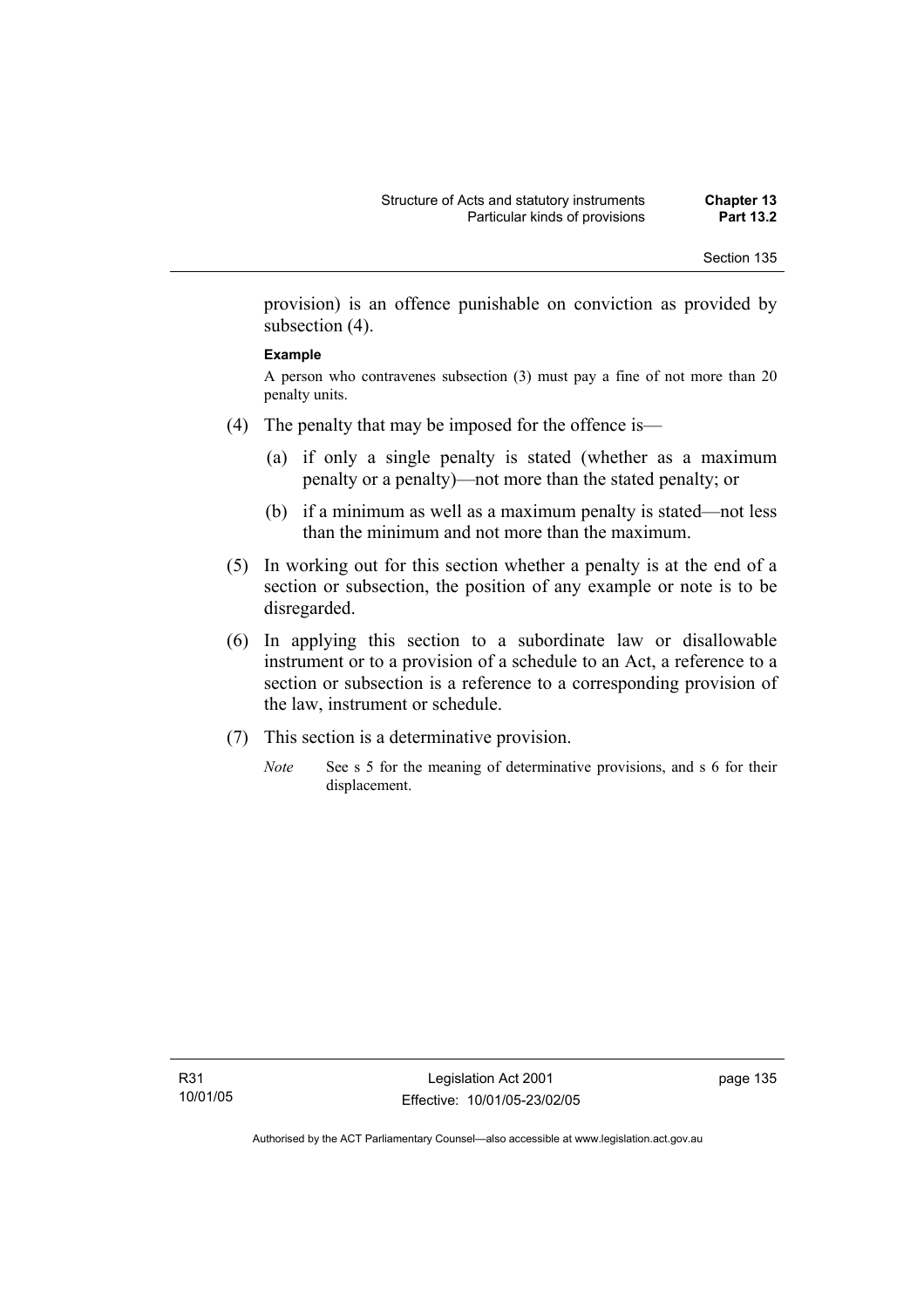# **Chapter 14 Interpretation of Acts and statutory instruments**

# **Part 14.1 Purpose and scope**

# **136 Meaning of** *Act* **in ch 14**

In this chapter:

*Act* includes a statutory instrument.

*Note* Section 7 (3) provides that a reference to an Act includes a reference to a provision of an Act. Section 13 (3) provides that a reference to a statutory instrument includes a reference to a provision of a statutory instrument.

# **137 Purpose and scope of ch 14**

- (1) The purpose of this chapter is to provide guidance about the interpretation of Acts.
- (2) This chapter is not intended to be a comprehensive statement of the law of interpretation applying to Acts.
- (3) In particular, this chapter assumes that common law presumptions operate in conjunction with this chapter.
- (4) Subsection (3) also applies to common law presumptions that come into existence after the commencement of this chapter.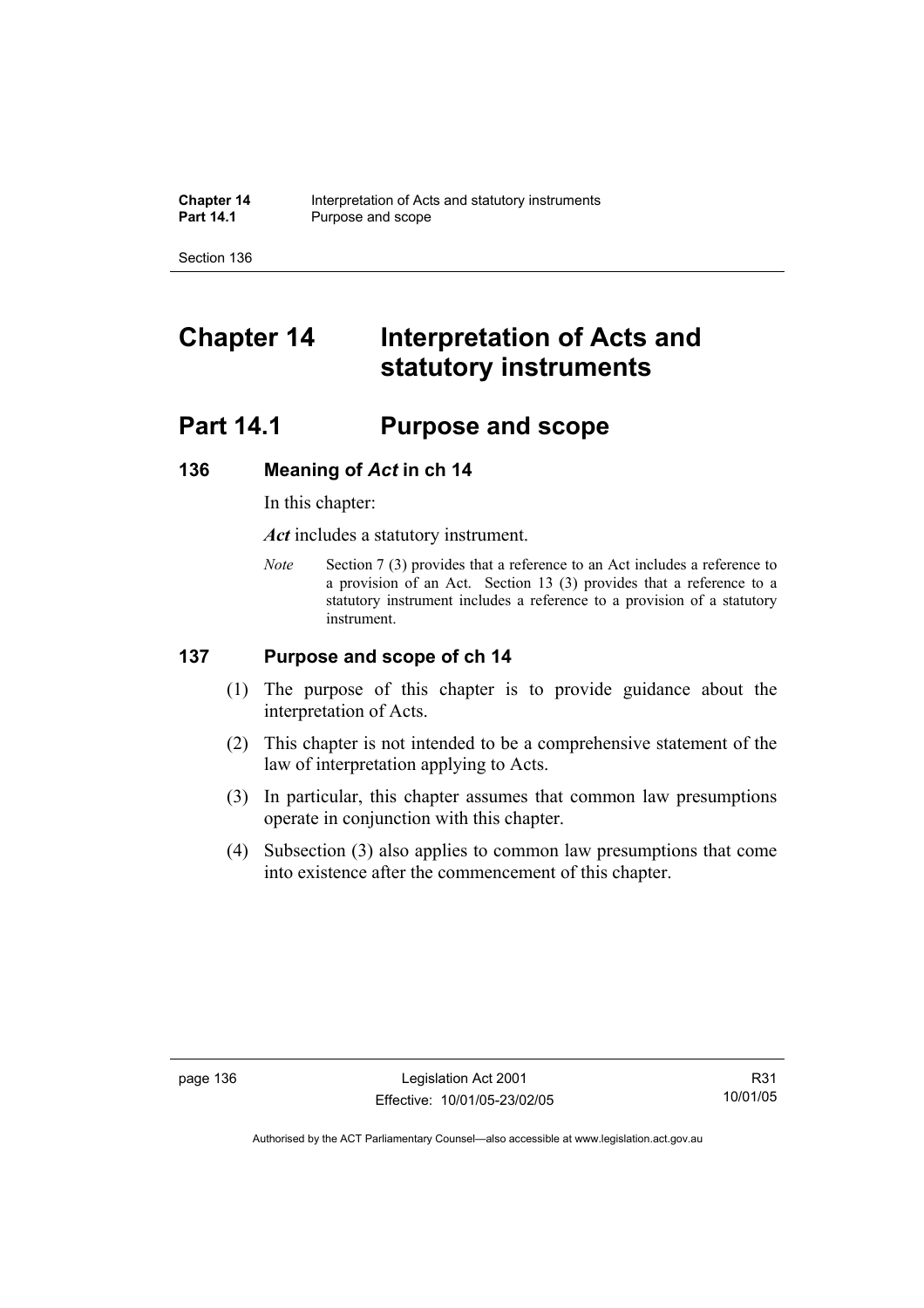# **Part 14.2 Key principles of interpretation**

# **138 Meaning of** *working out the meaning of an Act*

In this part:

*working out the meaning of an Act* means—

- (a) resolving an ambiguous or obscure provision of the Act; or
- (b) confirming or displacing the apparent meaning of the Act; or
- (c) finding the meaning of the Act when its apparent meaning leads to a result that is manifestly absurd or is unreasonable; or
- (d) finding the meaning of the Act in any other case.

# **139 Interpretation best achieving Act's purpose**

- (1) In working out the meaning of an Act, the interpretation that would best achieve the purpose of the Act is to be preferred to any other interpretation.
- (2) This section applies whether or not the Act's purpose is expressly stated in the Act.
	- *Note T*he *Human Rights Act 2004*, s 30 (1) (which is about interpreting legislation to be consistent with human rights) is also relevant to interpreting territory laws.

# **140 Legislative context**

In working out the meaning of an Act, the provisions of the Act must be read in the context of the Act as a whole.

#### **Examples**

1 The long title of an Act provides that it is an Act to give certain benefits to the holders of pensioner cards. Section 4 provides 'This Act applies to a holder of a pensioner card'. Section 22 provides that the commissioner may grant 'a person' an exemption from payment of rates. The Act does not contain a definition of 'person'. Section 22 must be read in the context of

R31 10/01/05 page 137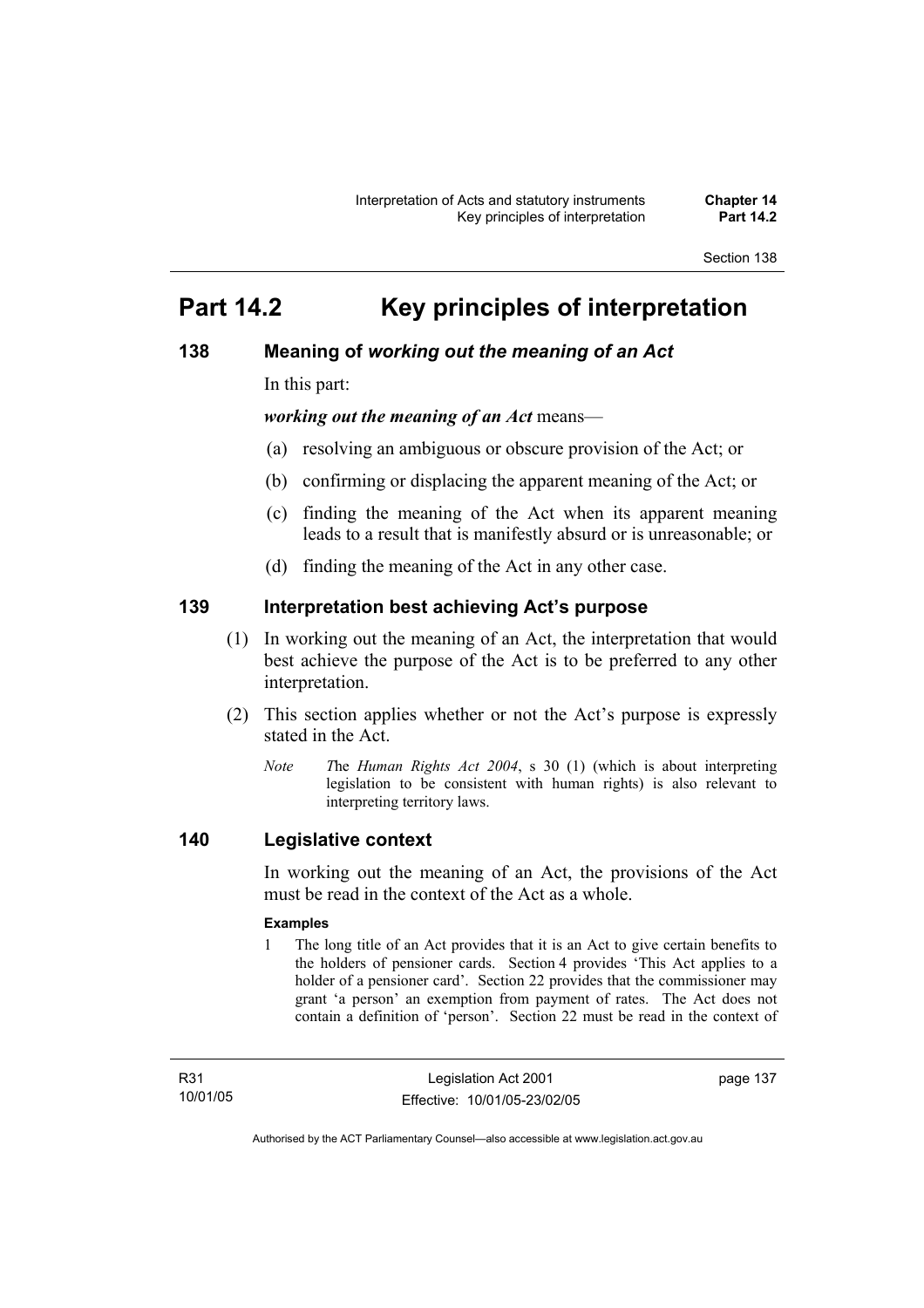#### **Chapter 14** Interpretation of Acts and statutory instruments<br>**Part 14.2** Key principles of interpretation **Key principles of interpretation**

#### Section 141

the Act as a whole so that the commissioner may only grant exemptions to people who are holders of pensioner cards.

2 The *Drug Testing Regulation 2001* (made under the *Drug Testing Act 2000* (hypothetical)), section 6 contains the following heading:

#### **6 Corresponding law—Act, s 100, def** *corresponding law*

The heading indicates that the section has been made for the definition of *corresponding law* in the *Drug Testing Act 2000*, section 100.

- 3 Section 12 (1) of a subordinate law refers to 'an order under the *Crimes Act 1900*, section 402*'*. No other kind of order is mentioned in the section and the word 'order' is not otherwise defined in the subordinate law. Subsections (2), (4), (7) and (9) of the same section, which only refer to 'the order', are to be understood as referring to the order mentioned in subsection (1).
- *Note 1* See s 126 and s 127 for material that is, or is not, part of an Act or statutory instrument.
- *Note 2* An example is part of the Act, is not exhaustive and may extend, but does not limit, the meaning of the provision in which it appears (see s 126 and s 132).

#### **141 Non-legislative context generally**

- (1) In working out the meaning of an Act, material not forming part of the Act may be considered.
	- *Note 1* See s 146 for the meaning of *may* and *must*.
	- *Note 2* See s 126 and s 127 for material that is, or is not, part of an Act or statutory instrument.
	- *Note* 3 See s 142 for material that may be considered in working out the meaning of an Act or statutory instrument.
- (2) In deciding whether material not forming part of an Act should be considered in working out the meaning of the Act, and the weight to be given to the material, the following matters must be taken into account:
	- (a) the desirability of being able to rely on the ordinary meaning of the Act, having regard to the purpose of the Act and the provisions of the Act read in the context of the Act as a whole;

R31 10/01/05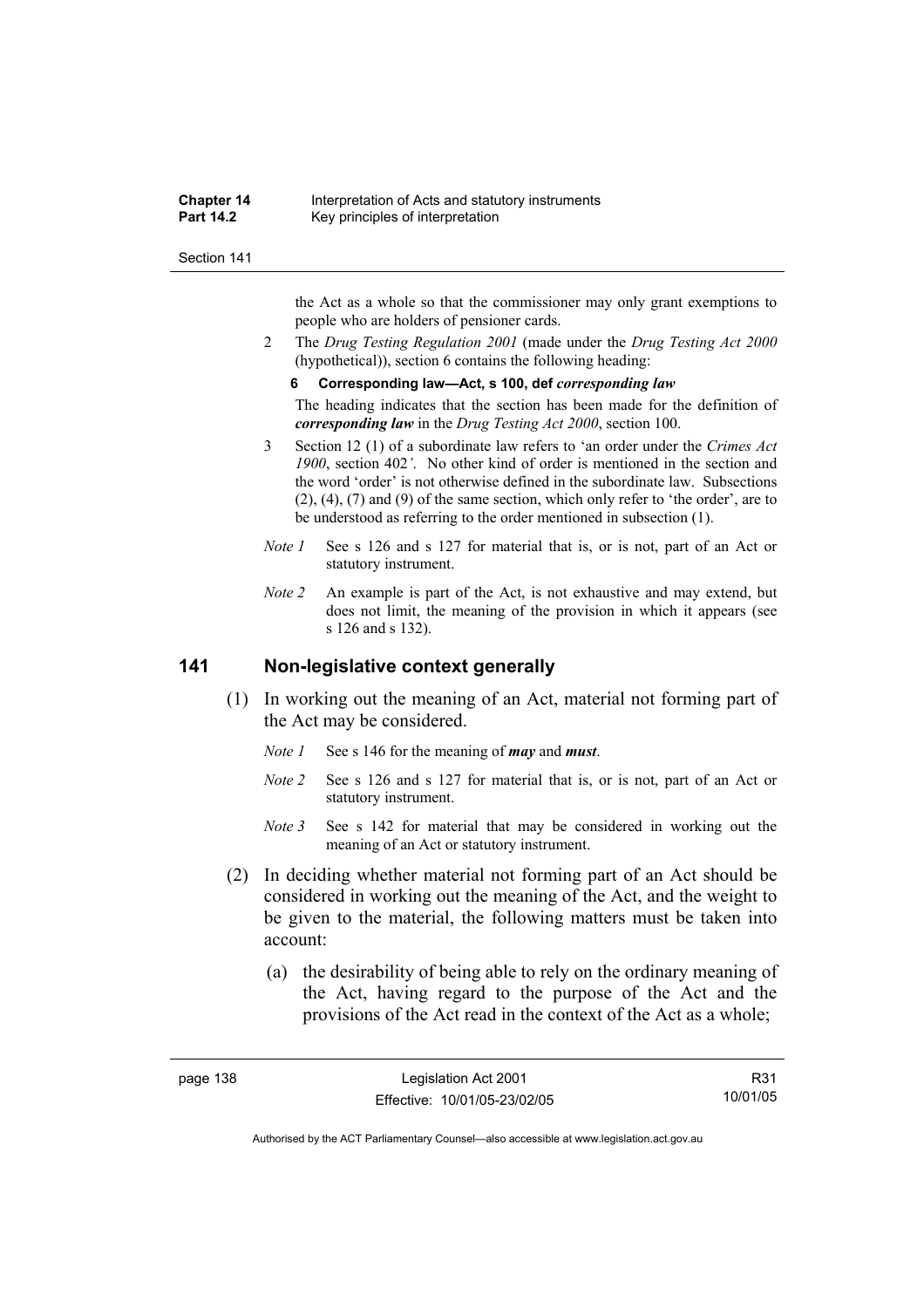- (b) the undesirability of prolonging proceedings without compensating advantage;
- (c) the accessibility of the material to the public.
- (3) Subsection (2) does not limit the matters that may be taken into account.
- (4) For subsection (2) (c), material in the register is taken to be accessible to the public.

*Note* The register is the ACT legislation register (see dict, pt 2, def *register*).

## **142 Non-legislative context—material that may be considered**

- (1) In working out the meaning of an Act, material mentioned in table 142, column 2 may be considered.
- (2) In working out the meaning of a statutory instrument, material mentioned in table 142, column 3 may be considered.
- (3) This section does not limit the material that may be considered in working out the meaning of an Act or statutory instrument.

| column 1<br>item | column 2<br>Act                                                                                          | column 3<br>statutory instrument                                                                                    |
|------------------|----------------------------------------------------------------------------------------------------------|---------------------------------------------------------------------------------------------------------------------|
|                  | material not forming<br>part of the Act contained<br>in an authorised version<br>of the Act              | material not forming part of<br>the statutory instrument<br>contained in an authorised<br>version of the instrument |
|                  | See ch 3 (Authorised<br><b>Note</b><br>versions<br>and<br>evidence of laws and<br>legislative material). | See ch 3 (Authorised<br><b>Note</b><br>versions and evidence of<br>legislative<br>laws<br>and<br>material).         |

#### **Table 142**

R31 10/01/05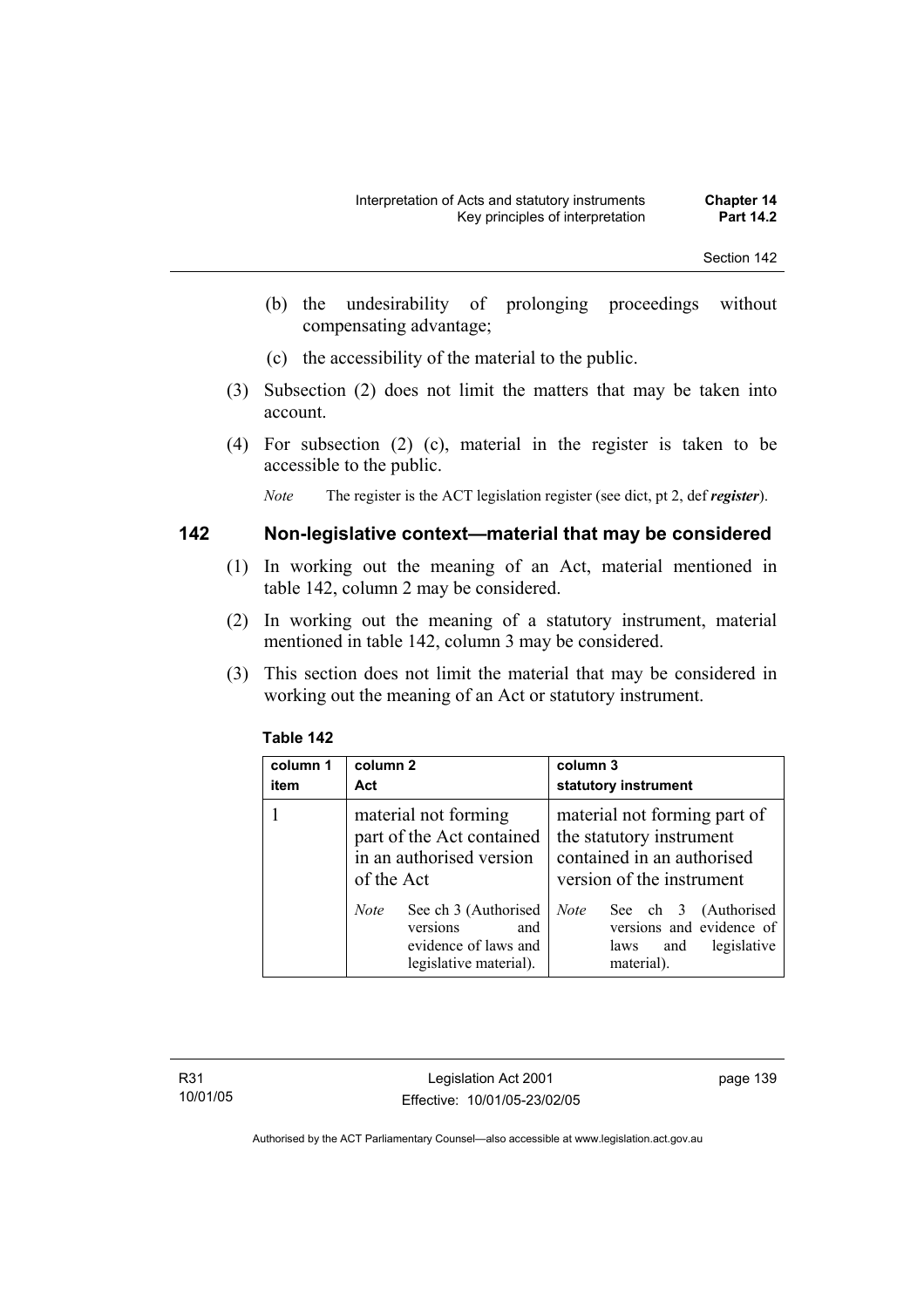**Chapter 14** Interpretation of Acts and statutory instruments **Part 14.2 Key principles of interpretation** 

#### Section 142

| column 1       | column <sub>2</sub>                                                                                                                                                                                           | column 3                                                                                                                                                                                                                                                                                                                                                                                           |
|----------------|---------------------------------------------------------------------------------------------------------------------------------------------------------------------------------------------------------------|----------------------------------------------------------------------------------------------------------------------------------------------------------------------------------------------------------------------------------------------------------------------------------------------------------------------------------------------------------------------------------------------------|
| item           | Act                                                                                                                                                                                                           | statutory instrument                                                                                                                                                                                                                                                                                                                                                                               |
| $\overline{2}$ | any relevant report of a<br>royal commission, law<br>reform commission,<br>committee of inquiry or<br>other similar body that<br>was presented to the<br>Legislative Assembly<br>before the Act was<br>passed | any relevant report of a royal<br>commission, law reform<br>commission, committee of<br>inquiry or other similar body<br>that was presented to the<br>Legislative Assembly-<br>if the statutory<br>(a)<br>instrument was<br>presented to the<br>Assently—<br>before the end of<br>6 sitting days<br>after the day the<br>instrument was<br>presented to the<br>Assembly; or<br>in any other<br>(b) |
|                |                                                                                                                                                                                                               | case—before the<br>instrument was<br>made                                                                                                                                                                                                                                                                                                                                                          |

page 140 Legislation Act 2001 Effective: 10/01/05-23/02/05

R31 10/01/05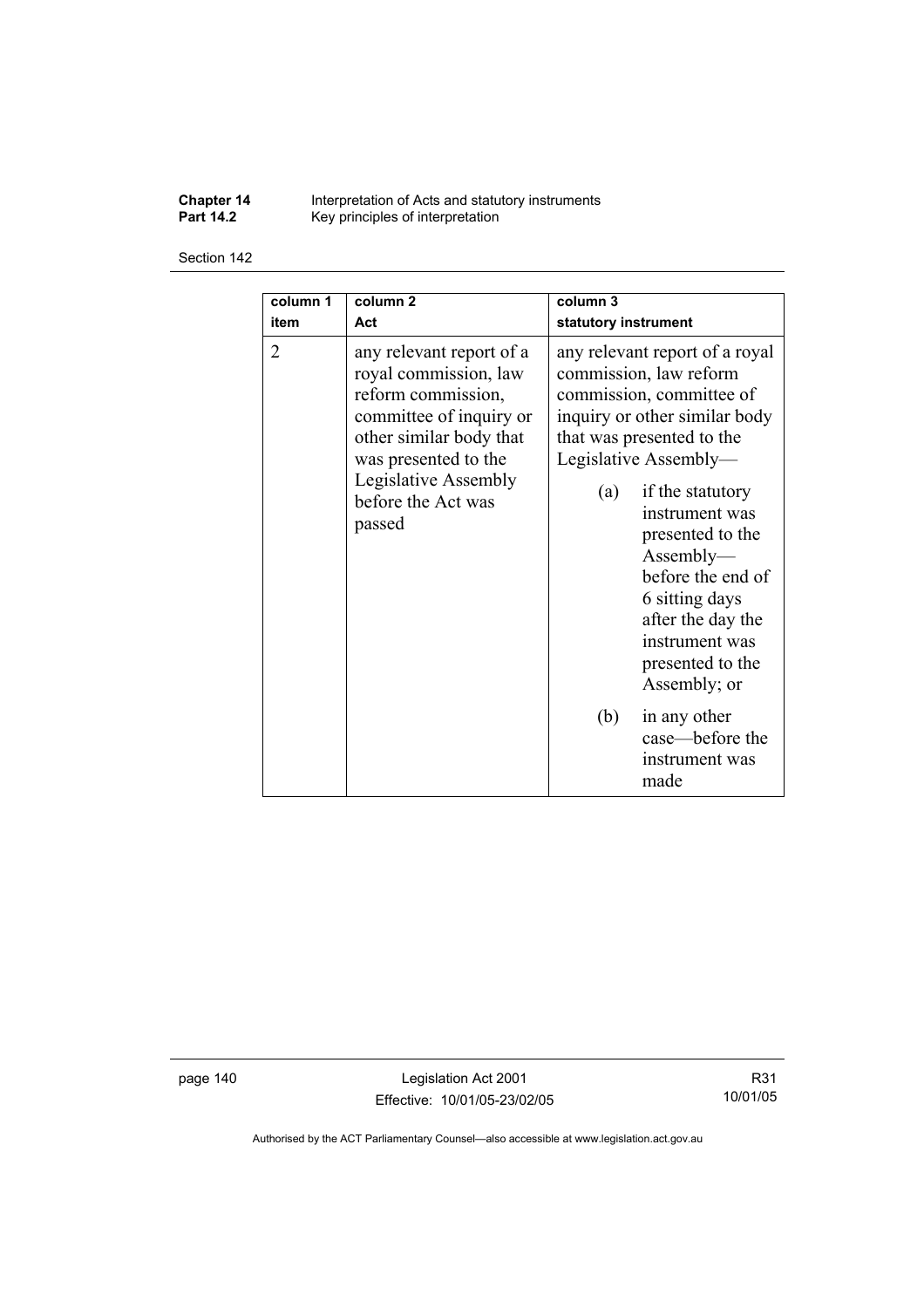Interpretation of Acts and statutory instruments **Chapter 14**  Key principles of interpretation **Part 14.2** 

| column 1<br>item | column <sub>2</sub><br>Act                                                                                                                                                                                          | column 3<br>statutory instrument                                                                                                                                                                                                                                                                                                            |  |
|------------------|---------------------------------------------------------------------------------------------------------------------------------------------------------------------------------------------------------------------|---------------------------------------------------------------------------------------------------------------------------------------------------------------------------------------------------------------------------------------------------------------------------------------------------------------------------------------------|--|
| 3                | any relevant report of a<br>committee of the<br>Legislative Assembly<br>that was made to the                                                                                                                        | any relevant report of a<br>committee of the Legislative<br>Assembly that was made to<br>the Assembly-                                                                                                                                                                                                                                      |  |
|                  | Assembly before the<br>Act was passed                                                                                                                                                                               | (a)<br>if the statutory<br>instrument was<br>presented to the<br>$\Lambda$ ssembly—<br>before the end of<br>6 sitting days<br>after the day the<br>instrument was<br>presented to the<br>Assembly; or                                                                                                                                       |  |
|                  |                                                                                                                                                                                                                     | (b)<br>in any other<br>case-before the<br>instrument was<br>made                                                                                                                                                                                                                                                                            |  |
| $\overline{4}$   | any explanatory<br>statement (however<br>described) for the bill<br>that became the Act, or<br>any other relevant<br>document, that was<br>presented to the<br>Legislative Assembly<br>before the Act was<br>passed | if the statutory instrument<br>was presented to the<br>Legislative Assembly—any<br>explanatory statement<br>(however described) for the<br>instrument, or any other<br>relevant document, that was<br>presented to the Legislative<br>Assembly before the end of<br>6 sitting days after the<br>instrument was presented to<br>the Assembly |  |

R31 10/01/05

Legislation Act 2001 Effective: 10/01/05-23/02/05 page 141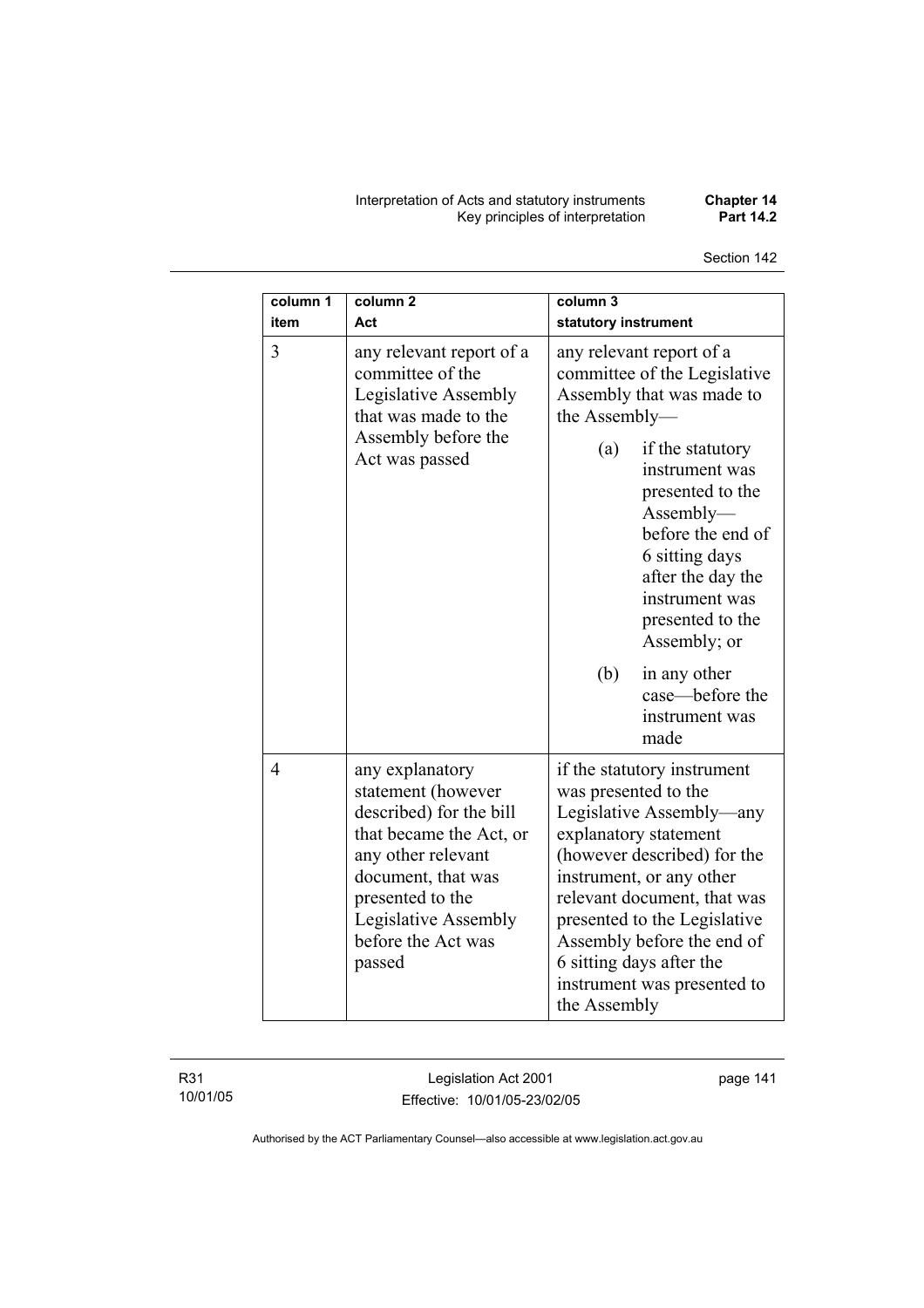**Chapter 14** Interpretation of Acts and statutory instruments<br>**Part 14.2** Key principles of interpretation Key principles of interpretation

#### Section 143

| column 1<br>item | column 2<br>Act                                                                                                         | column 3<br>statutory instrument                                                                                                                                                                |
|------------------|-------------------------------------------------------------------------------------------------------------------------|-------------------------------------------------------------------------------------------------------------------------------------------------------------------------------------------------|
| 5                | the presentation speech<br>made to the Legislative<br>Assembly during the<br>passage of the bill that<br>became the Act | if the statutory instrument<br>was presented to the<br>Legislative Assembly by a<br>member of the Assembly-<br>any presentation speech<br>made to the Assembly                                  |
| 6                | official reports of<br>proceedings in the<br>Legislative Assembly in<br>relation to the bill that<br>became the Act     | if the statutory instrument<br>was presented to the<br>Legislative Assembly-<br>official reports of<br>proceedings in the<br>Legislative Assembly in<br>relation to the statutory<br>instrument |
| 7                | any relevant treaty or<br>other international<br>agreement to which<br>Australia is a party                             | any relevant treaty or other<br>international agreement to<br>which Australia is a party                                                                                                        |

## **143 Law stating material for consideration in working out meaning**

 (1) If a relevant law provides that stated material may or must be considered in working out the meaning of an Act or statutory instrument, that does not by implication prevent other material of the same or similar kind being considered in working out the meaning of the Act or instrument.

#### **Example**

The *Computer Crime Act 2000* (hypothetical) contains the following provision:

**4 Report may be used as an aid to interpretation** 

The *Community Law Reform Report on Computer Crime* (CLRC No X) may be considered in working out the meaning of this Act.

page 142 Legislation Act 2001 Effective: 10/01/05-23/02/05

R31 10/01/05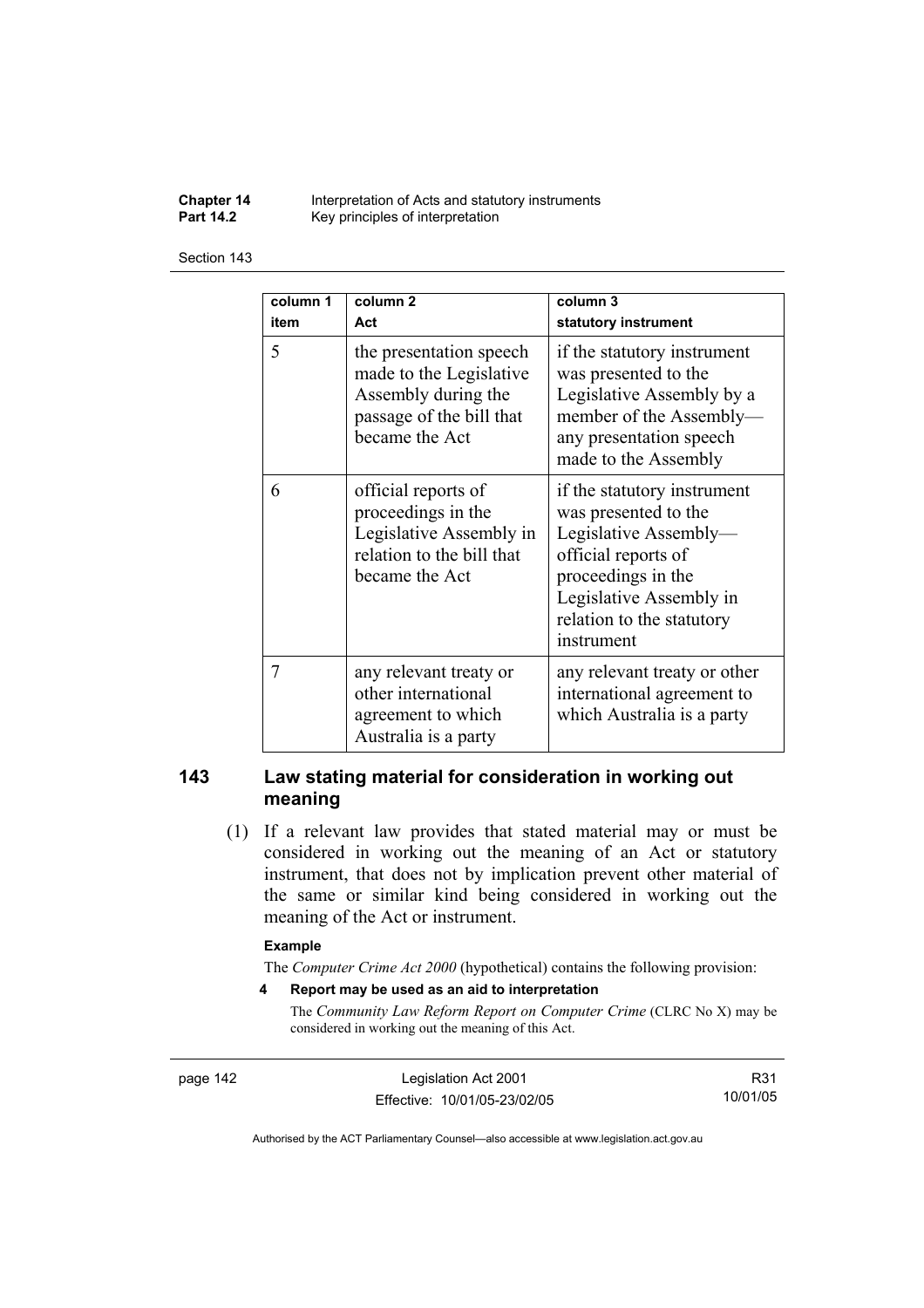This does not limit access to other non-legislative material of the same or a similar kind for working out the meaning of the *Computer Crime Act 2000*.

- *Note* An example is part of the Act, is not exhaustive and may extend, but does not limit, the meaning of the provision in which it appears (see s 126 and s 132).
- (2) In this section:

*relevant law* means—

- (a) in working out the meaning of an Act—the Act or another Act; or
- (b) in working out the meaning of a statutory instrument made under an Act—the Act, another Act or the instrument; or
- (c) in working out the meaning of a statutory instrument made under another statutory instrument—an Act or either instrument.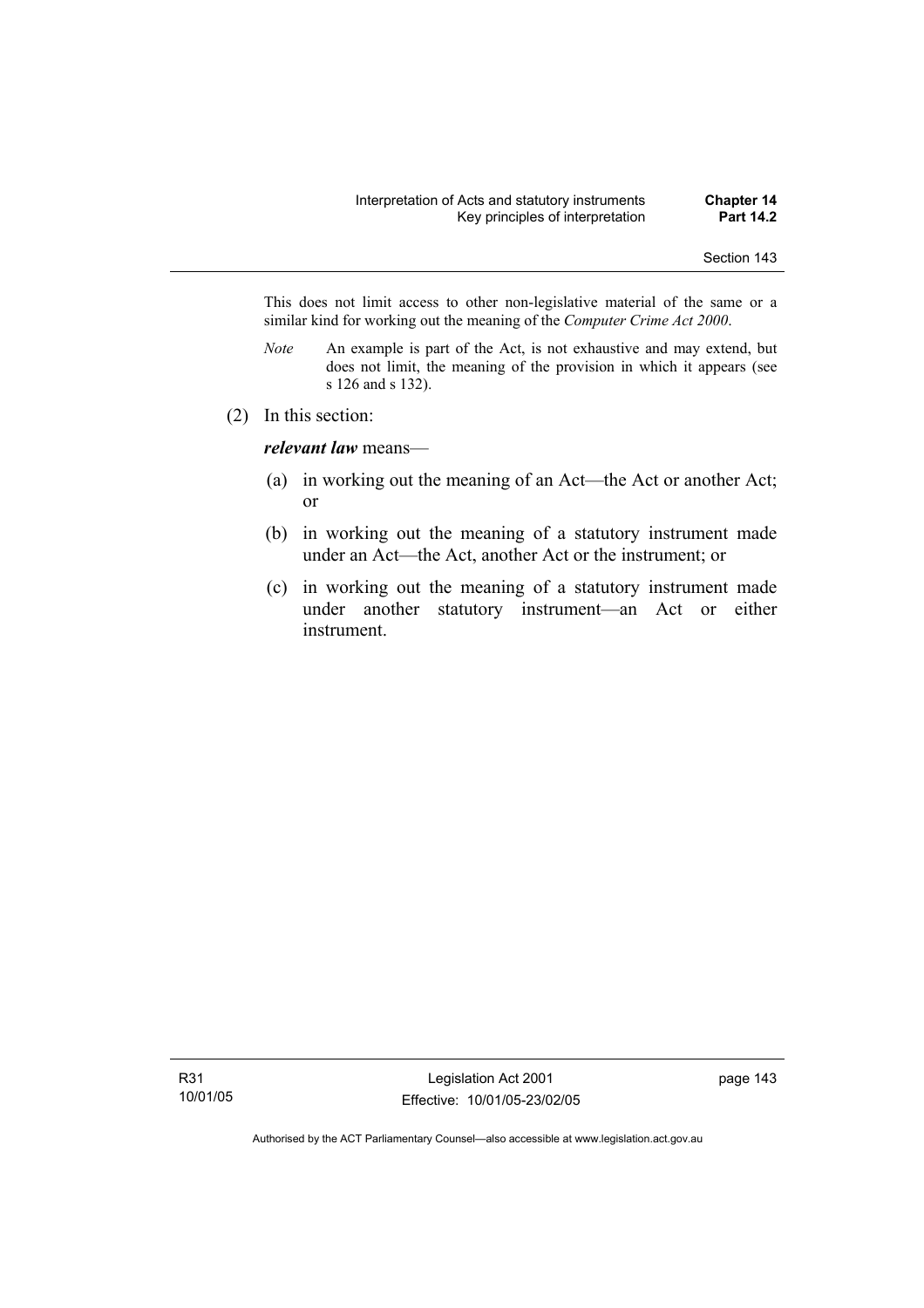**Chapter 15** Aids to interpretation **Part 15.1** General

Section 144

# **Chapter 15 Aids to interpretation**

# **Part 15.1 General**

#### **144 Meaning of commonly-used terms**

A definition in the dictionary, part 1 applies to all Acts and statutory instruments.

*Note* See s 130 for the definition of *definition* and s 131 for provisions about signpost definitions.

### **145 Gender and number**

In an Act or statutory instrument—

- (a) words indicating a gender include every other gender; and
- (b) words in the singular number include the plural and words in the plural number include the singular.

# **146 Meaning of** *may* **and** *must*

- (1) In an Act or statutory instrument, the word *may*, or a similar term, used in relation to a function indicates that the function may be exercised or not exercised, at discretion.
	- *Note Function* is defined in the dict, pt 1 to include authority, duty and power.
- (2) In an Act or statutory instrument, the word *must*, or a similar term, used in relation to a function indicates that the function is required to be exercised.

R31 10/01/05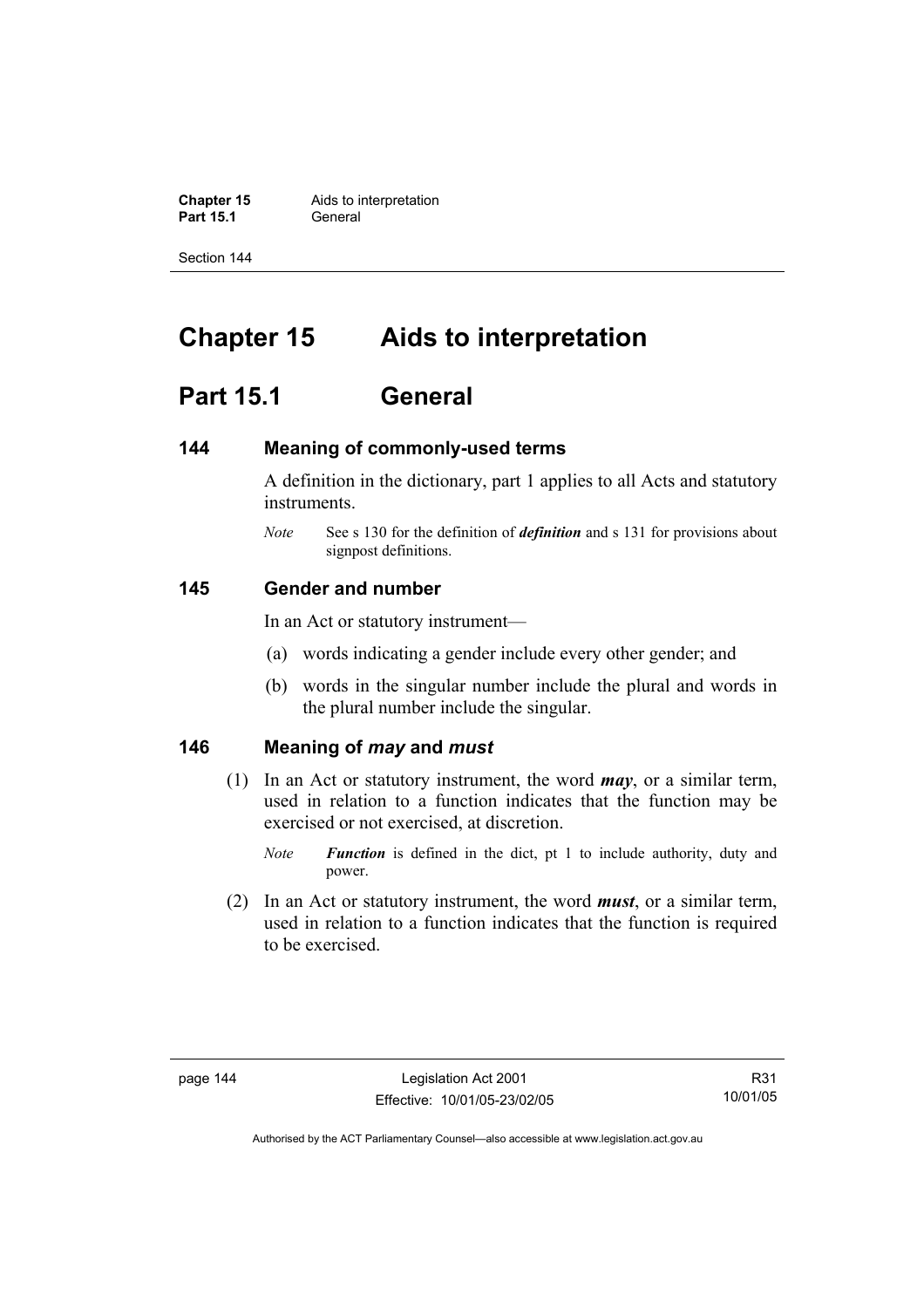- (3) This section is a determinative provision so far as it applies to an applicable law or an applicable provision.
	- *Note* See s 5 for the meaning of determinative provisions, and s 6 for their displacement.
- (4) In this section:

*applicable law* means an Act enacted, or a subordinate law or disallowable instrument made, after 1 January 2000.

*applicable provision* means a provision inserted after 1 January 2000 into an Act, or a subordinate law or disallowable instrument, that is not an applicable law.

*inserted*, for a provision, includes inserted in substitution for another provision.

# **147 Changes of drafting practice not to affect meaning**

 (1) The purpose of this section is to encourage the making of progressive improvements in the form of the statute book without inadvertently changing the substantive effect of the law.

*Note* See also s 96 (Relocated provisions).

- (2) This is to be achieved particularly by updating the language and structure of Acts and statutory instruments to replace older forms of legislative expression with forms reflecting current legislative drafting practice.
- (3) If an Act or statutory instrument is amended so that it contains an older form of legislative expression in a provision and a newer form in another, the ideas in the 2 provisions must not be regarded as different only because different words are used or the provisions are structured in different ways.
- (4) Subsection (3) also applies if the provisions are in different Acts or statutory instruments.

page 145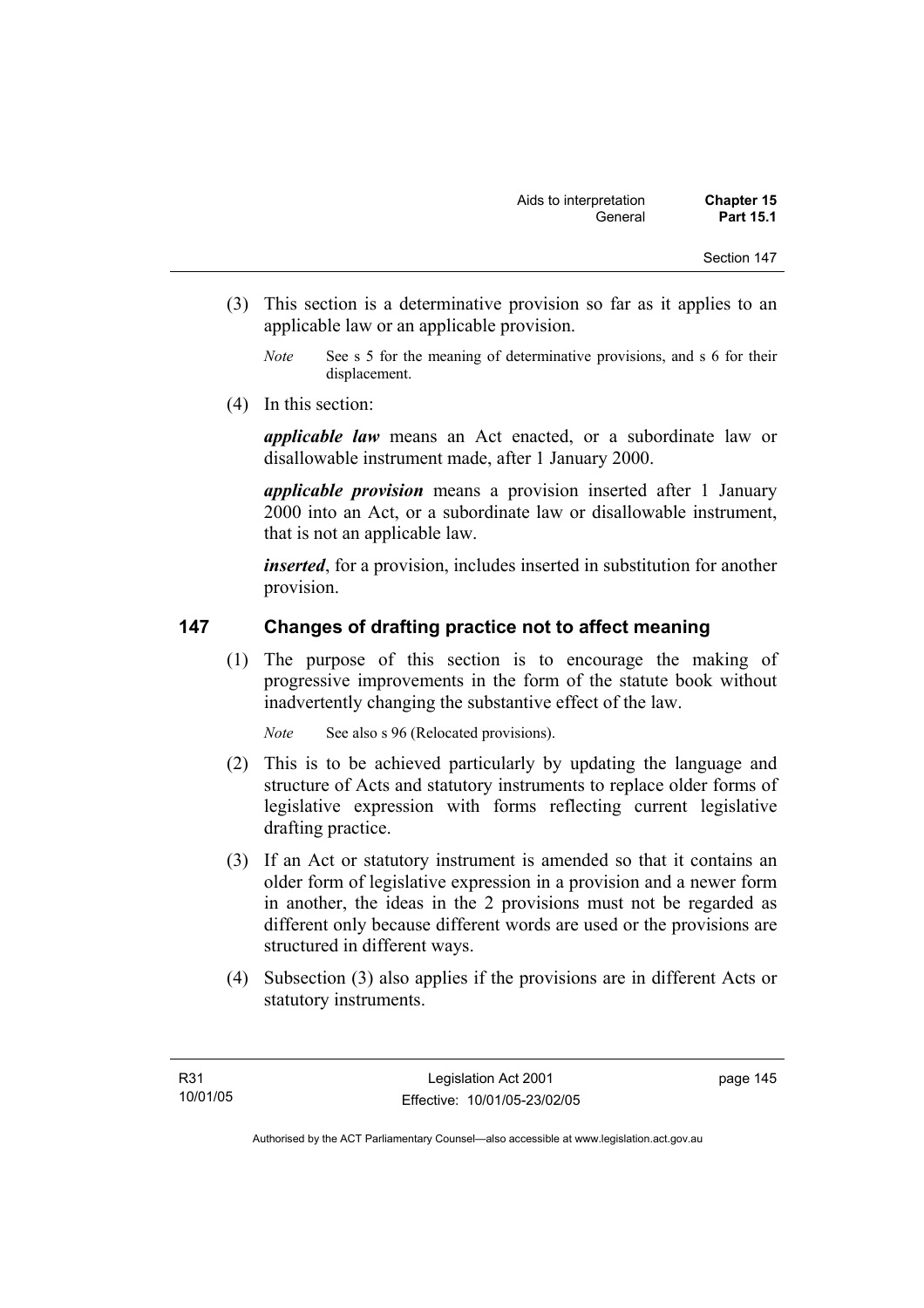| <b>Chapter 15</b> | Aids to interpretation |
|-------------------|------------------------|
| <b>Part 15.1</b>  | General                |

- (5) Also, if an Act or statutory instrument is amended so that a provision containing an older form of legislative expression is replaced (whether or not in the same position) by a provision in a newer form, the ideas in the 2 provisions must not be regarded as different only because different words are used or the provisions are structured in different ways.
- (6) In deciding whether the ideas are different, regard must be had to the context and history of the 2 provisions.
- (7) Subsection (6) does not limit the matters to which regard may be had.
- (8) This section is a determinative provision.
	- *Note* See s 5 for the meaning of determinative provisions, and s 6 for their displacement.

# **148 Terms used in instruments have same meanings as in authorising laws**

Terms used in a statutory instrument have the same meanings as they have, from time to time, in the Act or statutory instrument (the *authorising law*), or the relevant provisions of the authorising law, under which the instrument is made or in force.

# **149 Age in years**

For an Act or statutory instrument, a person is an age in years at the beginning of the person's birthday for the age.

#### **150 Measurement of distance**

In applying an Act or statutory instrument, distance is to be measured in a straight line on a horizontal plane.

R31 10/01/05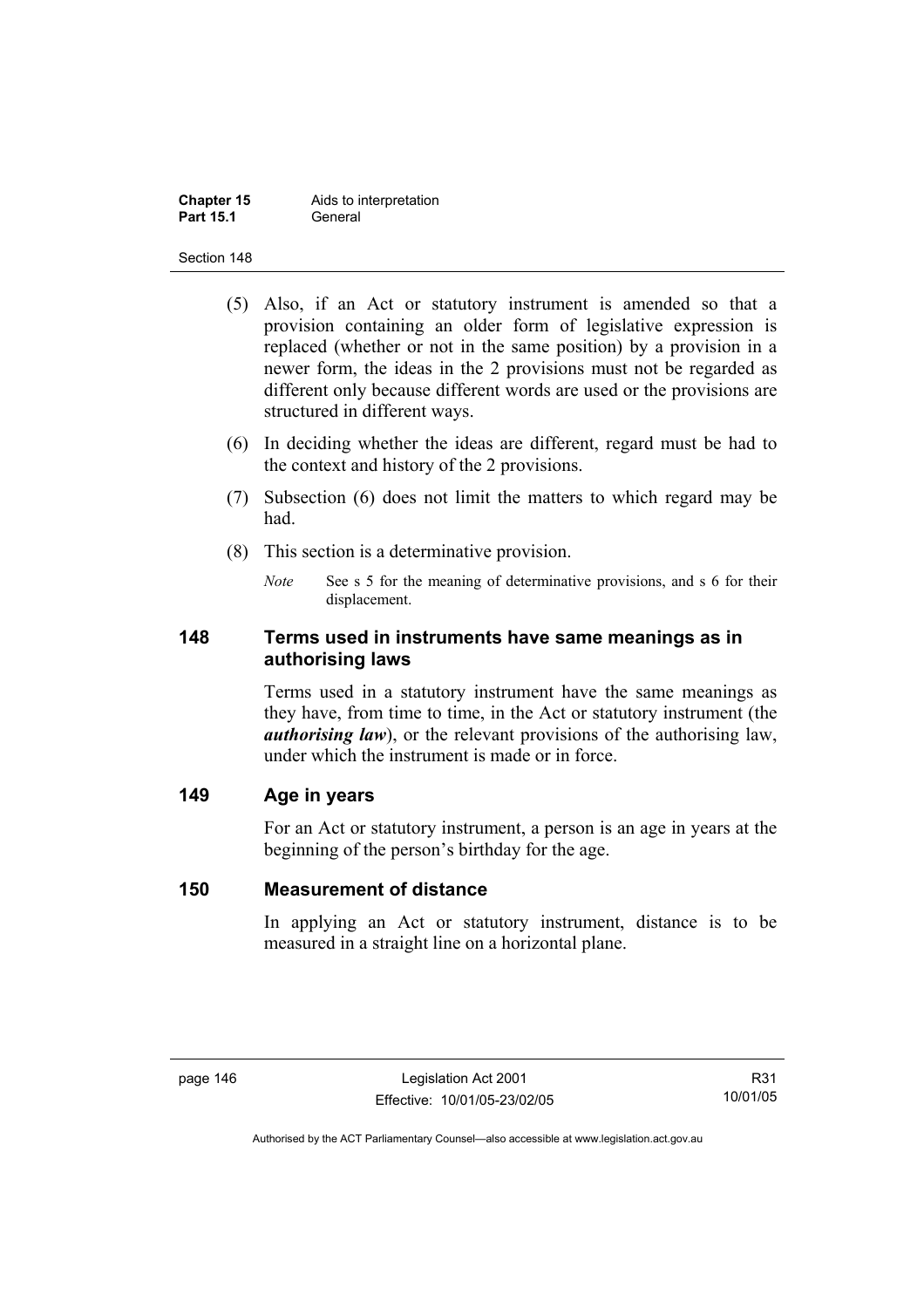# **151 Reckoning of time**

- (1) This section applies if a period of 1 day or longer is provided or allowed for a purpose by an Act or statutory instrument.
- (2) In working out whether the purpose has been fulfilled within the period provided or allowed, the period is taken to begin at the start point.
- (3) For this section—
	- (a) if a period is to begin from a particular day—the *start point* is the beginning of the next day; and
	- (b) if a period is to begin when an act or event happens—the *start point* is the beginning of the day after the act or event happens.

#### **Examples**

- 1 The *ABC Act 1995* provides that a person who ceases to be an inspector must return his or her identity card to the authority within 21 days after ceasing to be an inspector. X is notified that his appointment as inspector ends on Friday 1 November. The period of 21 days starts on Saturday 2 November.
- 2 The *XYZ Act 2001* requires an application for review to be lodged not later than 28 days after service on the licensee of the decision objected to. The period of 28 days begins with the day following the day of service.
- *Note* An example is part of the Act, is not exhaustive and may extend, but does not limit, the meaning of the provision in which it appears (see s 126 and s 132).
- (4) If the last day of the period is not a working day, the last day of the period is the first working day after the end of the period.

#### **Example**

The *Hypothetical Act 2000* requires the board to give a copy of its business plan to the Minister not later than 14 days after its preparation. The 14th day is Good Friday (a public holiday) and the following Monday is also a public holiday. Under section 151 (4), the last day to give a copy of the business plan is the Tuesday following Easter (the first working day after the 14th day).

page 147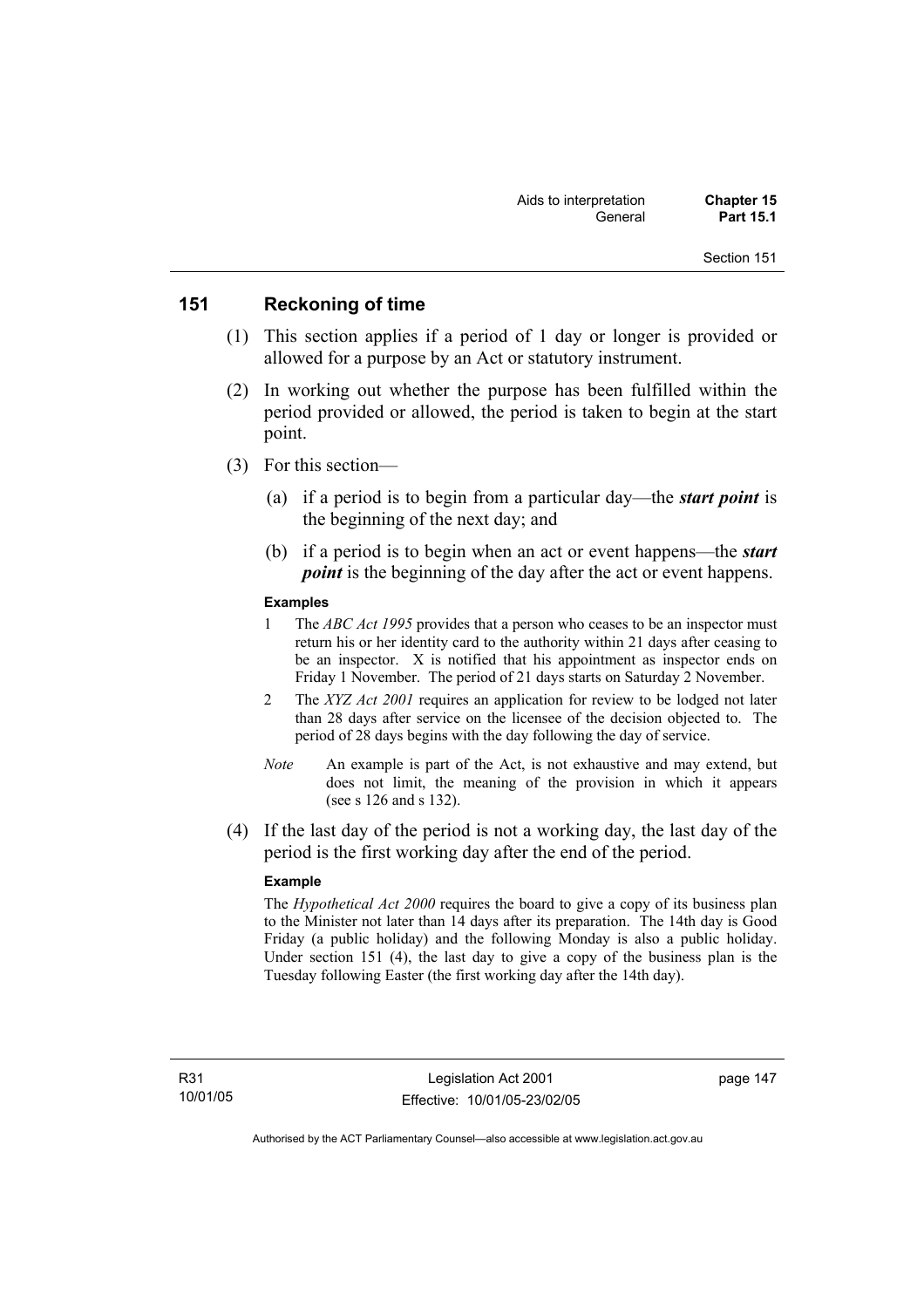**Chapter 15** Aids to interpretation<br>**Part 15.1** General **Part 15.1** 

Section 152

# **152 Continuing effect of obligations**

If, under a provision of an Act or statutory instrument, an act is required to be done, the obligation to do the act continues until the act is done even if—

- (a) the provision required the act to be done within a particular period or before a particular time, and the period has ended or the time has passed; or
- (b) someone has been convicted of an offence in relation to failure to do the act.

page 148 Legislation Act 2001 Effective: 10/01/05-23/02/05

R31 10/01/05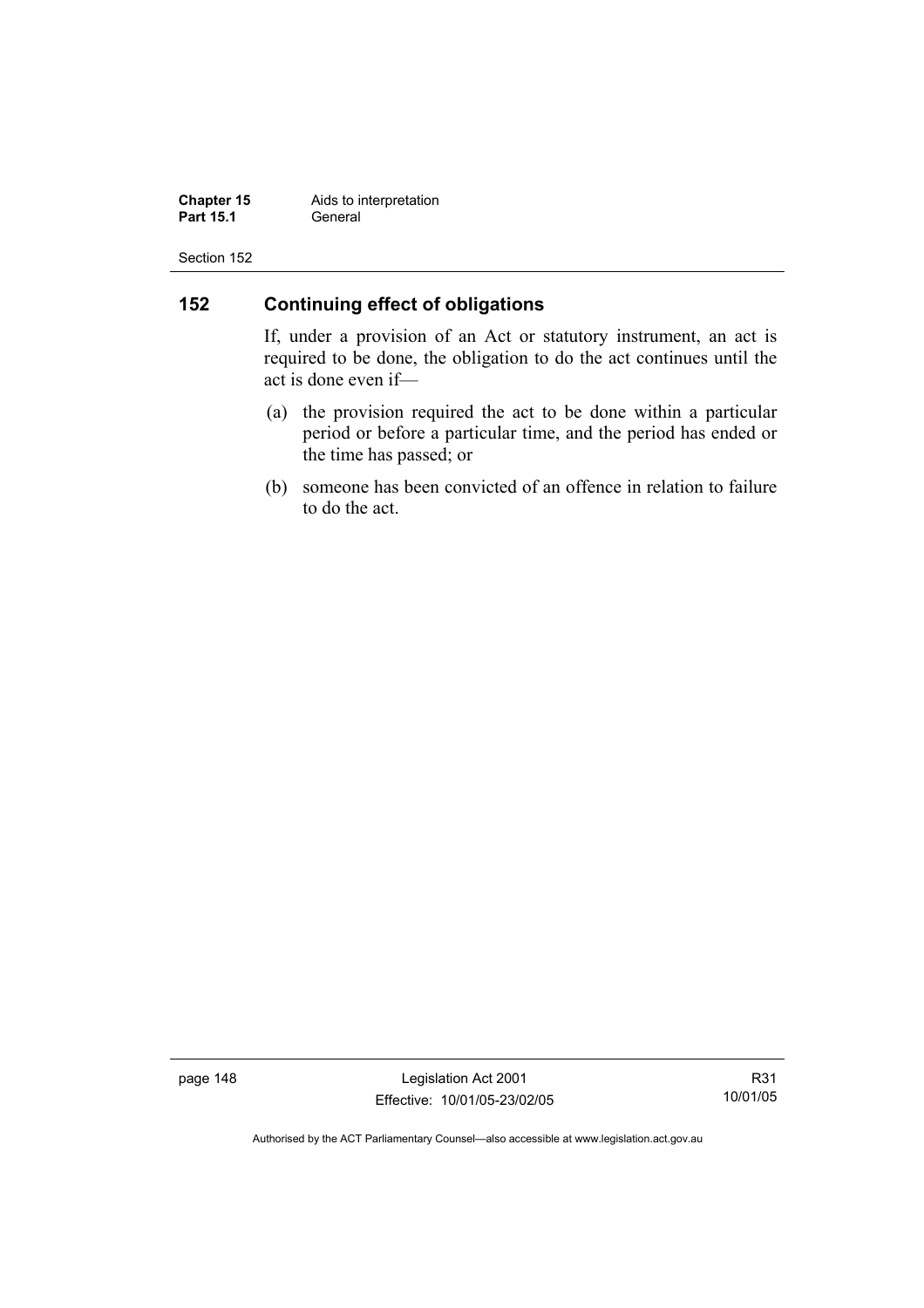# **Part 15.2 Definitions**

*Note to pt 15.2* See also s 130 (What is a definition?), s 131 (Signpost definitions) and s 148 (Terms used in instruments have same meanings as in authorising laws).

# **155 Definitions apply subject to contrary intention**

- (1) A definition in an Act or statutory instrument applies except so far as the contrary intention appears.
- (2) This section is a determinative provision.
	- *Note* See s 5 for the meaning of determinative provisions, and s 6 for their displacement.

# **156 Application of definitions in dictionaries and sections**

 (1) A definition in the dictionary to an Act or statutory instrument applies to the entire Act or instrument unless the Act or instrument provides for the definition to have a more limited application.

#### **Examples**

- 1 The dictionary to the *ABC Act 1999* includes the signpost definition '*x*—see the *XYZ Act 1998*, section 3.'. There is nothing in the *ABC Act 1999* indicating the intended application of the definition of  $x$ . The definition of  $x$ in the *XYZ Act 1998*, section 3, therefore, applies to the entire *ABC Act 1999*.
- 2 In an Act, the word *z* is defined in the dictionary. The definition provides, in part, that '*z*, in part 4 (Registration of vehicles), means ...'. The definition of *z* applies only to part 4.
- *Note 1* See s 144 (Meaning of commonly-used terms) for the application of the definitions in this Act, dict, pt 1.
- *Note 2* Section 148 (Terms used in instruments have same meanings as in authorising laws) provides that terms used in a statutory instrument have the same meaning as they have in the Act or statutory instrument under which the statutory instrument is made.

page 149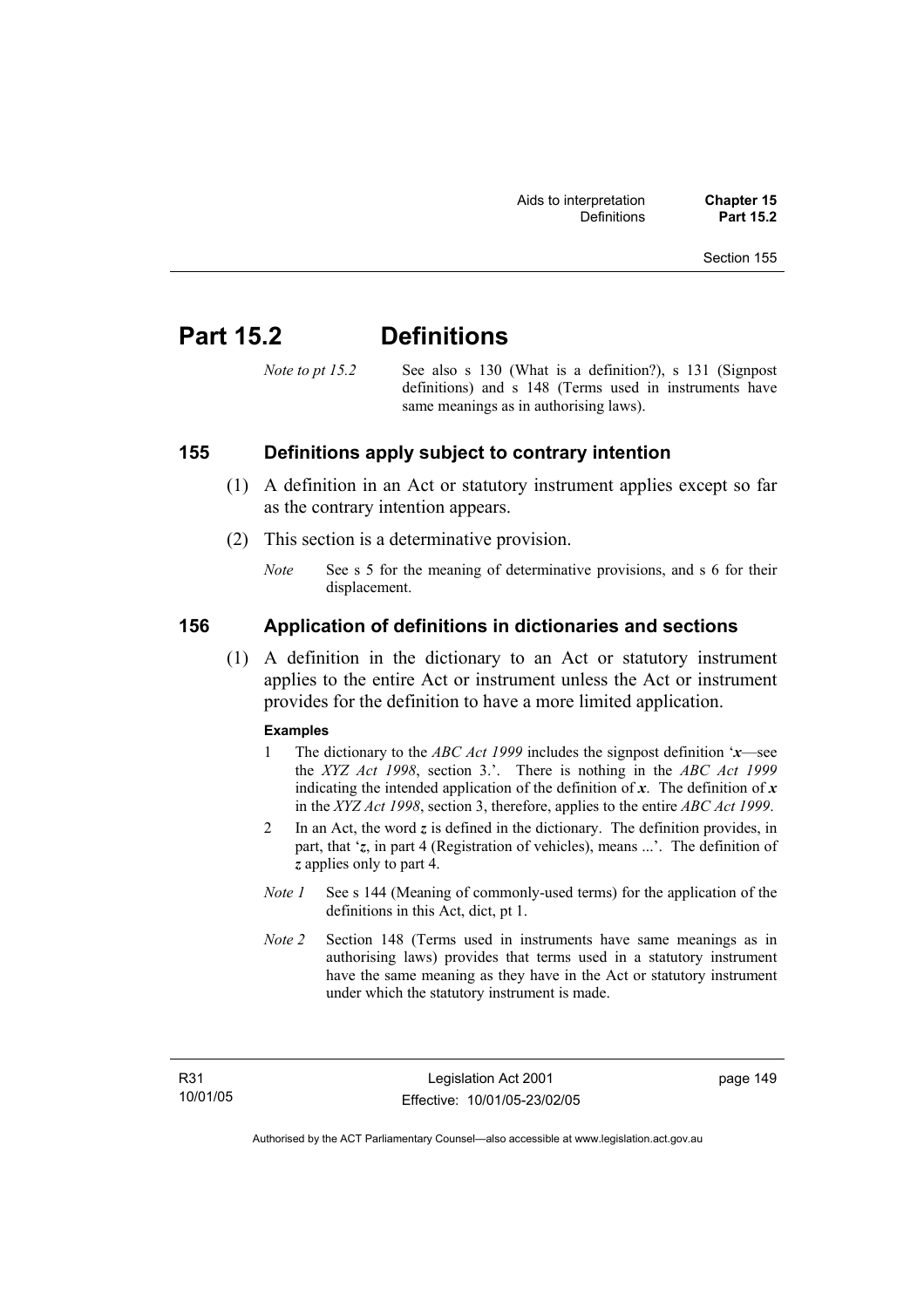| <b>Chapter 15</b> | Aids to interpretation |
|-------------------|------------------------|
| <b>Part 15.2</b>  | Definitions            |

- *Note 3* An example is part of the Act, is not exhaustive and may extend, but does not limit, the meaning of the provision in which it appears (see s 126 and s 132).
- (2) A definition in a section of an Act or statutory instrument applies only to the section unless the Act or instrument provides for the definition to have a broader application.

#### **Examples**

- 1 This Act, section 255 (7) (Forms) contains definitions of *form 1* and *form 2* as tagged terms. There is nothing in this Act indicating that the definitions apply outside section 255. The definitions apply only to section 255.
- 2 In part 6 of an Act, the word *a* is defined in a section, which is not divided into subsections but contains a number of definitions. The section begins with the words 'In this part:'. The definition of *a* applies to all of part 6.
- 3 In an Act, the word *b* is defined in a section, which is not divided into subsections but contains a number of definitions. The section begins with the words 'In this Act:'. The definition of *b* applies to the entire Act.
- (3) A definition in a section of an Act or statutory instrument applies to the entire section unless the Act or instrument provides for the definition to have a more limited application.

#### **Example**

In a subsection of a section of an Act, the word  $c$  is defined. The subsection begins with the words 'In subsection  $(3)$ :'. The definition of  $c$  applies only to subsection (3) of that section.

 (4) In applying this section to a statutory instrument or to a provision of a schedule to an Act, a reference to a section is a reference to a corresponding provision of the instrument or schedule.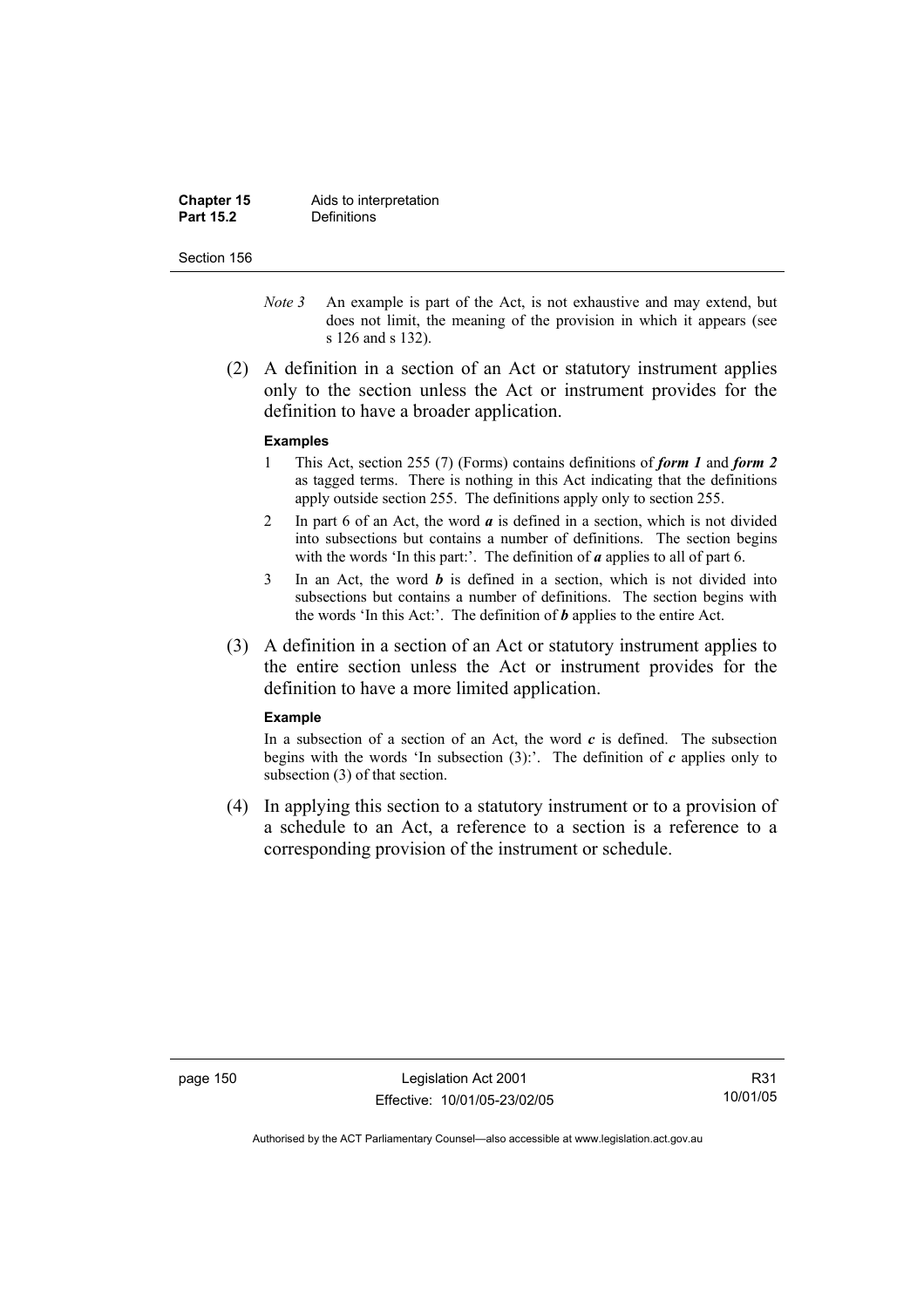# **157 Defined terms—other parts of speech and grammatical forms**

If an Act or statutory instrument defines a term, other parts of speech and grammatical forms of the term have corresponding meanings.

#### **Example**

The *Publication (Grants) Act 2001* contains a definition of *publish* and also contains other forms of the same word ('published', 'publisher', 'publishes', 'publishing' and 'publication'). Because of this section, all forms of the word will have the same meaning except so far as the Act otherwise expressly provides or a contrary intention appears (see s 6 (3)).

*Note* An example is part of the Act, is not exhaustive and may extend, but does not limit, the meaning of the provision in which it appears (see s 126 and s 132).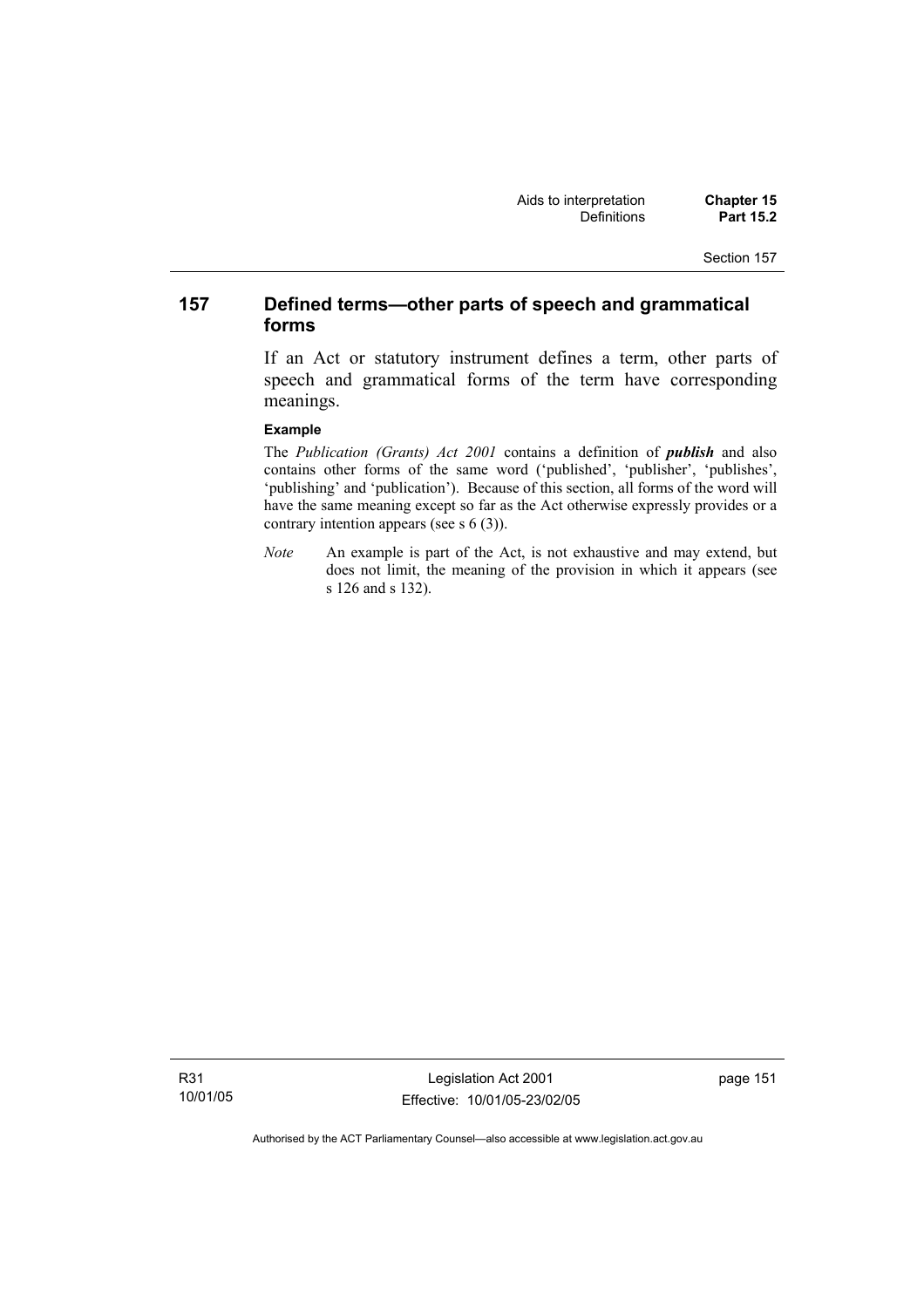# **Part 15.3 References to various entities and things**

*Note to pt 15.3* 

See also ch 10 (Referring to laws).

# **160 References to people generally**

- (1) In an Act or statutory instrument, a reference to a person generally includes a reference to a corporation as well as an individual.
- (2) Subsection (1) is not displaced only because there is an express reference to either an individual or a corporation elsewhere in the Act or statutory instrument.

#### **Examples of references to a person generally**

- 1 another person
- 2 anyone else
- 3 party
- 4 someone else
- 5 employer

#### **Examples of express references to a corporation**

- 1 body corporate
- 2 company

#### **Examples of express references to an individual**

- 1 adult
- 2 child
- 3 spouse
- 4 driver
- (3) Subsection (2) does not limit the operation of section 6.

*Note* Section 6 deals with the displacement of a provision of this Act.

page 152 Legislation Act 2001 Effective: 10/01/05-23/02/05

R31 10/01/05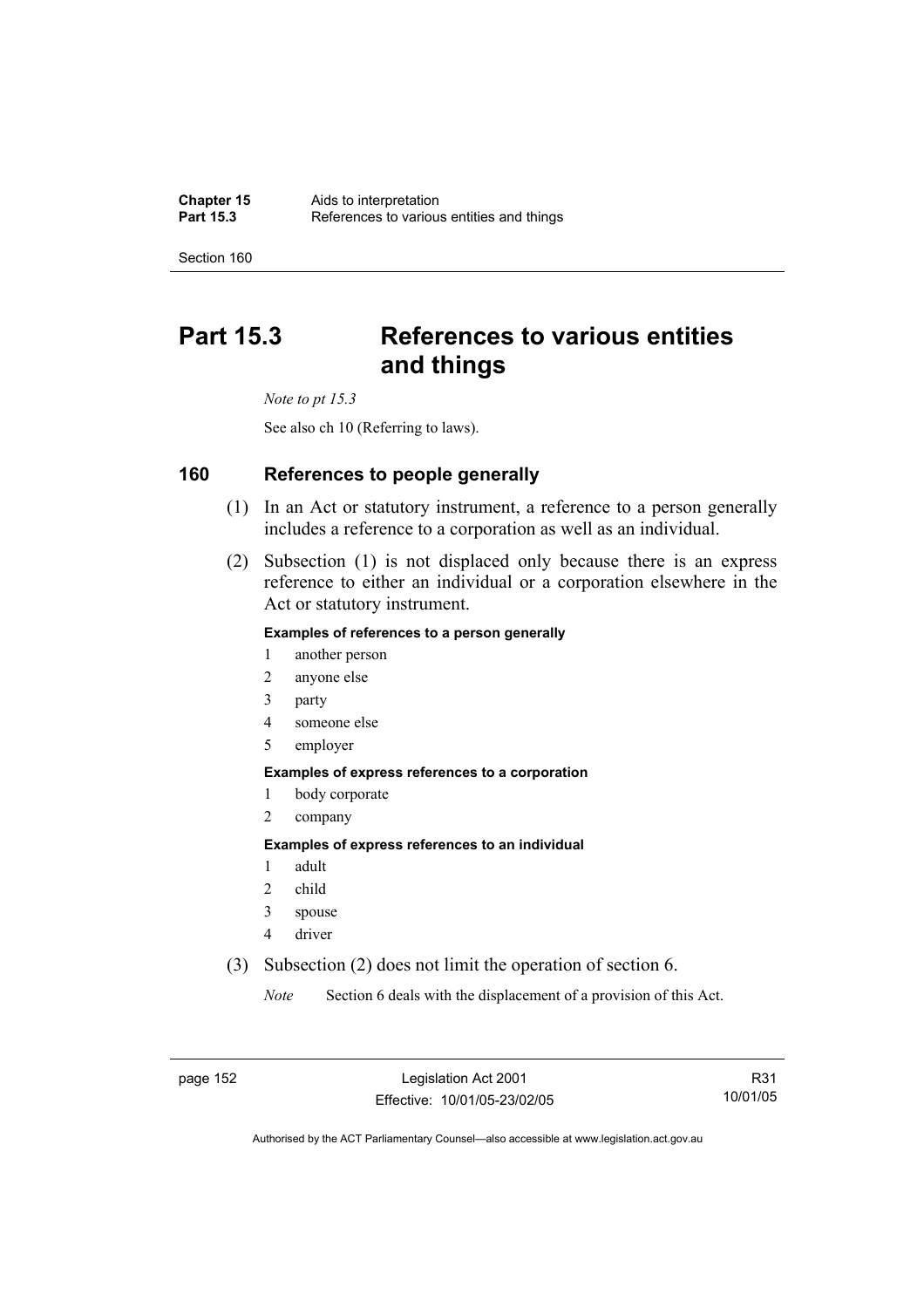# **161 Corporations liable to offences**

- (1) A provision of a law that creates an offence (whether indictable or summary) applies to corporations as well as to individuals.
- (2) A provision of a law that creates an offence can apply to a corporation even though contravention of the provision is punishable by imprisonment (with or without another penalty).

#### **Example**

A provision of an Act contains the following penalty: 'Maximum penalty: 100 penalty units, imprisonment for 1 year or both.' The provision can apply to a corporation.

- (3) If a corporation is convicted of an offence and, apart from this subsection, the penalty for the offence is a period of imprisonment only, the court may impose a maximum penalty of—
	- (a) if the period of imprisonment is not longer than 6 months— 50 penalty units; and
	- (b) if the period of imprisonment is longer than 6 months but not longer than 1 year—100 penalty units; and
	- (c) if the period of imprisonment is longer than 1 year but not longer than 2 years—200 penalty units; and
	- (d) if the period of imprisonment is longer than 2 years but not longer than 5 years—500 penalty units; and
	- (e) if the period of imprisonment is longer than 5 years but not longer than 10 years—1 000 penalty units; and
	- (f) if the period of imprisonment is longer than 10 years—1 500 penalty units.

*Note* Section 133 explains the meaning and value of penalty units.

(4) In this section:

*law* means an Act, subordinate law or disallowable instrument.

page 153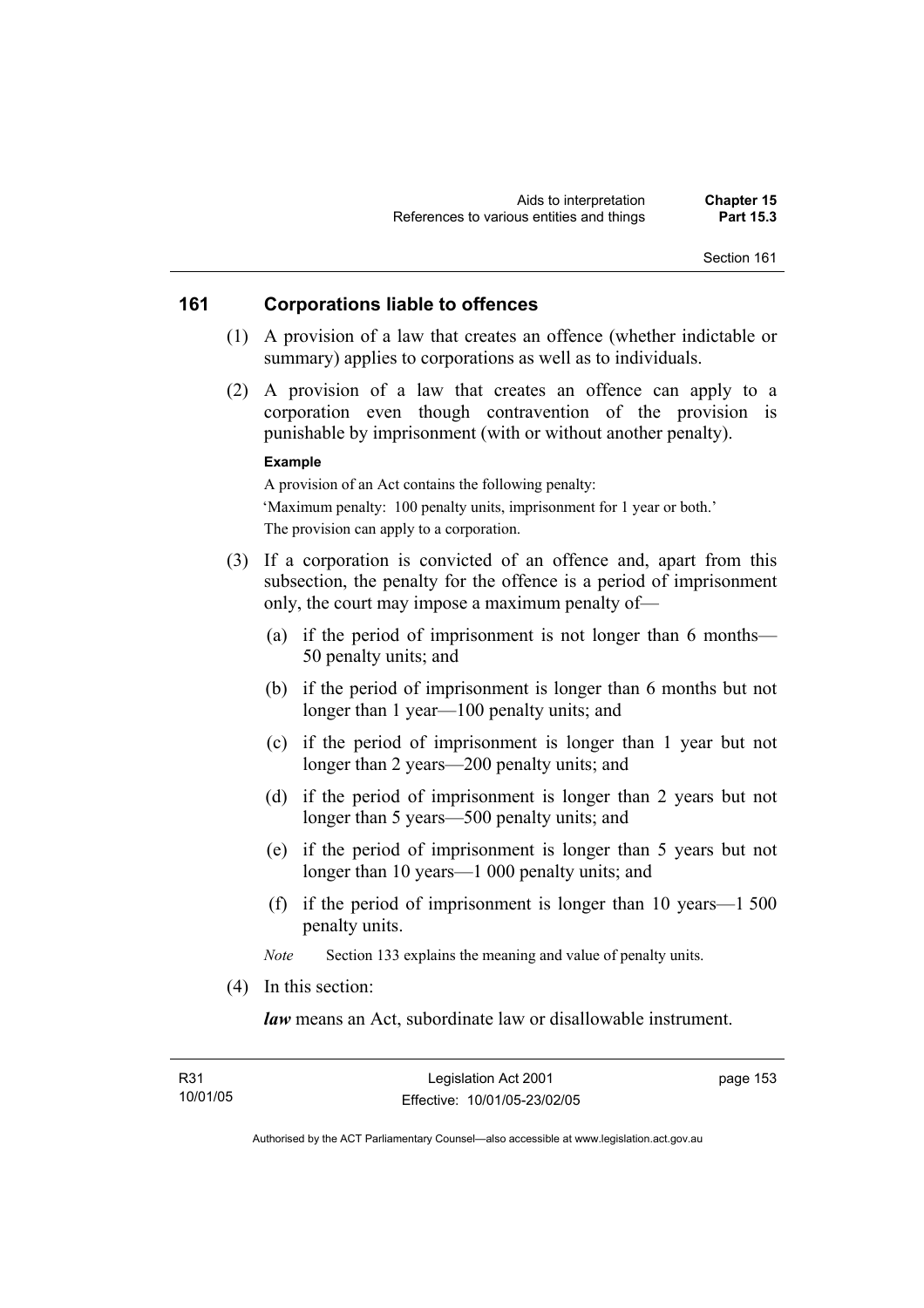## **162 References to** *a Minister* **or** *the Minister*

 (1) In an Act or statutory instrument, a reference to *a Minister* is a reference to the Chief Minister or a Minister appointed under the Self-Government Act, section 41.

*Note* See dict, pt 1, def *Chief Minister*.

- (2) In a provision of an Act or statutory instrument, a reference to *the Minister* without identifying the Minister's title or portfolio is a reference to—
	- (a) the Minister for the time being administering the provision; or
	- (b) if, for the time being, different Ministers administer the provision in relation to different matters—
		- (i) if only 1 Minister administers the provision in relation to the relevant matter—the Minister; or
		- (ii) if 2 or more Ministers administer the provision in relation to the relevant matter—any of the Ministers; or
	- (c) if paragraph (b) does not apply and, for the time being, 2 or more Ministers administer the provision—any of the Ministers.
- (3) In subsection (2):

*Minister* includes a Minister for the time being acting on behalf of the Minister or 2 or more Ministers.

 (4) If an Act or statutory instrument mentions a Minister and identifies the Minister by reference to the fact that the Minister administers a stated Act, statutory instrument or provision, subsection (2) applies as if references in paragraphs (a) to (c) to the provision were references to the stated Act, instrument or provision.

*Note* See also dict, pt 1, defs *Attorney-General* and *Treasurer*.

R31 10/01/05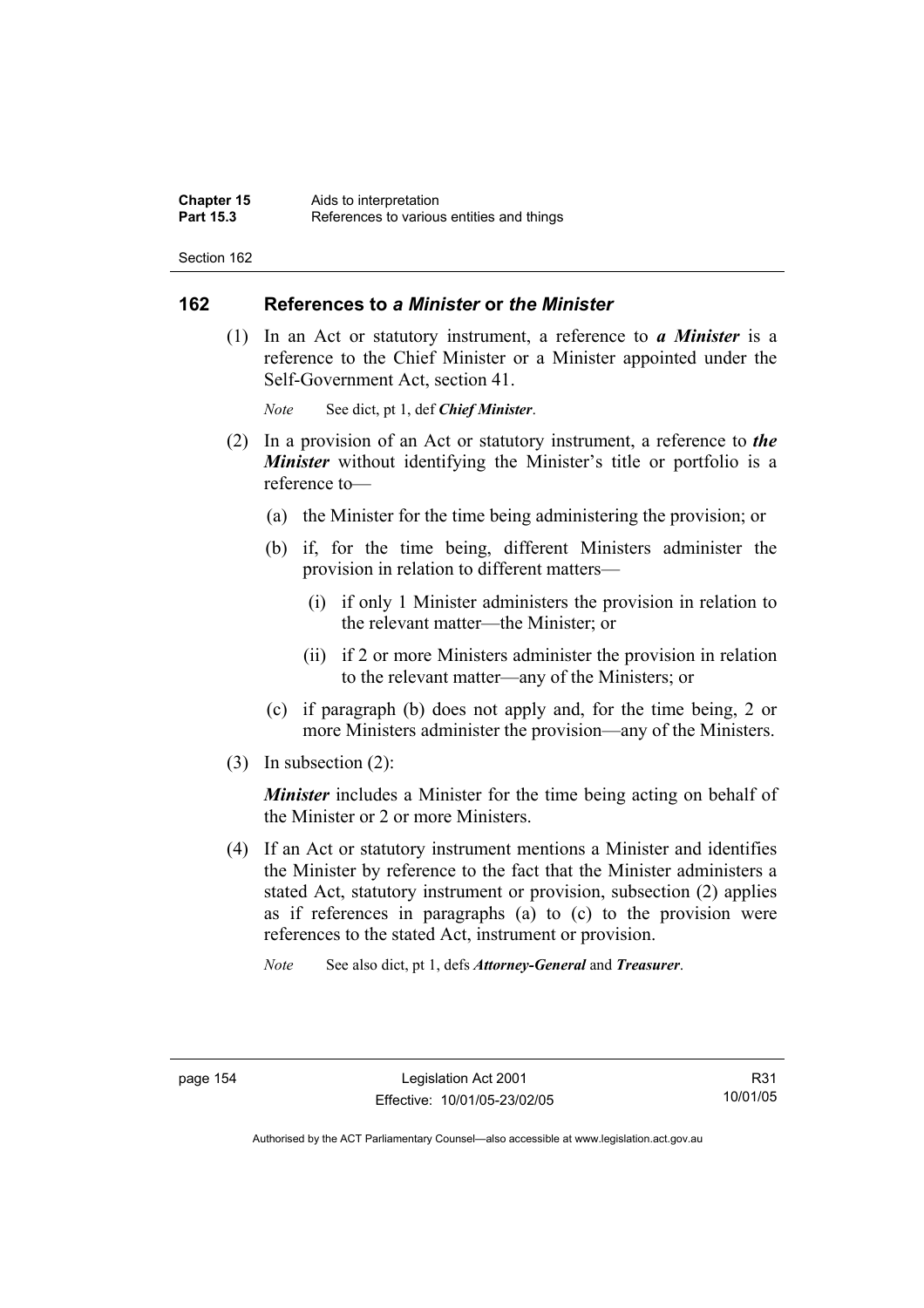## **163 References to** *a chief executive* **or** *the chief executive*

- (1) In an Act or statutory instrument, a reference to *a chief executive* is a reference to a person employed under the Public Sector Management Act, section 28 (Engagement) or section 30 (Temporary performance of duties) to perform the duties of an office of chief executive.
- (2) In a provision of an Act or statutory instrument, a reference to *the chief executive* without identifying the chief executive's title is a reference to—
	- (a) the chief executive of the administrative unit responsible for the provision; or
	- (b) if, for the time being, different administrative units are responsible for the provision in relation to different matters—
		- (i) if only 1 administrative unit is responsible for the provision in relation to the relevant matter—the chief executive of the administrative unit; or
		- (ii) if 2 or more administrative units are responsible for the provision in relation to the relevant matter—the chief executive of any of the administrative units; or
	- (c) if paragraph (b) does not apply and, for the time being, 2 or more administrative units are responsible for the provision the chief executive of any of the administrative units.

*Note* See dict, pt 1, def *administrative unit*.

 (3) If an Act or statutory instrument mentions a chief executive and identifies the chief executive by reference to the fact that the chief executive is the chief executive of the administrative unit responsible for a stated Act, statutory instrument or provision, subsection (2) applies as if references in paragraphs (a) to (c) to the provision were references to the stated Act, instrument or provision.

page 155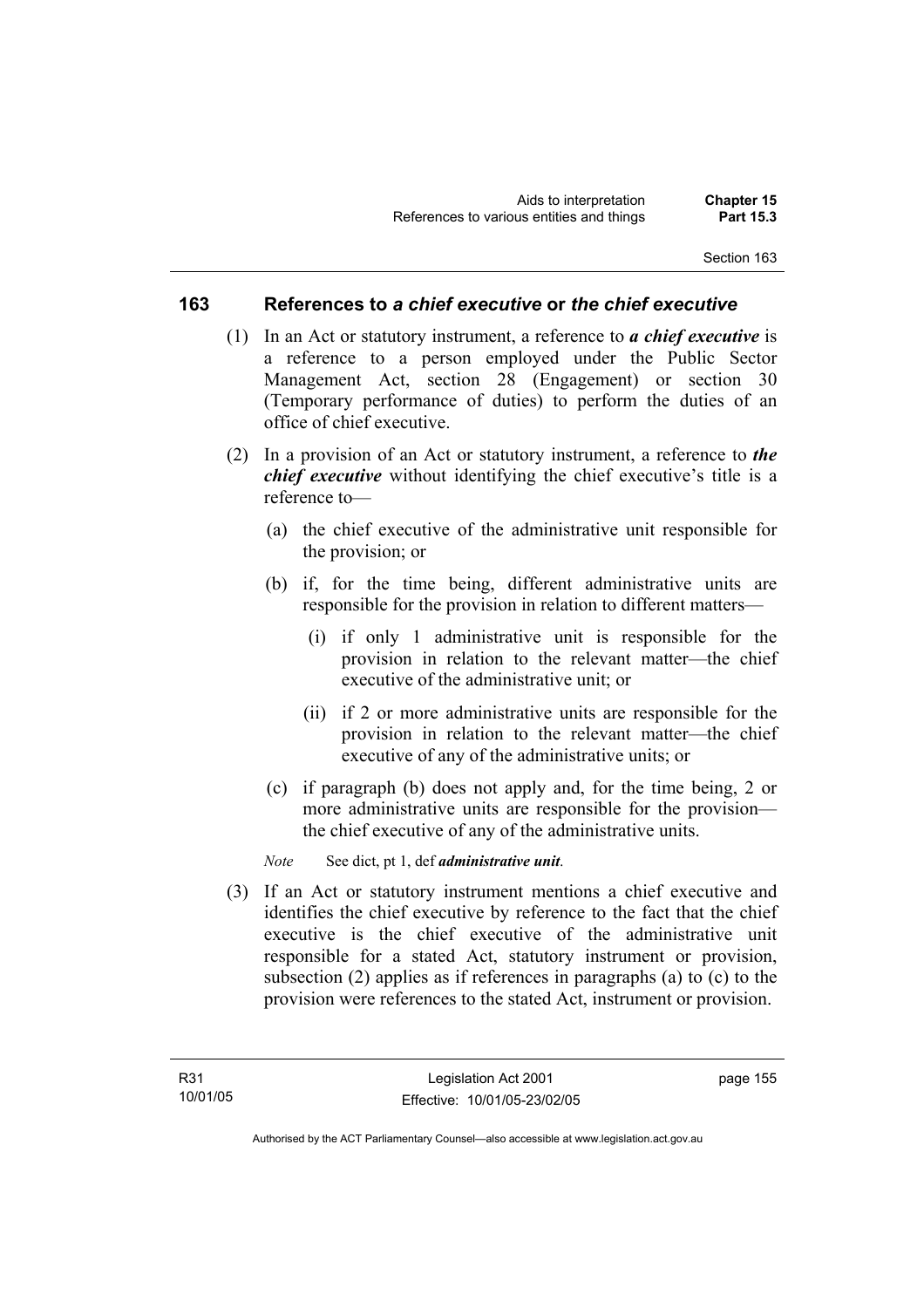(4) In this section:

*chief executive*, of an administrative unit, means the person who is employed under the Public Sector Management Act, section 28 or section 30 to perform the duties of the office of chief executive in the administrative unit.

*Public Sector Management Act* means the *Public Sector Management Act 1994*.

*responsible*, for a provision, means allocated responsibility for the provision under the Public Sector Management Act, section 14 (1) (b) (Ministerial responsibility and functions of administrative units).

# **164 References to Australian Standards etc**

- (1) In an Act or statutory instrument, a reference consisting of the words 'Australian Standard' or 'AS' followed by a number is a reference to the standard so numbered published by or on behalf of Standards Australia.
- (2) In an Act or statutory instrument, a reference consisting of the words 'Australian/New Zealand Standard' or 'AS/NZS' followed by a number is a reference to the standard so numbered published jointly by or on behalf of Standards Australia and Standards New Zealand.

#### **Examples for s 164**

- 1 AS 4608-1999
- 2 AS/NZS 4906: 1994
- *Note* An example is part of the Act, is not exhaustive and may extend, but does not limit, the meaning of the provision in which it appears (see s 126 and s 132).

page 156 Legislation Act 2001 Effective: 10/01/05-23/02/05

R31 10/01/05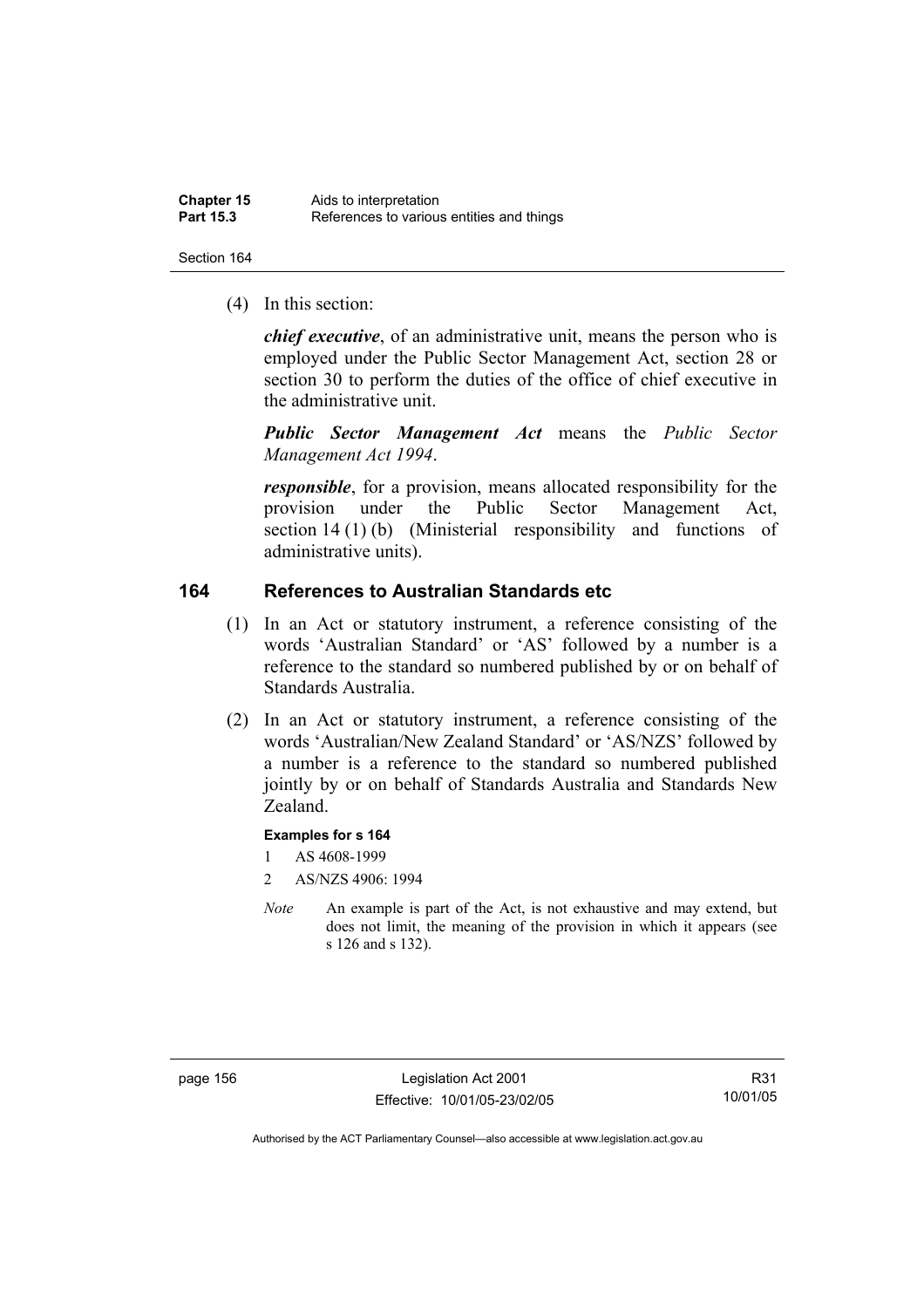# **165 References to Assembly committees that no longer exist**

In an Act or statutory instrument, a reference (whether by name or description) to a committee of the Legislative Assembly that no longer exists is a reference to the committee of the Assembly nominated by the Speaker either generally or for the provision containing the reference.

# **168 References to person with interest in land include personal representative etc**

In an Act or statutory instrument, a reference to a person with an interest in land or other property includes a reference to the person's personal representatives, successors and assigns.

#### **Examples of references to people with interests in land**

- 1 proprietor
- 2 transferor or transferee
- 3 mortgagor or mortgagee
- 4 lessor or lessee
- 5 sublessor or sublessee
- 6 trustee
- *Note* An example is part of the Act, is not exhaustive and may extend, but does not limit, the meaning of the provision in which it appears (see s 126 and s 132).

# **169 References to** *domestic partner* **and** *domestic partnership*

- (1) In an Act or statutory instrument, a reference to a person's *domestic partner* is a reference to someone who lives with the person in a domestic partnership, and includes a reference to a spouse of the person.
	- *Note* The Macquarie dictionary, (1997) defines spouse as 'either member of a married pair in relation to the other; one's husband or wife'.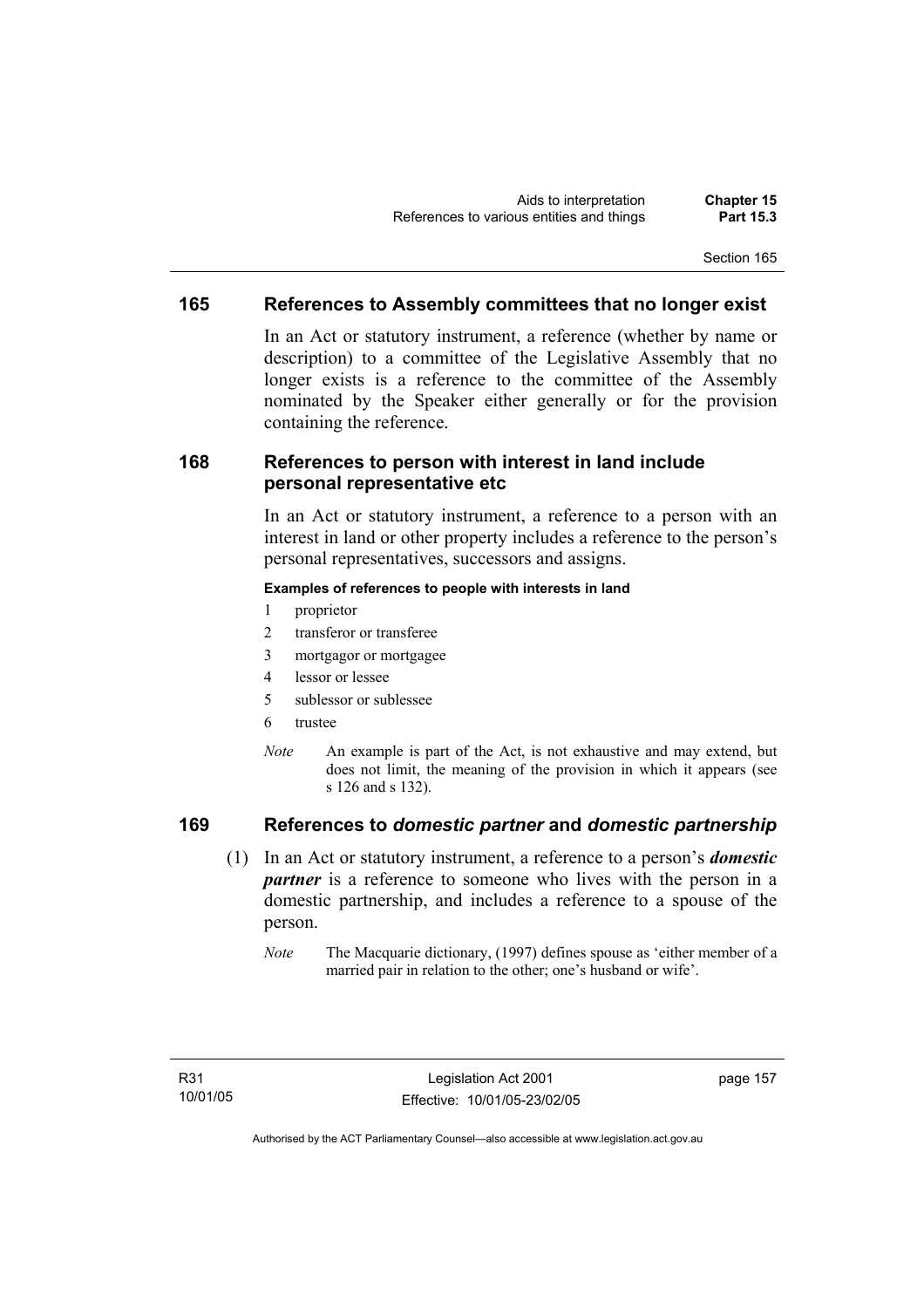| <b>Chapter 15</b> | Aids to interpretation                    |
|-------------------|-------------------------------------------|
| <b>Part 15.3</b>  | References to various entities and things |

#### Section 169A

 (2) In an Act or statutory instrument, a *domestic partnership* is the relationship between 2 people, whether of a different or the same sex, living together as a couple on a genuine domestic basis.

#### **Example of indicators to decide whether 2 people are in a domestic partnership**

- 1 the length of their relationship
- 2 whether they are living together
- 3 if they are living together—how long and under what circumstances they have lived together
- 4 whether there is a sexual relationship between them
- 5 their degree of financial dependence or interdependence, and any arrangements for financial support, between or by them
- 6 the ownership, use and acquisition of their property, including any property that they own individually
- 7 their degree of mutual commitment to a shared life
- 8 whether they mutually care for and support children
- 9 the performance of household duties
- 10 the reputation, and public aspects, of the relationship between them
- *Note* An example is part of the Act, is not exhaustive and may extend, but does not limit, the meaning of the provision in which it appears (see s 126 and s 132).

#### **169A References to** *transgender people*

- (1) A *transgender person* is a person who—
	- (a) identifies as a member of a different sex by living, or seeking to live, as a member of that sex; or
	- (b) has identified as a member of a different sex by living as a member of that sex;

whether or not the person is a recognised transgender person.

 (2) A *transgender person* includes a person who is thought of as a transgender person, whether or not the person is a recognised transgender person.

R31 10/01/05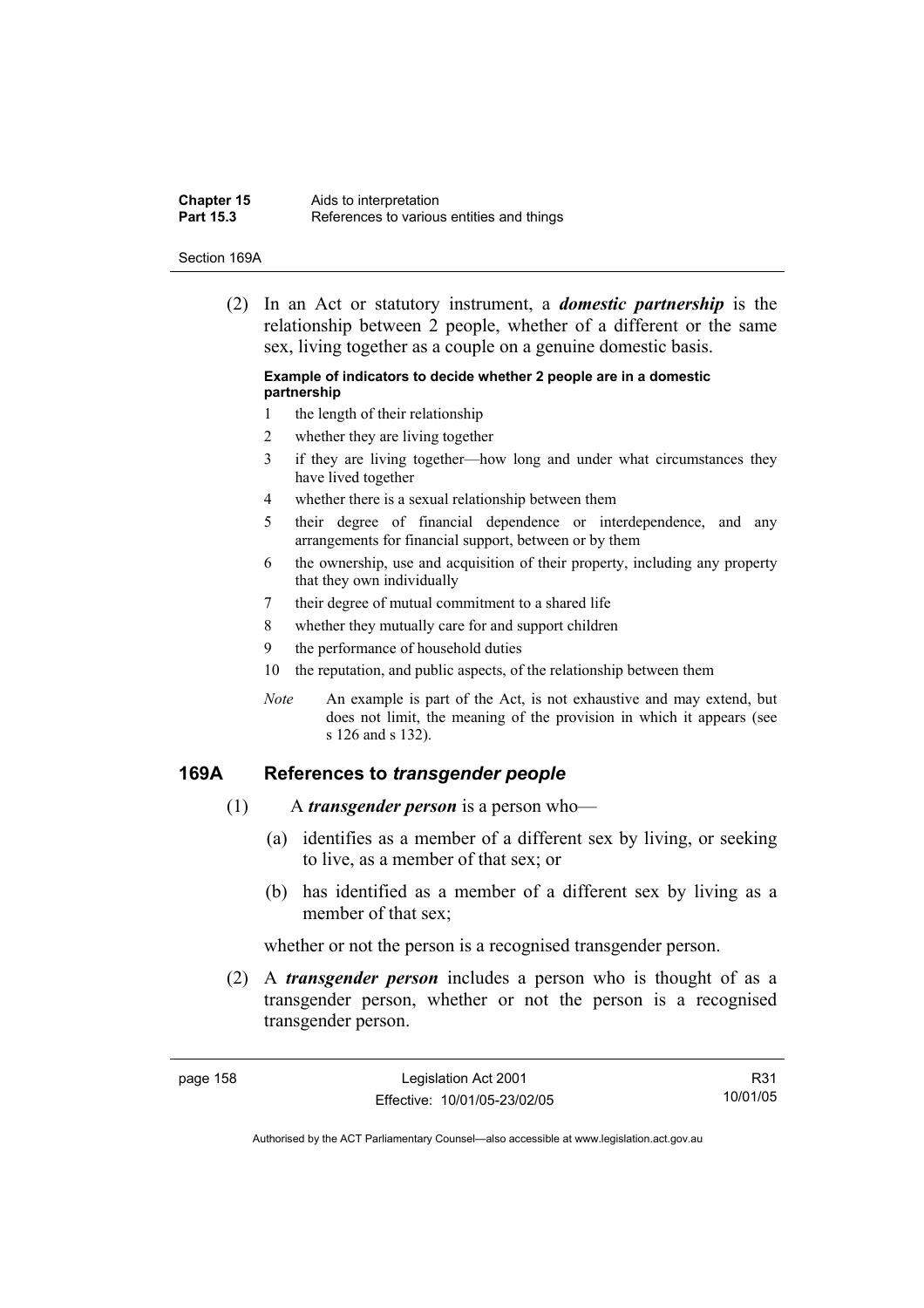(3) A *recognised transgender person* is a person the record of whose sex is altered under the *Births, Deaths and Marriages Registration Act 1997*, part 4 or the corresponding provisions of a law of a State or another Territory.

# **169B References to** *intersex people*

 An *intersex person* is a person who, because of a genetic condition, was born with reproductive organs or sex chromosomes that are not exclusively male or female.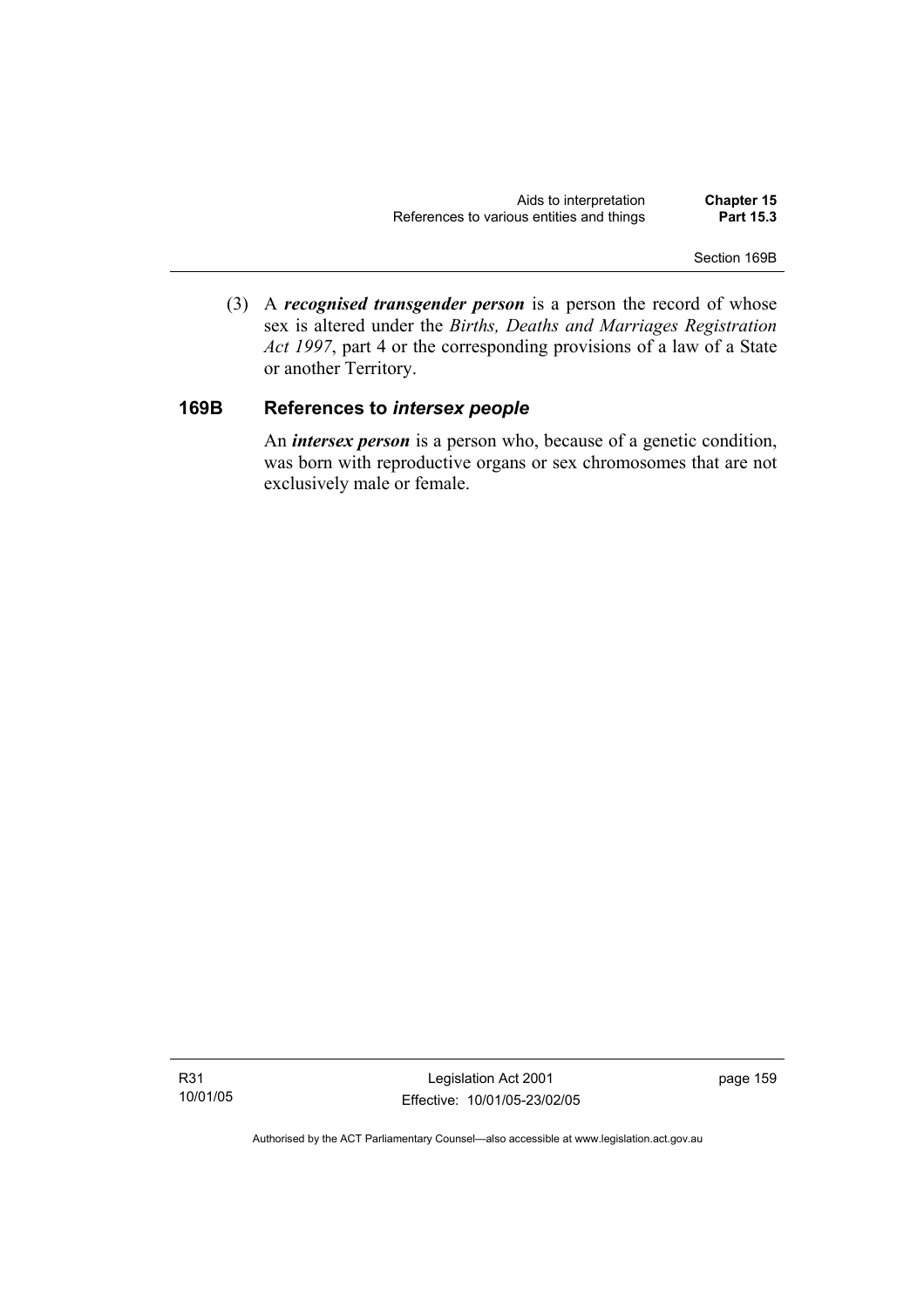# **Part 15.4 Preservation of certain common law privileges**

# **170 Privileges against selfincrimination and exposure to civil penalty**

- (1) An Act or statutory instrument must be interpreted to preserve the common law privileges against selfincrimination and exposure to the imposition of a civil penalty.
- (2) However, this section does not affect the operation of the *Evidence Act 1995* (Cwlth).
	- *Note* The *Evidence Act 1995* (Cwlth), s 128 contains provisions that apply if a witness raises these privileges in a proceeding. The section applies to proceedings in ACT courts (see *Evidence Act 1995* (Cwlth), s 4). However, the privileges have been abolished for bodies corporate (see *Evidence Act 1995* (Cwlth), s 187).
- (3) This section is a determinative provision.
	- *Note* See s 5 for the meaning of determinative provisions, and s 6 for their displacement.

# **171 Client legal privilege**

- (1) An Act or statutory instrument must be interpreted to preserve the common law privilege in relation to client legal privilege (also known as legal professional privilege).
- (2) However, this section does not affect the operation of the *Evidence Act 1995* (Cwlth).
	- *Note* The *Evidence Act 1995* (Cwlth), pt 3.10, div 1 contains provisions about client legal privilege. The provisions apply to proceedings in ACT courts (see *Evidence Act 1995* (Cwlth), s 4).

R31 10/01/05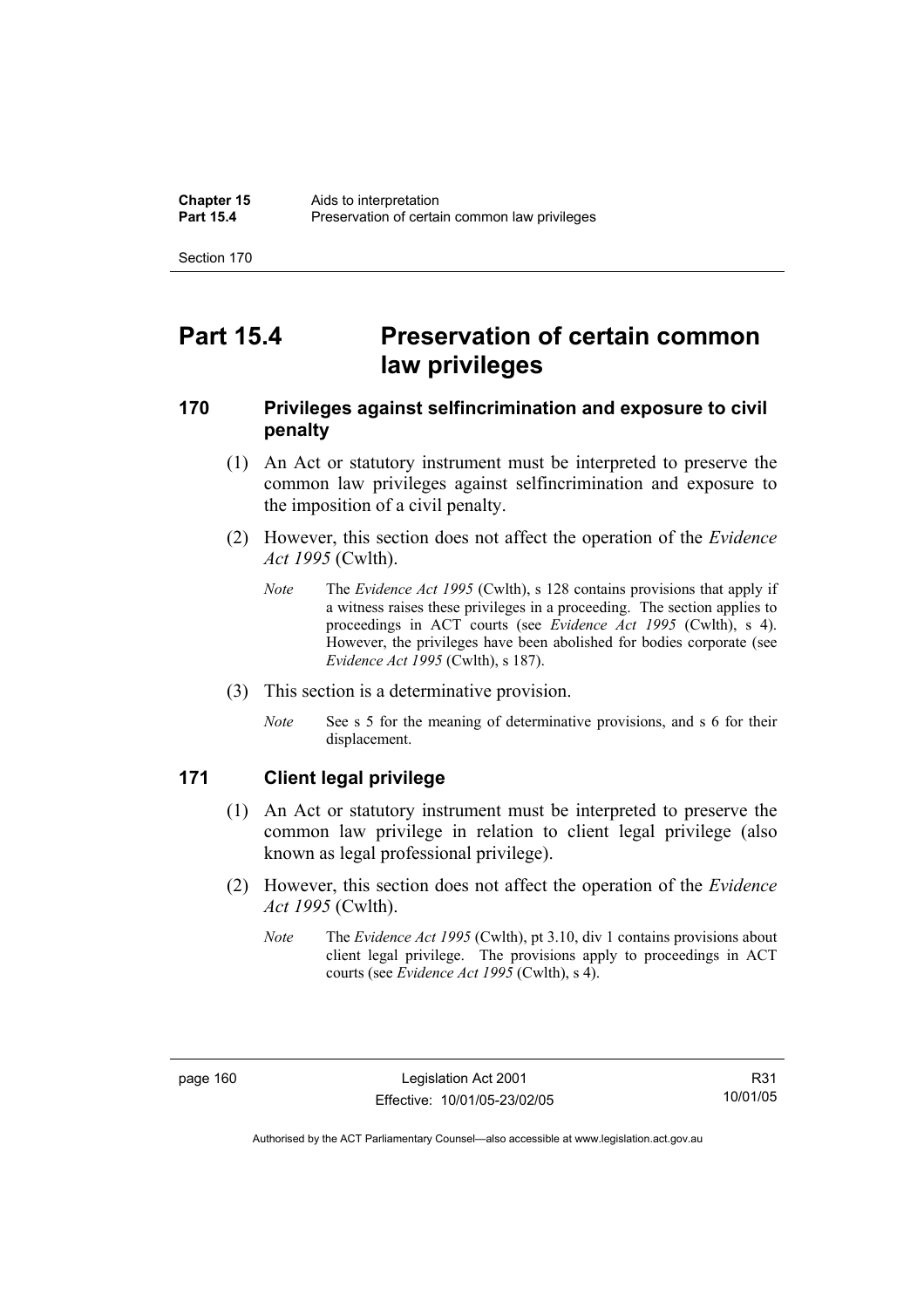- (3) This section is a determinative provision.
	- *Note* See s 5 for the meaning of determinative provisions, and s 6 for their displacement.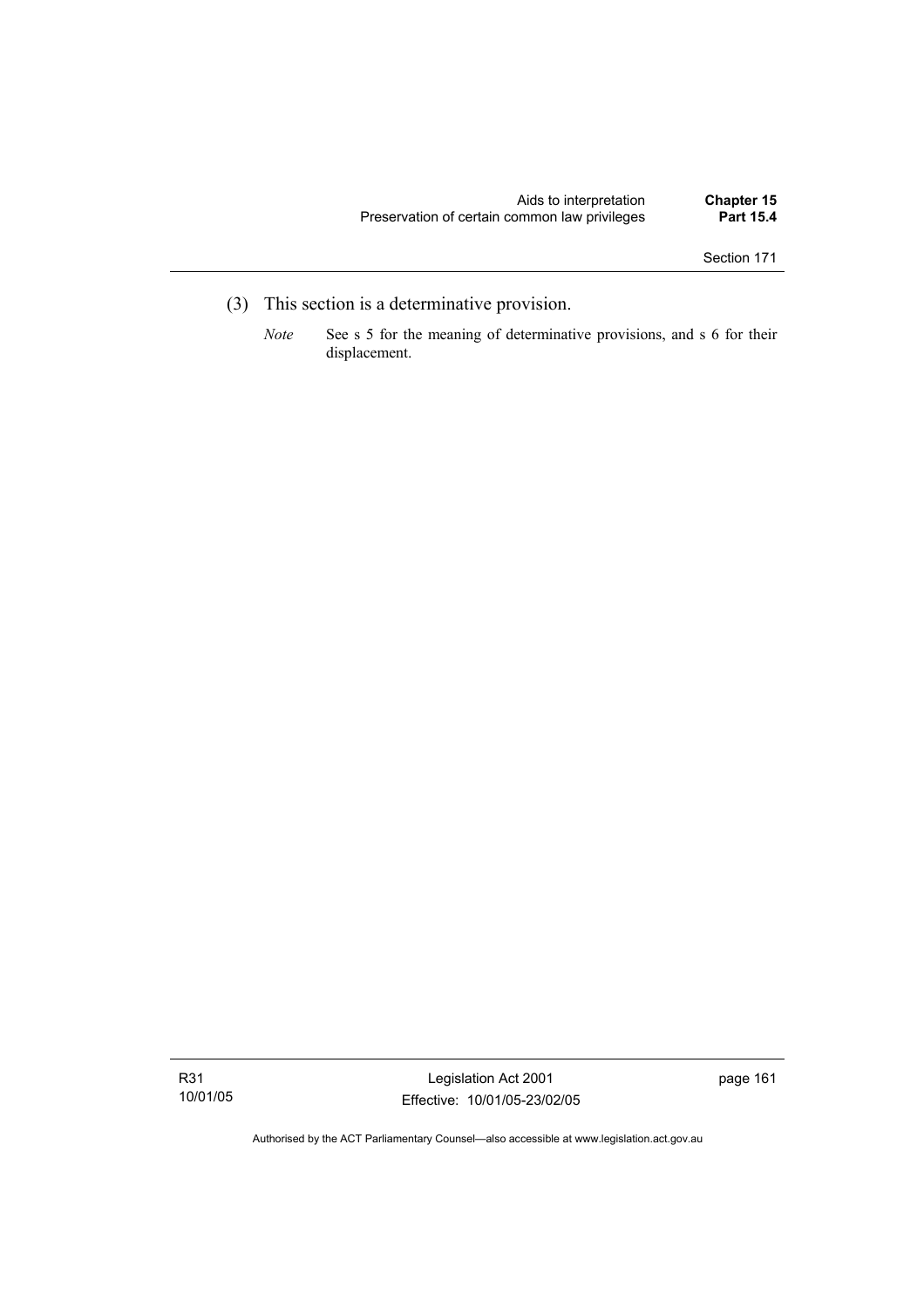# **Chapter 16 Courts, tribunals and other decision-makers**

# **175 Meaning of** *law* **in ch 16**

In this chapter:

*law* means an Act, subordinate law or disallowable instrument, and includes a provision of a law.

# **176 Jurisdiction of courts and tribunals**

- (1) This section applies if a law, whether expressly or by implication, authorises a proceeding (whether civil or criminal) to be brought in a particular court or tribunal in relation to a matter.
- (2) The law vests the court or tribunal with jurisdiction in the matter.
- (3) The jurisdiction so vested is not limited by any limits to which any other jurisdiction of the court or tribunal may be subject.
	- *Note* See also s 45 which relates to the making of rules carrying out or giving effect to the jurisdiction of the court or tribunal.

# **177 Recovery of amounts owing under laws**

If an amount is owing under a law to a person (the *creditor*) by another person (the *debtor*), the creditor may recover the amount as a debt owing by the debtor to the creditor in a court of competent jurisdiction.

# **178 Power to decide includes power to administer oath etc**

A court, tribunal or other entity authorised by a law to hear and decide a matter has power—

(a) to receive evidence; and

| page 162 | Legislation Act 2001         | R31      |
|----------|------------------------------|----------|
|          | Effective: 10/01/05-23/02/05 | 10/01/05 |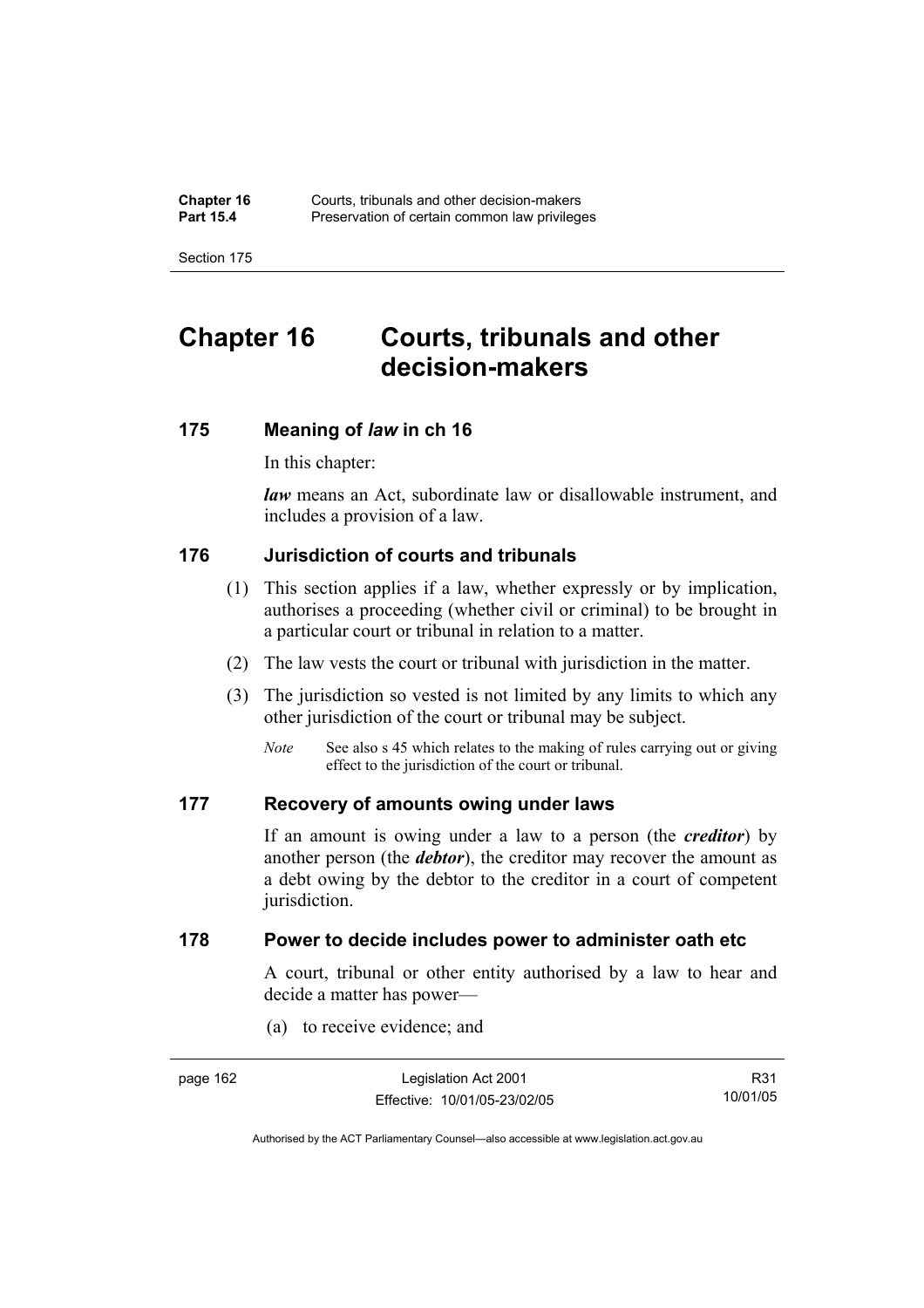(b) to examine witnesses and, for that purpose, to administer oaths.

# **179 Content of statements of reasons for decisions**

- (1) This section applies if a law requires a tribunal or other entity making a decision to give written reasons for the decision, whether the term 'reasons', 'grounds' or any other term is used.
- (2) The document giving the reasons must also set out the findings on material questions of fact and refer to the evidence or other material on which the findings were based.
- (3) This section is a determinative provision.
	- *Note* See s 5 for the meaning of determinative provisions, and s 6 for their displacement.

# **180 Power to make decision includes power to reverse or change**

- (1) Power given by a law to make a decision includes power to reverse or change the decision.
- (2) The power to reverse or change the decision is exercisable in the same way, and subject to the same conditions, as the power to make the decision.

#### **Example**

If the power to include land in a special reserve is exercisable only on the resolution of the Legislative Assembly, the power to excise land from a special reserve is exercisable only on the resolution of the Assembly.

*Note* An example is part of the Act, is not exhaustive and may extend, but does not limit, the meaning of the provision in which it appears (see s 126 and s 132).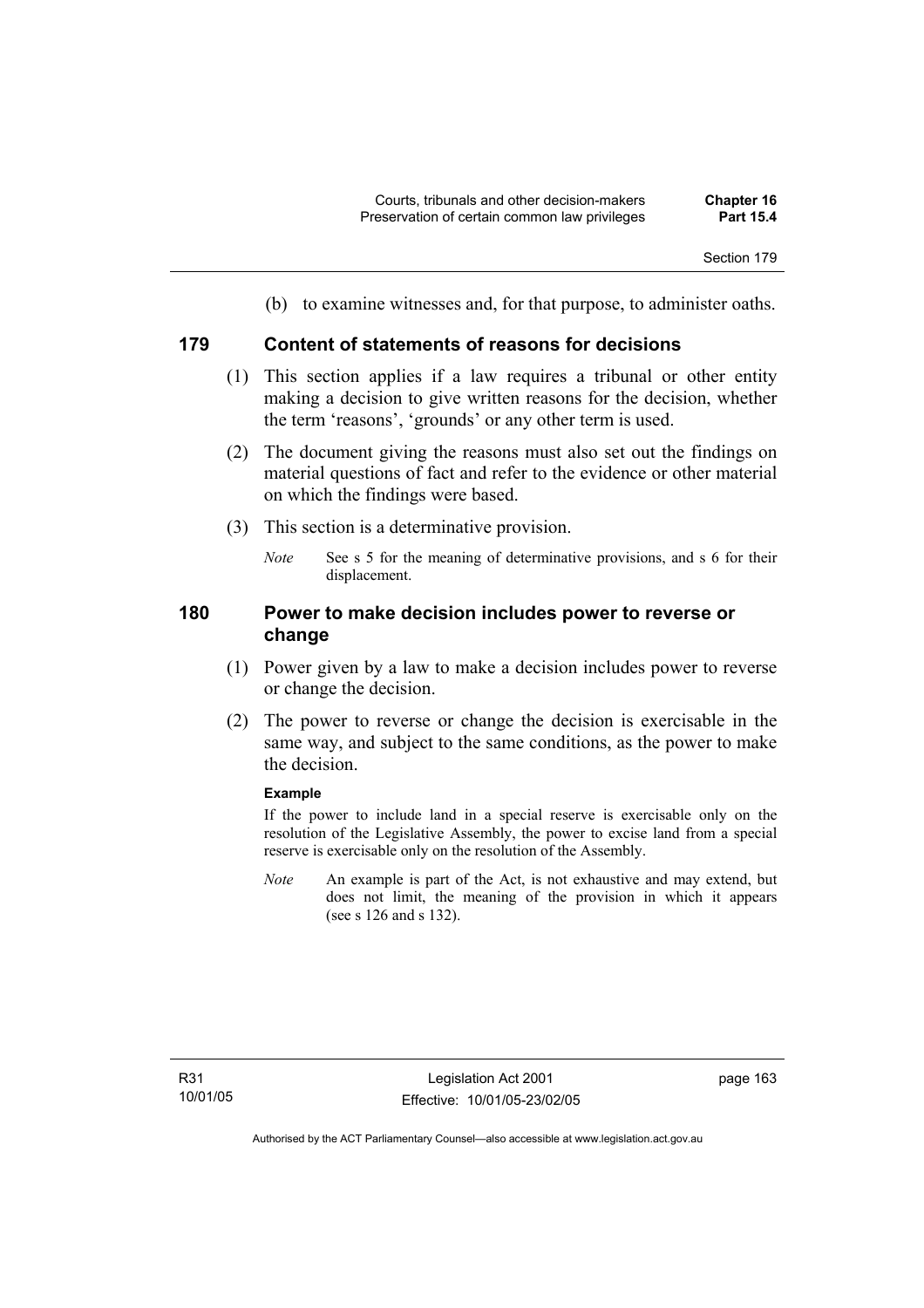# **Chapter 17 Entities and positions**

# **182 Meaning of** *law* **in ch 17**

In this chapter:

*law* means an Act or statutory instrument, and includes a provision of a law.

# **183 Change of name of entity**

 (1) This section applies if a law changes the name of an entity established under a law.

*Note* See dict, pt 1, def *entity*.

- (2) The entity continues in existence under the new name and its identity is not affected by the change.
- (3) A reference in a law to the entity by its previous name is taken, after the change, to be a reference to the entity by its new name.

# **184 Change in constitution of entity**

- (1) This section applies if a law changes how an entity established under a law is constituted.
- (2) The entity continues in existence as newly constituted and its identity is not affected by the change.
- (3) Without limiting subsection (2), the change does not affect—
	- (a) any function, right, privilege, liability or property of the entity; or
	- (b) the bringing of a proceeding, or the continuation of a proceeding, by or against the entity; or

R31 10/01/05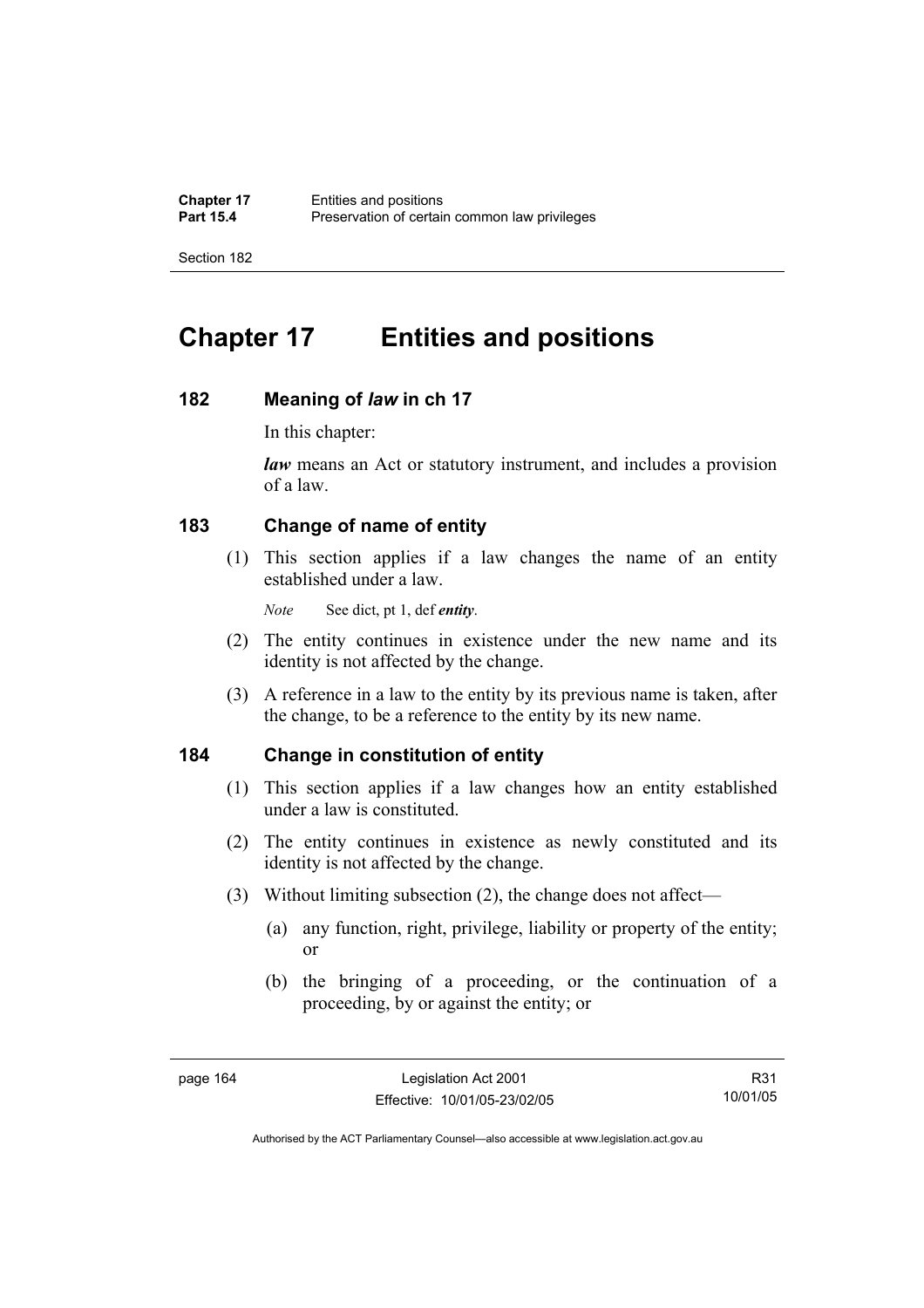- (c) the carrying out of an investigation or inquiry, or the continuation of an investigation or inquiry, in relation to anything done or not done by or in relation to the entity.
- *Note Function* is defined in the dict, pt 1 to include authority, duty and power.

## **185 References to occupant of position**

In a law, a reference to the occupant of a position (however expressed) includes a reference to anyone for the time being occupying the position.

*Note* See s 200 (1) (Functions of occupants of positions) and the definitions of *occupy* and *position* in the dict, pt 1.

## **186 Change of name of position**

- (1) This section applies if a law changes the name of a position established under a law.
- (2) The position continues in existence under the new name and its identity is not affected by the change.
- (3) A reference in a law to the position by its previous name is taken, after the change, to be a reference to the position by its new name.

## **187 Chairperson and deputy chairperson**

- (1) If a law establishes a position of chairperson of an entity, the chairperson may be referred to as chairman, chairwoman or chair.
- (2) If a law establishes a position of deputy chairperson of an entity, the deputy chairperson may be referred to as deputy chairman, deputy chairwoman or deputy chair.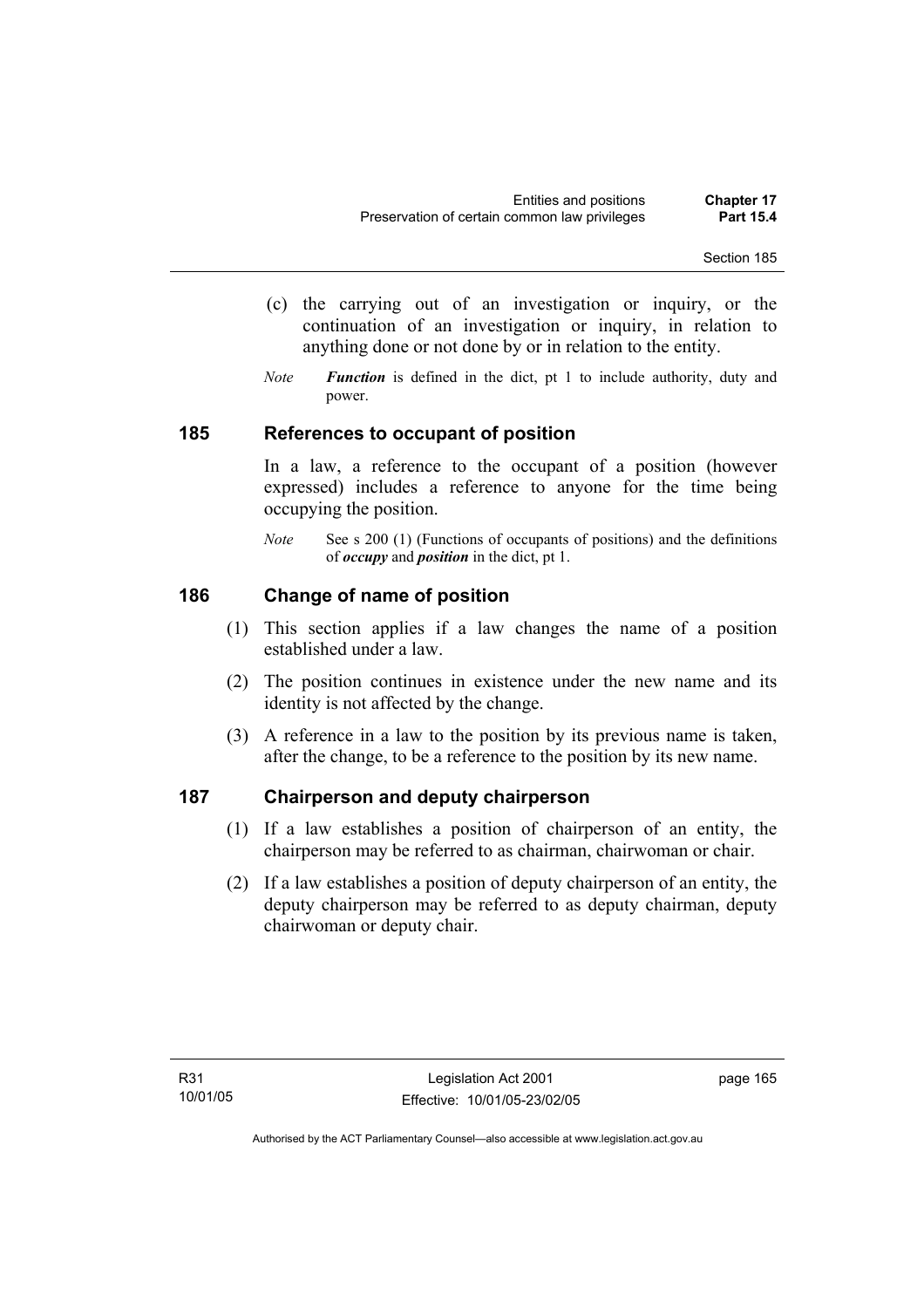# **Chapter 18 Offences**

*Note to ch 18* See also s 133 to s 135 (which relate to penalty units and penalty provisions) and s 161 (Corporations liable to offences).

#### **188 Meaning of** *territory law* **in ch 18**

In this chapter:

*territory law* means an Act or subordinate law, and includes a provision of a territory law.

#### **189 Reference to offence includes reference to related ancillary offences**

A reference to an offence against a territory law includes a reference to an offence against the Criminal Code, part 2.4 (Extensions of criminal responsibility) or the *Crimes Act 1900*, section 181 (Accessory after the fact) that relates to the territory law.

#### **Example**

X is the holder of a licence under the *Plant Development Act 2001* (hypothetical). The Plant Development Act, section 23 provides for the cancellation of a licence if a licence holder commits an offence against the Act. While his business premises are being inspected, X incites an employee to obstruct the inspector. As a result, the employee obstructs the inspector (which is an offence against the Act). X is later convicted of the offence of incitement against the Criminal Code, section 47 (which is an offence in the Criminal Code, pt 2.4). Because of the Legislation Act, section 189, X is taken to have committed an offence against the Plant Development Act and is therefore liable to have his licence cancelled.

*Note 1* The result would be the same if X had been convicted of conspiracy relating to the offence of obstruction in the Plant Development Act.

> Apart from the Legislation Act, section 189, the following offences in the Criminal Code*,* pt 2.4 could also apply to the offence in the Plant Development Act:

• attempt (s 44 (Attempt))

page 166 Legislation Act 2001 Effective: 10/01/05-23/02/05

R31 10/01/05

Authorised by the ACT Parliamentary Counsel—also accessible at www.legislation.act.gov.au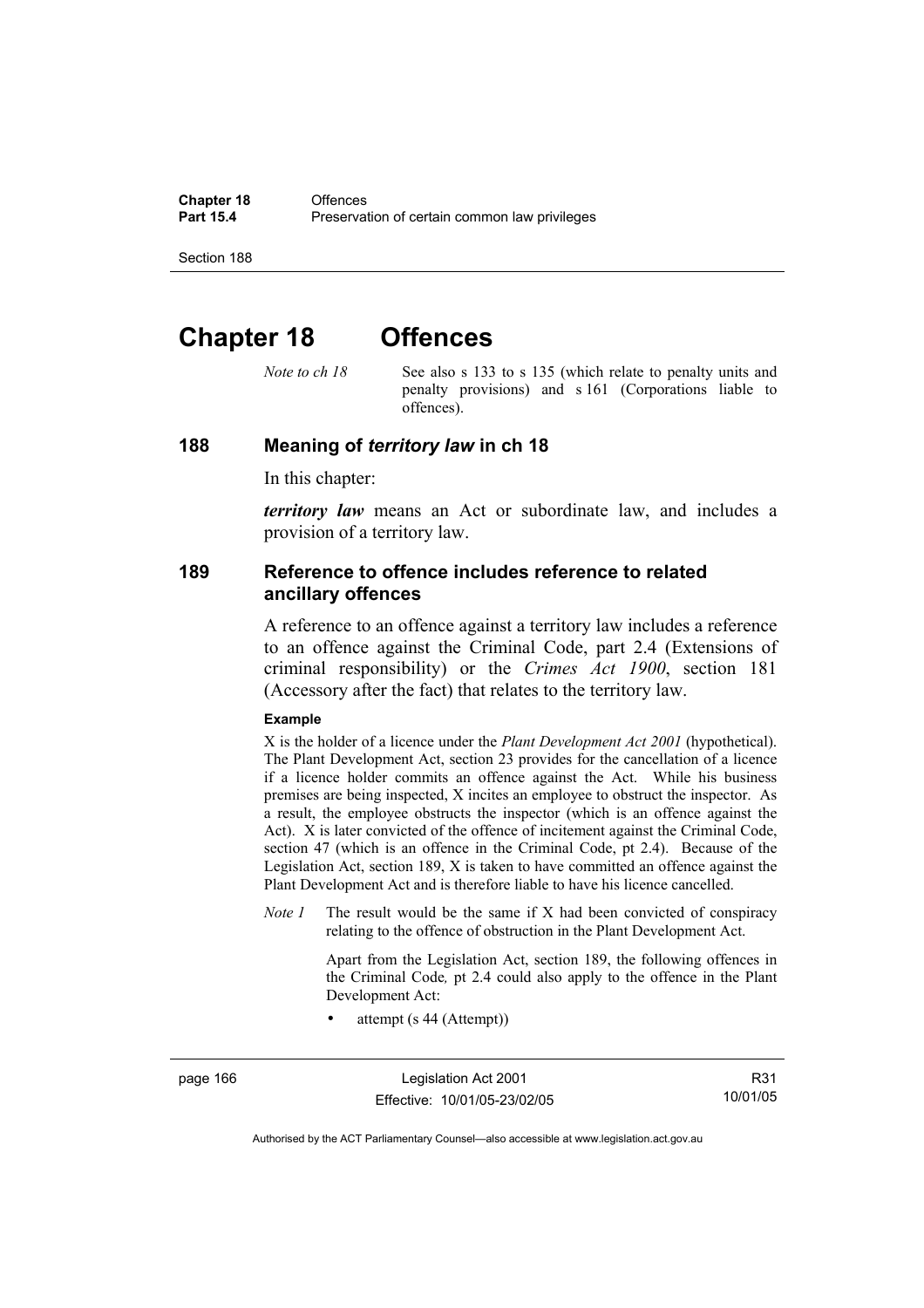- aiding and abetting (s 45 (Complicity and common purpose)).
- *Note 2* An example is part of the Act, is not exhaustive and may extend, but does not limit, the meaning of the provision in which it appears (see s 126 and s 132).

#### **190 Indictable and summary offences**

- (1) An offence is an *indictable offence* if—
	- (a) it is punishable by imprisonment for longer than 1 year; or
	- (b) it is declared by a law to be an indictable offence.
- (2) An *indictable offence* includes an indictable offence that is or may be dealt with summarily.
- (3) Any other offence is a *summary offence* and is punishable on summary conviction.

#### **191 Offences against 2 or more laws**

- (1) If an act or omission by a person is an offence against 2 or more territory laws, the person may be prosecuted for and convicted of any of the offences, but is not liable to be punished more than once for the act or omission.
- $(2)$  If—
	- (a) an act or omission by a person is an offence against both a territory law and a law of another jurisdiction; and
	- (b) the person has been punished for the offence against the law of the other jurisdiction;

the person is not liable to be punished for the offence against the territory law.

(3) In this section:

*law of another jurisdiction* means a law of the Commonwealth, a State, another Territory or New Zealand.

| R31      | Legislation Act 2001         | page 167 |
|----------|------------------------------|----------|
| 10/01/05 | Effective: 10/01/05-23/02/05 |          |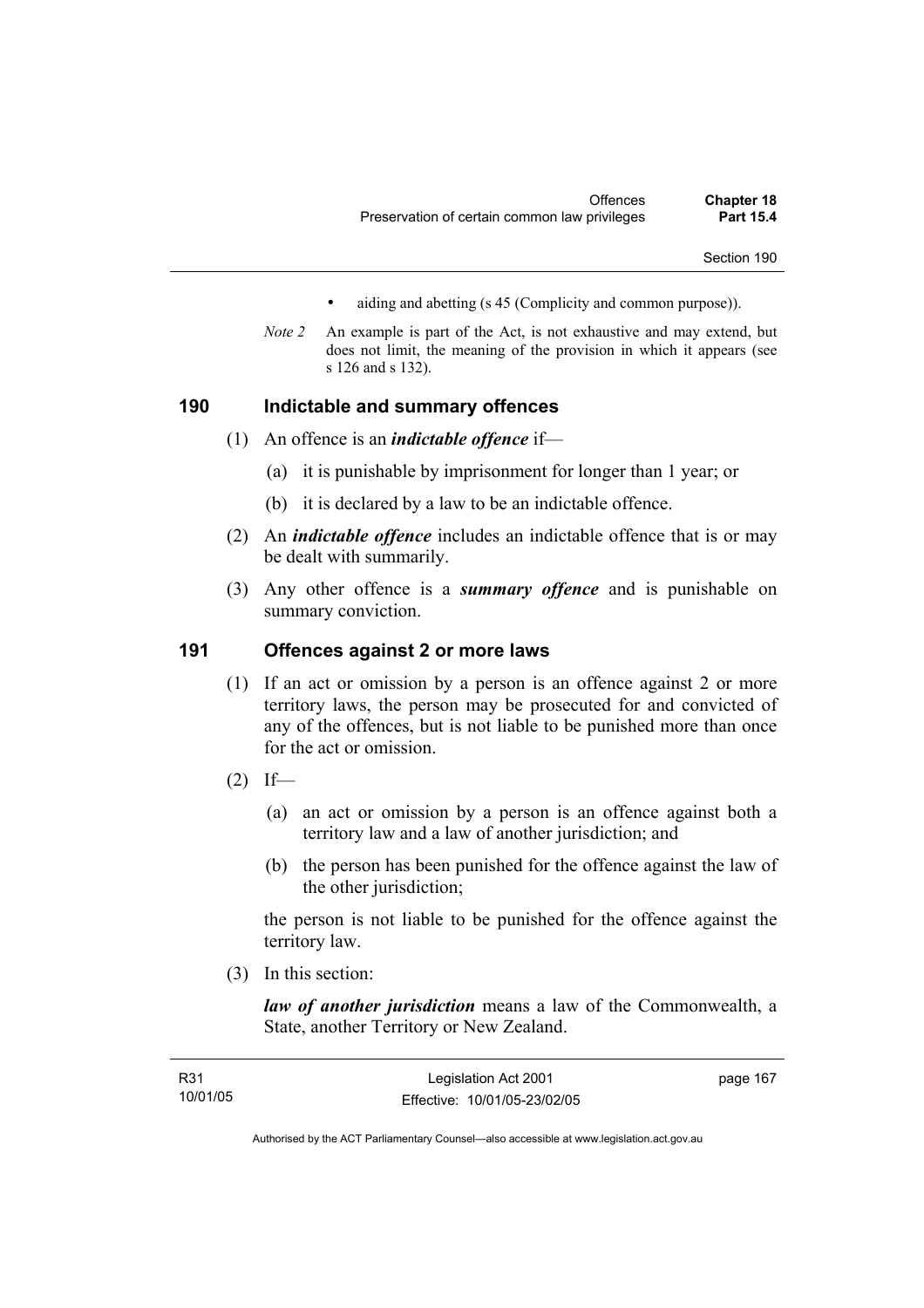#### **192 When must prosecutions begin?**

- (1) A prosecution for the following offences against a territory law may be begun at any time:
	- (a) an offence by an individual punishable by imprisonment for longer than 6 months;
	- (b) an offence by a corporation punishable by a fine of more than 100 penalty units;

- (c) an aiding and abetting offence by an individual in relation to an offence by a corporation punishable by a fine of more than 100 penalty units;
- (d) an offence against the Criminal Code, section 321 (Minor theft).
- (2) A prosecution for any other offence against a territory law may be begun only within—
	- (a) 1 year after the day of commission of the offence; or
	- (b) if a territory law provides for another period—that period.
- (3) However, if a coroner's inquest or inquiry, or an inquiry under the *Inquiries Act 1991* or the *Royal Commissions Act 1991*, is held into a matter that discloses or is otherwise found to relate to an offence mentioned in subsection (2), a prosecution for the offence may be begun within 1 year after the day when—
	- (a) the coroner's report is made; or
	- (b) the report of the board of inquiry or royal commission is given to the Chief Minister.
- (4) In this section:

*aiding and abetting offence* means—

page 168 Legislation Act 2001 Effective: 10/01/05-23/02/05

R31 10/01/05

Authorised by the ACT Parliamentary Counsel—also accessible at www.legislation.act.gov.au

*Note* See s 161 for the fines that may be imposed on a corporation for offences punishable only by imprisonment.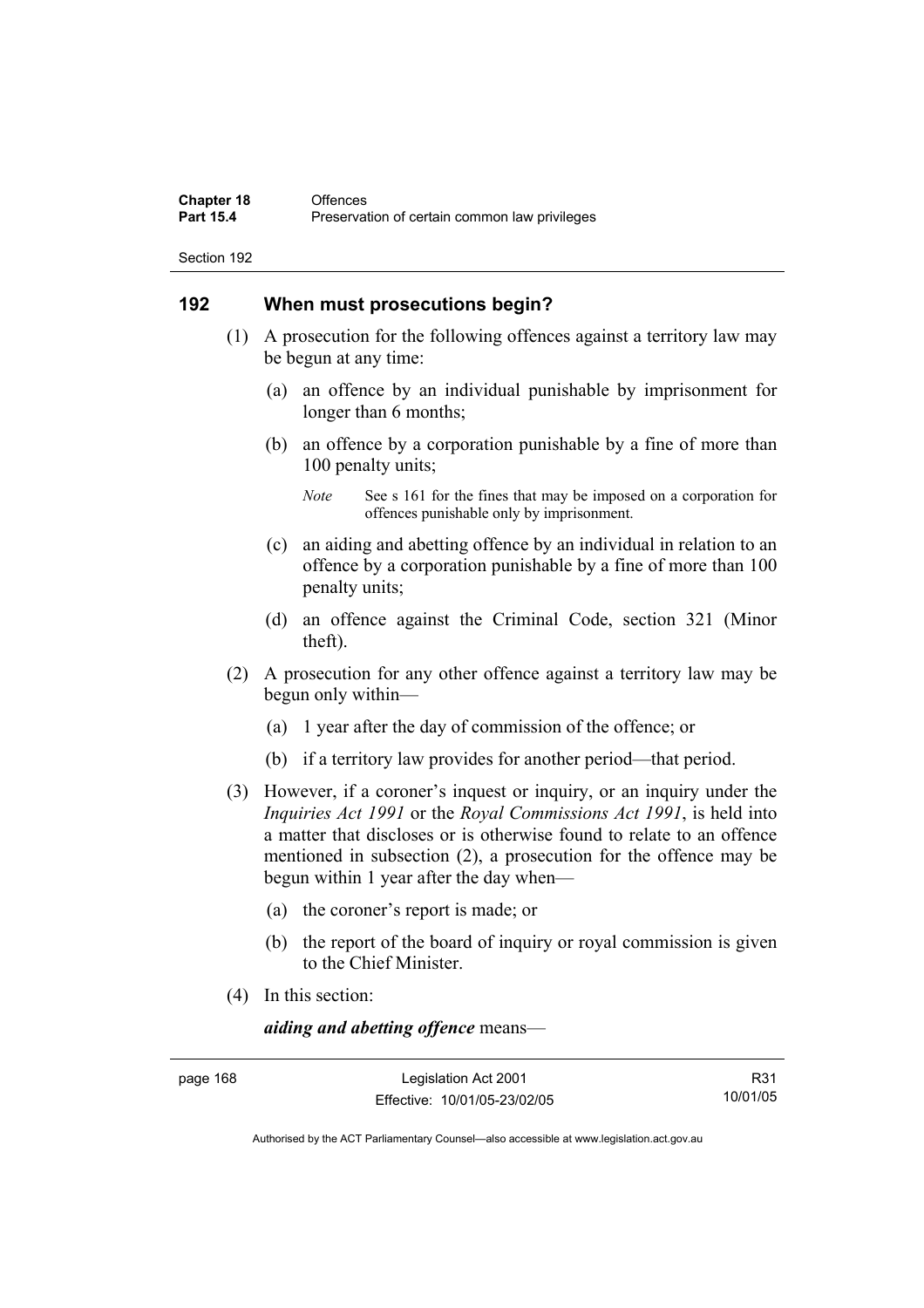- (a) an offence against the Criminal Code, section 45 (Complicity and common purpose); or
- (b) another offence against a territory law dealing with aiding and abetting.

## **193 Continuing offences**

- (1) This section applies to a requirement to do an act if—
	- (a) the act is required to be done under a law within a particular period or before a particular time; and
	- (b) failure to comply with the requirement is an offence against the law.
- (2) A person who fails to comply with the requirement commits an offence for each day until the act is done.
- (3) A day mentioned in subsection (2) includes any day of conviction for an offence and any later day.
	- *Note* See also s 152 (Continuing effect of obligations).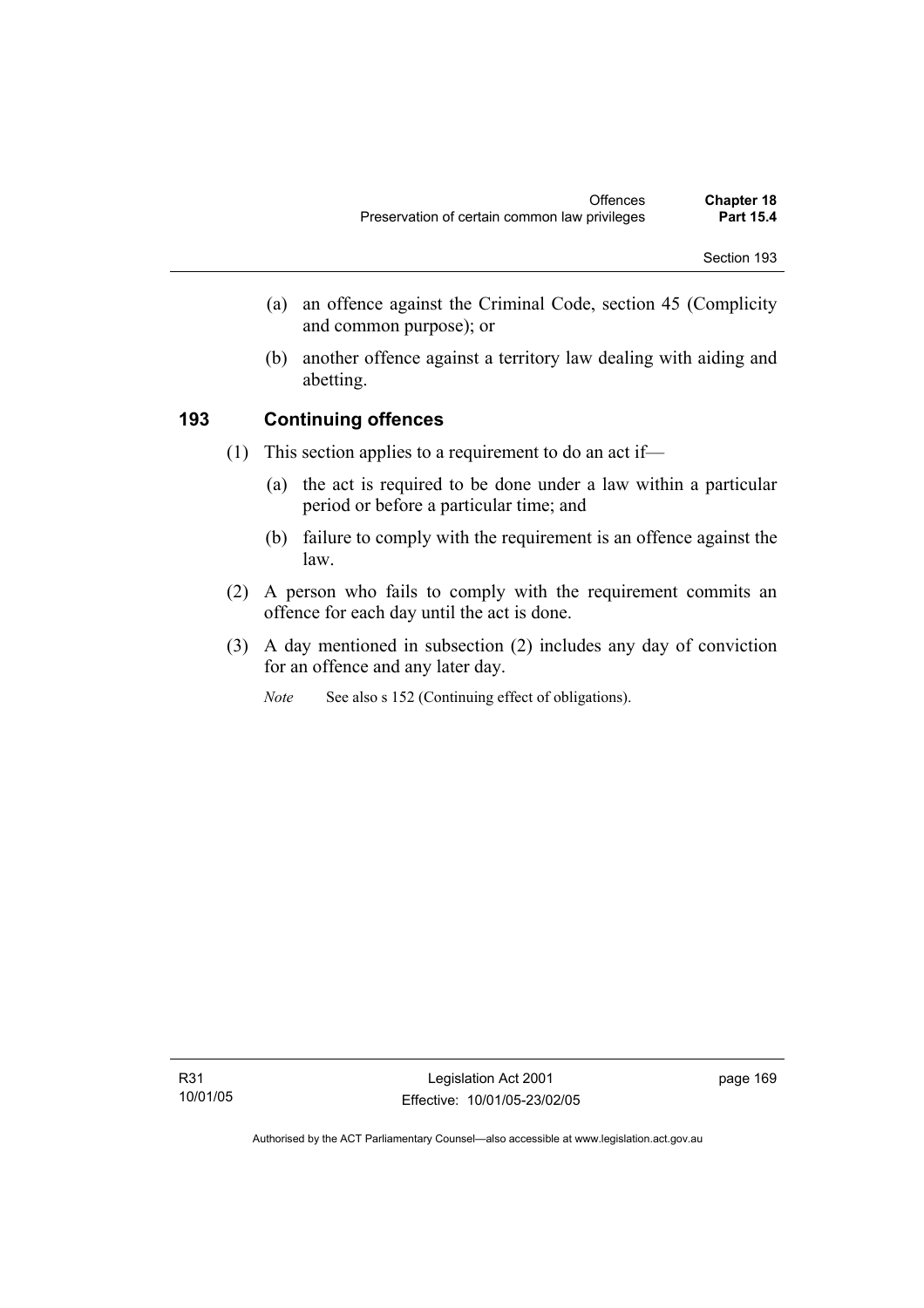# **Chapter 19 Administrative and machinery provisions**

# Part 19.1 **Introductory**

## **195 Meaning of** *law* **in ch 19**

In this chapter:

*law* means an Act, subordinate law or disallowable instrument, and includes a provision of a law.

page 170 Legislation Act 2001 Effective: 10/01/05-23/02/05

R31 10/01/05

Authorised by the ACT Parliamentary Counsel—also accessible at www.legislation.act.gov.au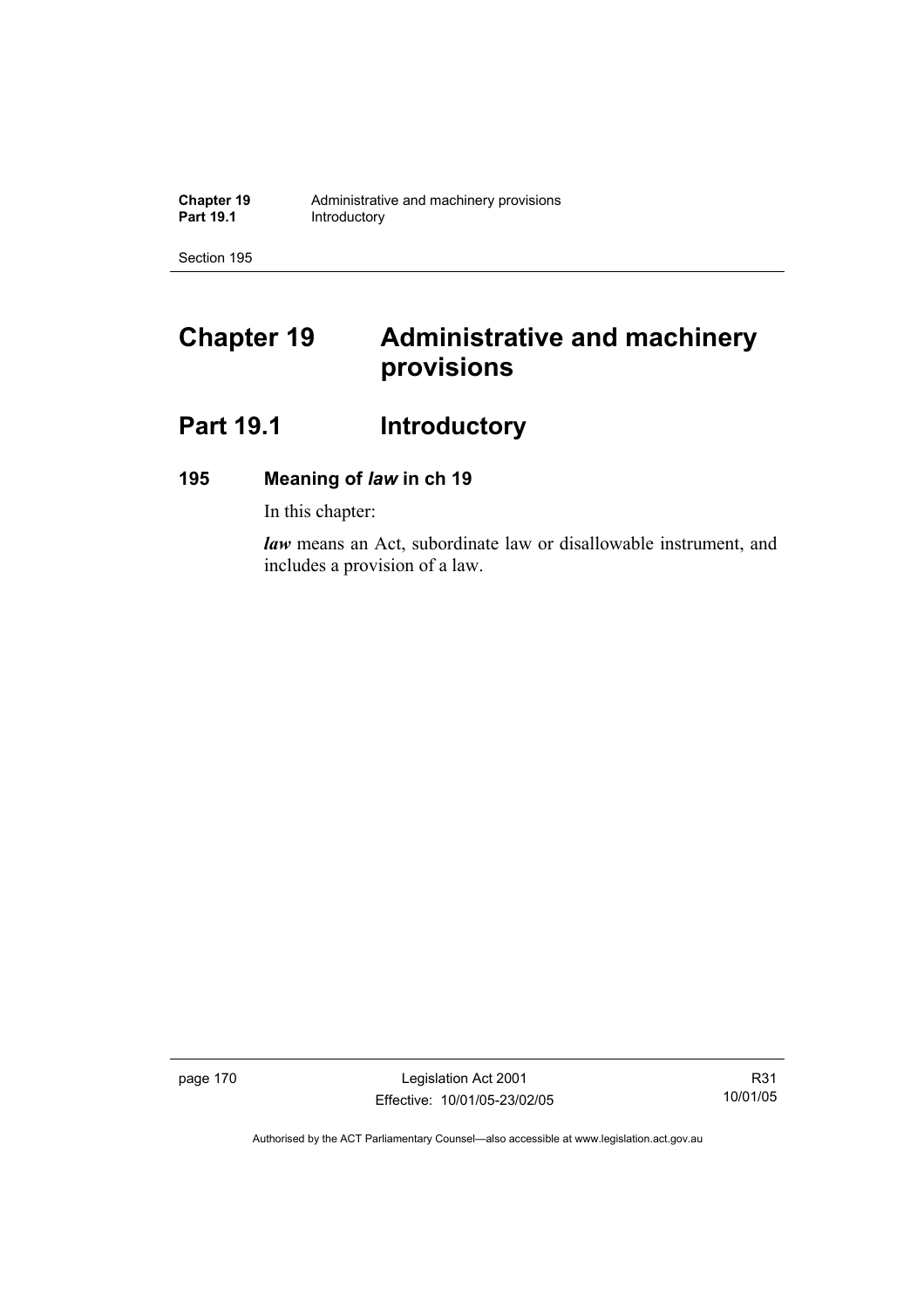# **Part 19.2 Functions**

*Note to pt 19.2 Function* is defined in the dict, pt 1 to include authority, duty and power.

## **196 Provision giving function gives power to exercise function**

 (1) A provision of a law that gives a function to an entity also gives the entity the powers necessary and convenient to exercise the function.

*Note* See dict, pt 1, defs *entity* and *exercise*.

 (2) The powers given to the entity under subsection (1) are in addition to any other powers of the entity under the law.

## **197 Statutory functions may be exercised from time to time**

If a law gives a function to an entity, the function may be exercised from time to time.

*Note* See also s 42 (2) (Power to make statutory instruments).

#### **199 Functions of bodies**

 (1) If a law authorises or requires a body to exercise a function, it may do so by resolution.

*Note* See dict, pt 1, def *body*.

- (2) To remove any doubt, subsection (1) applies in relation to a function even though a law authorises or requires the function to be exercised in writing.
- (3) If a law authorises or requires a signature by a person and the person is a body, the signature of a person authorised by the body for the purpose is taken to be the signature of the body.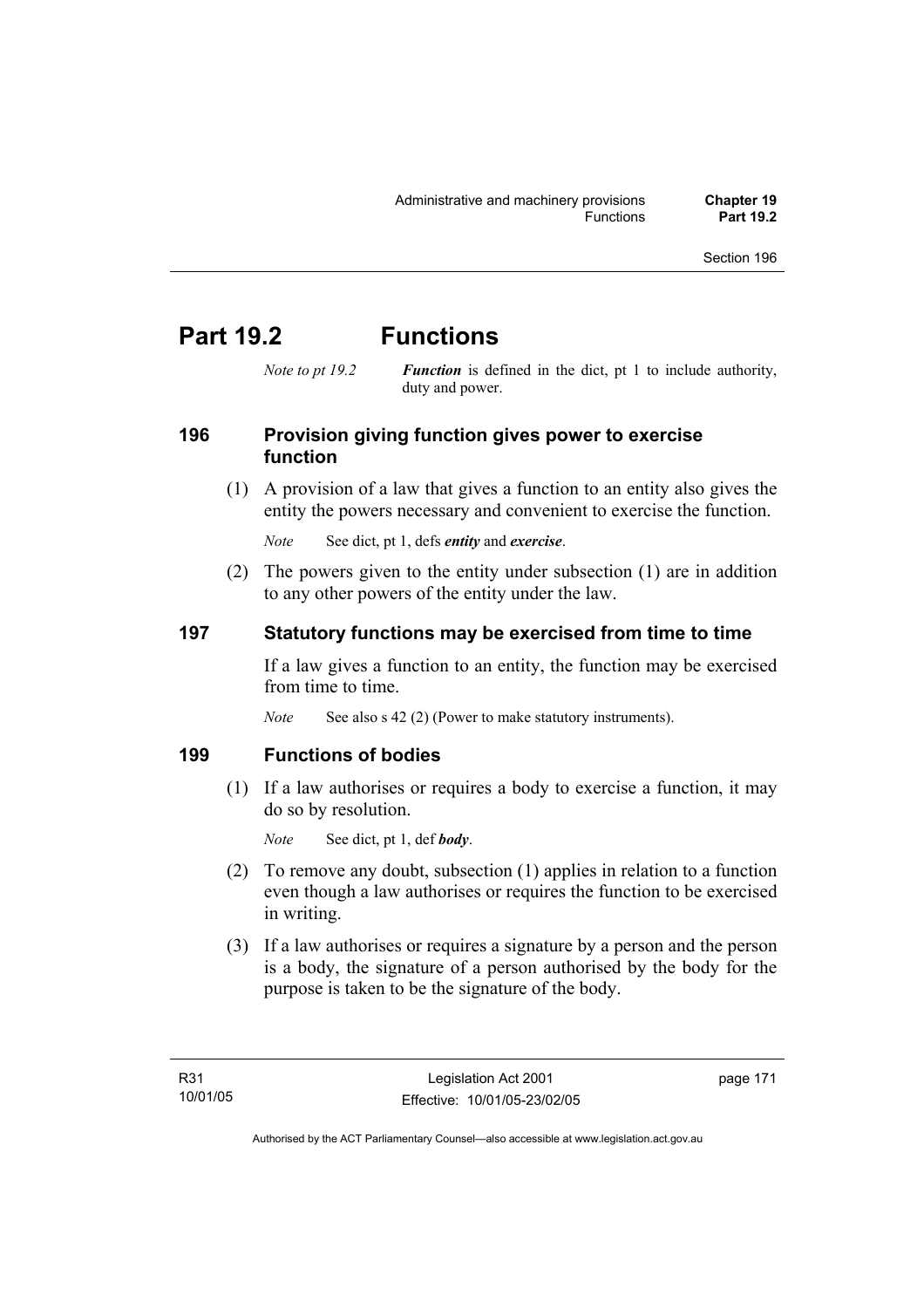(4) If a law gives a function to a body, the function may be exercised by the body as constituted for the time being.

#### **Example**

The ACT Conference Organisers Registration Board is a statutory body consisting of 5 members. At a meeting of the board it is agreed to exempt a conference organiser from registration on certain conditions. On the day after the meeting, 1 of the members of the board  $(X)$  resigns and another person  $(Y)$  is appointed to the board in  $X$ 's place. At the next meeting of the board, the board considers additional information submitted by the conference organiser and agrees to amend the conditions of exemption. Because of subsection (4), the board's ability to use its power of exemption is not affected by a change in the membership of the board.

- *Note* An example is part of the Act, is not exhaustive and may extend, but does not limit, the meaning of the provision in which it appears (see s 126 and s 132).
- (5) The exercise of the function is not affected only because of vacancies in the body's membership.
- (6) Subsections (4) and (5) do not affect any quorum requirement applying to the body.

#### **Example**

The Act establishing the board mentioned in the example to subsection (4) provides that the quorum for a meeting of the board is the chair or deputy chair and 2 other members. If the quorum requirement was complied with at each meeting mentioned in the example, the result mentioned in the example would be the same whether or not X attended the first meeting and whether or not Y attended the second meeting.

- (7) If a body as constituted for the time being does something in exercise of a function given to the body under a law, the effect of the thing done by the body does not end only because the membership of the body changes.
	- *Note* See also s 211 (Appointment not affected by appointer changes), s 224 (Acting appointment not affected by appointer changes), and s 241 (Delegation not affected by appointer changes).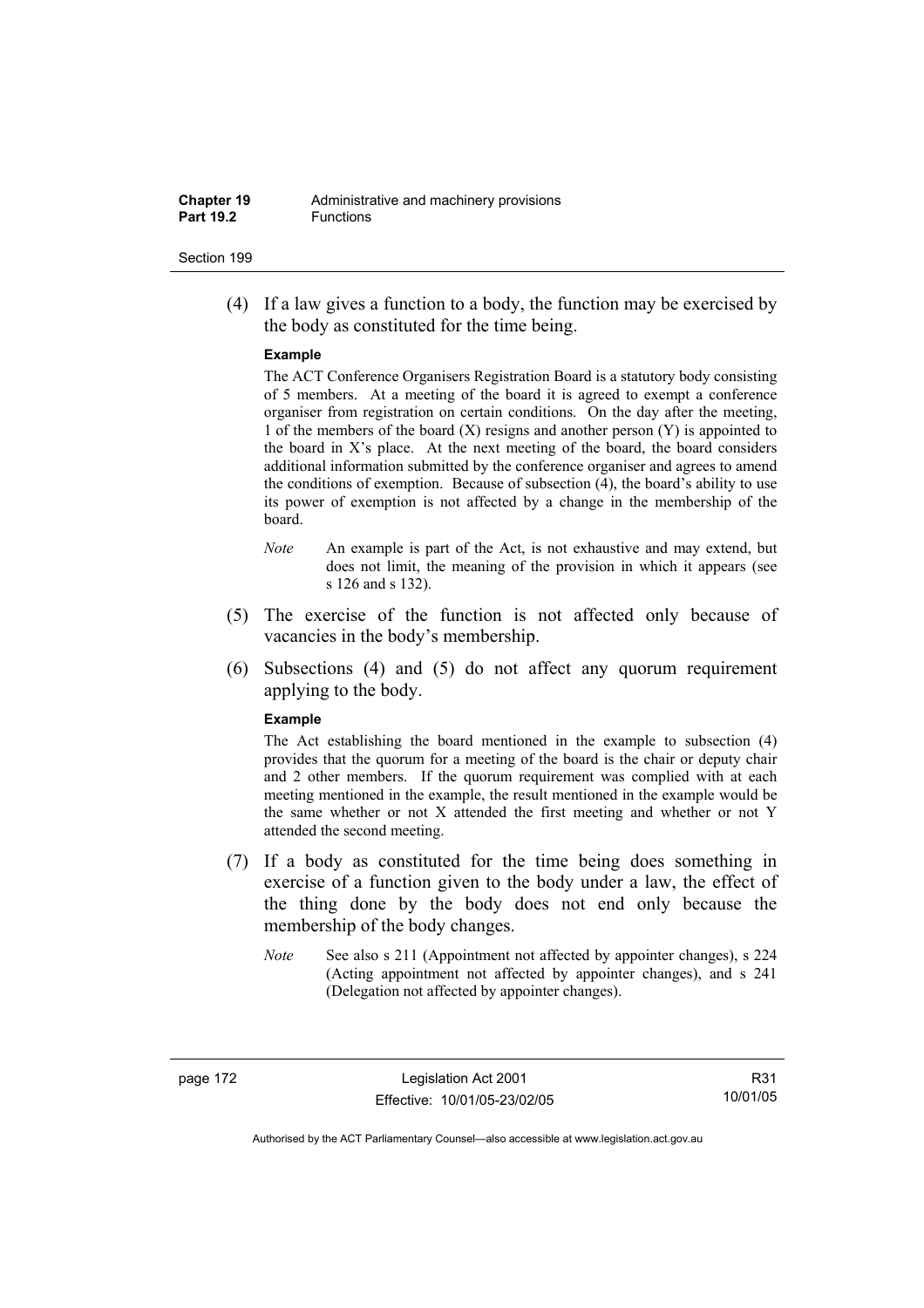(8) Subsection (7) does not prevent the thing done by the body being ended or changed by the body as subsequently constituted for the time being.

#### **200 Functions of occupants of positions**

 (1) If a law gives a function to the occupant of a position, the function may be exercised by the person for the time being occupying the position.

- (2) If the person for the time being occupying a position does something in exercise of a function given to the occupant of the position under a law, the thing done by the person does not end only because the person ceases to be the occupant of the position.
	- *Note* See also s 211 (Appointment not affected by appointer changes), s 224 (Acting appointment not affected by appointer changes), and s 241 (Delegation not affected by appointer changes).
- (3) Subsection (2) does not prevent the thing done by the person being ended or changed by any person subsequently occupying the position for the time being.

*Note* See s 185 (References to occupant of position) and dict, pt 1, defs *occupy* and *position*.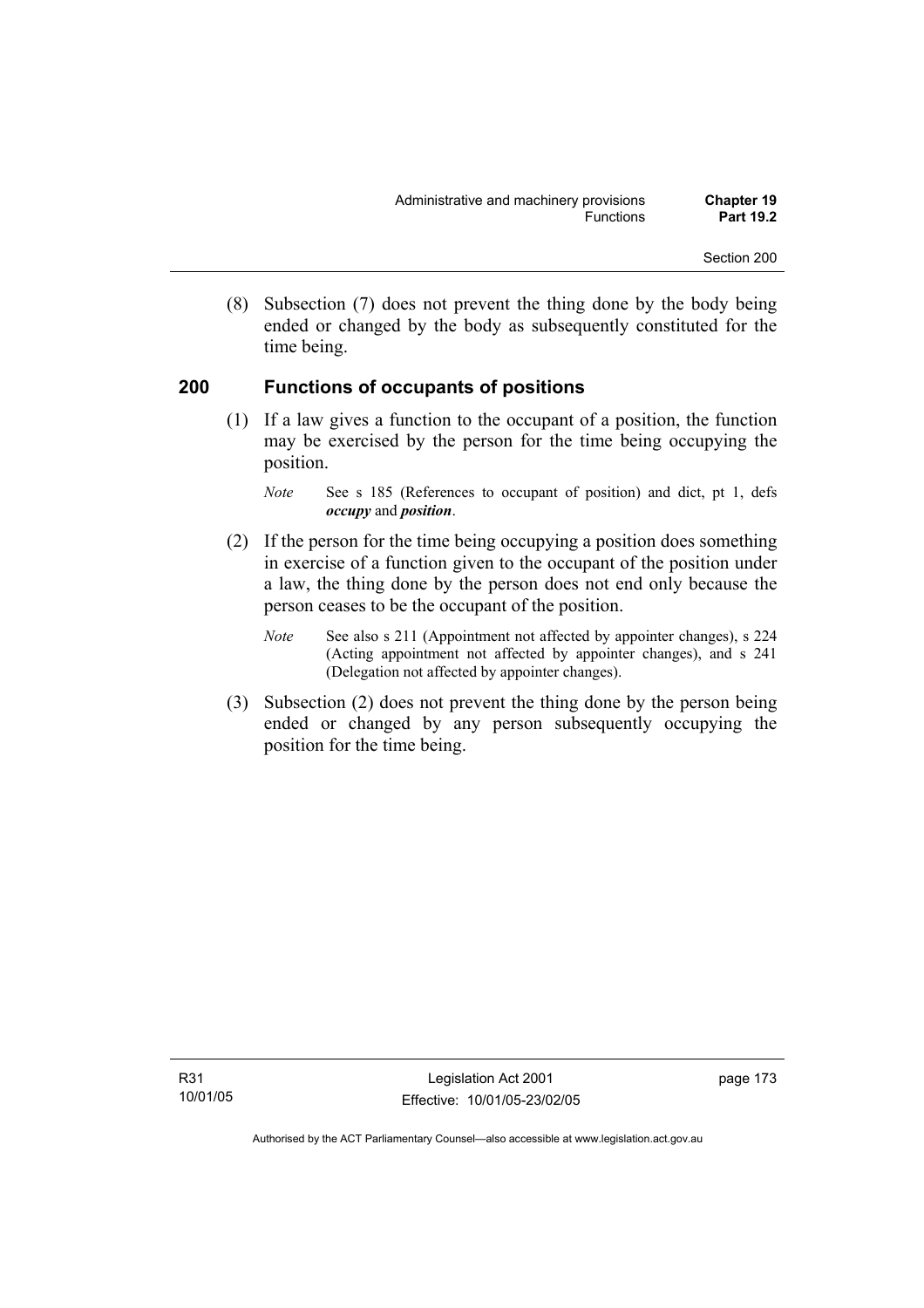**Chapter 19** Administrative and machinery provisions<br>**Part 19.3** Appointments **Part 19.3 Appointments**<br>**Division 19.3.1 Appointments Division 19.3.1** Appointments—general

Section 205

# **Part 19.3 Appointments**

## **Division 19.3.1 Appointments—general**

*Note to div 19.3.1* Certain statutory appointments made by a Minister require consultation with a Legislative Assembly committee and are disallowable (see div 19.3.3 (Appointments—Assembly consultation)).

#### **205 Application of div 19.3.1**

This division applies if a law authorises or requires an entity (the *appointer*) to appoint a person—

- (a) to a position under a law; or
- (b) to exercise a function or do anything else under a law.
- *Note Function* is defined in the dict, pt 1 to include authority, duty and power.

### **206 Appointments must be in writing etc**

- (1) An appointment must be made, or evidenced, by writing (the *instrument of appointment*) signed by the appointer.
- (2) If a law provides for a maximum or minimum period of appointment, the instrument of appointment must state the period for which the appointment is made.

#### **Examples of stated appointment periods**

- 1 2 years
- 2 until age 65
- *Note* An example is part of the Act, is not exhaustive and may extend, but does not limit, the meaning of the provision in which it appears (see s 126 and s 132).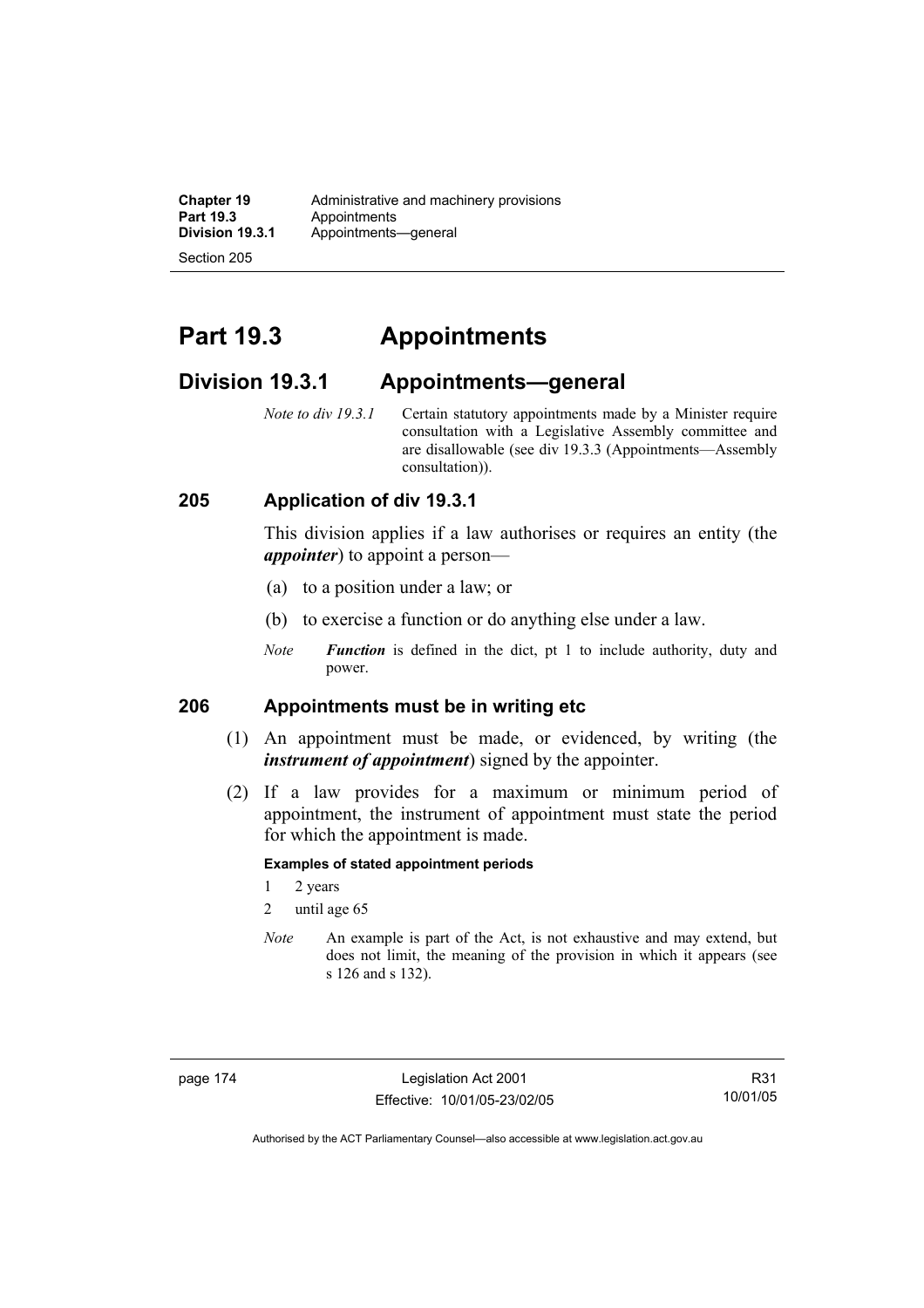## **207 Appointment may be by name or position**

- (1) The appointer may make an appointment by—
	- (a) naming the person appointed; or
	- (b) nominating the occupant of a position (however described), at a particular time or from time to time.
- (2) For this division, the person named, or the occupant of the position nominated, is the *appointee*.

#### **208 Power of appointment includes power to suspend etc**

- (1) The appointer's power to make the appointment includes the power—
	- (a) to suspend the appointee, and end the suspension; or
	- (b) to end the appointment, and appoint someone else or reappoint the appointee if the appointee is eligible to be appointed to the position; or
	- (c) to reappoint the appointee if the appointee is eligible to be appointed to the position.
- (2) The power to suspend the appointee, or end the appointment, is exercisable in the same way, and subject to the same conditions, as the power to make the appointment.

#### **Example**

If the appointment power is exercisable only on the recommendation of a body, the power to suspend, or end the appointment, is exercisable only on the recommendation of the body.

*Note* An example is part of the Act, is not exhaustive and may extend, but does not limit, the meaning of the provision in which it appears (see s 126 and s 132).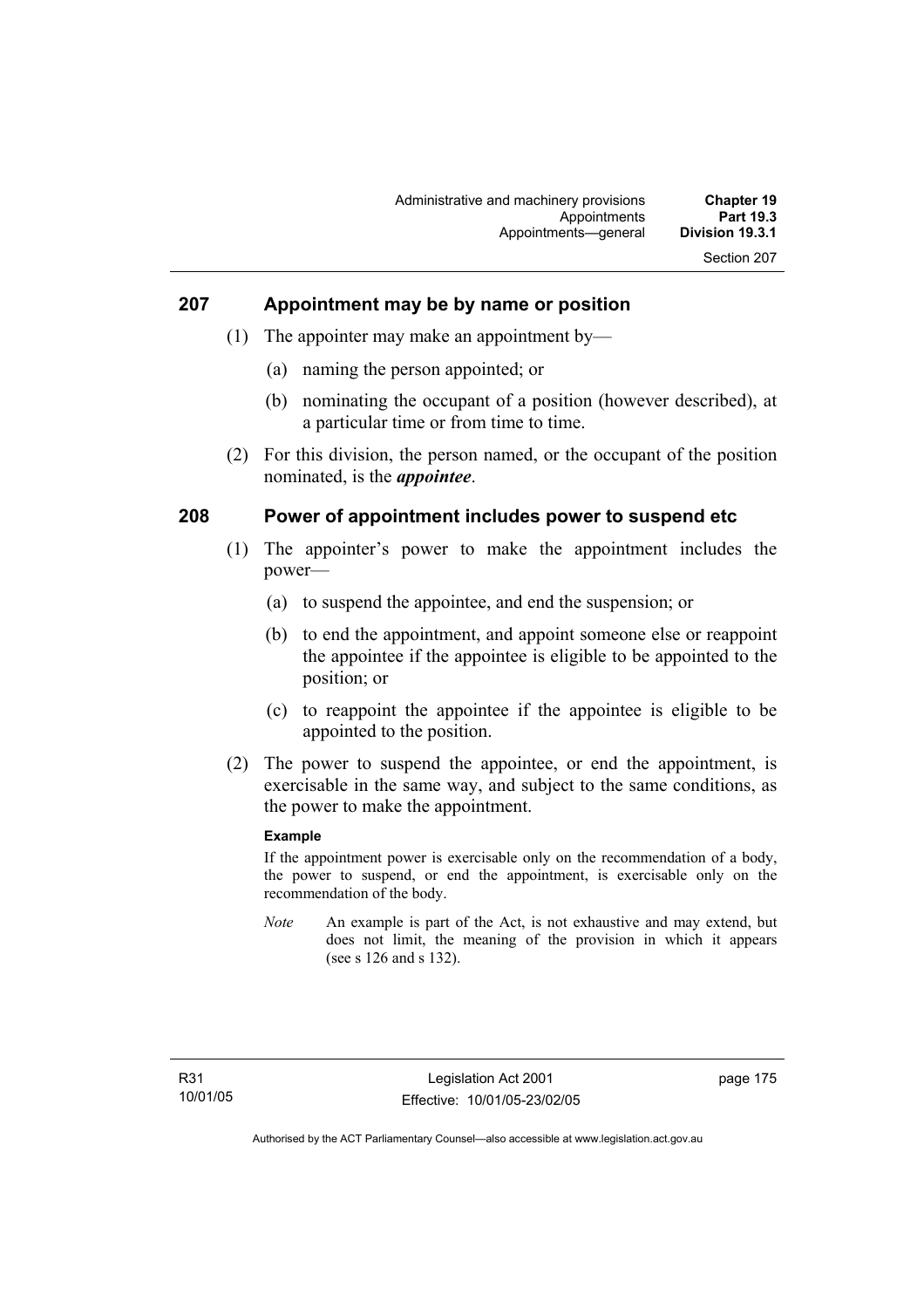#### **209 Power of appointment includes power to make acting appointment**

- (1) If the appointer's power is the power to make an appointment to a position, the power to make the appointment also includes power to appoint a person, or 2 or more people, to act in the position—
	- (a) during any vacancy, or all vacancies, in the position, whether or not an appointment has previously been made to the position; or
	- (b) during any period, or all periods, when the appointee cannot for any reason exercise functions of the position.

#### **Examples for par (b)**

- 1 the appointee is ill or on leave
- 2 the appointee is acting in another position
- 3 the appointee is outside the ACT or Australia
- *Note 1 Function* is defined in the dict, pt 1 to include authority, duty and power.
- *Note 2* An example is part of the Act, is not exhaustive and may extend, but does not limit, the meaning of the provision in which it appears (see s 126 and s 132).
- (2) The power to appoint a person to act is exercisable in the same way, and subject to the same conditions, as the power to make the appointment.

#### **Example**

If the appointment power is exercisable only on the recommendation of a body, the power to appoint a person to act is exercisable only on the recommendation of the body.

- (3) Without limiting subsection (2), if the law (or another law) requires—
	- (a) the appointee to hold a qualification; or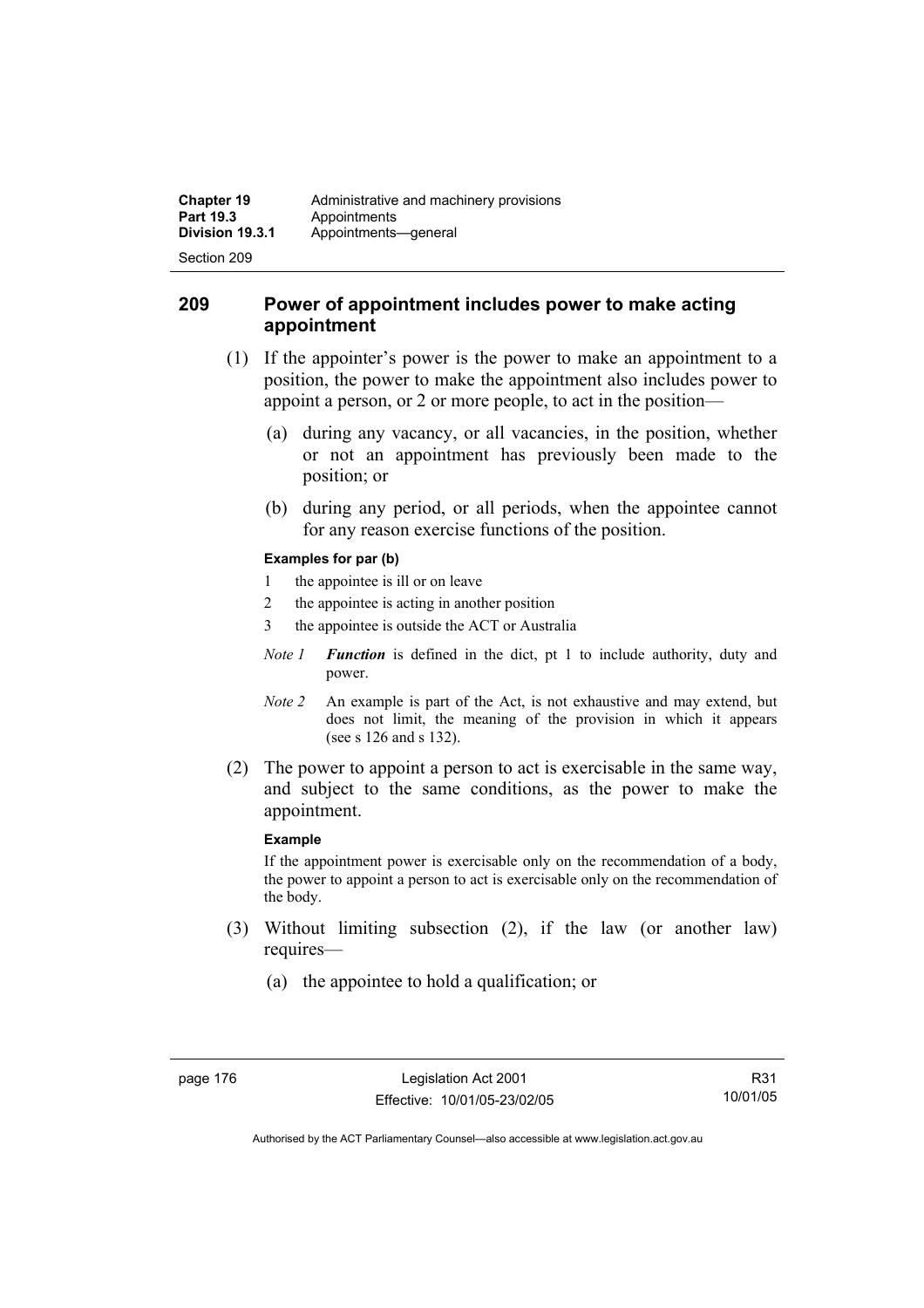- 
- (b) the appointer (or someone else) to be satisfied about the appointee's suitability (whether in terms of knowledge, experience, character or any other personal quality) before appointing the appointee to the position;

a person may only be appointed to act in the position if the person holds the qualification or the appointer (or other person) is satisfied about the person's suitability.

#### **Examples**

- 1 If an Act requires the appointee to be a magistrate, a person can be appointed to act in the position only if the person is a magistrate.
- 2 If a regulation requires the appointee to be a lawyer of at least 5 years standing, a person can be appointed to act in the position only if the person is a lawyer of at least 5 years standing.
- 3 If an Act requires the appointee to have, in the Executive's opinion, appropriate expertise, training or experience in relation to the needs of a particular group of people, a person can be appointed to act in the position only if the person has, in the Executive's opinion, that expertise, training or experience.

## **210 Resignation of appointment**

- (1) An appointment ends if the appointee resigns by signed notice of resignation given to the appointer.
- (2) However, if the appointer is the Executive, the notice of resignation may be given to a Minister.

## **211 Appointment not affected by appointer changes**

- (1) If the appointer is a body, an appointment made by the body does not end only because the membership of the body changes.
- (2) If the appointer is the person for the time being occupying a position, an appointment made by the person does not end only because the person ceases to be the occupant of the position.

page 177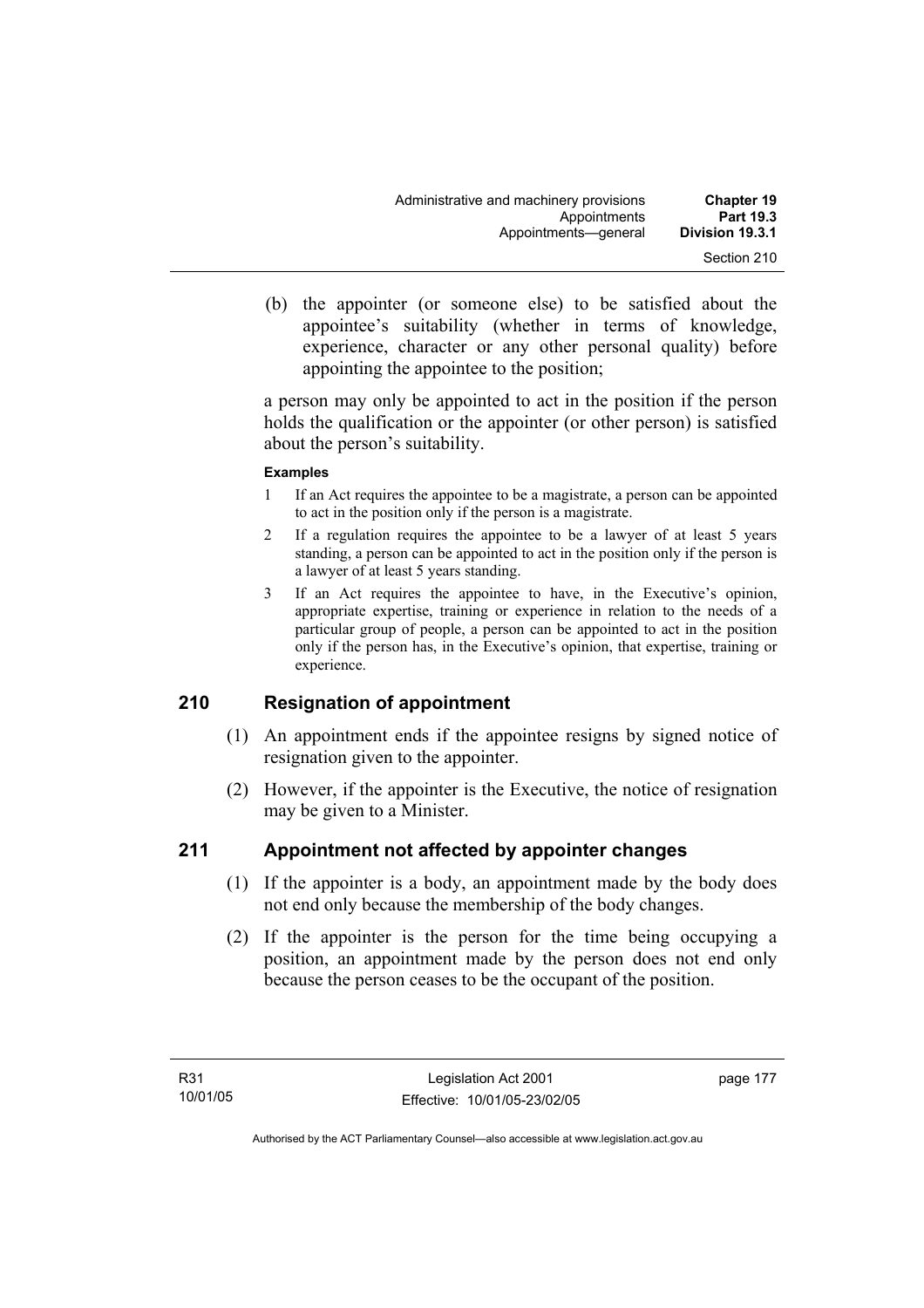| <b>Chapter 19</b> | Administrative and machinery provisions |
|-------------------|-----------------------------------------|
| Part 19.3         | Appointments                            |
| Division 19.3.2   | Acting appointments                     |
| Section 212       |                                         |

- (3) This section does not limit the following sections:
	- section 199 (Functions of bodies)
	- section 200 (Functions of occupants of positions).

#### **212 Appointment not affected by defect etc**

An appointment, or anything done under an appointment, is not invalid only because of a defect or irregularity in or in relation to the appointment.

## **Division 19.3.2 Acting appointments**

#### **215 Application of div 19.3.2**

This division applies if a law gives an entity (the *appointer*) power to appoint a person to act in a position under a law.

*Note* A power to make an appointment includes power to make an acting appointment (see s 209).

#### **216 Acting appointments must be in writing etc**

- (1) An acting appointment must be made, or evidenced, by writing (the *instrument of appointment*) signed by the appointer.
- (2) If a law provides for a maximum or minimum period of appointment, the instrument of appointment must state the period for which the acting appointment is made.

#### **Examples of stated appointment periods**

- 1 1 year
- 2 until 31 December 2002 (a period of 9 months)
- *Note 1* See also s 219 (Appointer may decide terms of acting appointment etc) and s 221 (How long does an acting appointment operate?)
- *Note 2* An example is part of the Act, is not exhaustive and may extend, but does not limit, the meaning of the provision in which it appears (see s 126 and s 132).

page 178 Legislation Act 2001 Effective: 10/01/05-23/02/05

R31 10/01/05

Authorised by the ACT Parliamentary Counsel—also accessible at www.legislation.act.gov.au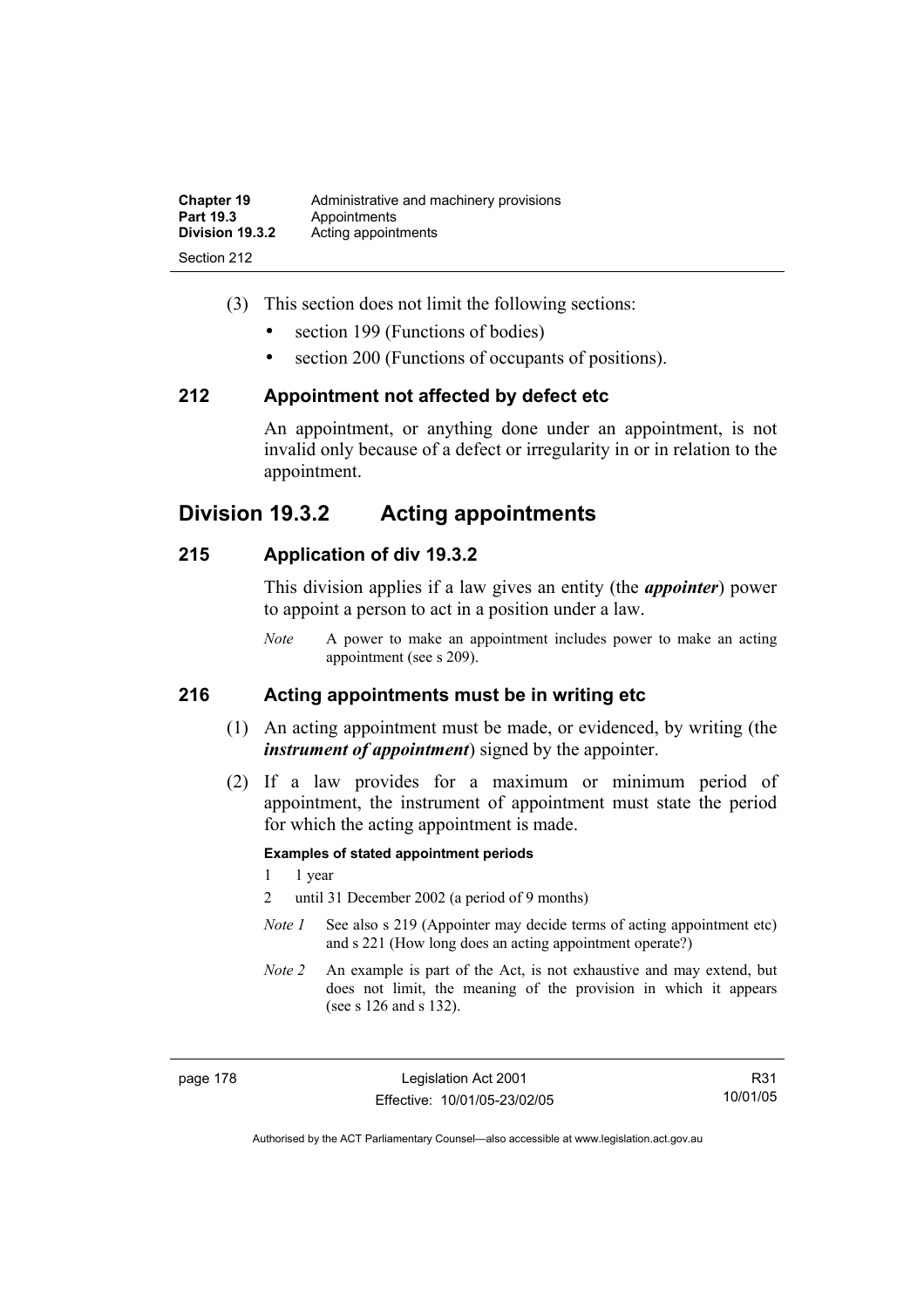## **217 Acting appointment may be made by name or position**

- (1) The appointer may make an acting appointment by—
	- (a) naming the person appointed; or
	- (b) nominating the occupant of a position (however described), at a particular time or from time to time.
- (2) For this division, the person named, or the occupant of the position nominated, is the *appointee*.

#### **218 Instrument may provide when acting appointment has effect etc**

The instrument making or evidencing the acting appointment may provide that the appointment has effect only in stated circumstances or subject to stated conditions or limitations.

#### **Examples**

- 1 The instrument relating to a standing (or dormant) acting appointment for a position provides that when the substantive occupant of the position (Y) is overseas X may act in the position, but may exercise stated powers of the position only with Y's approval.
- 2 X is appointed to act in Y's position if Y is out of the ACT and a declaration of acute fire danger is published under the *ABC Act 2000*.
- *Note* An example is part of the Act, is not exhaustive and may extend, but does not limit, the meaning of the provision in which it appears (see s 126 and s 132).

## **219 Appointer may decide terms of acting appointment etc**

- (1) The appointer may—
	- (a) decide the terms of the acting appointment, including any remuneration and allowances; and

page 179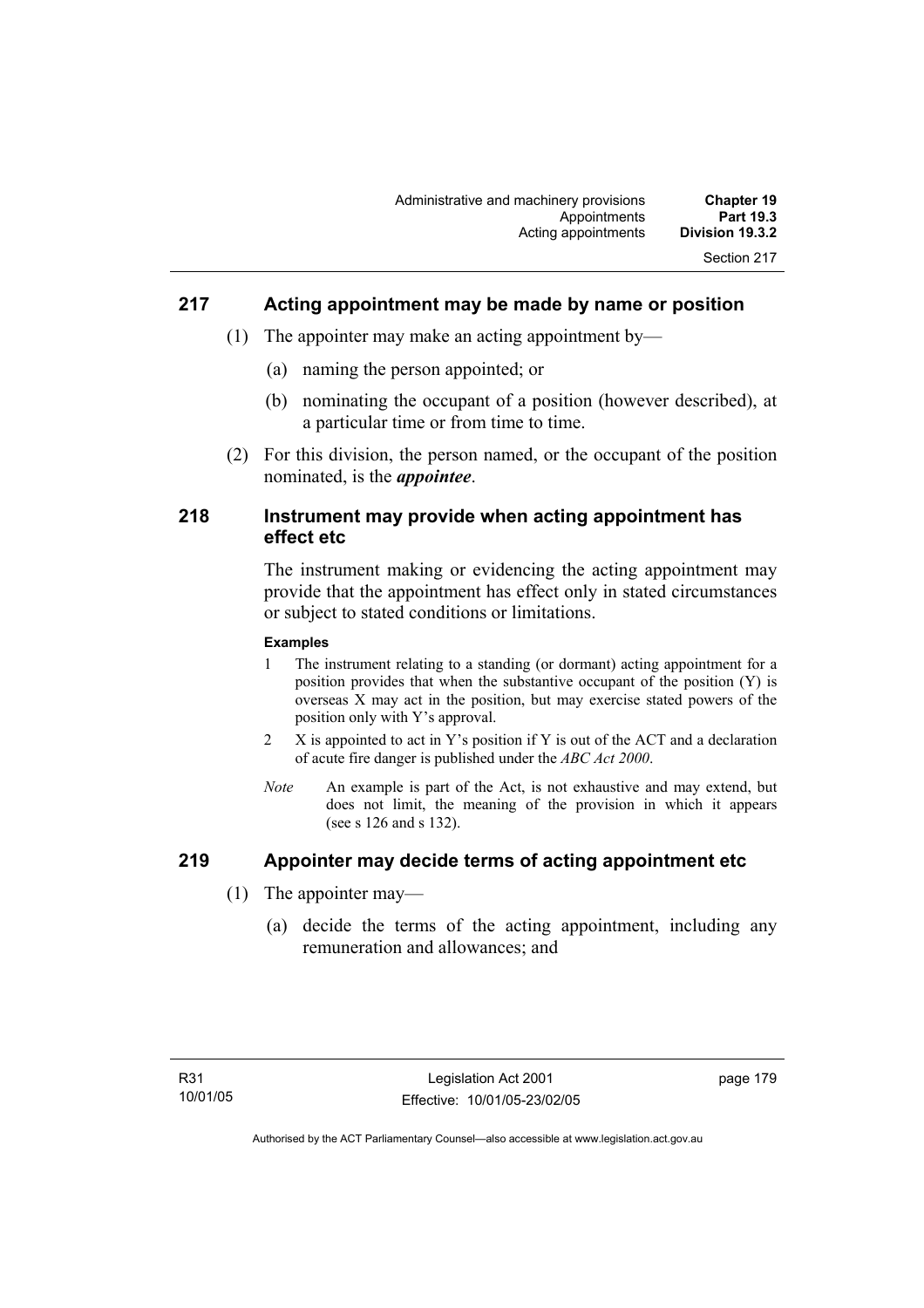(b) end the appointment at any time.

#### **Example for par (b)**

A appoints X to act in a position for 10 months. Two months after X begins to act, A ends the appointment.

- *Note 1* See also s 221 (How long does an acting appointment operate?)
- *Note 2* An example is part of the Act, is not exhaustive and may extend, but does not limit, the meaning of the provision in which it appears (see s 126 and s 132).
- (2) The power to end the acting appointment is exercisable in the same way, and subject to the same conditions, as the power to make the acting appointment.

#### **Example**

If the power to make the acting appointment is exercisable only on the recommendation of a body, the power to end the appointment is exercisable only on the recommendation of the body.

#### **220 Appointee may exercise functions under acting appointment etc**

While the appointee is acting in the position—

- (a) the appointee has, subject to the instrument making or evidencing the appointment, all the functions of the occupant of the position; and
- (b) all territory laws apply in relation to the appointee as if the appointee were the occupant of the position.
- *Note Function* is defined in the dict, pt 1 to include authority, duty and power.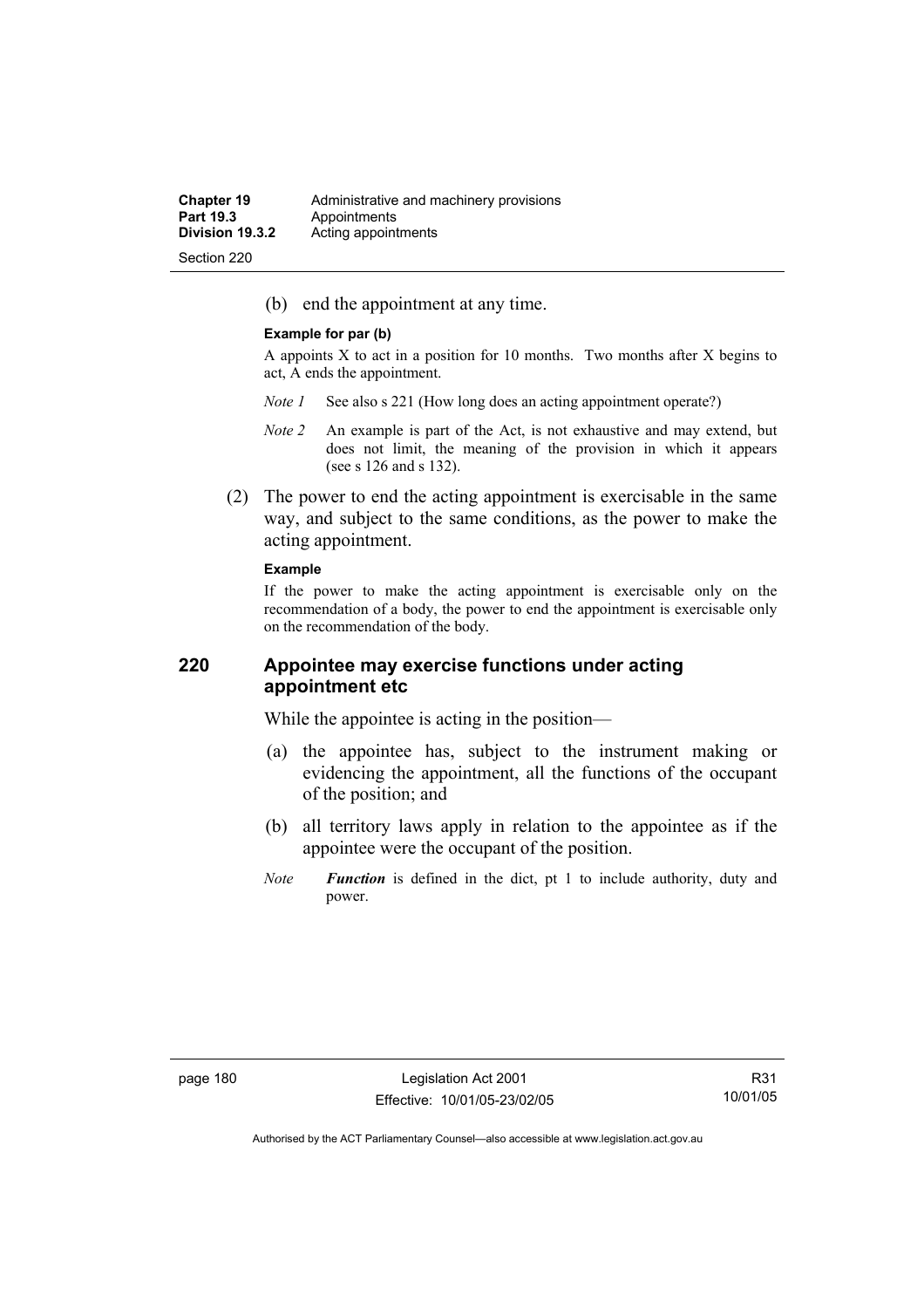#### **221 How long does an acting appointment operate?**

 (1) If the appointee acts in the position because it is vacant, the appointee may not act for more than 1 year after the position became vacant.

*Note* See also s 219 (Appointer may decide terms of acting appointment etc)

- (2) If the appointee is acting in a position that becomes vacant while the appointee is acting, the appointee may continue to act until the first of the following happens:
	- (a) the appointer ends the appointment;
	- (b) the vacancy is filled;
	- (c) 1 year after the position became vacant.

#### **Example**

A appoints  $X$  to act in Y's position for a year while Y is on secondment in another agency. Three months after X begins to act, Y is permanently transferred to the other agency. One month later, Z is appointed to the position in which X is acting. The appointment of Z brings X's acting appointment to an end.

- *Note* An example is part of the Act, is not exhaustive and may extend, but does not limit, the meaning of the provision in which it appears (see s 126 and s 132).
- (3) If the appointee acts in the position because the occupant of the position cannot exercise functions and the occupant resumes the exercise of the functions, the appointment no longer authorises the appointee to act on that occasion.
	- *Note Function* is defined in the dict, pt 1 to include authority, duty and power.

page 181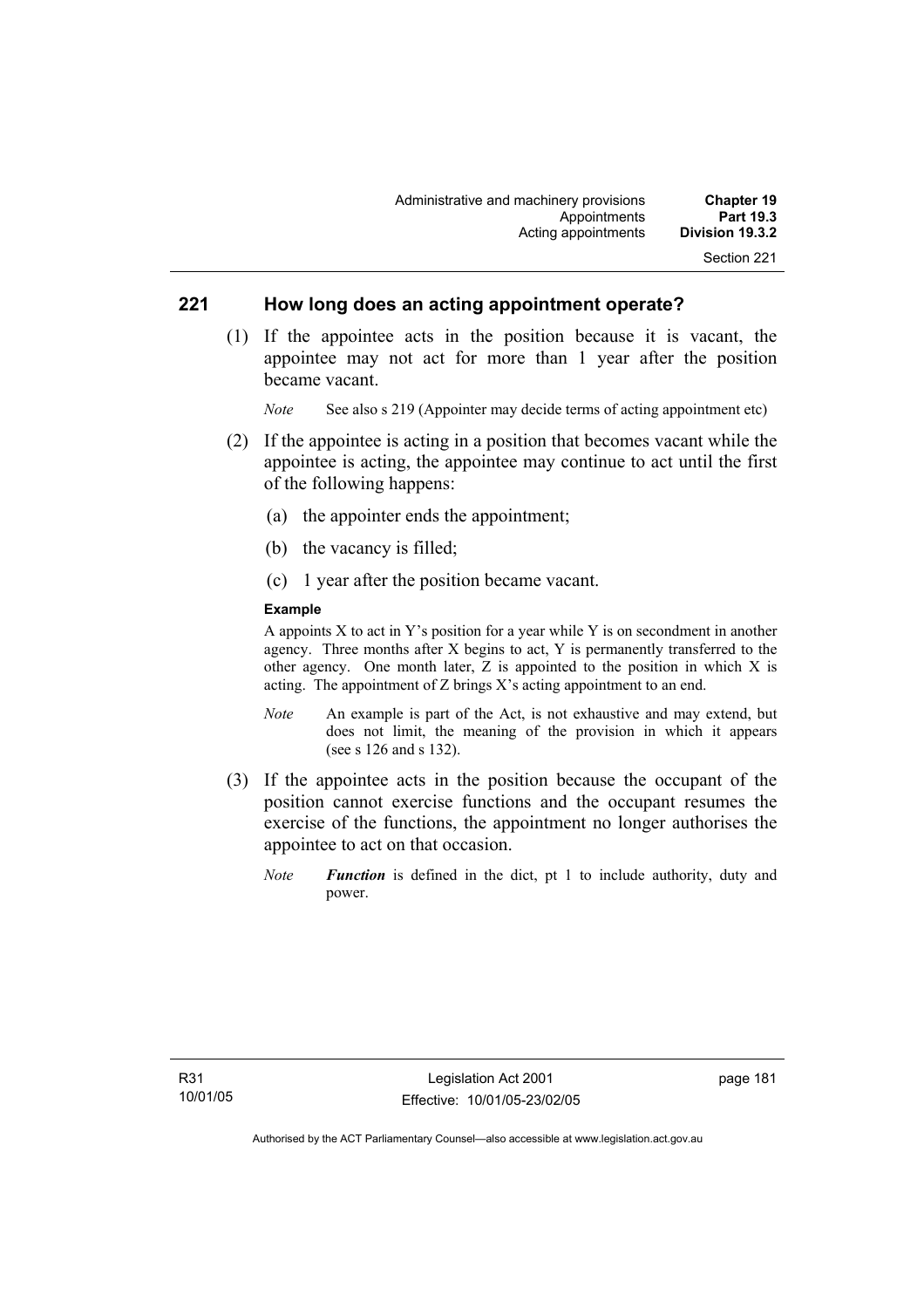## **222 Resignation of acting appointment**

- (1) An acting appointment ends if the appointee resigns by signed notice of resignation given to the appointer.
- (2) However, if the appointer is the Executive, the notice of resignation may be given to a Minister.

## **223 Effect of acting appointment on substantive appointment etc**

- (1) If the appointee is the occupant of another position under a law (the *substantive position*), the appointee does not cease to occupy the substantive position only because of the appointee's appointment or because the appointee acts under the appointment.
- (2) This section does not prevent an acting appointment being made to the substantive position.

## **224 Acting appointment not affected by appointer changes**

- (1) If the appointer is a body, an acting appointment made by the body does not end only because the membership of the body changes.
- (2) If the appointer is the person for the time being occupying a position, an acting appointment made by the person does not end only because the person ceases to be the occupant of the position.
- (3) This section does not limit the following sections:
	- section 199 (Functions of bodies)
	- section 200 (Functions of occupants of positions).

## **225 Acting appointment not affected by defect etc**

 (1) An acting appointment, or anything done under an acting appointment, is not invalid only because of a defect or irregularity in or in relation to the appointment.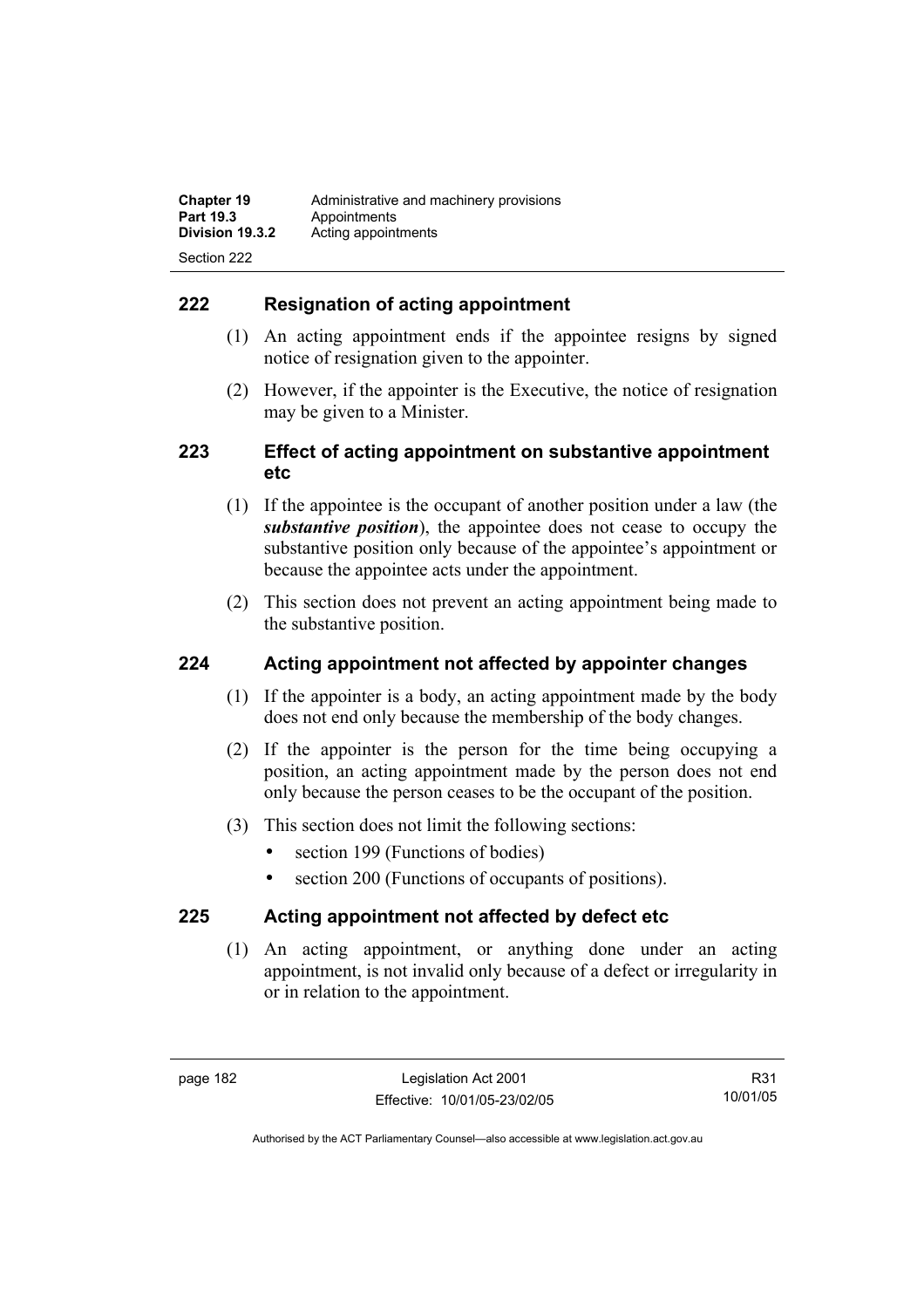- (2) Anything done by or in relation to the appointee while the appointee purports to act in the position is not invalid only because—
	- (a) the occasion for the appointment had not arisen or had ended; or
	- (b) the appointment had ended; or
	- (c) the occasion for the appointee to act had not arisen or had ended.

## **Division 19.3.2A Standing acting arrangements**

## **225A Application of div 19.3.2A**

This division applies to a position if a law provides that a person acts in the position in stated circumstances.

#### **Example**

The *Hypothetical Act 2003* provides for the deputy director of the hypothetical entity to act in the position of director of the entity if the position is vacant or the director cannot for any reason exercise the functions of the position.

*Note* An example is part of the Act, is not exhaustive and may extend, but does not limit, the meaning of the provision in which it appears (see s 126 and s 132).

## **225B Person acting may exercise functions etc**

- (1) A person acting in the position has, subject to the law providing for the acting or any other law, all the functions of the occupant of the position.
	- *Note Function* is defined in the dict, pt 1 to include authority, duty and power.
- (2) All territory laws apply in relation to the person as if the person were the occupant of the position.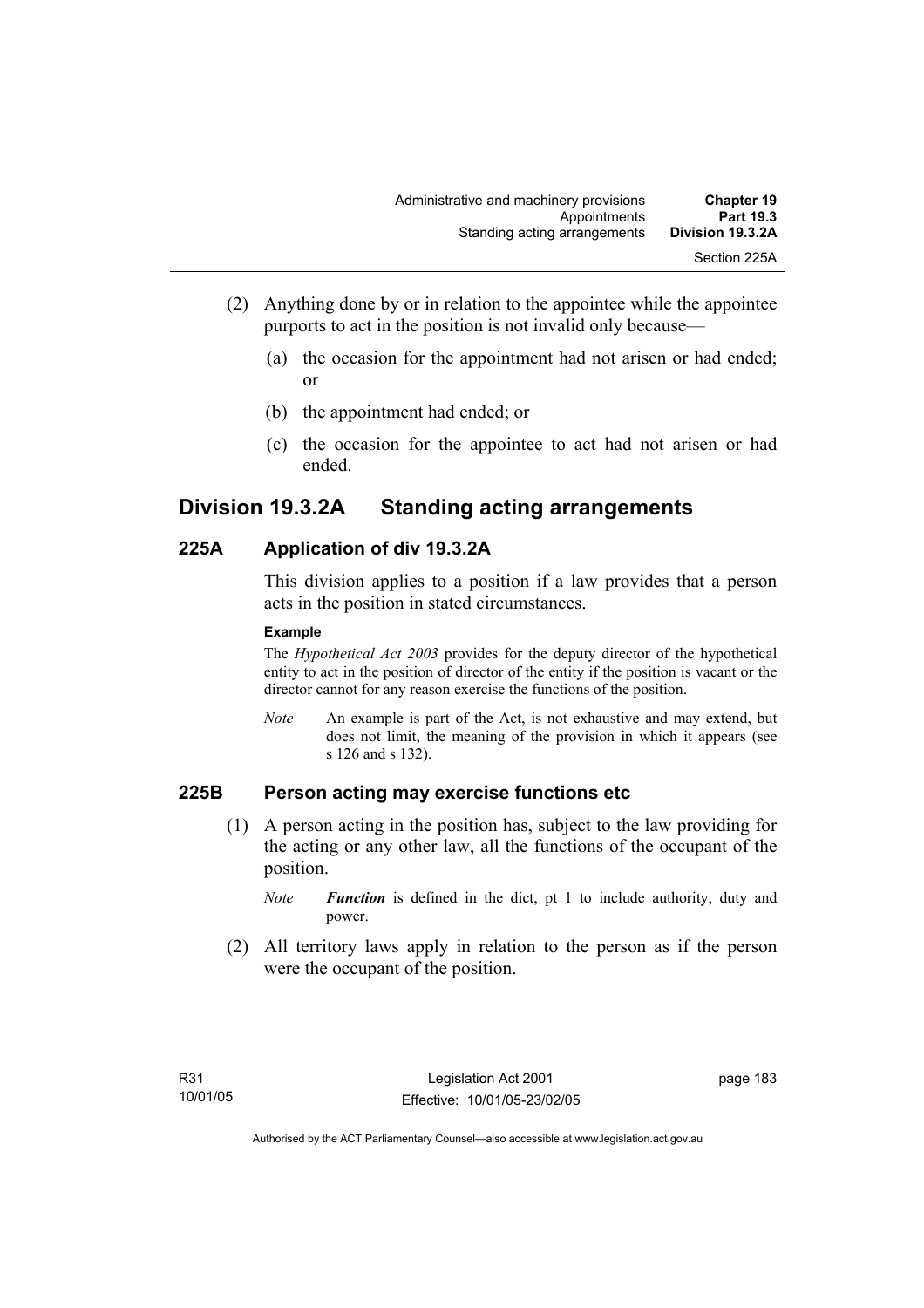## **Division 19.3.3 Appointments—Assembly consultation**

#### **226 Meaning of** *statutory position* **in div 19.3.3**

In this division:

*statutory position* means a position (including as a member of a territory authority) established under an Act.

*Note Position* includes office (see dict, pt 1, def *position*).

## **227 Application of div 19.3.3**

- (1) This division applies if a Minister has the power under an Act to appoint a person to a statutory position.
- (2) However, this division does not apply to an appointment of—
	- (a) a public servant to a statutory position (whether or not the Act under which the appointment is made requires that the appointee be a public servant); or
	- (b) a person to act in a statutory position for not longer than 6 months, unless the appointment is of the person to act in the position for a 2nd or subsequent consecutive period; or
	- (c) a person to a statutory position if the only function of the position is to advise the Minister.

## **228 Consultation with appropriate Assembly committee**

- (1) Before making an appointment to a statutory position, a Minister must consult—
	- (a) a standing committee of the Legislative Assembly nominated by the Speaker for the purpose; or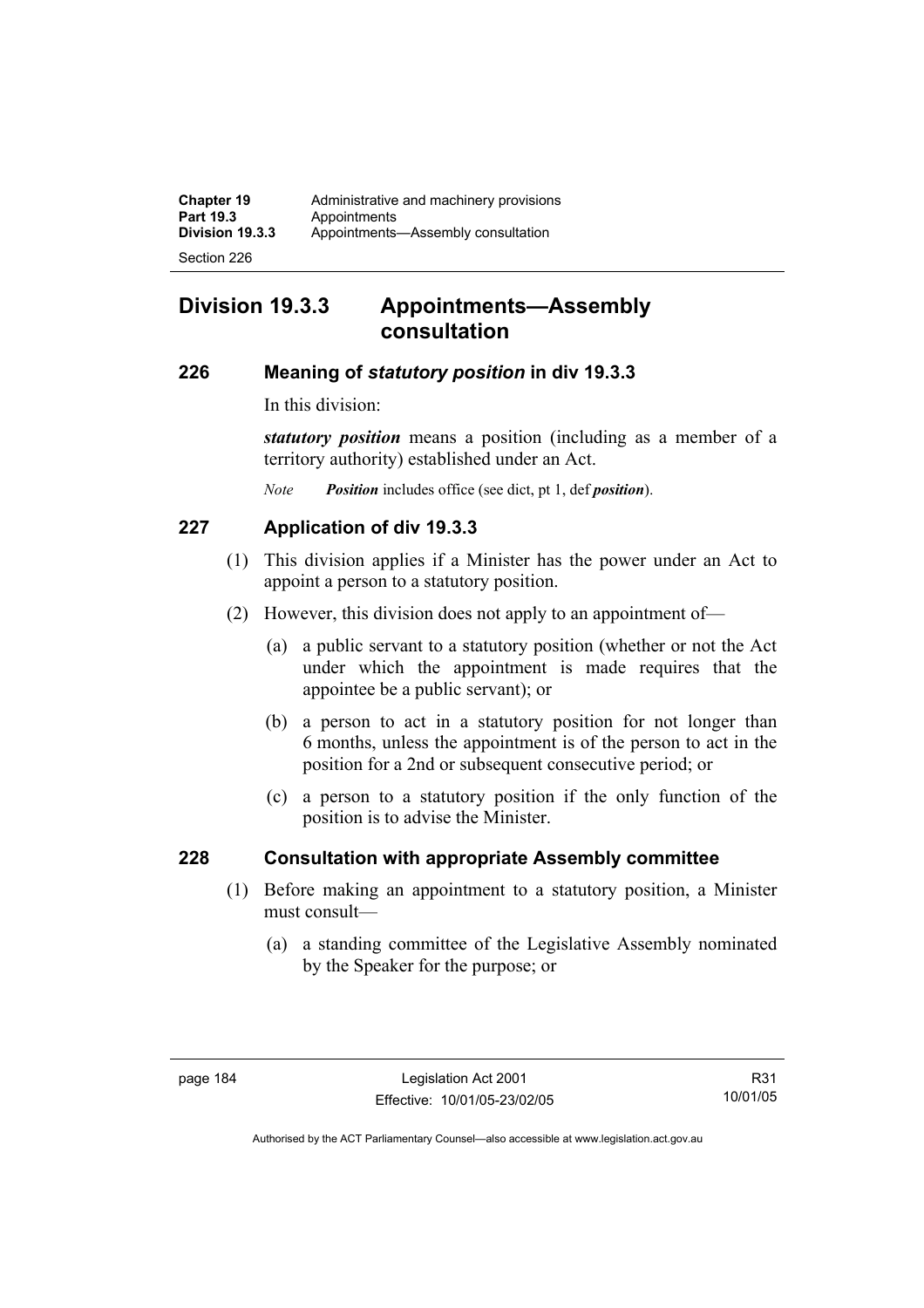- (b) if no nomination under paragraph (a) is in force—the standing committee of the Legislative Assembly responsible for the scrutiny of public accounts.
- (2) The committee may make a recommendation to the Minister about the proposed appointment.
- (3) The Minister must not make the appointment until the Minister has received a recommendation or 30 days have passed since the consultation took place, whichever happens first.
- (4) In making the appointment, the Minister must have regard to any recommendation received.

## **229 Appointment is disallowable instrument**

The instrument making, or evidencing, an appointment to which this division applies is a disallowable instrument.

*Note* A disallowable instrument must be notified and presented to the Legislative Assembly (see ch 7 (Presentation, amendment and disallowance of subordinate laws and disallowable instruments)).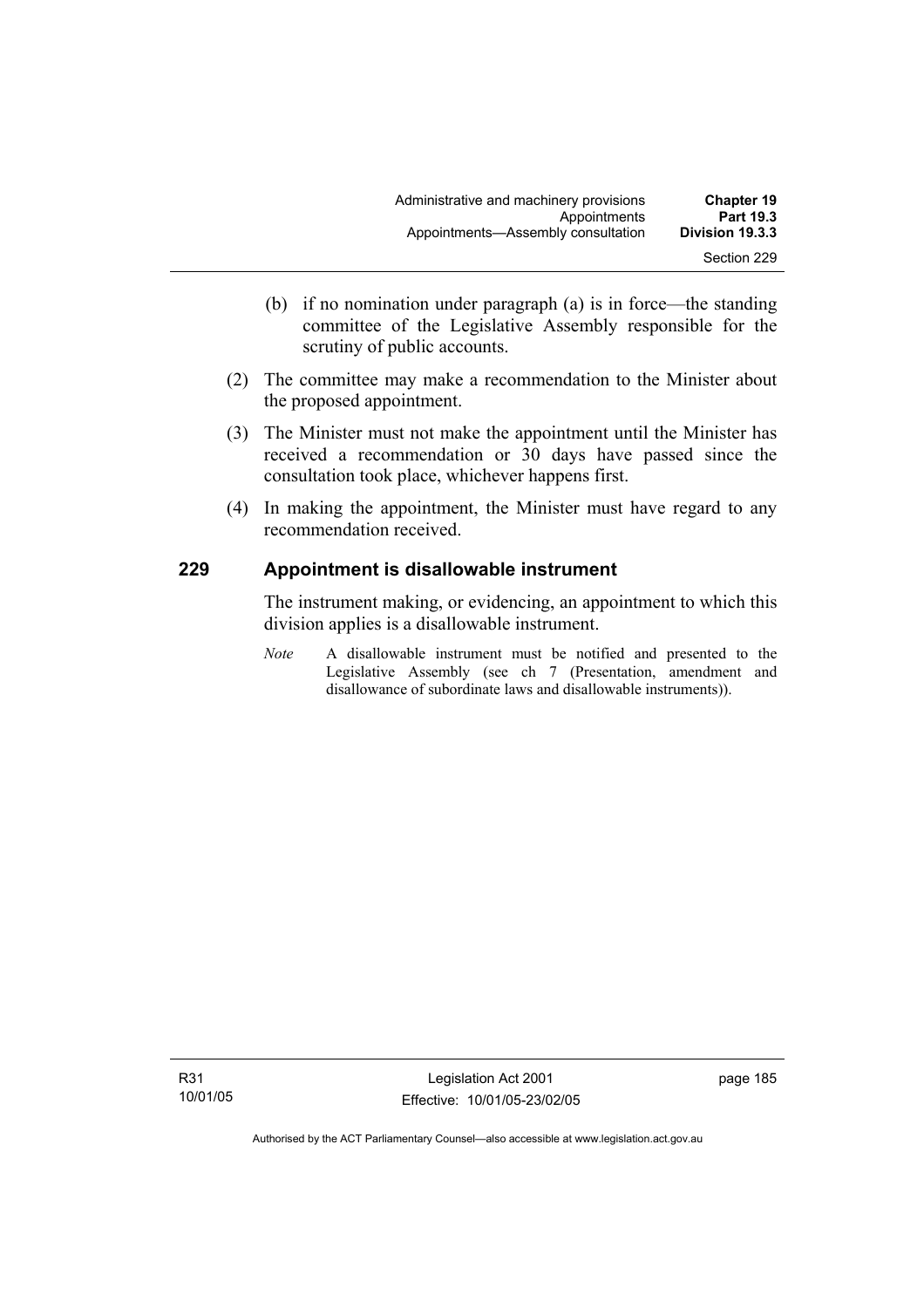# **Part 19.4 Delegations**

#### **230 Application of pt 19.4 generally**

- (1) This part applies if a law authorises or requires an entity (the *appointer*) to delegate (or subdelegate) a function.
	- *Note Function* is defined in the dict, pt 1 to include authority, duty and power.
- (2) For subsection (1), if a law gives a function to an entity, the law may be taken to authorise the delegation of the function even if the law provides for another way in which the function may be exercised.

## **231 Application of pt 19.4 to subdelegations**

- (1) This part applies to the subdelegation of a function in the same way as it applies to the delegation of the function.
- (2) However, if the appointer delegates a function to a delegate, the delegate may not subdelegate the function.
- (3) Subsection (2) is a determinative provision.

#### **Examples**

1 The *ABC Act 2003* provides that an appointer (X) may delegate X's functions to Y. The Act is silent on the subdelegation of the functions. Y may not subdelegate X's functions to Z.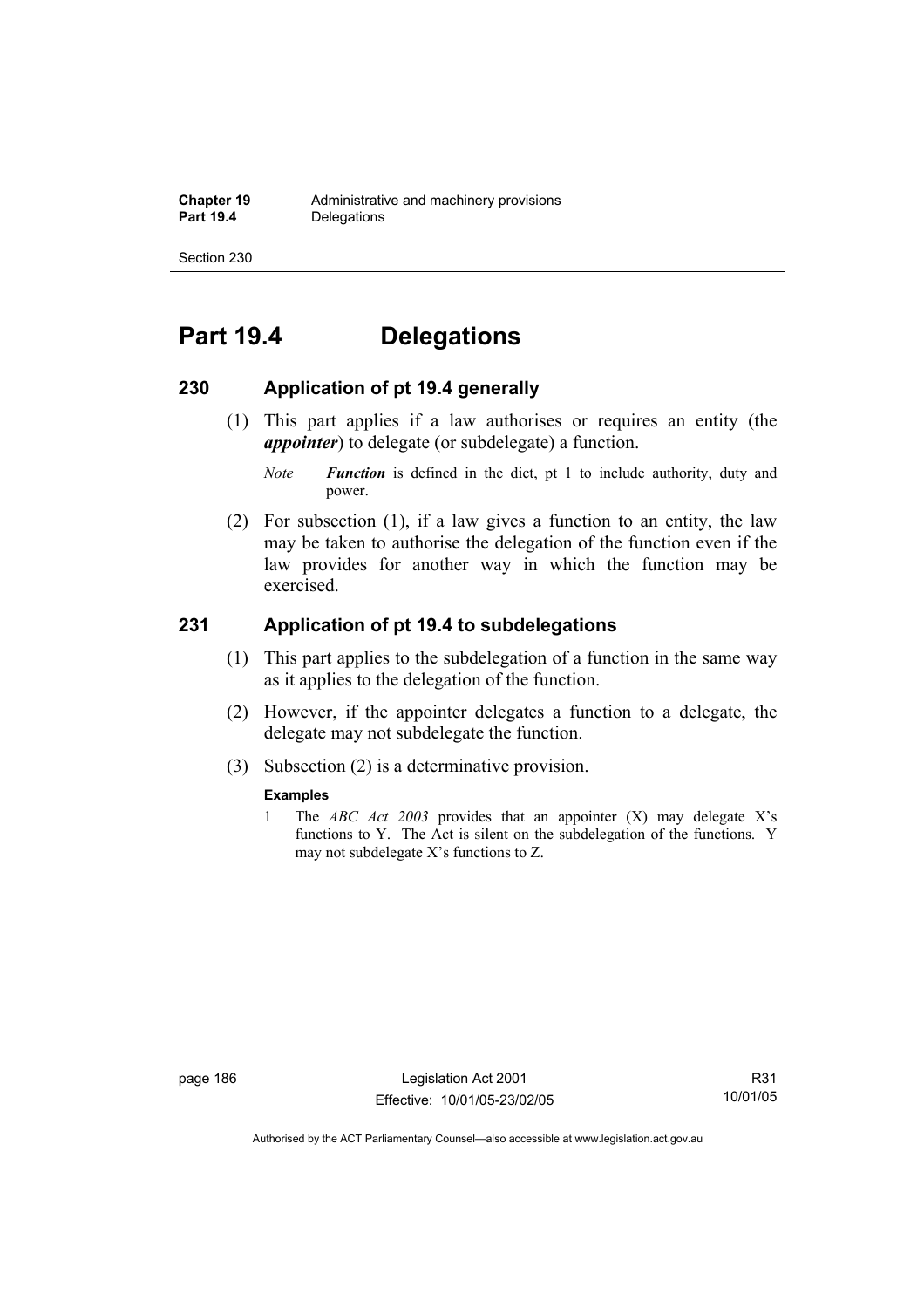- 2 The *ABC Act 2003* provides that an appointer (X) may delegate X's functions to Y, with authority for Y to subdelegate the functions. Because the Act authorises subdelegation, it expressly displaces this Act, section 231 (2) (see s 6). Y can therefore subdelegate X's functions to Z (compare s 236, which deals with the subdelegation of a power to delegate)*.*
- *Note 1* See s 5 for the meaning of determinative provisions, and s 6 for their displacement.
- *Note 2* An example is part of the Act, is not exhaustive and may extend, but does not limit, the meaning of the provision in which it appears (see s 126 and s 132).

#### **232 Delegation must be in writing etc**

A delegation must be made, or evidenced, by writing signed by the appointer.

#### **233 Delegation may be made by name or position**

- (1) The appointer may delegate by—
	- (a) naming the person to whom the delegation is made; or
	- (b) nominating the occupant of a position (however described), at a particular time or from time to time.
- (2) For this part, the person named, or the occupant of the position nominated, is the *delegate*.

#### **234 Instrument may provide when delegation has effect etc**

The instrument making or evidencing a delegation may provide—

 (a) that the delegation has effect only in stated circumstances or subject to stated conditions, limitations or directions; or

page 187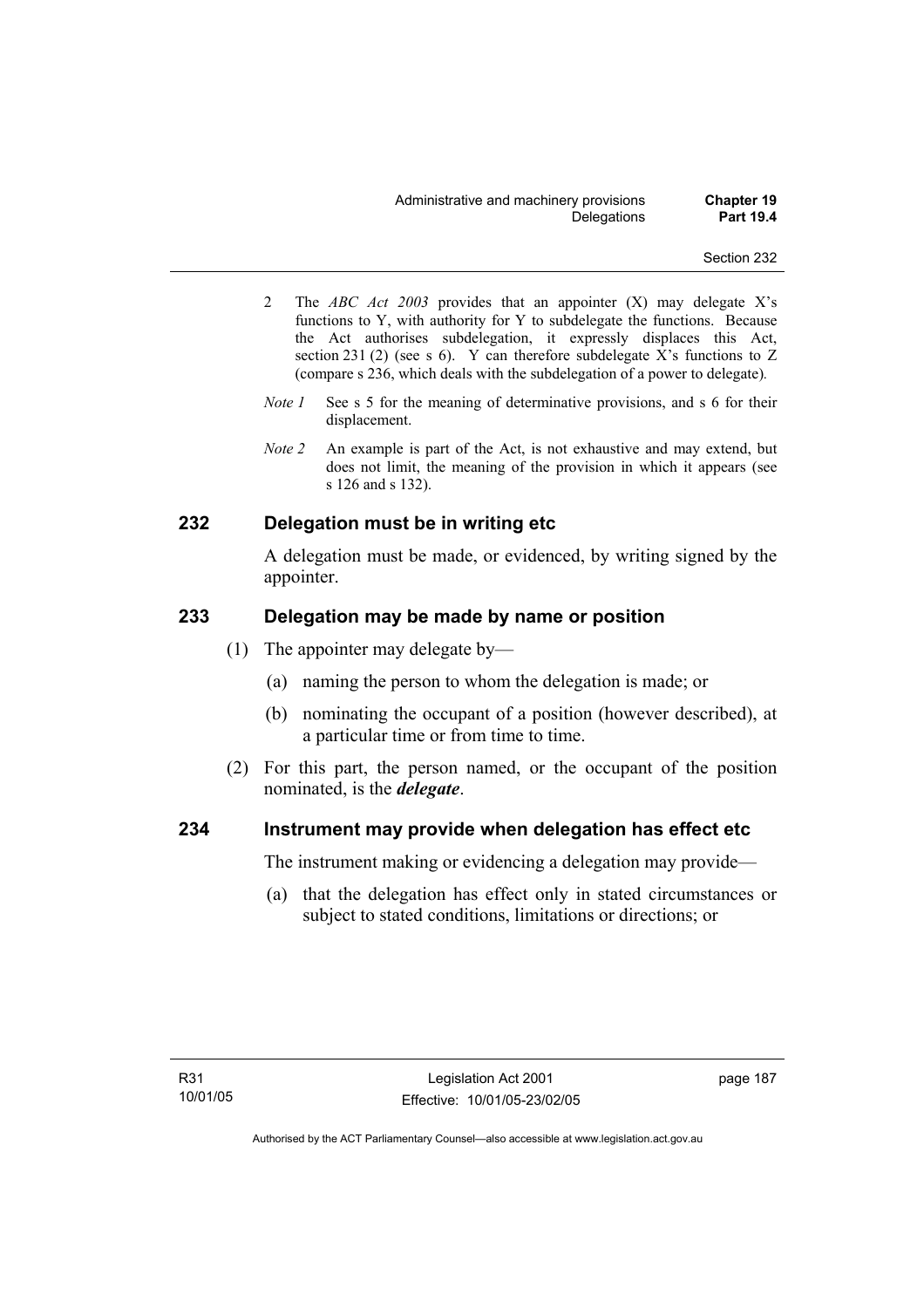(b) that all of a function, or a stated part of the function, is delegated.

#### **Examples**

- 1 The delegation provides that, when the appointer (Y) is outside Australia, the delegate  $(X)$  may exercise her functions except that stated functions may only be exercised with Y's approval.
- 2 The delegation provides that X may enter into a contract for the purchase of property of not more than \$50 000 in value.
- 3 The delegation provides that X may grant licences under a stated Act but that, in considering applications, X must take account of the policy of the agency (authorised by the Act) that there should not be more than 100 licences current at any time.
- *Note* An example is part of the Act, is not exhaustive and may extend, but does not limit, the meaning of the provision in which it appears (see s 126 and s 132).

#### **235 Delegation may be made to 2 or more delegates**

The appointer may delegate the appointer's function, or any part of the function, to 2 or more delegates.

#### **236 Power to delegate may not be delegated**

- (1) The appointer may not delegate the appointer's power to delegate.
- (2) Subsection (1) is a determinative provision.
	- *Note* See s 5 for the meaning of determinative provisions, and s 6 for their displacement.

#### **Examples**

- 1 The *ABC Act 2003* provides that an appointer (X) may delegate X's functions to Y. The Act is silent on X's power to delegate the power to delegate. X may not delegate X's power to delegate to Y.
- 2 The *ABC Act 2003* provides that an appointer (X) may delegate X's functions to Y, with authority for X to delegate X's power to delegate. Because the Act authorises the delegation of the power to delegate, it expressly displaces this Act, section 236 (1) (see s 6). X can therefore

page 188 Legislation Act 2001 Effective: 10/01/05-23/02/05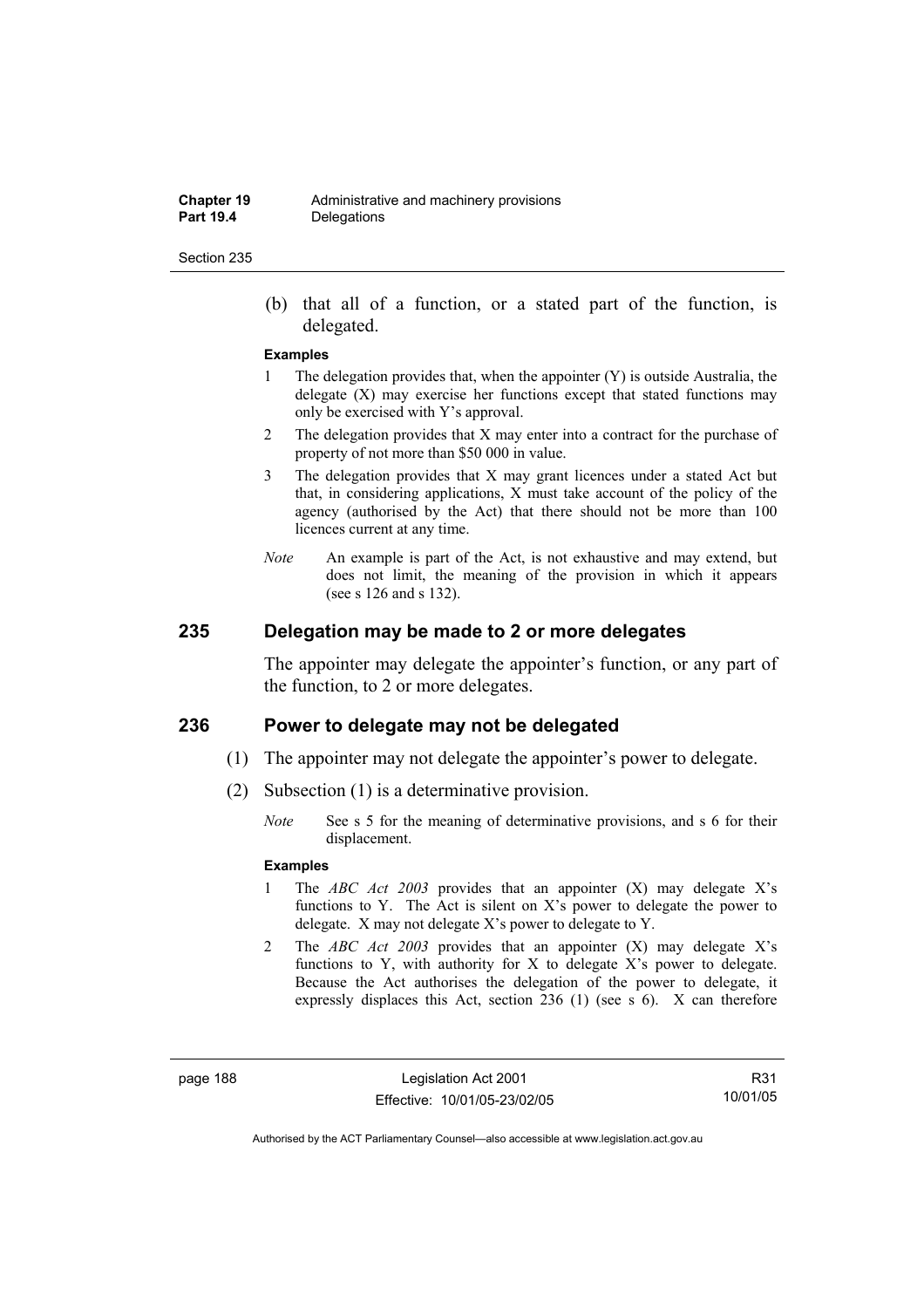delegate  $X$ 's power to delegate to Y (compare s 231, which deals with the subdelegation of a delegated function)*.* 

*Note* An example is part of the Act, is not exhaustive and may extend, but does not limit, the meaning of the provision in which it appears (see s 126 and s 132).

#### **237 Delegation may be amended or revoked**

- (1) The appointer may amend a delegation or revoke it in whole or part.
- (2) The power to amend or revoke a delegation is exercisable in the same way, and subject to the same conditions, as the power to delegate.

#### **Example**

If the power to delegate is exercisable only with the Minister's approval, the power to revoke the delegation is exercisable only with the Minister's approval.

*Note* An example is part of the Act, is not exhaustive and may extend, but does not limit, the meaning of the provision in which it appears (see s 126 and s 132).

#### **238 Appointer responsible for delegated function**

The delegation of a function, or a part of a function, does not relieve the appointer of the appointer's obligation to ensure that the function is properly exercised.

#### **239 Exercise of delegation by delegate**

- (1) A delegate must exercise the delegation subject to any conditions, limitations or directions in the instrument making or evidencing the delegation.
- (2) All territory laws apply to the delegate in the exercise of the delegation as if the delegate were the appointer.
- (3) Without limiting subsection (2), if the exercise of a function by the appointer is dependent on the appointer's state of mind and the

page 189

Authorised by the ACT Parliamentary Counsel—also accessible at www.legislation.act.gov.au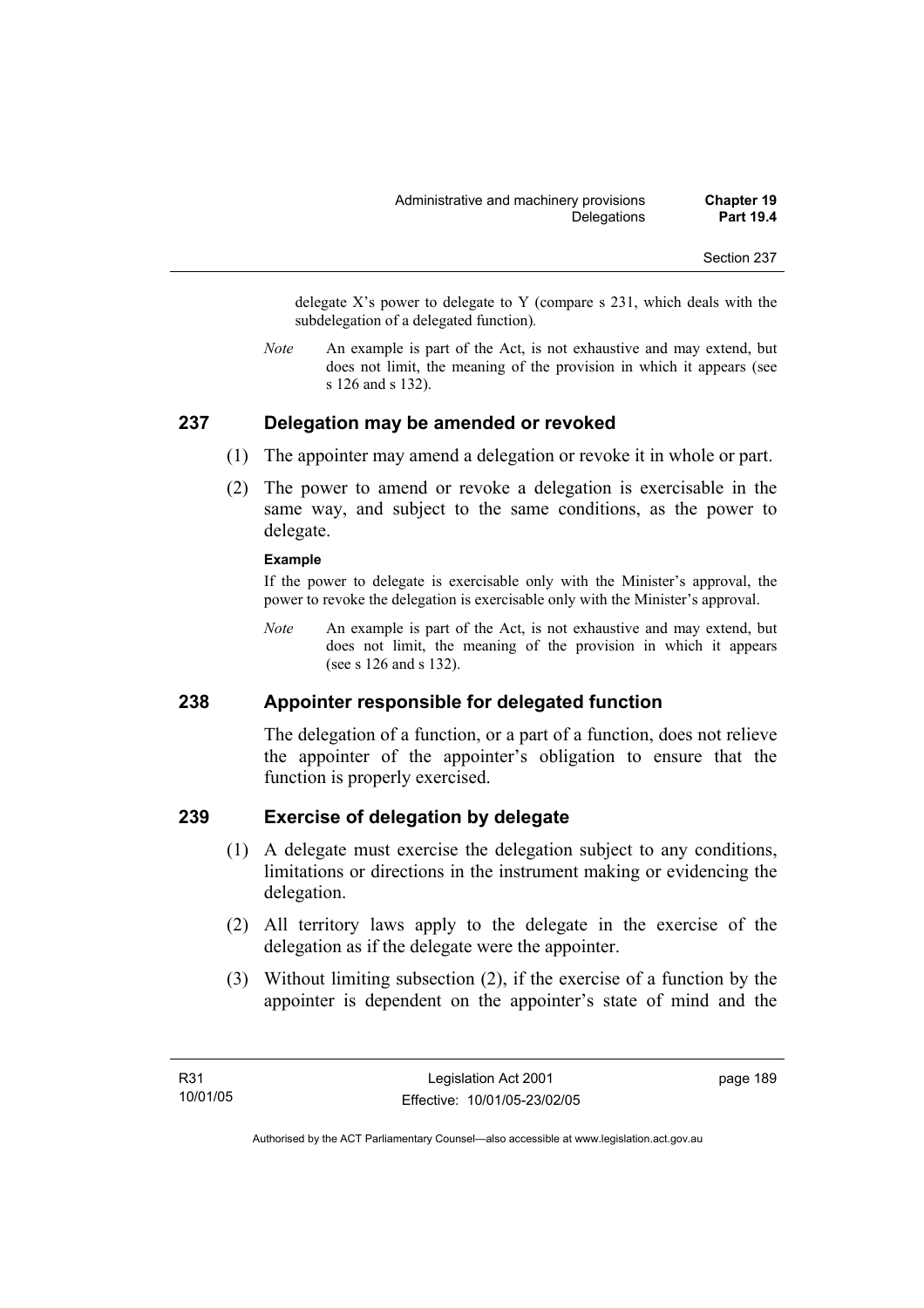function is delegated, the function may be exercised by the delegate on the delegate's state of mind.

- (4) Anything done by or in relation to the delegate in the exercise of the delegation is taken to have been done by or in relation to the appointer.
	- *Note 1* Section 94 provides that a delegation under a law that is in force immediately before an amendment of the law continues to have effect as if made under the amended law.
	- *Note 2* Section 196 gives a delegate the powers necessary or convenient to exercise a delegated function.
- (5) In this section:

*state of mind* includes knowledge, intention, opinion, belief or purpose.

#### **240 Appointer may exercise delegated function**

A function that has been delegated may, despite the delegation, be exercised by the appointer.

## **241 Delegation not affected by appointer changes**

- (1) If the appointer is a body, a delegation made by the body does not end only because the membership of the body changes.
- (2) If the appointer is the person for the time being occupying a position, a delegation made by the person does not end only because the person ceases to be the occupant of the position.
- (3) This section does not limit the following sections:
	- section 199 (Functions of bodies)
	- section 200 (Functions of occupants of positions).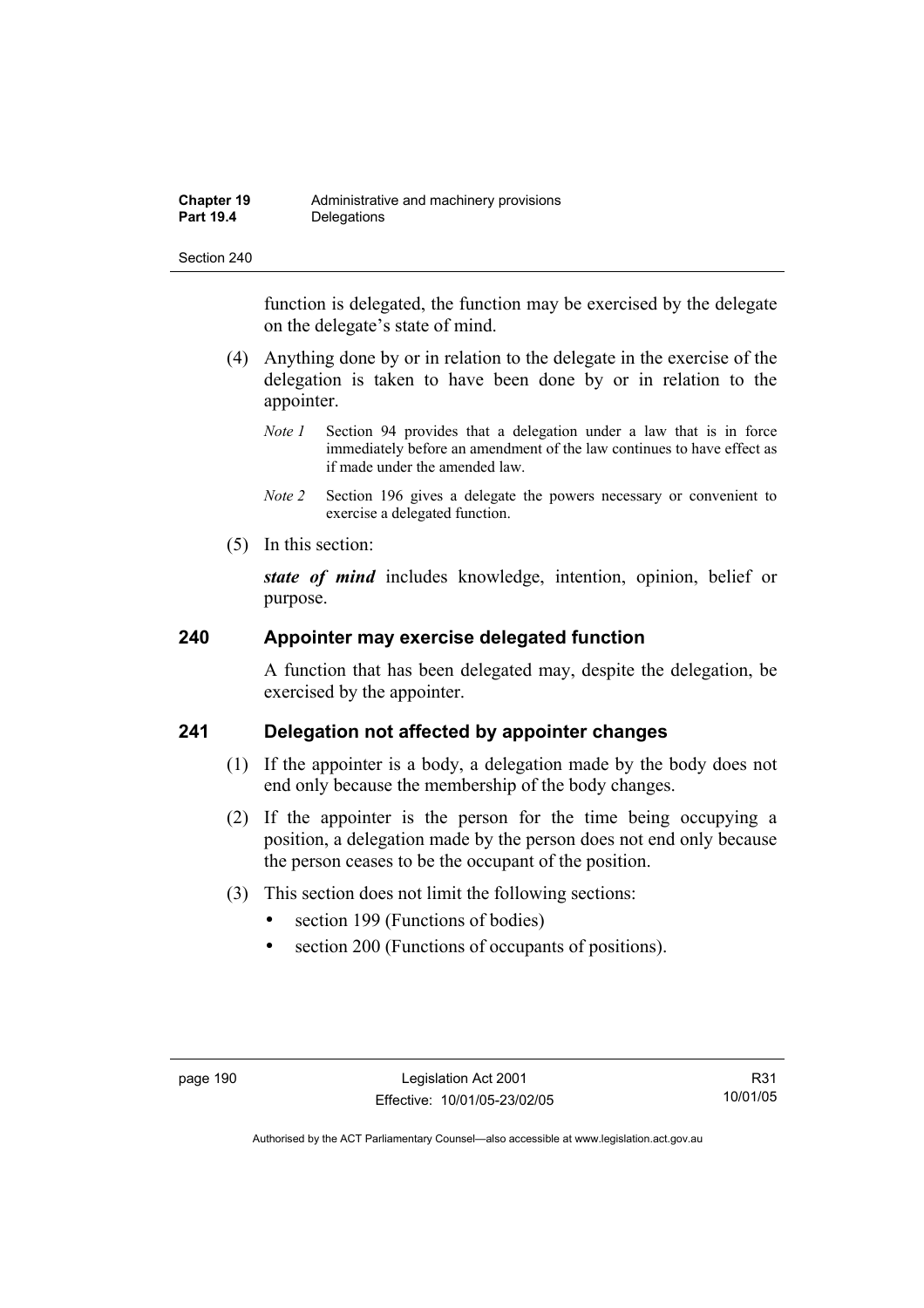## **242 Delegation not affected by defect etc**

- (1) A delegation, or anything done under a delegation, is not invalid only because of a defect or irregularity in or in relation to the delegation.
- (2) Anything done by or in relation to the delegate while the delegate purports to exercise the delegation is not invalid only because—
	- (a) the delegation had been amended or revoked; or
	- (b) the occasion for the delegate to exercise the delegation had not arisen or had ended.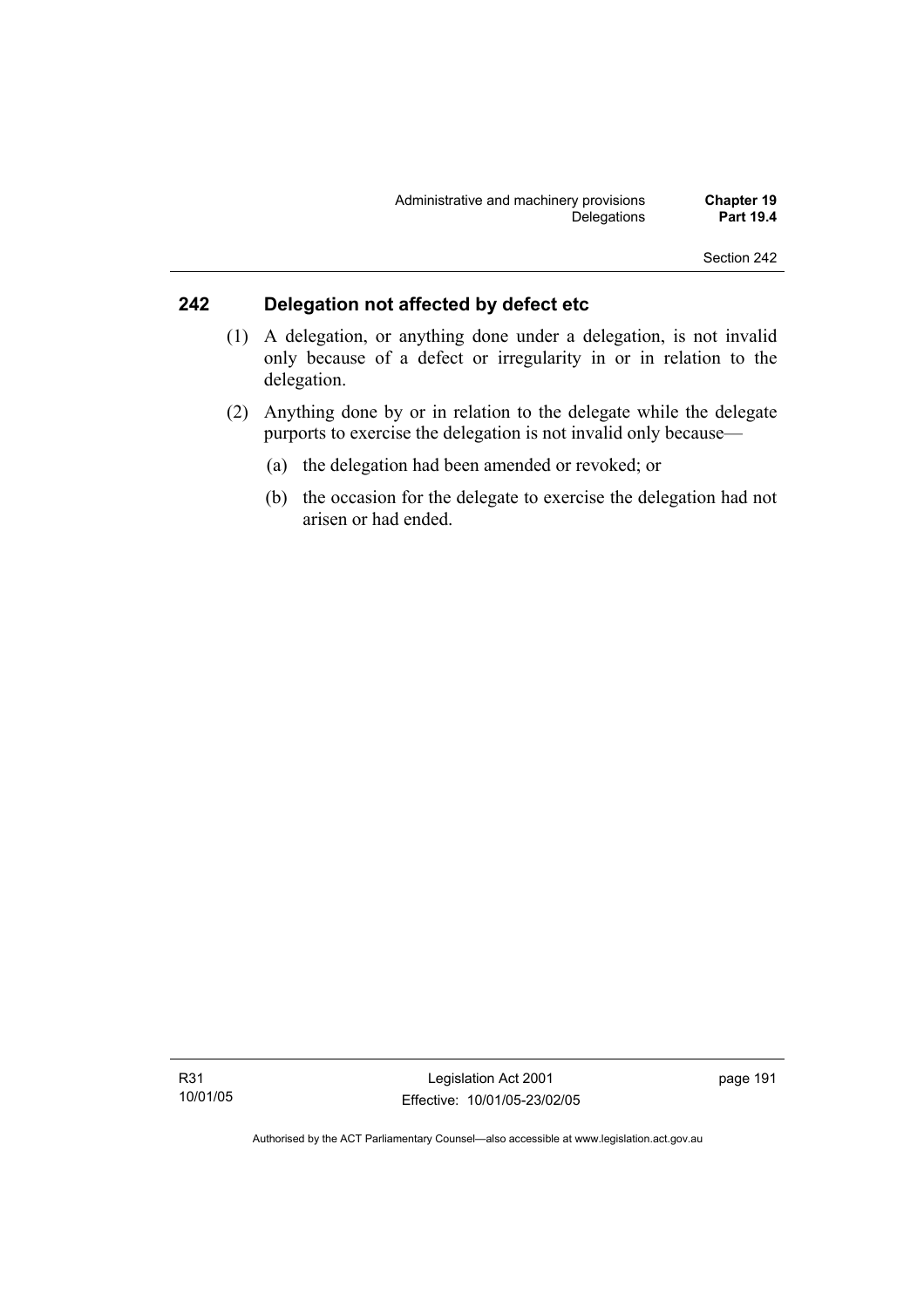# **Part 19.5 Service of documents**

#### **245 Application of pt 19.5**

This part applies to a document that is authorised or required under a law to be served (whether the word 'serve', 'give', 'notify', 'send' or 'tell' or any other word is used).

## **246 Definitions for pt 19.5**

In this part:

*administrator*, of a law, means the entity administering or responsible for the law.

*agency* means—

- (a) an administrative unit; or
- (b) a statutory office-holder; or
- (c) any other entity established for a public purpose under a law;

and includes a member of, or a member of the staff of, the agency.

*business address*, of an individual, corporation or agency in relation to anything done or to be done under a law, includes the latest business address, or address for service of notices (however described), of the individual, corporation or agency (if any) recorded in a register or other records kept by the administrator of the law.

*corporation* does not include an agency.

*document* includes a notice, an article that may be sent by post or anything else.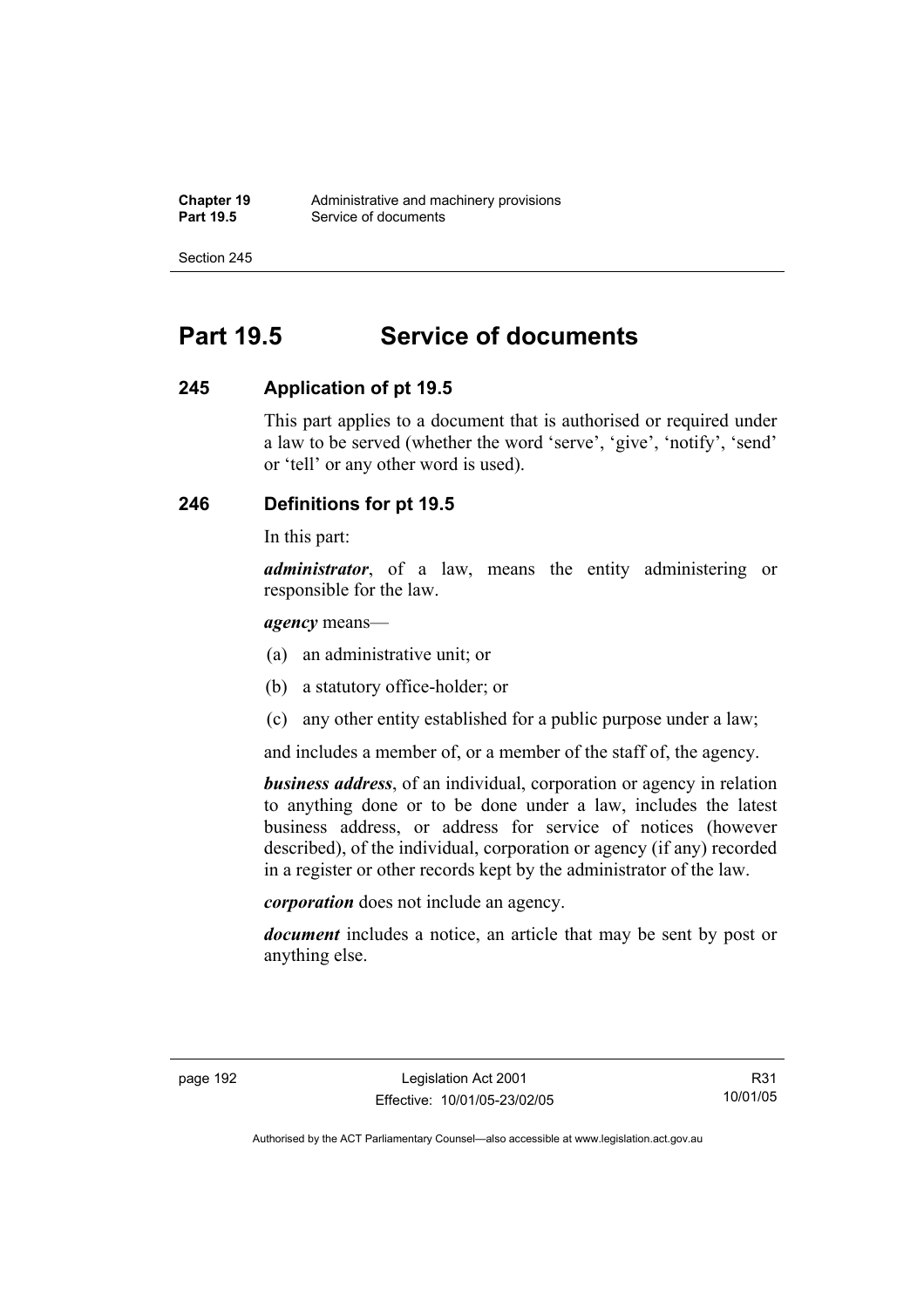*email address*, of an individual, corporation or agency in relation to anything done or to be done under a law, includes the latest email address of the individual, corporation or agency (if any) recorded in a register or other records kept by the administrator of the law.

#### *executive officer* means—

- (a) for a corporation—a person (however described and whether or not the person is a director of the corporation) who is concerned with, or takes part in, the corporation's management; or
- (b) for an agency that is an administrative unit—the chief executive of the administrative unit; or
- (c) for an agency that is a statutory office-holder—the occupant of the position; or
- (d) for an agency constituted by 2 or more people—the person who is entitled, because of the position occupied by the person, to preside at any meeting of the agency at which the person is present; or
- (e) for any other agency—the chief executive officer (however described) of the agency; or
- (f) for any agency—a person (however described) who is concerned with, or takes part in, the agency's management.

*fax number*, of an individual, corporation or agency in relation to anything done or to be done under a law, includes the latest fax number of the individual, corporation or agency (if any) recorded in a register or other records kept by the administrator of the law.

*home address*, of an individual in relation to anything done or to be done under a law, includes the latest home address, or address for service of notices (however described), of the person (if any) recorded in a register or other records kept by the administrator of the law.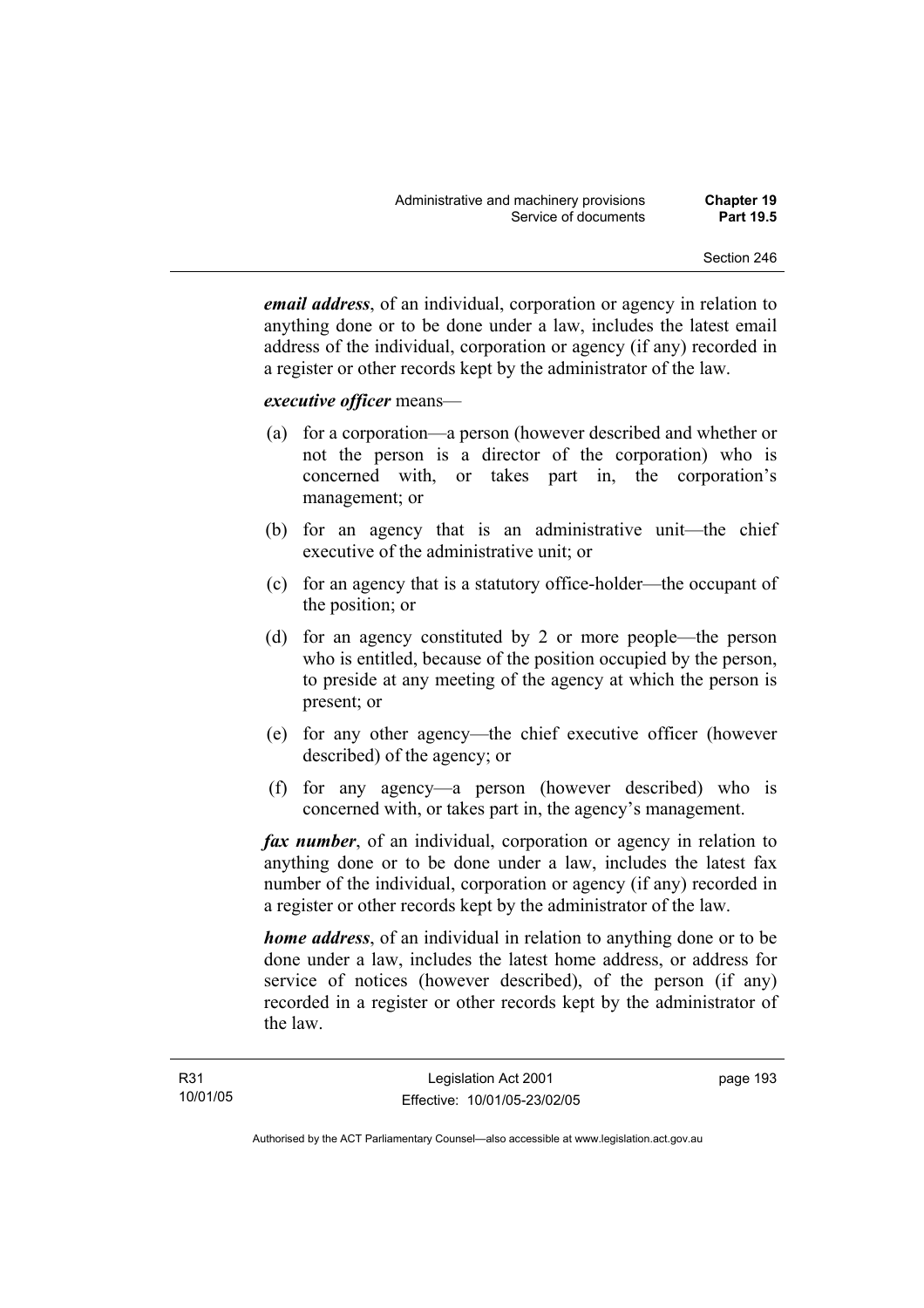| <b>Chapter 19</b> | Administrative and machinery provisions |
|-------------------|-----------------------------------------|
| <b>Part 19.5</b>  | Service of documents                    |

*responsible*, for a law, means allocated responsibility for the law under the *Public Sector Management Act 1994*, section 14 (1) (b) (Ministerial responsibility and functions of administrative units).

#### **247 Service of documents on individuals**

- (1) A document may be served on an individual—
	- (a) by giving it to the individual; or
	- (b) by sending it by prepaid post, addressed to the individual, to a home or business address of the individual; or
	- (c) by faxing it to a fax number of the individual; or
	- (d) by emailing it to an email address of the individual; or
	- (e) by leaving it, addressed to the individual, at a home or business address of the individual with someone who appears to be at least 16 years old and to live or be employed at the address.

*Note* See s 251 for service of documents under other laws.

 (2) This section applies to service of a document outside the ACT in the same way as it applies to service of the document in the ACT.

#### **248 Service of documents on corporations**

- (1) A document may be served on a corporation—
	- (a) by giving it to an executive officer of the corporation; or
	- (b) by sending it by prepaid post, addressed to the corporation (or an executive officer of the corporation), to the address of any of its registered offices or any other business address of the corporation; or
	- (c) by faxing it to a fax number of the corporation; or
	- (d) by emailing it to an email address of the corporation; or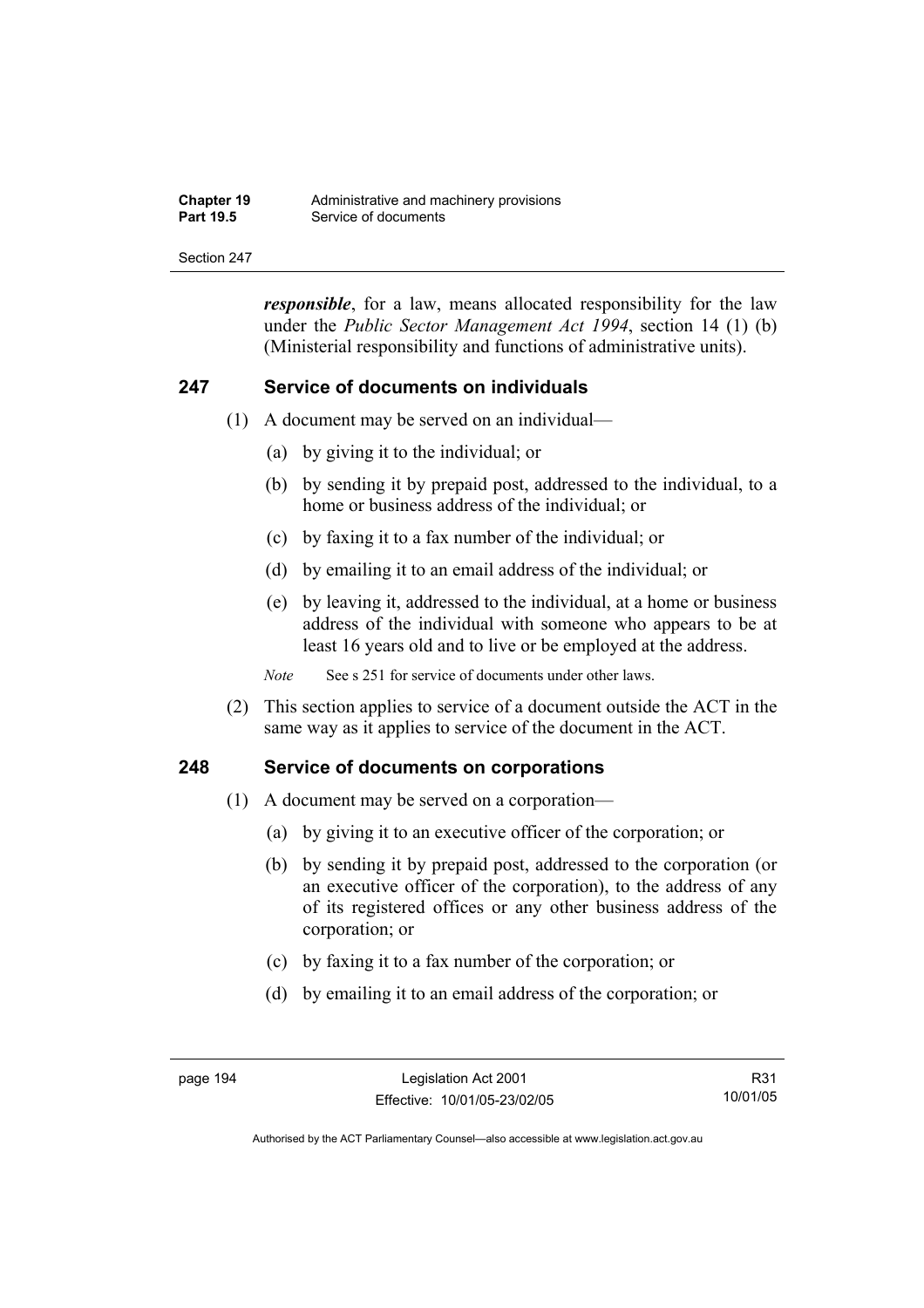(e) by leaving it, addressed to the corporation (or an executive officer of the corporation), at the address of any of the corporation's registered offices, or any other business address of the corporation, with someone who appears to be at least 16 years old and to be employed at the address.

*Note* See s 251 for service of documents under other laws.

 (2) This section applies to service of a document outside the ACT in the same way as it applies to service of the document in the ACT.

#### **249 Service of documents on agencies**

A document may be served on an agency—

- (a) by giving it to an executive officer of the agency; or
- (b) by sending it by prepaid post, addressed to the agency (or an executive officer of the agency), to the address of any office of the agency or any other business address of the agency; or
- (c) by faxing it to a fax number of the agency; or
- (d) by emailing it to an email address of the agency; or
- (e) by leaving it, addressed to the agency (or an executive officer of the agency), at the address of any of the agency's offices or any other business address of the agency with someone who appears to be employed at the agency.
- *Note* See s 251 for service of documents under other laws.

## **250 When service taken to be effected**

 (1) A document served by post under this part is taken to be served when the document would have been delivered in the ordinary course of post.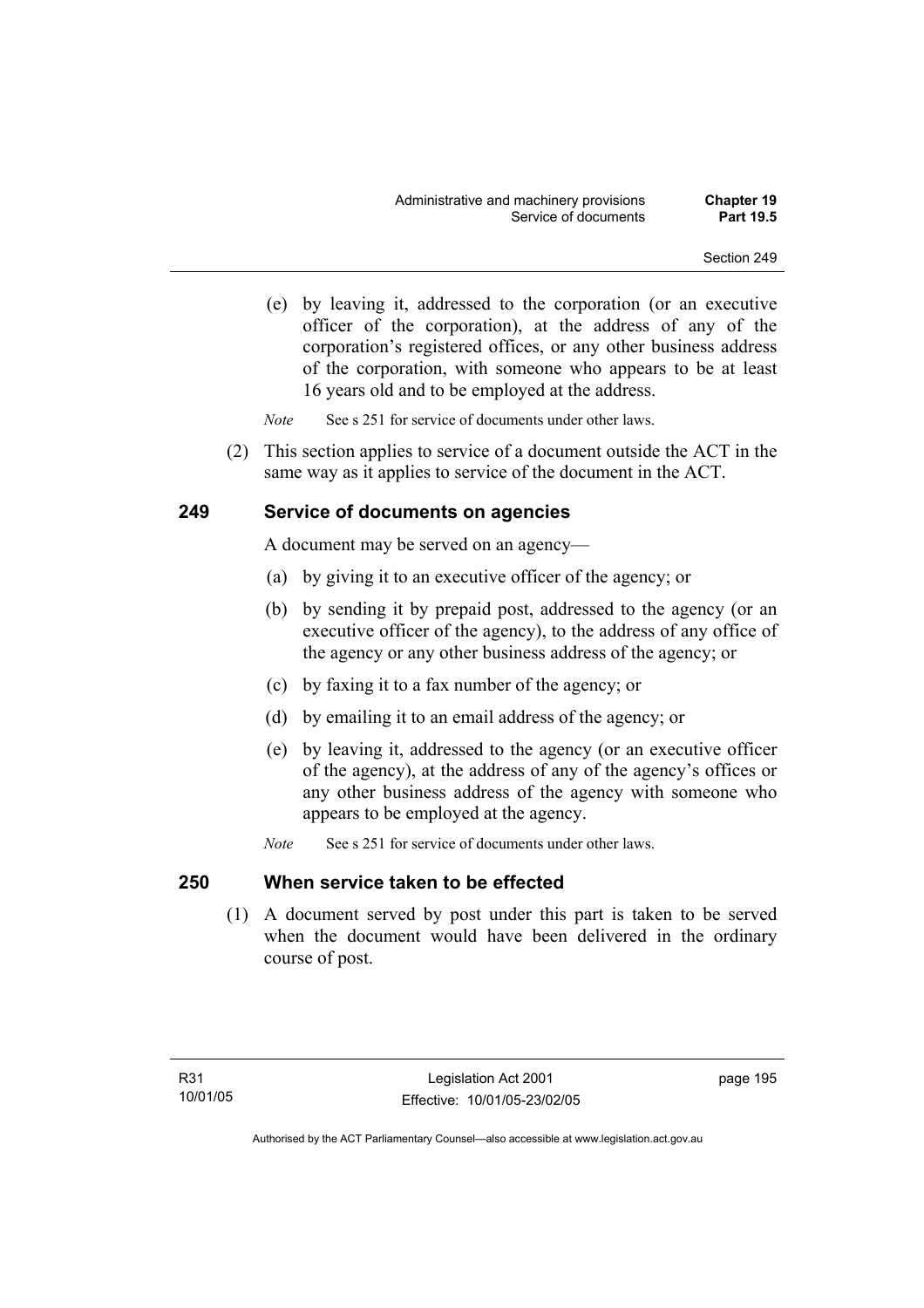- (2) However, subsection (1) does not affect the operation of the *Evidence Act 1995* (Cwlth), section 160.
	- *Note* The *Evidence Act 1995* (Cwlth), s 160 provides a rebuttable presumption that a postal article sent by prepaid post addressed to a person at an address in Australia or an external territory was received on the 4th working day after posting.
- (3) If the sender has no reason to suspect that a document served by fax or email under this part was not received by the recipient when sent, the document is presumed to be served when sent unless evidence sufficient to raise doubt about the presumption is given.
- (4) For subsection (3), the sender has reason to suspect that a document served by fax or email under this part was not received by the recipient when sent only if, on the day the document was sent or on the next working day, the equipment the sender used to send the document indicated by way of a signal or other message that—
	- (a) the equipment did not send the document when the equipment was used to send the document; or
	- (b) for a fax—the number to which the fax was sent to the recipient was not a fax number of the recipient; or
	- (c) for an email—the address to which the email was sent was not an email address of the recipient.
- (5) A document addressed to the recipient, and left for the recipient as mentioned in section 247 (e), section 248 (e) or section 249 (e), is taken to be served when it was left.
- (6) In this section:

*recipient*, for a document, means the individual, corporation or agency on whom the document is intended to be served.

*sender*, for a document served, or to be served, by fax or email, means the person sending, or seeking to send, the document.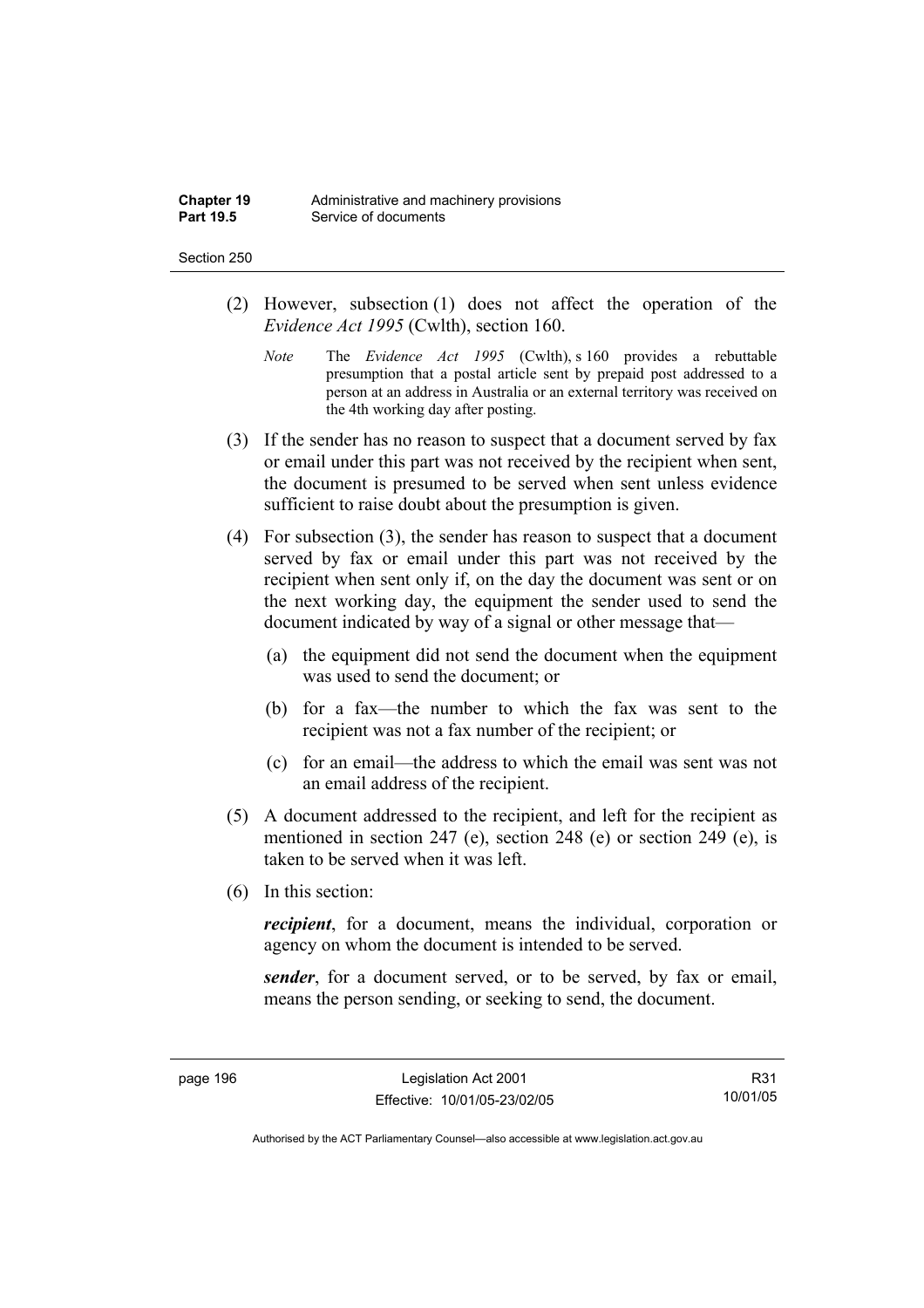## **251 Other laws not affected etc**

- (1) This part does not affect the operation of any other law that authorises or requires service of a document otherwise than as provided under this part.
- (2) Despite this part, a law (or, if the law is an Act, a regulation under the Act) may provide—
	- (a) that a document of a particular kind may or must be served (however described) only in a particular way or to a particular address or number; or
	- (b) for the date (or date and time) when service (however described) of a document is taken to have been made.

#### **252 Powers of courts and tribunals not affected**

This part does not affect the power of a court or tribunal to authorise or require service of a document otherwise than as provided under this part.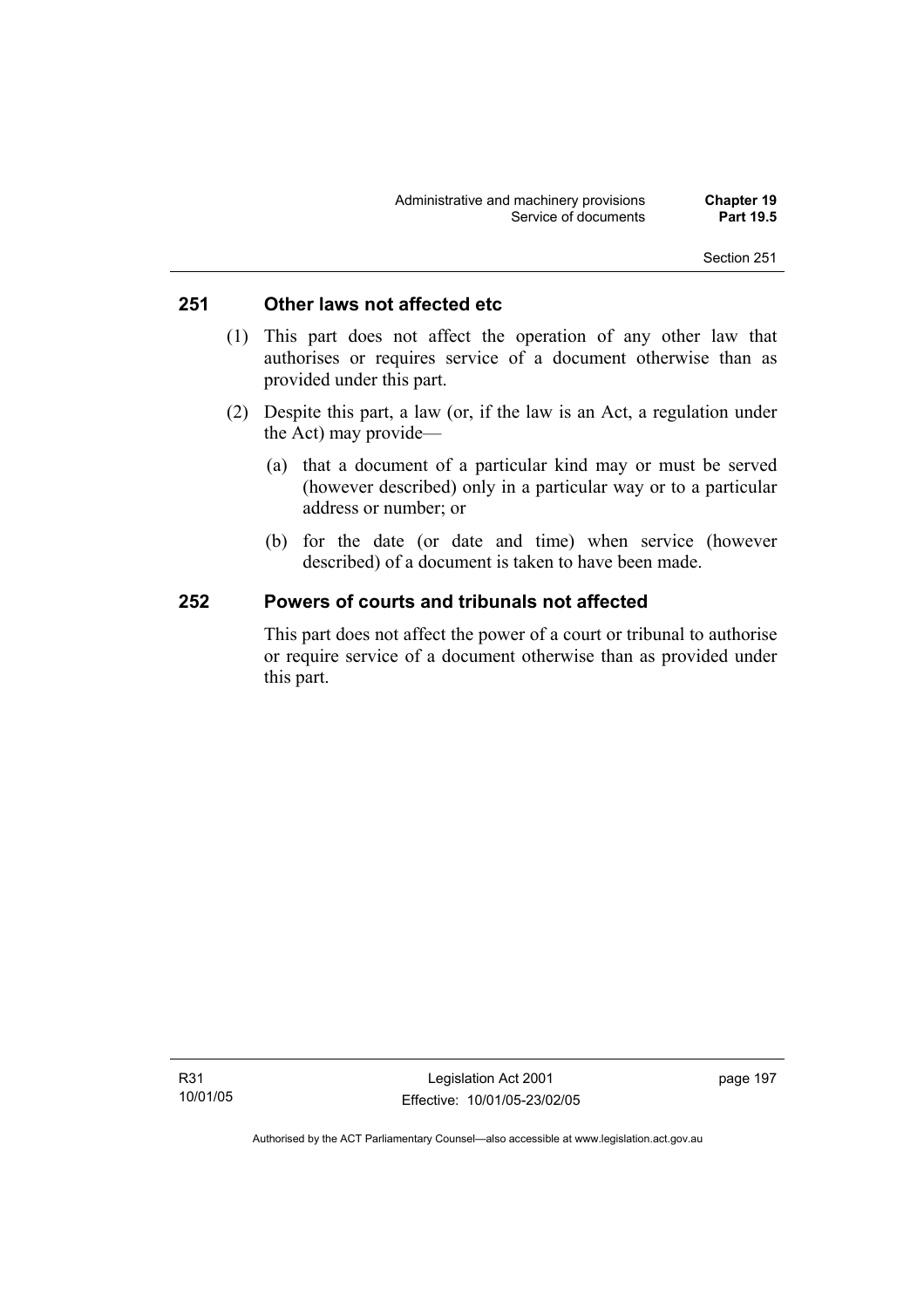# **Part 19.6 Functions of Executive and Ministers**

#### **253 Exercise of functions of Executive**

- (1) A function given to the Executive under an Act may be exercised by any 2 Ministers acting in concert.
- (2) The exercise of a function under subsection (1) is taken to be the exercise of the function by the Executive.
- (3) A statutory instrument (other than a subordinate law or disallowable instrument) is taken to be made by the Executive if it is signed by 2 or more Ministers who are members of the Executive.
- (4) A statutory instrument mentioned in subsection (3) made in accordance with the subsection is taken to be made when it is signed by the second Minister signing.
- (5) This section is subject to section 41 (Making of certain statutory instruments by Executive).

#### **254 Administration of matters not allocated**

If a matter relating to the Executive's functions is not allocated under the Self-Government Act, section 43 (1), the Chief Minister administers the matter.

#### **254A Delegation by Minister**

A Minister may delegate the Minister's functions under an Act or statutory instrument to anyone else.

*Note* For the making of delegations and the exercise of delegated functions, see pt 19.4.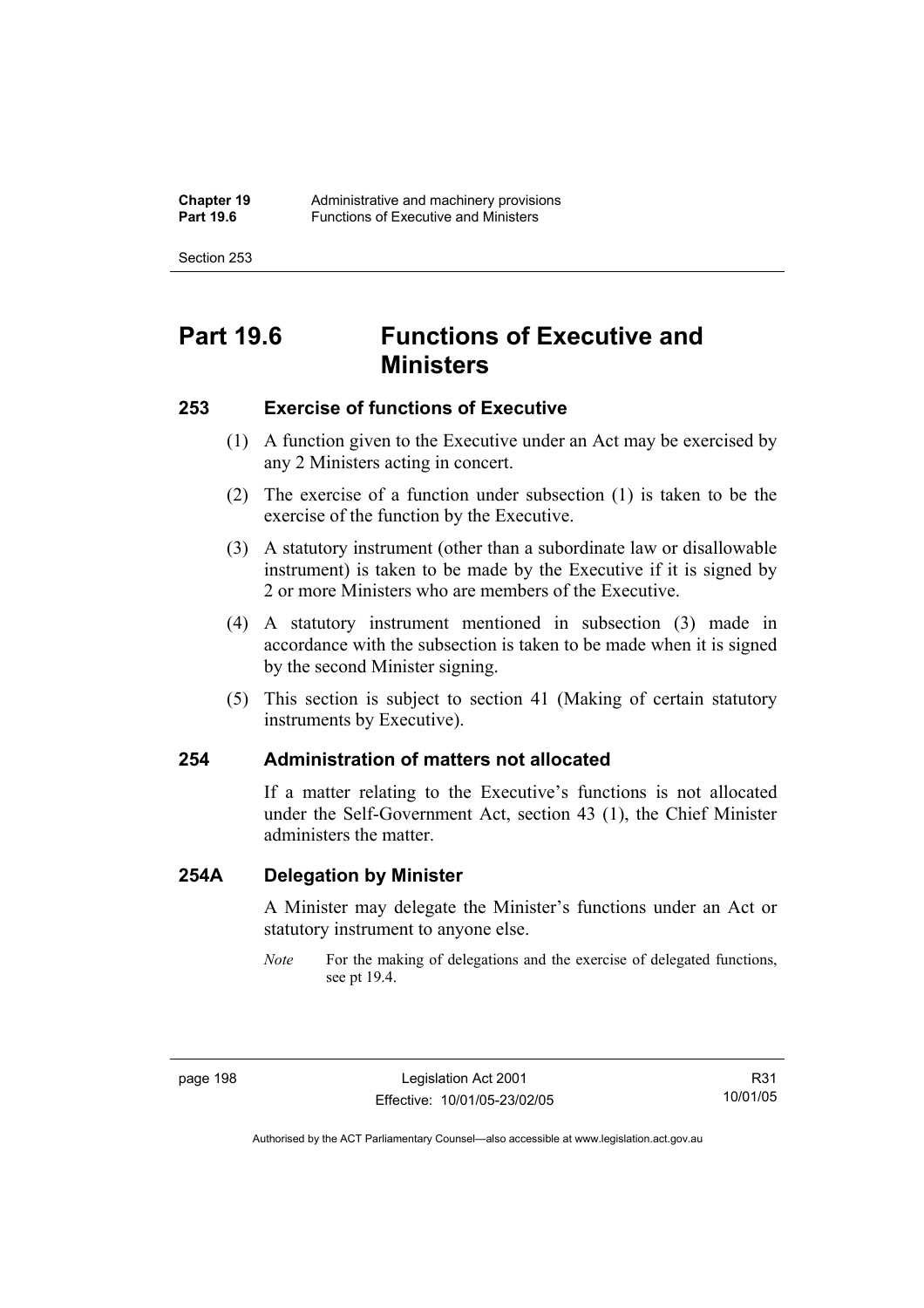## **Part 19.7 Other matters**

#### **255 Forms**

- (1) This section applies if an Act (the *authorising law*) authorises a form to be approved or prescribed under 1 of the following (the *relevant law*):
	- (a) the authorising law; or
	- (b) another Act or statutory instrument.
	- *Note* See also s 46 (3), which deals with the repeal and replacement of forms that are registrable instruments and prevents their amendment.
- (2) The authorising law authorises a form to be approved or prescribed in relation to any matter under or in relation to the relevant law.
- (3) To remove any doubt, a form may be approved or prescribed for a provision of the relevant law even though the provision does not mention a form.

#### **Example**

The X Act, section 23 provides for a person to apply for registration but makes no mention of a form for the application. However, X Act, section 80 (1) provides:

(1) The Minister may, in writing, approve forms for this Act.

Because section 80 (1) permits a form to be approved 'for this Act', this Act, section 255 applies in relation to section 23 and the Minister may approve a form for the application.

- *Note* An example is part of the Act, is not exhaustive and may extend, but does not limit, the meaning of the provision in which it appears (see s 126 and s 132).
- (4) Substantial compliance with a form is sufficient.
- (5) However, if a form requires—
	- (a) the form to be signed; or

page 199

Authorised by the ACT Parliamentary Counsel—also accessible at www.legislation.act.gov.au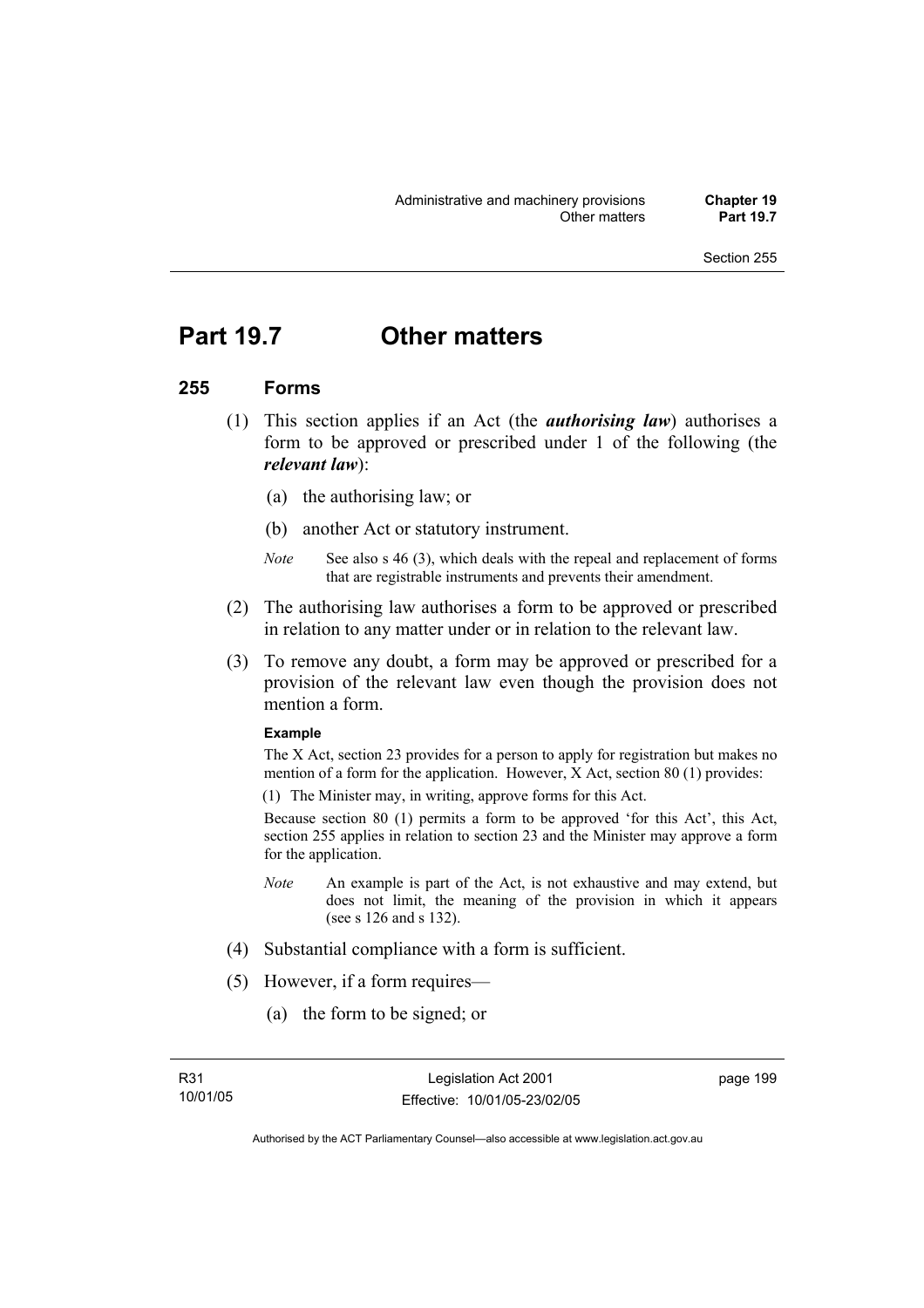- (b) the form to be prepared in a particular way (for example, on paper of a particular size or quality or in a particular electronic form); or
- (c) the form to be completed in a particular way; or
- (d) particular information to be included in the form, or a particular document to be attached to or given with the form; or
- (e) the form, information in the form, or a document attached to or given with the form, to be verified in a particular way (for example, by statutory declaration);

the form is properly completed only if the requirement is complied with.

- (6) Despite subsection (5), the person need not comply with the requirement mentioned in subsection (5) (d) (and the form is taken to be properly completed despite the noncompliance) if—
	- (a) the form is approved or prescribed for a purpose; and
	- (b) the information or document is not reasonably necessary for the purpose.

#### **Examples**

- 1 A person need not comply with a requirement of an approved form to include personal information (eg marital status) irrelevant to a purpose for which the form is required.
- 2 A person need not comply with a requirement of an approved form that has some relevance to a purpose for which the form is required, but intrudes to an unreasonable extent on personal privacy.
- $(7)$  If—
	- (a) a form (*form 1*) may be approved or prescribed for a purpose; and
	- (b) another form (*form 2*) may be approved or prescribed for the same or another purpose; and

| page 200 | Legislation Act 2001         | R31      |
|----------|------------------------------|----------|
|          | Effective: 10/01/05-23/02/05 | 10/01/05 |

Authorised by the ACT Parliamentary Counsel—also accessible at www.legislation.act.gov.au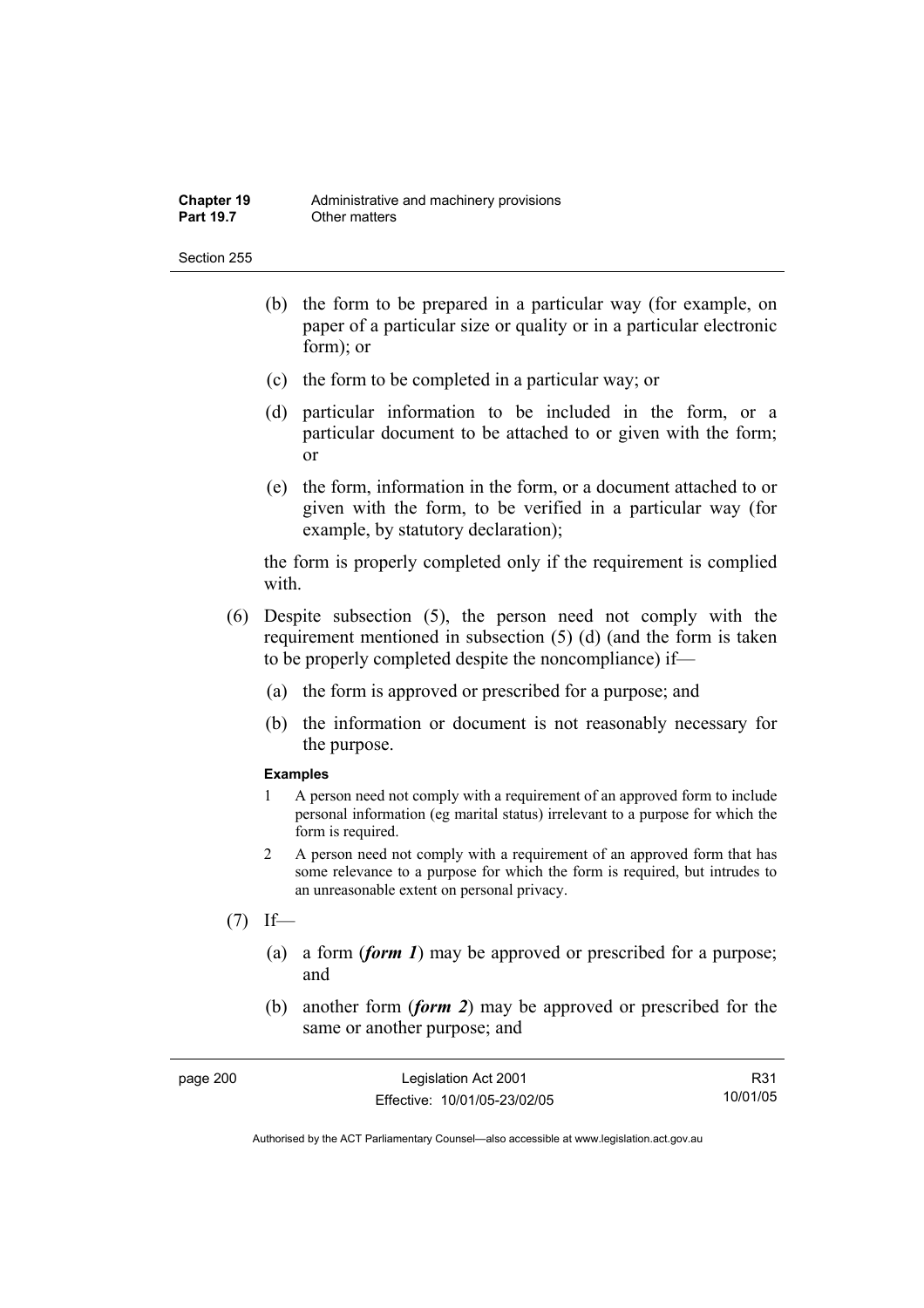(c) separate forms 1 and 2 are approved or prescribed;

a combination form, consisting of forms 1 and 2, may be approved or prescribed and used for the purpose or purposes.

- (8) If, under a law, a form is authorised or required to be filed with (however described), or served on (however described), a person, the form may be filed with, or served on, someone else under arrangements made between them.
- (9) This section is a determinative provision.
	- *Note* See s 5 for the meaning of determinative provisions, and s 6 for their displacement.

## **256 Production of records kept in computers etc**

- (1) This section applies if—
	- (a) a person uses an electronic or other device to keep a record of information; and
	- (b) a law requires the person (however the law is expressed) to give the information, or a document containing the information, to an authority.
- (2) The requirement obliges the person to give to the authority a document that accurately reproduces or contains the information in a form that can be understood by the authority.
- (3) In this section:

*authority* means a court, tribunal or other entity.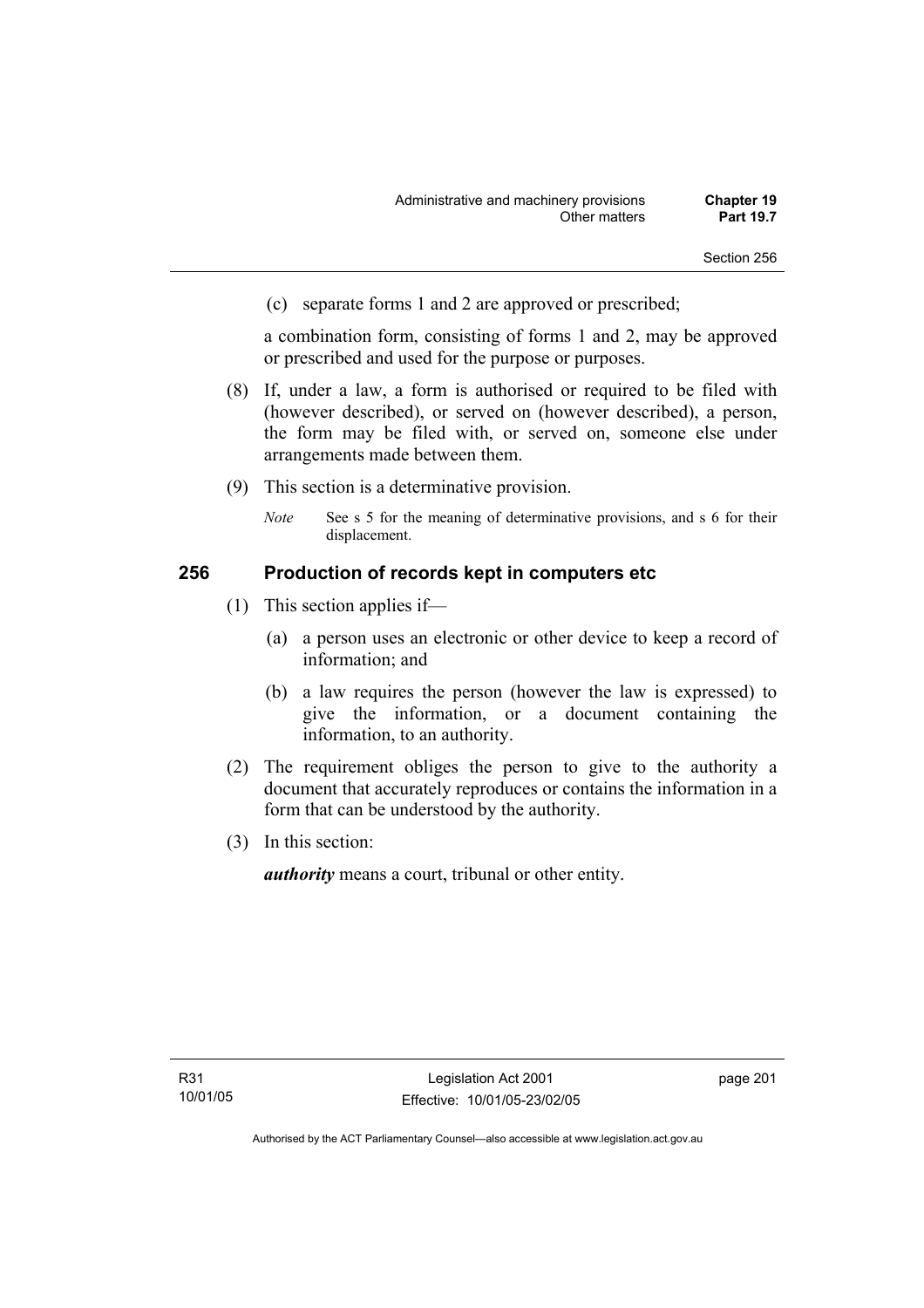#### **Chapter 20** Miscellaneous

Section 300

# **Chapter 20 Miscellaneous**

## **300 Delegation by parliamentary counsel**

 (1) The parliamentary counsel may delegate the parliamentary counsel's functions under this Act or another Territory law to a public servant.

- (2) However, the parliamentary counsel may only delegate a function under part 11.3 (Editorial changes) to—
	- (a) a person performing the duties of deputy parliamentary counsel in the public service; or
	- (b) a public servant prescribed by regulation.

## **301 References to Administration Act 1989 etc**

- (1) In any Act, statutory instrument or document, a reference to the *Administration Act 1989*, the *Interpretation Act 1967*, the *Legislation* (*Republication*) *Act 1996* or the *Subordinate Laws Act 1989* is, in relation to anything dealt with in this Act, a reference to this Act.
- (2) In any Act, statutory instrument or document, a reference to a particular provision of the *Administration Act 1989*, the *Interpretation Act 1967*, the *Legislation (Republication) Act 1996* or the *Subordinate Laws Act 1989* is, in relation to anything dealt with in this Act, a reference to the corresponding provision of this Act.

R31 10/01/05

*Note* For the making of delegations and the exercise of delegated functions, see pt 19.4.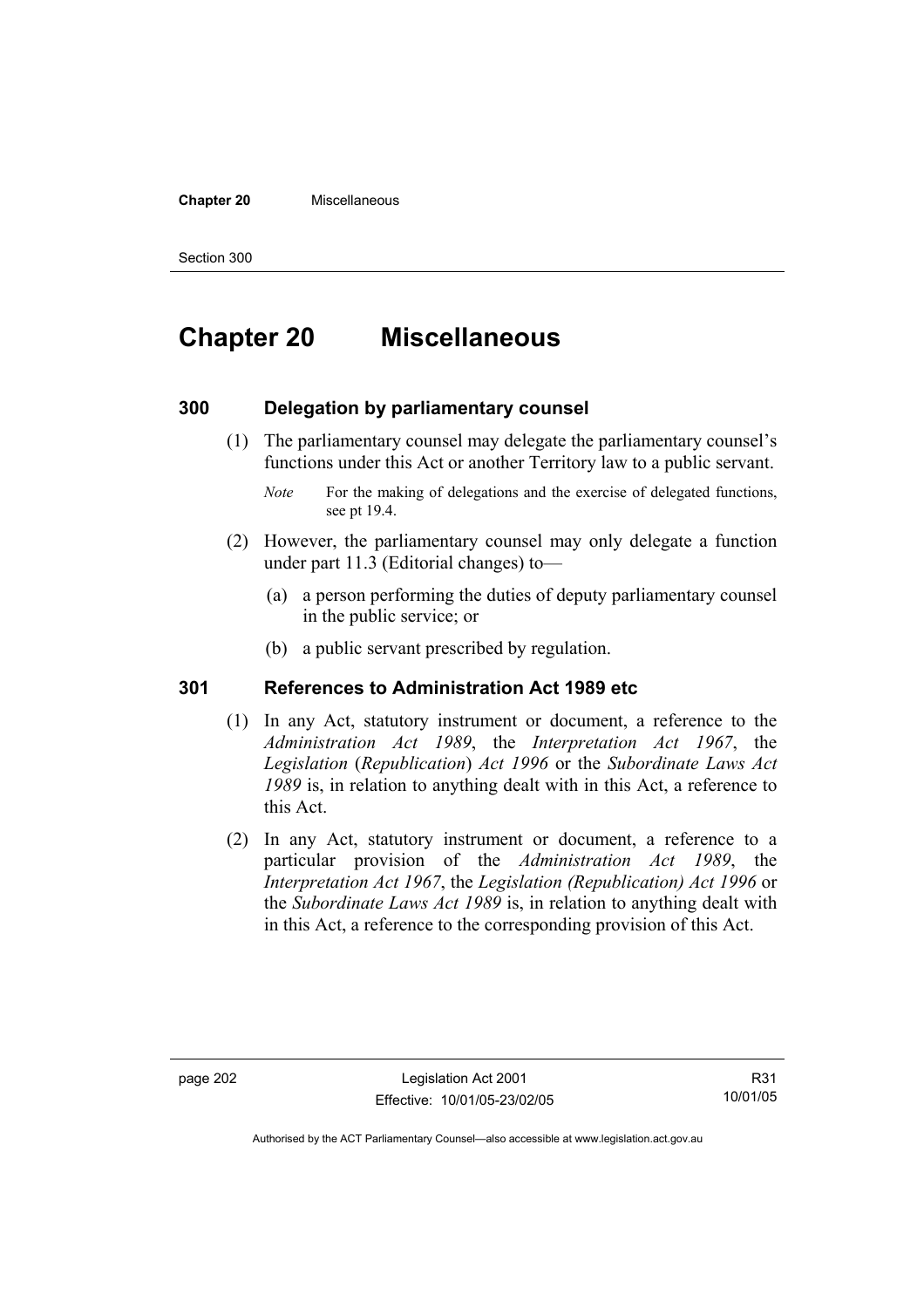## **302 Regulation-making power**

- (1) The Executive may make regulations for this Act.
	- *Note* Regulations must be notified, and presented to the Legislative Assembly, under this Act.
- (2) A regulation may make provision in relation to notification in the gazette under the following sections:
	- (a) section 28 (Notification of Acts);
	- (b) section 61 (Notification of registrable instruments):
	- (c) section 65A (Notification of disallowance by resolution of Assembly);
	- (d) section 69 (Notification of amendments made by resolution of Assembly).
- (3) In particular, a regulation may make provision in relation to the form of the gazette and its publication, including how it may or must be published.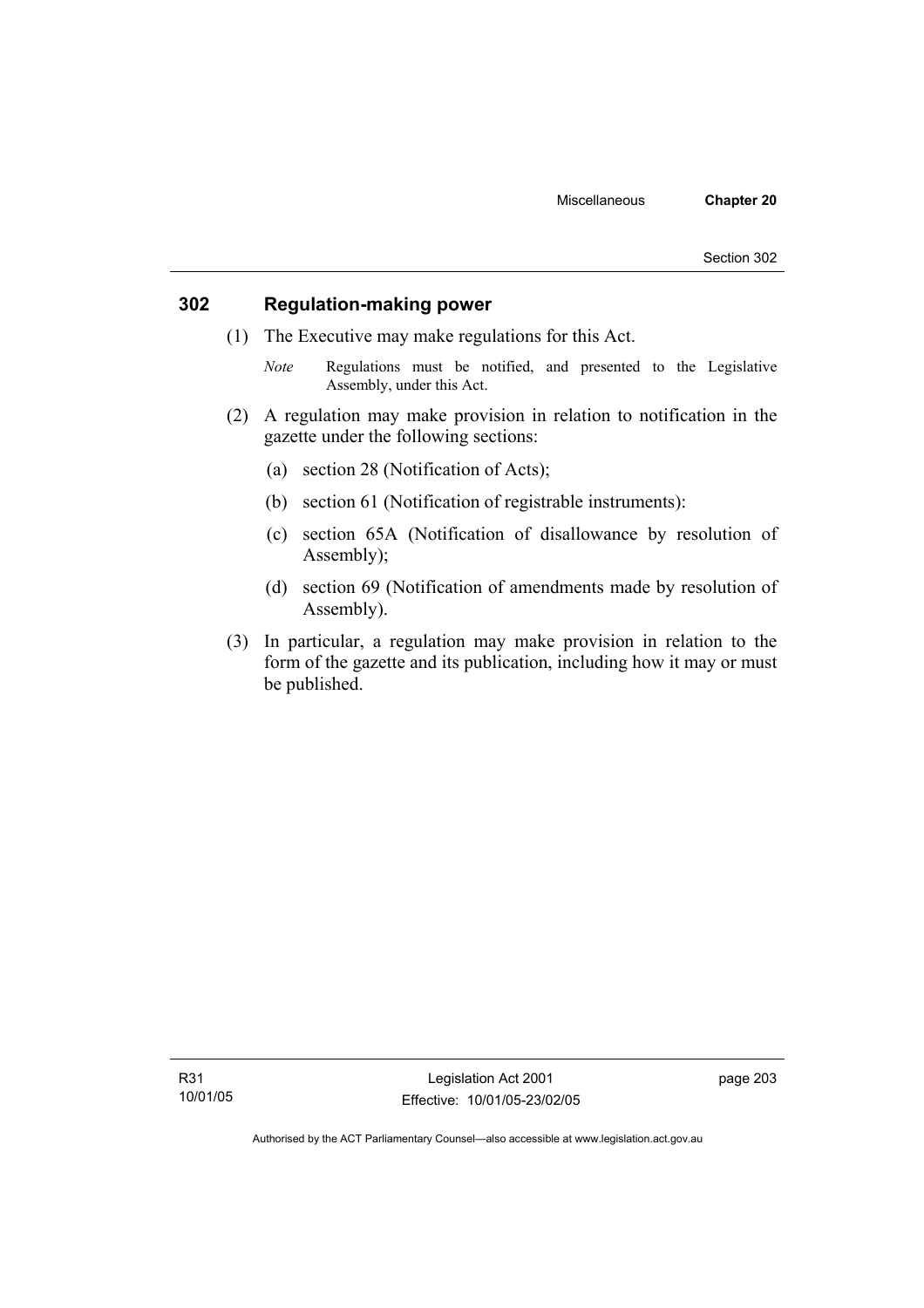**Schedule 1** Acts included in sources of law in the ACT<br>**Part 1.1** Former NSW and UK Acts in force before **Part 1.1** Former NSW and UK Acts in force before establishment of Territory

## **Schedule 1 Acts included in sources of law in the ACT**

(see s 17)

# **Part 1.1 Former NSW and UK Acts in force before establishment of Territory**

| column 1       | column 2                          | column 3               |  |
|----------------|-----------------------------------|------------------------|--|
| item           | name of Act                       | number or date of      |  |
|                |                                   | assent and original    |  |
|                |                                   | jurisdiction           |  |
| 1              | Magna Carta                       | (1297) 25 Edw 1 c 29   |  |
|                |                                   | (UK)                   |  |
| 2              | Criminal and Civil Justice Act    | 25 Edw 3 St 5 c 4 (UK) |  |
|                | 1351                              |                        |  |
| 3              | Due Process of Law Act 1354       | 28 Edw 3 c 3 (UK)      |  |
| $\overline{4}$ | Due Process of Law Act 1368       | 42 Edw 3 c 3 (UK)      |  |
| 5              | Free Access to Courts Act 1400    | 2 Hen 4 c 1 (UK)       |  |
| 6              | Petition of Right 1627            | 3 Chas 1 c 1 (UK)      |  |
|                | Bill of Rights 1688               | 1 Will and Mary sess 2 |  |
|                |                                   | $c$ 2 (UK)             |  |
| 8              | Act of Settlement 1700            | 12 and 13 Will 3 c 2   |  |
|                |                                   | (UK)                   |  |
| 9              | Royal Marriages Act 1772          | 12 Geo 3 c 11 (UK)     |  |
| 10             | <b>Contractors Debts Act 1897</b> | 1897 No 29 (NSW)       |  |
| 11             | Conveyancing and Law of           | 1898 No 17 (NSW)       |  |
|                | Property Act 1898                 |                        |  |
| 12             | Landlord and Tenant Act 1899      | 1899 No 18 (NSW)       |  |
| 13             | Crimes Act 1900                   | 1900 No 40 (NSW)       |  |
| 14             | Truck Act 1900                    | 1900 No 55 (NSW)       |  |
|                |                                   |                        |  |

page 204 Legislation Act 2001 Effective: 10/01/05-23/02/05

R31 10/01/05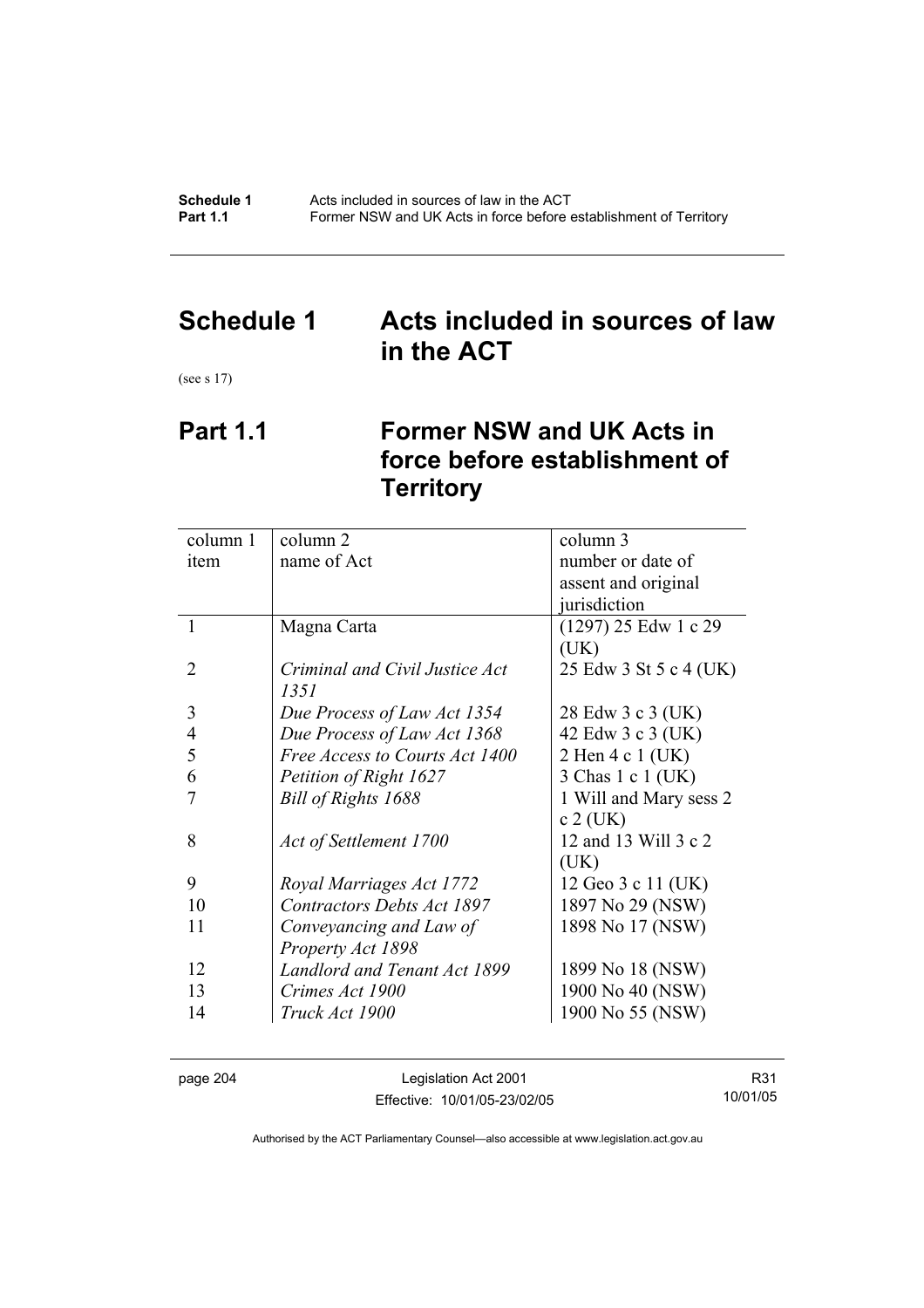| column 1 | column 2                            | column 3            |
|----------|-------------------------------------|---------------------|
| item     | name of Act                         | number or date of   |
|          |                                     | assent and original |
|          |                                     | jurisdiction        |
| 15       | Games, Wagers and Betting           | 1902 No 18 (NSW)    |
|          | Houses Act 1901                     |                     |
| 16       | Pawnbrokers Act 1902                | 1902 No 66 (NSW)    |
| 17       | Public Roads Act 1902               | 1902 No 95 (NSW)    |
| 18       | <b>Anglican Church of Australia</b> | 24 December 1902    |
|          | <b>Constitutions Act 1902</b>       | (NSW)               |
| 19       | <i>Fertilisers Act 1904</i>         | 1904 No 33 (NSW)    |
| 20       | Forfeiture and Validation of        | 1905 No 8 (NSW)     |
|          | Leases Act 1905                     |                     |
| 21       | Gaming and Betting Act 1906         | 1906 No 13 (NSW)    |
| 22       | Second-hand Dealers Act 1906        | 1906 No 30 (NSW)    |

R31 10/01/05

Legislation Act 2001 Effective: 10/01/05-23/02/05 page 205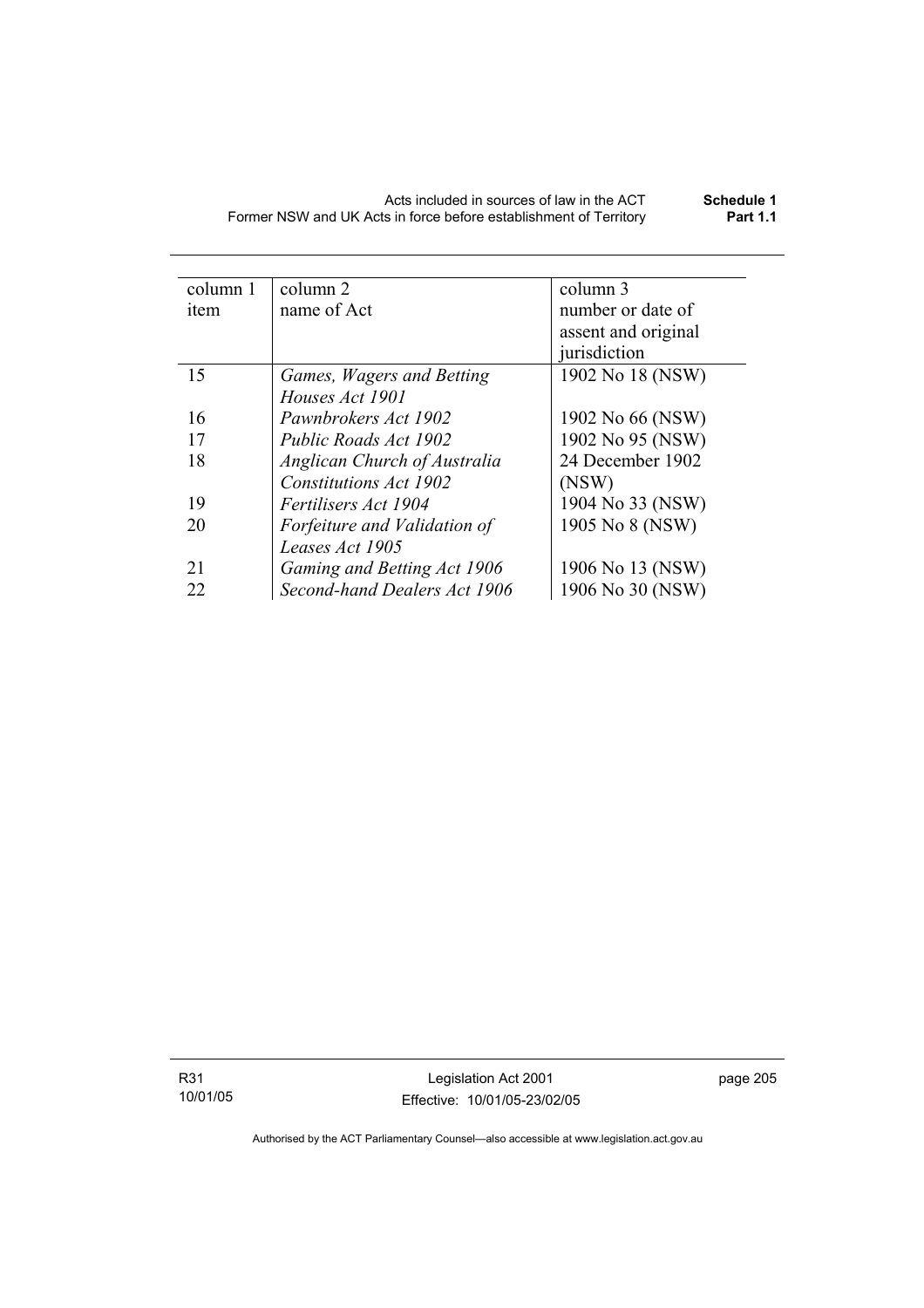# **Part 1.2 Former NSW Acts applied after establishment of Territory**

#### *Note to pt 1.2*

The former NSW Acts mentioned in this part are in force in the ACT as Acts of the Legislative Assembly

| column 1                    | column <sub>2</sub>                                            | column 3                                                |
|-----------------------------|----------------------------------------------------------------|---------------------------------------------------------|
| item                        | name of NSW Act                                                | applying Territory Act                                  |
|                             | Scaffolding and Lifts Act<br>1912                              | Scaffolding and Lifts Act<br>1957 (repealed)            |
| $\mathcal{D}_{\mathcal{A}}$ | Anglican Church of Australia<br><b>Trust Property Act 1917</b> | Anglican Church of Australia<br>Trust Property Act 1928 |
| 3                           | Conveyancing Act 1919                                          | (a) Conveyancing Act 1951<br>(repealed)                 |
|                             |                                                                | (b) Law of Property                                     |
|                             |                                                                | <i>(Miscellaneous</i>                                   |
|                             |                                                                | Provisions) Act 1958<br>(repealed)                      |
|                             |                                                                | (c) Trustee Act $1957$<br>(repealed)                    |
| $\overline{4}$              | <i>Trustee Act 1925</i>                                        | <i>Trustee Act 1957</i> (repealed)                      |
| 5                           | Anglican Church of Australia                                   | Anglican Church of Australia                            |
|                             | <b>Constitution Act 1961</b>                                   | <b>Trust Property Act 1928</b>                          |

page 206 Legislation Act 2001 Effective: 10/01/05-23/02/05

R31 10/01/05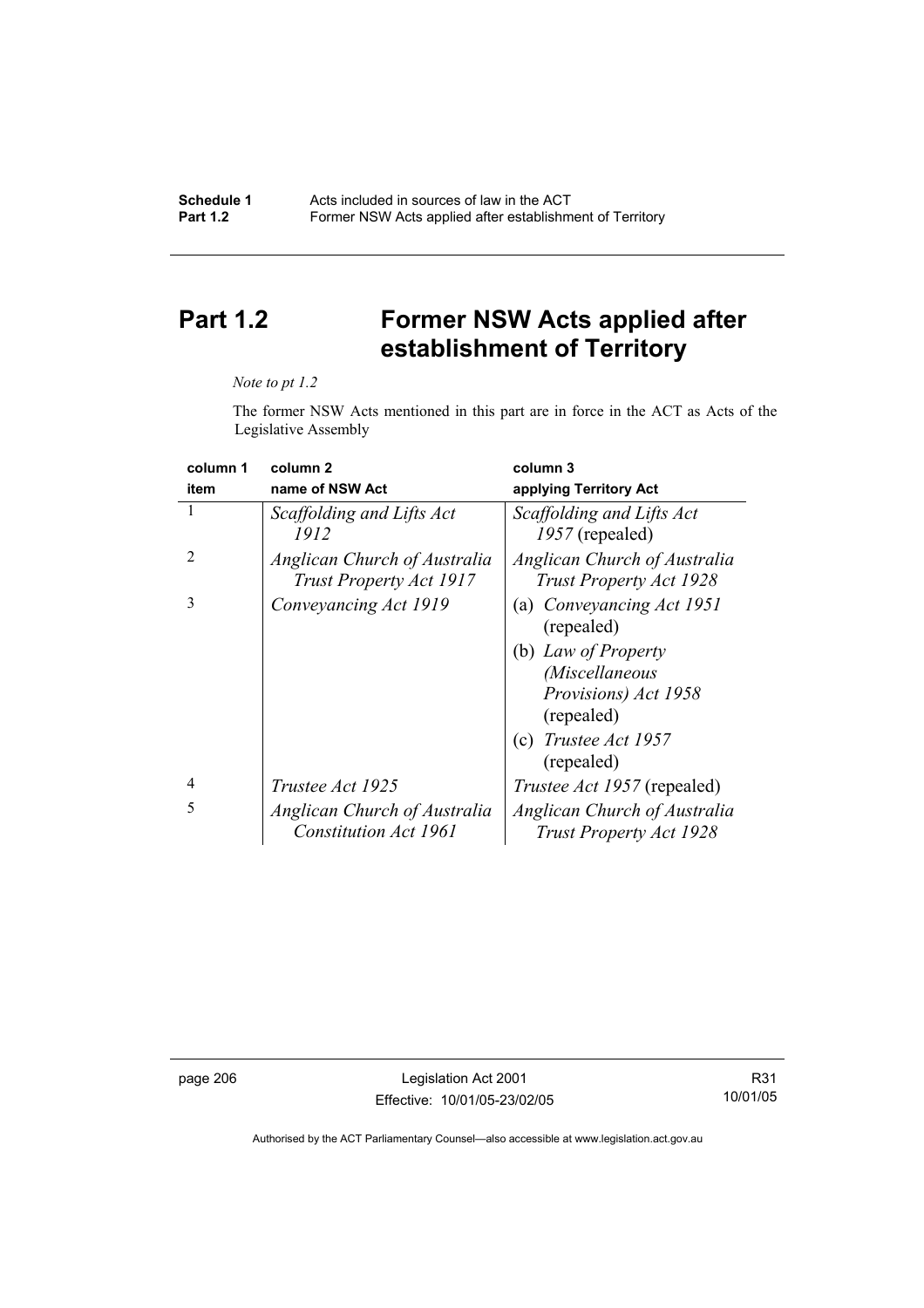*Note* The written law of the ACT also includes the following Acts that may not be amended or repealed by the Assembly (see Self-Government Act, s 34):  *Life, Fire and Marine Insurance Act 1902* (NSW)  *Demise of the Crown Act 1760* (UK)  *Naval Prize Act 1864* (UK)  *Naval Prize (Procedure) Act 1916* (UK)  *Prize Act (1939)* (UK)  *Prize Courts Act 1894* (UK)  *Prize Courts Act 1915* (UK)  *Prize Courts (Procedure) Act 1914* (UK)  *Territorial Waters Jurisdiction Act 1878* (UK).

R31 10/01/05 page 207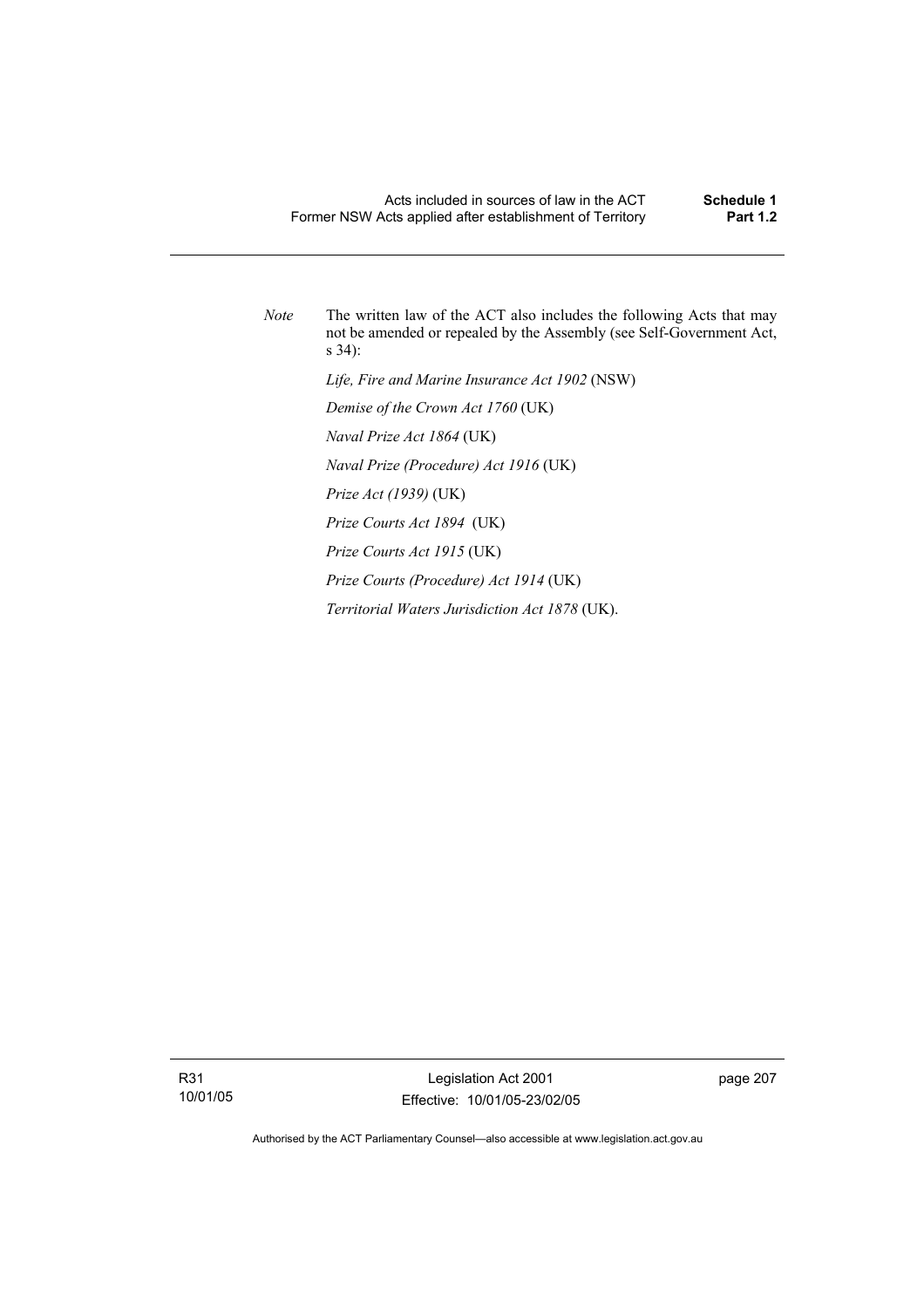**Dictionary** 

# **Dictionary**

(see s 2)

## **U Part 1 Meaning of commonly-used terms**

(see s 144)

*Note* Terms that are defined only for this Act are set out in pt 2.

*AAT*—see definition of *administrative appeals tribunal*.

*Act*—see the following sections:

- (a) section 7 (Meaning of *Act* generally);
- (b) section 17 (References to Acts include references to former Cwlth enactments etc).
- *Note* See also s 102 (Meaning of references to a law or instrument generally) and s 104 (References to laws include references to instruments under laws).

*ACT* means the Australian Capital Territory.

*ADI*—see definition of *authorised deposit-taking institution*.

*administrative appeals tribunal* (or *AAT*) means the Administrative Appeals Tribunal established under the *Administrative Appeals Tribunal Act 1989*.

*administrative unit* means an administrative unit for the time being established under the *Public Sector Management Act 1994*, section 13 (1).

*adult* means an individual who is at least 18 years old.

*affidavit*, in relation to a person allowed by law to affirm, declare or promise, includes affirmation, declaration and promise.

*ambulance service* means the ACT Ambulance Service established under the *Emergencies Act 2004*.

page 208 Legislation Act 2001 Effective: 10/01/05-23/02/05

R31 10/01/05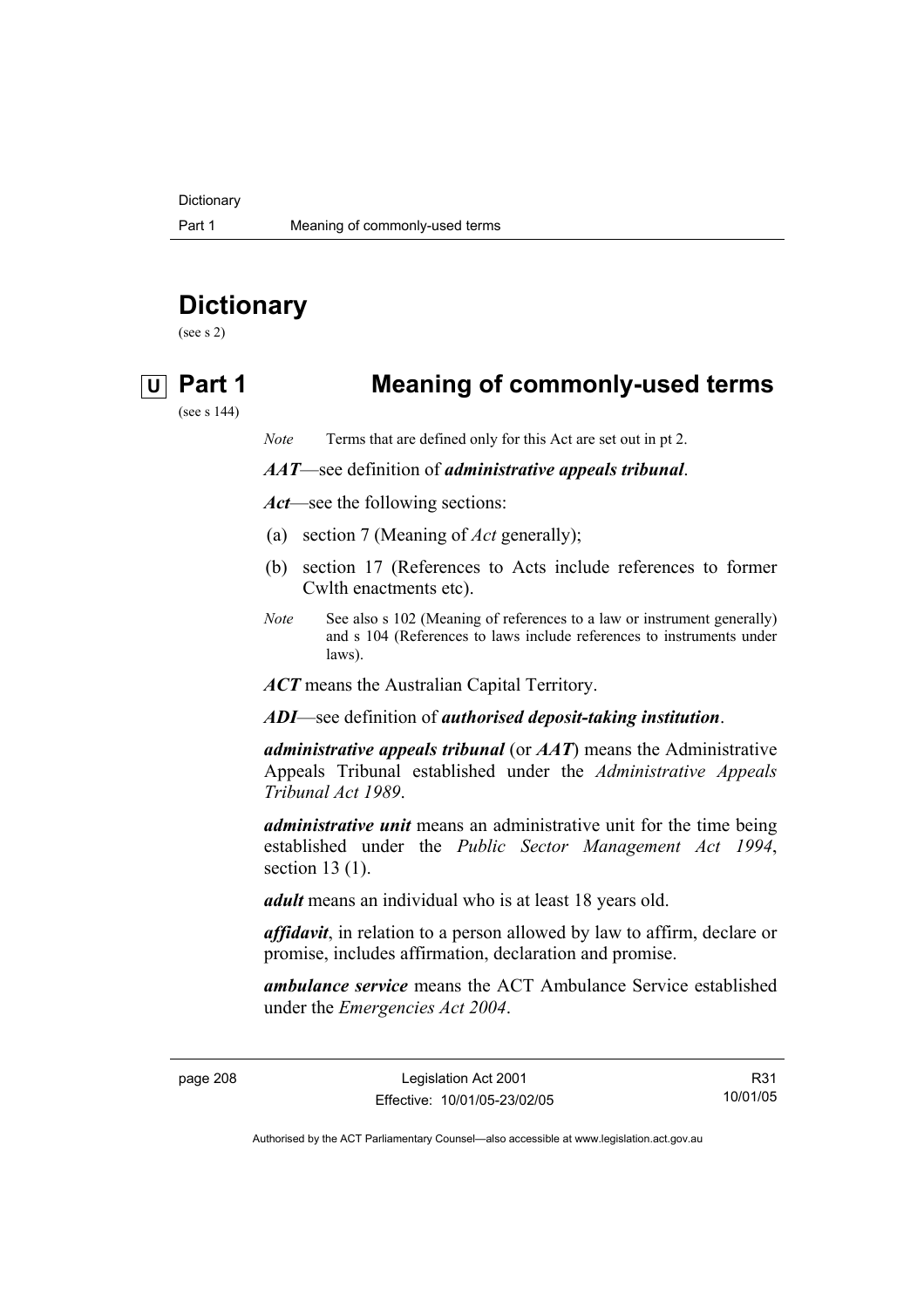*amend* includes—

- (a) for an Act or statutory instrument—omit, insert, substitute, renumber or relocate a provision of the Act or instrument; and
- (b) for an Act or statutory instrument (or a provision of it)—amend by implication; and
- (c) for a provision of an Act or statutory instrument—omit the provision (or a part of it), substitute another provision for the provision (or a part of it), renumber the provision (or a part of it) or relocate the provision (or a part of it); and
- (d) for any other instrument, a provision of an instrument or a decision—change or alter; and
- (e) for chapter 9 (Repeal and amendment of laws)—see section 82.

*appoint* includes reappoint.

*asset* includes property of any kind.

*Attorney-General* means the Minister designated Attorney-General by the Chief Minister, and includes a Minister authorised by the Chief Minister to act on behalf of the Attorney-General.

*auditor-general* means the Auditor-General for the Territory.

*Note* The *Auditor-General Act 1996* provides for the appointment, functions and powers of the auditor-general.

*Australia* means the Commonwealth of Australia and, when used in a geographical sense, does not include an external territory.

*Australian driver licence* means an Australian driver licence under the *Road Transport (Driver Licensing) Act 1999*.

*Note Australian driver licence* is defined in that Act, dictionary to mean a driver licence of any kind issued under the law of the Commonwealth or a State or Territory. It includes a driver licence issued under ACT law (see also def *driver licence*).

*authorised deposit-taking institution* (or *ADI*) means an authorised deposit-taking institution under the *Banking Act 1959* (Cwlth).

page 209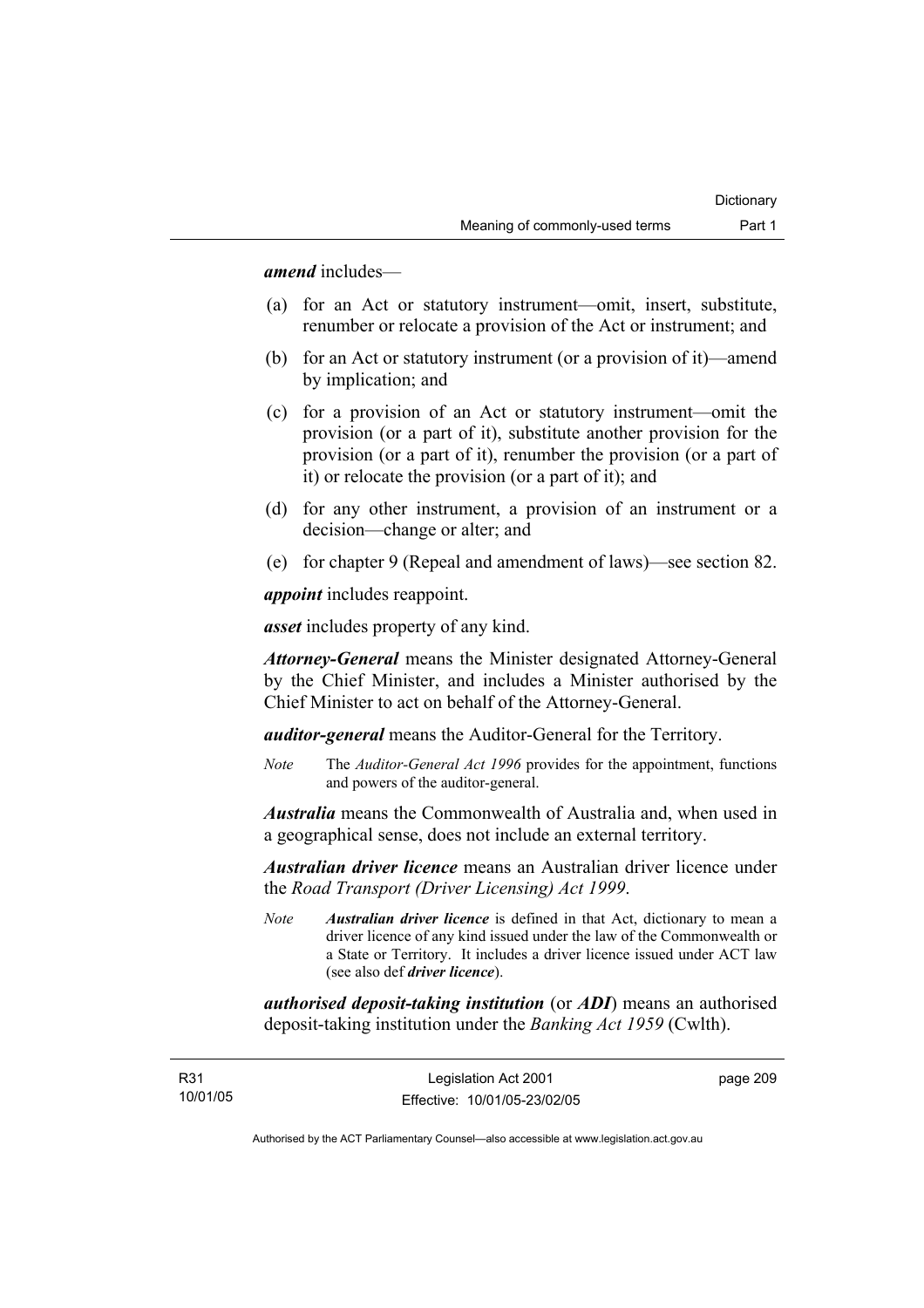*bank* means an authorised deposit-taking institution that is permitted under the *Banking Act 1959* (Cwlth) to assume or use—

- (a) the word 'bank', 'banker' or 'banking'; or
- (b) any other word (whether or not in English) similar in meaning to a word mentioned in paragraph (a).

*barrister* means a lawyer who practises as a barrister.

*body* includes any group of people joined together for a common purpose, whether or not incorporated.

#### **Examples**

- 1 a company
- 2 a statutory corporation, whether or not it has members
- 3 an association, club or society
- 4 a partnership
- 5 a joint venture
- 6 a corporation sole
- *Note* An example is part of the Act, is not exhaustive and may extend, but does not limit, the meaning of the provision in which it appears (see s 126 and s 132).

*breach* includes contravene.

*building code* means the building code under the *Building Act 2004*, section 136.

*Note* The building code is the Building Code of Australia, as amended from time to time by the Australian Building Codes Board and the Australian Capital Territory Appendix to the Building Code of Australia.

*building society* means an authorised deposit-taking institution that is permitted under the *Banking Act 1959* (Cwlth) to assume or use—

- (a) the term 'building society'; or
- (b) any other term (whether or not in English) similar in meaning.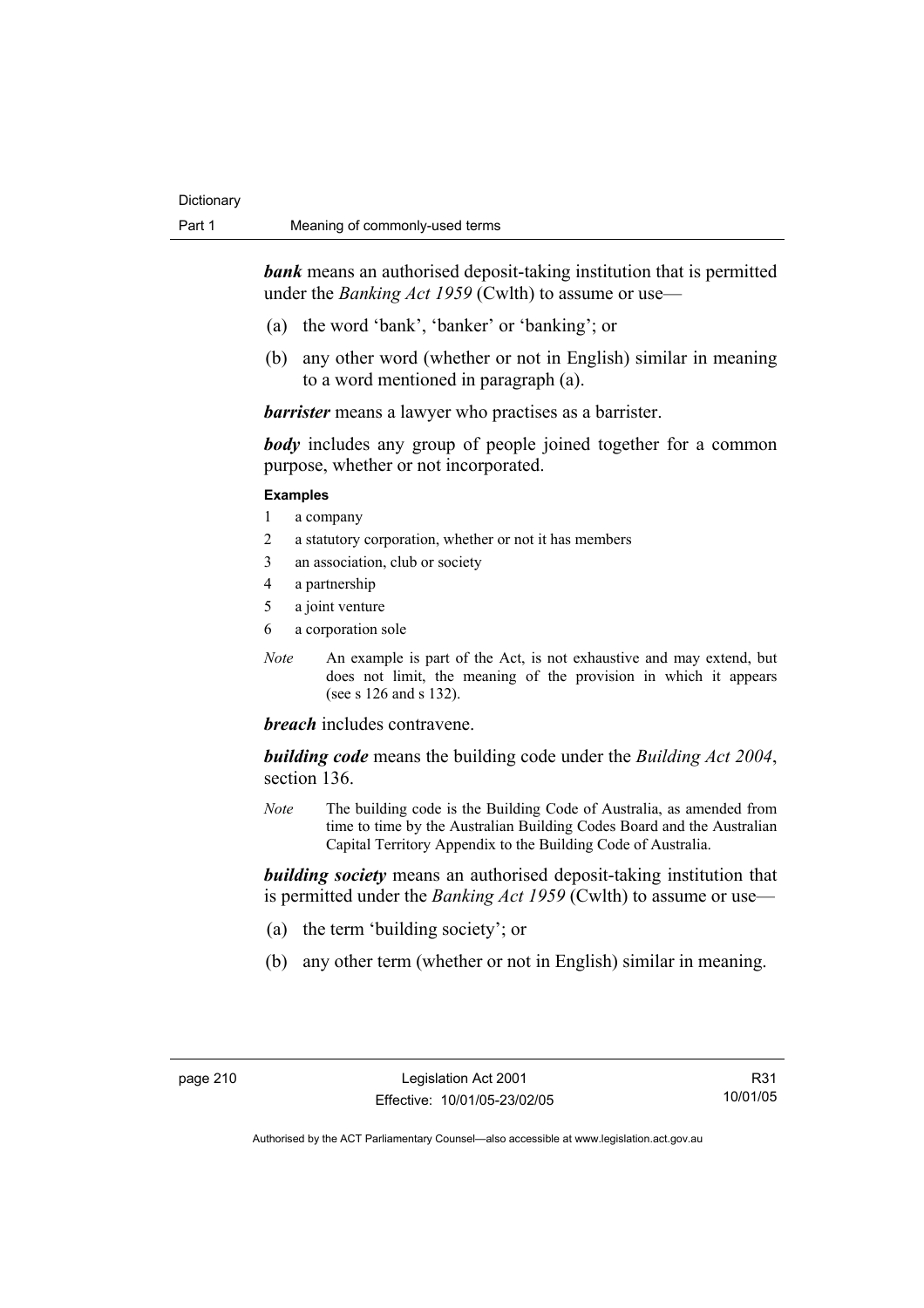*business day* means a day that is not—

- (a) a Saturday or Sunday; or
- (b) a public holiday or bank holiday in the ACT under the *Holidays Act 1958*.

*by-laws*, in relation to an Act, means by-laws made or in force under the Act.

*calendar month* means a period beginning at the start of any day of a named month and ending—

- (a) at the end of the day before the corresponding day of the next named month; or
- (b) if there is no such corresponding day—at the end of the last day of the next named month.

#### **Examples**

- 1 The period beginning at the start of 5 July 2000 and ending at midnight on 4 August 2000 is a calendar month.
- 2 The period beginning at the start of 30 January 2001 and ending at midnight on 28 February 2001 is a calendar month. The calendar month ends on the last day of February because in that year February does not have a day corresponding to 29 January (because 2001 is not a leap year). If the period began at the start of 30 January 2004 (ie a leap year), the calendar month would end at midnight on 29 February 2004.
- *Note* An example is part of the Act, is not exhaustive and may extend, but does not limit, the meaning of the provision in which it appears (see s 126 and s 132).

*calendar year* means a period of 12 months beginning on 1 January.

*change* includes change by omission, substitution or addition.

*chief executive*—see section 163.

*chief health officer* means the Chief Health Officer under the *Public Health Act 1997*.

*Chief Justice* means the Chief Justice of the Supreme Court.

page 211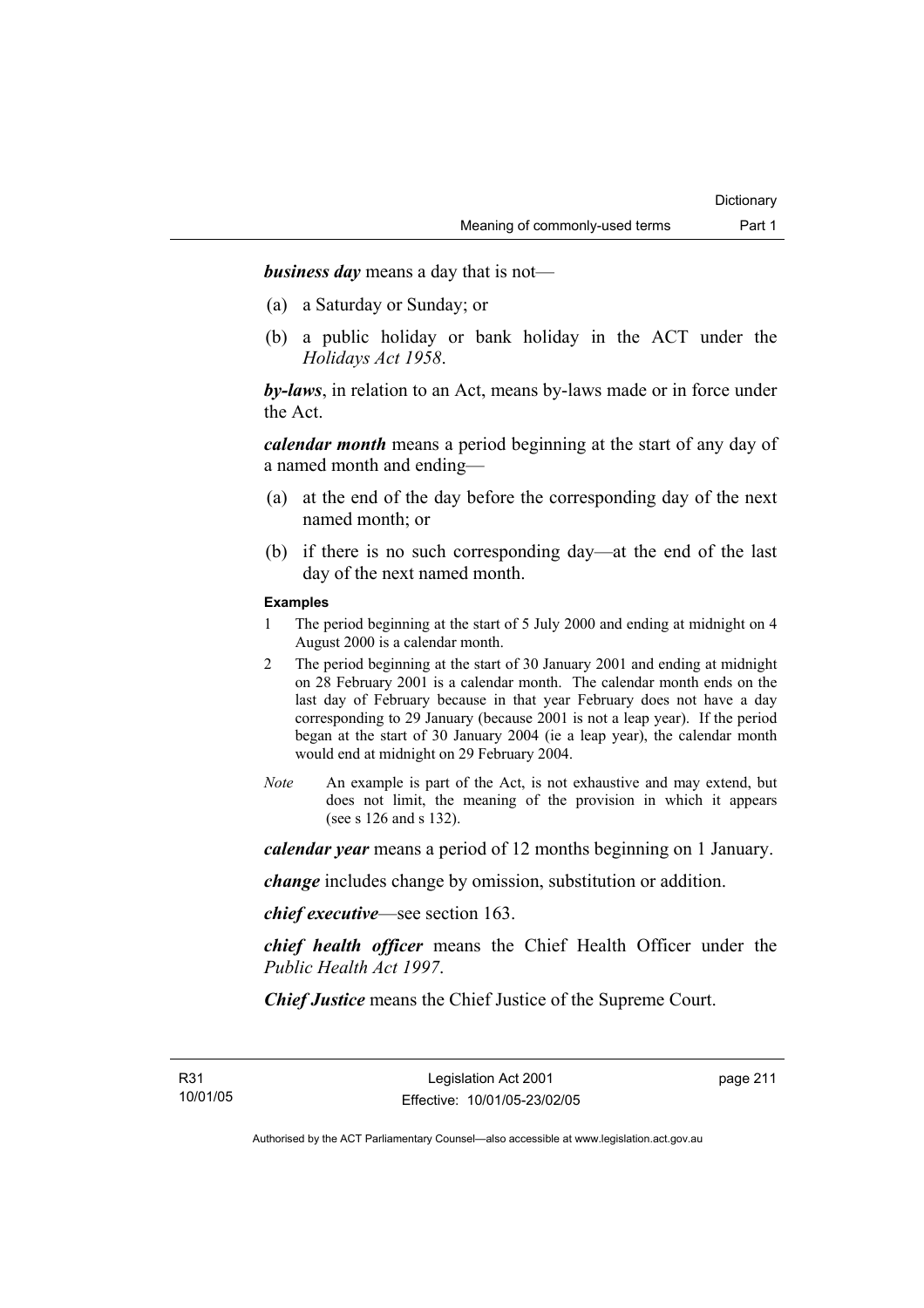*Chief Magistrate* means the Chief Magistrate of the Magistrates Court.

*Chief Minister* means the Chief Minister for the Territory.

*Note* The Chief Minister is elected under the Self-Government Act, s 40.

*chief officer (ambulance service)* means the chief officer (ambulance service) under the *Emergencies Act 2004*.

*chief officer (fire brigade)* means the chief officer (fire brigade) under the *Emergencies Act 2004*.

*chief officer (rural fire service)* means the chief officer (rural fire service) under the *Emergencies Act 2004*.

*chief officer (SES)* means the chief officer (SES) under the *Emergencies Act 2004*.

*chief planning executive*—see the *Planning and Land Act 2002*, dictionary.

*chief police officer* means the police officer responsible to the commissioner of police for the day-to-day administration and control of police services in the ACT.

*chief solicitor* means the chief solicitor under the *Government Solicitor Act 1989*.

*child*, if age rather than descendancy is relevant, means an individual who is under 18 years old.

*Childrens Court* means the Childrens Court under the *Children and Young People Act 1999*, section 53.

*city area* means the area that was *the City Area* under the *City Area Leases Act 1936* (repealed).

*Note* See s 106 for the meaning of references to repealed laws.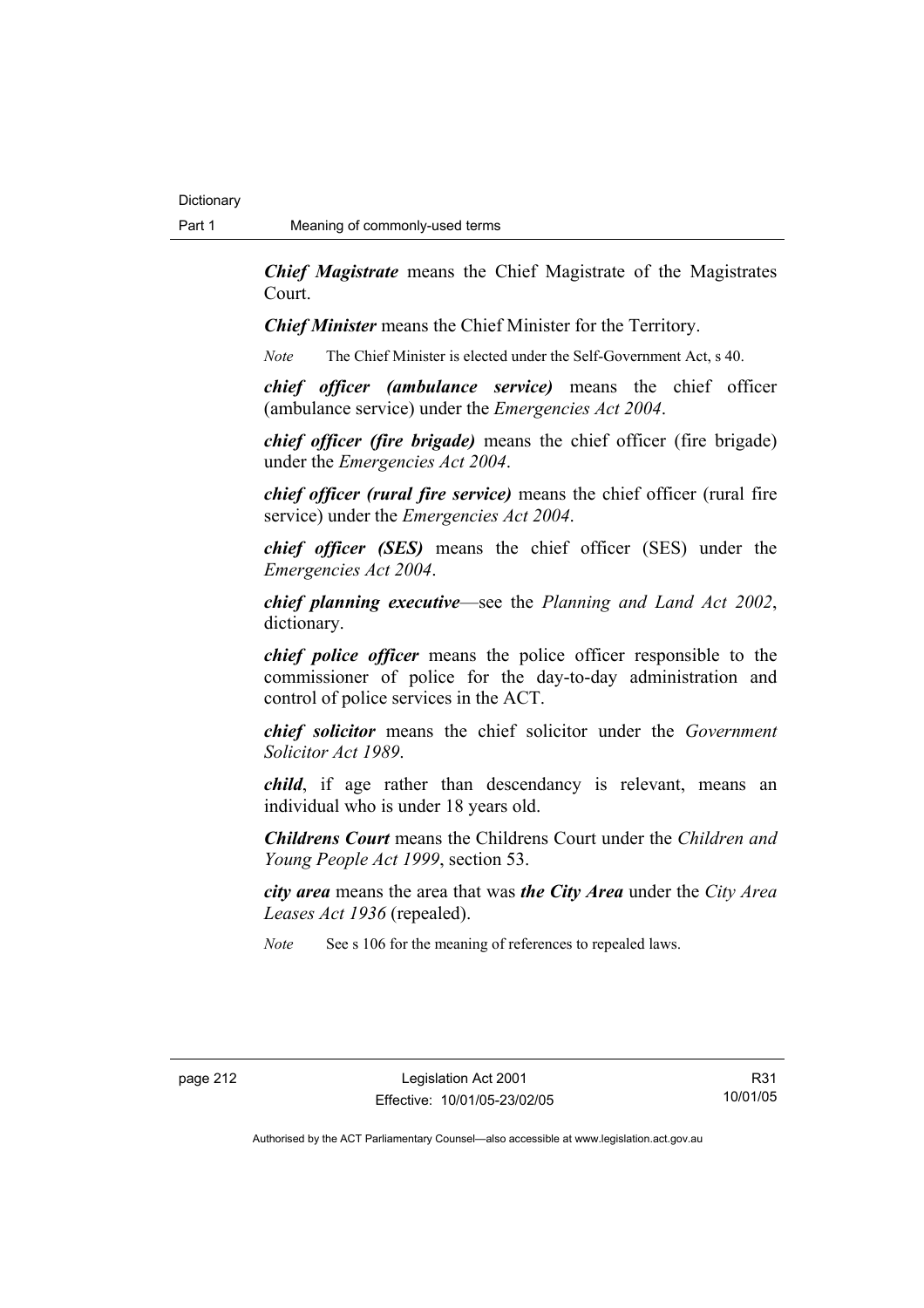*clerk*, in relation to the Legislative Assembly, means the Clerk of the Legislative Assembly.

*Note* The office of Clerk is established under the *Public Sector Management Act 1994*.

*commencement*, of an Act or statutory instrument—see section 80.

*commencement notice*—see section 11.

*commissioner for fair trading* means the Commissioner for Fair Trading of the Australian Capital Territory.

*Note* The *Fair Trading (Consumer Affairs) Act 1973* provides for the office of the commissioner.

*commissioner for health complaints* means the Community and Health Services Complaints Commissioner under the *Community and Health Services Complaints Act 1993.* 

*commissioner for housing* means the Commissioner for Housing under the *Housing Assistance Act 1987*.

*commissioner for public administration* means the Commissioner for Public Administration under *the Public Sector Management Act 1994*.

*commissioner for revenue* means the Commissioner for Australian Capital Territory Revenue under the *Taxation Administration Act 1999*.

*commissioner for surveys* means the Commissioner for Surveys under the *Surveyors Act 2001*.

*commissioner for the environment* means the Commissioner for the Environment under the *Commissioner for the Environment Act 1993.* 

*commissioner of police* means the Commissioner of Police of the Australian Federal Police.

*committed for trial*, in relation to a person, means committed to prison or to a remand centre with a view to being tried before a

page 213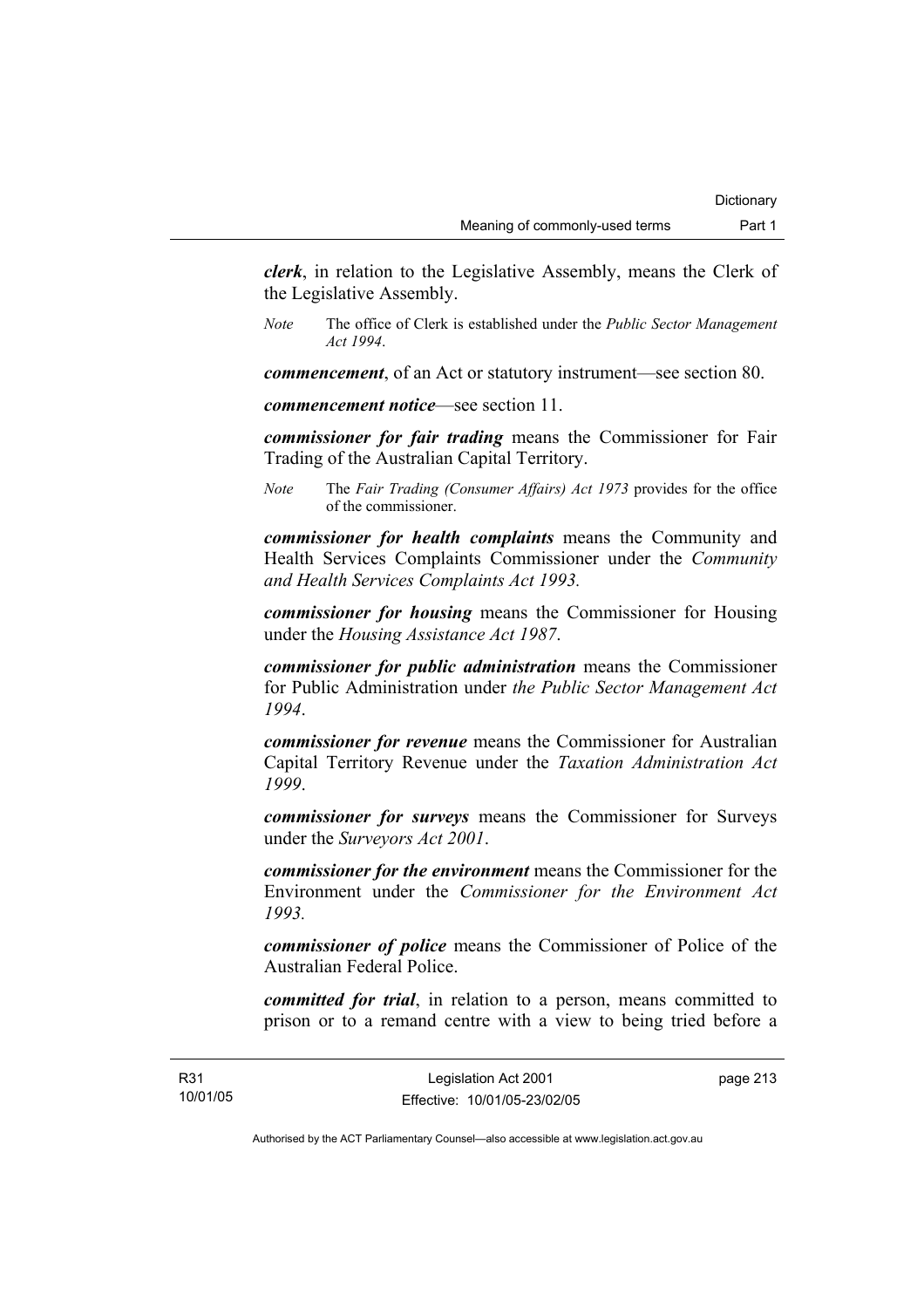**Dictionary** 

judge and jury, or admitted to bail on an undertaking to appear and be tried before a judge and a jury.

*Commonwealth* means the Commonwealth of Australia and, when used in a geographical sense, does not include an external territory.

*Commonwealth country* means a country that forms part of the Commonwealth of Nations, and includes a territory for the international relations of which a Commonwealth country is responsible.

*Commonwealth gazette* means the *Commonwealth of Australia Gazette* or the *Australian Government Gazette*.

*Note* The *Australian Government Gazette* was published from 1 July 1973 to 30 June 1976.

*community advocate* means the Community Advocate under the *Community Advocate Act 1991*.

*confer*, in relation to a function, includes impose.

*conservator of flora and fauna* means the Conservator of Flora and Fauna under the *Nature Conservation Act 1980*.

*construction occupations registrar* means the registrar under the *Construction Occupations (Licensing) Act 2004*.

*consumer and trader tribunal* means the Consumer and Trader Tribunal established under the *Consumer and Trader Tribunal Act 2003*.

*Consumer Credit (Australian Capital Territory) Code* means the provisions applying because of the *Consumer Credit Act 1995*, section 4.

*Consumer Credit (Australian Capital Territory) Regulations* means the provisions applying because of the *Consumer Credit Act 1995*, section 5.

*contravene* includes fail to comply with.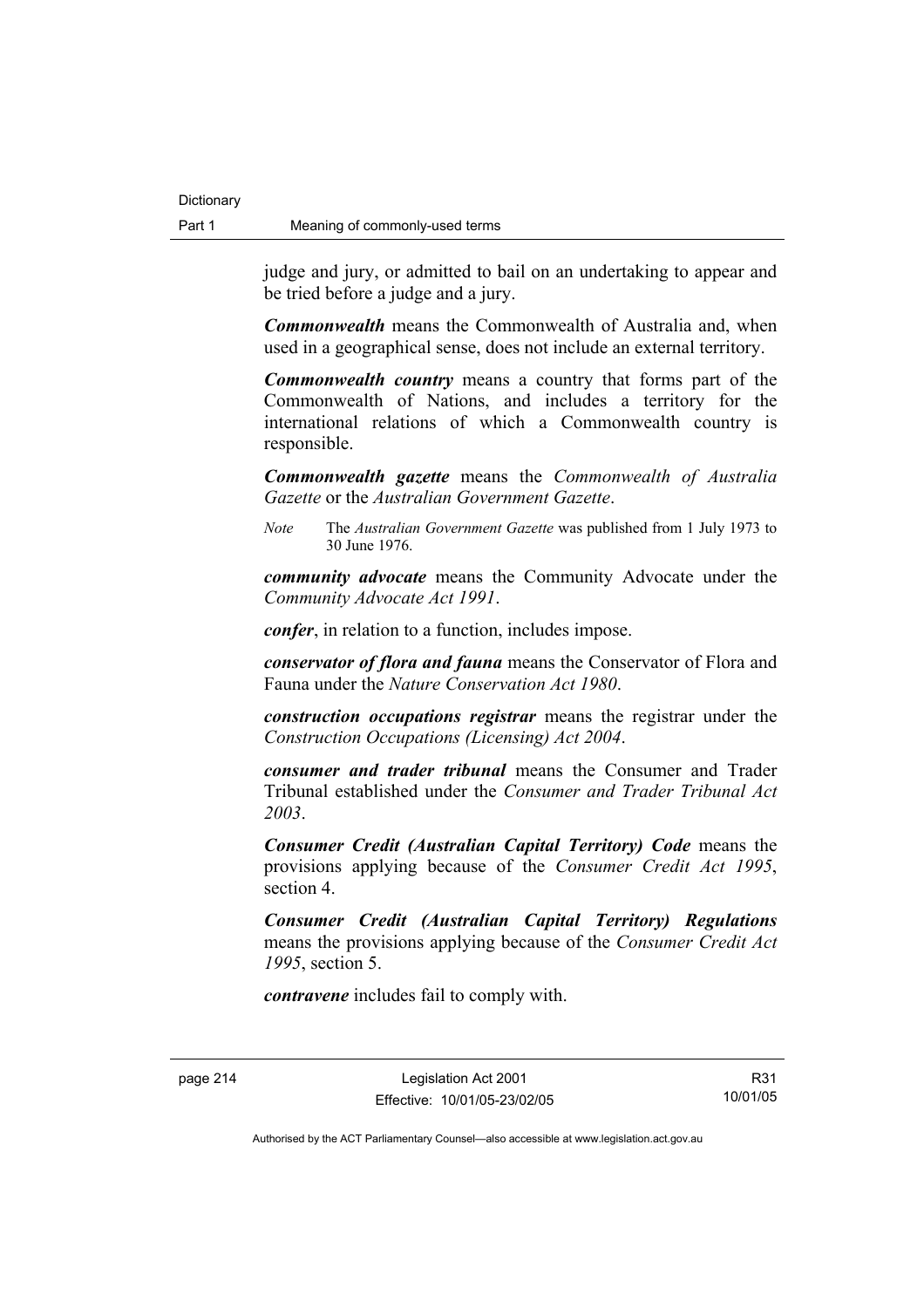*converted ordinance* means an enactment that was an ordinance immediately before self-government day.

*Coroner's Court* means the Coroner's Court under the *Coroners Act 1997*.

*corporation* includes a body politic or corporate.

*Corporations Act* means the *Corporations Act 2001* (Cwlth).

*Court of Appeal* means the Court of Appeal constituted under the *Supreme Court Act 1933*.

*court of summary jurisdiction* means the Magistrates Court.

*credit tribunal* means the Australian Capital Territory Credit Tribunal.

*Note* The *Consumer Credit (Administration) Act 1996* deals with the establishment, functions and powers of the tribunal.

*credit union* means an authorised deposit-taking institution that is permitted under the *Banking Act 1959* (Cwlth) to assume or use—

(a) the term 'credit union'; or

(b) any other term (whether or not in English) similar in meaning.

*Criminal Code* means the *Criminal Code 2002*.

*custodial escort* means an escort under the *Custodial Escorts Act 1998*.

*daylight* means the period in a day from sunrise to sunset.

*definition*—see section 130.

*dental prosthetist* means a registered dental prosthetist under the *Dental Technicians and Dental Prosthestists Registration Act 1988*.

*dental technician* means a registered dental technician under the *Dental Technicians and Dental Prosthestists Registration Act 1988*.

*dentist* means a registered dentist under the *Dentists Act 1931*.

page 215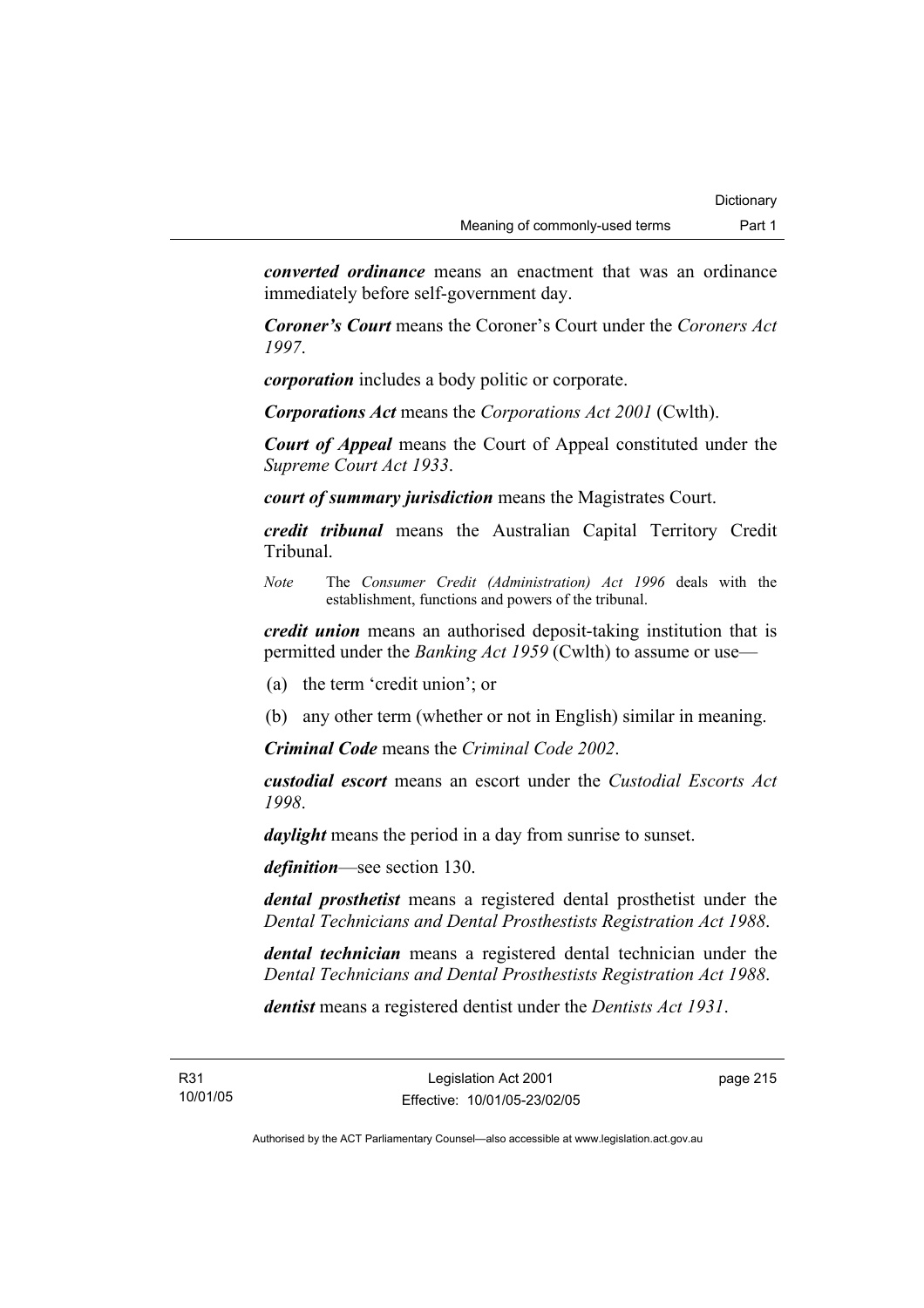*designation*, of a position under the *Public Sector Management Act 1994*, includes a designation given under that Act.

*director of corrective services* means the Director of Corrective Services under the *Periodic Detention Act 1995*.

*director of public prosecutions* **(**or *DPP***)** means the Director of Public Prosecutions under the *Director of Public Prosecutions Act 1990*.

*disallowable instrument*—see section 9.

*discrimination commissioner* means the Discrimination Commissioner under the *Discrimination Act 1991*.

*discrimination tribunal* means the Discrimination Tribunal established under the *Discrimination Act 1991*.

*doctor* means a registered medical practitioner under the *Medical Practitioners Act 1930*.

*document* means any record of information, and includes—

- (a) anything on which there is writing; or
- (b) anything on which there are figures, marks, numbers, perforations, symbols or anything else having a meaning for people qualified to interpret them; or
- (c) anything from which images, sounds, messages or writings can be produced or reproduced, whether with or without the aid of anything else; or
- (d) a drawing, map, photograph or plan.

*domestic partner*—see section 169 (1).

*domestic partnership*—see section 169 (2).

*DPP*—see definition of *director of public prosecutions*.

R31 10/01/05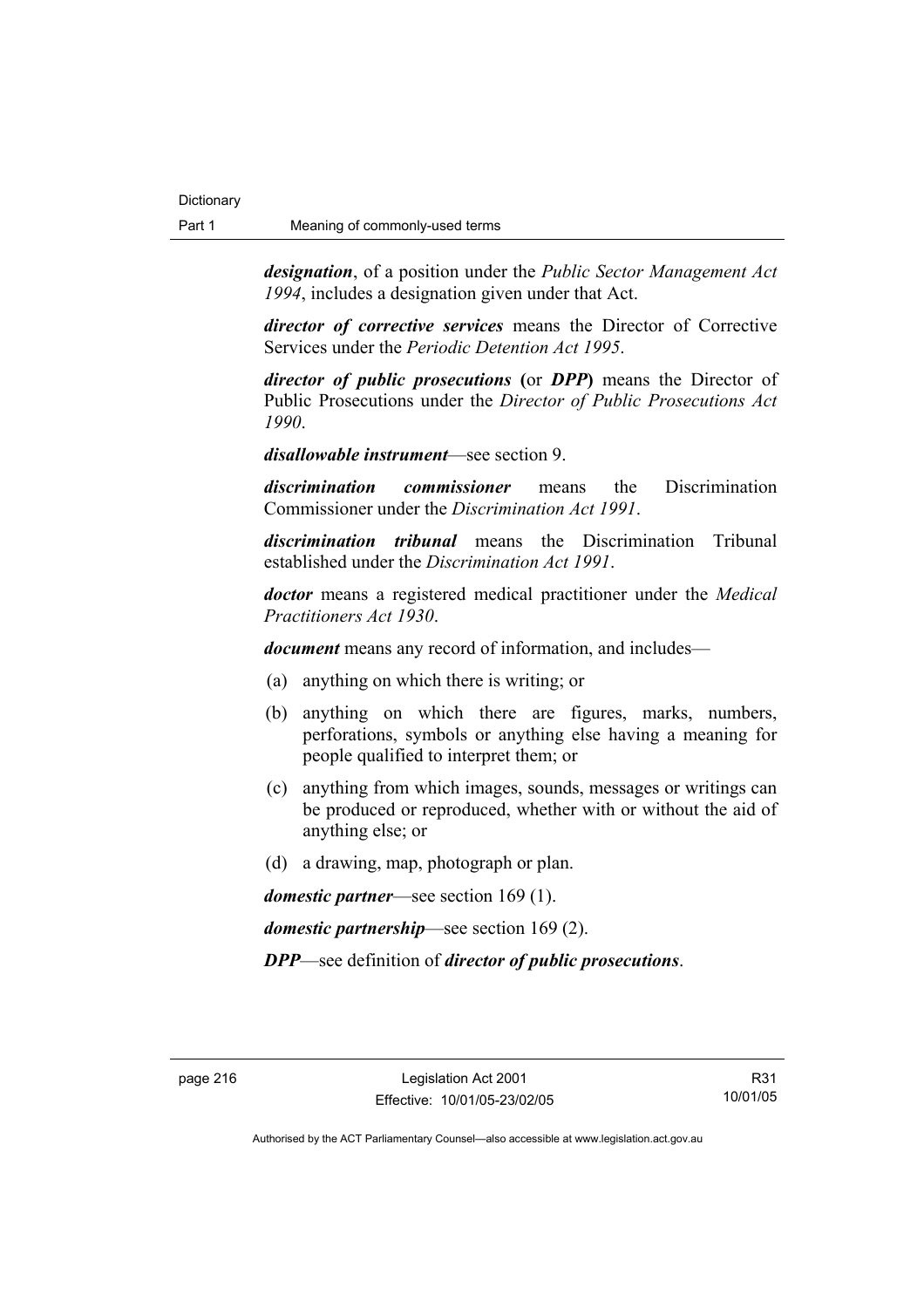*driver licence* means a driver licence under the *Road Transport (Driver Licensing) Act 1999*.

*Note Driver licence* is defined in that Act, dictionary to mean a driver licence of any kind issued under that Act (see also def *Australian driver licence*).

*electoral commission* means the Australian Capital Territory Electoral Commission established under the *Electoral Act 1992*.

*electoral commissioner* means the Electoral Commissioner under the *Electoral Act 1992*.

*emergency service* means the ambulance service, the fire brigade, the rural fire service or the SES.

*emergency services authority* means the ACT Emergency Services Authority established under the *Emergencies Act 2004*.

*emergency services commissioner* means the ACT Emergency Services Commissioner under the *Emergencies Act 2004*.

*enactment*, of an Act—see section 29 (References to *enactment* or *passing* of Acts).

*entity* includes an unincorporated body and a person (including a person occupying a position).

*environment protection authority* means the Environment Protection Authority established under the *Environment Protection Act 1997*.

*establish* includes constitute and continue in existence.

*estate* includes any charge, claim, demand, easement, encumbrance, lien, right and title, whether at law or in equity.

*Executive* means the Australian Capital Territory Executive.

*Note* The Executive is established by the Self-Government Act, s 36.

*exercise* a function includes perform the function.

*expire* includes lapse or otherwise cease to have effect.

R31 10/01/05 page 217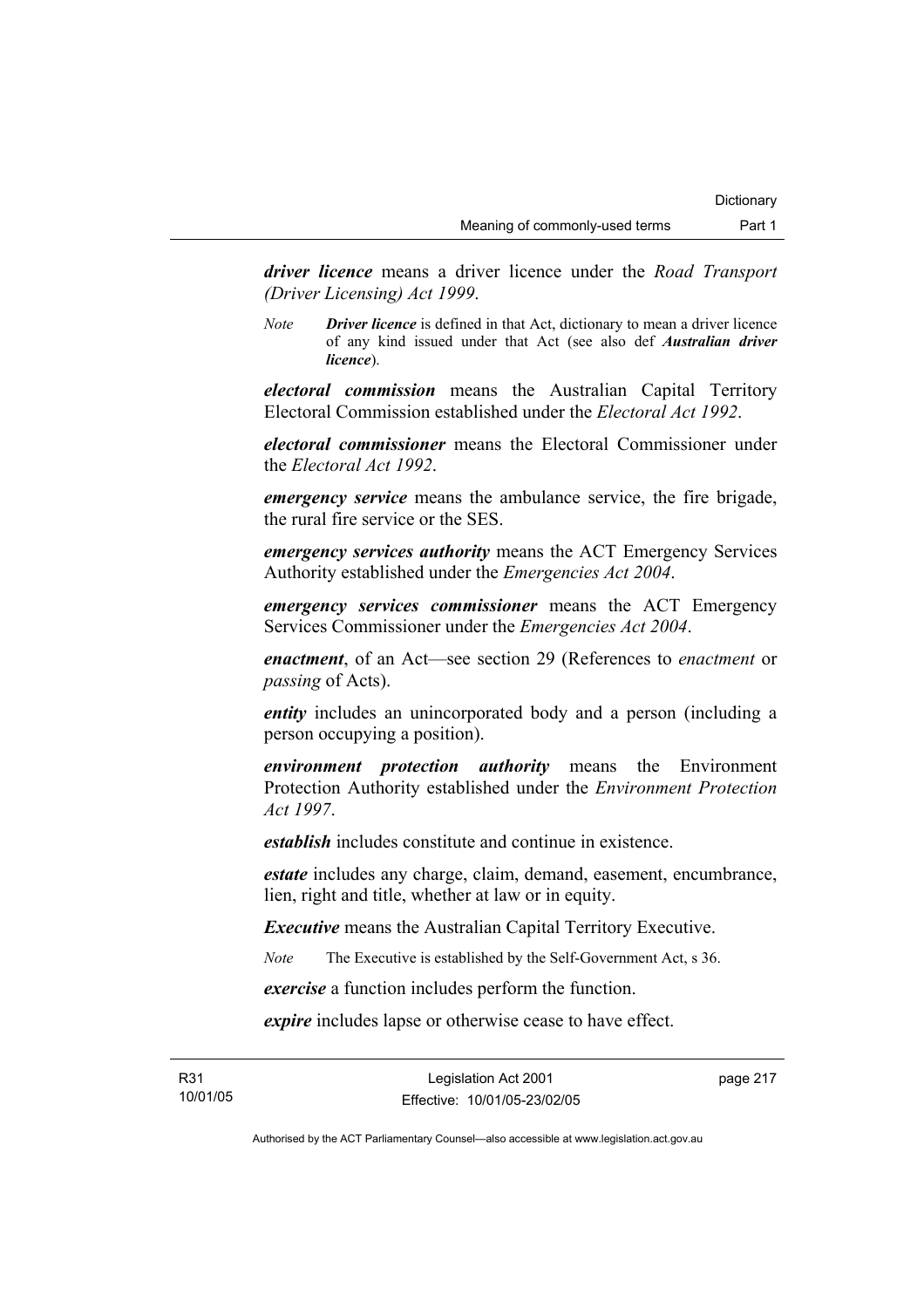*external territory* means a Commonwealth territory, other than an internal territory.

*fail* includes refuse.

*Federal Court* means the Federal Court of Australia.

*file* includes lodge.

*financial year* means a period of 12 months beginning on 1 July.

*fire brigade* means the ACT Fire Brigade established under the *Emergencies Act 2004*.

*for*, in relation to an Act or statutory instrument, includes for the purposes of the Act or statutory instrument.

*Note* Under s 7 (3) and s 13 (3) a reference to an Act or statutory instrument includes a reference to a provision of an Act or statutory instrument.

*foreign country* means a country (whether or not an independent sovereign state) outside Australia and the external territories.

*former NSW Act* means an Act corresponding to a NSW Act mentioned in schedule 1.

- *Note 1* The *Crimes Act 1900* is taken to have been enacted by the Legislative Assembly because of the *Crimes Legislation (Status and Citation) Act 1992*. The 1992 Act was repealed by the *Law Reform (Miscellaneous Provisions) Act 1999*, but its previous operation was saved (see s 5 (2)).
- *Note 2* The other former NSW Acts are taken to have been enacted by the Legislative Assembly because of the *Interpretation Act 1967*, s 65. Section 65 has expired, but its previous operation was saved (see s 65 (3)).

*former UK Act* means an Act corresponding to a UK Act mentioned in schedule 1.

*Note* Former UK Acts are also taken to have been enacted by the Legislative Assembly because of the *Interpretation Act 1967*, s 65. Section 65 has expired, but its previous operation was saved (see s 65 (3)).

R31 10/01/05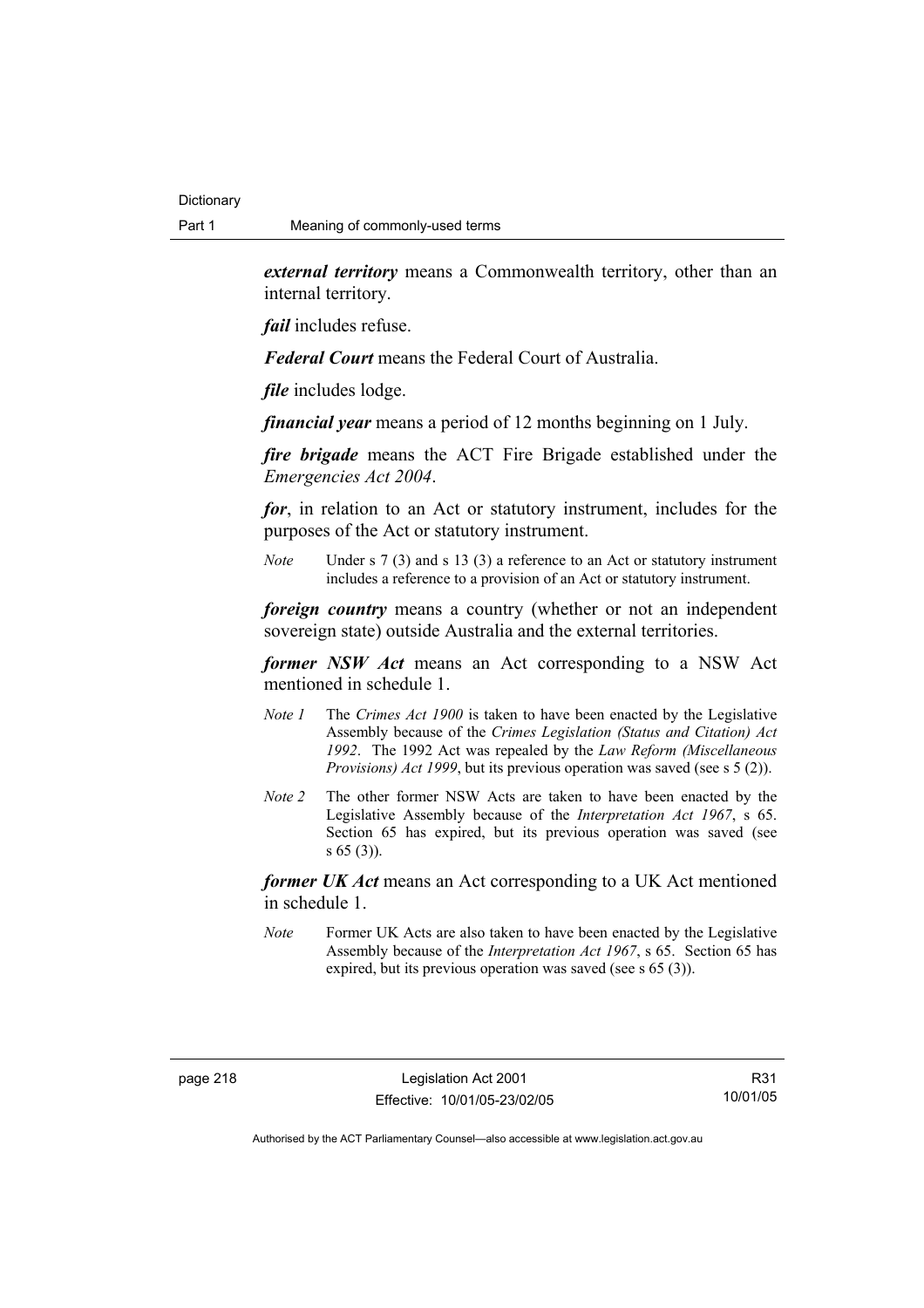*found guilty*, of an offence, includes—

- (a) having the offence taken into account under the *Crimes Act 1900*, section 357 (which is about taking outstanding charges into account when passing sentence); and
- (b) having an order made in relation to the offence under the *Crimes Act 1900*, section 402 (Conditional release of offenders without proceeding to conviction) or the *Children and Young People Act 1999*, section 98 (Disposition without proceeding to conviction).

*function* includes authority, duty and power.

*gambling and racing commission* means the Gambling and Racing Commission established under the *Gambling and Racing Control Act 1999*.

*gazette* means the *Australian Capital Territory Gazette*.

*give*, in relation to a function, includes impose.

*government printer* includes anyone printing for or by the authority of the Executive.

*government solicitor* means the Government Solicitor under the *Government Solicitor Act 1989*.

*Governor* means—

- (a) for a State (other than the Northern Territory)—the Governor of the State, and includes a person administering the Government of the State; or
- (b) for the Northern Territory—the Administrator of the Northern Territory, and includes a person administering the Government of the Northern Territory.

*Governor-General* means the Governor-General of the Commonwealth, and includes a person administering the Government of the Commonwealth.

page 219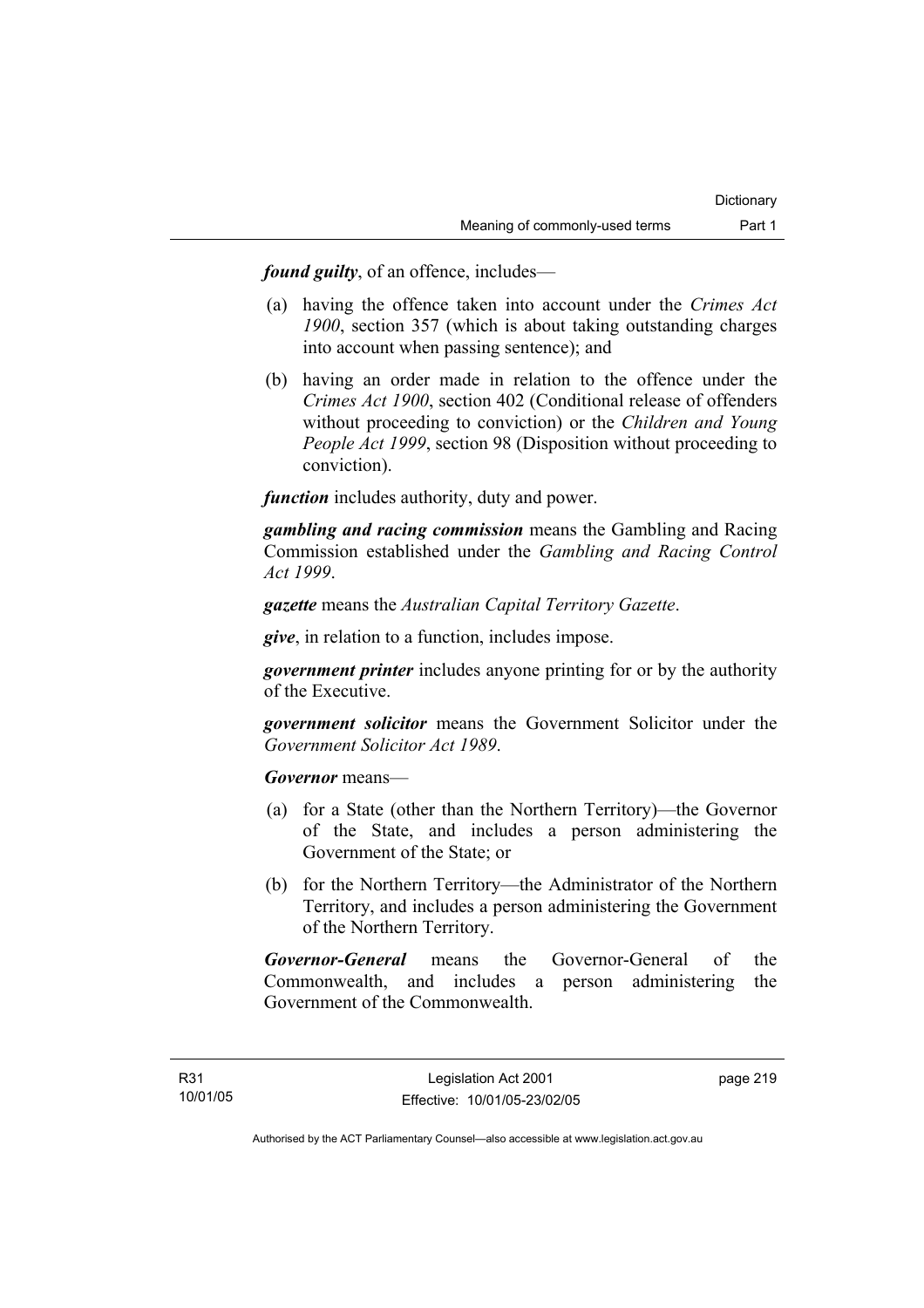*GST*—see the *A New Tax System (Goods and Services Tax) Act 1999* (Cwlth), dictionary.

*guardianship tribunal* means the Guardianship and Management of Property Tribunal established under the *Guardianship and Management of Property Act 1991*.

*High Court* means the High Court of Australia.

*Note* The High Court is established by the Commonwealth Constitution, s 71 and provided for under the *High Court of Australia Act 1979* (Cwlth).

*Imperial Act* means an Act of the United Kingdom Parliament.

*independent competition and regulatory commission* means the Independent Competition and Regulatory Commission for the Australian Capital Territory established under the *Independent Competition and Regulatory Commission Act 1997*.

*indictable offence*—see section 190.

*indictment* includes information.

*individual* means a natural person.

*infringement notice* includes an infringement notice under the *Magistrates Court Act 1930* or the *Road Transport (General) Act 1999*.

*in relation to* includes the following:

- (a) in respect of;
- (b) with respect to;
- (c) in connection with;
- (d) in regard to;
- (e) with reference to;
- (f) relating to;
- (g) for or with respect to.

page 220 Legislation Act 2001 Effective: 10/01/05-23/02/05

R31 10/01/05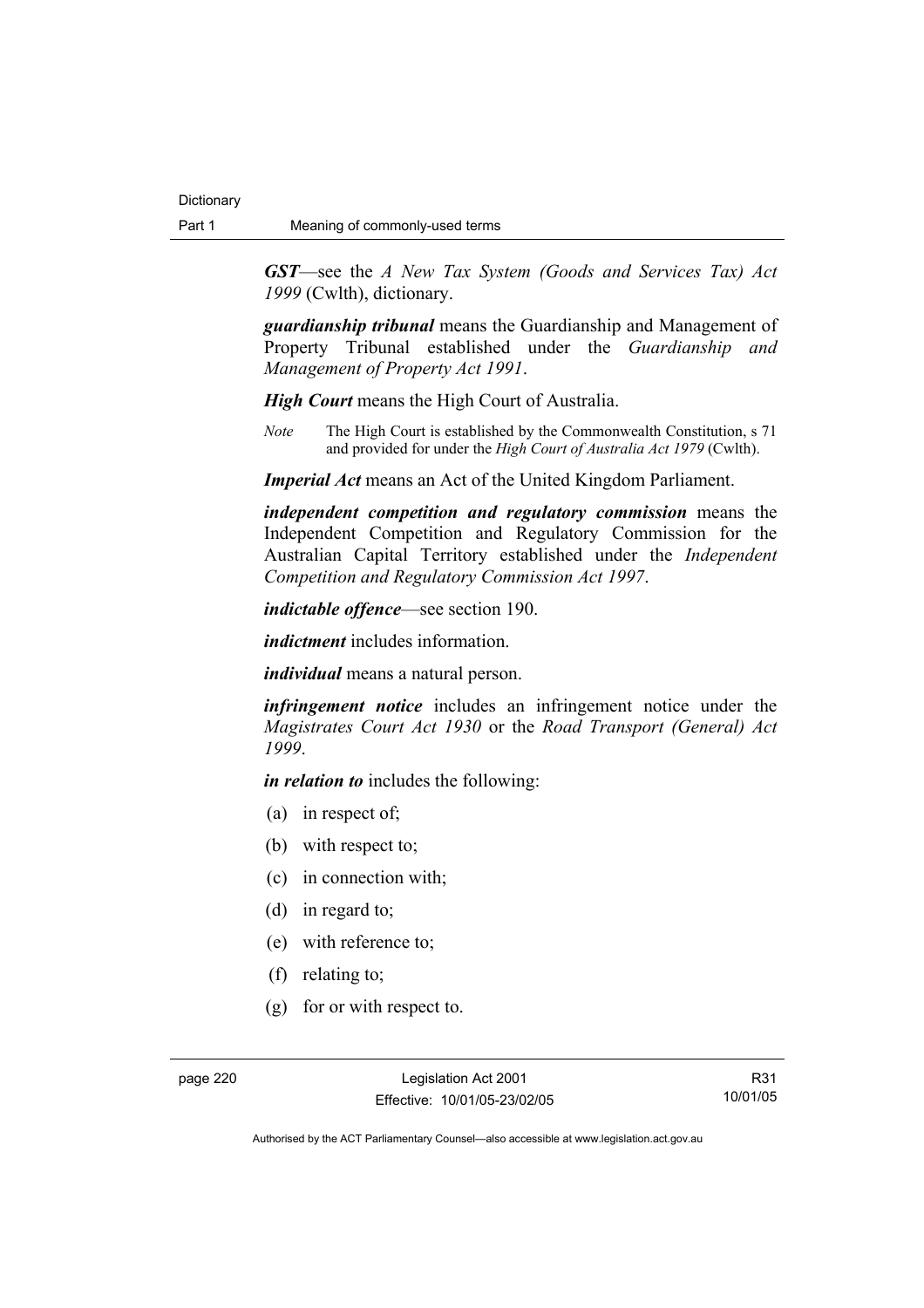## *insolvent under administration* means—

- (a) a person who is an undischarged bankrupt under the *Bankruptcy Act 1966* (Cwlth) or the corresponding provisions of the law of an external territory or foreign country; or
- (b) a person for whom a debt agreement has been made under the *Bankruptcy Act 1966* (Cwlth), part 9 (Debt agreements), or the corresponding provisions of the law of an external territory or foreign country, if the debt agreement has not ended or been terminated; or
- (c) a person who has signed a deed of arrangement or assignment under the *Bankruptcy Act 1966* (Cwlth), part 10 (Arrangements with creditors without sequestration), or the corresponding provisions of the law of an external territory or foreign country, if the terms of the deed have not been fully complied with; or
- (d) a person whose creditors have accepted a composition under the *Bankruptcy Act 1966* (Cwlth), part 10, or the corresponding provisions of the law of an external territory or foreign country, if a final payment has not been made under the composition.

*instrument*—see section 14.

*interest*, in relation to land or other property, means—

- (a) a legal or equitable estate in the land or other property; or
- (b) a right, power or privilege over, or in relation to, the land or other property.

*internal territory* means the Australian Capital Territory, the Jervis Bay Territory or the Northern Territory.

*intersex person*—see section 169B.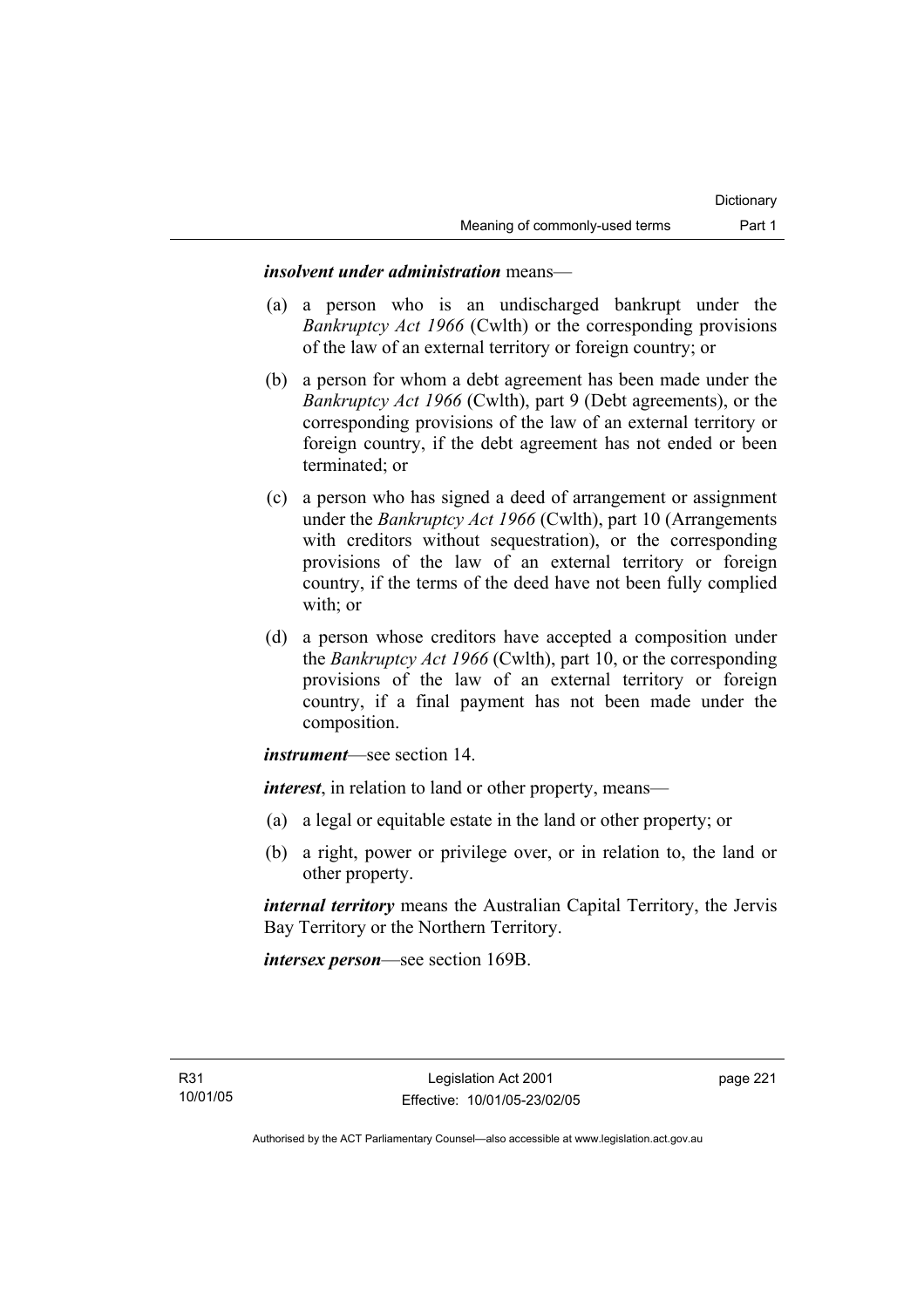*Jervis Bay Territory* means the Territory accepted by the Commonwealth under the *Jervis Bay Territory Acceptance Act 1915* (Cwlth).

*Note* The Jervis Bay Territory is described in the agreement set out in that Act, sch.

*judge* means a resident judge, additional judge or acting judge under the *Supreme Court Act 1933*.

*Lake Burley Griffin* means Lake Burley Griffin as defined in the *Lakes Act 1976*.

*Lake Ginninderra* means Lake Ginninderra as defined in the *Lakes Act 1976*.

*land* includes messuages, tenements and hereditaments, corporeal or incorporeal, of any tenure or description, whatever the interest in the land.

*Note* A number of the terms mentioned in the definition of *land* have a technical meaning at law. A *messuage* is a house together with its gardens, orchards and outbuildings. The term *tenement* signifies land capable of being held in freehold. *Hereditament* refers to real property that can be inherited. Hereditaments may be *corporeal*, that is, tangible things such as lands and buildings, or *incorporeal*, that is, intangible rights attaching to land such as rents, easements, tithes and profits a prendre. (Profits a prendre are the right to take some product of, or part of the soil from, the land of someone else.)

*land development agency* means the Land Development Agency established under the *Planning and Land Act 2002*, section 38 (1).

*law*, of the Territory, means—

- (a) an Act; or
- (b) a subordinate law; or
- (c) any other statutory instrument of a legislative nature; or
- (d) the common law.

*lawyer* means a legal practitioner.

page 222 Legislation Act 2001 Effective: 10/01/05-23/02/05

R31 10/01/05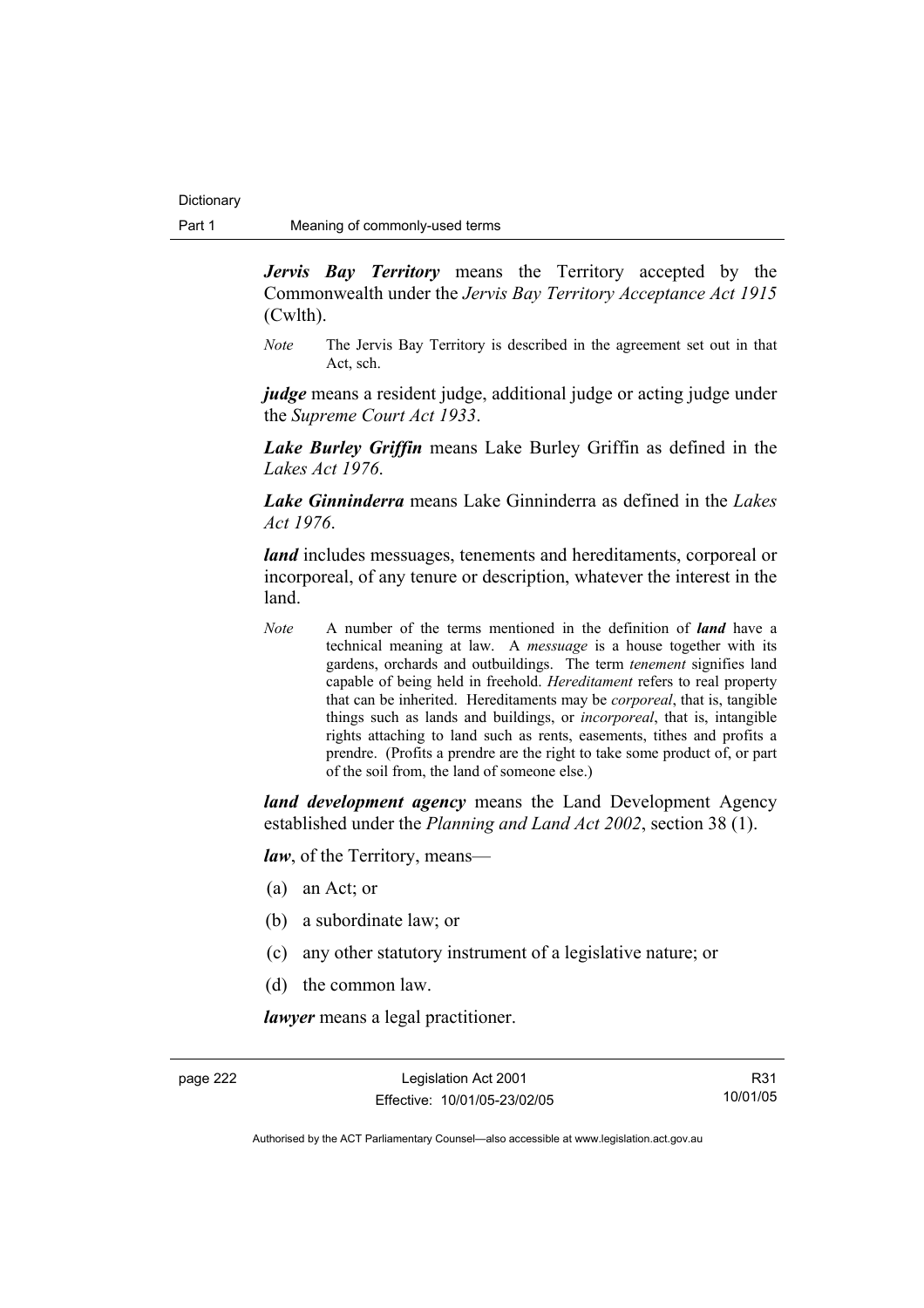*legal aid commission* means the Legal Aid Commission (A.C.T.) established under the *Legal Aid Act 1977*.

*legal practitioner* means a barrister, solicitor, barrister and solicitor or legal practitioner entered onto the High Court Register of Practitioners or on the roll, however described, of the Supreme Court of a State or Territory.

*Legislation Act* means the *Legislation Act 2001*.

*Legislative Assembly* means the Legislative Assembly for the Australian Capital Territory.

*Note* The Assembly is established by the Self-Government Act, s 8 (1).

*liability* means any liability or obligation (whether liquidated or unliquidated, certain or contingent, or accrued or accruing).

*magistrate* means a Magistrate under the *Magistrates Court Act 1930*.

*Magistrates Court* means the Magistrates Court established under the *Magistrates Court Act 1930*.

*make* an instrument includes issue and grant the instrument.

*making*, of a statutory instrument, means the signing, sealing, approval or other endorsement of the instrument by the entity authorised or required to make it.

*master*, in relation to the Supreme Court, means the Master of the Supreme Court.

*Note* The office of master is established under the *Supreme Court Act 1933*.

*may*—see section 146.

*medical practitioner* means a doctor.

*mental health tribunal* means the Mental Health Tribunal established under the *Mental Health (Treatment and Care) Act 1994*.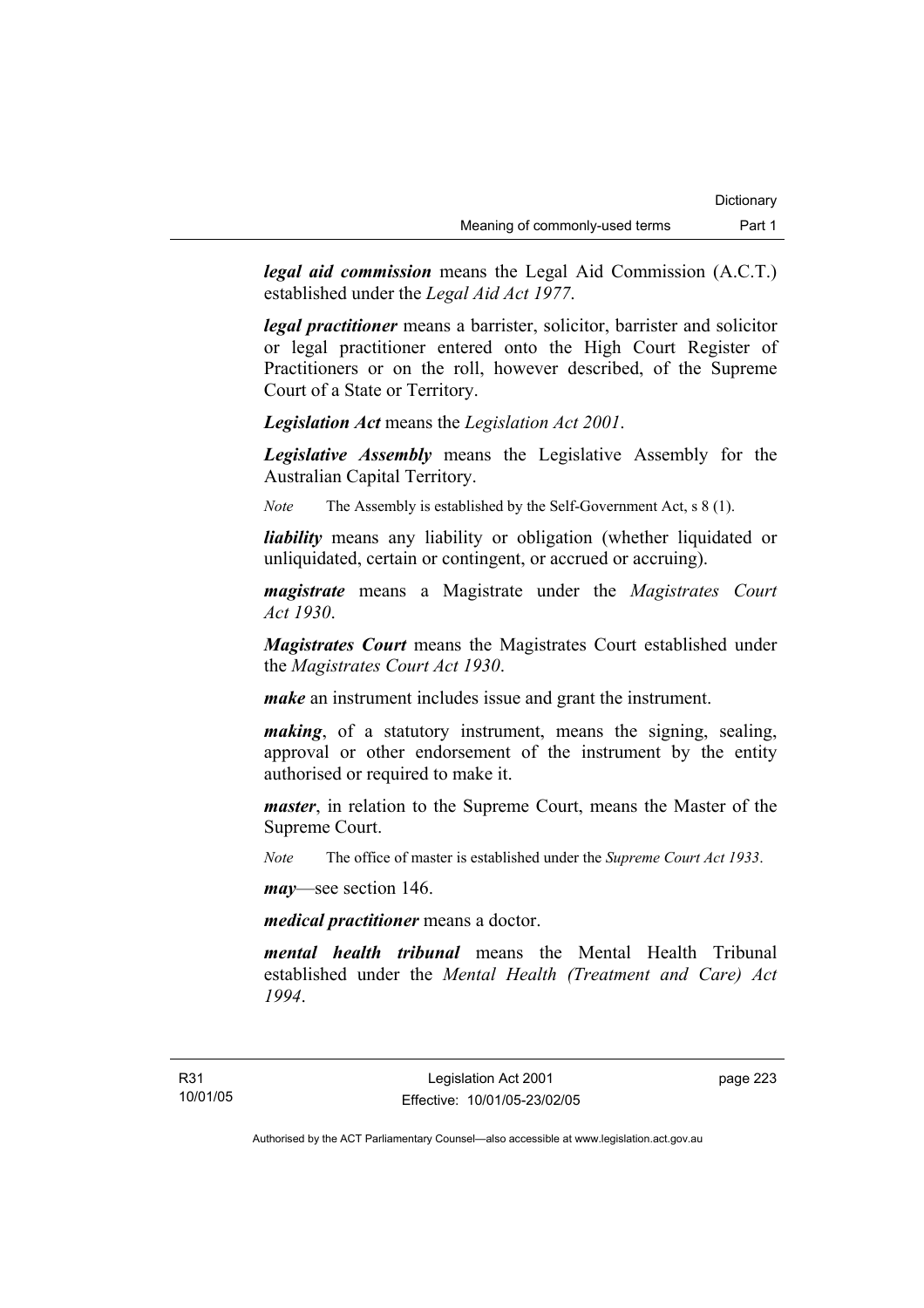*midnight*, in relation to a particular day, means the time when the day ends.

*Minister*—see section 162.

*modification* includes modification by addition, omission and substitution.

*month* means calendar month.

*must*—see section 146.

*name* includes—

- (a) for an Act—the Act's short title; and
- (b) for an instrument—the instrument's citation; and
- (c) for a position—the position's title or designation.

*named month* means one of the 12 months of the year.

*national capital authority* means the National Capital Authority established under the *Australian Capital Territory (Planning and Land Management) Act 1988* (Cwlth).

*national capital plan* means the National Capital Plan under the *Australian Capital Territory (Planning and Land Management) Act 1988* (Cwlth).

*national land* means National Land under the *Australian Capital Territory (Planning and Land Management) Act 1988* (Cwlth).

*Note* If an area of land in the ACT is, or is intended to be, used by or on behalf of the Commonwealth, it may be declared National Land under the *Australian Capital Territory (Planning and Land Management) Act 1988* (Cwlth), s 27.

*night* means the period between sunset on one day and sunrise on the next day.

*Northern Territory* means the Northern Territory of Australia.

*notifiable instrument*—see section 10.

page 224 Legislation Act 2001 Effective: 10/01/05-23/02/05

R31 10/01/05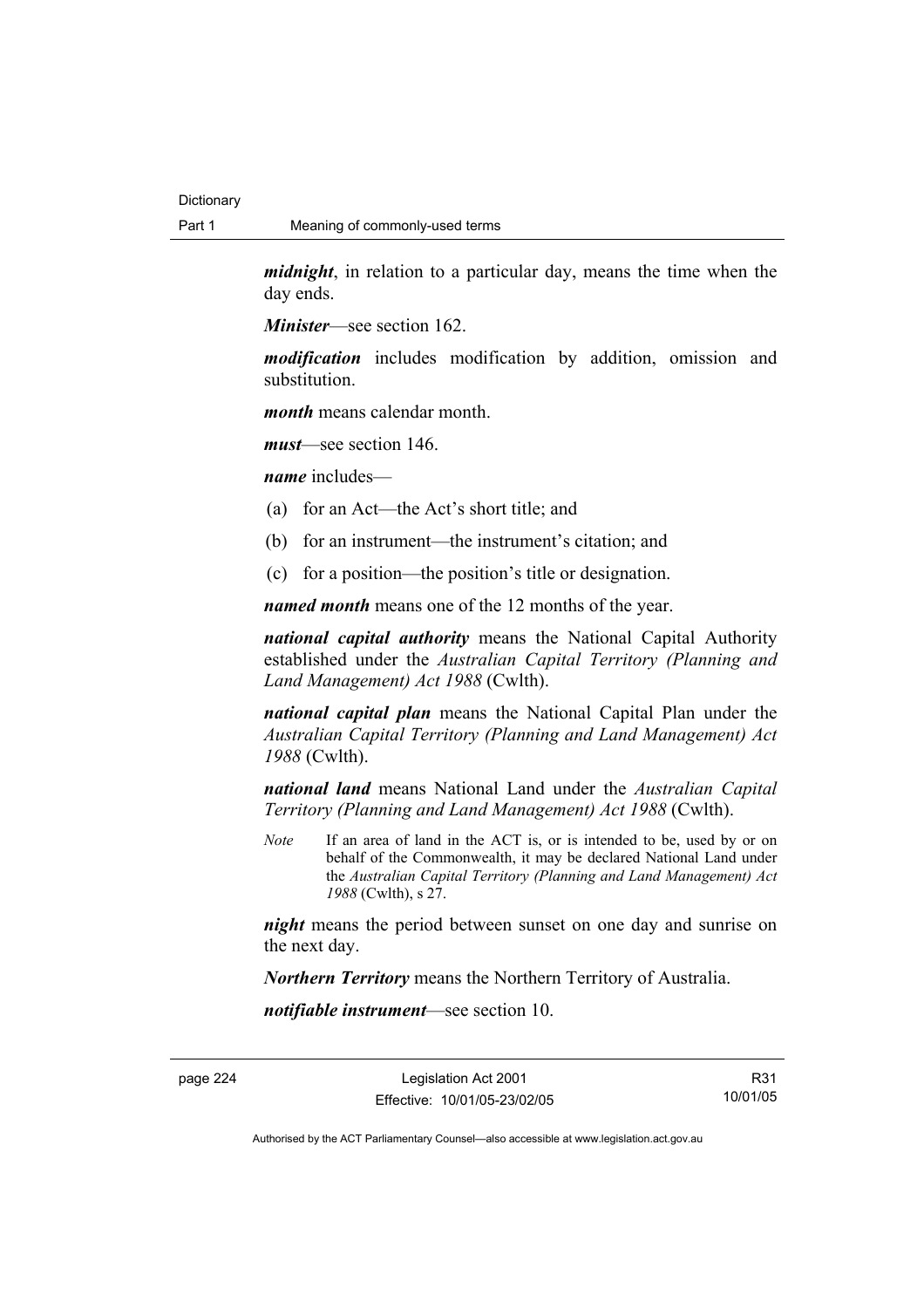## *notification*—

- (a) of an Act—see section 30; and
- (b) of a registrable instrument—see section 63.

*notification day*, for an Act or statutory instrument, means the day the Act or instrument is notified.

*NSW Act* means an Act of the New South Wales Parliament.

#### *number* means—

- (a) a number expressed in figures or words; or
- (b) a combination of a number expressed in figures or words and of a letter of the alphabet.

*nurse* means a registered nurse under the *Nurses Act 1988*.

*nurse practitioner* means a person who is registered as a nurse practitioner under the *Nurses Act 1988*.

*oath*, in relation to a person allowed by law to affirm, declare or promise includes affirmation, declaration and promise.

*occupy* a position includes hold the position or exercise functions of the position.

*office* includes position.

*office of fair trading* means the Office of Fair Trading of the Australian Capital Territory.

*Note* The *Fair Trading (Consumer Affairs) Act 1973* establishes the office and deals with its functions and powers.

*OH&S commissioner* means the Occupational Health and Safety Commissioner under the *Occupational Health and Safety Act 1989*.

*ombudsman* means the Ombudsman under the *Ombudsman Act 1989*.

*omit*, in relation to a provision of an Act or statutory instrument, includes repeal.

| R31      | Legislation Act 2001         | page 225 |
|----------|------------------------------|----------|
| 10/01/05 | Effective: 10/01/05-23/02/05 |          |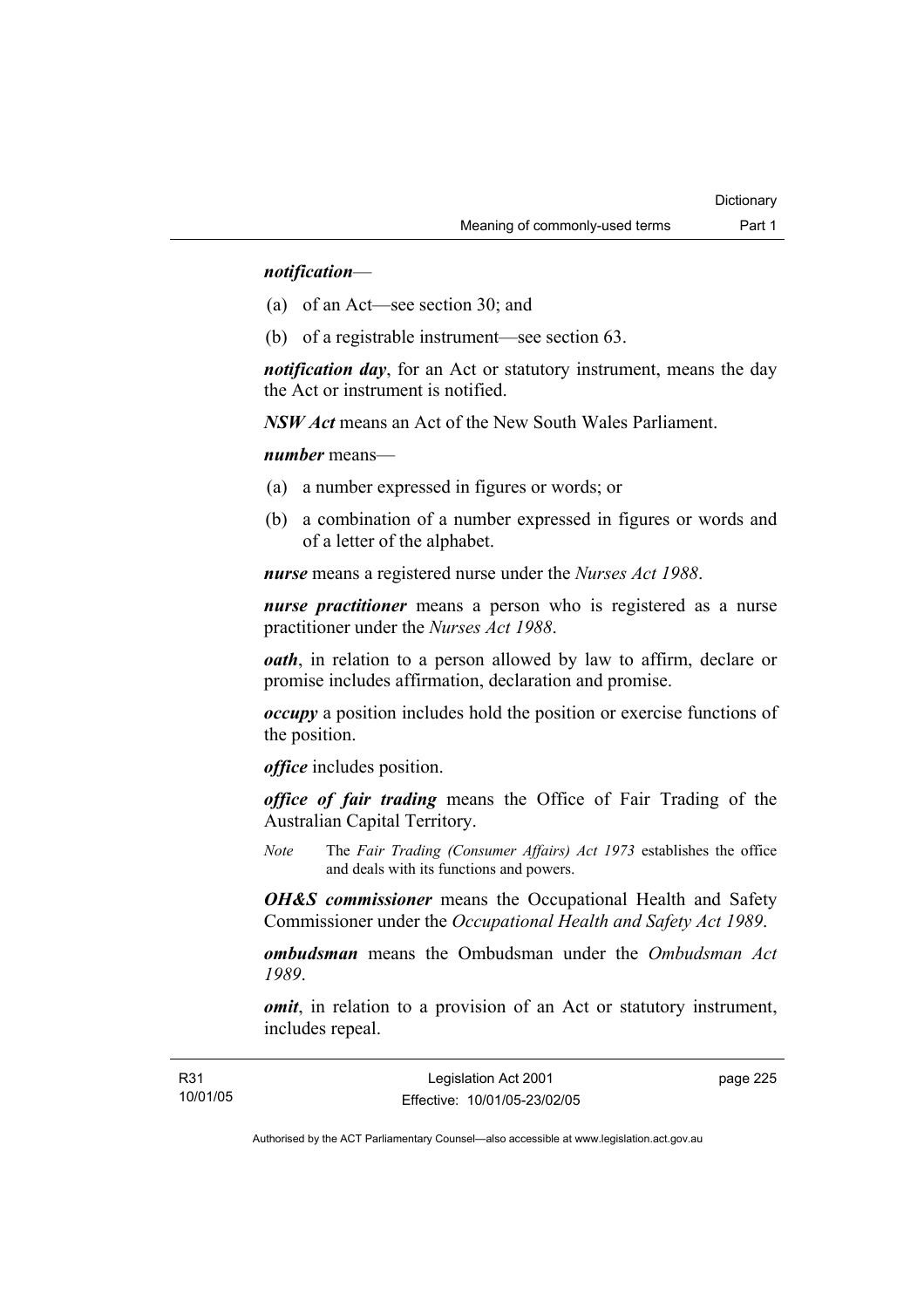*ordinance* means an ordinance made under the *Seat of Government (Administration) Act 1910* (Cwlth), section 12.

*parent*, of a child, means—

- (a) the child's mother; or
- (b) the child's father; or
- (c) someone else who is presumed under the *Parentage Act 2004*, part 2 to be a parent of the child.
- *Note* A child cannot have more than 2 parents at any one time (see *Parentage Act 2004*, s 14).

*parliamentary counsel* means the person performing the duties of Parliamentary Counsel in the public service.

*passing*, of an Act—see section 29.

*penalty unit*—see section 133.

*person* includes an individual and a corporation.

*Note* Section 160 deals with references to a person generally.

*pharmacist* means a registered pharmacist under the *Pharmacy Act 1931*.

*planning and land authority* means the Planning and Land Authority established under the *Planning and Land Act 2002*, section  $7(1)$ .

*planning and land council* means the Planning and Land Council established under the *Planning and Land Act 2002*, section 25.

*police officer* means a member or special member of the Australian Federal Police.

*position* includes office.

*power* includes authority.

*prescribed*, in an Act, means prescribed by the Act or under regulations under the Act.

| page 226 |  |  |
|----------|--|--|
|----------|--|--|

page 226 Legislation Act 2001 Effective: 10/01/05-23/02/05

R31 10/01/05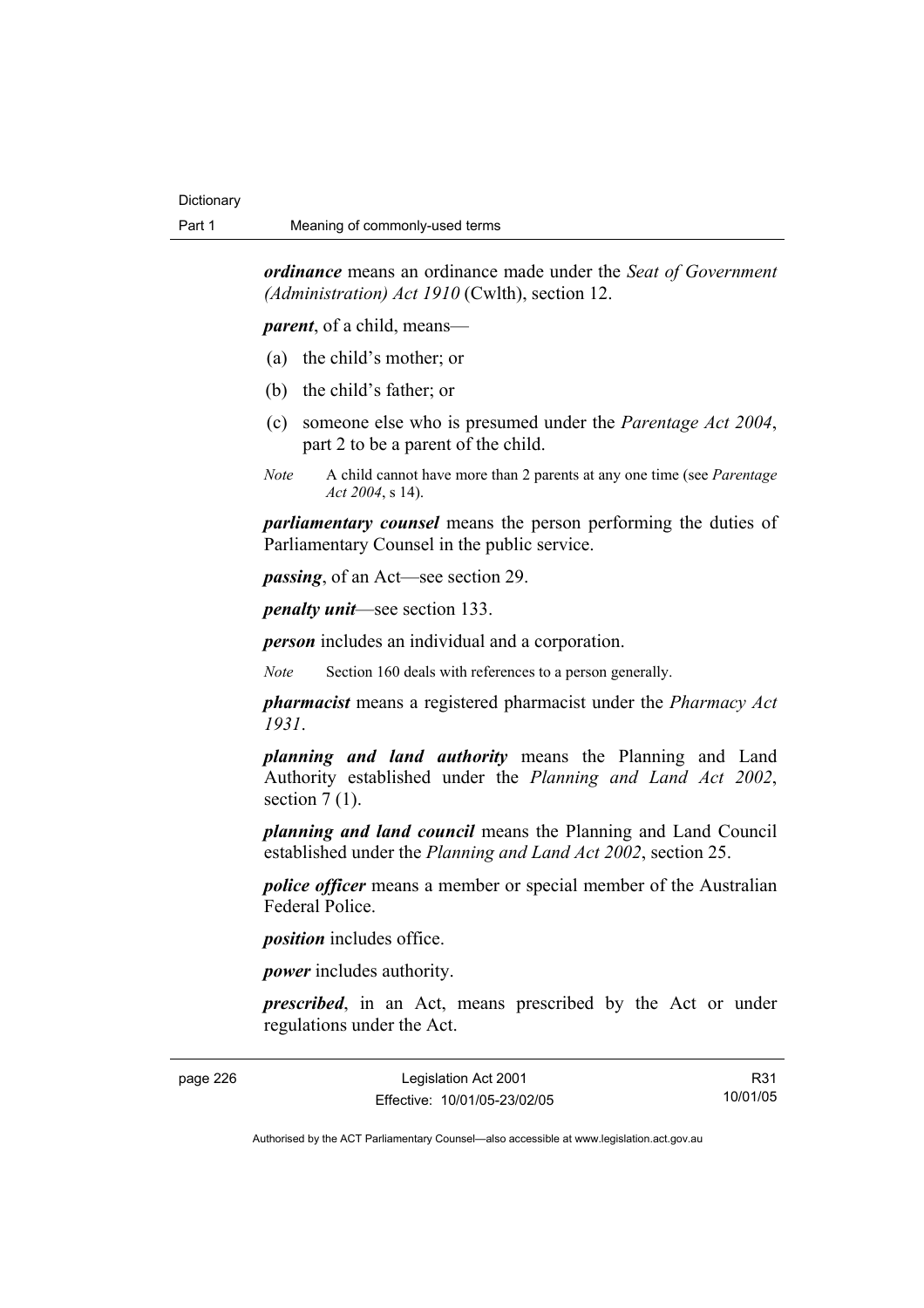*privacy commissioner* means the Privacy Commissioner under the *Privacy Act 1998* (Cwlth).

*proceeding* means a legal or other action or proceeding.

*property* means any legal or equitable estate or interest (whether present or future, vested or contingent, or tangible or intangible) in real or personal property of any description (including money), and includes a thing in action.

*Note* A *thing in action* is an intangible personal property right recognised and protected by the law. Examples include debts, money held in a bank, shares, rights under a trust, copyright and right to sue for breach of contract.

*provision*, of an Act or instrument—see section 16.

## *public employee* means—

- (a) a public servant; or
- (b) a person employed by a territory instrumentality; or
- (c) a statutory office-holder or a person employed by a statutory office-holder.

*public health officer—*see the *Public Health Act 1997*, dictionary.

*public money*, of the Territory, means revenues, loans and other money received by the Territory.

*public servant* means a person employed in the public service.

*public service* means the Australian Capital Territory Public Service.

*Note* The *Public Sector Management Act 1994*, s 12 deals with the constitution of the public service.

*public trustee* means the Public Trustee for the Australian Capital Territory under the *Public Trustee Act 1985*.

*quarter* means a period of 3 months beginning on 1 January, 1 April, 1 July or 1 October in any year.

page 227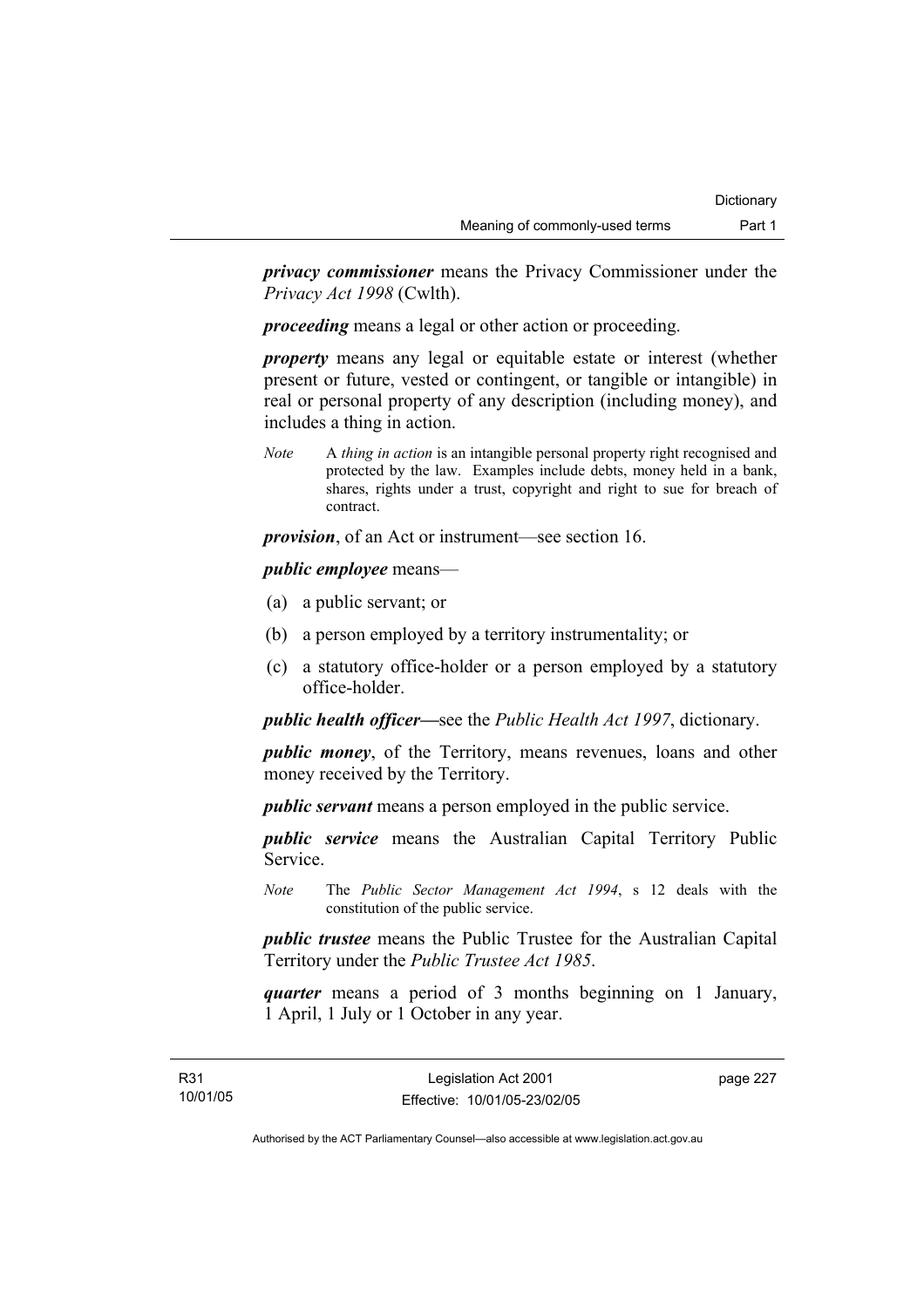*recognised transgender person*—see section 169A (3).

*registered surveyor* means a surveyor under the *Surveyors Act 2001*.

*registrable instrument*—see section 12.

*registrar* means—

- (a) in relation to the Supreme Court—the Registrar of the Supreme Court; or
- (b) in relation to the Magistrates Court—the Registrar of the Magistrates Court; or
- (c) in relation to a tribunal—the registrar of the tribunal.

*registrar-general* means the Registrar-General under the *Registrar-General Act 1993*.

*registrar of firearms* means the Registrar of Firearms under the *Firearms Act 1996*.

*registrar of liquor licences* means the Registrar of Liquor Licences under the *Liquor Act 1975*.

*regulations*, in relation to an Act, means regulations made or in force under the Act.

*remand centre* means an area declared under the *Remand Centres Act 1976* to be a remand centre or a temporary remand centre.

*remand centre administrator* means the Administrator under the *Remand Centres Act 1976*, section 6.

*remuneration tribunal* means the Remuneration Tribunal established under the *Remuneration Tribunal Act 1995*.

*repeal* includes—

- (a) for an Act or statutory instrument—omit a provision of the Act or instrument; and
- (b) for a provision of an Act or statutory instrument—omit the provision (or a part of it); and

| page 228 | Legislation Act 2001         | R31      |
|----------|------------------------------|----------|
|          | Effective: 10/01/05-23/02/05 | 10/01/05 |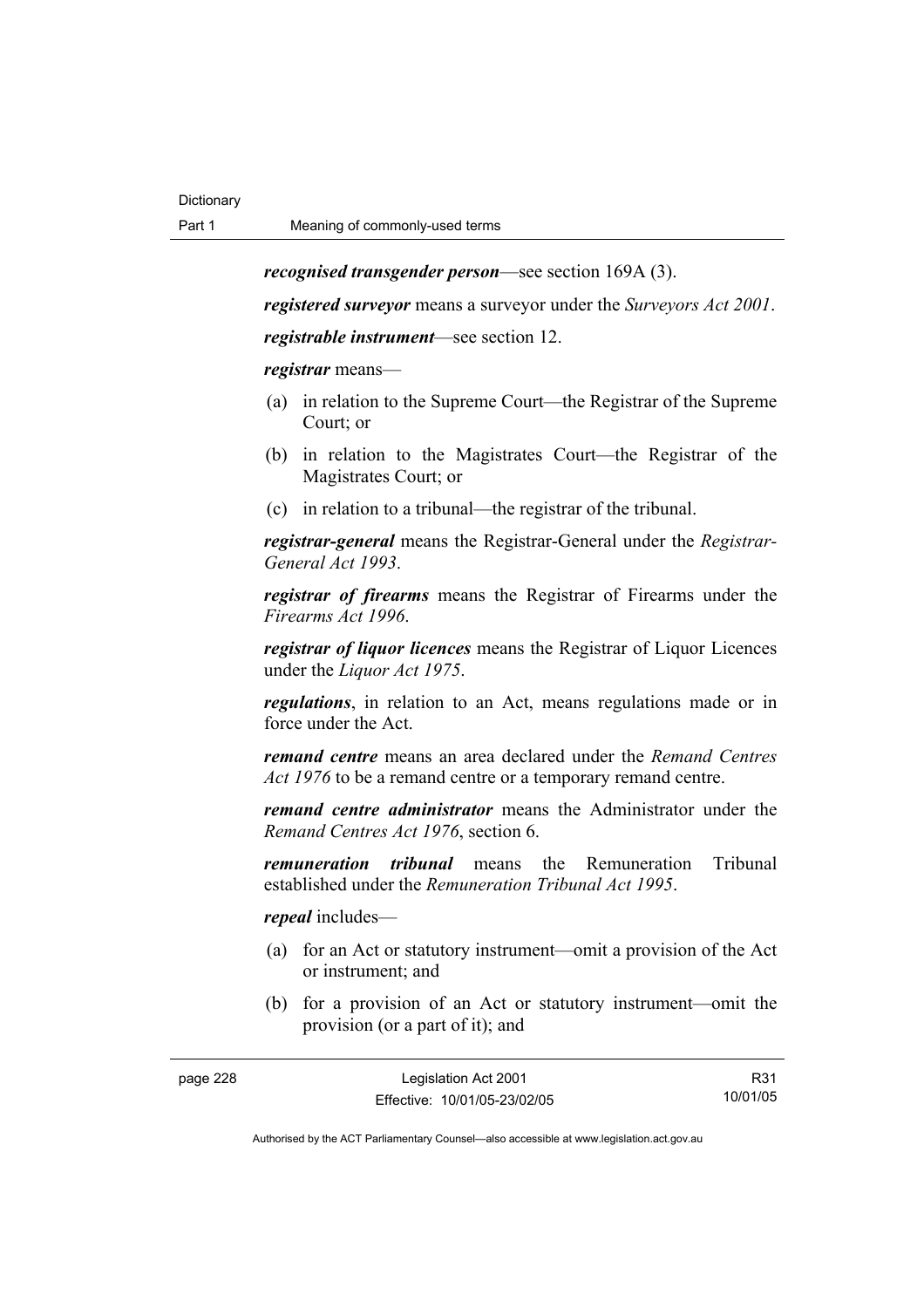- (c) for an Act or statutory instrument (or a provision of it) abrogate or limit its effect, or exclude from its application any circumstance, matter, person, place or purpose; and
- (d) for an Act or statutory instrument (or a provision of it)—any other implied repeal; and
- (e) for a statutory instrument—revoke the instrument (or part of it); and
- (f) for a decision—revoke it or cancel it; and
- (g) for chapter 9 (Repeal and amendment of laws)—see section 82.

*residential tenancies tribunal* means the Residential Tenancies Tribunal established under the *Residential Tenancies Act 1997*.

*resident judge* means a resident judge under the *Supreme Court Act 1933*.

*road transport authority* means the Australian Capital Territory Road Transport Authority.

*Note* The chief executive of the department responsible for the *Road Transport (General) Act 1999* is the road transport authority (see *Road Transport (General) Act 1999*, s 16).

*rules* means—

- (a) of a court or tribunal—rules made by the person or body having power to make rules (however described) regulating the practice and procedure of the court or tribunal; and
- (b) in relation to an Act—rules made or in force under the Act.

*rural fire service* means the ACT Rural Fire Service under the *Emergencies Act 2004*.

*see*, in a definition—see section 131 (Signpost definitions).

*Self-Government Act* means the *Australian Capital Territory (Self-Government) Act 1988* (Cwlth).

page 229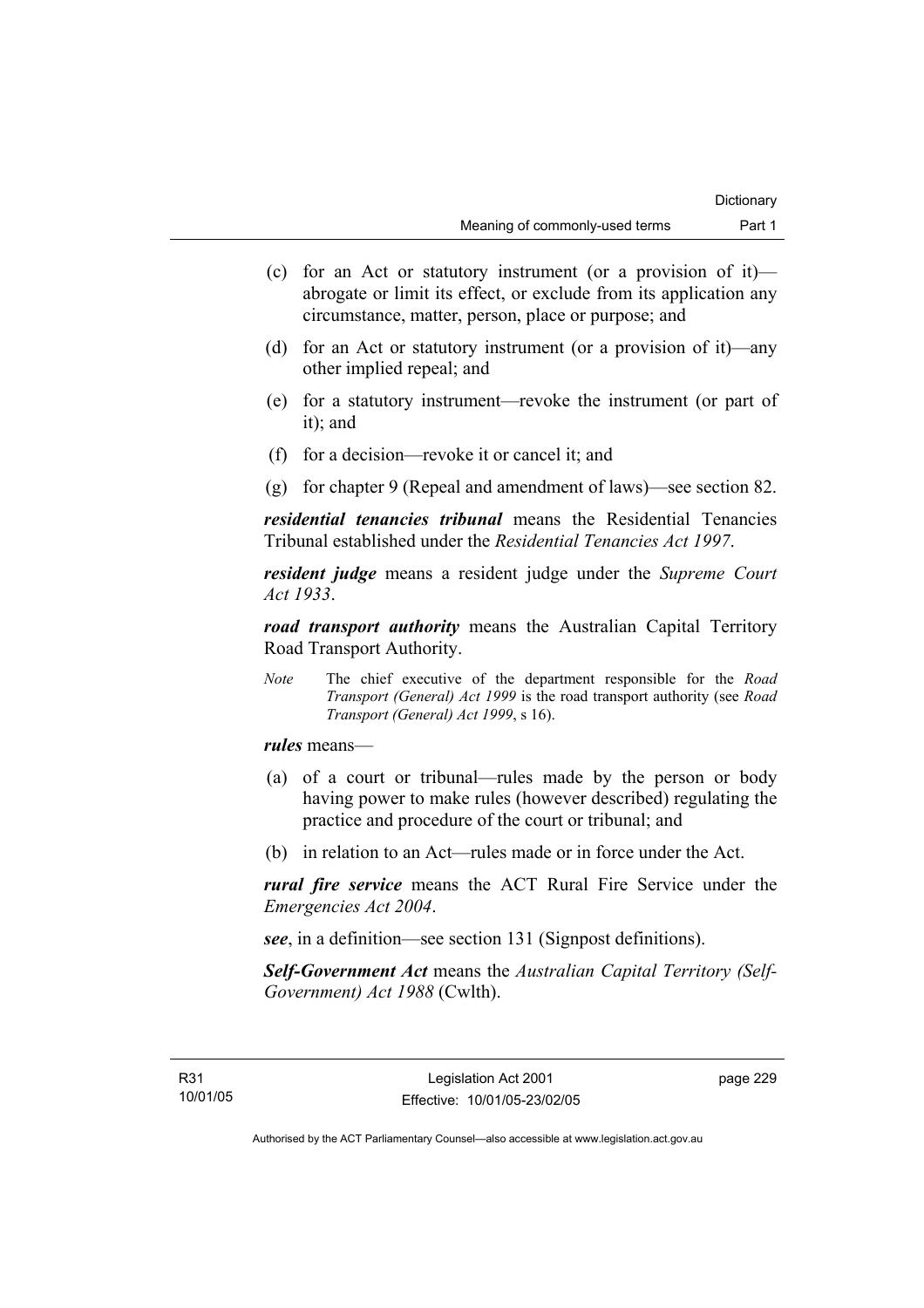## *self-government day* means 11 May 1989.

*Note* This is the day when the remaining provisions of the Self-Government Act commenced and, in particular, the Australian Capital Territory was established as a body politic, the Legislative Assembly was empowered to make laws for the ACT and the Executive was established.

*sentence administration board* means the Sentence Administration Board established under the *Rehabilitation of Offenders (Interim) Act 2001*.

*SES* means the ACT State Emergency Service established under the *Emergencies Act 2004*.

*sign* includes attach a seal and make a mark.

*sitting day*, of the Legislative Assembly, means a day when the Assembly meets.

*Small Claims Court* means the Magistrates Court when it is exercising jurisdiction under the *Magistrates Court Act 1930*, part 4.6.

*solicitor* means a lawyer who practises as a solicitor.

*Speaker* means the Presiding Officer of the Legislative Assembly.

*Note* The Presiding Officer is elected under the Self-Government Act, s 11.

*Standards Australia* means the company named Standards Australia International Limited (ACN 087 326 690).

*State* means a State of the Commonwealth, and includes the Northern Territory.

*statutory declaration* means a statutory declaration made under the *Statutory Declarations Act 1959* (Cwlth).

*statutory instrument*—see section 13.

*statutory office-holder* means a person occupying a position under an Act or statutory instrument (other than a position in the public service).

R31 10/01/05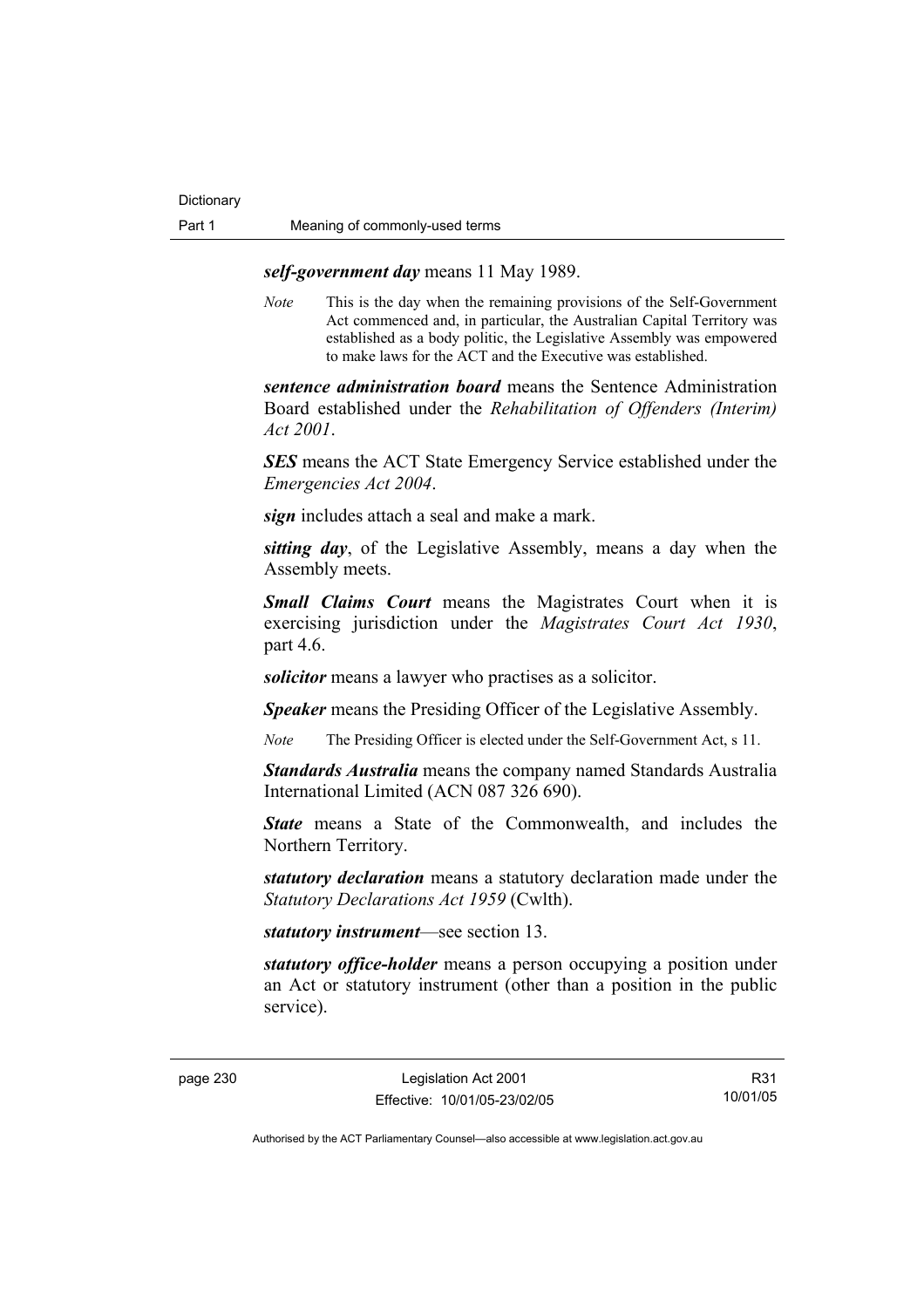*subordinate law*—see section 8.

*summary offence*—see section 190.

*Supreme Court* means the Supreme Court of the Australian Capital Territory.

*Note* The Supreme Court is established by the *Supreme Court Act 1933*, s 3. The Self-Government Act, s 48A deals with the jurisdiction and powers of the court.

*swear*, in relation to a person allowed by law to affirm, declare or promise, includes affirmation, declaration and promise.

*territory authority* means a body established under an Act, but does not include a body declared by regulation not to be a territory authority.

*territory instrumentality* means a corporation that—

- (a) is established under an Act or statutory instrument, or under the Corporations Act; and
- (b) is a territory instrumentality under the *Public Sector Management Act 1994*.
- *Note* Territory instrumentality is defined in the *Public Sector Management Act 1994*, s 3.

*territory land* means Territory Land under the *Australian Capital Territory (Planning and Land Management) Act 1988* (Cwlth).

*Note* The *Australian Capital Territory (Planning and Land Management) Act 1988* (Cwlth), s 28 provides that if land in the ACT is not national land it is territory land.

*territory-owned corporation* means a Territory owned corporation under the *Territory Owned Corporations Act 1990*.

*territory plan* means the territory plan under the *Land (Planning and Environment) Act 1991*.

page 231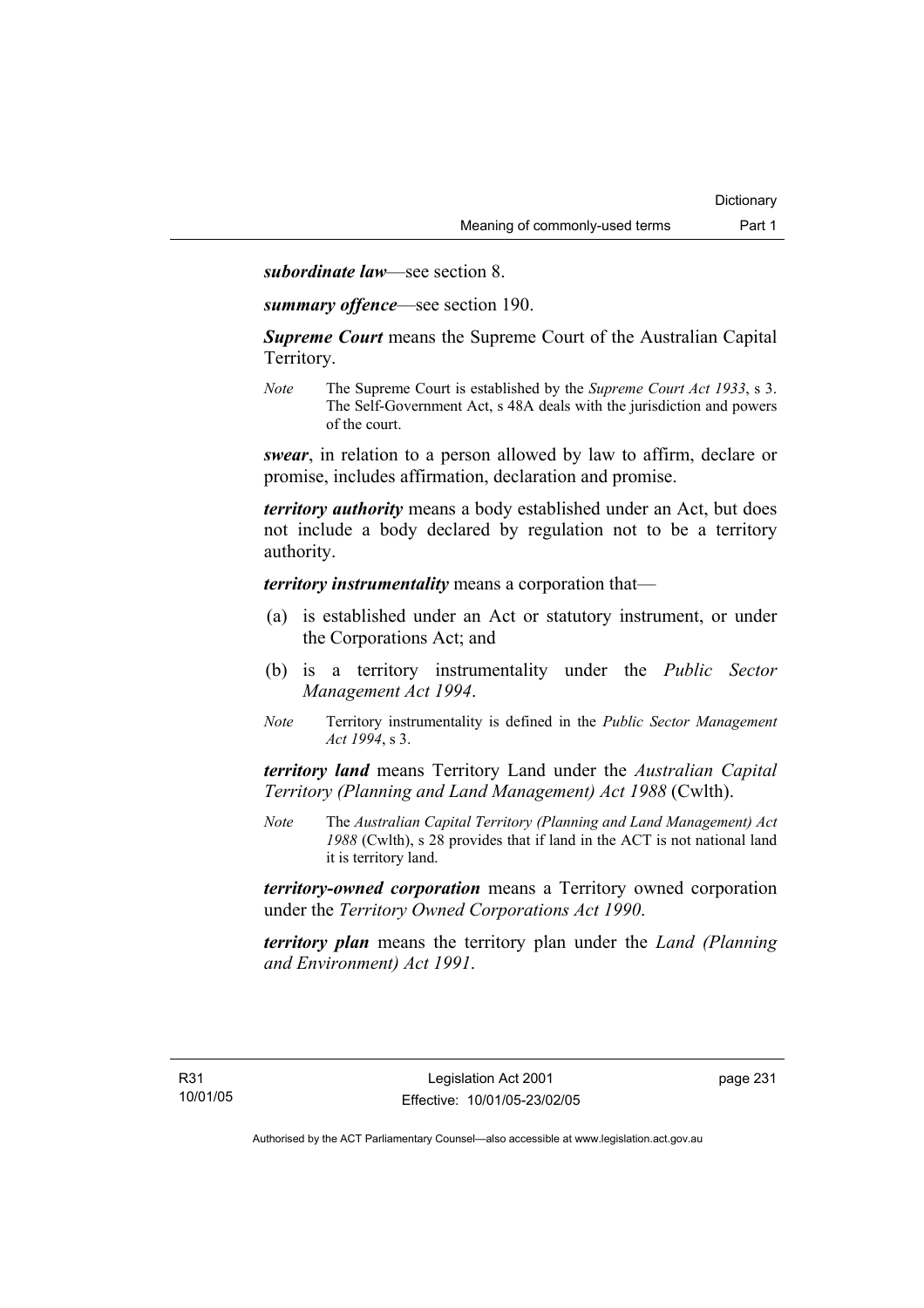#### *the Territory* means—

- (a) when used in a geographical sense—the Australian Capital Territory; or
- (b) in any other case—the body politic established by the Self-Government Act, section 7.

*transgender person*—see section 169A (1) and (2).

*transitional* includes saving.

*Treasurer* means the Minister designated Treasurer by the Chief Minister, and includes a Minister authorised by the Chief Minister to act on behalf of the Treasurer.

*tribunal* includes any entity that is authorised to hear, receive and examine evidence.

*UK Act* means an Act of the United Kingdom Parliament.

*under*, in relation to an Act or statutory instrument or a provision of an Act or statutory instrument, includes the following:

- $(a)$  by:
- (b) by virtue of;
- (c) for or for the purposes of;
- (d) in accordance with;
- (e) in pursuance of;
- (f) pursuant to;
- (g) within the meaning of.

*United Kingdom* means the United Kingdom of Great Britain and Northern Ireland.

### *United Kingdom Parliament* means—

(a) the Parliament of England; or

R31 10/01/05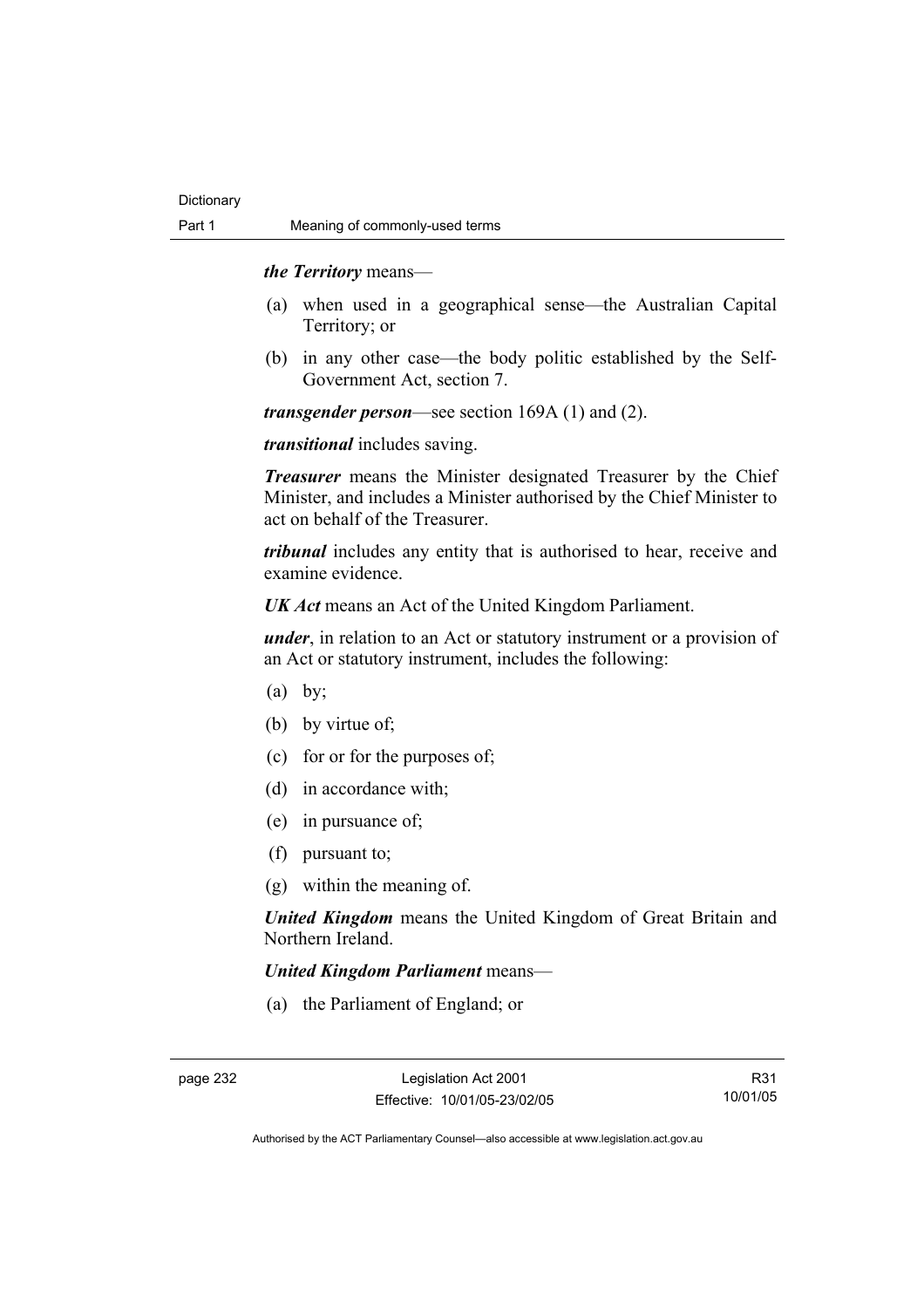- (b) the Parliament of Great Britain; or
- (c) the Parliament of the United Kingdom of Great Britain and Ireland; or
- (d) the Parliament of the United Kingdom of Great Britain and Northern Ireland.

*veterinary surgeon* means a registered veterinary surgeon under the *Veterinary Surgeons Act 1965*.

*will* includes a codicil.

*word* includes any drawing, figure, number and symbol.

*working day* means a day that is not—

- (a) a Saturday or Sunday; or
- (b) a public holiday in the ACT under the *Holidays Act 1958*.

*writing* includes any way of representing or reproducing words in visible form.

#### **Examples**

printing, photocopying, photography, typewriting

*Note* An example is part of the Act, is not exhaustive and may extend, but does not limit, the meaning of the provision in which it appears (see s 126 and s 132).

*year*, without specifying the kind of year, means calendar year.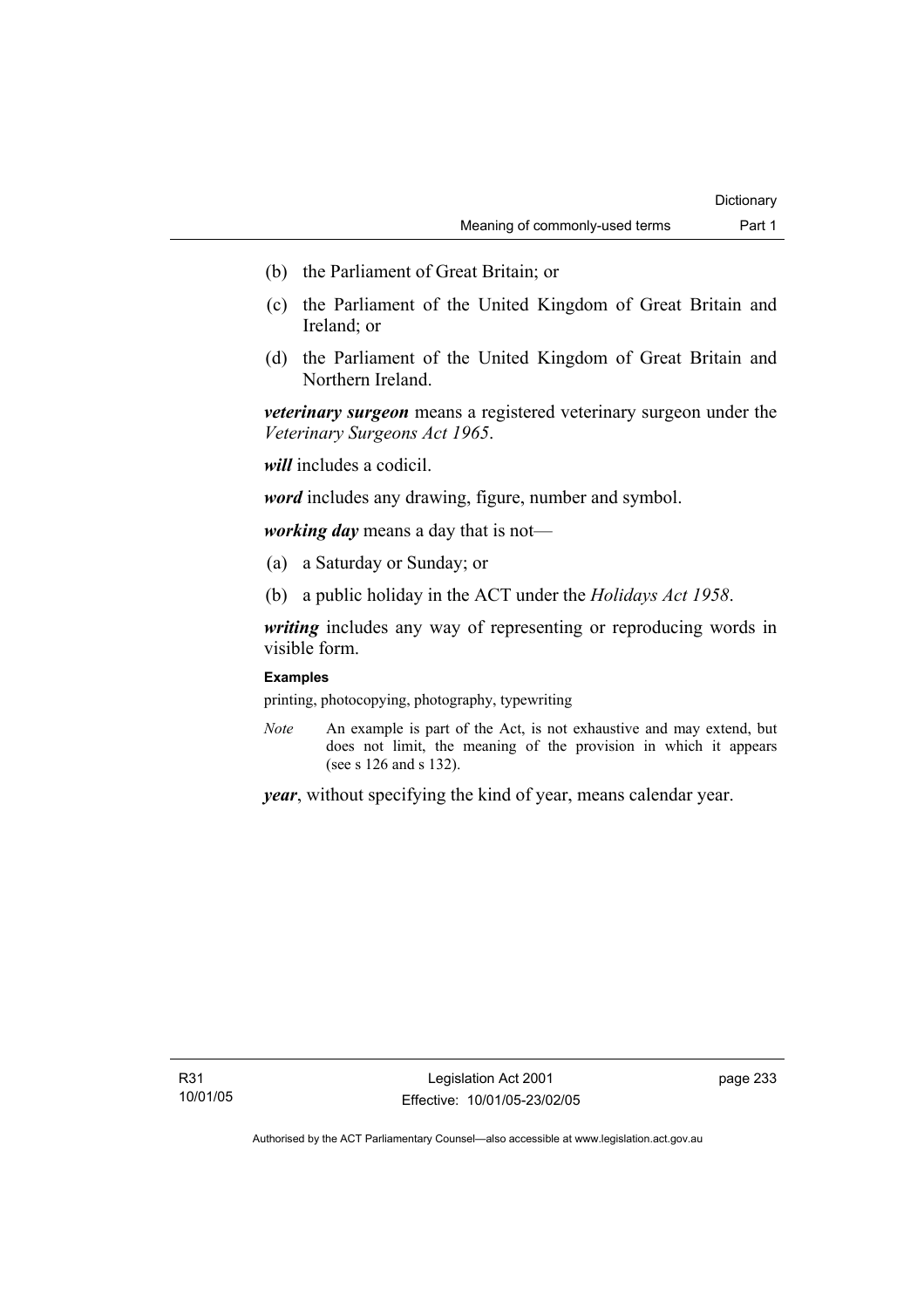# **Part 2 Terms for Legislation Act 2001 only**

*Note* Terms that apply to all Acts and statutory instruments are set out in pt 1.

*Act*, for chapter 14 (Interpretation of Acts and statutory instruments)—see section 136.

*Note* See also def *Act* in dict, pt 1.

*administrator*, for part 19.5 (Service of documents)—see section 246.

*agency*, for part 19.5 (Service of documents)—see section 246.

#### *appointee*—

- (a) for division 19.3.1 (Appointments—general)—see section 207 (2); and
- (b) for division 19.3.2 (Acting appointments)—see section 217 (2).

#### *appointer*—

- (a) for division 19.3.1 (Appointments—general)—see section 205; and
- (b) for division 19.3.2 (Acting appointments)—see section 215; and
- (c) for part 19.4 (Delegations)—see section 230 (1).

*approved web site* means an internet site approved under section 21.

*authorised republication*—see section 15.

*authorising law*, for chapter 5 (Regulatory impact statements for subordinate laws and disallowable instruments)—see section 31.

**benefits**, for chapter 5 (Regulatory impact statements for subordinate laws and disallowable instruments)—see section 31.

R31 10/01/05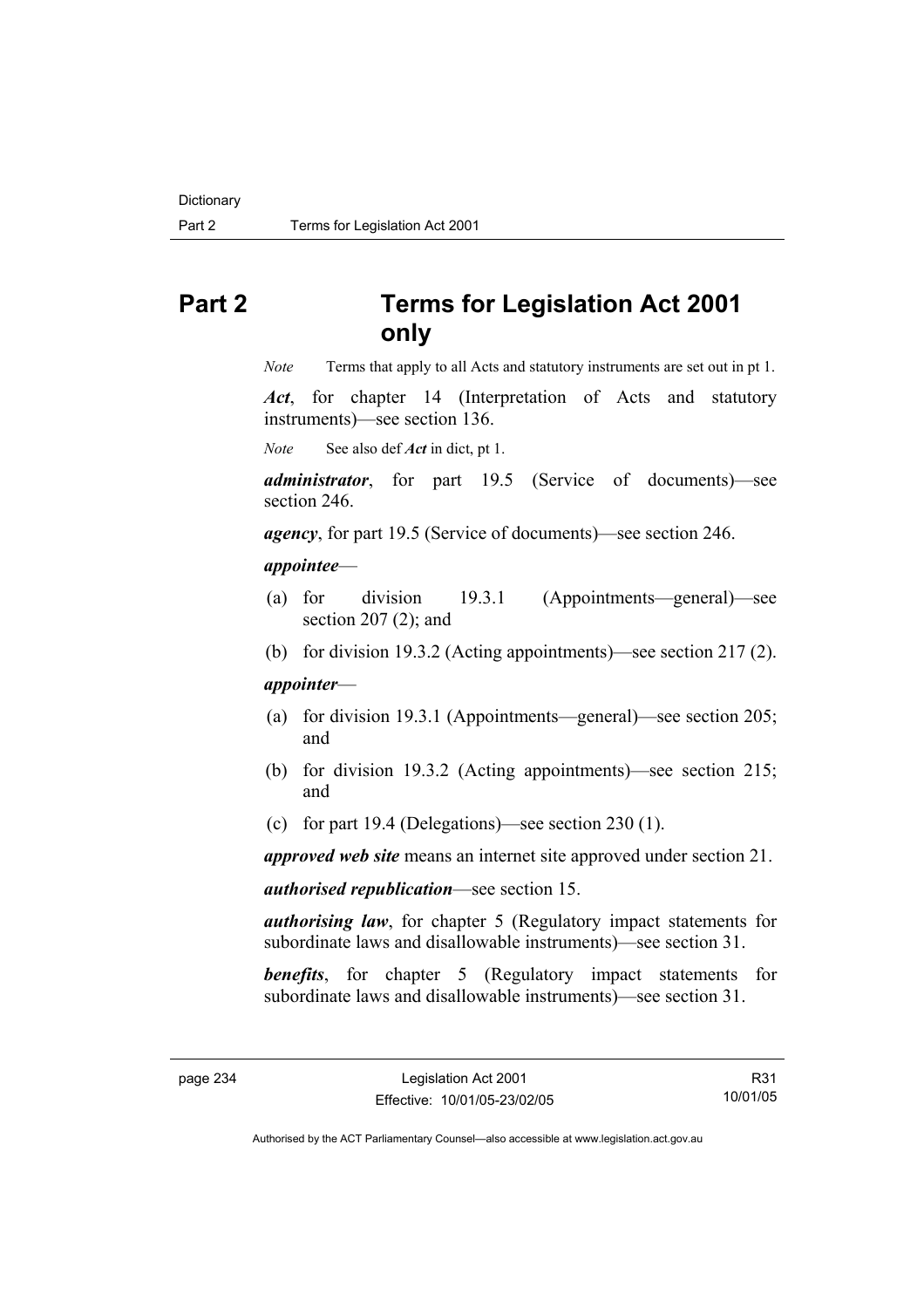*business address*, for part 19.5 (Service of documents)—see section 246.

*corporation*, for part 19.5 (Service of documents)—see section 246.

*costs*, for chapter 5 (Regulatory impact statements for subordinate laws and disallowable instruments)—see section 31.

*current legislative drafting practice* means the legislative drafting practices from time to time used in the Parliamentary Counsel's Office.

*delegate*, for part 19.4 (Delegations)—see section 233 (2).

*determinative provision*—see section 5 (2).

*document*, for part 19.5 (Service of documents)—see section 246.

*Note* See also def of *document* in dict, pt 1

*editorial amendment*, of a law—see section 116.

*email address*, for part 19.5 (Service of documents)—see section 246.

*executive officer*, for part 19.5 (Service of documents)—see section 246.

*fax number*, for part 19.5 (Service of documents)—see section 246.

*fee*, for part 6.3 (Making of certain statutory instruments about fees)—see section 55.

*home address*, for part 19.5 (Service of documents)—see section 246.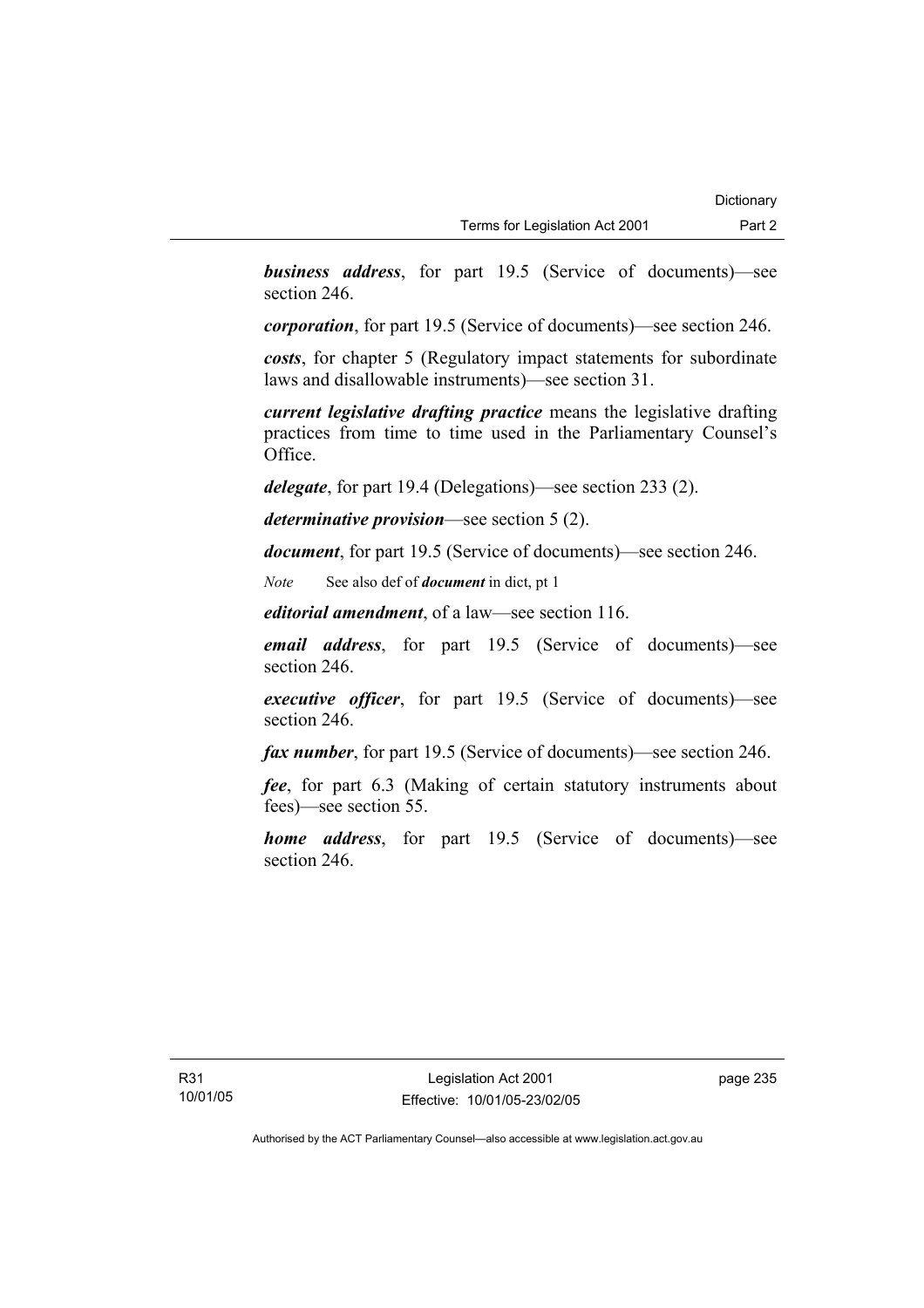#### *law*—

- (a) for chapter 3 (Authorised versions and evidence of laws and legislative material)—see section 22A; and
- (b) for chapter 8 (Commencement and exercise of powers before commencement)—see section 72; and
- (c) for chapter 9 (Repeal and amendment of laws)—see section 82; and
- (d) for chapter 11 (Republication of Acts and statutory instruments)—see section 107; and
- (e) for chapter 13 (Structure of Acts and statutory instruments) see section 125; and
- (f) for chapter 16 (Courts, tribunals and other decision-makers) see section 175; and
- (g) for chapter 17 (Entities and positions)—see section 185; and
- (h) for chapter 19 (Administrative and machinery provisions)—see section 195.

*legislative material*, for chapter 3 (Authorised versions and evidence of laws and legislative material)—see section 22A.

*non-determinative provision*—see section 5 (3).

*provide* a service, for part 6.3 (Making of certain statutory instruments about fees)—see section 55.

*referential term* means a term that identifies a provision as a provision, or part of a provision, of the Act, statutory instrument or provision in which it appears.

#### **Examples**

- 1 of this Act
- 2 of this section
- 3 hereof

page 236 Legislation Act 2001 Effective: 10/01/05-23/02/05

R31 10/01/05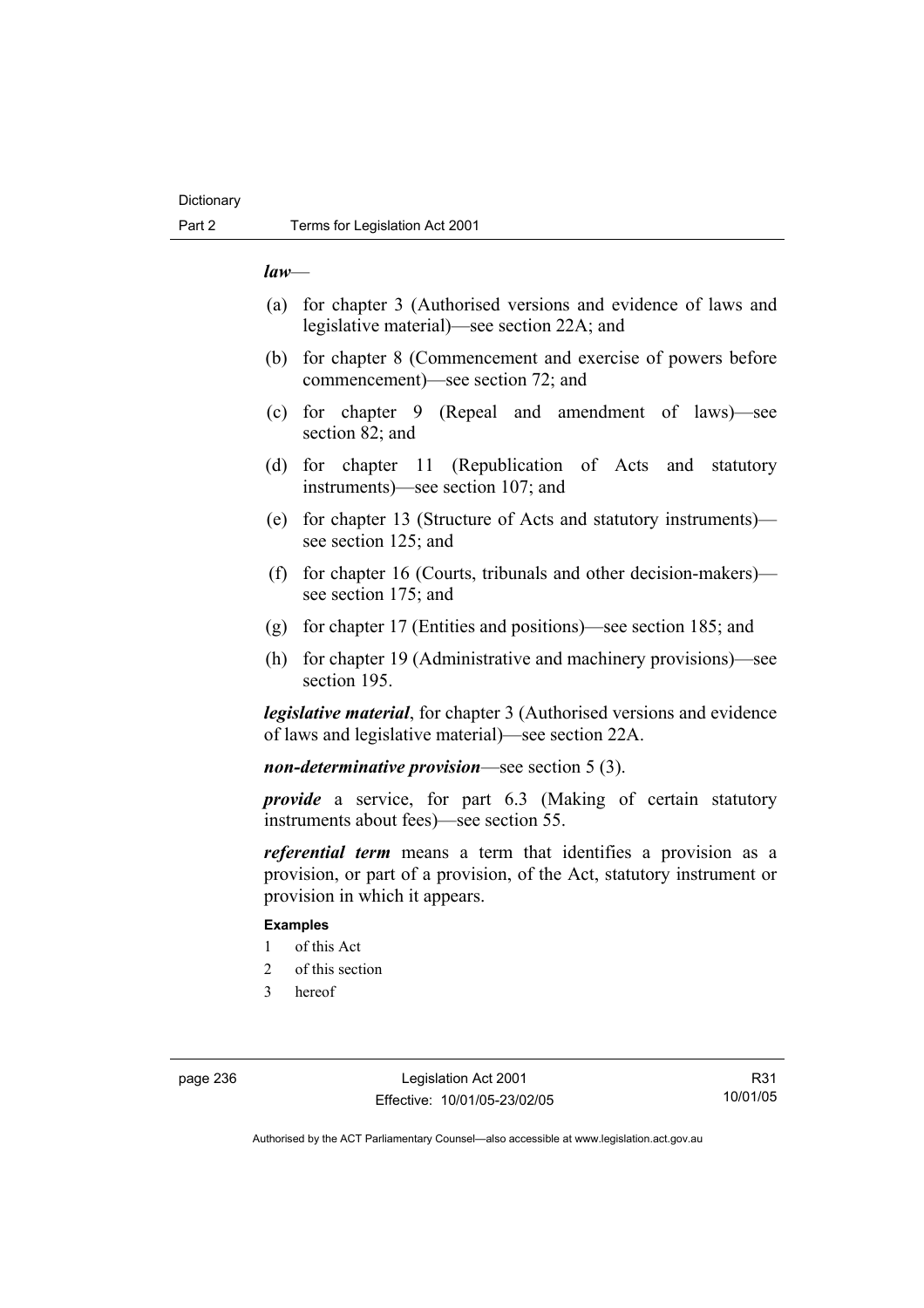#### 4 said

*Note* An example is part of the Act, is not exhaustive and may extend, but does not limit, the meaning of the provision in which it appears (see s 126 and s 132).

*register* means the ACT legislation register.

### *republication—*

- (a) for chapter 3 (Authorised versions and evidence of laws and legislative material)—see section 22A; and
- (b) for chapter 11 (Republication of Acts and statutory instruments)—see section 107.

*republication date*, for an authorised republication, means the date stated in the republication as the republication date.

*responsible*, for part 19.5 (Service of documents)—see section 246.

*retrospectively*, for the commencement of legislation—see section 75A.

*scrutiny committee principles*, for chapter 5 (Regulatory impact statements for subordinate laws and disallowable instruments)—see section 31.

*service*, for part 6.3 (Making of certain statutory instruments about fees)—see section 55.

*working out the meaning of an Act*, for part 14.2 (Key principles of interpretation)—see section 138.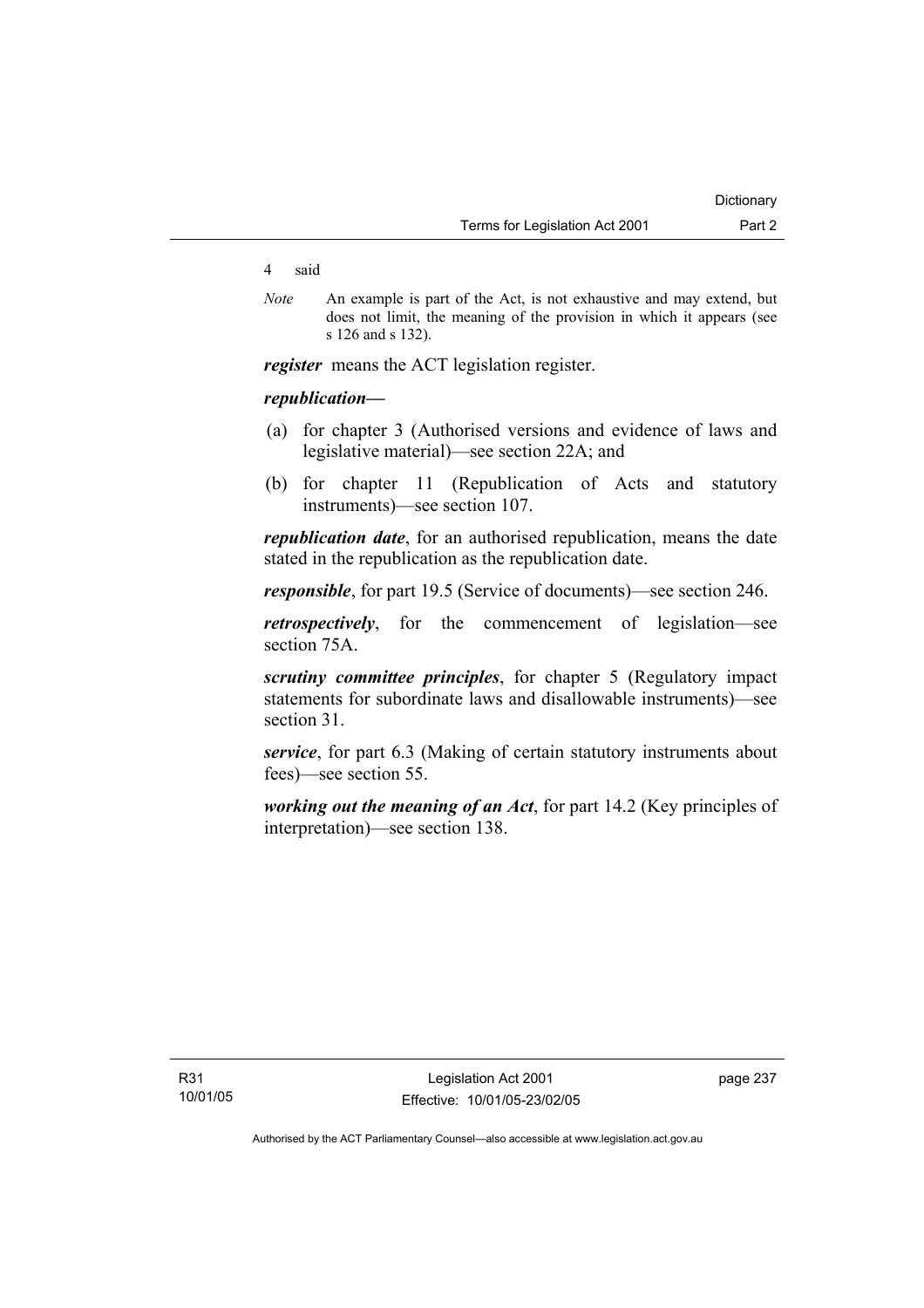1 About the endnotes

# **Endnotes**

# **1 About the endnotes**

Amending and modifying laws are annotated in the legislation history and the amendment history. Current modifications are not included in the republished law but are set out in the endnotes.

Not all editorial amendments made under the *Legislation Act 2001*, part 11.3 are annotated in the amendment history. Full details of any amendments can be obtained from the Parliamentary Counsel's Office.

Uncommenced amending laws and expiries are listed in the legislation history and the amendment history. These details are underlined. Uncommenced provisions and amendments are not included in the republished law but are set out in the last endnote.

If all the provisions of the law have been renumbered, a table of renumbered provisions gives details of previous and current numbering.

The endnotes also include a table of earlier republications.

| $am = amended$<br>$amdt = amendment$<br>$ch = chapter$<br>$def = definition$<br>$dict = dictionary$<br>disallowed = disallowed by the Legislative<br>Assembly<br>$div = division$<br>$exp = expires/expired$<br>$Gaz = gazette$<br>$hdg = heading$<br>IA = Interpretation Act 1967<br>ins = inserted/added<br>$LA =$ Legislation Act 2001<br>$LR =$ legislation register<br>LRA = Legislation (Republication) Act 1996<br>$mod = modified/modification$<br>$o = order$ | $ord = ordinance$<br>$orig = original$<br>par = paragraph/subparagraph<br>$pres = present$<br>$prev = previous$<br>$(\text{prev}) = \text{previously}$<br>$pt = part$<br>$r = rule/subrule$<br>$renum = renumbered$<br>$reloc = relocated$<br>$R[X]$ = Republication No<br>$RI =$ reissue<br>s = section/subsection<br>$sch = schedule$<br>$sdiv = subdivision$<br>$sub =$ substituted<br>SL = Subordinate Law<br>underlining = whole or part not commenced |
|------------------------------------------------------------------------------------------------------------------------------------------------------------------------------------------------------------------------------------------------------------------------------------------------------------------------------------------------------------------------------------------------------------------------------------------------------------------------|-------------------------------------------------------------------------------------------------------------------------------------------------------------------------------------------------------------------------------------------------------------------------------------------------------------------------------------------------------------------------------------------------------------------------------------------------------------|
| om = omitted/repealed                                                                                                                                                                                                                                                                                                                                                                                                                                                  | or to be expired                                                                                                                                                                                                                                                                                                                                                                                                                                            |
|                                                                                                                                                                                                                                                                                                                                                                                                                                                                        |                                                                                                                                                                                                                                                                                                                                                                                                                                                             |

# **2 Abbreviation key**

page 238 Legislation Act 2001 Effective: 10/01/05-23/02/05

R31 10/01/05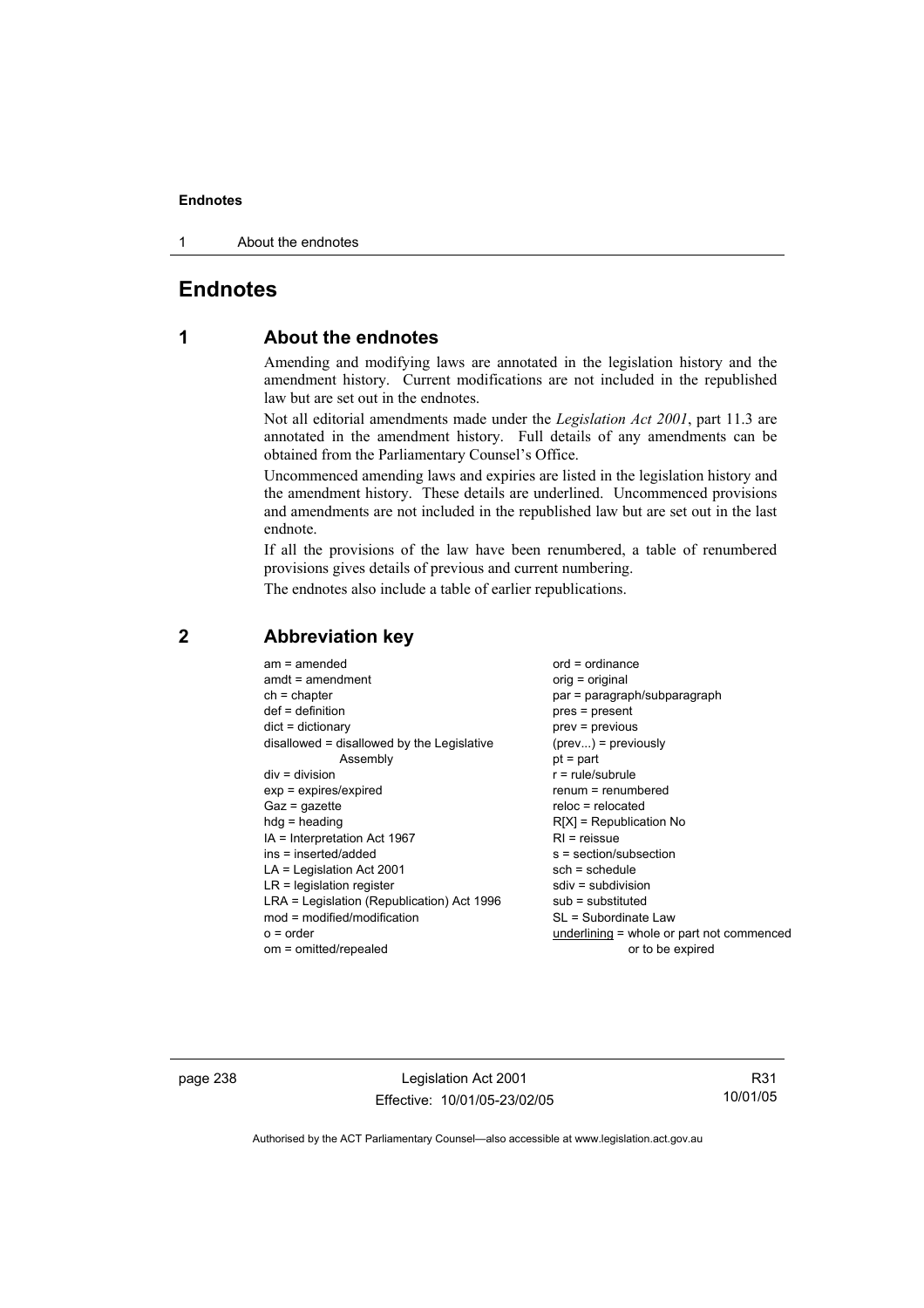# **3 Legislation history**

### **Legislation Act 2001 No 14**

notified 5 April 2001 (Gaz 2001 No 14) s 1, s 2 commenced 5 April 2001 (IA s 10B) remainder commenced 12 September 2001 (s 2 and Gaz 2001 No S65)

as amended by

# **Legislation (Consequential Amendments) Act 2001 No 44 pt 220**

notified 26 July 2001 (Gaz 2001 No 30) s 1, s 2 commenced 26 July 2001 (IA s 10B)

pt 220 commenced 12 September 2001 (s 2 and see Gaz 2001 No S65)

## **Statute Law Amendment Act 2001 (No 2) 2001 No 56 pt 2.2**

notified 5 September 2001 (Gaz 2001 No S65) s 1, s 2 commenced 5 September 2001 (IA s 10B) amdts 2.67, 2.69, 2.78, 2.81 commenced 12 September 2001 (s 2 (2)) pt 2.2 remainder commenced 5 September 2001 (s 2 (1))

as modified by

# **Legislation Regulations 2001 SL 2001 No 34 reg 6**

notified LR 13 September 2001 commenced 13 September 2001 (reg 2)

as amended by

# **Justice and Community Safety Legislation Amendment Act 2001 No 70 sch 1**

notified LR 14 September 2001 amdt commenced 14 September 2001 (s 2 (5))

### **Defamation Act 2001 No 88 s 43 (2)**

notified LR 24 September 2001 s 1, s 2 commenced 24 September 2001 (LA s 75)

s 43 (2) commenced 1 July 2002 (s 2)

R31 10/01/05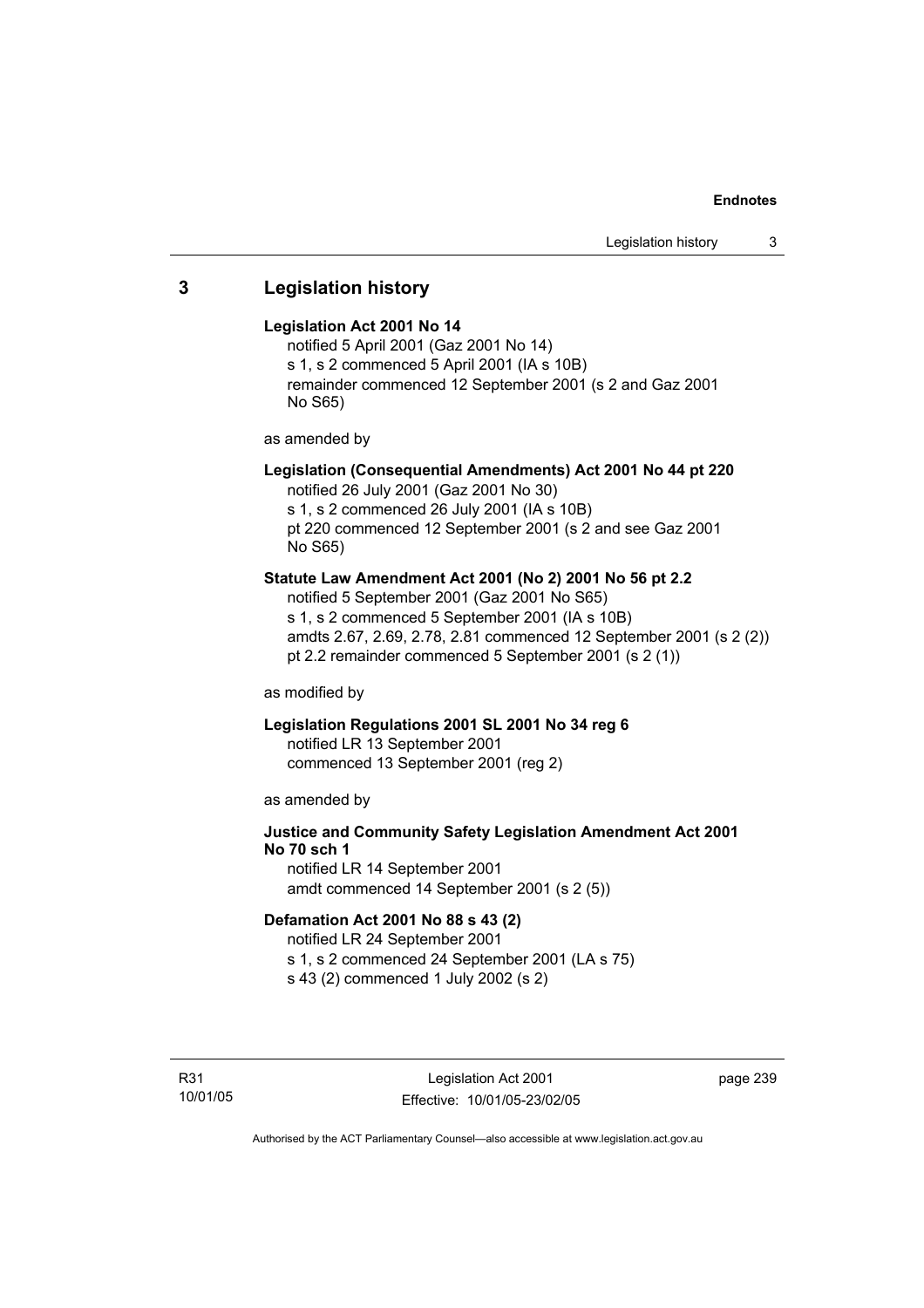3 Legislation history

## **Legislation Amendment Act 2002 No 11 ss 3-29, sch 1, pt 2.29**

notified LR 27 May 2002 s 1, s 2 commenced 27 May 2002 (LA s 75) ss 3-29, sch 1, pt 2.29 commenced 28 May 2002 (s 2 (1))

#### **Justice and Community Safety Legislation Amendment Act 2002 No 27 pt 8**

notified LR 9 September 2002 s 1, s 2 commenced 9 September 2002 (LA s 75) pt 8 commenced 7 October 2002 (s 2 (2))

#### **Statute Law Amendment Act 2002 No 30 pt 2.1**

notified LR 16 September 2002

s 1, s 2 taken to have commenced 19 May 1997 (LA s 75 (2)) amdt 2.3 taken to have commenced 12 September 2001 (s 2 (2)) pt 2.1 remainder commenced 17 September 2002 (s 2 (1))

### **Civil Law (Wrongs) Act 2002 No 40 div 3.2.8**

notified LR 10 October 2002 s 1, s 2 commenced 10 October 2002 (LA s 75 (1)) div 3.2.8 commenced 1 November 2002 (s 2 (2) and CN2002-13)

### **Statute Law Amendment Act 2002 (No 2) No 49 pt 2.1**

notified LR 20 December 2002

s 1, s 2 taken to have commenced 7 October 1994 (LA s 75 (2)) pt 2.1 commenced 17 January 2003 (s 2 (1))

### **Criminal Code 2002 No 51 pt 1.12**

notified LR 20 December 2002

s 1, s 2 commenced 20 December 2002 (LA 75 (1))

pt 1.12 commenced 1 January 2003 (s 2 (1))

### **Planning and Land (Consequential Amendments) Act 2002 No 56 pt 3.13**

notified LR 20 December 2002

s 1, s 2 commenced 20 December 2002 (LA s 75 (1))

sch 3 pt 3.13 commences 1 July 2003 (s 2 and see Planning and Land Act 2002 A2002-55, s 2)

R31 10/01/05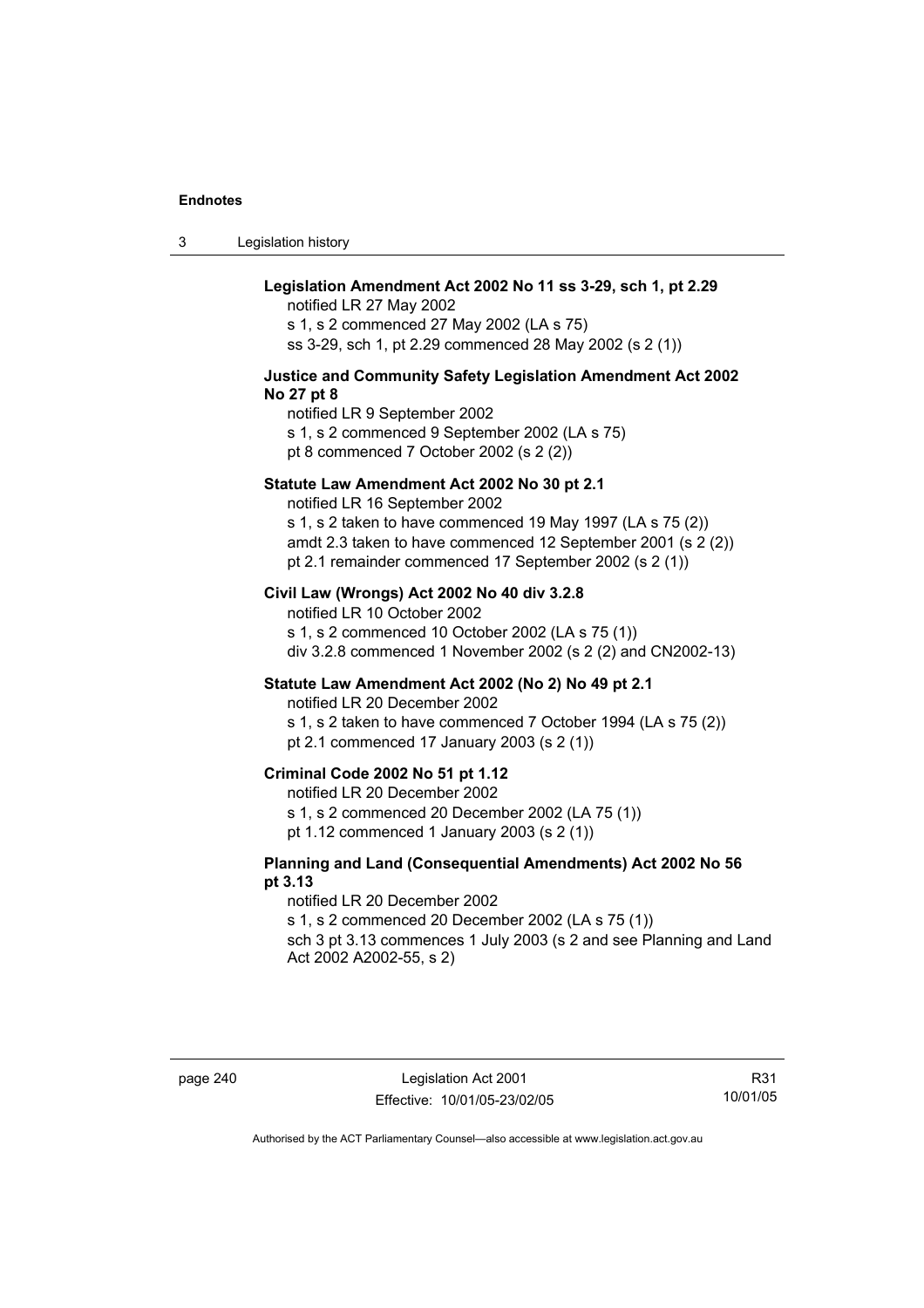## **Legislation (Gay, Lesbian and Transgender) Amendment Act 2003 A2003-14 pt 2**

notified LR 27 March 2003 s 1, s 2 commenced 27 March 2003 (LA s 75 (1)) pt 2 commenced 28 March 2003 (s 2)

### **Consumer and Trader Tribunal Act 2003 A2003-16 s 70**

notified LR 9 April 2003

s 1, s 2 commenced 9 April 2003 (LA s 75 (1))

s 70 commenced 9 October 2003 (s 2 and LA s 79)

# **Legislation (Statutory Interpretation) Amendment Act 2003 A2003-18**

notified LR 9 April 2003 s 1, s 2 commenced 9 April 2003 (LA s 75 (1)) remainder commenced 10 April 2003 (s 2)

#### **Statute Law Amendment Act 2003 A2003-41 sch 2 pt 2.1**

notified LR 11 September 2003 s 1, s 2 commenced 11 September 2003 (LA s 75 (1)) sch 2 pt 2.1 commenced 9 October 2003 (s 2 (1))

# **Statute Law Amendment Act 2003 (No 2) A2003-56 sch 2 pt 2.1**

notified LR 5 December 2003 s 1, s 2 commenced 5 December 2003 (LA s 75 (1)) sch 2 pt 2.1 commenced 19 December 2003 (s 2)

#### **Parentage Act 2004 A2004-1 sch 1 pt 1.7**

notified LR 18 February 2004 s 1, s 2 commenced 18 February 2004 (LA s 75 (1)) sch 1 pt 1.7 commenced 22 March 2004 (s 2 and CN2004-3)

#### **Human Rights Act 2004 A2004-5 sch 2 pt 2.3**

notified LR 10 March 2004 s 1, s 2 commenced 10 March 2004 (LA s 75 (1)) sch 2 pt 2.3 commenced 1 July 2004 (s 2)

### **Dangerous Substances Act 2004 A2004-7 sch 1 pt 1.4**

notified LR 19 March 2004 s 1, s 2 commenced 19 March 2004 (LA s 75 (1)) sch 1 pt 1.4 commenced 5 April 2004 (s 2 and CN2004-6)

R31 10/01/05 page 241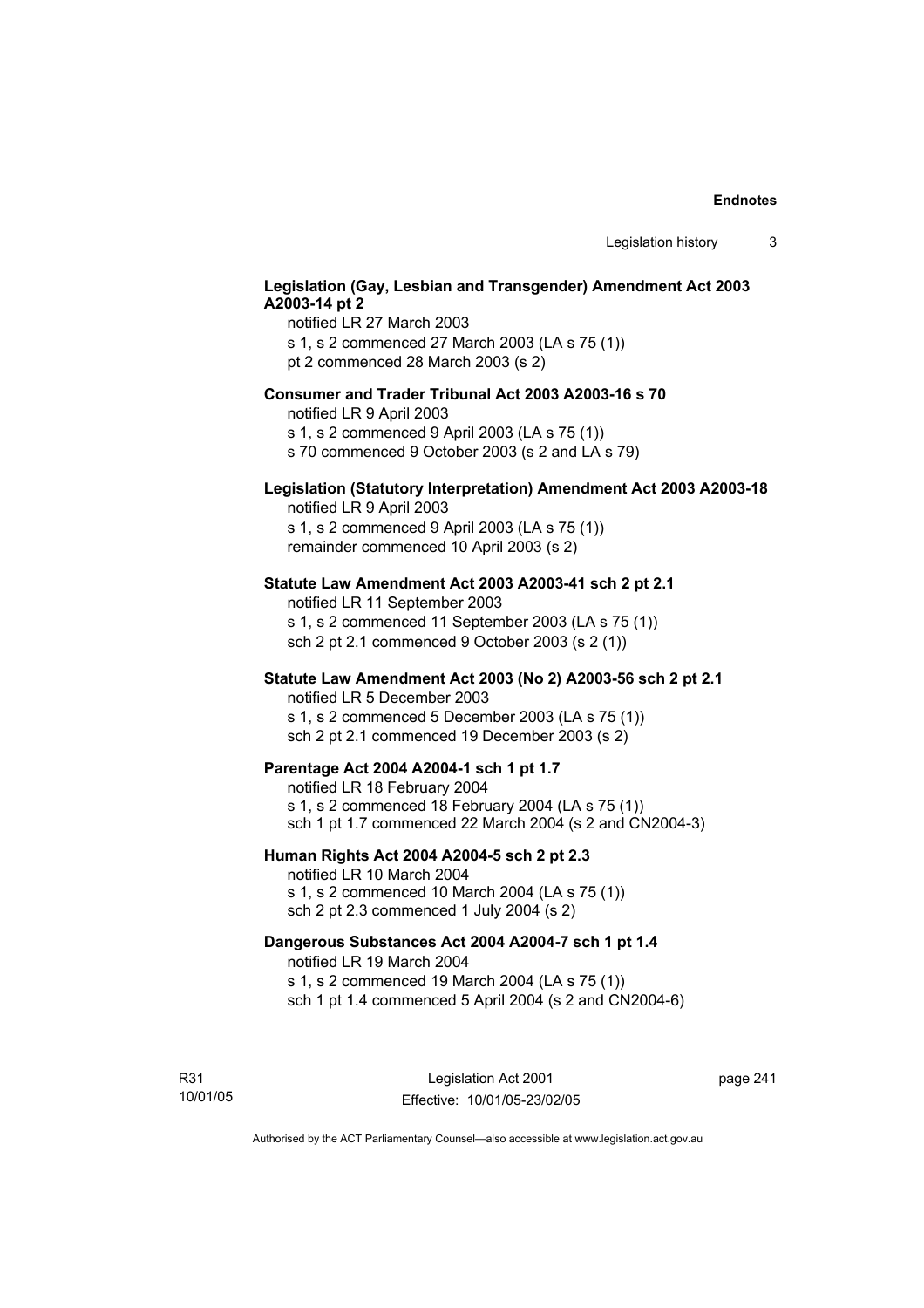3 Legislation history

### **Nurse Practitioners Legislation Act 2004 A2004-10 pt 3**

notified LR 19 March 2004 s 1, s 2 commenced 19 March 2004 (LA s 75 (1)) pt 3 commenced 27 May 2004 (s 2 and CN2004-9)

### **Construction Occupations Legislation Amendment Act 2004 A2004-13 sch 2 pt 2.20**

notified LR 26 March 2004 s 1, s 2 commenced 26 March 2004 (LA s 75 (1)) sch 2 pt 2.20 commenced 1 September 2004 (s 2 and see Construction Occupations (Licensing) Act 2004 A2004-12, s 2 and CN2004-8)

### **Education Act 2004 A2004-17 sch 2 pt 2.5**

notified LR 8 April 2004 s 1, s 2 commenced 8 April 2004 (LA s 75 (1))

sch 2 pt 2.5 commenced 1 January 2005 (s 2)

### **Emergencies Act 2004 A2004-28 sch 3 pt 3.12**

notified LR 29 June 2004

s 1, s 2 commenced 29 June 2004 (LA s 75 (1)) sch 3 pt 3.12 commenced 1 July 2004 (s 2 (1) and CN2004-11)

### **Justice and Community Safety Legislation Amendment Act 2004 (No 2) A2004-32 pt 13**

notified LR 29 June 2004 s 1, s 2 commenced 29 June 2004 (LA s 75 (1)) pt 13 commenced 13 July 2004 (s 2 (3))

# **Health Professionals Legislation Amendment Act 2004 A2004-39 sch 3 pt 3.1, sch 4 pt 4.3, sch 5 pt 5.9, sch 6 pt 6.6, sch 8 pt 8.2**

notified LR 8 July 2004

s 1, s 2 commenced 8 July 2004 (LA s 75 (1))

sch 3 pt 3.1, sch 4 pt 4.3, sch 5 pt 5.9, sch 6 pt 6.6, sch 8 pt 8.2 awaiting commencement (s 2 and see Health Professionals Act 2004 A2004-38, s 2)

*Note* default commencement under s 2: 8 July 2005

### **Statute Law Amendment Act 2004 A2004-42 sch 2 pt 2.1**

notified LR 11 August 2004

s 1, s 2 commenced 11 August 2004 (LA s 75 (1))

sch 2 pt 2.1 commenced 25 August 2004 (s 2 (1))

page 242 Legislation Act 2001 Effective: 10/01/05-23/02/05

R31 10/01/05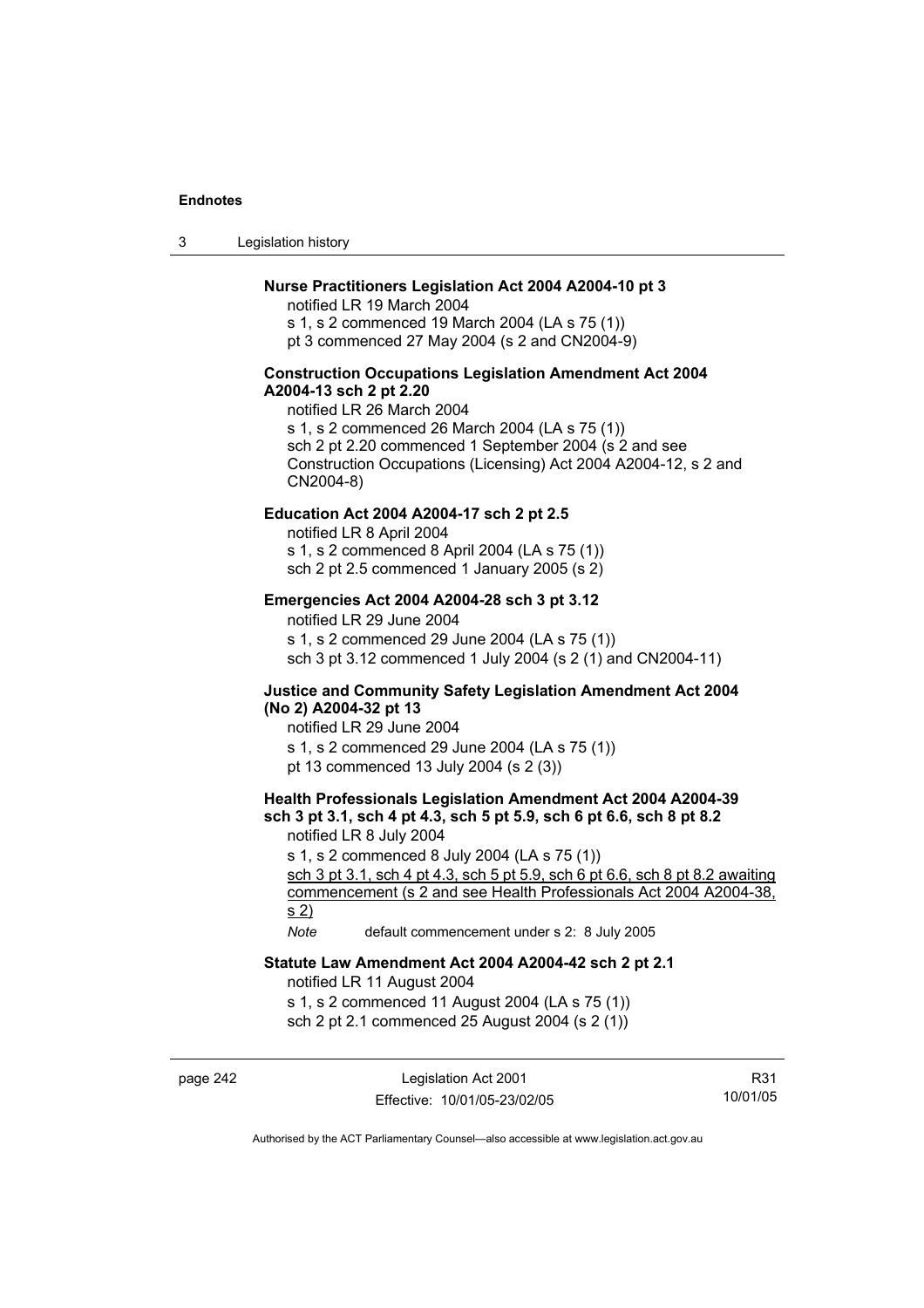# **Heritage Act 2004 A2004-57 sch 1 pt 1.8**

notified LR 9 September 2004

s 1, s 2 commenced 9 September 2004 (LA s 75 (1))

sch 1 pt 1.8 awaiting commencement (s 2)

*Note* default commencement under LA s 79: 9 March 2005

## **Court Procedures (Consequential Amendments) Act 2004 A2004-60 sch 1 pt 1.37**

notified LR 2 September 2004

s 1, s 2 commenced 2 September 2004 (LA s 75 (1)) sch 1 pt 1.37 commenced 10 January 2005 (s 2 and see Court Procedures Act 2004 A2004-59, s 2 and CN2004-29)

# **4 Amendment history**

| <b>Dictionary</b>                                                                  |                                                                                                                                     |
|------------------------------------------------------------------------------------|-------------------------------------------------------------------------------------------------------------------------------------|
| s <sub>2</sub>                                                                     | orig s 2 om LA s $89(4)$<br>(prev s 3) am 2001 No 56 amdt 2.18<br>renum 2002 No 11 s 5<br>am A2003-56 amdt 2.1                      |
| <b>Notes</b>                                                                       |                                                                                                                                     |
| s2A                                                                                | (prev s 4) am 2001 No 56 amdt 2.19; 2002 No 11 amdt 1.1<br>renum 2002 No 11 s 5<br>$(2)$ , $(3)$ exp 2 September 2003 (s 2A $(3)$ ) |
| <b>Objects</b>                                                                     |                                                                                                                                     |
| s 3                                                                                | orig s 3 renum as s 2<br>(prev s 5) am 2002 No 11 s 4<br>renum 2002 No 11 s 5                                                       |
| <b>Application of Act</b>                                                          |                                                                                                                                     |
| s <sub>4</sub>                                                                     | orig s 4 renum as s 2A<br>ins 2002 No 11 s 6                                                                                        |
|                                                                                    | Determinative and non-determinative provisions                                                                                      |
| s 5                                                                                | orig s 5 renum as s 3<br>ins 2002 No 11 s 6                                                                                         |
| Legislation Act provisions must be applied<br>sub 2002 No 11 s 6<br>s <sub>6</sub> |                                                                                                                                     |
| <b>Meaning of instrument</b><br>s 14                                               | am 2001 No 56 amdt 2.20                                                                                                             |
| <b>Meaning of provision</b>                                                        | am 2001 No 56 amdt 2.21                                                                                                             |

R31 10/01/05

Legislation Act 2001 Effective: 10/01/05-23/02/05 page 243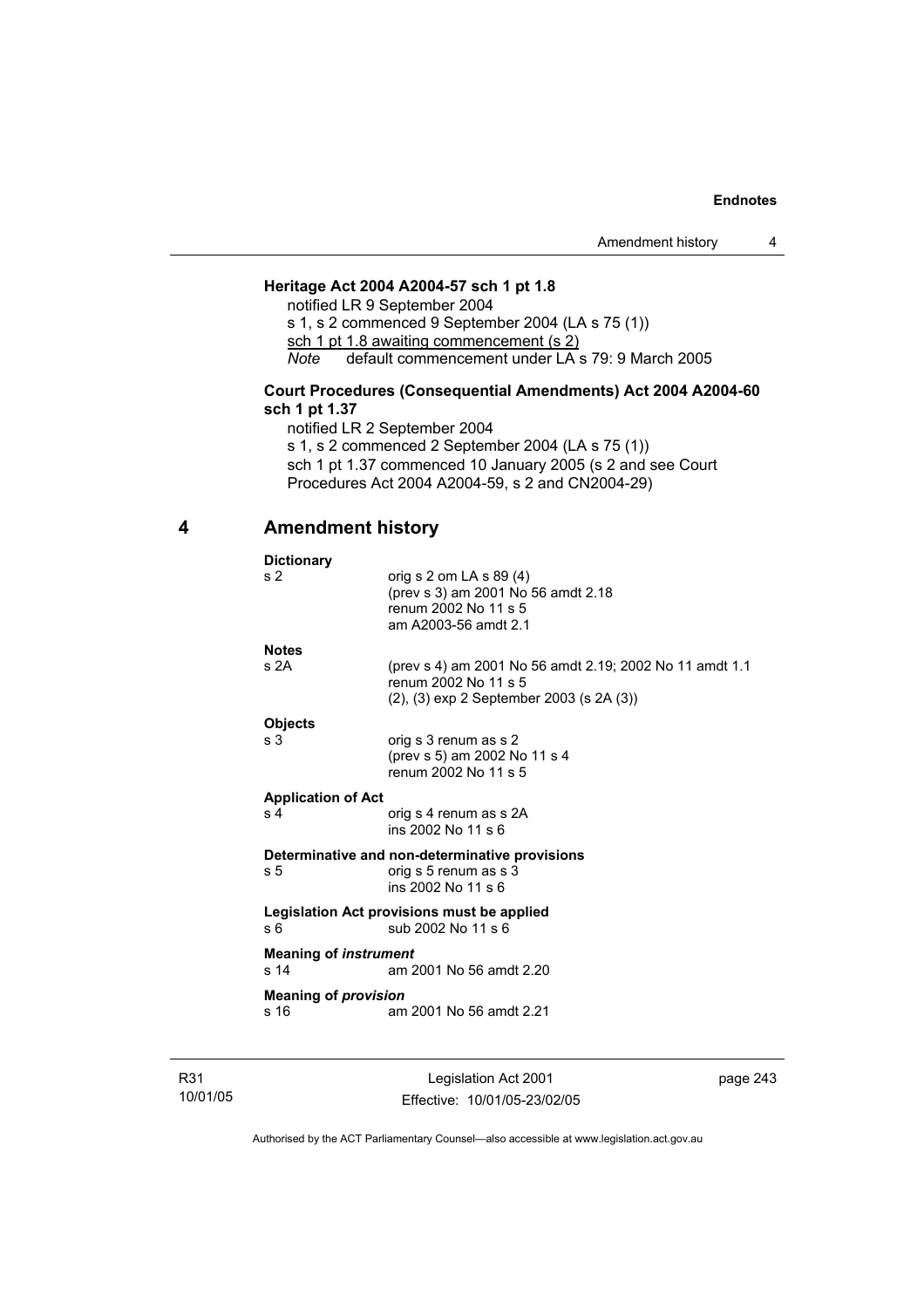4 Amendment history

**ACT legislation register**  s 18 am 2001 No 56 amdt 2.22 **Contents of register**  s 19 sub 2001 No 56 amdt 2.23 am 2002 No 11 s 7; 2002 No 11 amdt 1.2; ss renum R5 LA (see 2002 No 11 amdt 1.3); 2002 No 49 amdt 2.1, amdt 2.1; pars renum R13 LA (see 2002 No 49 amdt 2.3); A2003-41 amdt 2.1, amdt 2.2; A2004-5 amdt 2.6; A2004-42 amdt 2.1 **Access to registered material at approved web site**  s 22 am 2001 No 56 amdt 2.24 **Authorised versions and evidence of laws and legislative material**  ch 3 hdg sub A2003-41 amdt 2.3 **Definitions for ch 3**  s 22A ins A2003-41 amdt 2.4 def *law* ins A2003-41 amdt 2.4 def *legislative material* ins A2003-41 amdt 2.4 def *republication* ins A2003-41 amdt 2.4 **Authorisation of versions by parliamentary counsel**  s 23 sub A2003-41 amdt 2.5 **Authorised electronic versions**  s 24 am 2001 No 56 amdt 2.25, amdt 2.26; 2002 No 11 amdt 1.4 sub A2003-41 amdt 2.6 **Authorised written versions**  s 25 sub A2003-41 amdt 2.7 **Judicial notice of certain matters**  s 26 am A2003-41 amdt 2.8, amdt 2.9 **Notification of Acts**  s 28 am 2001 No 56 amdts 2.27-2.29; 2002 No 11 amdt 1.5; A2003-41 amdt 2.10, amdt 2.11; ss renum R20 LA (see A2003-41 amdt 2.12) **References to** *notification* **of Acts** s 30 am 2001 No 56 am 2001 No 56 amdt 2.30, amdt 2.31 **Guidelines about costs of proposed subordinate laws and disallowable instruments**  s 33 (3), (4) exp 12 March 2002 (s 33 (4)) **When is preparation of regulatory impact statement unnecessary?**  s 36 am 2002 No 30 amdt 2.1

page 244 Legislation Act 2001 Effective: 10/01/05-23/02/05

R31 10/01/05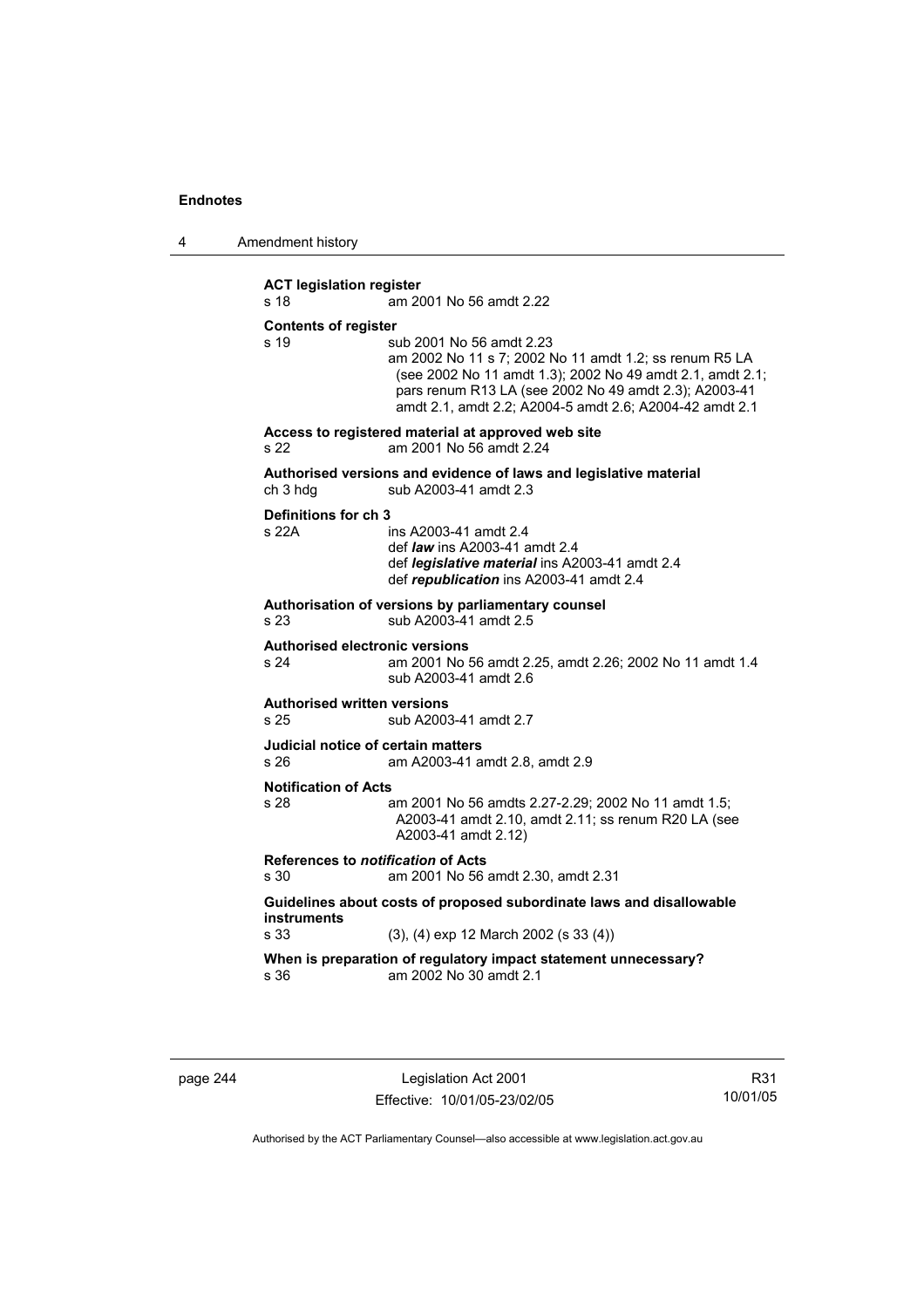Legislation Act 2001 **Making of certain statutory instruments by Executive**  s 41 hdg sub 2001 No 56 amdt 2.32 sub 2002 No 11 s 8<br>s 41 am 2001 No 56 am am 2001 No 56 amdts 2.33-2.36 sub 2002 No 11 s 8 **Power to make statutory instruments**  s 42 am 2002 No 11 amdt 1.6 **Statutory instruments to be interpreted not to exceed powers under authorising law**  s 43 am 2002 No 11 amdt 1.7; A2003-56 amdt 2.2, amdt 2.3 **Power to make statutory instruments for Act etc**  s 44 am 2002 No 11 amdt 1.8, amdt 1.9; 2002 No 49 amdt 2.54 **Power to make court rules**  s 45 sub 2002 No 11 s 9 am 2002 No 49 amdt 2.4, amdt 2.54 **Power to make instrument includes power to amend or repeal**  s 46 am 2002 No 11 s 10 **Statutory instrument may make provision by applying law or instrument**  s 47 sub 2002 No 11 s 11 am 2002 No 49 amdt 2.5; A2003-56 amdt 2.4 **Power to make instrument includes power to make different provision for different categories etc**  s 48 am 2002 No 11 amdt 1.10; 2002 No 49 amdt 2.54 **Single instrument may exercise several powers or satisfy several requirements**  s 49 am 2002 No 11 amdt 1.11 **Relationship between authorising law and instrument dealing with same matter**  s 50 am 2002 No 11 amdt 1.12, amdt 1.13; 2002 No 49 amdt 2.54 **Instrument may authorise determination of matter etc**  s 52 am 2002 No 11 amdt 1.14; ss renum R5 LA (see 2002 No 11 amdt 1.15) **Instrument may prohibit**  s 53 am 2002 No 11 amdt 1.16, amdt 1.17 **Instrument may require making of statutory declaration**  s 54 am 2002 No 11 amdt 1.18; 2002 No 30 amdt 2.2 **Determination of fees by disallowable instrument**  s 56 am 2001 No 56 amdt 2.37, amdt 2.38; ss renum R1 LA (see 2001 No 56 amdt 2.39); 2002 No 11 amdt 1.19, amdt 1.20; 2002 No 49 amdt 2.54

R31 10/01/05

Effective: 10/01/05-23/02/05

page 245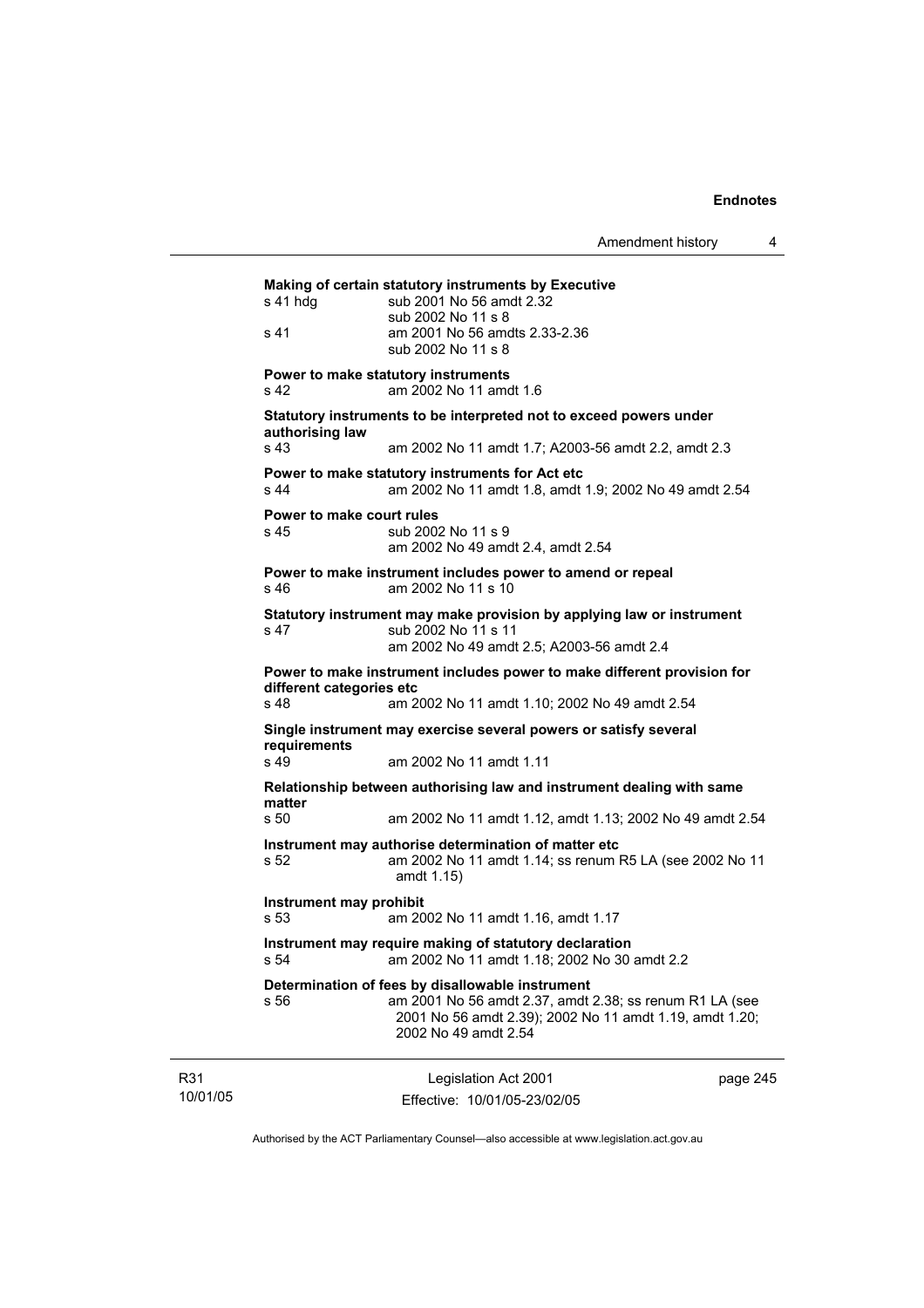| 4 | Amendment history                                                                                                                                                                                                                                         |
|---|-----------------------------------------------------------------------------------------------------------------------------------------------------------------------------------------------------------------------------------------------------------|
|   | Fees payable in accordance with determination etc<br>am 2002 No 11 amdt 1.21<br>s 57                                                                                                                                                                      |
|   | Regulations may make provision about fees<br>am 2001 No 56 amdt 2.40; 2002 No 11 amdt 1.22; ss renum<br>s 58<br>R5 LA (see 2002 No 11 amdt 1.23)                                                                                                          |
|   | <b>Numbering</b><br>s 59<br>am 2001 No 56 amdt 2.41; A2003-41 amdt 2.13                                                                                                                                                                                   |
|   | Correction etc of name of registrable instrument<br>s 60 hdg<br>sub A2003-41 amdt 2.14<br>s 60<br>am 2001 No 56 amdt 2.42, amdt 2.43; 2001 No 70 amdt 1.8;<br>2002 No 49 amdt 2.6, amdt 2.7; A2003-41 amdt 2.15;<br>A2004-42 amdt 2.2, amdt 2.3           |
|   | Correction of name of explanatory statement etc<br>s 60A<br>ins A2004-42 amdt 2.4                                                                                                                                                                         |
|   | Notification of registrable instruments<br>s 61<br>sub 2001 No 56 amdt 2.44<br>am 2002 No 11 s 12, amdt 1.24; ss renum R5 LA (see 2002<br>No 11 amdt 1.25); A2003-41 amdts 2.16-2.19; A2004-60<br>amdt 1.173; pars renum R31 LA (see A2004-60 amdt 1.174) |
|   | Effect of failure to notify registrable instrument<br>am 2002 No 11 amdt 1.26, amdt 1.27<br>s 62                                                                                                                                                          |
|   | References to notification of registrable instruments<br>s 63<br>am 2001 No 56 amdt 2.45, amdt 2.46                                                                                                                                                       |
|   | Presentation of subordinate laws and disallowable instruments<br>$s$ 64 hdg<br>sub 2002 No 11 amdt 1.28<br>s 64<br>am 2002 No 11 amdt 1.29                                                                                                                |
|   | Disallowance by resolution of Assembly<br>$s$ 65 hdg<br>sub 2001 No 56 amdt 2.47<br>s 65<br>am 2001 No 56 amdt 2.48, amdt 2.49; 2002 No 11 amdt 1.30;<br>A2003-56 amdt 2.5; ss renum R21 LA (see A2003-56<br>amdt 2.6); A2004-42 amdt 2.5, amdt 2.6       |
|   | Notification of disallowance by resolution of Assembly<br>ins 2001 No 56 amdt 2.50<br>s 65A<br>am 2002 No 11 amdt 1.31; A2003-41 amdt 2.20                                                                                                                |
|   | <b>Revival of affected laws</b><br>s 66<br>am 2002 No 11 amdt 1.32                                                                                                                                                                                        |
|   | Making of instrument same in substance within 6 months after disallowance<br>am 2002 No 11 amdt 1.33<br>s 67                                                                                                                                              |
|   |                                                                                                                                                                                                                                                           |

page 246 Legislation Act 2001 Effective: 10/01/05-23/02/05

R31 10/01/05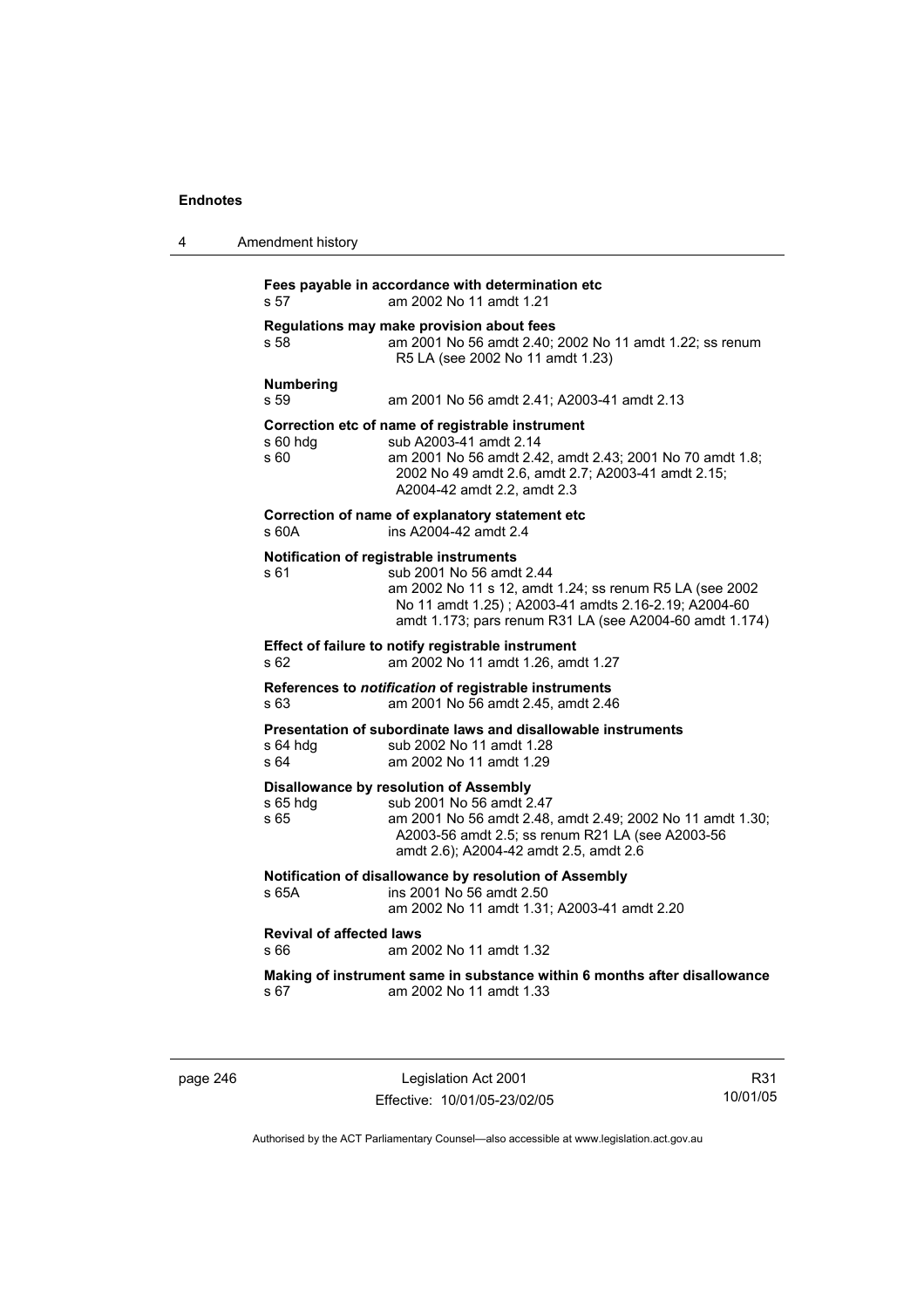| s 68                                | am 2001 No 56 amdts 2.51-2.53; ss renum R1 LA (see 2001<br>No 56 amdt 2.54); 2002 No 11 amdt 1.34; A2004-42<br>amdt 2.7, amdt 2.8                                                                                                     |
|-------------------------------------|---------------------------------------------------------------------------------------------------------------------------------------------------------------------------------------------------------------------------------------|
| s 69                                | Notification of amendments made by resolution of Assembly<br>am 2001 No 56 amdt 2.55, amdt 2.56; 2002 No 11 amdt 1.35;<br>2002 No 49 amdt 2.8                                                                                         |
| amendment                           | Making of amendment restoring effect of law within 6 months after                                                                                                                                                                     |
| s 70                                | am 2002 No 11 amdt 1.36                                                                                                                                                                                                               |
| s 71                                | Effect of dissolution or expiry of Assembly on notice of motion<br>am 2002 No 11 amdt 1.37                                                                                                                                            |
| Meaning of law in ch 8<br>s 72      | am A2004-42 amdt 2.9                                                                                                                                                                                                                  |
| s 73                                | General rules about commencement<br>am 2002 No 11 s 13, s 14, amdt 1.38, amdt 1.39; A2003-41<br>amdt 2.21; A2003-56 amdts 2.7-2.9; A2004-42 amdt 2.10                                                                                 |
| <b>Time of commencement</b><br>s 74 | sub 2002 No 11 s 15                                                                                                                                                                                                                   |
| s 75 hda<br>s 75                    | Commencement of naming and commencement provisions<br>sub A2004-42 amdt 2.11<br>am 2002 No 11 s 16; 2002 No 49 amdt 2.9, amdt 2.10;<br>A2003-56 amdt 2.10, amdt 2.11; A2004-42 amdt 2.12;<br>ss renum R27 LA (see A2004-42 amdt 2.13) |
| s 75A                               | Meaning of commences retrospectively<br>ins A2003-56 amdt 2.12                                                                                                                                                                        |
| s 75B                               | Retrospective commencement requires clear indication<br>ins A2003-56 amdt 2.12<br>am A2004-42 amdt 2.14; ss renum R27 LA (see A2004-42<br>amdt 2.15)                                                                                  |
| s 76                                | Non-prejudicial provision may commence retrospectively<br>am 2002 No 11 amdt 1.40; ss renum R5 LA (see 2002 No 11<br>amdt 1.41); A2003-56 amdt 2.13, amdt 2.14                                                                        |
| s 77                                | <b>Commencement by commencement notice</b><br>am 2002 No 11 s 17, amdt 1.42; 2002 No 49 amdt 2.11;<br>A2004-42 amdts 2.16-2.18                                                                                                        |
|                                     | Separate commencement of amendments                                                                                                                                                                                                   |

R31 10/01/05

Legislation Act 2001 Effective: 10/01/05-23/02/05 page 247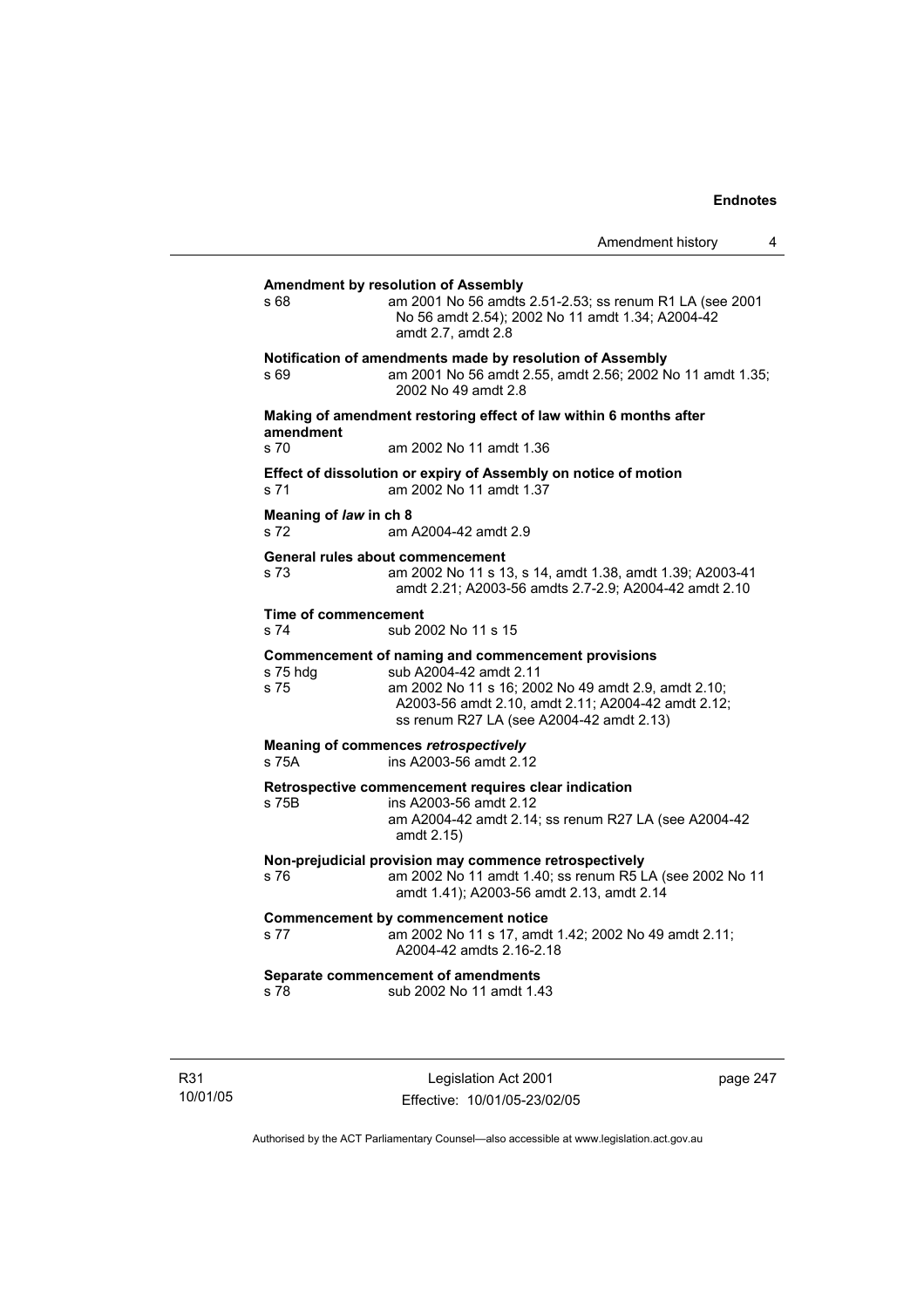| 4                                                                      | Amendment history                |                                                                                                                                                                                                                                                                                        |                 |
|------------------------------------------------------------------------|----------------------------------|----------------------------------------------------------------------------------------------------------------------------------------------------------------------------------------------------------------------------------------------------------------------------------------|-----------------|
|                                                                        | s 79                             | Automatic commencement of postponed law<br>am 2002 No 11 amdt 1.44; 2002 No 49 amdt 2.12; A2003-41<br>amdt 2.22; A2003-56 amdt 2.15, amdt 2.16; ss renum R21<br>LA (see A2003-56 amdt 2.17); A2004-42 amdt 2.19                                                                        |                 |
|                                                                        | s 79A                            | Commencement of amendment of uncommenced law<br>ins A2003-41 amdt 2.23                                                                                                                                                                                                                 |                 |
|                                                                        | s 80                             | References to <i>commencement</i> of law<br>am 2002 No 49 amdt 2.13                                                                                                                                                                                                                    |                 |
|                                                                        | s 81                             | Exercise of powers between notification and commencement<br>am 2002 No 11 amdt 1.45-1.47; A2004-42 amdt 2.20,<br>amdt 2.21; ss renum R27 LA (see A2004-42 amdt 2.22)                                                                                                                   |                 |
|                                                                        | Definitions for ch 9<br>s 82     | def <i>law</i> sub A2004-42 amdt 2.23<br>def repeal sub 2002 No 49 amdt 2.14<br>am A2004-42 amdt 2.24                                                                                                                                                                                  |                 |
|                                                                        | s 83                             | Consequences of amendment of statutory instrument by Act<br>am 2002 No 11 amdt 1.48, amdt 1.49                                                                                                                                                                                         |                 |
|                                                                        | s 84                             | Saving of operation of repealed and amended laws<br>am 2002 No 11 amdt 1.50; ss renum R5 LA (see 2002 No 11<br>amdt 1.51)                                                                                                                                                              |                 |
|                                                                        | s 84A                            | Creation of offences and changes in penalties<br>ins 2001 No 56 amdt 2.57<br>am 2002 No 11 amdt 1.52; A2004-42 amdt 2.25; ss renum<br>R27 LA (see A2004-42 amdt 2.26)                                                                                                                  |                 |
|                                                                        | When repeal takes effect<br>s 85 | sub 2002 No 11 s 18                                                                                                                                                                                                                                                                    |                 |
|                                                                        | amending laws<br>s 86            | Repealed and amended laws not revived on repeal of repealing and<br>am 2002 No 11 amdt 1.53; ss renum R5 LA (see 2002 No 11<br>amdt 1.54)                                                                                                                                              |                 |
| Commencement not undone if repealed<br>s 87<br>am 2002 No 11 amdt 1.55 |                                  |                                                                                                                                                                                                                                                                                        |                 |
|                                                                        | s 88 hdg<br>s 88                 | Repeal does not end effect of transitional laws etc<br>sub 2002 No 49 amdt 2.15<br>am 2002 No 11 amdt 1.56; A2003-56 amdt 2.18                                                                                                                                                         |                 |
|                                                                        | s 89                             | Automatic repeal of certain laws and provisions<br>am 2002 No 11 amdt 1.57-1.59; ss renum R5 LA (see 2002<br>No 11 amdt 1.60); 2002 No 30 amdt 2.3; 2002 No 49<br>amdts 2.16-2.18, 2.20-2.23; ss renum R13 LA (see 2002 No<br>49 amdt 2.19); A2003-56 amdts 2.19-2.23; ss renum R21 LA |                 |
| page 248                                                               |                                  | Legislation Act 2001<br>Fffective: 10/01/05-23/02/05                                                                                                                                                                                                                                   | R31<br>10/01/05 |

Authorised by the ACT Parliamentary Counsel—also accessible at www.legislation.act.gov.au

Effective: 10/01/05-23/02/05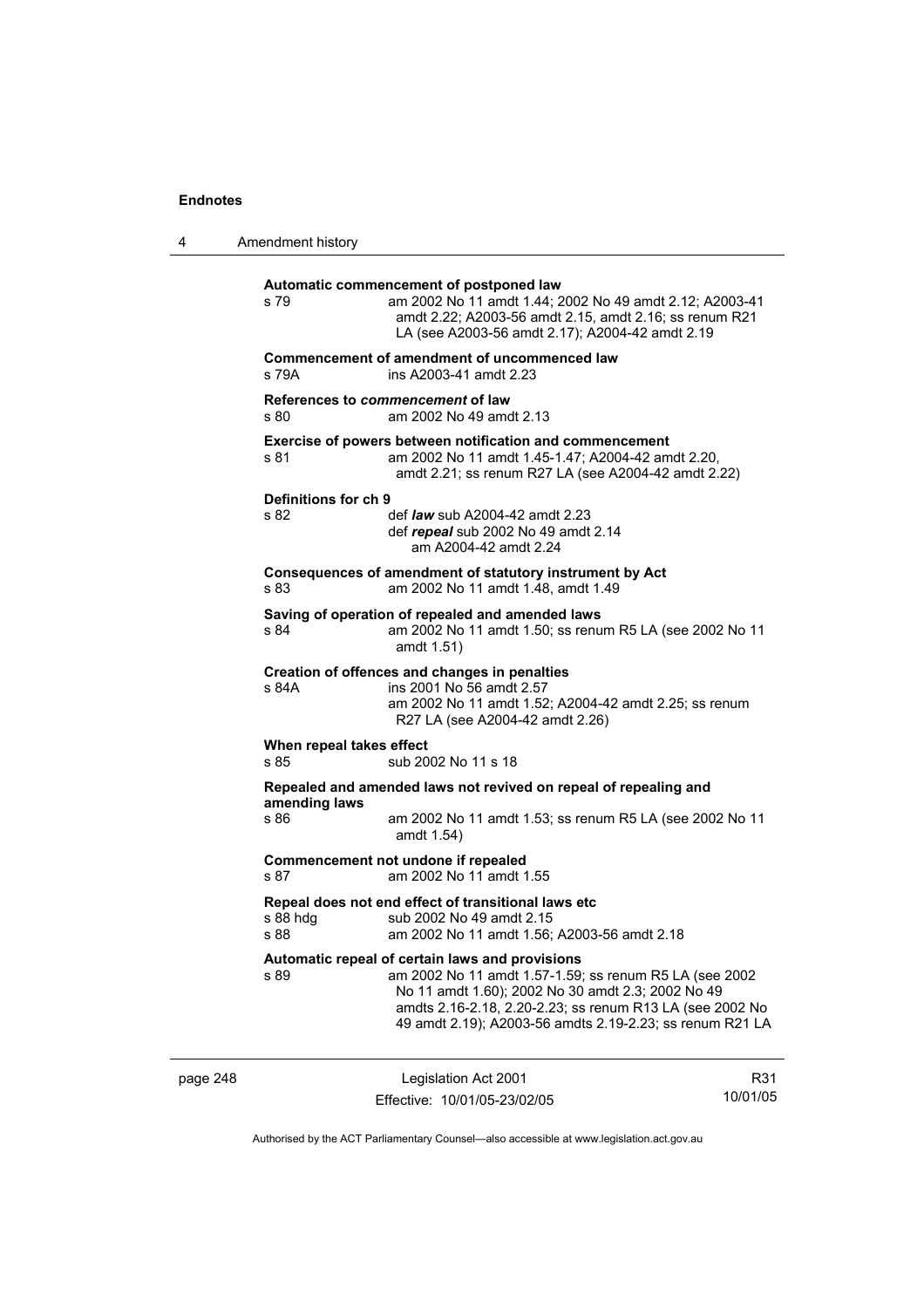Amendment history 4 (see A2003-56 amdt 2.24); A2004-42 amdt 2.27, amdt 2.28, amdts 2.30-2.32; ss renum R27 LA (see A2004-42 amdt 2.29) **Insertion of provisions by amending law**  s 91 am 2001 No 56 amdt 2.58; 2002 No 11 amdt 1.61-1.63; ss renum R5 LA (see 2002 No 11 amdt 1.64) ; A2003-41 amdt 2.24; A2004-42 amdt 2.33, amdt 2.34 **Amendment to be made whenever possible**  s 92 am 2002 No 11 amdt 1.65-1.68 **Provisions included in another provision for amendment purposes**  s 93 am 2001 No 56 amdt 2.59, amdt 2.60; 2002 No 11 amdt 1.69; A2004-42 amdt 2.35, amdt 2.36 **Continuance of appointments etc made under amended provisions**  s 94 am 2002 No 11 amdt 1.70; ss renum R5 LA (see 2002 No 11 amdt 1.71); 2002 No 49 amdt 2.24; A2003-41 amdt 2.25 **Status of modifications**  s 95 am 2002 No 11 amdt 1.72, amdt 1.73 **Relocated provisions**  s 96 am 2002 No 11 amdt 1.74 **References to law or instrument include law or instrument containing reference**  s 97 hdg sub 2001 No 56 amdt 2.61 s 97 am 2001 No 56 amdt 2.62 **Referring to laws in general terms**  s 98 am 2002 No 11 amdt 1.75 **Referring to particular Acts**  s 99 am A2003-56 amdt 2.25 **Referring to statutory instruments** s 100 am A2003-56 amdt 2.26 **Referring to provisions of laws or instruments**  s 101 am 2002 No 49 amdt 2.25 **Reference to provisions of law or instrument is inclusive**  s 101A ins 2001 No 56 amdt 2.63 **References to paragraphs etc**  ins 2001 No 56 amdt 2.63 **Meaning of references to a law or instrument generally**  s 102 am 2002 No 11 amdt 1.76, amdt 1.77; A2003-56 amdt 2.27; ss renum R21 LA (see A2003-56 amdt 2.28)

R31 10/01/05

Legislation Act 2001 Effective: 10/01/05-23/02/05 page 249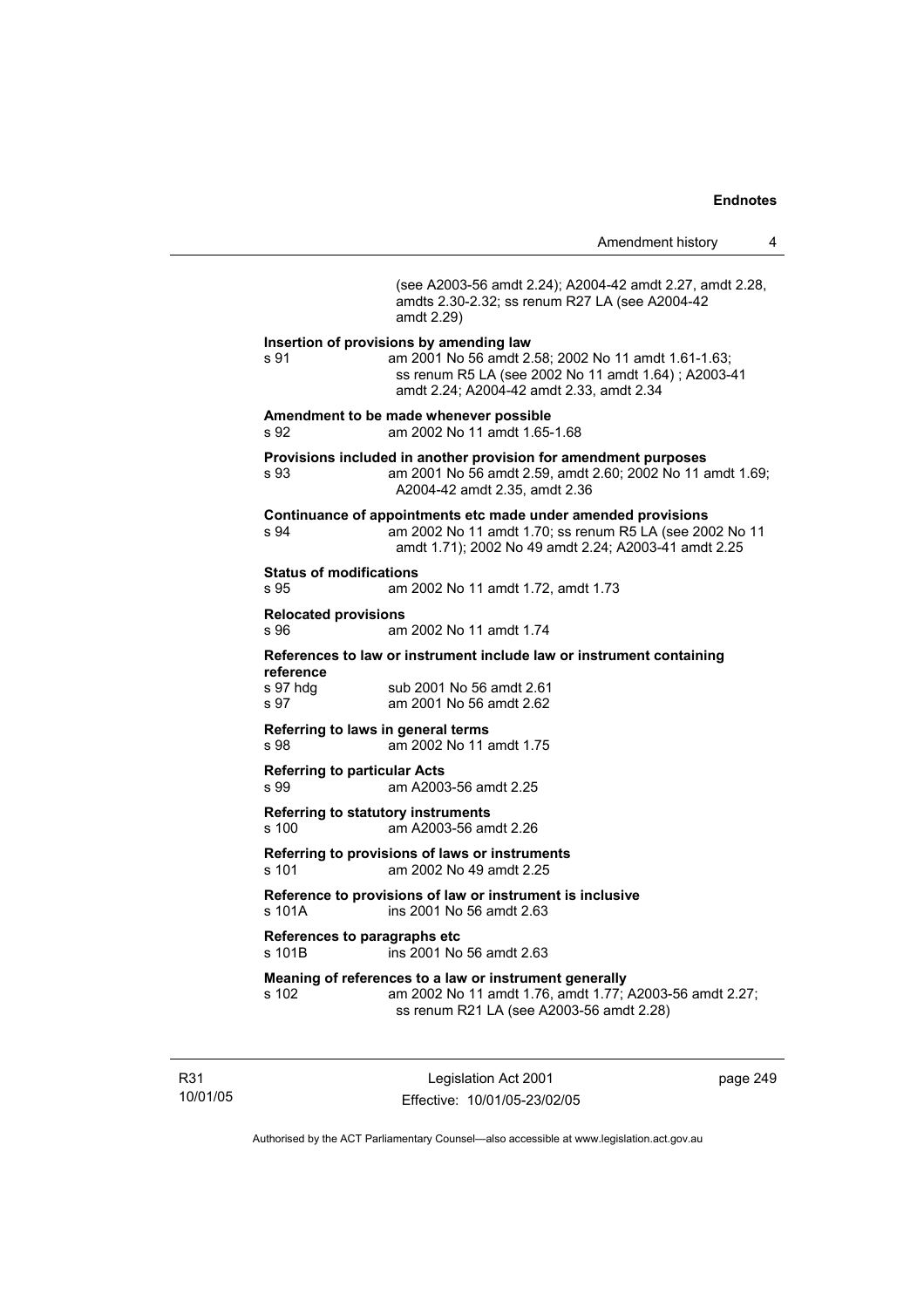| 4 | Amendment history                                                                                                                                               |
|---|-----------------------------------------------------------------------------------------------------------------------------------------------------------------|
|   | References to laws include references to instruments under laws<br>s 104<br>am 2001 No 56 amdt 2.64                                                             |
|   | References in statutory instruments to the Act<br>am 2002 No 11 amdt 1.78, amdt 1.79<br>s 105                                                                   |
|   | References to repealed laws<br>s 106<br>am 2002 No 30 amdt 2.4                                                                                                  |
|   | Meaning of law in ch 11<br>s 107 hdg<br>sub A2004-42 amdt 2.37<br>s 107<br>def <i>law</i> am A2003-41 amdt 2.26<br>def republication ins A2004-42 amdt 2.38     |
|   | <b>Republication in register</b><br>s 108<br>am 2001 No 56 amdt 2.65                                                                                            |
|   | Republications may be published with other information<br>am A2003-41 amdt 2.27<br>s 109                                                                        |
|   | Authorisation for parliamentary counsel<br>am 2001 No 70 amdt 1.8<br>s 114                                                                                      |
|   | <b>Ambit of editorial amendments</b><br>s 116<br>am A2003-56 amdt 2.29                                                                                          |
|   | Delegation by parliamentary counsel<br>s 119<br>renum as s 260                                                                                                  |
|   | Scope of Acts and statutory instruments<br>ch 12 hdg<br>orig ch 12 hdg renum as ch 19 hdg and then ch 20 hdg<br>ins 2001 No 56 amdt 2.68                        |
|   | Act to be interpreted not to exceed legislative powers of Assembly<br>s 120<br>orig s 120 renum as s 261<br>ins 2001 No 56 amdt 2.68<br>am 2002 No 11 amdt 1.80 |
|   | <b>Binding effect of Acts</b><br>s 121<br>orig s 121 renum as s 262 and then s 302<br>ins 2002 No 11 s 19                                                       |
|   | <b>Application to Territory</b><br>s 122<br>orig s 122 renum as s 263<br>ins 2001 No 56 amdt 2.68<br>am 2002 No 11 amdt 1.81                                    |
|   | Application of s 47 (2) and (3)<br>s 122A<br>renum as s 264 and then s 304                                                                                      |
|   | Application of s 61 and s 62<br>s 123<br>renum as s 265 and then s 305                                                                                          |
|   |                                                                                                                                                                 |

page 250 Legislation Act 2001 Effective: 10/01/05-23/02/05

R31 10/01/05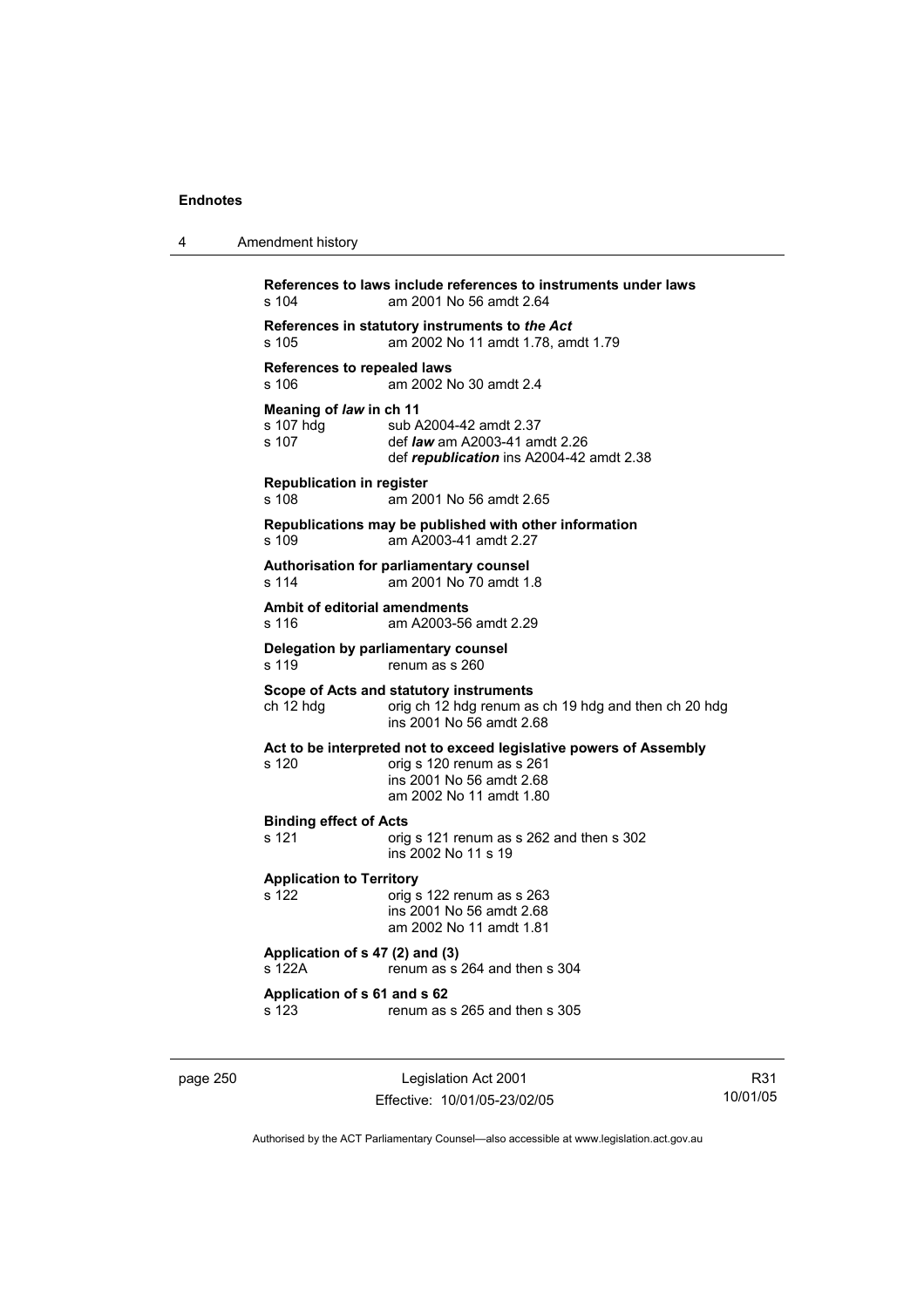| Application of s 69<br>s 124                         | renum as s 266                                                                                                                                                                                                                                |  |  |
|------------------------------------------------------|-----------------------------------------------------------------------------------------------------------------------------------------------------------------------------------------------------------------------------------------------|--|--|
| ch 13 hdg                                            | <b>Structure of Acts and statutory instruments</b><br>orig ch 13 hdg renum as ch 20 hdg and then ch 21 hdg<br>ins 2001 No 56 amdt 2.68                                                                                                        |  |  |
| General<br>pt 13.1 hdg                               | ins 2001 No 56 amdt 2.68                                                                                                                                                                                                                      |  |  |
| Meaning of law in ch 13<br>s 125                     | orig s 125 renum as s 267 and then s 306<br>ins 2001 No 56 amdt 2.68                                                                                                                                                                          |  |  |
| s 126                                                | Material that is part of Act or statutory instrument<br>orig s 126 renum as s 268 and then s 307<br>ins 2001 No 56 amdt 2.68<br>am 2002 No 11 amdt 1.82; 2002 No 30 amdt 2.5; A2003-56<br>amdt 2.30; ss renum R21 LA (see A2003-56 amdt 2.31) |  |  |
| s 127                                                | Material that is not part of Act or statutory instrument<br>orig s 127 renum as s 269 and then s 308<br>ins 2001 No 56 amdt 2.68<br>am 2002 No 11 amdt 1.83                                                                                   |  |  |
| s 128                                                | Status of certain instruments as notifiable instruments<br>renum as s 270 and then s 309                                                                                                                                                      |  |  |
| gazette                                              | Compliance with authorisation or requirement to do something by notice in                                                                                                                                                                     |  |  |
| s 129                                                | renum as s 271 and then s 310                                                                                                                                                                                                                 |  |  |
| <b>Particular kinds of provisions</b><br>pt 13.2 hdg | ins 2001 No 56 amdt 2.68                                                                                                                                                                                                                      |  |  |
| What is a definition?<br>s 130                       | orig s 130 renum as s 272 and then s 313<br>ins 2001 No 56 amdt 2.68<br>am A2003-56 amdts 2.32-2.34                                                                                                                                           |  |  |
| <b>Signpost definitions</b><br>s 131                 | ins 2001 No 56 amdt 2.68<br>am 2002 No 49 amdt 2.26, amdt 2.27; A2003-56 amdt 2.35,<br>amdt 2.36; ss renum R21 LA (see A2003-56 amdt 2.37)                                                                                                    |  |  |
| <b>Examples</b><br>s 132                             | ins 2001 No 56 amdt 2.68<br>am 2002 No 11 amdt 1.84                                                                                                                                                                                           |  |  |
| <b>Penalty units</b><br>s 133                        | ins 2001 No 56 amdt 2.68<br>am 2002 No 11 amdt 1.85                                                                                                                                                                                           |  |  |
|                                                      |                                                                                                                                                                                                                                               |  |  |

R31 10/01/05

Legislation Act 2001 Effective: 10/01/05-23/02/05 page 251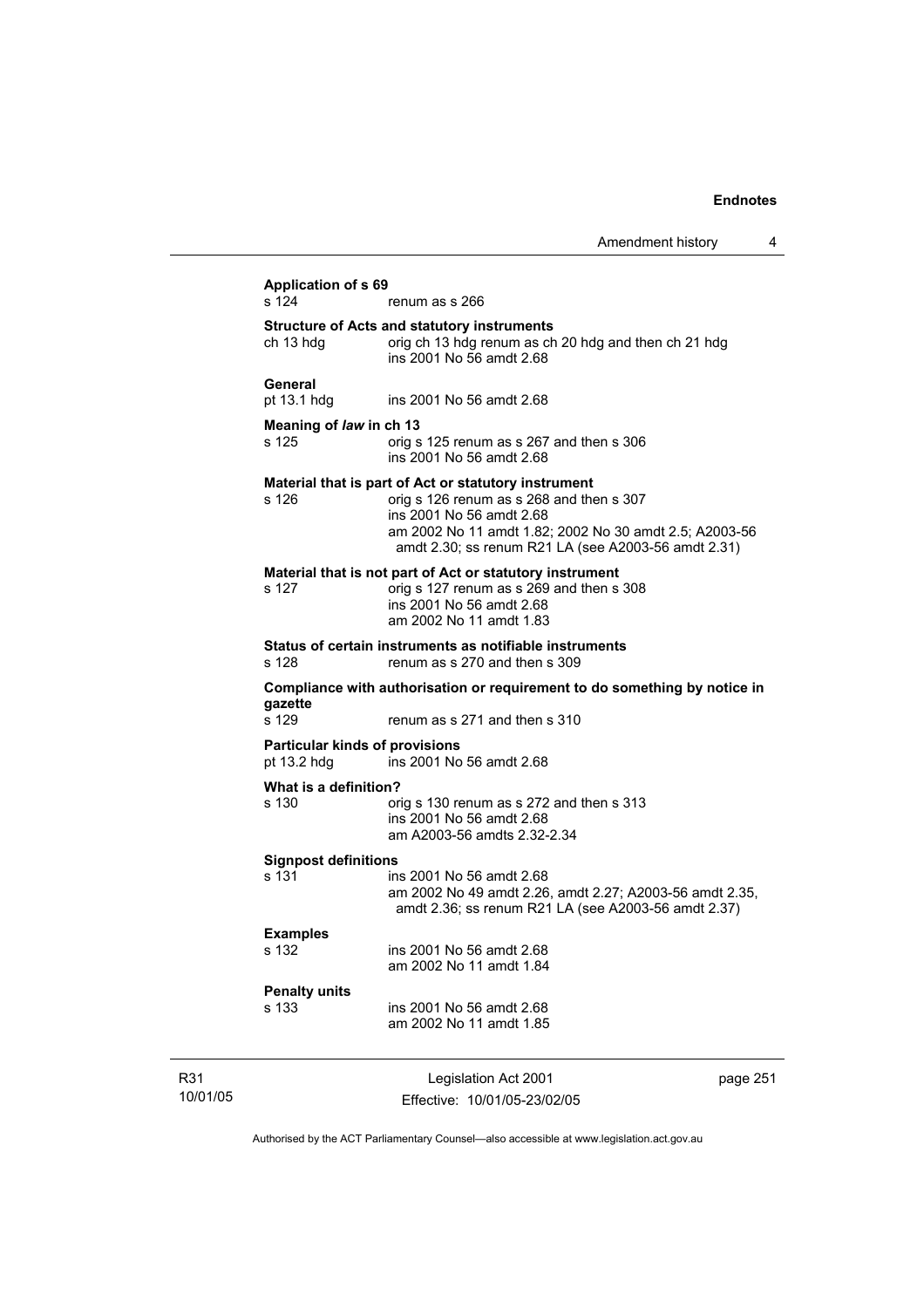| 4 | Amendment history |
|---|-------------------|
|---|-------------------|

| Penalties at end of sections and subsections            |                                                                                                                               |  |  |
|---------------------------------------------------------|-------------------------------------------------------------------------------------------------------------------------------|--|--|
| s 134                                                   | ins 2001 No 56 amdt 2.68<br>am 2002 No 11 amdt 1.86; 2002 No 49 amdt 2.28                                                     |  |  |
| s 135                                                   | Penalties not at end of sections and subsections<br>ins 2001 No 56 amdt 2.68<br>am 2002 No 11 amdt 1.87: 2002 No 49 amdt 2.29 |  |  |
|                                                         | Interpretation of Acts and statutory instruments                                                                              |  |  |
| ch 14 hdg                                               | ins 2002 No 11 s 20<br>sub A2003-18 s 4                                                                                       |  |  |
| <b>Purpose and scope</b><br>pt 14.1 hdg                 | ins A2003-18 s 4                                                                                                              |  |  |
| Meaning of Act in ch 14                                 |                                                                                                                               |  |  |
| s 136                                                   | ins 2001 No 56 amdt 2.68<br>om 2002 No 11 amdt 1.88<br>ins A2003-18 s 4                                                       |  |  |
| Purpose and scope of ch 14                              |                                                                                                                               |  |  |
| s 137                                                   | ins 2002 No 11 s 20<br>sub A2003-18 s 4                                                                                       |  |  |
| Key principles of interpretation                        |                                                                                                                               |  |  |
| pt 14.2 hdg                                             | ins A2003-18 s 4                                                                                                              |  |  |
| s 138                                                   | Meaning of working out the meaning of an Act<br>reloc from IA 2002 No 11 amdt 2.63<br>sub A2003-18 s 4                        |  |  |
|                                                         | Interpretation best achieving Act's purpose                                                                                   |  |  |
| s 139                                                   | reloc from IA 2002 No 11 amdt 2.63<br>pars renum R5 LA                                                                        |  |  |
|                                                         | am 2002 No 49 amdt 2.30                                                                                                       |  |  |
|                                                         | sub A2003-18 s 4<br>am A2004-5 amdt 2.7                                                                                       |  |  |
| Legislative context                                     |                                                                                                                               |  |  |
| s 140                                                   | ins A2003-18 s 4                                                                                                              |  |  |
| Non-legislative context generally<br>s 141              | ins A2003-18 s 4<br>am A2003-41 amdt 2.28                                                                                     |  |  |
| Non-legislative context—material that may be considered |                                                                                                                               |  |  |
| s 142                                                   |                                                                                                                               |  |  |
|                                                         | ins A2003-18 s 4<br>am A2003-41 amdt 2.29; table renum R22 LA                                                                 |  |  |
|                                                         |                                                                                                                               |  |  |
| s 143                                                   | Law stating material for consideration in working out meaning<br>ins A2003-18 s 4                                             |  |  |

page 252 Legislation Act 2001 Effective: 10/01/05-23/02/05

R31 10/01/05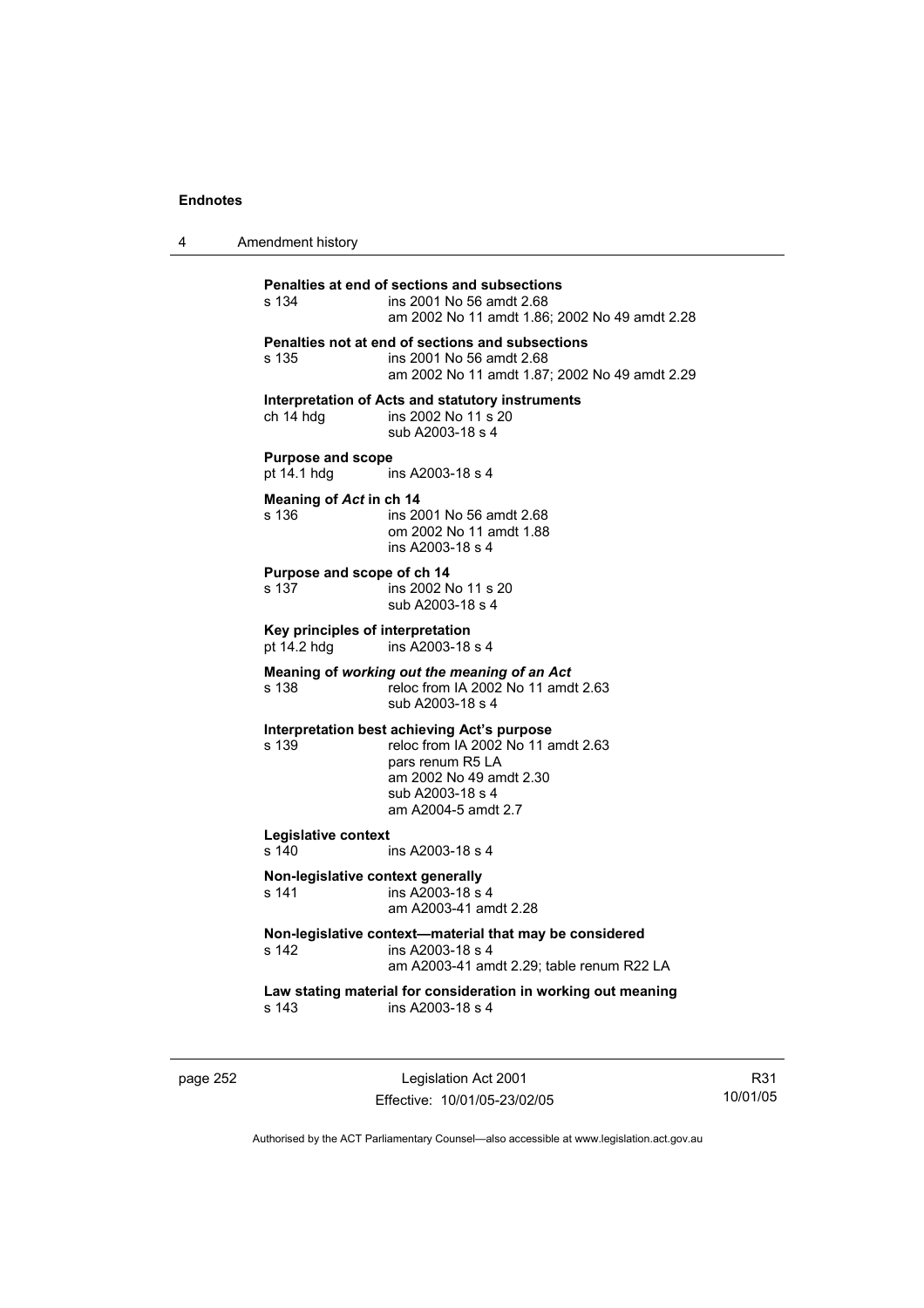Amendment history 4

| Aids to interpretation                                                  |                                                                                                            |  |
|-------------------------------------------------------------------------|------------------------------------------------------------------------------------------------------------|--|
| ch 15 hdg                                                               | ch 15 hdg ins 2001 No 56 amdt 2.68<br>ch 15 hdg note om 2002 No 11 amdt 1.89                               |  |
| <b>General</b>                                                          |                                                                                                            |  |
| pt 15.1 hdg                                                             | ins 2001 No 56 amdt 2.68                                                                                   |  |
| <b>Meaning of commonly-used terms</b>                                   |                                                                                                            |  |
| s 144 hdg<br>s 144                                                      | sub A2003-56 amdt 2.38<br>ins 2001 No 56 amdt 2.68                                                         |  |
| <b>Gender and number</b>                                                |                                                                                                            |  |
| s 145                                                                   | ins 2001 No 56 amdt 2.68<br>am 2002 No 11 amdt 1.90                                                        |  |
| Meaning of may and must                                                 |                                                                                                            |  |
| s 146                                                                   | ins 2001 No 56 amdt 2.68<br>am 2002 No 11 amdt 1.91, amdt 1.92; 2002 No 30 amdt 2.6;<br>A2003-56 amdt 2.39 |  |
|                                                                         | Changes of drafting practice not to affect meaning                                                         |  |
| s 147                                                                   | ins 2001 No 56 amdt 2.68<br>am 2002 No 11 amdt 1.93                                                        |  |
|                                                                         | Terms used in instruments have same meanings as in authorising laws                                        |  |
| s 148                                                                   | ins 2001 No 56 amdt 2.68<br>am 2002 No 11 amdt 1.94; A2003-56 amdt 2.40                                    |  |
| Age in years                                                            |                                                                                                            |  |
| s 149                                                                   | ins 2001 No 56 amdt 2.68<br>am 2002 No 11 amdt 1.95                                                        |  |
| <b>Measurement of distance</b>                                          |                                                                                                            |  |
| s 150                                                                   | ins 2001 No 56 amdt 2.68<br>am 2002 No 11 amdt 1.96                                                        |  |
| <b>Reckoning of time</b>                                                |                                                                                                            |  |
| s 151                                                                   | ins 2002 No 11 s 21<br>am 2002 No 49 amdt 2.31; A2003-56 amdt 2.41                                         |  |
| <b>Continuing effect of obligations</b><br>ins 2002 No 11 s 21<br>s 152 |                                                                                                            |  |
|                                                                         | sub 2002 No 49 amdt 2.32                                                                                   |  |
| <b>Definitions</b>                                                      |                                                                                                            |  |
| pt 15.2 hdg                                                             | ins 2001 No 56 amdt 2.68                                                                                   |  |
| s 155                                                                   | Definitions apply subject to contrary intention<br>ins 2001 No 56 amdt 2.68                                |  |
|                                                                         | am 2002 No 11 amdt 1.97, amdt 1.98                                                                         |  |
|                                                                         |                                                                                                            |  |

R31 10/01/05

Legislation Act 2001 Effective: 10/01/05-23/02/05 page 253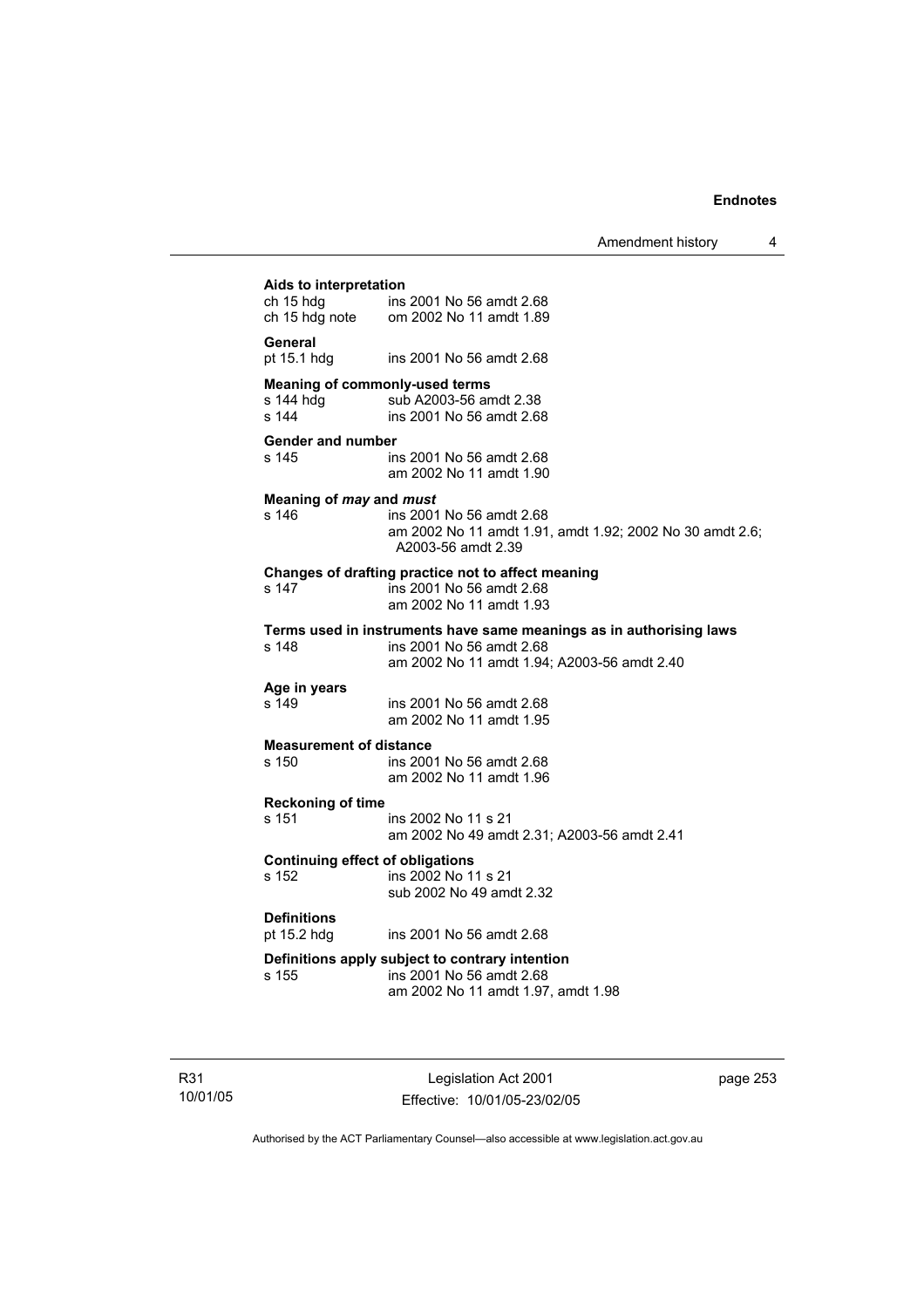4 Amendment history

**Application of definitions in dictionaries and sections**  s 156 ins 2001 No 56 amdt 2.68 am A2003-56 amdt 2.42 **Defined terms—other parts of speech and grammatical forms**  s 157 ins 2001 No 56 amdt 2.68 sub 2002 No 11 amdt 1.99 am A2003-56 amdt 2.43 **References to various entities and things**  pt 15.3 hdg ins 2001 No 56 amdt 2.68 **References to people generally**  s 160 ins 2001 No 56 amdt 2.68 am 2002 No 11 amdt 1.100, amdt 1.101 **Corporations liable to offences**  s 161 ins 2001 No 56 amdt 2.68 am 2002 No 11 amdt 1.102; 2002 No 51 amdt 1.23; 2002 No 49 amdt 2.33 **References to** *a Minister* **or** *the Minister* s 162 ins 2001 No 56 amdt 2.68 **References to** *a chief executive* **or** *the chief executive* s 163 ins 2001 No 56 amdt 2.68 **References to Australian Standards etc**  s 164 ins 2001 No 56 amdt 2.68 sub A2003-56 amdt 2.44 **References to Assembly committees that no longer exist**  s 165 ins 2001 No 56 amdt 2.68 **References to person with interest in land include personal representative etc**  s 168 ins 2001 No 56 amdt 2.68 am 2002 No 11 amdt 1.103 **References to** *domestic partner* **and** *domestic partnership*  s 169 ins A2003-14 s 4 **References to** *transgender people*  s 169A ins A2003-14 s 4 **References to** *intersex people*   $ins$  A2003-14 s 4 **Preservation of certain common law privileges**  pt 15.4 hdg ins 2002 No 11 s 22 **Privileges against selfincrimination and exposure to civil penalty**  s 170 ins 2002 No 11 s 22

page 254 Legislation Act 2001 Effective: 10/01/05-23/02/05

R31 10/01/05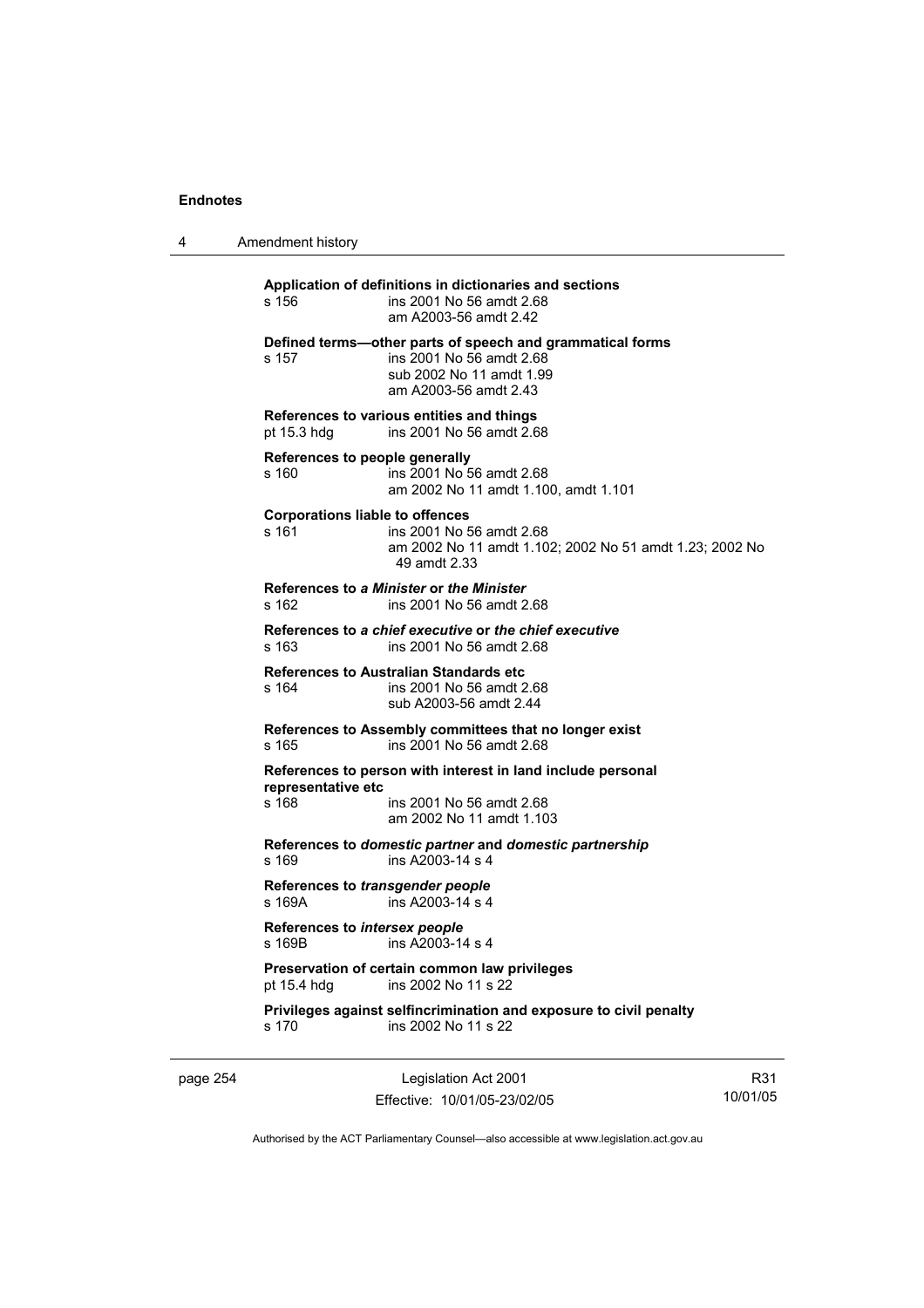| <b>Client legal privilege</b><br>s 171<br>Courts, tribunals and other decision-makers<br>ch 16 hdg | ins 2002 No 11 s 22                                                                                                                                                    |
|----------------------------------------------------------------------------------------------------|------------------------------------------------------------------------------------------------------------------------------------------------------------------------|
|                                                                                                    |                                                                                                                                                                        |
|                                                                                                    |                                                                                                                                                                        |
|                                                                                                    | ins 2001 No 56 amdt 2.68                                                                                                                                               |
| Meaning of law in ch 16<br>s 175                                                                   | ins 2001 No 56 amdt 2.68                                                                                                                                               |
| s 176                                                                                              | Jurisdiction of courts and tribunals<br>ins 2001 No 56 amdt 2.68<br>am 2002 No 11 amdt 1.104                                                                           |
| s 177                                                                                              | Recovery of amounts owing under laws<br>ins 2001 No 56 amdt 2.68<br>am 2002 No 11 amdt 1.105                                                                           |
| s 178 hdg<br>s 178                                                                                 | Power to decide includes power to administer oath etc<br>am A2003-41 amdt 2.30<br>ins 2001 No 56 amdt 2.68<br>am 2002 No 11 amdt 1.106, amdt 1.107; A2003-41 amdt 2.31 |
| s 179                                                                                              | Content of statements of reasons for decisions<br>ins 2001 No 56 amdt 2.68<br>am 2002 No 11 amdt 1.108; A2003-56 amdt 2.45                                             |
| s 180                                                                                              | Power to make decision includes power to reverse or change<br>ins 2001 No 56 amdt 2.68<br>am 2002 No 11 amdt 1.109                                                     |
| <b>Entities and positions</b><br>ch 17 hdg                                                         | ins 2001 No 56 amdt 2.68                                                                                                                                               |
| Meaning of law in ch 17<br>s 182                                                                   | (prev s 185) ins 2001 No 56 amdt 2.68<br>renum 2002 No 11 amdt 1.110<br>sub A2003-56 amdt 2.46                                                                         |
| Change of name of entity<br>s 183                                                                  | (prev s 187) ins 2001 No 56 amdt 2.68<br>renum 2002 No 11 amdt 1.112<br>am A2003-56 amdt 2.47                                                                          |
| Change in constitution of entity<br>s 184                                                          | (prev s 188) ins 2001 No 56 amdt 2.68<br>renum 2002 No 11 amdt 1.112                                                                                                   |
| s 185                                                                                              | References to occupant of position<br>orig s 185 renum as s 182<br>(prev s 189) ins 2001 No 56 amdt 2.68<br>renum 2002 No 11 amdt 1.112<br>am A2003-56 amdt 2.48       |

R31 10/01/05

Legislation Act 2001 Effective: 10/01/05-23/02/05 page 255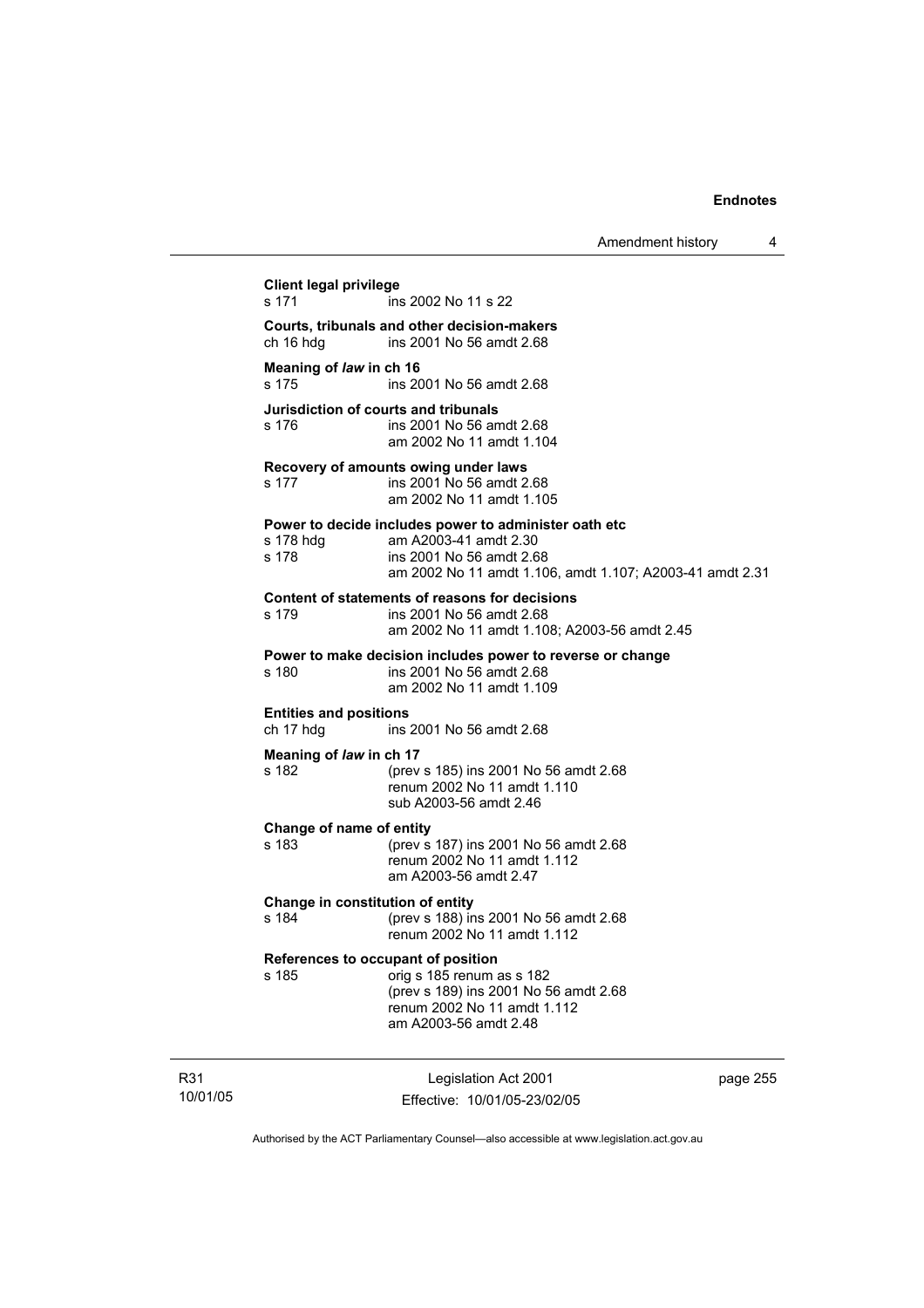4 Amendment history

| Change of name of position<br>s 186          | (orig s 186) ins 2001 No 56 amdt 2.68<br>om 2002 No 11 amdt 1.111<br>(prev s 190) ins 2001 No 56 amdt 2.68<br>renum 2002 No 11 amdt 1.112<br>am A2003-56 amdt 2.49 |
|----------------------------------------------|--------------------------------------------------------------------------------------------------------------------------------------------------------------------|
| s 187                                        | Chairperson and deputy chairperson<br>orig s 187 renum as s 183<br>(prev s 191) ins 2001 No 56 amdt 2.68<br>renum 2002 No 11 amdt 1.112                            |
| <b>Offences</b><br>ch 18 hdg                 | orig ch 18 hdg renum as ch 19 hdg<br>ins 2002 No 11 s 23                                                                                                           |
| Introductory<br>pt 18.1 hdg                  | renum as pt 19.1 hdg                                                                                                                                               |
| <b>Functions</b><br>pt 18.2 hdg              | renum as pt 19.2 hdg                                                                                                                                               |
| <b>Appointments</b><br>pt 18.3 hdg           | renum as pt 19.3 hdg                                                                                                                                               |
| div 18.3.1 hdg                               | Appointments-other than acting appointments<br>renum as div 19.3.1.hdg                                                                                             |
| <b>Acting appointments</b><br>div 18.3.2 hdg | renum as div 19.3.2 hdg                                                                                                                                            |
| <b>Delegations</b><br>pt 18.4 hdg            | renum as pt 19.4 hdg                                                                                                                                               |
| <b>Service of documents</b><br>pt 18.5 hdg   | renum as pt 19.5 hdg                                                                                                                                               |
| <b>Other matters</b><br>pt 18.6 hdg          | renum as pt 19.7 hdg                                                                                                                                               |
| Meaning of Territory law in ch 18<br>s 188   | orig s 188 renum as s 184<br>ins 2002 No 11 s 23                                                                                                                   |
| s 189                                        | Reference to offence includes reference to related ancillary offences<br>orig s 189 renum as s 185<br>ins 2002 No 11 s 23<br>am 2002 No 51 amdt 1.24, amdt 1.25    |
|                                              |                                                                                                                                                                    |

page 256 Legislation Act 2001 Effective: 10/01/05-23/02/05

R31 10/01/05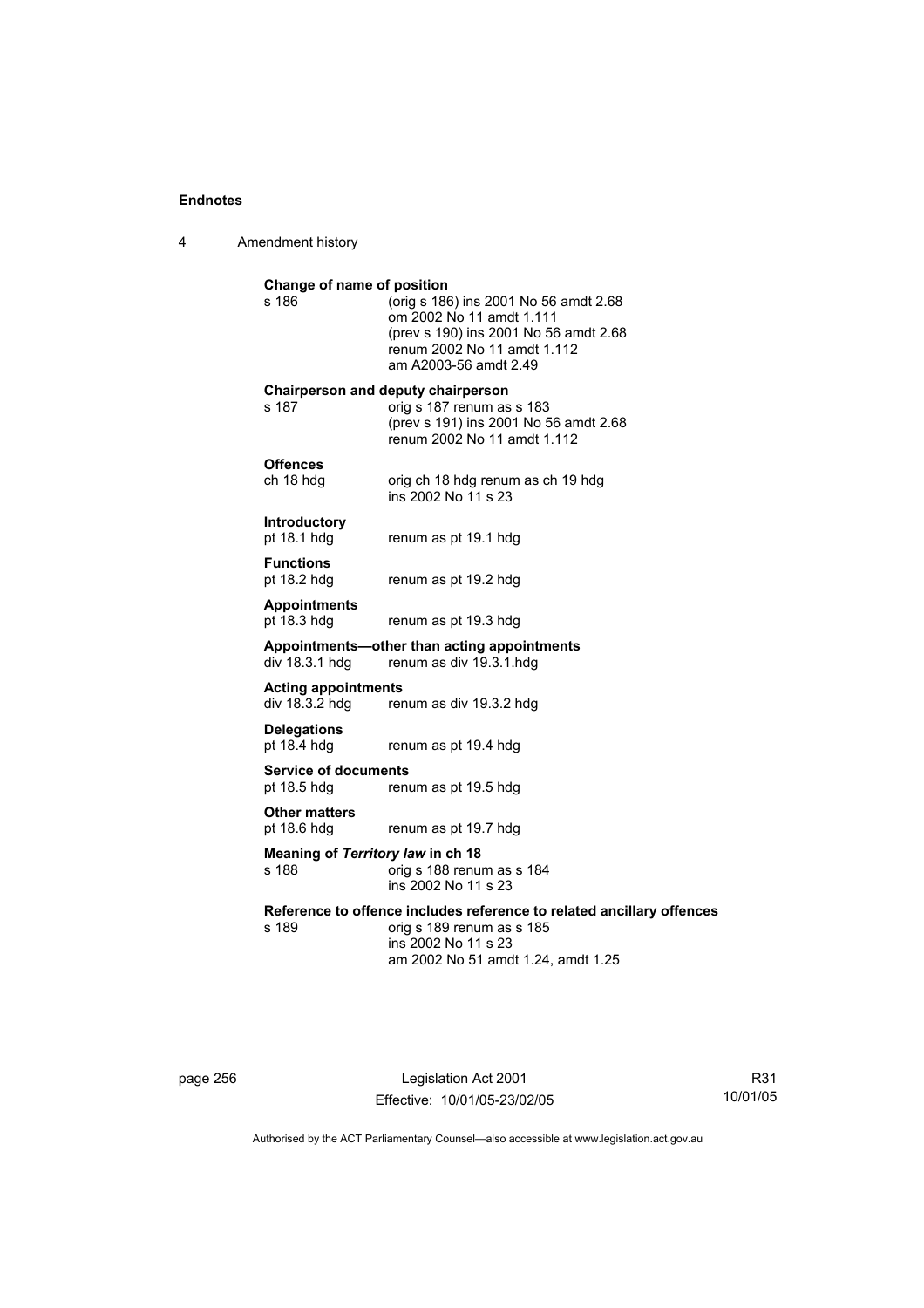10/01/05 Legislation Act 2001 Effective: 10/01/05-23/02/05 page 257 **Indictable and summary offences**   $\overline{\text{oria}}$  s 190 renum as s 186 ins 2002 No 11 s 23 am A2003-56 amdt 2.50; ss renum R21 LA (see A2003-56 amdt 2.51) **Offences against 2 or more laws**  s 191 orig s 191 renum as s 187 ins 2002 No 11 s 23 **When must prosecutions begin?**  s 192 ins 2002 No 11 s 23 am 2002 No 51 amdt 1.26; A2004-32 s 90 **Continuing offences**  s 193 ins 2002 No 11 s 23 **Administrative and machinery provisions**  (prev ch 12 hdg) renum as ch 19 hdg and then ch 20 hdg (prev ch 18 hdg) ins 2001 No 56 amdt 2.68 renum as ch 19 hdg 2002 No 11 s 24 **Introductory**  (prev pt 18.1 hdg) ins 2001 No 56 amdt  $2.68$ renum 2002 No 11 s 24 **Meaning of** *law* **in ch 19**  s 195 ins 2001 No 56 amdt 2.68 **Functions**  pt 19.2 hdg (prev pt 18.2 hdg) ins 2001 No 56 amdt 2.68 renum 2002 No 11 s 24 **Provision giving function gives power to exercise function**  s 196 ins 2001 No 56 amdt 2.68 **Statutory functions may be exercised from time to time**  s 197 ins 2001 No 56 amdt 2.68 am 2002 No 11 amdt 1.113, amdt 1.114 **Functions of bodies**  ins 2001 No 56 amdt 2.68 am 2002 No 11 amdt 1.115, amdt 1.116; ss renum R5 LA (see 2002 No 11 amdt 1.117); A2003-41 amdt 2.32, amdt 2.33; ss renum R20 LA (see A2003-41 amdt 2.34) **Functions of occupants of positions**  s 200 ins 2001 No 56 amdt 2.68 **Appointments**  pt 19.3 hdg (prev pt 18.3 hdg) ins 2001 No 56 amdt 2.68 renum 2002 No 11 s 24

Authorised by the ACT Parliamentary Counsel—also accessible at www.legislation.act.gov.au

R31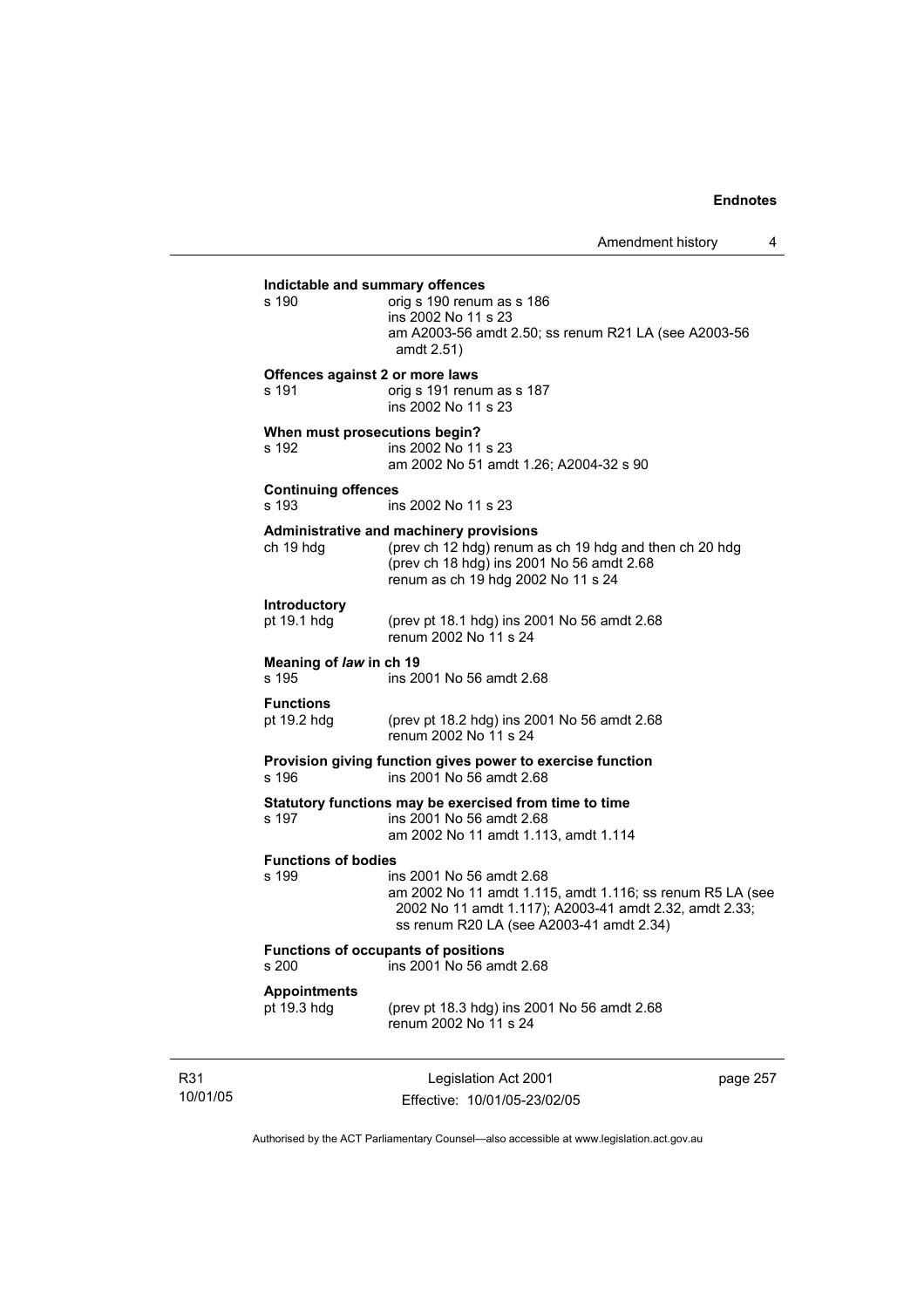4 Amendment history

| Appointments-general<br>div 19.3.1 hdg<br>div 19.3.1 note | (prev div 18.3.1 hdg) ins 2001 No 56 amdt 2.68<br>renum 2002 No 11 s 24<br>sub A2003-56 amdt 2.52<br>ins 2002 No 11 amdt 1.118 |
|-----------------------------------------------------------|--------------------------------------------------------------------------------------------------------------------------------|
| <b>Application of div 19.3.1</b><br>s 205                 | ins 2001 No 56 amdt 2.68<br>am 2002 No 11 amdt 1.119, amdt 1.120                                                               |
| s 206                                                     | Appointments must be in writing etc<br>ins 2001 No 56 amdt 2.68<br>sub 2002 No 11 s 25                                         |
| s 207                                                     | Appointment may be by name or position<br>ins 2001 No 56 amdt 2.68                                                             |
| s 208                                                     | Power of appointment includes power to suspend etc<br>ins 2001 No 56 amdt 2.68                                                 |
| s 209                                                     | Power of appointment includes power to make acting appointment<br>ins 2001 No 56 amdt 2.68                                     |
| <b>Resignation of appointment</b><br>s 210                | ins 2001 No 56 amdt 2.68                                                                                                       |
| s 211                                                     | Appointment not affected by appointer changes<br>ins 2001 No 56 amdt 2.68                                                      |
| s 212                                                     | Appointment not affected by defect etc<br>ins 2001 No 56 amdt 2.68                                                             |
| <b>Acting appointments</b>                                | div 19.3.2 hdg (prev div 18.3.2 hdg) ins 2001 No 56 amdt 2.68<br>renum 2002 No 11 s 24                                         |
| Application of div 19.3.2<br>s 215                        | ins 2001 No 56 amdt 2.68<br>am 2002 No 11 amdt 1.121, amdt 1.122                                                               |
| s 216                                                     | Acting appointments must be in writing etc<br>ins 2001 No 56 amdt 2.68<br>sub 2002 No 11 s 26                                  |
| s 217                                                     | Acting appointment may be made by name or position<br>ins 2001 No 56 amdt 2.68                                                 |
| s 218                                                     | Instrument may provide when acting appointment has effect etc<br>ins 2001 No 56 amdt 2.68                                      |
| s 219                                                     | Appointer may decide terms of acting appointment etc<br>ins 2001 No 56 amdt 2.68<br>am 2002 No 11 amdt 1.123                   |

page 258 Legislation Act 2001 Effective: 10/01/05-23/02/05

R31 10/01/05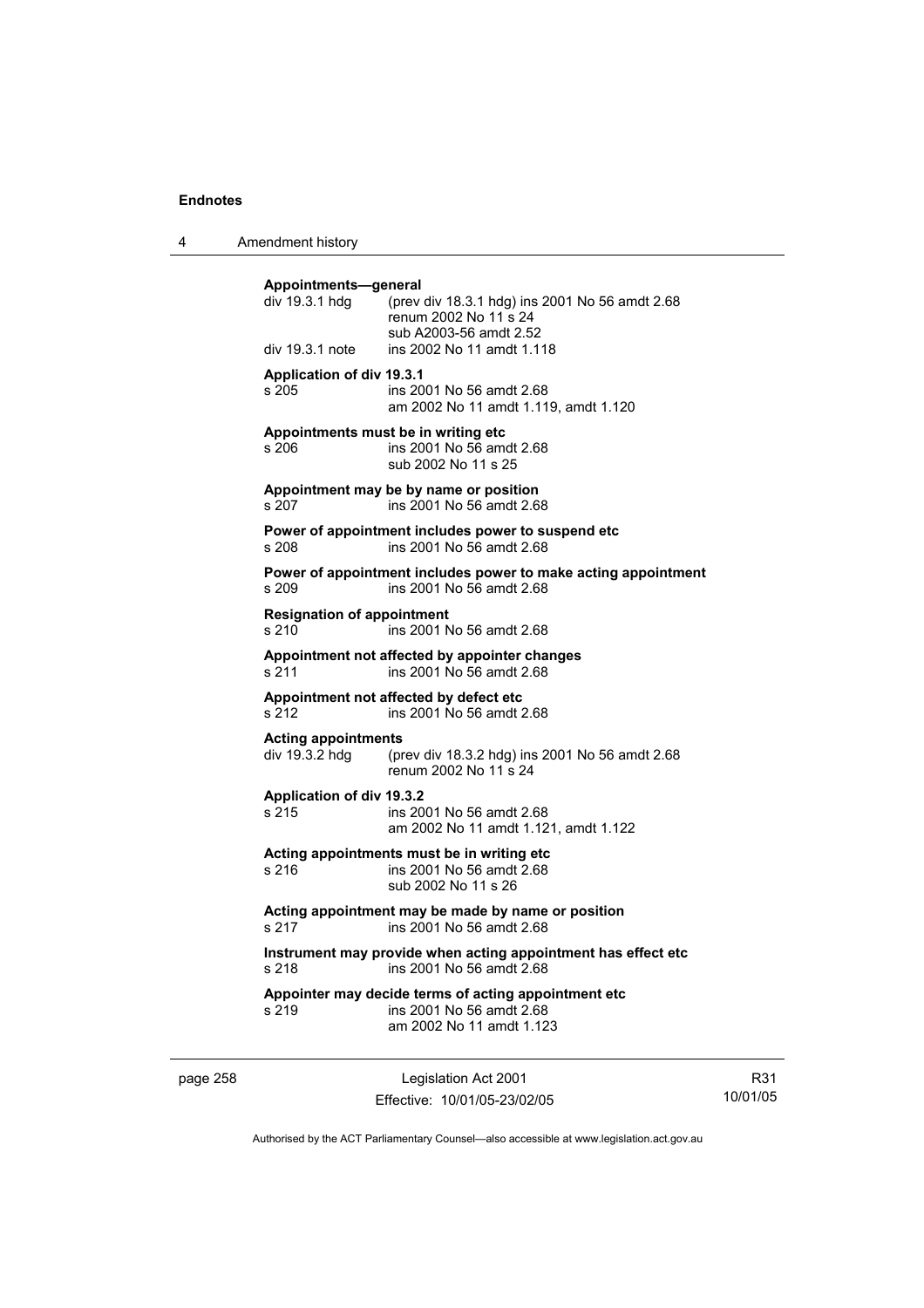| Amendment history |  |
|-------------------|--|
|-------------------|--|

Legislation Act 2001 Effective: 10/01/05-23/02/05 page 259 **Appointee may exercise functions under acting appointment etc**  s 220 ins 2001 No 56 amdt 2.68 **How long does an acting appointment operate?**  s 221 ins 2001 No 56 amdt 2.68 am 2002 No 11 amdt 1.124 **Resignation of acting appointment**  s 222 ins 2001 No 56 amdt 2.68 **Effect of acting appointment on substantive appointment etc**  s 223 ins 2001 No 56 amdt 2.68 **Acting appointment not affected by appointer changes**  s 224 ins 2001 No 56 amdt 2.68 **Acting appointment not affected by defect etc**  s 225 ins 2001 No 56 amdt 2.68 **Standing acting arrangements**  div 19.3.2A hdg ins A2003-41 amdt 2.35 **Application of div 19.3.2A**  s 225A ins A2003-41 amdt 2.35 **Person acting may exercise functions etc**  s 225B ins A2003-41 amdt 2.35 **Appointments—Assembly consultation**  ins 2002 No 11 s 27 **Meaning of** *statutory position* **in div 19.3.3**  s 226 ins 2002 No 11 s 27 **Application of div 19.3.3**  ins 2002 No 11 s 27 am 2002 No 49 amdt 2.34; A2004-28 amdt 3.32 (3), (4) exp 22 December 2004 (s 227 (4) and see A2004-28, s 211 (1) and NI2004-486) **Consultation with appropriate Assembly committee**  s 228 ins 2002 No 11 s 27 **Appointment is disallowable instrument**  s 229 hdg sub 2002 No 49 amdt 2.35<br>s 229 s ins 2002 No 11 s 27 ins 2002 No 11 s 27 **Delegations**  pt 19.4 hdg (prev pt 18.4 hdg) ins 2001 No 56 amdt 2.68 renum 2002 No 11 s 24 **Application of pt 19.4 generally**  s 230 ins 2001 No 56 amdt 2.68 am 2002 No 11 amdt 1.125

Authorised by the ACT Parliamentary Counsel—also accessible at www.legislation.act.gov.au

R31 10/01/05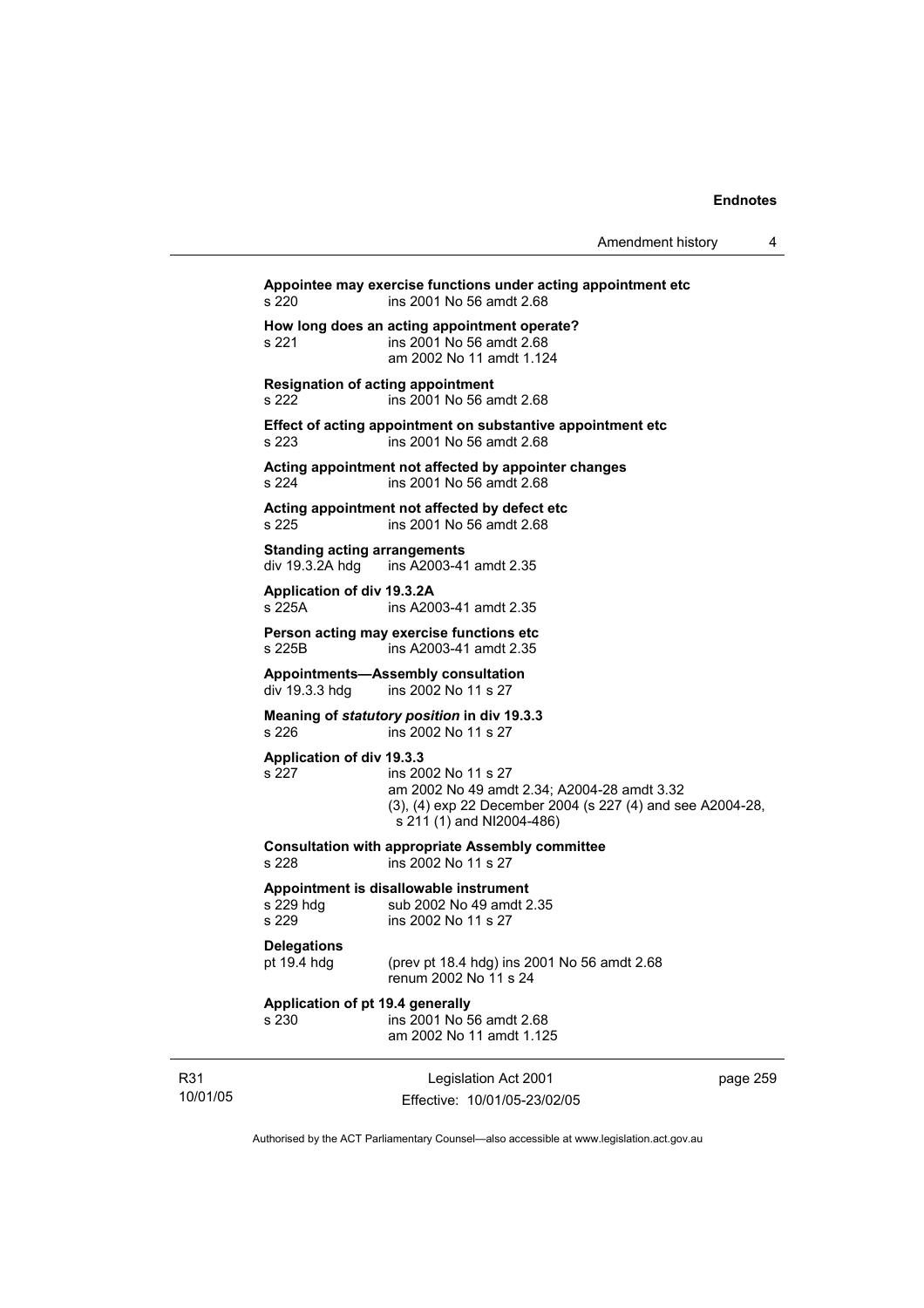| 4 | Amendment history |
|---|-------------------|
|---|-------------------|

**Application of pt 19.4 to subdelegations**  s 231 ins 2001 No 56 amdt 2.68 am 2002 No 11 amdt 1.126; A2003-56 amdt 2.53, amdt 2.54 **Delegation must be in writing etc**  s 232 ins 2001 No 56 amdt 2.68 **Delegation may be made by name or position**  s 233 ins 2001 No 56 amdt 2.68 **Instrument may provide when delegation has effect etc**  s 234 ins 2001 No 56 amdt 2.68 am A2003-41 amdt 2.36 **Delegation may be made to 2 or more delegates**  ins 2001 No 56 amdt 2.68 **Power to delegate may not be delegated**  s 236 ins 2001 No 56 amdt 2.68 am 2002 No 11 amdt 1.127 sub A2003-56 amdt 2.55 **Delegation may be amended or revoked**  s 237 ins 2001 No 56 amdt 2.68 **Appointer responsible for delegated function**  s 238 ins 2001 No 56 amdt 2.68 **Exercise of delegation by delegate**  s 239 ins 2001 No 56 amdt 2.68 am 2002 No 49 amdt 2.36, amdt 2.37; A2003-56 amdt 2.56 **Appointer may exercise delegated function**  s 240 ins 2001 No 56 amdt 2.68 **Delegation not affected by appointer changes**  s 241 ins 2001 No 56 amdt 2.68 **Delegation not affected by defect etc**  s 242 ins 2001 No 56 amdt 2.68 **Service of documents**  pt 19.5 hdg (prev pt 18.5 hdg) ins 2001 No 56 amdt 2.68 renum 2002 No 11 s 24 **Application of pt 19.5**  s 245 ins 2001 No 56 amdt 2.68 **Definitions for pt 19.5**  ins 2001 No 56 amdt 2.68 def *home address* am 2002 No 30 amdt 2.7

page 260 Legislation Act 2001 Effective: 10/01/05-23/02/05

R31 10/01/05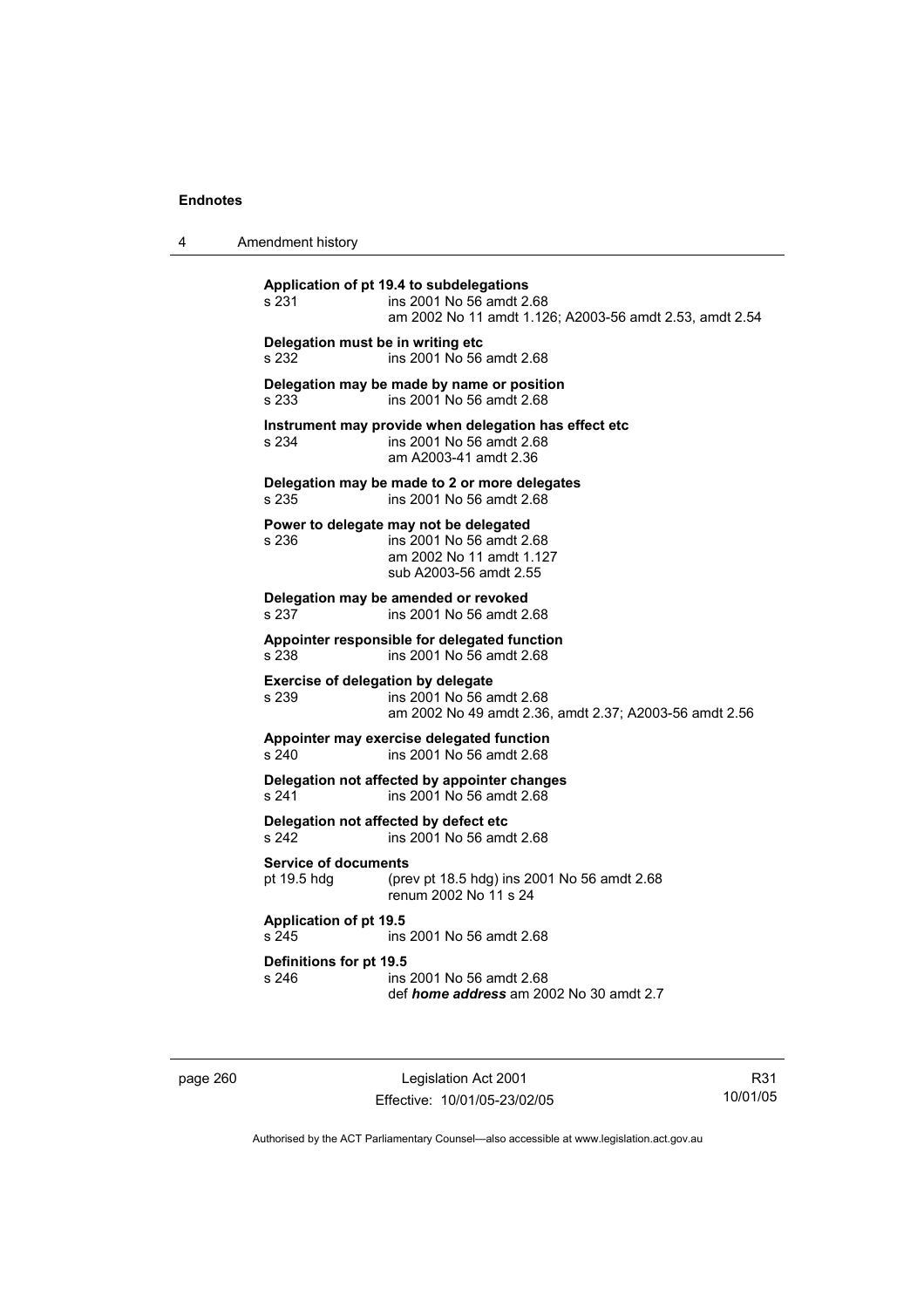Amendment history 4

| Service of documents on individuals<br>s 247<br>ins 2001 No 56 amdt 2.68                           |                                                                                                               |  |  |
|----------------------------------------------------------------------------------------------------|---------------------------------------------------------------------------------------------------------------|--|--|
|                                                                                                    | am 2002 No 49 amdt 2.38, amdt 2.39                                                                            |  |  |
| s 248                                                                                              | Service of documents on corporations<br>ins 2001 No 56 amdt 2.68<br>am 2002 No 49 amdt 2.40, amdt 2.41        |  |  |
| Service of documents on agencies<br>s 249<br>ins 2001 No 56 amdt 2.68                              |                                                                                                               |  |  |
| When service taken to be effected<br>s 250                                                         | ins 2001 No 56 amdt 2.68<br>am 2002 No 11 amdt 1.128                                                          |  |  |
| Other laws not affected etc<br>s 251                                                               | ins 2001 No 56 amdt 2.68<br>am 2002 No 11 amdt 1.129                                                          |  |  |
| s 252                                                                                              | Powers of courts and tribunals not affected<br>ins 2001 No 56 amdt 2.68                                       |  |  |
| <b>Functions of Executive and Ministers</b><br>pt 19.6 hdg<br>ins 2002 No 11 s 29                  |                                                                                                               |  |  |
| <b>Exercise of functions of Executive</b><br>s 253<br>ins 2002 No 11 s 29<br>am A2003-41 amdt 2.37 |                                                                                                               |  |  |
| s 254                                                                                              | <b>Administration of matters not allocated</b><br>ins 2002 No 11 s 29                                         |  |  |
| <b>Delegation by Minister</b><br>s 254A                                                            | ins 2002 No 11 s 29                                                                                           |  |  |
| <b>Other matters</b><br>pt 19.7 hdg                                                                | (prev pt 18.6 hdg) ins 2001 No 56 amdt 2.68<br>sub 2002 No 11 s 28                                            |  |  |
| <b>Forms</b><br>s 255                                                                              | ins 2001 No 56 amdt 2.68<br>am 2002 No 11 amdt 1.130, amdt 1.131; 2002 No 49<br>amdt 2.42; A2003-41 amdt 2.38 |  |  |
| s 256                                                                                              | Production of records kept in computers etc<br>ins 2001 No 56 amdt 2.68                                       |  |  |
| s 260                                                                                              | Delegation by parliamentary counsel<br>(prev s 119) renum 2001 No 56 amdt 2.67<br>om 2002 No 11 amdt 1.132    |  |  |

R31 10/01/05

Legislation Act 2001 Effective: 10/01/05-23/02/05 page 261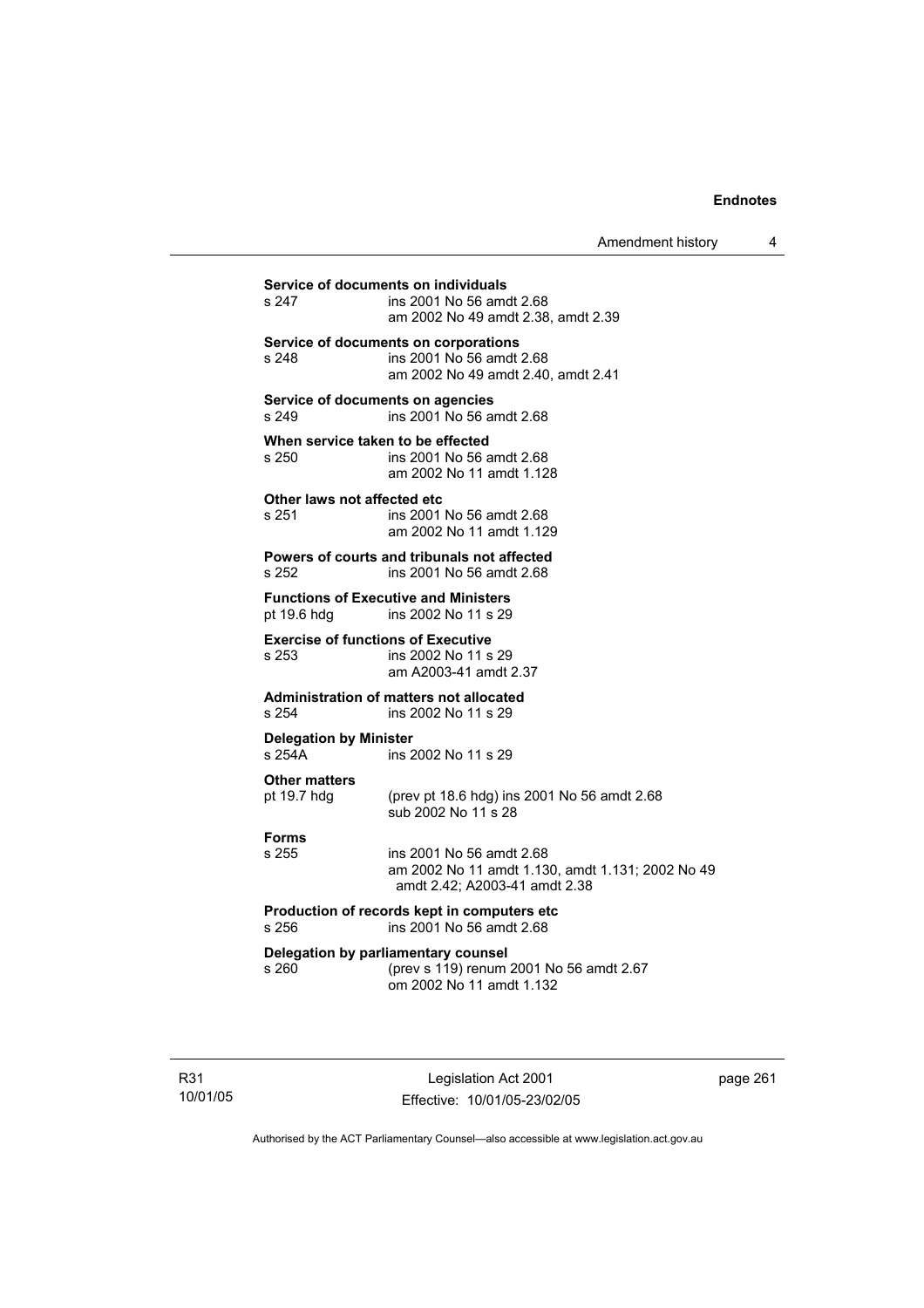4 Amendment history

| s 261                                                                                          | <b>References to Administration Act 1989 etc</b><br>(prev s 120) renum 2001 No 56 amdt 2.67<br>om 2002 No 11 amdt 1.132 |  |
|------------------------------------------------------------------------------------------------|-------------------------------------------------------------------------------------------------------------------------|--|
| <b>Regulation-making power</b><br>s 262                                                        | (prev s 121) renum as s 262 and then s 302                                                                              |  |
| <b>Application of s 28</b><br>s 263                                                            | (prev s 122) renum 2001 No 56 amdt 2.67<br>exp 12 March 2002 (s 263 (2))                                                |  |
| Application of s 47 (2) to (6)<br>s264                                                         | (prev s 122A) renum as s 264 and then s 304                                                                             |  |
| Application of s 61 and s 62<br>s 265                                                          | (prev s 123) renum as s 265 and then s 305                                                                              |  |
| Application of s 69<br>s 266                                                                   | (prev s 124) renum 2001 No 56 amdt 2.67<br>exp 12 March 2002 (s 266 (2))                                                |  |
| <b>Transitional regulations</b><br>s 267                                                       | (prev s $125$ ) renum as s $267$ and then s $306$                                                                       |  |
| Modification of ch 20's operation<br>s 268                                                     | (prev s 126) renum as s 268 and then s 307                                                                              |  |
| s 269                                                                                          | Status of certain instruments as disallowable instruments<br>(prev s 127) renum as s 269 and then s 308                 |  |
| s 270                                                                                          | Status of certain instruments as notifiable instruments<br>(prev s 128) renum as s 270 and then s 309                   |  |
| gazette                                                                                        | Compliance with authorisation or requirement to do something by notice in                                               |  |
| s 271                                                                                          | (prev s 129) renum as s 271 and then s 310                                                                              |  |
| s 271B                                                                                         | Commencement of Acts that refer to notification or notice in the gazette<br>renum as s 311                              |  |
| Commencement of registrable instruments that refer to notification or notice<br>in the gazette |                                                                                                                         |  |
| s 271C                                                                                         | renum as s 312                                                                                                          |  |
| s 272                                                                                          | Status of republications under Legislation (Republication) Act 1996<br>(prev s 130) renum as s 272 and then s 313       |  |
| s 273                                                                                          | <b>Transitional provisions about penalties</b><br>renum as s 314                                                        |  |
| <b>Status of certain determinations</b><br>s 274                                               | renum as s 315                                                                                                          |  |
|                                                                                                |                                                                                                                         |  |

page 262 Legislation Act 2001 Effective: 10/01/05-23/02/05

R31 10/01/05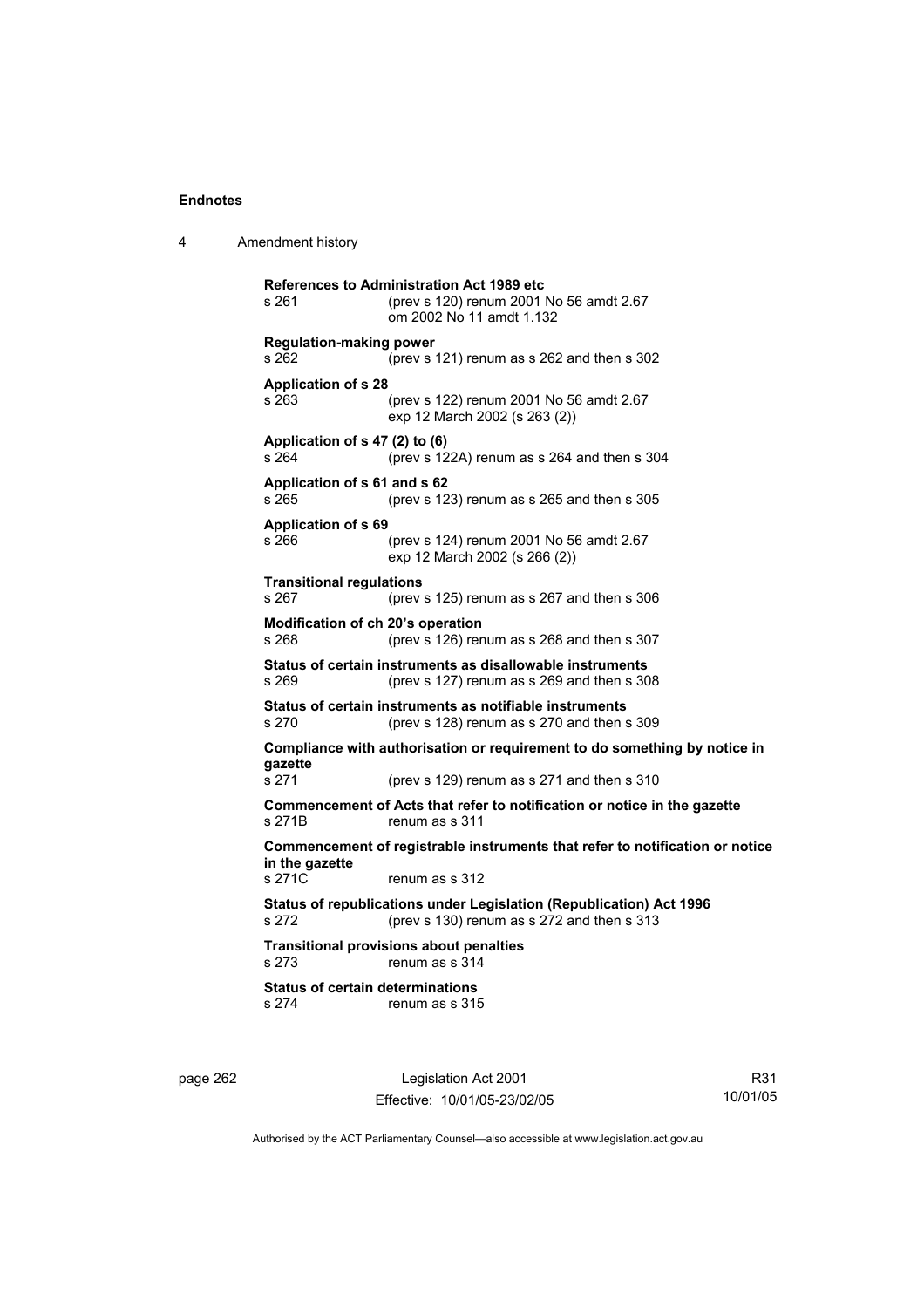| Amendment history |  |  |
|-------------------|--|--|
|-------------------|--|--|

|                 | <b>Miscellaneous</b><br>ch 20 hdg                       | (prev ch 13 hdg) renum as ch 20 hdg and then ch 21 hdg<br>(prev ch 12 hdg) renum as ch 19 hdg 2001 No 56 amdt 2.66                                                                                                                     |          |
|-----------------|---------------------------------------------------------|----------------------------------------------------------------------------------------------------------------------------------------------------------------------------------------------------------------------------------------|----------|
|                 | s 300                                                   | renum as ch 20 hdg 2002 No 11 s 24<br>Delegation by parliamentary counsel<br>ins 2002 No 11 amdt 1.132<br>am A2004-60 amdt 1.175                                                                                                       |          |
|                 | s 301                                                   | <b>References to Administration Act 1989 etc</b><br>ins 2002 No 11 amdt 1.132                                                                                                                                                          |          |
|                 | <b>Regulation-making power</b><br>s 302                 | (prev s 121) renum as s 262 2001 No 56 amdt 2.67<br>renum as s 302 R5 LA (see 2002 No 11 amdt 1.133)<br>sub A2003-41 amdt 2.39                                                                                                         |          |
|                 | <b>Transitional</b><br>ch 21 hdg                        | (prev ch 13 hdg) renum as ch 20 hdg 2001 No 56 amdt 2.66<br>renum as ch 21 hdg 2002 No 11 s 24<br>om R29 LA                                                                                                                            |          |
|                 | Application of s 47 (2) to (6)<br>s 304 hdg             | (prev s 122A hdg) renum as s 264 hdg and then s 304 hdg<br>sub 2002 No 11 amdt 1.134                                                                                                                                                   |          |
|                 | s 304                                                   | (prev s 122A) ins 2001 No 44 amdt 1.2623<br>renum as s 264 2001 No 56 amdt 2.67<br>am 2002 No 11 amdt 1.135<br>renum as s 304 R5 LA (see 2002 No 11 amdt 1.136)<br>exp 12 September 2004 (s 304 (4))                                   |          |
|                 | Application of s 61 and s 62<br>s 305                   | (prev s 123) renum as s 265 2001 No 56 amdt 2.67<br>renum as s 305 R5 LA (see 2002 No 11 amdt 1.136)<br>exp 12 September 2002 (s 305 (3))                                                                                              |          |
|                 | <b>Transitional regulations</b><br>s 306                | (prev s 125) am 2001 No 44 amdt 1.2624<br>renum as s 267 2001 No 56 amdt 2.67<br>am 2001 No 56 amdts 2.69-2.71; 2002 No 11 amdt<br>1.137-1.140<br>renum as s 306 R5 LA (see 2002 No 11 amdt 1.136)<br>exp 28 May 2003 (s 306 (5))      |          |
|                 | Modification of ch 20's operation<br>s 307 hdg<br>s 307 | (prev s 268 hdg) sub 2001 No 56 amdt 2.72<br>(prev s 126) renum as s 268 2001 No 56 amdt 2.67<br>am 2002 No 11 amdt 1.141<br>renum as s 307 R5 LA (see 2002 No 11 amdt 1.13)<br>am 2002 No 49 amdt 2.54<br>exp 28 May 2003 (s 307 (2)) |          |
| R31<br>10/01/05 |                                                         | Legislation Act 2001<br>Effective: 10/01/05-23/02/05                                                                                                                                                                                   | page 263 |

Authorised by the ACT Parliamentary Counsel—also accessible at www.legislation.act.gov.au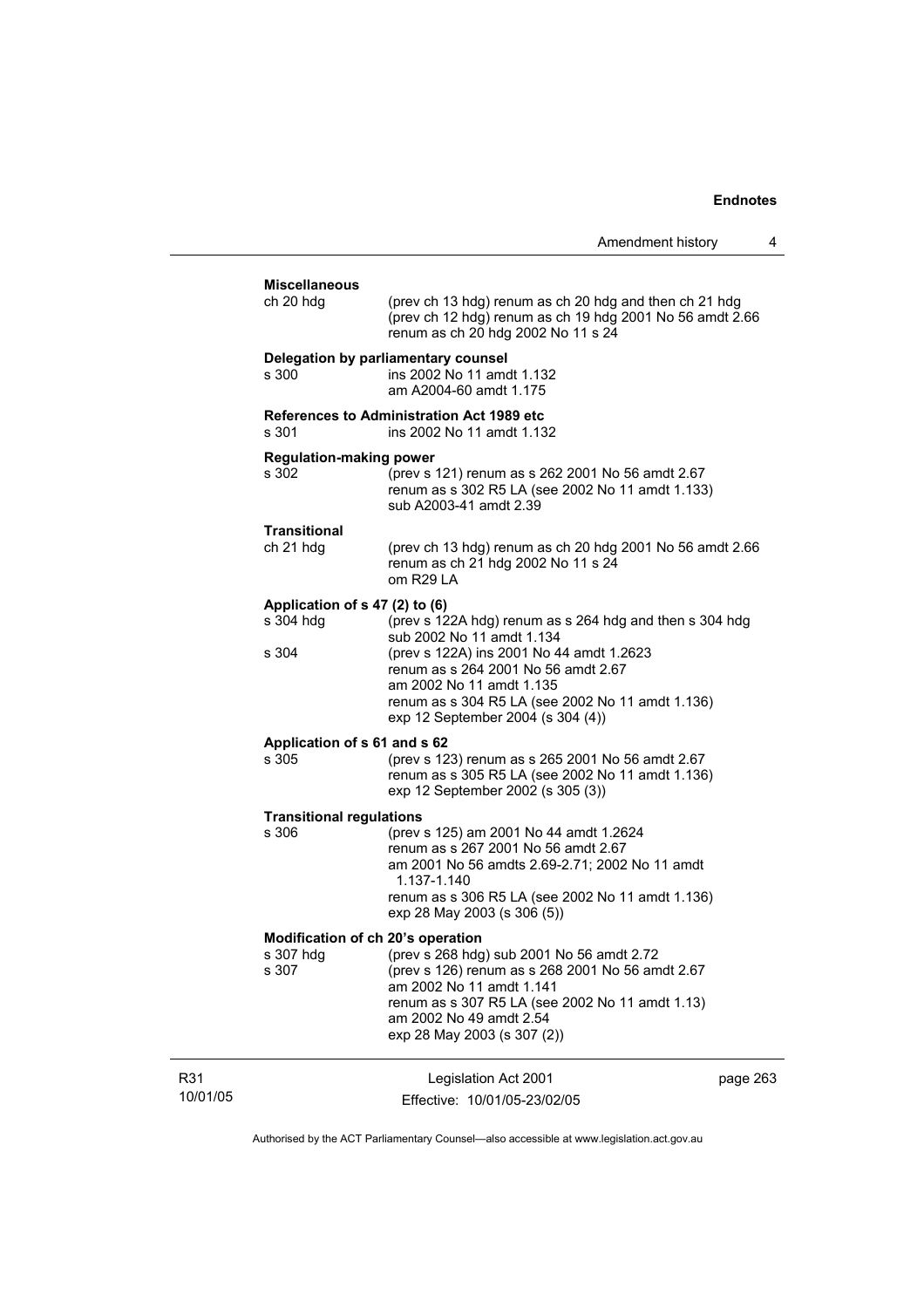| 4 | Amendment history                                |                                                                                                                                                                                                                  |
|---|--------------------------------------------------|------------------------------------------------------------------------------------------------------------------------------------------------------------------------------------------------------------------|
|   | s 308                                            | Status of certain instruments as disallowable instruments<br>(prev s 127) renum as s 269 2001 No 56 amdt 2.67<br>renum as s 308 R5 LA (see 2002 No 11 amdt 1.136)<br>exp 12 September 2004 (s 308 (4))           |
|   | s 309                                            | Status of certain instruments as notifiable instruments<br>(prev s 128) renum as s 270 2001 No 56 amdt 2.67<br>renum as s 309 R5 LA (see 2002 No 11 amdt 1.136)<br>exp 12 September 2004 (s 309 (7))             |
|   |                                                  | Compliance with authorisation or requirement to do something by notice in                                                                                                                                        |
|   | gazette<br>s 310                                 | (prev s 129) renum as s 271 2001 No 56 amdt 2.67<br>am 2001 No 56 amdt 2.73<br>renum as s 310 R5 LA (see 2002 No 11 amdt 1.136)<br>exp 12 September 2004 (s 310 (5))                                             |
|   | s 310A                                           | Application of s 89 to registrable instrument<br>ins A2003-56 amdt 2.57<br>exp 12 September 2004 (s 310A (2))                                                                                                    |
|   | s 311                                            | Commencement of Acts that refer to notification or notice in the gazette<br>(prev s 271B) ins as mod SL 2001 No 34 reg 6<br>renum R5 LA (see 2002 No 11 amdt 1.136)<br>exp 13 September 2002 (s 311 (5))         |
|   | in the gazette                                   | Commencement of registrable instruments that refer to notification or notice                                                                                                                                     |
|   | s 312                                            | (prev s 271C) ins as mod SL 2001 No 34 reg 6<br>renum R5 LA (see 2002 No 11 amdt 1.136)<br>exp 13 September 2002 (s 312 (5))                                                                                     |
|   | s 313                                            | Status of republications under Legislation (Republication) Act 1996<br>(prev s 130) renum as s 272 2001 No 56 amdt 2.67<br>renum as s 313 R5 LA (see 2002 No 11 amdt 1.136)<br>exp 12 September 2004 (s 313 (3)) |
|   | s 314                                            | <b>Transitional provisions about penalties</b><br>(prev s 273) ins 2001 No 56 amdt 2.74<br>renum R5 LA (see 2002 No 11 amdt 1.136)<br>exp 12 September 2003 (s 314 (5))                                          |
|   | <b>Status of certain determinations</b><br>s 315 | (prev s 274) ins 2001 No 56 amdt 2.74<br>renum R5 LA (see 2002 No 11 amdt 1.136)<br>exp 12 September 2003 (s 315 (6))                                                                                            |
|   | s 316                                            | <b>Delegations under Administration Act 1989</b><br>ins A2003-56 amdt 2.58<br>exp 12 September 2004 (s 316 (3))                                                                                                  |
|   |                                                  |                                                                                                                                                                                                                  |

page 264 Legislation Act 2001 Effective: 10/01/05-23/02/05

R31 10/01/05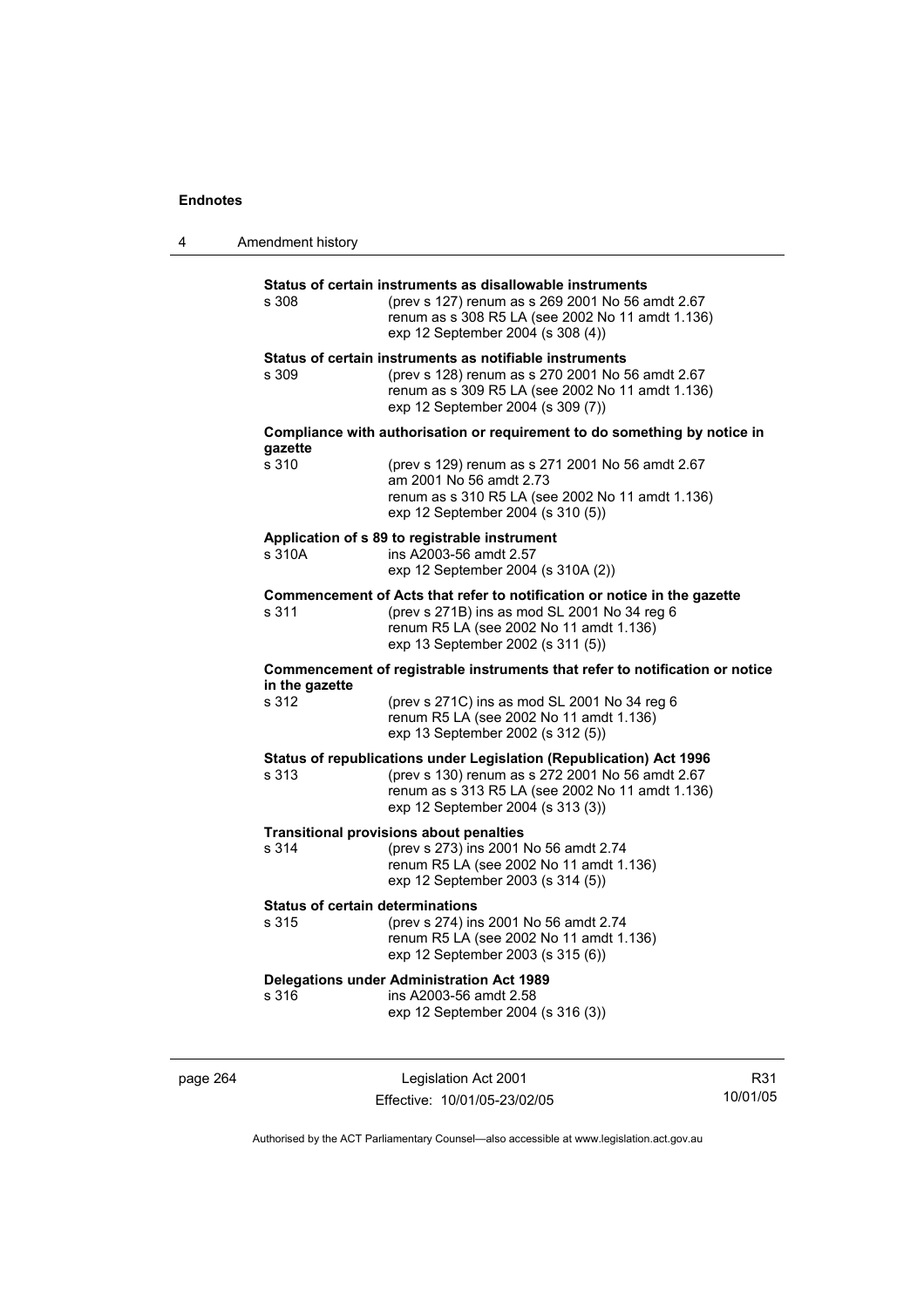### **Former NSW and UK Acts in force before establishment of Territory**

| sch 1 pt 1.1 hdg | (prev sch 1 pt 1 hdg) sub and renum 2001 No 56 amdt 2.75 |
|------------------|----------------------------------------------------------|
| sch 1 pt 1.1     | am 2001 No 44 amdt 1.2625; 2001 No 56 amdts 2.76-2.79;   |
|                  | 2001 No 88 s 43 (2); 2002 No 40 amdt 3.28; items renum   |
|                  | R <sub>11</sub> LA (see 2002 No 40 amdt 3.29)            |
|                  | sub 2002 No 49 amdt 2.43                                 |
|                  | am A2003-56 amdt 2.59; items renum R21 LA (see A2003-56  |
|                  | amdt 2.60); A2004-17 amdt 2.10; items renum R30 LA (see  |
|                  | A2004-17 amdt 2.11); A2004-60 amdt 1.176; items renum    |
|                  | R31 LA (see A2004-60 amdt 1.177)                         |

### **Former NSW Acts applied after establishment of Territory**

| sch 1 pt 1.2 hda | (prev sch 1 pt 2 hdg) sub and renum 2001 No 56 amdt 2.80 |
|------------------|----------------------------------------------------------|
| sch 1 pt 1.2     | am 2001 No 44 amdt 1.2626, amdt 1.2627; 2001 No 56       |
|                  | amdt 2.81: A2004-7 amdt 1.5                              |

### **Meaning of commonly-used terms**

| dict pt 1 hdg  | sub A2003-56 amdt 2.61                                                       |
|----------------|------------------------------------------------------------------------------|
| dict pt 1 note | sub A2003-56 amdt 2.61                                                       |
| dict pt 1      | def $AAT$ ins 2002 No 49 amdt 2.44                                           |
|                | def Act sub 2001 No 56 amdt 2.82                                             |
|                | def $ACT$ reloc from IA 2001 No 56 amdt 2.16                                 |
|                | def $ADI$ reloc from IA 2001 No 56 amdt 2.16                                 |
|                | sub 2002 No 49 amdt 2.45                                                     |
|                | def administrative appeals tribunal reloc from IA 2001 No 56<br>amdt $2.16$  |
|                | def <i>administrative unit</i> reloc from IA 2001 No 56 amdt 2.16            |
|                | def <i>adult</i> reloc from IA 2001 No 56 amdt 2.16                          |
|                | def <i>affidavit</i> reloc from IA 2001 No 56 amdt 2.16                      |
|                | def <i>ambulance service</i> reloc from IA 2001 No 56 amdt 2.16              |
|                | sub A2004-28 amdt 3.33                                                       |
|                | def <i>amend</i> sub 2001 No 56 amdt 2.82                                    |
|                | def <i>appoint</i> reloc from IA 2001 No 56 amdt 2.16                        |
|                | def asset reloc from IA 2001 No 56 amdt 2.16                                 |
|                | def Attorney-General ins 2001 No 56 amdt 2.82                                |
|                | def <b>auditor-general</b> reloc from IA 2001 No 56 amdt 2.16                |
|                | def <b>Australia</b> reloc from IA 2001 No 56 amdt 2.16                      |
|                | def <b>Australian driver licence</b> reloc from IA 2001 No 56<br>amdt $2.16$ |
|                | def authorised deposit-taking institution reloc from IA 2001                 |
|                | No 56 amdt 2.16                                                              |
|                | sub 2002 No 49 amdt 2.46                                                     |
|                | def bank reloc from IA 2001 No 56 amdt 2.16                                  |
|                | def <b>barrister</b> reloc from IA 2001 No 56 amdt 2.16                      |
|                | def body reloc from IA 2001 No 56 amdt 2.16                                  |
|                | def <b>breach</b> reloc from IA 2001 No 56 amdt 2.16                         |
|                |                                                                              |

Legislation Act 2001 Effective: 10/01/05-23/02/05 page 265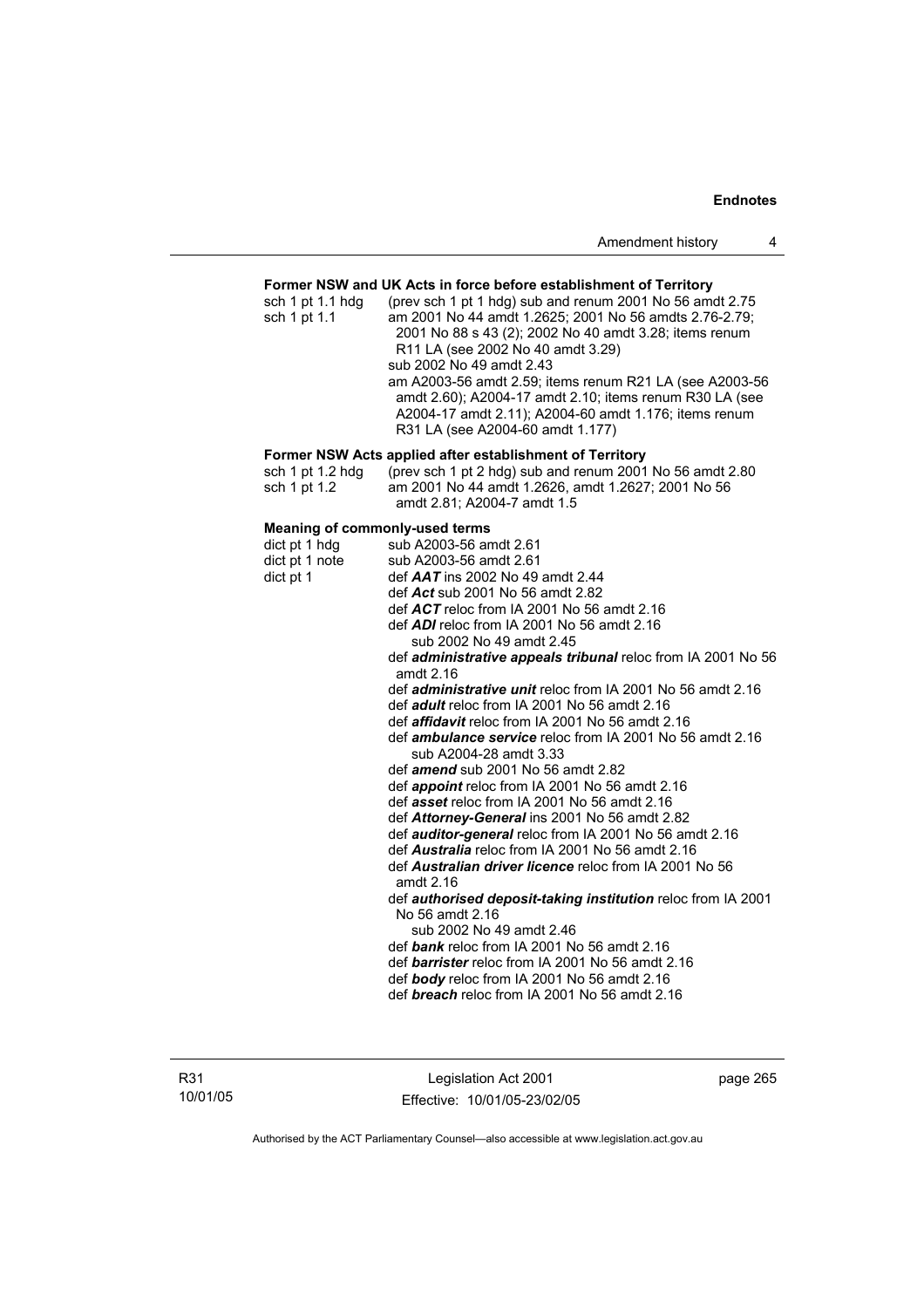4 Amendment history

 def *building code* ins A2004-13 amdt 2.79 def *building society* reloc from IA 2001 No 56 amdt 2.16 sub A2003-56 amdt 2.62 def *business day* reloc from IA 2001 No 56 amdt 2.16 def *by-laws* ins 2002 No 11 amdt 1.142 def *calendar month* reloc from IA 2001 No 56 amdt 2.16 def *calendar year* reloc from IA 2001 No 56 amdt 2.16 def *change* reloc from IA 2001 No 56 amdt 2.16 def *chief executive* ins 2001 No 56 amdt 2.82 def *chief fire control officer* ins 2001 No 56 amdt 2.82 om A2004-28 amdt 3.34 def *chief health officer* reloc from IA 2001 No 56 amdt 2.16 def *Chief Justice* reloc from IA 2001 No 56 amdt 2.16 def *Chief Magistrate* reloc from IA 2001 No 56 amdt 2.16 def *Chief Minister* reloc from IA 2001 No 56 amdt 2.16 def *chief officer (ambulance service)* ins A2004-28 amdt 3.35 def *chief officer (fire brigade)* ins A2004-28 amdt 3.35 def *chief officer (rural fire service)* ins A2004-28 amdt 3.35 def *chief officer (SES)* ins A2004-28 amdt 3.35 def *chief planning executive* ins 2002 No 56 amdt 3.43 def *chief police officer* reloc from IA 2001 No 56 amdt 2.16 def *chief solicitor* ins A2004-42 amdt 2.39 def *child* reloc from IA 2001 No 56 amdt 2.16 def *Childrens Court* reloc from IA 2001 No 56 amdt 2.16 def *city area* reloc from IA 2001 No 56 amdt 2.16 def *clerk* reloc from IA 2001 No 56 amdt 2.16 def *commencement* sub 2001 No 56 amdt 2.82 def *commencement notice* sub 2001 No 56 amdt 2.82 def *commissioner for fair trading* reloc from IA 2001 No 56 amdt 2.16 def *commissioner for health complaints* ins 2001 No 56 amdt 2.82 def *commissioner for housing* reloc from IA 2001 No 56 amdt 2.16 def *commissioner for land and planning* reloc from IA 2001 No 56 amdt 2.16 om 2002 No 56 amdt 3.44 def *commissioner for public administration* reloc from IA 2001 No 56 amdt 2.16 def *commissioner for revenue* reloc from IA 2001 No 56 amdt 2.16 def *commissioner for surveys* reloc from IA 2001 No 56 amdt 2.16 def *commissioner for the environment* ins 2001 No 56

amdt 2.82

page 266 Legislation Act 2001 Effective: 10/01/05-23/02/05

R31 10/01/05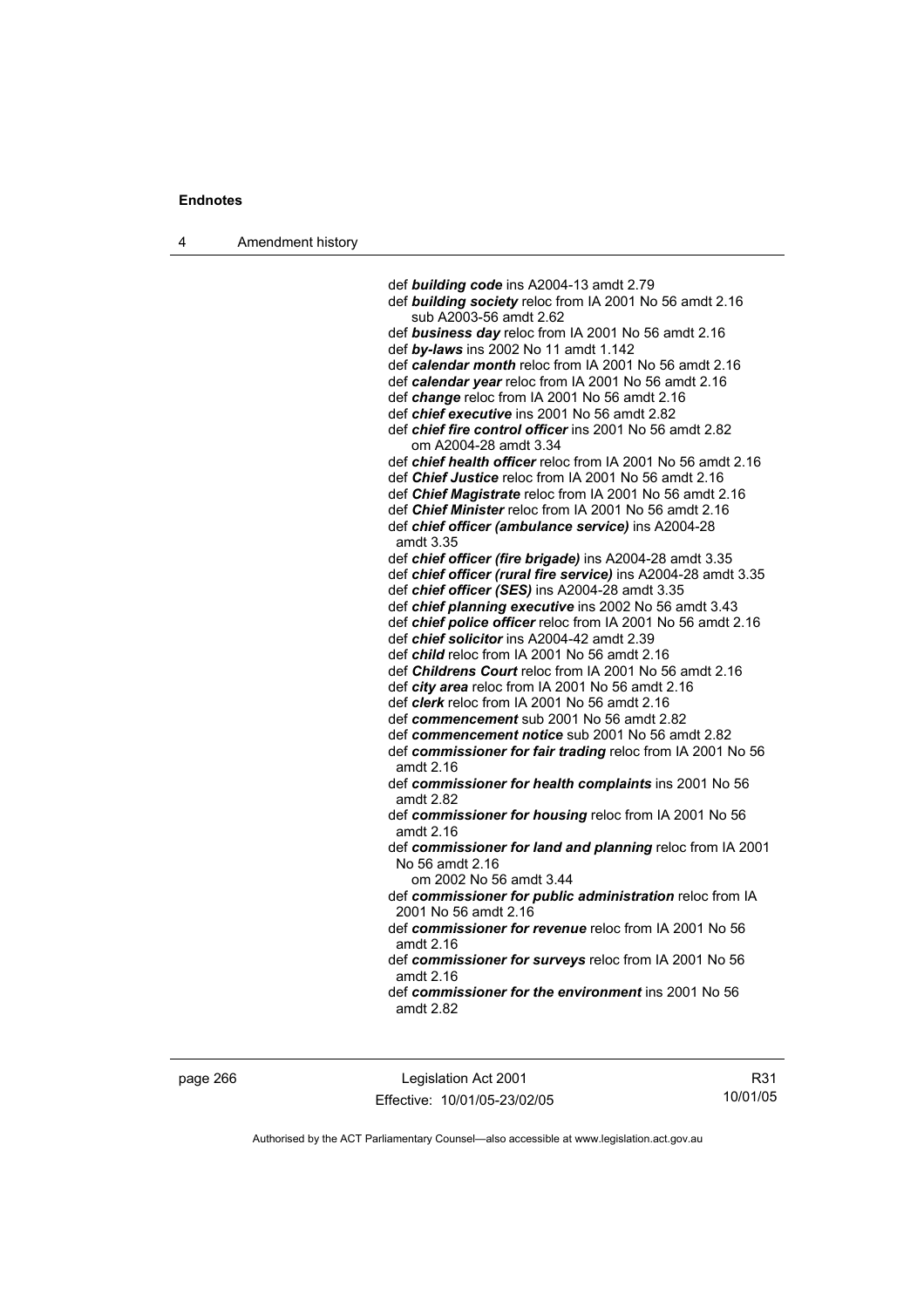def *commissioner of police* reloc from IA 2001 No 56 amdt 2.16 def *committed for trial* reloc from IA 2001 No 56 amdt 2.16 def *Commonwealth* reloc from IA 2001 No 56 amdt 2.16 def *Commonwealth country* reloc from IA 2001 No 56 amdt 2.16 def *Commonwealth gazette* reloc from IA 2001 No 56 amdt 2.16 def *community advocate* reloc from IA 2001 No 56 amdt 2.16 def *confer* reloc from IA 2001 No 56 amdt 2.16 def *conservator of flora and fauna* reloc from IA 2001 No 56 amdt 2.16 def *construction occupations registrar* ins A2004-13 amdt 2.80 def *consumer and trader tribunal* ins A2003-16 s 70 def *Consumer Credit (Australian Capital Territory) Code* reloc from IA 2001 No 56 amdt 2.16 def *Consumer Credit (Australian Capital Territory) Regulations* reloc from IA 2001 No 56 amdt 2.16 def *contravene* reloc from IA 2001 No 56 amdt 2.16 def *converted ordinance* reloc from IA 2001 No 56 amdt 2.16 def *Coroner's Court* reloc from IA 2001 No 56 amdt 2.16 def *corporation* reloc from IA 2001 No 56 amdt 2.16 def *Corporations Act* ins in IA 2001No 56 amdt 2.14 reloc from IA 2001 No 56 amdt 2.16 def *Court of Appeal* ins A2004-42 amdt 2.39 def *court of summary jurisdiction* reloc from IA 2001 No 56 amdt 2.16 def *credit tribunal* reloc from IA 2001 No 56 amdt 2.16 def *credit union* reloc from IA 2001 No 56 amdt 2.16 sub A2003-56 amdt 2.63 def *Criminal Code* ins 2002 No 51 amdt 1.27 def *custodial escort* ins 2002 No 30 amdt 2.8 def *daylight* reloc from IA 2001 No 56 amdt 2.16 def *definition* ins 2001 No 56 amdt 2.82 def *dentist* reloc from IA 2001 No 56 amdt 2.16 sub A2004-39 amdt 4.3 def *dental prosthetist* reloc from IA 2001 No 56 amdt 2.16 sub A2004-39 amdt 3.1 def *dental technician* reloc from IA 2001 No 56 amdt 2.16 sub A2004-39 amdt 3.2 def *designation* reloc from IA 2001 No 56 amdt 2.16 def *director of corrective services* ins 2002 No 30 amdt 2.8 def *director of public prosecutions* (or *DPP*) reloc from IA 2001 No 56 amdt 2.16

def *disallowable instrument* sub 2001 No 56 amdt 2.82

R31 10/01/05

Legislation Act 2001 Effective: 10/01/05-23/02/05 page 267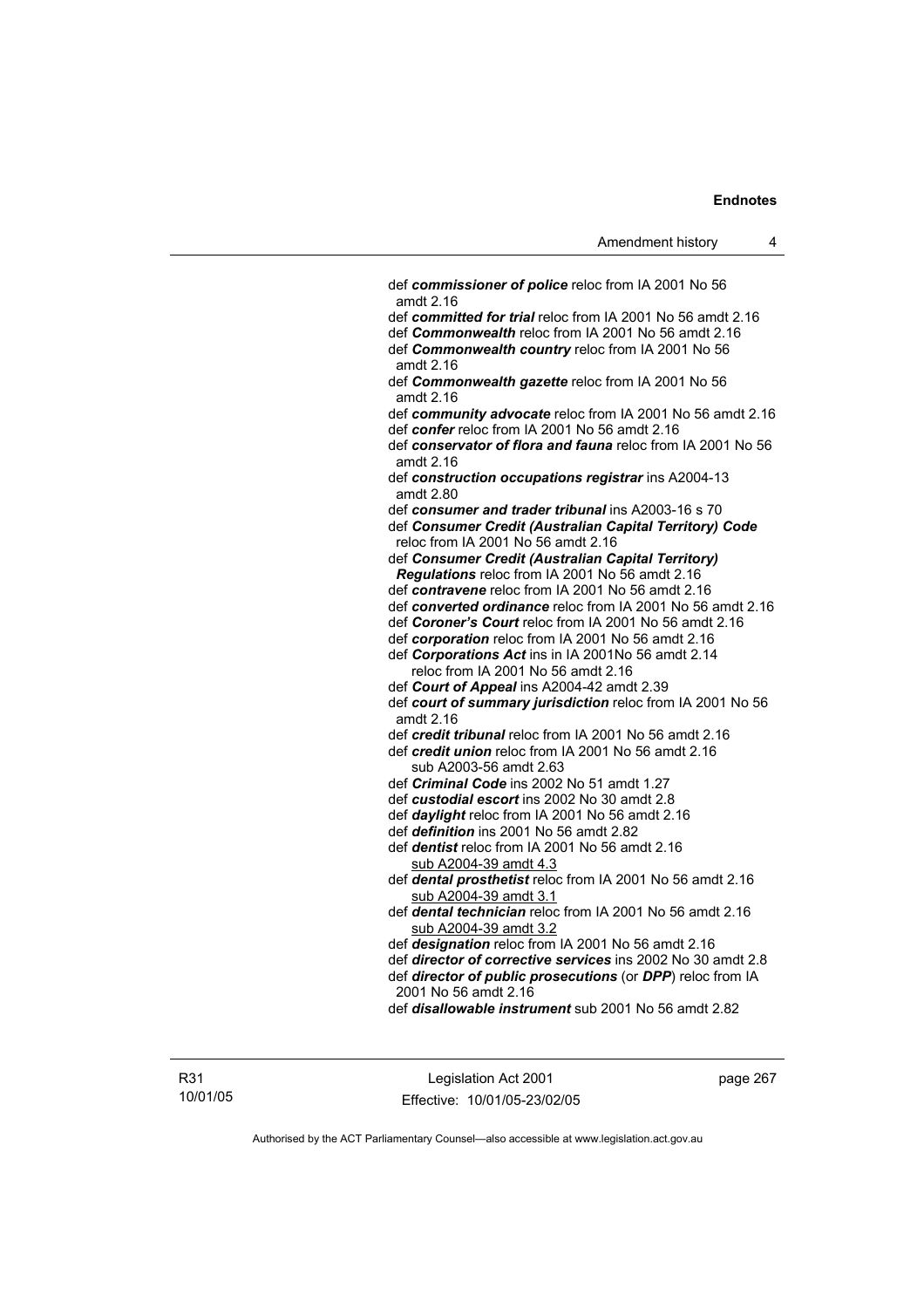4 Amendment history

 def *discrimination commissioner* reloc from IA 2001 No 56 amdt 2.16 def *discrimination tribunal* reloc from IA 2001 No 56 amdt 2.16 def *doctor* reloc from IA 2001 No 56 amdt 2.16 sub A2004-39 amdt 5.13 def *document* reloc from IA 2001 No 56 amdt 2.16 am A2003-56 amdt 2.64 def *domestic partner* ins A2003-14 s 5 def *domestic partnership* ins A2003-14 s 5 def *DPP* ins 2002 No 49 amdt 2.47 def *driver licence* reloc from IA 2001 No 56 amdt 2.16 def *electoral commission* reloc from IA 2001 No 56 amdt 2.16 def *electoral commissioner* reloc from IA 2001 No 56 amdt 2.16 def *emergency service* ins A2004-28 amdt 3.35 def *emergency services authority* ins A2004-28 amdt 3.35 def *emergency services commissioner* ins A2004-28 amdt 3.35 def *enactment* sub 2001 No 56 amdt 2.82 def *entity* ins 2001 No 56 amdt 2.82 def *environment protection authority* ins 2002 No 11 amdt 1.142 def *establish* reloc from IA 2001 No 56 amdt 2.16 def *estate* reloc from IA 2001 No 56 amdt 2.16 def *Executive* reloc from IA 2001 No 56 amdt 2.16 def *exercise* reloc from IA 2001 No 56 amdt 2.16 def *expire* reloc from IA 2001 No 56 amdt 2.16 def *external territory* reloc from IA 2001 No56 amdt 2.16 def *fail* reloc from IA 2001 No 56 amdt 2.16 def *Federal Court* reloc from IA 2001 No 56 amdt 2.16 def *file* reloc from IA 2001 No 56 amdt 2.16 def *financial year* reloc from IA 2001 No 56 amdt 2.16 def *fire brigade* reloc from IA 2001 No 56 amdt 2.16 sub A2004-28 amdt 3.36 def *fire commissioner* reloc from IA 2001 No 56 amdt 2.16 om A2004-28 amdt 3.37 def *for* ins 2002 No 11 amdt 1.142 def *foreign country* reloc from IA 2001 No 56 amdt 2.16 def *former NSW Act* sub 2001 No 56 amdt 2.82; 2002 No 11 amdt 1.143 def *former UK Act* sub 2001 No 56 amdt 2.82; 2002 No 11 amdt 1.143 def *found guilty* reloc from IA 2001 No 56 amdt 2.16 sub 2002 No 49 amdt 2.48

page 268 Legislation Act 2001 Effective: 10/01/05-23/02/05

R31 10/01/05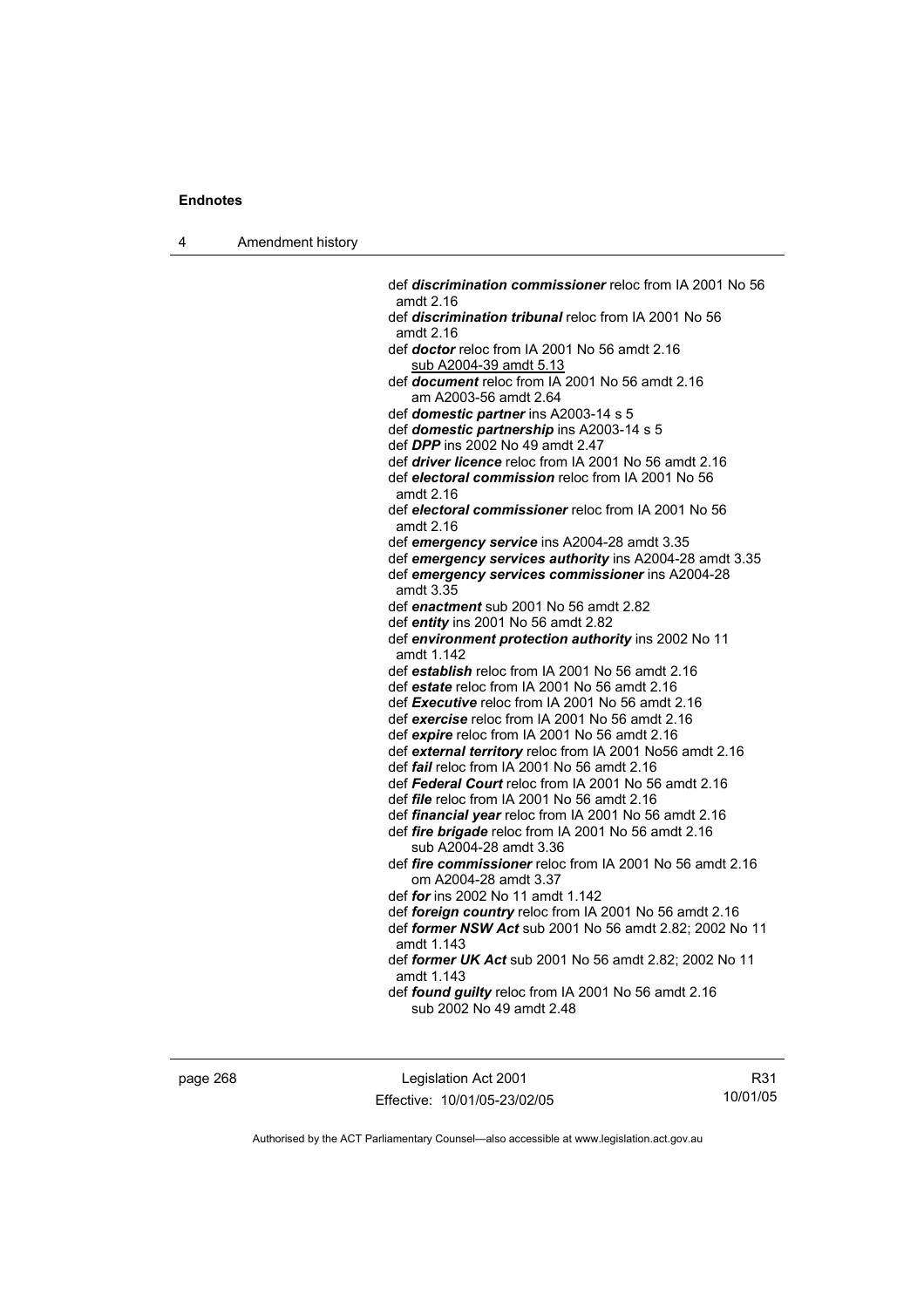def *function* reloc from IA 2001 No 56 amdt 2.16 def *gambling and racing commission* reloc from IA 2001 No 56 amdt 2.16 def *gazette* reloc from IA 2001 No 56 amdt 2.16 def *give* reloc from IA 2001 No 56 amdt 2.16 def *government printer* reloc from IA 2001 No 56 amdt 2.16 def *government solicitor* reloc from IA 2001 No 56 amdt 2.16 def *Governor* ins 2001 No 56 amdt 2.82 def *Governor-General* ins 2001 No 56 amdt 2.82 def *GST* ins 2002 No 27 s 27 def *guardianship tribunal* reloc from IA 2001 No 56 amdt 2.16 def *High Court* reloc from IA 2001 No 56 amdt 2.16 def *heritage council* ins A2004-57 amdt 1.53 def *heritage register* ins A2004-57 amdt 1.53 def *Imperial Act* reloc from IA 2001 No 56 amdt 2.16 def *independent competition and regulatory commission*  ins A2004-42 amdt 2.39 def *indictable offence* ins 2001 No 56 amdt 2.82 sub 2002 No 11 amdt 1.144; A2003-56 amdt 2.65 def *indictment* reloc from IA 2001 No 56 amdt 2.16 def *individual* reloc from IA 2001 No 56 amdt 2.16 def *infringement notice* ins A2004-42 amdt 2.39 def *in relation to* ins 2002 No 49 amdt 2.49 def *insolvent under administration* ins A2003-56 amdt 2.66 def *instrument* sub 2001 No 56 amdt 2.82 def *interest* reloc from IA 2001 No 56 amdt 2.16 def *internal territory* reloc from IA 2001 No 56 amdt 2.16 def *intersex person* ins A2003-14 s 5 def *Jervis Bay Territory* reloc from IA 2001 No 56 amdt 2.16 def *judge* reloc from IA 2001 No 56 amdt 2.16 am 2002 No 11 amdt 1.145 def *Lake Burley Griffin* reloc from IA 2001 No 56 amdt 2.16 def *Lake Ginninderra* reloc from IA 2001 No 56 amdt 2.16 def *land* reloc from IA 2001 No 56 amdt 2.16 def *land development agency* ins 2002 No 56 amdt 3.45 def *law* reloc from IA 2001 No 56 amdt 2.16 def *lawyer* reloc from IA 2001 No 56 amdt 2.16 def *legal aid commission* ins 2001 No 56 amdt 2.82 def *legal practitioner* reloc from IA 2001 No 56 amdt 2.16 def *Legislation Act* ins 2002 No 49 amdt 2.50

R31 10/01/05

Legislation Act 2001 Effective: 10/01/05-23/02/05 page 269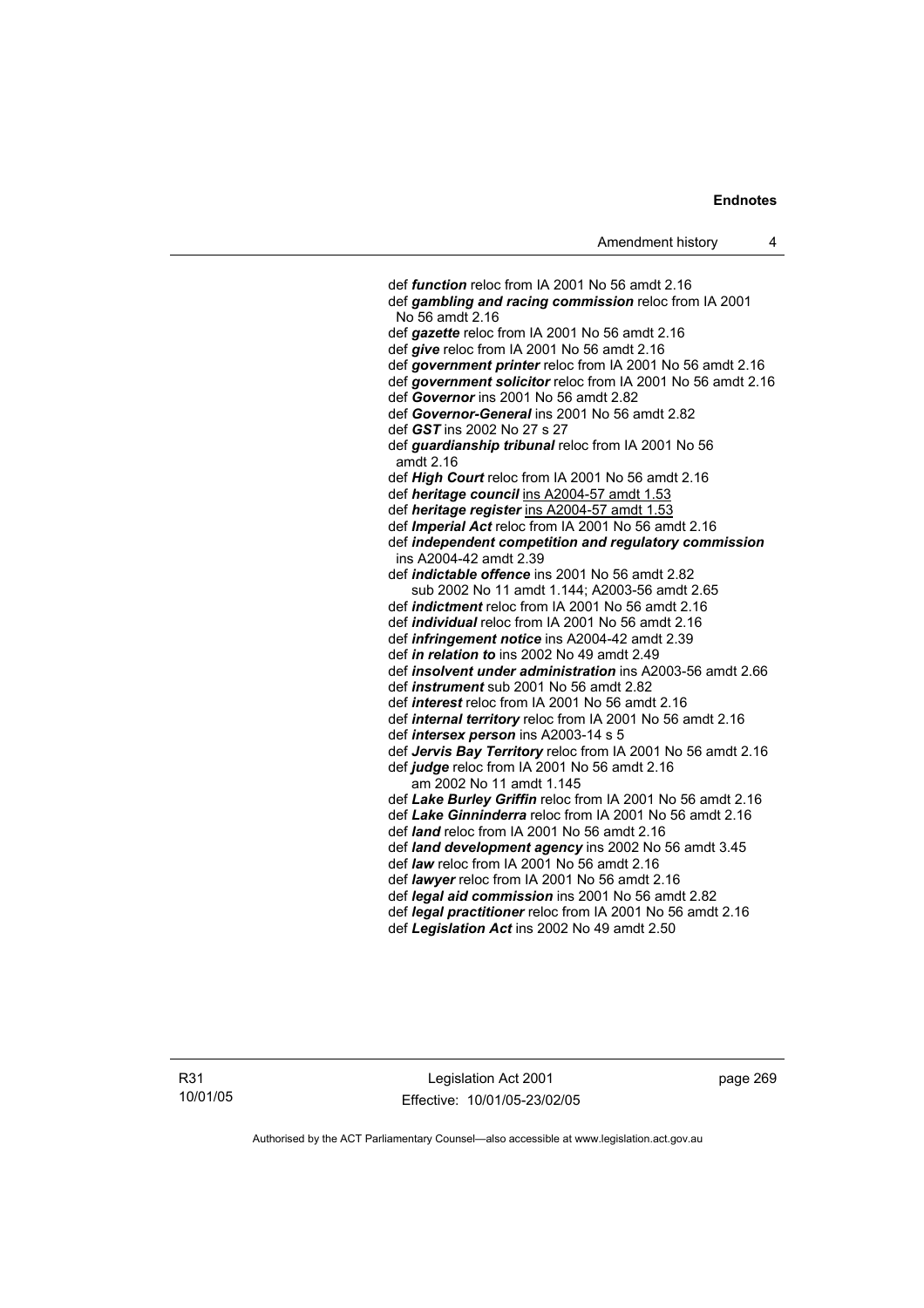4 Amendment history

 def *Legislative Assembly* reloc from IA 2001 No 56 amdt 2.16 def *liability* reloc from IA 2001 No 56 amdt 2.16 def *magistrate* reloc from IA 2001 No 56 amdt 2.16 def *Magistrates Court* reloc from IA 2001 No 56 amdt 2.16 def *make* reloc from IA 2001 No 56 amdt 2.16 def *making* sub 2001 No 56 amdt 2.82 def *master* reloc from IA 2001 No 56 amdt 2.16 def *may* ins 2001 No 56 amdt 2.82 def *medical practitioner* ins 2001 No 56 amdt 2.82 def *mental health tribunal* reloc from IA 2001 No 56 amdt 2.16 def *midnight* reloc from IA 2001 No 56 amdt 2.16 def *Minister* ins 2001 No 56 amdt 2.82 def *modification* reloc from IA 2001 No 56 amdt 2.16 def *month* reloc from IA 2001 No 56 amdt 2.16 def *must* ins 2001 No 56 amdt 2.82 def *name* reloc from IA 2001 No 56 amdt 2.16 def *named month* reloc from IA 2001 No 56 amdt 2.16 def *national capital authority* ins 2002 No 11 amdt 1.146 def *national capital plan* ins A2004-42 amdt 2.39 def *national land* reloc from IA 2001 No 56 amdt 2.16 def *night* reloc from IA 2001 No 56 amdt 2.16 def *Northern Territory* reloc from IA 2001 No 56 amdt 2.16 def *notifiable instrument* sub 2001 No 56 amdt 2.82 def *notification* sub 2001 No 56 amdt 2.82 am A2004-42 amdt 2.40 def *notification day* sub 2001 No 56 amdt 2.82 def *NSW Act* reloc from IA 2001 No 56 amdt 2.16 def *number* reloc from IA 2001 No 56 amdt 2.16 def *nurse* reloc from IA 2001 No 56 amdt 2.16 sub A2004-39 amdt 6.7 def *nurse practitioner* ins A2004-10 s 6 sub A2004-39 amdt 6.8 def *oath* reloc from IA 2001 No 56 amdt 2.16 def *occupy* ins 2001 No 56 amdt 2.82 def *office* reloc from IA 2001 No 56 amdt 2.16 def *office of fair trading* reloc from IA 2001 No 56 amdt 2.16 def *OH&S commissioner* ins A2003-41 amdt 2.40 def *ombudsman* reloc from IA 2001 No 56 amdt 2.16 def *omit* ins 2001 No 56 amdt 2.82 def *ordinance* reloc from IA 2001 No 56 amdt 2.16 def *parent* ins A2004-1 amdt 1.22 def *parliamentary counsel* sub 2001 No 56 amdt 2.82 def *passing* sub 2001 No 56 amdt 2.82

def *penalty unit* ins 2001 No 56 amdt 2.82

page 270 Legislation Act 2001 Effective: 10/01/05-23/02/05

R31 10/01/05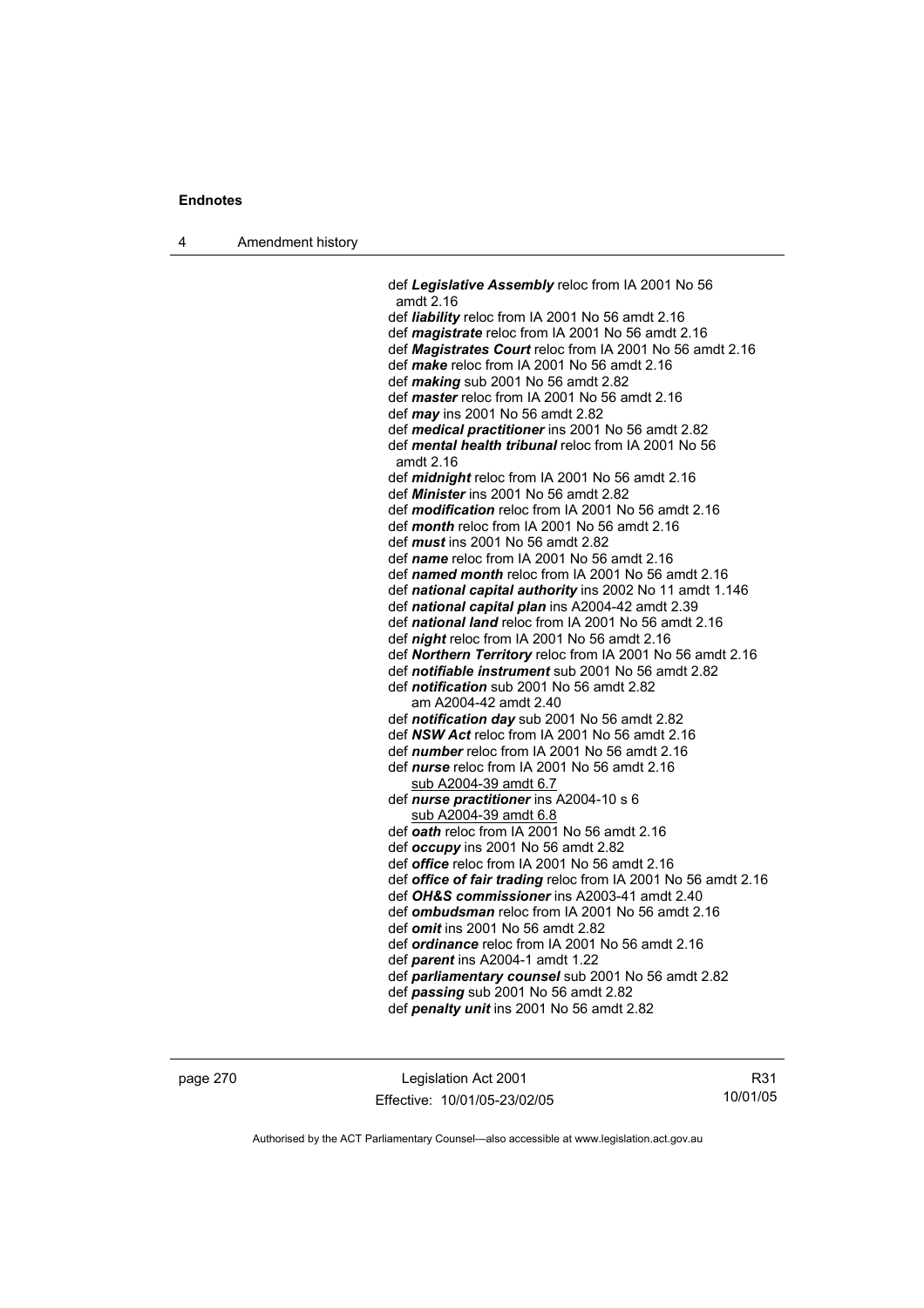def *person* ins 2001 No 56 amdt 2.82 def *pharmacist* reloc from IA 2001 No 56 amdt 2.16 sub A2004-39 amdt 8.2 def *planning and land authority* ins 2002 No 56 amdt 3.47 def *planning and land council* ins 2002 No 56 amdt 3.46 def *planning authority* reloc from IA 2001 No 56 amdt 2.16 om 2002 No 56 amdt 3.47 def *police officer* reloc from IA 2001 No 56 amdt 2.16 def *position* reloc from IA 2001 No 56 amdt 2.16 def *power* reloc from IA 2001 No 56 amdt 2.16 def *prescribed* reloc from IA 2001 No 56 amdt 2.16 am 2002 No 49 amdt 2.51 def *privacy commissioner* reloc from IA 2001 No 56 amdt 2.16 def *proceeding* reloc from IA 2001 No 56 amdt 2.16 def *property* reloc from IA 2001 No 56 amdt 2.16 def *provision* sub 2001 No 56 amdt 2.82 def *public employee* reloc from IA 2001 No 56 amdt 2.16 def *public health officer* reloc from IA 2001 No 56 amdt 2.16 def *public money* reloc from IA 2001 No 56 amdt 2.16 def *public servant* reloc from IA 2001 No 56 amdt 2.16 def *public service* reloc from IA 2001 No 56 amdt 2.16 def *public trustee* reloc from IA 2001 No 56 amdt 2.16 def *quarter* ins 2002 No 30 amdt 2.8 def *recognised transgender person* ins A2003-14 s 5 def *registered surveyor* reloc from IA 2001 No 56 amdt 2.16 def *registrable instrument* sub 2001 No 56 amdt 2.82 def *registrar* reloc from IA 2001 No 56 amdt 2.16 def *registrar-general* reloc from IA 2001 No 56 amdt 2.16 def *registrar of firearms* reloc from IA 2001 No 56 amdt 2.16 def *registrar of liquor licences* reloc from IA 2001 No 56 amdt 2.16 def *regulations* reloc from IA 2001 No 56 amdt 2.16 def *remand centre* ins 2002 No 30 amdt 2.8 def *remand centre administrator* ins 2002 No 30 amdt 2.8 def *remuneration tribunal* reloc from IA 2001 No 56 amdt 2.16 def *repeal* sub 2001 No 56 amdt 2.82 pars renum 2002 No 11 amdt 1.147 am 2002 No 11 amdt 1.148; A2004-42 amdts 2.41-2.43; pars renum R27 LA (see A2004-42 amdt 2.44) def *residential tenancies tribunal* reloc from IA 2001 No 56 amdt 2.16 def *resident judge* ins A2004-42 amdt 2.45 def *road transport authority* reloc from IA 2001 No 56 amdt 2.16

def *rules* reloc from IA 2001 No 56 amdt 2.16

R31 10/01/05

Legislation Act 2001 Effective: 10/01/05-23/02/05 page 271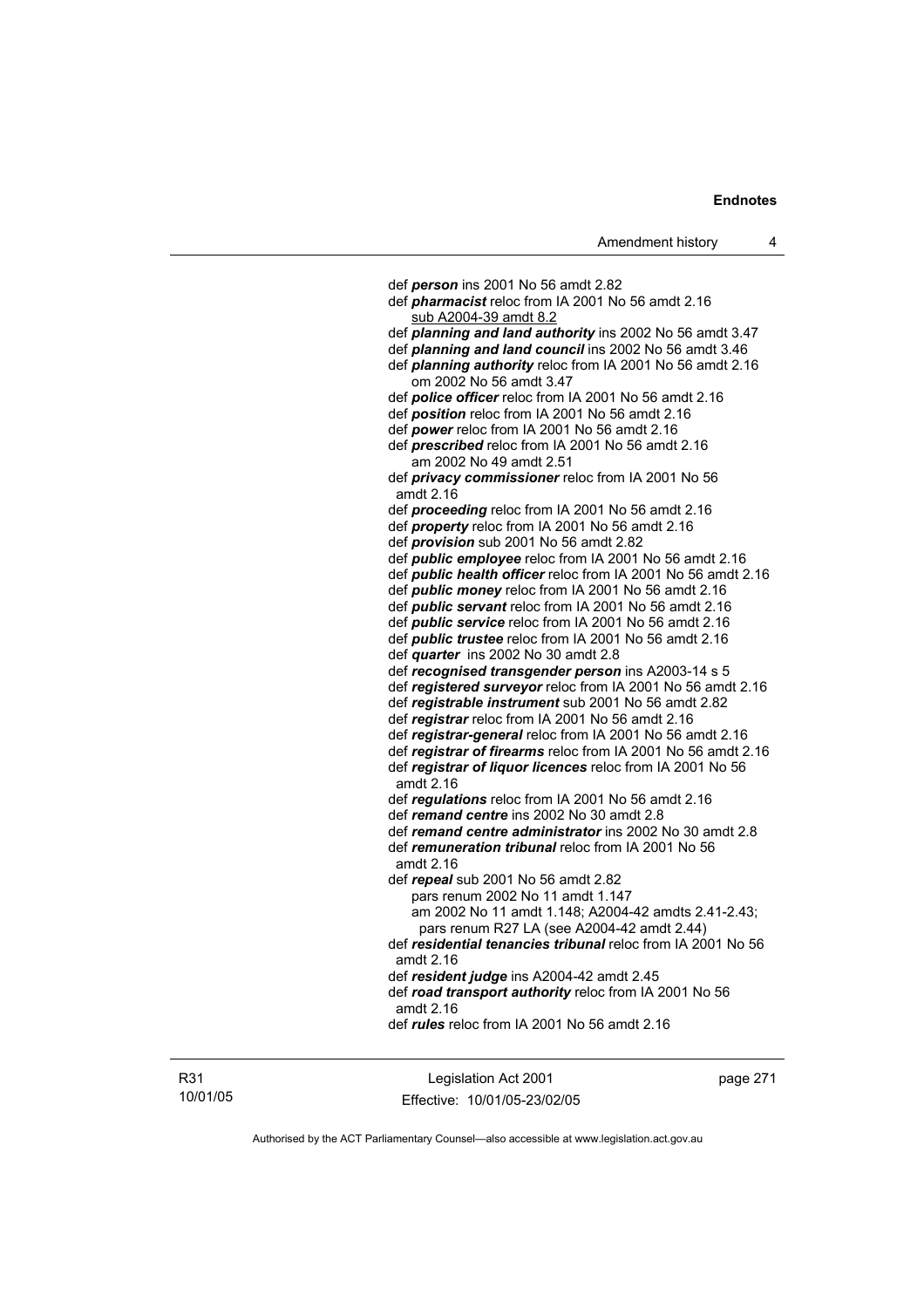4 Amendment history

 sub 2002 No 11 amdt 1.149 def *rural firefighting service* reloc from IA 2001 No 56 amdt 2.16 om A2004-28 amdt 3.38 def *rural fire service* ins A2004-28 amdt 3.38 def *see* ins 2001 No 56 amdt 2.82 def *Self-Government Act* reloc from IA 2001 No 56 amdt 2.16 def *self-government day* reloc from IA 2001 No 56 amdt 2.16 def *sentence administration board* ins 2002 No 30 amdt 2.8 def *SES* ins A2004-28 amdt 3.39 def *sign* reloc from IA 2001 No 56 amdt 2.16 def *sitting day* reloc from IA 2001 No 56 amdt 2.16 def *Small Claims Court* reloc from IA 2001 No 56 amdt 2.16 sub A2004-60 amdt 1.178 def *solicitor* reloc from IA 2001 No 56 amdt 2.16 def *Speaker* reloc from IA 2001 No 56 amdt 2.16 def *Standards Australia* reloc from IA 2001 No 56 amdt 2.16 def *State* reloc from IA 2001 No 56 amdt 2.16 def *statutory declaration* reloc from IA 2001 No 56 amdt 2.16 def *statutory instrument* sub 2001 No 56 amdt 2.82 def *statutory office-holder* ins 2001 No 56 amdt 2.82 sub 2002 No 11 amdt 1.150 def *subordinate law* sub 2001 No 56 amdt 2.82 def *summary offence* ins 2001 No 56 amdt 2.82 sub 2002 No 11 amdt 1.151; A2003-56 amdt 2.67 def *Supreme Court* reloc from IA 2001 No 56 amdt 2.16 def *swear* reloc from IA 2001 No 56 amdt 2.16 def *tenancy tribunal* reloc from IA 2001 No 56 amdt 2.16 om 2002 No 49 amdt 2.52 def *the Territory* ins 2001 No 56 amdt 2.82 def *territory authority* reloc from IA 2001 No 56 amdt 2.16 sub A2003-41 amdt 2.41 def *territory instrumentality* ins 2001 No 56 amdt 2.82 def *territory land* reloc from IA 2001 No 56 amdt 2.16 def *territory-owned corporation* reloc from IA 2001 No 56 amdt 2.16 def *territory plan* reloc from IA 2001 No 56 amdt 2.16 am 2002 No 49 amdt 2.53 def *transgender person* ins A2003-14 s 5 def *transitional* reloc from IA 2001 No 56 amdt 2.16 def *Treasurer* ins 2001 No 56 amdt 2.82 def *tribunal* sub 2001 No 56 amdt 2.82 def *UK Act* reloc from IA 2001 No 56 amdt 2.16 def *under* ins 2001 No 52 amdt 2.82 sub 2002 No 30 amdt 2.9 def *United Kingdom* reloc from IA 2001 No 56 amdt 2.16

page 272 Legislation Act 2001 Effective: 10/01/05-23/02/05

R31 10/01/05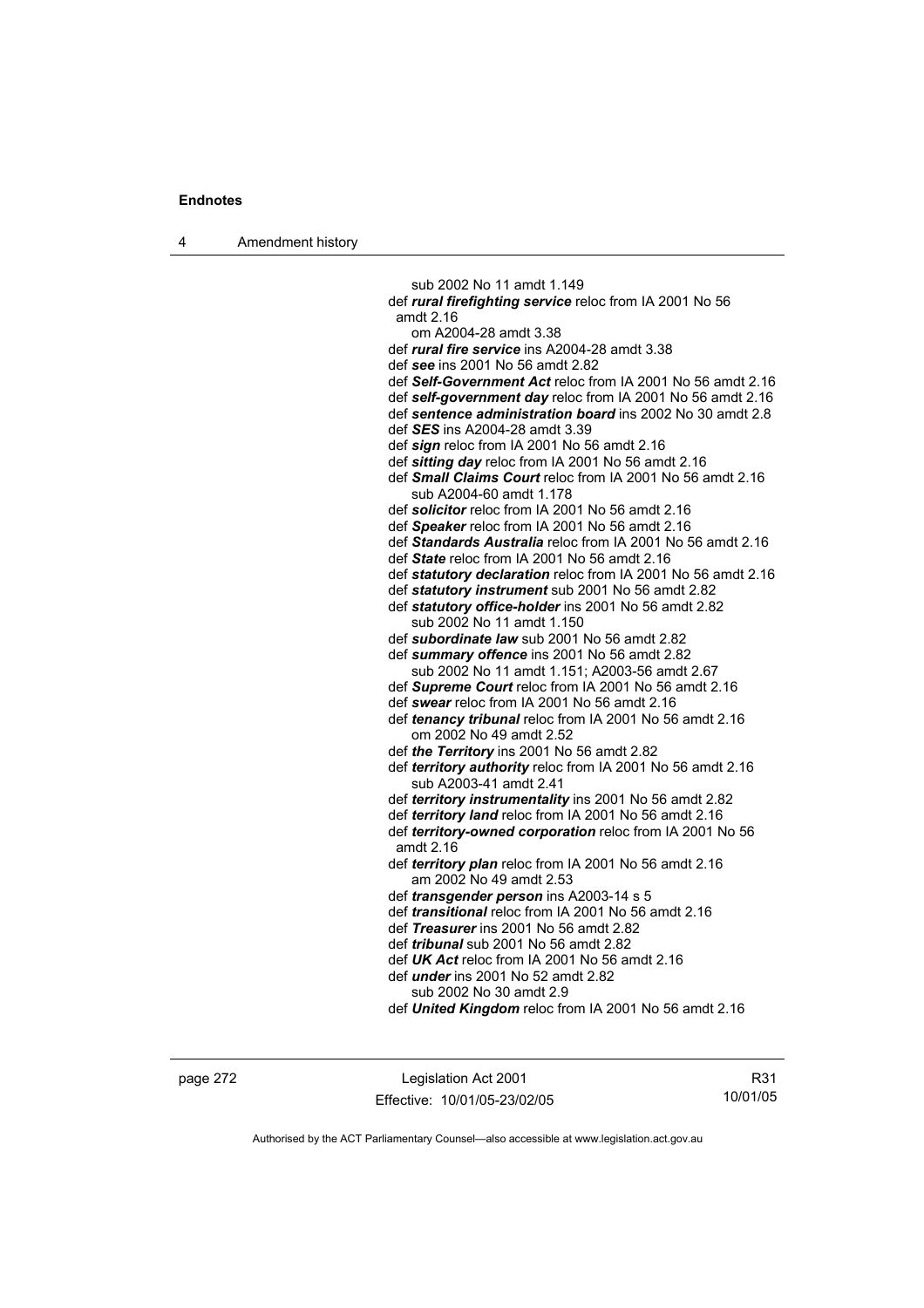def *United Kingdom Parliament* reloc from IA 2001 No 56 amdt 2.16 def *veterinary surgeon* reloc from IA 2001 No 56 amdt 2.16 def *will* ins 2001 No 56 amdt 2.82 def *word* reloc from IA 2001 No 56 amdt 2.16 def *working day* ins 2002 No 11 amdt 1.152 sub A2003-56 amdt 2.68 def *writing* reloc from IA 2001 No 56 amdt 2.16 def *year* reloc from IA 2001 No 56 amdt 2.16 **Terms for Legislation Act 2001 only**  dict pt 2 hdg sub A2003-56 amdt  $2.69$ <br>dict pt 2 note sub A2003-56 amdt  $2.69$ sub A2003-56 amdt 2.69 dict pt 2 def *Act* ins A2003-41 amdt 2.42 def *administrator* ins 2001 No 56 amdt 2.82 def *agency* ins 2001 No 56 amdt 2.82 def *appointee* ins 2001 No 56 amdt 2.82 am A2003-56 amdt 2.70 def *appointer* ins 2001 No 56 amdt 2.82 am A2003-56 amdt 2.71 def *approved web site* sub 2001 No 56 amdt 2.82 def *authorised republication* sub 2001 No 56 amdt 2.82 def *authorising law* sub 2001 No 56 amdt 2.82 def *benefits* sub 2001 No 56 amdt 2.82 def *business address* ins 2001 No 56 amdt 2.82 def *corporation* ins 2001 No 56 amdt 2.82 def *costs* sub 2001 No 56 amdt 2.82 def *current legislative drafting practice* sub 2001 No 56 amdt 2.82 def *delegate* ins 2001 No 56 amdt 2.82 def *determinative provision* ins 2002 No 11 amdt 1.153 def *document* ins 2001 No 56 amdt 2.82 def *editorial amendment* sub 2001 No 56 amdt 2.82 def *email address* ins 2001 No 56 amdt 2.82 def *executive officer* ins 2001 No 56 amdt 2.82 def *fax number* ins 2001 No 56 amdt 2.82 def *fee* sub 2001 No 56 amdt 2.82 def *home address* ins 2001 No 56 amdt 2.82 def *law* sub 2001 No 56 amdt 2.82 am 2002 No 11 amdt 1.154; pars renum 2002 No 11 amdt 1.155; A2003-41 amdt 2.43; pars renum R20 LA (see A2003-41 amdt 2.44) def *legislative material* ins A2003-41 amdt 2.45 def *non-determinative provision* ins 2002 No 11 amdt 1.156 def *provide* sub 2001 No 56 amdt 2.82 def *referential term* ins A2003-56 amdt 2.72 def *referential words* sub 2001 No 56 amdt 2.82 om A2003-56 amdt 2.72

R31 10/01/05

Legislation Act 2001 Effective: 10/01/05-23/02/05 page 273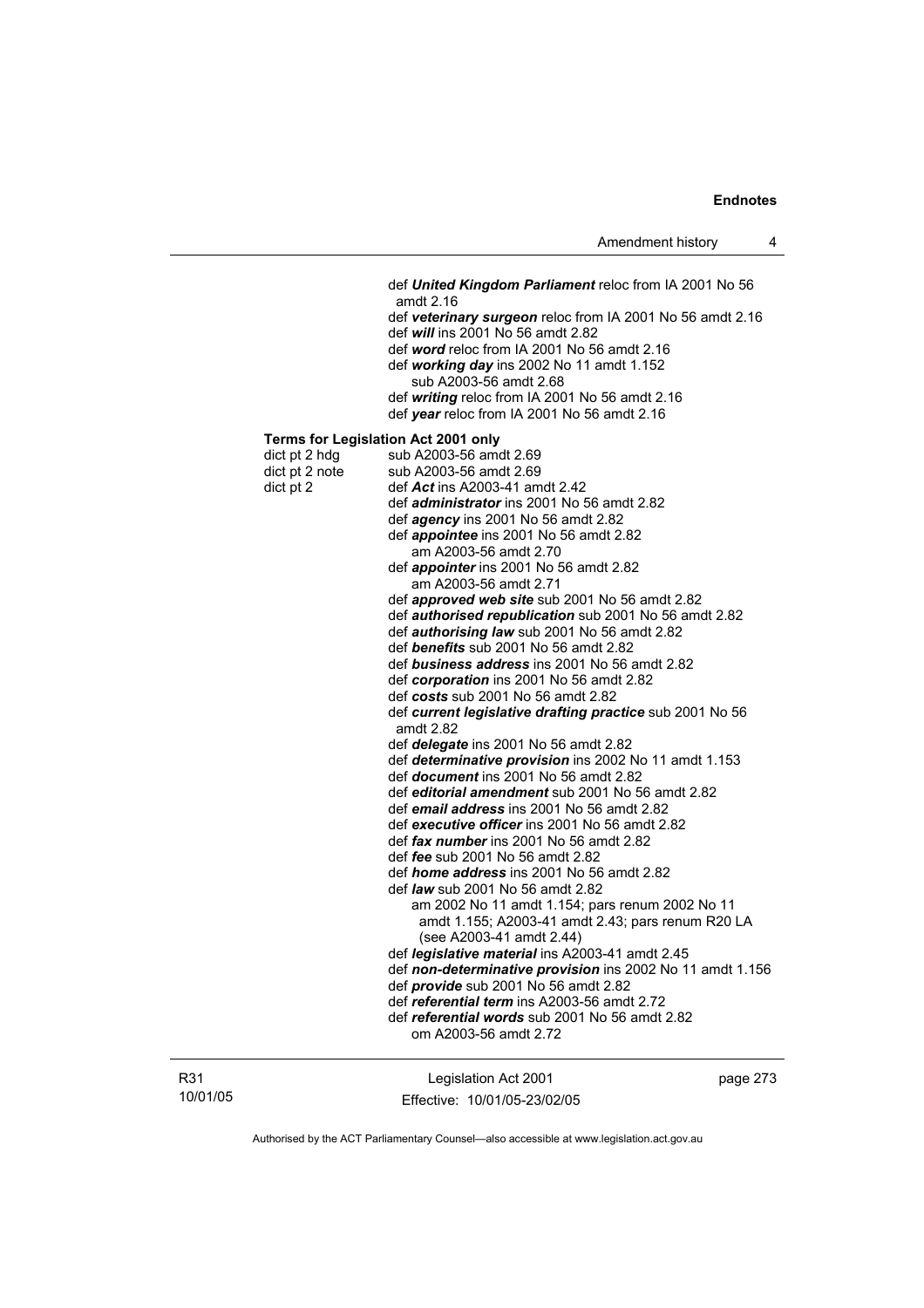4 Amendment history

 def *register* sub 2001 No 56 amdt 2.82 def *republication* sub 2001 No 56 amdt 2.82; A2003-41 amdt 2.46 def *republication date* sub 2001 No 56 amdt 2.82 def *responsible* ins 2001 No 56 amdt 2.82 def *retrospectively* ins A2003-56 amdt 2.73 def *scrutiny committee principles* sub 2001 No 56 amdt 2.82 def *service* sub 2001 No 56 amdt 2.82 def *working out the meaning of an Act* ins A2003-41 amdt 2.47

page 274 Legislation Act 2001 Effective: 10/01/05-23/02/05

R31 10/01/05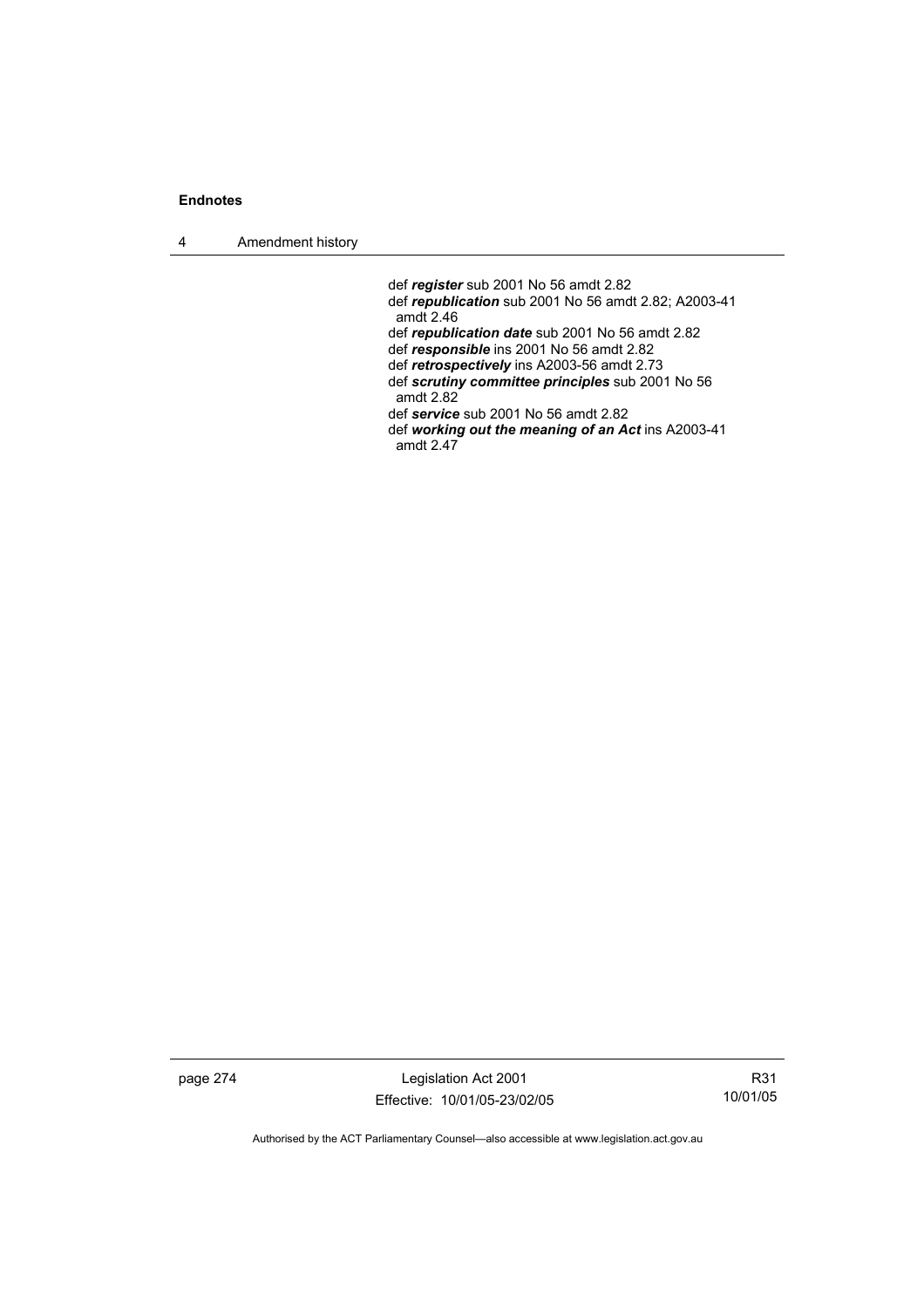## **5 Earlier republications**

Some earlier republications were not numbered. The number in column 1 refers to the publication order.

Since 12 September 2001 every authorised republication has been published in electronic pdf format on the ACT legislation register. A selection of authorised republications have also been published in printed format. These republications are marked with an asterisk (\*) in column 1. Except for the footer, electronic and printed versions of an authorised republication are identical.

| <b>Republication</b><br>No and date | <b>Effective</b>              | Last<br>amendment<br>made by | <b>Republication for</b>                                                              |
|-------------------------------------|-------------------------------|------------------------------|---------------------------------------------------------------------------------------|
| R <sub>0</sub> A<br>17 Sept 2002    | 12 Sept 2001-<br>12 Sept 2001 | A2001-56                     | amendments by<br>A2001-44, A2001-56<br>and retrospective<br>amendments by<br>A2002-30 |
| R <sub>1</sub><br>13 Sept 2001      | 13 Sept 2001-<br>13 Sept 2001 | SL2001-34                    | modification by<br>SL2001-34                                                          |
| R <sub>1</sub> (RI)<br>17 Sept 2001 | 13 Sept 2001-<br>13 Sept 2001 | SL2001-34                    | reissue for<br>retrospective<br>amendments by<br>A2002-30                             |
| R <sub>2</sub><br>14 Sept 2001      | 14 Sept 2001-<br>20 Feb 2002  | A2001-70                     | amendments by<br>A2001-70                                                             |
| R <sub>2</sub> (RI)<br>17 Sept 2002 | 14 Sept 2001-<br>20 Feb 2002  | A2001-70                     | reissue for<br>retrospective<br>amendments by<br>A2002-30                             |
| R <sub>3</sub><br>21 Feb 2002       | 21 Feb 2002-<br>12 Mar 2002   | A2001-88                     | changed endnotes<br>and editorial<br>changes                                          |
| R3 (RI)<br>17 Sept 2002             | 21 Feb 2002-<br>12 Mar 2002   | A2001-88                     | reissue for<br>retrospective<br>amendments by<br>A2002-30                             |

Legislation Act 2001 Effective: 10/01/05-23/02/05 page 275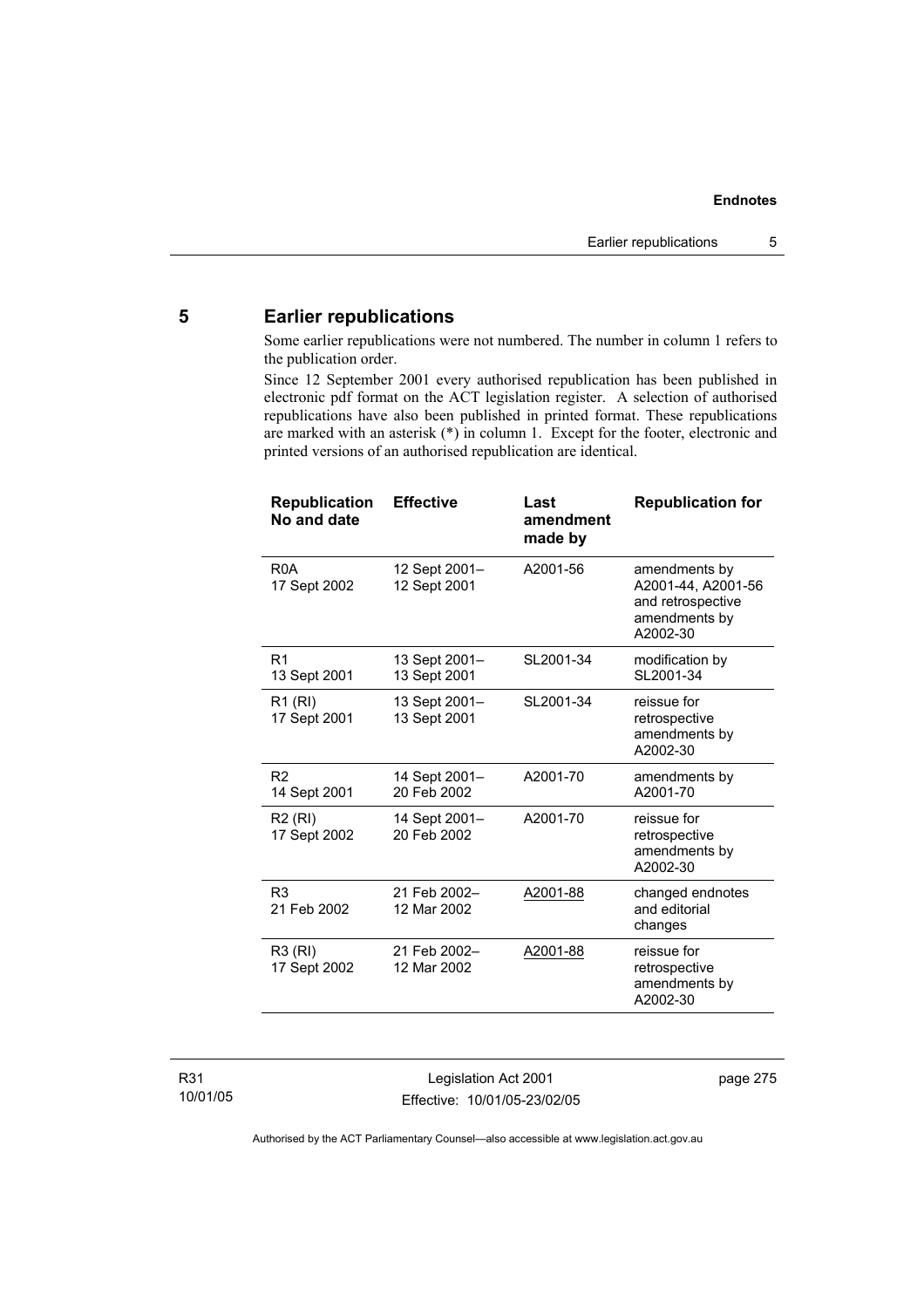| <b>Republication</b><br>No and date | <b>Effective</b>              | Last<br>amendment<br>made by | <b>Republication for</b>                                  |
|-------------------------------------|-------------------------------|------------------------------|-----------------------------------------------------------|
| R4<br>13 Mar 2002                   | 13 Mar 2002-<br>27 May 2002   | A2001-88                     | commenced expiry                                          |
| <b>R4 (RI)</b><br>17 Sept 2002      | 13 Mar 2002-<br>27 May 2002   | A2001-88                     | reissue for<br>retrospective<br>amendments by<br>A2002-30 |
| $R5*$<br>28 May 2002                | 28 May 2002-<br>30 June 2002  | A2002-11                     | amendments by<br>A2002-11                                 |
| <b>R5 (RI)</b><br>17 Sept 2002      | 28 May 2002-<br>30 June 2002  | A2002-11                     | reissue for<br>retrospective<br>amendments by<br>A2002-30 |
| R <sub>6</sub><br>1 July 2002       | 1 July 2002-<br>12 Sept 2002  | A2002-11                     | amendments by<br>A2001-88                                 |
| <b>R6 (RI)</b><br>17 Sept 2002      | 1 July 2002-<br>12 Sept 2002  | A2002-11                     | reissue for<br>retrospective<br>amendments by<br>A2002-30 |
| R7<br>13 Sept 2002                  | 13 Sept 2002-<br>13 Sept 2002 | A2002-27                     | commenced expiry                                          |
| <b>R7 (RI)</b><br>17 Sept 2002      | 13 Sept 2002-<br>13 Sept 2002 | A2002-27                     | reissue for<br>retrospective<br>amendments by<br>A2002-30 |
| R8<br>14 Sept 2002                  | 14 Sept 2002-<br>16 Sept 2002 | A2002-27                     | commenced expiry                                          |
| R8 (RI)<br>17 Sept 2002             | 14 Sept 2002-<br>16 Sept 2002 | A2002-27                     | reissue for<br>retrospective<br>amendments by<br>A2002-30 |
| R9<br>17 Sept 2002                  | 17 Sept 2002-<br>6 Oct 2002   | A2002-30                     | amendments by<br>A2002-30                                 |
| R <sub>10</sub><br>7 Oct 2002       | 7 Oct 2002-<br>31 Oct 2002    | A2002-30                     | amendments by<br>A2002-27                                 |

### 5 Earlier republications

page 276 Legislation Act 2001 Effective: 10/01/05-23/02/05

R31 10/01/05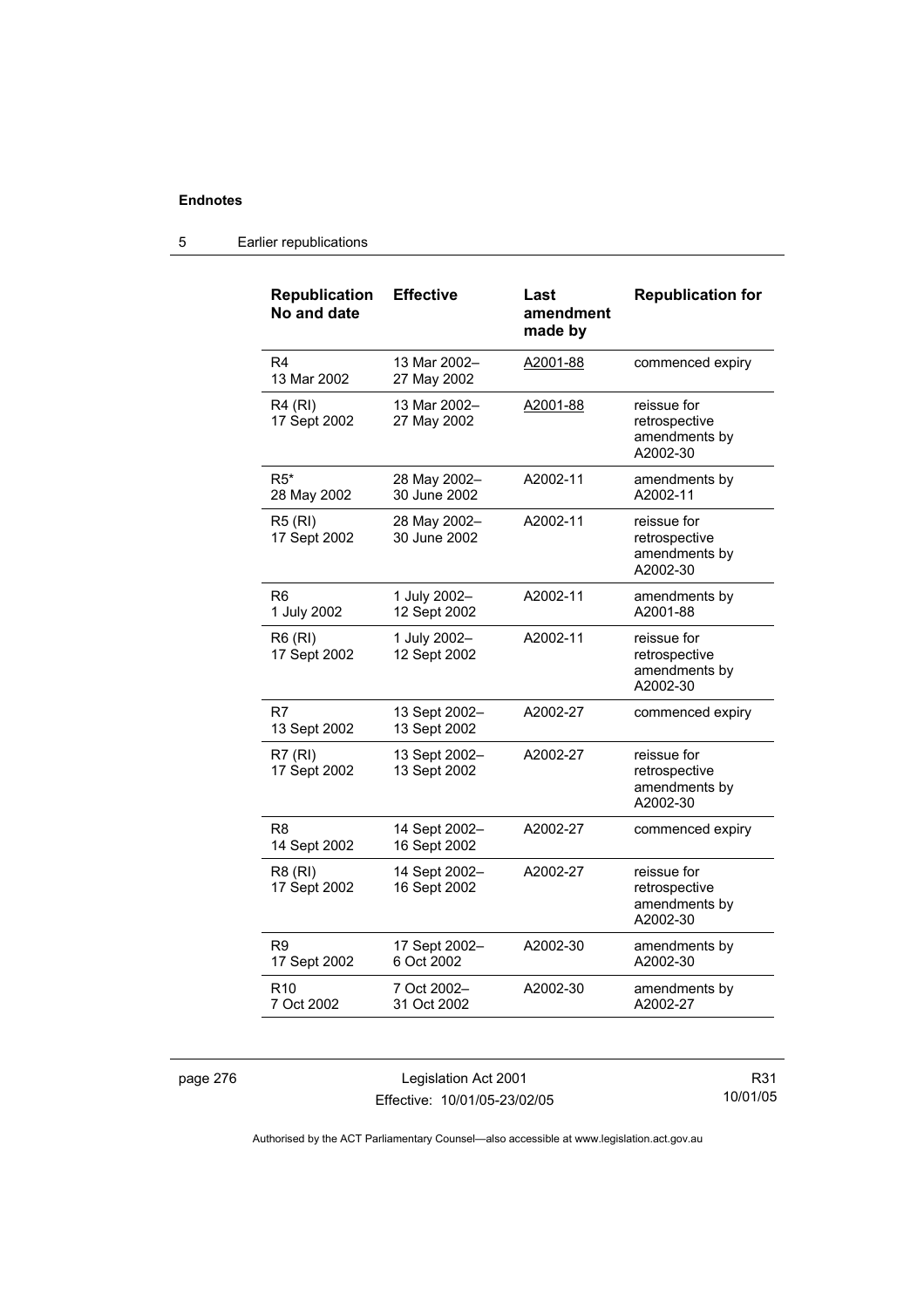Earlier republications 5

| <b>Republication</b><br>No and date        | <b>Effective</b>             | Last<br>amendment<br>made by | <b>Republication for</b>                  |
|--------------------------------------------|------------------------------|------------------------------|-------------------------------------------|
| R <sub>11</sub>                            | 1 Nov 2002-                  | A2002-40                     | amendments by                             |
| 1 Nov 2002                                 | 31 Dec 2002                  |                              | A2002-40                                  |
| R <sub>12</sub>                            | 1 Jan 2003-                  | A2002-56                     | amendments by                             |
| 1 Jan 2003                                 | 16 Jan 2003                  |                              | A2002-51                                  |
| R <sub>13</sub>                            | 17 Jan 2003-                 | A2002-56                     | amendments by                             |
| 17 Jan 2003                                | 27 Mar 2003                  |                              | A2002-49                                  |
| R <sub>14</sub>                            | 28 Mar 2003-                 | A2003-14                     | amendments by                             |
| 28 Mar 2003                                | 9 Apr 2003                   |                              | A2003-14                                  |
| R <sub>15</sub>                            | 10 Apr 2003-                 | A2003-18                     | amendments by                             |
| 10 Apr 2003                                | 28 May 2003                  |                              | A2003-18                                  |
| R <sub>16</sub><br>29 May 2003             | 29 May 2003-<br>30 June 2003 | A2003-18                     | commenced expiry                          |
| R <sub>17</sub>                            | 1 July 2003-                 | A2003-18                     | amendments by                             |
| 1 July 2003                                | 2 Sept 2003                  |                              | A2002-56                                  |
| R <sub>18</sub><br>3 Sept 2003             | 3 Sept 2003-<br>12 Sept 2003 | A2003-18                     | commenced expiry                          |
| R <sub>19</sub><br>13 Sept 2003            | 13 Sept 2003-<br>8 Oct 2003  | A2003-41                     | commenced expiry                          |
| R <sub>20</sub> <sup>*</sup><br>9 Oct 2003 | 9 Oct 2003-<br>18 Dec 2003   | A2003-41                     | amendments by<br>A2003-16 and<br>A2003-41 |
| R <sub>21</sub>                            | 19 Dec 2003-                 | A2003-56                     | amendments by                             |
| 19 Dec 2003                                | 21 Mar 2004                  |                              | A2003-56                                  |
| R <sub>22</sub>                            | 22 Mar 2004-                 | A2004-10                     | amendments by                             |
| 22 Mar 2004                                | 4 Apr 2004                   |                              | A2004-1                                   |
| R <sub>23</sub>                            | 5 Apr 2004-                  | A2004-10                     | amendments by                             |
| 5 Apr 2004                                 | 26 May 2004                  |                              | A2004-7                                   |
| R <sub>24</sub>                            | 27 May 2004-                 | A2004-17                     | amendments by                             |
| 27 May 2004                                | 30 June 2004                 |                              | A2004-10                                  |
| R <sub>25</sub><br>1 July 2004             | 1 July 2004-<br>12 July 2004 | A2004-28                     | amendments by<br>A2004-5 and<br>A2004-28  |

R31 10/01/05

Legislation Act 2001 Effective: 10/01/05-23/02/05 page 277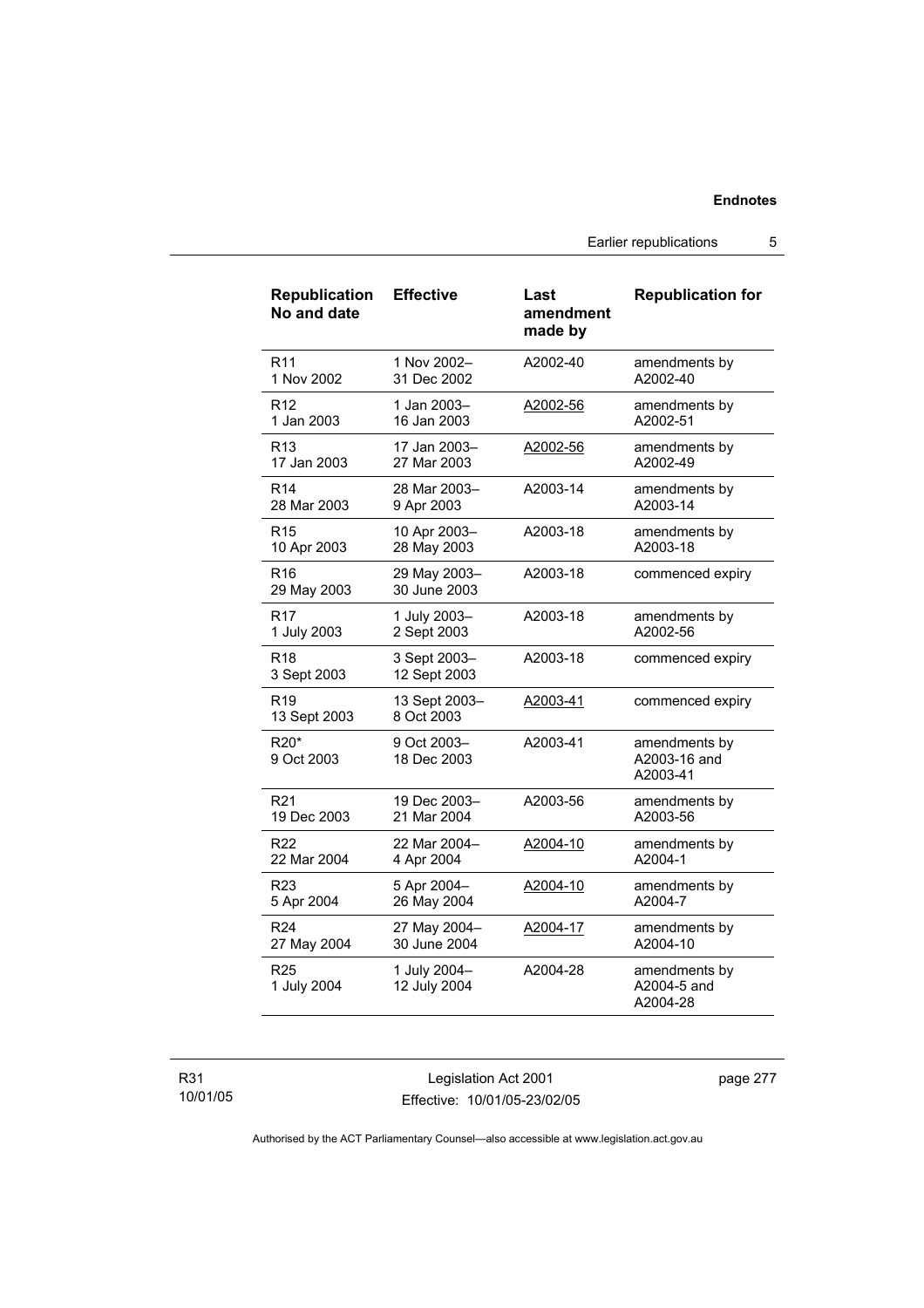| <b>Republication</b><br>No and date | <b>Effective</b>             | Last<br>amendment<br>made by | <b>Republication for</b>                                     |
|-------------------------------------|------------------------------|------------------------------|--------------------------------------------------------------|
| R <sub>26</sub><br>13 July 2004     | 13 July 2004-<br>24 Aug 2004 | A2004-32                     | amendments by<br>A2004-32                                    |
| R <sub>27</sub><br>25 Aug 2004      | 25 Aug 2004-<br>31 Aug 2004  | A2004-42                     | amendments by<br>A2004-42                                    |
| R <sub>28</sub><br>1 Sept 2004      | 1 Sept 2004-<br>12 Sept 2004 | A2004-42                     | amendments by<br>A2004-13                                    |
| R <sub>29</sub><br>13 Sept 2004     | 13 Sept 2004-<br>22 Dec 2004 | A2004-42                     | commenced expiry                                             |
| <b>R29A</b><br>23 Dec 2004          | 23 Dec 2004-<br>31 Dec 2004  | A2004-42                     | commenced expiry                                             |
| R30 (RI)<br>5 Jan 2005              | 1 Jan 2005–<br>9 Jan 2005    | A2004-60                     | amendments by<br>A2004-17<br>reissue for<br>commenced expiry |

6 Uncommenced amendments

## **6 Uncommenced amendments**

The following amendments have not been included in this republication because they were uncommenced at the republication date:

 **Health Professionals Legislation Amendment Act 2004 A2004-39 sch 3 pt 3.1, sch 4 pt 4.3, sch 5 pt 5.9, sch 6 pt 6.6, sch 8 pt 8.2** 

# **Part 3.1 Legislation Act 2001**

### **[3.1] Dictionary, part 1, definition of** *dental prosthetist*

### *substitute*

*dental prosthetist* means a person registered as a dental prosthetist under the *Health Professionals Act 2004*.

page 278 Legislation Act 2001 Effective: 10/01/05-23/02/05

R31 10/01/05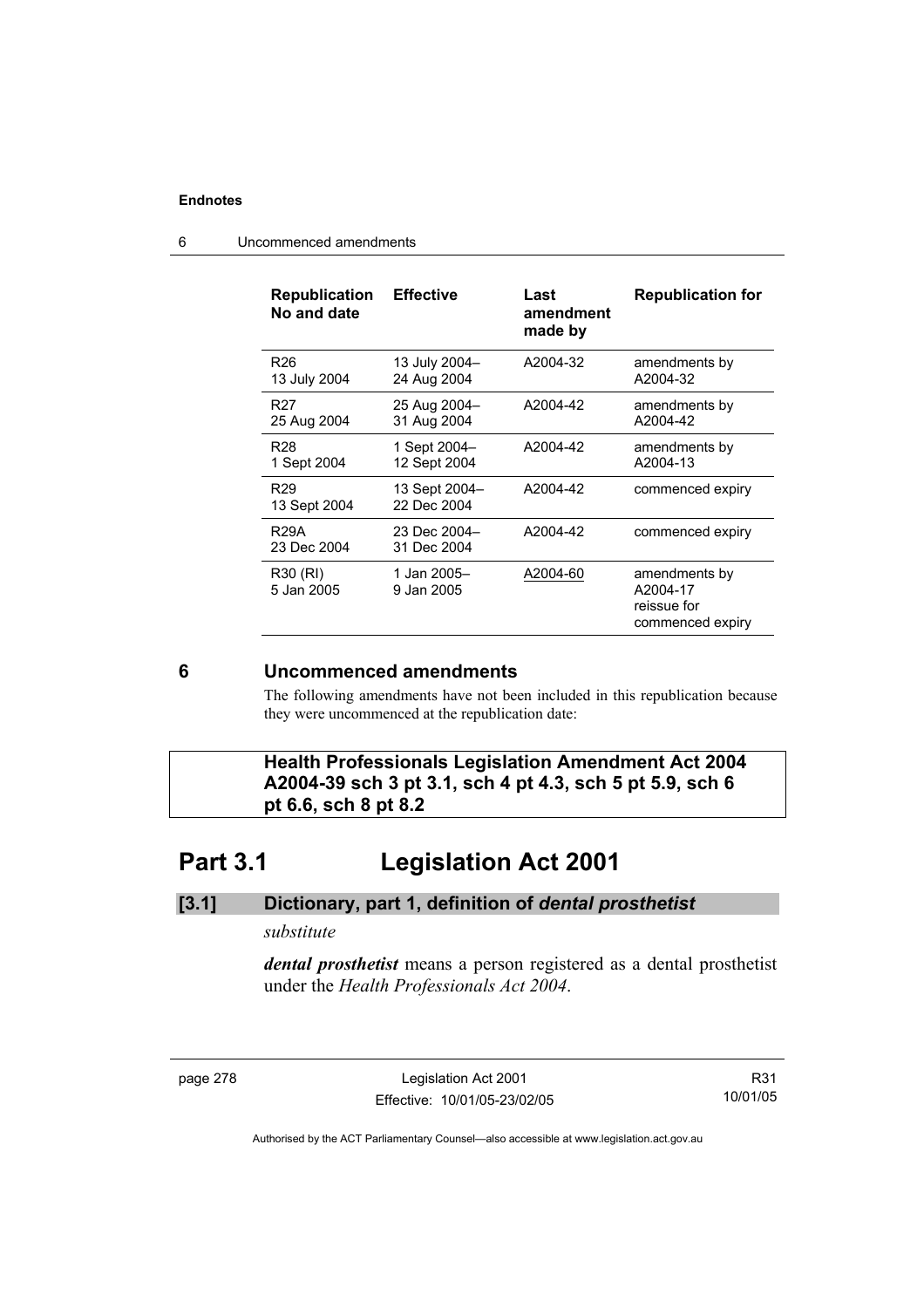## **[3.2] Dictionary, part 1, definition of dental technician**

*substitute* 

*dental technician* means a person registered as a dental technician under the *Health Professionals Act 2004*.

# **Part 4.3 Legislation Act 2001**

## **[4.3] Dictionary, part 1, definition of dentist**

*substitute* 

*dentist***—**

- (a) means a person unconditionally registered as a dentist under the *Health Professionals Act 2004*; and
- (b) for an activity, includes a person conditionally registered as a dentist under the *Health Professionals Act 2004* to the extent that the person is allowed to do the activity under the person's conditional registration.

# **Part 5.9 Legislation Act 2001**

## **[5.13] Dictionary, part 1, definition of doctor**

## *substitute*

*doctor*—

- (a) means a person unconditionally registered as a medical practitioner under the *Health Professionals Act 2004*; and
- (b) for an activity, includes a person conditionally registered as a medical practitioner under the *Health Professionals Act 2004*  to the extent that the person is allowed to do the activity under the person's conditional registration.

page 279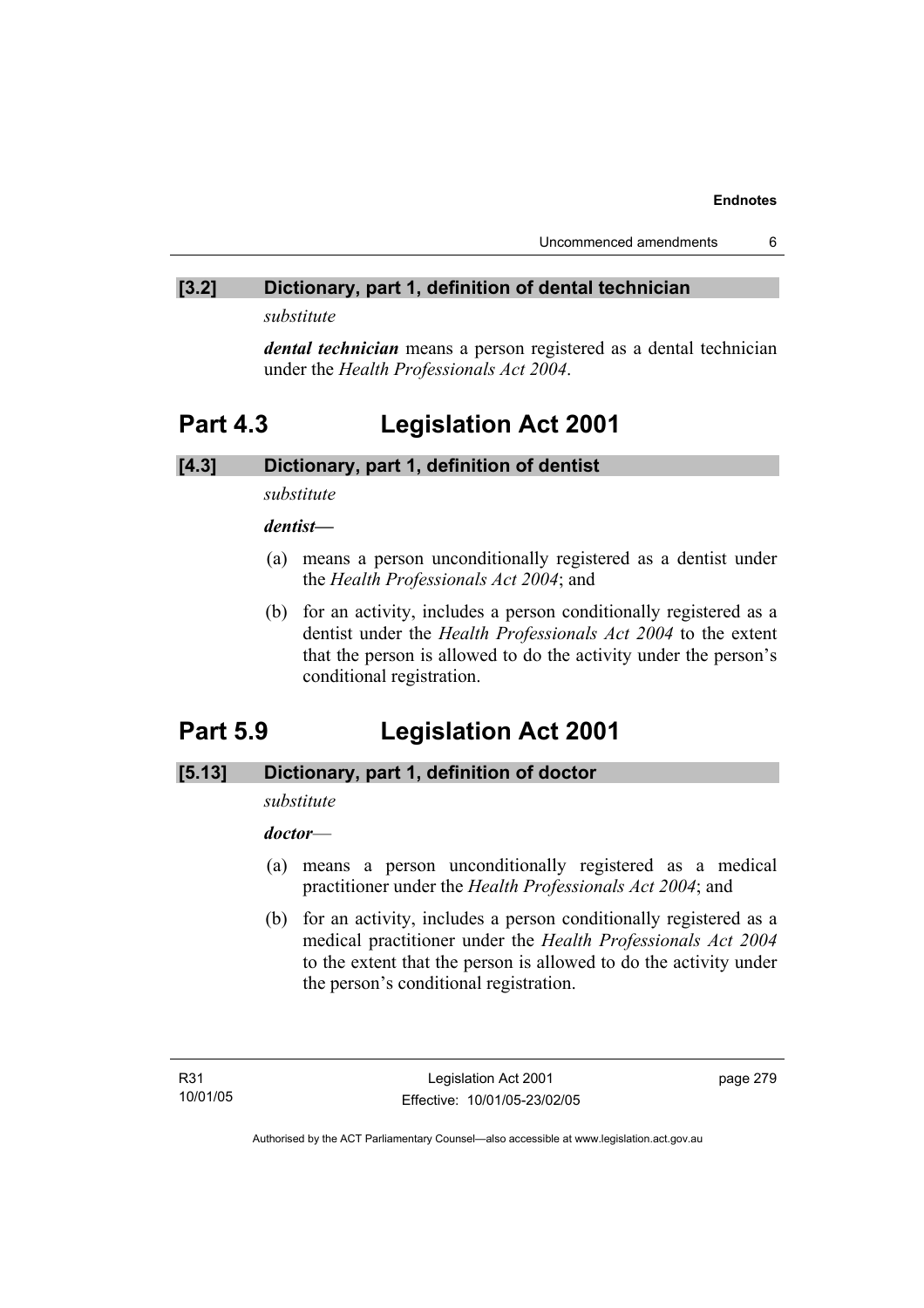6 Uncommenced amendments

# **Part 6.6 Legislation Act 2001**

### **[6.7] Dictionary, part 1, definition of nurse**

*substitute* 

*nurse***—**

- (a) means a person unconditionally registered as a nurse under the *Health Professionals Act 2004*; and
- (b) for an activity, includes a person conditionally registered as a nurse under the *Health Professionals Act 2004* to the extent that the person is allowed to do the activity under the person's conditional registration; but
- (c) does not include an enrolled nurse.
- *Note* Under the *Mutual Recognition Act 1992* (Cwlth), s 25 people registered as nurses in a State may be deemed to be registered in the ACT.

### **[6.8] Dictionary, part 1, definition of nurse practitioner**

*substitute* 

*nurse practitioner* means a person registered as a nurse under the *Health Professionals Act 2004* in the specialist area of nurse practitioner.

*Note* Under the *Mutual Recognition Act 1992* (Cwlth), s 25 people registered as nurses in a specialty in a State may be deemed to be registered in the specialty in the ACT.

page 280 **Legislation Act 2001** Effective: 10/01/05-23/02/05

R31 10/01/05